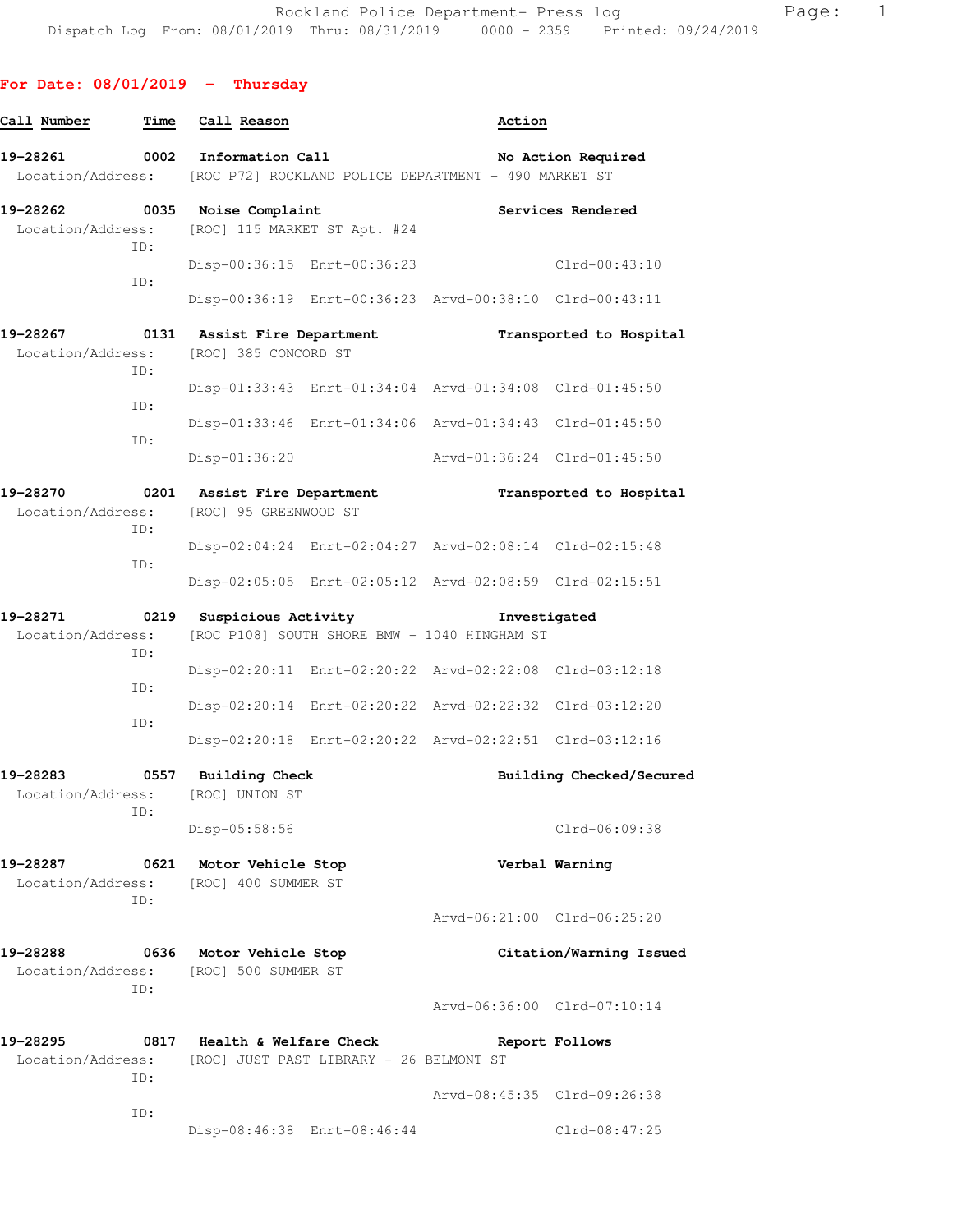**19-28297 0828 SHIFT ASSIGNMENTS Services Rendered**  Location/Address: [ROC P72] ROCKLAND POLICE DEPARTMENT - 490 MARKET ST **19-28299 0846 Disturbance Services Rendered**  Location/Address: [ROC] 3 WINTER CIR ID: Disp-08:47:20 Enrt-08:47:23 Arvd-08:53:37 Clrd-09:22:06 ID: Disp-08:48:02 Enrt-08:48:06 Arvd-08:51:11 Clrd-09:22:03 **19-28302 0859 PERSONAL Time off Services Rendered**  Location: [ROC] **19-28303 0902 Road Obstruction No Service**  Location/Address: [ROC] WEBSTER ST **19-28308 0939 Burglar Alarm Services Rendered**  Location/Address: [ROC] 15 FOLEY RD ID: Disp-09:42:40 Enrt-09:42:43 Arvd-09:53:19 Clrd-09:58:01 **19-28309 0940 CRUISER MAINTENACE Services Rendered**  Location/Address: [ROC P72] ROCKLAND POLICE DEPARTMENT - 490 MARKET ST **19-28310 0948 VACATION DAT / Time off Services Rendered**  Location: [ROC] **19-28317 1123 Motor Vehicle Stop Verbal Warning**  Location/Address: [ROC] 572 UNION ST @ 18 RICE AVE ID: Arvd-11:23:00 Clrd-11:26:25 **19-28318 1128 Building Check Appears Secure**  Location/Address: [ROC] BILL DELAHUNT PKWY ID: Arvd-11:29:06 Clrd-11:29:16 **19-28319 1146 Building Check Appears Secure**  Location/Address: [ROC] HINGHAM ST ID: Arvd-11:47:04 Clrd-11:47:50 **19-28326 1236 Suspicious Activity Gone on arrival**  Location/Address: [ROC] SAW MILL LN ID: Disp-12:37:27 Enrt-12:37:30 Clrd-12:47:04 **19-28327 1245 Burglar Alarm Building Checked/Secured**  Location/Address: [ROC] 64 MONCRIEF RD ID: Disp-12:47:31 Enrt-12:47:35 Arvd-12:49:21 Clrd-12:59:38 **19-28330 1310 911 Hang Up Services Rendered**  Location/Address: [ROC] 25 CRESCENT ST ID: Disp-13:11:22 Enrt-13:11:27 Arvd-13:11:50 Clrd-13:15:23 **19-28338 1429 Details / Time off Services Rendered**  Location: [ROC]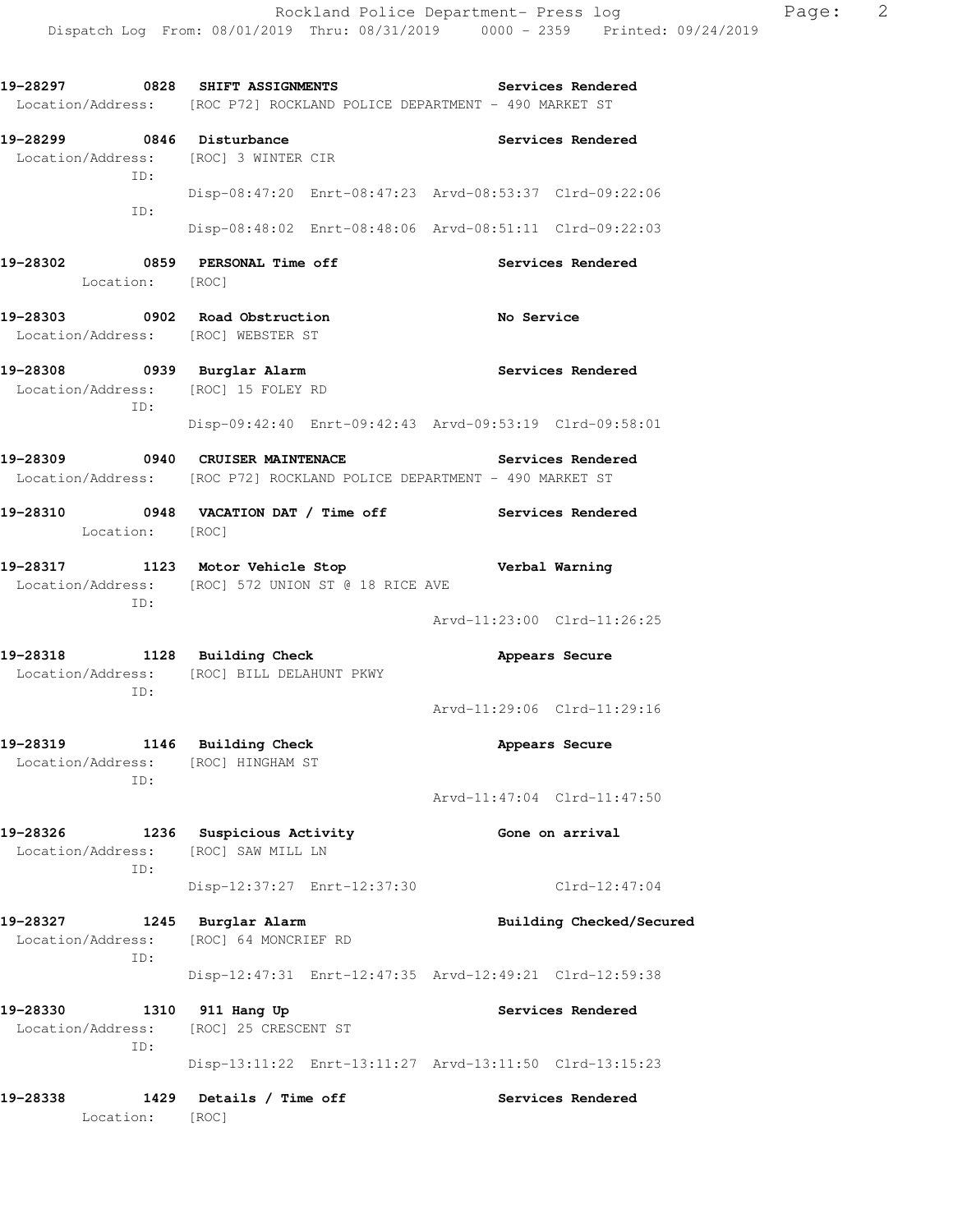Dispatch Log From: 08/01/2019 Thru: 08/31/2019 0000 - 2359 Printed: 09/24/2019 **19-28339 1437 Assist Other Agency No Service**  Location/Address: [ROC] 718 MARKET ST ID: Disp-14:41:29 Arvd-14:56:48 Clrd-15:02:20 **19-28342 1447 Burglar Alarm Building Checked/Secured**  Location/Address: [ROC] 100 CENTRE AVE ID: Disp-14:48:39 Enrt-14:48:44 Arvd-14:57:02 Clrd-15:07:07 ID: Arvd-14:58:08 Clrd-15:07:04 **19-28343 1451 COMP TIME Services Rendered**  Location: [ROC] **19-28345 1500 Larceny / Forgery/ Fraud Services Rendered**  Location/Address: [ROC] 534 LIBERTY ST ID: Disp-15:07:12 Clrd-15:09:47 **19-28347 1510 Detail Services Rendered**  Location/Address: [ROC P72] ROCKLAND POLICE DEPARTMENT - 490 MARKET ST **19-28346 1512 Building Check Appears Secure**  Location/Address: [ROC] HINGHAM ST ID: Arvd-15:13:09 Clrd-15:13:18 **19-28353 1602 SHIFT ASSIGNMENTS No Service**  Location/Address: [ROC P72] ROCKLAND POLICE DEPARTMENT - 490 MARKET ST 19-28361 1636 Building Check **Appears Secure** Location/Address: [ROC] HARTSUFF PARK - HINGHAM ST ID: Arvd-16:38:28 Clrd-16:39:10 19-28370 1727 Assist Fire Department **No Action Required**  Location/Address: [ROC] 86 CRESCENT ST ID: Disp-17:27:21 Enrt-17:27:27 Arvd-17:30:04 Clrd-17:30:08 19-28372 1736 Building Check **Appears Secure**  Location/Address: [ROC P75] UNION POINT - BILL DELAHUNT PKWY ID: Arvd-17:36:49 Clrd-17:47:22 **19-28377 1749 Unwanted Party Gone on arrival**  Location/Address: [ROC] 678 HINGHAM ST ID: Disp-17:51:25 Enrt-17:51:30 Arvd-17:56:23 Clrd-17:56:27 ID: Disp-17:59:43 Enrt-17:59:47 Arvd-17:59:49 Clrd-18:02:40 **19-28379 1813 Escort/Transport Services Rendered**  Location/Address: [ROC] 290 WEBSTER ST ID: Disp-18:14:30 Enrt-18:14:36 Arvd-18:17:46 Clrd-18:17:54 **19-28380 1814 Unwanted Party Provided Assistance**  Location/Address: [ROC] 678 HINGHAM ST

ID:

Rockland Police Department- Press log Page: 3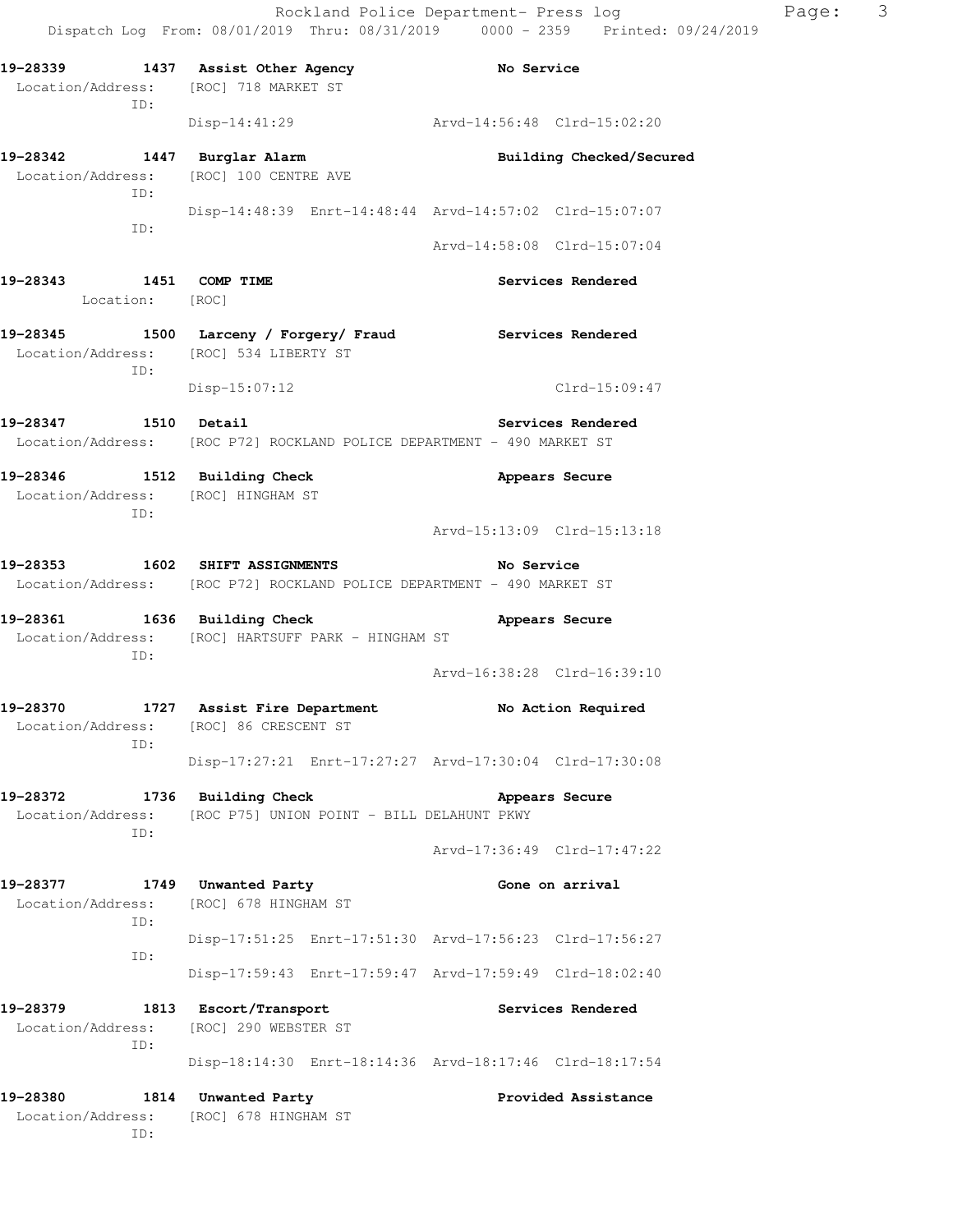Disp-18:15:41 Enrt-18:15:50 Arvd-18:15:52 Clrd-18:53:20

|                                             |                                                                                                             | 111.4442.101.000                                                                                                   |
|---------------------------------------------|-------------------------------------------------------------------------------------------------------------|--------------------------------------------------------------------------------------------------------------------|
| 19-28382<br>ID:                             | 1849 Assist Police Department Services Rendered<br>Vicinity of: [HAN] PLAIN ST @ HANOVER ST                 |                                                                                                                    |
|                                             |                                                                                                             | Disp-18:52:07 Enrt-18:52:15 Arvd-19:01:25 Clrd-19:22:10                                                            |
| 19-28383<br>ID:                             | 1919 Health & Welfare Check<br>Location/Address: [ROC] 43 SCHOOL ST                                         | Provided Assistance                                                                                                |
|                                             |                                                                                                             | Disp-19:25:34 Enrt-19:26:07 Arvd-19:30:21 Clrd-19:37:29                                                            |
| ID:                                         | 19-28385 1939 Vehicle Maintenance<br>Location/Address: [ROC P72] ROCKLAND POLICE DEPARTMENT - 490 MARKET ST | Services Rendered                                                                                                  |
|                                             |                                                                                                             | Arvd-19:41:03 Clrd-19:43:33                                                                                        |
| 19-28386                                    | 1939 Vehicle Maintenance<br>Location/Address: [ROC P72] ROCKLAND POLICE DEPARTMENT - 490 MARKET ST          | No Action Required                                                                                                 |
| 19-28389 1950 911 Hang Up<br>TD:            | Location/Address: [ROC] 43 SCHOOL ST                                                                        | <b>Services Rendered</b>                                                                                           |
| ID:                                         |                                                                                                             | Disp-19:51:20 Enrt-19:51:26 Arvd-19:55:05 Clrd-20:27:28<br>Disp-20:05:34 Enrt-20:05:39 Arvd-20:09:41 Clrd-20:27:19 |
| ID:                                         | 19-28392 2031 Assist Other Agency<br>Location/Address: [ROC] 718 MARKET ST                                  | Gone on arrival                                                                                                    |
|                                             |                                                                                                             | Disp-20:34:45 Enrt-20:35:11 Arvd-20:35:17 Clrd-20:35:55                                                            |
| 19-28393<br>TD:                             | 2032 Building Check<br>Location/Address: [ROC] HINGHAM STREET - HINGHAM ST                                  | Services Rendered                                                                                                  |
|                                             |                                                                                                             | Arvd-20:35:56 Clrd-20:40:11                                                                                        |
| 19-28396                                    | 2056 Follow-Up Investigation                                                                                | <b>Services Rendered</b>                                                                                           |
| Location/Address: [ROC] 628 SALEM ST<br>ID: |                                                                                                             |                                                                                                                    |

| 19-28411<br>Location/Address:                | 0000<br>TD: | SHIFT ASSIGNMENTS                                  | [ROC P72] ROCKLAND POLICE DEPARTMENT - 490 MARKET ST    | Services Rendered       |
|----------------------------------------------|-------------|----------------------------------------------------|---------------------------------------------------------|-------------------------|
|                                              |             | $Disp-00:00:00$                                    |                                                         | $Clrd-00:07:11$         |
| 19-28410<br>Location/Address:                | 0001<br>TD: | Burglar Alarm<br>[ROC] POST OFFICE - 39 WEBSTER ST |                                                         | Appears Secure          |
|                                              |             |                                                    | Disp-00:07:48 Enrt-00:07:52 Arvd-00:07:56 Clrd-00:12:37 |                         |
| 0539<br>19-28426<br>Location/Address:<br>ID: |             | <b>Building Check</b><br>[ROC] UNION ST            |                                                         | Appears Secure          |
|                                              |             | $Disp-05:40:11$                                    | Arvd-05:40:18 Clrd-05:45:43                             |                         |
| 19-28429                                     | 0647        | Motor Vehicle Stop                                 |                                                         | Citation/Warning Issued |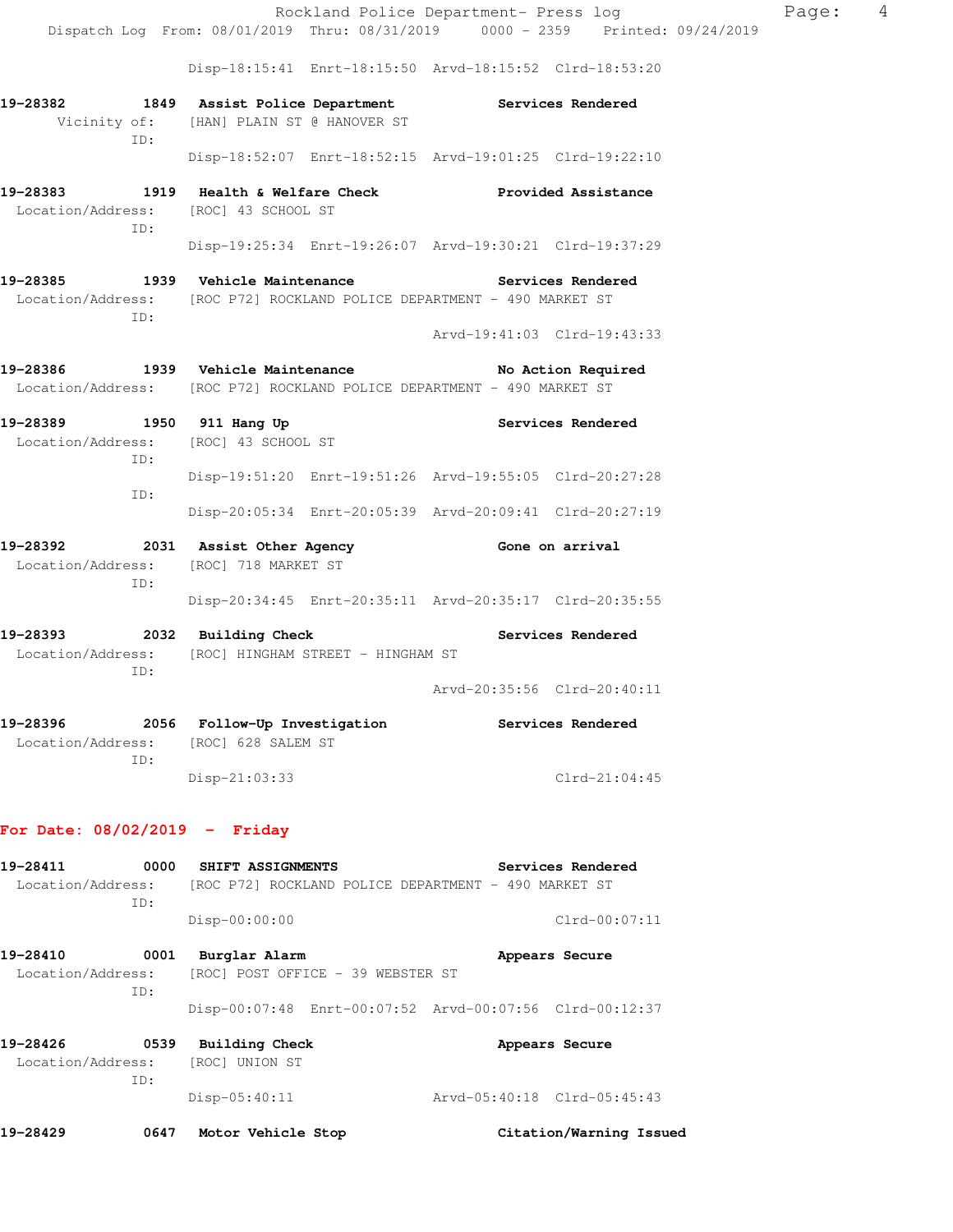|                                                         |                                                                                                       | Rockland Police Department- Press log                                          | Page: | 5 |
|---------------------------------------------------------|-------------------------------------------------------------------------------------------------------|--------------------------------------------------------------------------------|-------|---|
|                                                         |                                                                                                       | Dispatch Log From: 08/01/2019 Thru: 08/31/2019 0000 - 2359 Printed: 09/24/2019 |       |   |
| ID:                                                     | Location/Address: [ROC] EAST WATER ST @ CHRISTOPHER DR                                                |                                                                                |       |   |
|                                                         |                                                                                                       | Arvd-06:47:00 Clrd-06:53:26                                                    |       |   |
| ID:                                                     | 19-28430 0704 Motor Vehicle Stop<br>Location/Address: [ROC] AT THE CURVE - VFW DR                     | Verbal Warning                                                                 |       |   |
|                                                         |                                                                                                       | Arvd-07:04:00 Clrd-07:08:14                                                    |       |   |
| 19-28432 0717 Burglar Alarm<br>ID:                      | Location/Address: [ROC 73] ROCKLAND TOWN HALL - 242 UNION ST                                          | Cancelled Enroute                                                              |       |   |
|                                                         | Disp-07:18:20 Enrt-07:18:48                                                                           | $Clrd-07:19:11$                                                                |       |   |
| 19-28433 0736 Burglar Alarm<br>Location/Address:<br>ID: | [ROC] UBS FINANCIAL - 1099 HINGHAM ST                                                                 | Cancelled Enroute                                                              |       |   |
| ID:                                                     | Disp-07:38:08                                                                                         | Clrd-07:38:16                                                                  |       |   |
|                                                         | Disp-07:38:23 Enrt-07:38:26                                                                           | $Clrd-08:01:14$                                                                |       |   |
| ID:                                                     | 19-28436 		 0752 Assist Fire Department 		 Services Rendered<br>Location/Address: [ROC] 73 PAYSON AVE |                                                                                |       |   |
|                                                         |                                                                                                       | Disp-07:54:06 Enrt-07:57:04 Arvd-07:57:42 Clrd-08:09:43                        |       |   |
| Location/Address:<br>ID:                                | 19-28438 0812 Police Information<br>[ROC P72] ROCKLAND POLICE DEPARTMENT - 490 MARKET ST              | <b>Services Rendered</b>                                                       |       |   |
|                                                         | Disp-08:16:57                                                                                         | Clrd-08:17:07                                                                  |       |   |
|                                                         | 19-28451 1044 Burglar Alarm<br>Location/Address: [ROC] 92 EVERETT ST                                  | Cancelled Enroute                                                              |       |   |
| 19-28453 1105 Assist Public<br>ID:                      | Location/Address: [ROC P116] 1024 HINGHAM ST                                                          | No Service                                                                     |       |   |
|                                                         | $Disp-11:14:26$                                                                                       | $Clrd-11:15:25$                                                                |       |   |
| 19-28456<br>Location/Address:                           | 1146 Warrant<br>[ROC P72] ROCKLAND POLICE DEPARTMENT - 490 MARKET ST                                  | Arrest(s) Made                                                                 |       |   |
| ID:                                                     | Disp-11:49:05                                                                                         |                                                                                |       |   |
| 19-28460<br>Location/Address:                           | 1213 Motor Vehicle Stop<br>[ROC] 388 SUMMER ST @ 10 ELEANOR LN                                        | Citation/Warning Issued                                                        |       |   |
| ID:                                                     |                                                                                                       | Arvd-12:13:00 Clrd-12:26:07                                                    |       |   |
| 19-28461                                                | 1216 Prisioner Transport                                                                              | Taken/Referred to Other Agency                                                 |       |   |
| Location/Address:<br>ID:                                |                                                                                                       | [HIN] HINGHAM DISTRICT COURT - 28 GEORGE WASHINGTON BLVD                       |       |   |
|                                                         |                                                                                                       | Arvd-12:16:00 Clrd-13:36:05                                                    |       |   |
| 19-28463<br>Location/Address:<br>ID:                    | 1225 Motor Vehicle Stop<br>[ROC] VFW DR                                                               | Citation/Warning Issued                                                        |       |   |
|                                                         |                                                                                                       | Arvd-12:25:00 Clrd-12:51:33                                                    |       |   |
| 19–28469<br>1307                                        | <b>Building Check</b>                                                                                 | Building Checked/Secured                                                       |       |   |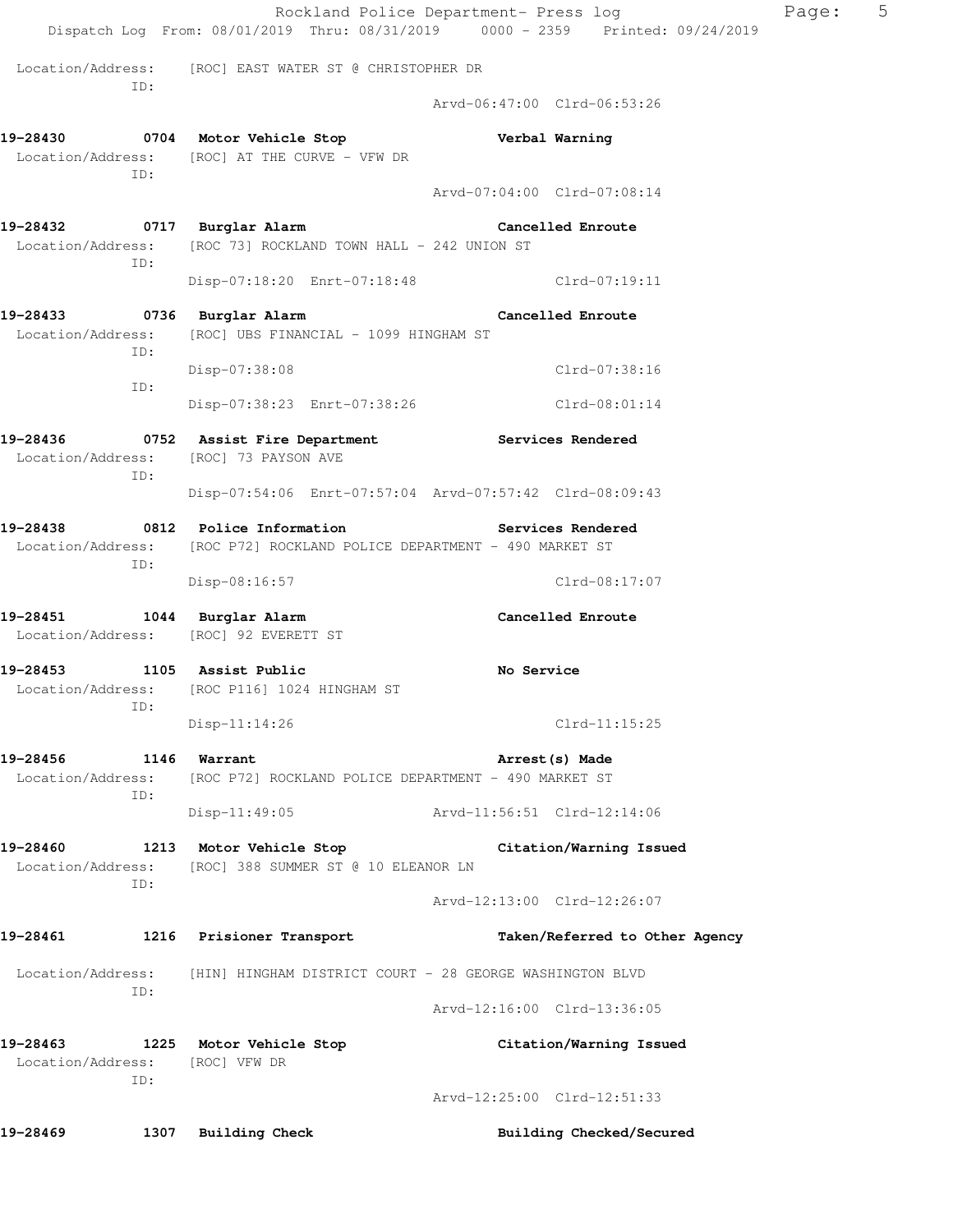Rockland Police Department- Press log Fage: 6 Dispatch Log From: 08/01/2019 Thru: 08/31/2019 0000 - 2359 Printed: 09/24/2019 Location/Address: [ROC] BILL DELAHUNT PKWY ID: Arvd-13:08:12 Clrd-13:08:28 **19-28472 1315 Assist Fire Department Vehicle Towed**  Location/Address: [ROC P56] BURGER KING - 1333 HINGHAM ST ID: Disp-13:17:27 Enrt-13:17:37 Arvd-13:23:23 Clrd-14:04:17 **19-28482 1407 Building Check Building Checked/Secured**  Location/Address: [ROC] HARTSUFF ST ID: Arvd-14:10:41 Clrd-14:11:45 **19-28484 1442 Burglar Alarm Building Checked/Secured**  Location/Address: [ROC] 835 HINGHAM ST ID: Disp-14:44:31 Enrt-14:45:00 Clrd-14:59:23 ID: Disp-14:45:27 Enrt-14:45:29 Arvd-14:48:41 Clrd-14:48:54 **19-28485 1446 Follow-Up Investigation Services Rendered**  Location/Address: [ROC] 736 BEECH ST ID: Arvd-14:46:00 Clrd-14:55:26 **19-28488 1501 Larceny / Forgery/ Fraud Services Rendered**  Location/Address: [ROC] 78 STANTON ST ID: Disp-15:05:34 Clrd-15:05:41 **19-28491 1522 Motor Vehicle Stop Citation/Warning Issued**  Location/Address: [ROC] 314 UNION ST @ 18 REED ST ID: Arvd-15:22:00 Clrd-15:30:17 **19-28492 1526 Health & Welfare Check No Service**  Location/Address: [ROC] 82 VERNON ST ID: Disp-15:30:33 Enrt-15:31:30 Arvd-15:32:02 Clrd-15:35:24 ID: Disp-15:31:33 Enrt-15:31:35 Arvd-15:32:05 Clrd-15:35:31 ID: Disp-15:31:39 Enrt-15:31:41 Arvd-15:31:59 Clrd-15:35:42 19-28493 1545 Disturbance **19-28493** Services Rendered Location/Address: [ROC] 3 WINTER CIR ID: Disp-15:45:36 Enrt-15:45:38 Arvd-15:55:17 Clrd-16:18:23 ID: Disp-15:51:22 Enrt-15:51:25 Arvd-15:55:17 Clrd-16:18:20 19-28502 1615 SWAP SHIFT **No Service** and No Service Location/Address: [ROC P72] ROCKLAND POLICE DEPARTMENT - 490 MARKET ST **19-28499 1616 SHIFT ASSIGNMENTS No Action Required**  Location/Address: [ROC P72] ROCKLAND POLICE DEPARTMENT - 490 MARKET ST **19-28500 1619 Traffic Enforcement Citation/Warning Issued**  Location: [ROC] TOWN WIDE TRAFFIC ENFORCEMENT ID: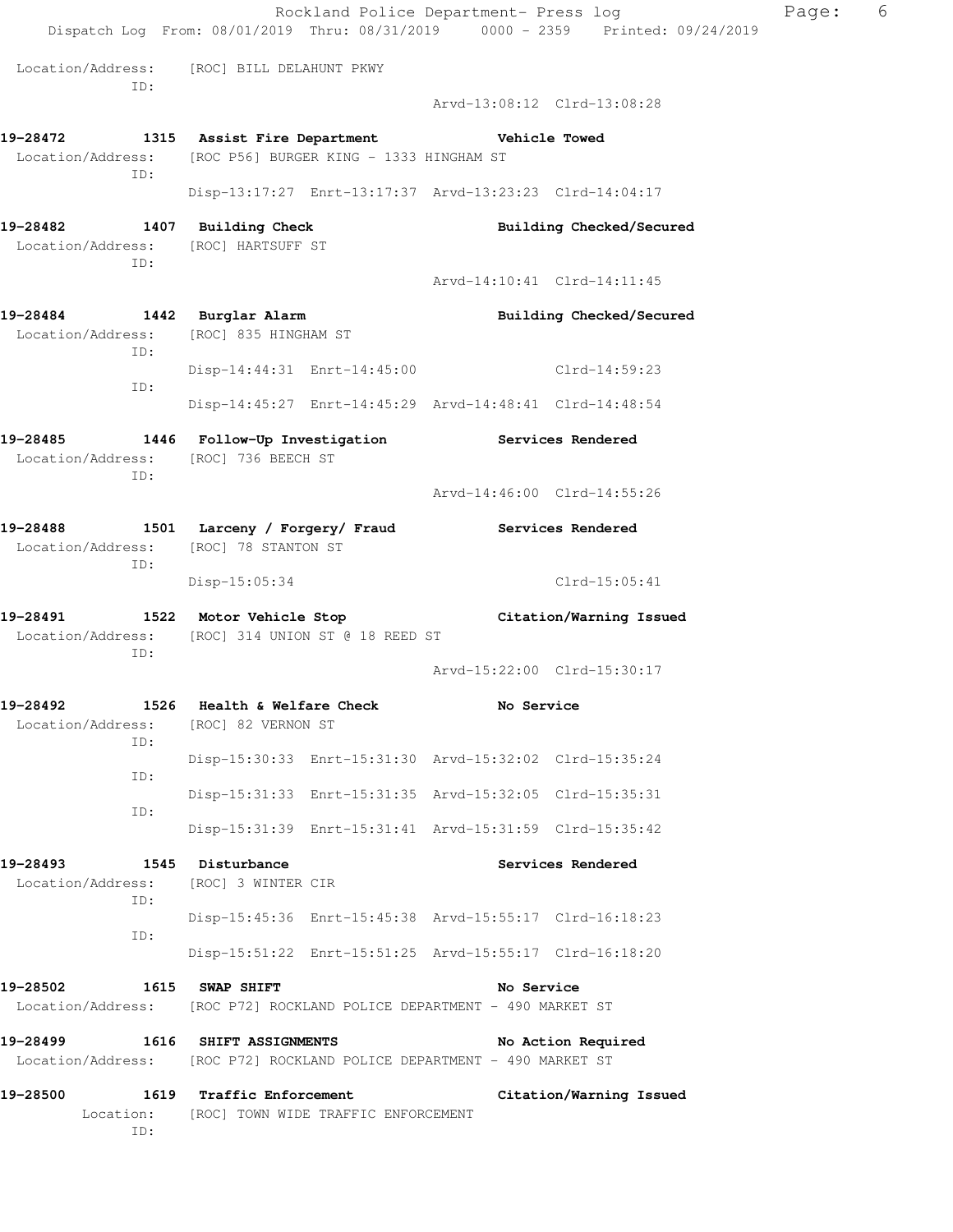Arvd-16:19:00 Clrd-19:50:12 **19-28517 1729 Larceny / Forgery/ Fraud No Action Required**  Location/Address: [ROC] 42 BELMONT ST ID: Disp-17:37:30 Enrt-17:37:36 Arvd-17:45:07 Clrd-17:57:44 ID: Disp-17:43:58 Arvd-17:44:02 Clrd-17:52:42 **19-28518 1733 Motor Vehicle Stop Verbal Warning**  Vicinity of: [ROC] EAST WATER ST @ UNION ST ID: Arvd-17:33:00 Clrd-17:37:02 **19-28519 1751 911 Accidental Investigated**  Location/Address: [ROC P47] BEST WESTERN - 909 HINGHAM ST ID: Disp-17:52:48 Enrt-17:52:51 Arvd-17:57:40 Clrd-18:10:43 19-28520 1753 Disturbance **19-28520** Peace Restored Location/Address: [ROC] CHURCH ST ID: Arvd-17:53:00 Clrd-17:54:01 **19-28524 1810 General Incident No Service**  Location/Address: [ROC] MARKET ST ID: Disp-18:21:48 Clrd-18:21:58 **19-28525 1822 Burglar Alarm Investigated**  Location/Address: [ROC] ABINGTON ROCKALND WATER WORKS - 835 HINGHAM ST ID: Disp-18:23:12 Enrt-18:23:32 Arvd-18:27:24 Clrd-18:31:09 **19-28528 1833 Disabled Motor Vehicle Services Rendered**  Location/Address: [ROC P55] HOME DEPOT - 1149 HINGHAM ST ID: Arvd-18:33:00 Clrd-18:44:26 Fire Unit: ROCKEN1-Pumper-Rockland Engine 1 Disp-18:34:47 Enrt-18:35:21 Clrd-18:36:24 InQrtsUnavl-18:37:43 InSrvce-18:37:43 EMS Unit: ROCKAM1-Rockland A1 Disp-18:34:47 Enrt-18:35:19 Clrd-18:36:21 InQrtsUnavl-18:39:18 InSrvce-18:39:18 ID: Disp-18:34:51 Arvd-18:34:55 Clrd-18:36:43 ID: Disp-18:35:38 Arvd-18:35:45 Clrd-18:36:49 **19-28529 1833 Emergency Medical Cancelled Enroute**  Location/Address: [ROC P55] HOME DEPOT - 1149 HINGHAM ST **19-28536 1929 911 Hang Up Investigated**  Location/Address: [ROC] 135 GROVE ST ID: Disp-19:30:27 Enrt-19:30:31 Arvd-19:37:21 Clrd-19:54:59 **19-28541 1952 Motor Vehicle Stop Citation/Warning Issued**  Location/Address: [ROC] 499 HINGHAM ST ID:

Arvd-19:52:00 Clrd-19:59:34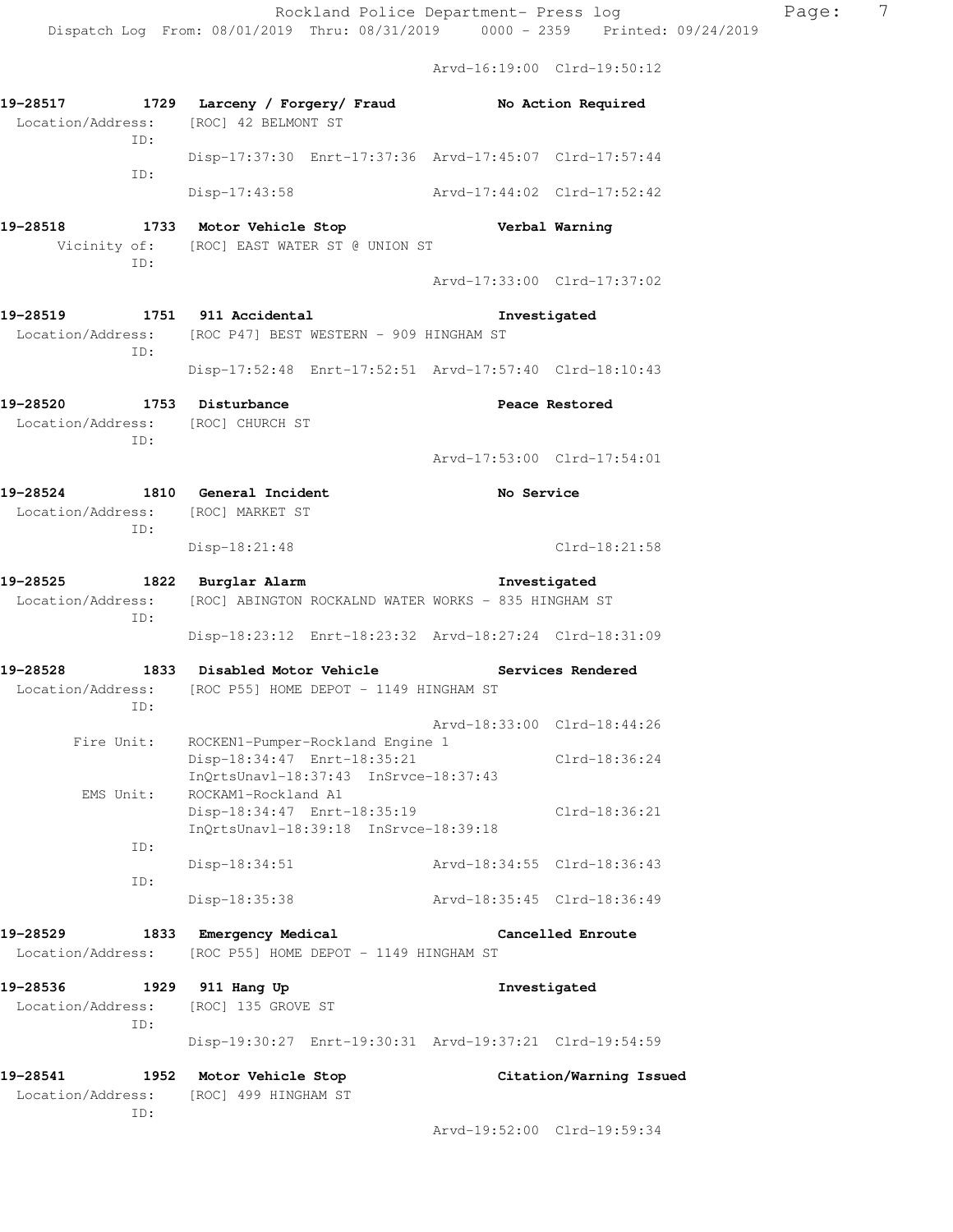| 19–28547<br>2012  |     | Disturbance         |                             | Peace Restored |  |  |
|-------------------|-----|---------------------|-----------------------------|----------------|--|--|
| Location/Address: |     | [ROC] 83 HANNAH WAY |                             |                |  |  |
|                   | TD: |                     |                             |                |  |  |
|                   |     | $Disp-20:13:50$     | Arvd-20:14:35 Clrd-20:33:00 |                |  |  |
|                   | TD: |                     |                             |                |  |  |
|                   |     | $Disp-20:14:03$     | Arvd-20:14:09 Clrd-20:32:55 |                |  |  |
|                   |     |                     |                             |                |  |  |

**19-28569 2341 Health & Welfare Check Investigated**  Location/Address: [ROC] 230 MARTHA DR Apt. #F

#### **For Date: 08/03/2019 - Saturday**

| 19-28572                                       | ID:  | 0000 SHIFT ASSIGNMENTS<br>Location/Address: [ROC P72] ROCKLAND POLICE DEPARTMENT - 490 MARKET ST |                                                         | Services Rendered |
|------------------------------------------------|------|--------------------------------------------------------------------------------------------------|---------------------------------------------------------|-------------------|
|                                                |      | $Disp-00:00:00$                                                                                  |                                                         | $Clrd-00:14:34$   |
| 19-28578                                       | TD:  | 0216 Burglar Alarm<br>Location/Address: [ROC P93] THE BANNER - 167 UNION ST                      |                                                         | Appears Secure    |
|                                                |      |                                                                                                  | Disp-02:17:46 Enrt-02:18:15 Arvd-02:21:27 Clrd-02:23:42 |                   |
|                                                | ID:  |                                                                                                  | Disp-02:18:54 Enrt-02:18:57 Arvd-02:21:30 Clrd-02:23:45 |                   |
|                                                | ID:  | 19-28584 0234 Building Check<br>Location/Address: [ROC] 260 REED ST                              |                                                         | Appears Secure    |
|                                                |      | Disp-02:34:58                                                                                    |                                                         | Clrd-02:35:04     |
|                                                | ID:  | 19-28586 0533 Motor Vehicle Stop<br>Location/Address: [ROC] HINGHAM ST                           | No Service                                              |                   |
|                                                |      |                                                                                                  | Arvd-05:33:00 Clrd-05:39:39                             |                   |
| 19-28587 0535 911 Hang Up<br>Location/Address: | ID:  | [ROC] 886 UNION ST Apt. #1                                                                       |                                                         | Investigated      |
|                                                | ID:  | Disp-05:37:34 Enrt-05:37:39                                                                      |                                                         | Clrd-05:38:32     |
|                                                |      |                                                                                                  | Disp-05:38:23 Enrt-05:38:27 Arvd-05:41:34 Clrd-05:49:39 |                   |
|                                                | ID:  |                                                                                                  | Disp-05:40:28 Enrt-05:40:31 Arvd-05:41:37 Clrd-05:49:42 |                   |
| 19-28589                                       | ID:  | 0551 Building Check<br>Location/Address: [ROC] UNION ST                                          |                                                         | Appears Secure    |
|                                                |      | $Disp-05:52:33$                                                                                  | Arvd-05:52:39 Clrd-06:02:13                             |                   |
| 19-28591<br>Location/Address:                  | ID:  | 0555 Building Check<br>[ROC] 260 REED ST                                                         |                                                         | Services Rendered |
|                                                |      | Disp-05:56:28                                                                                    |                                                         | Clrd-05:56:36     |
| 19-28594                                       | 0559 | Burglar Alarm                                                                                    |                                                         | Investigated      |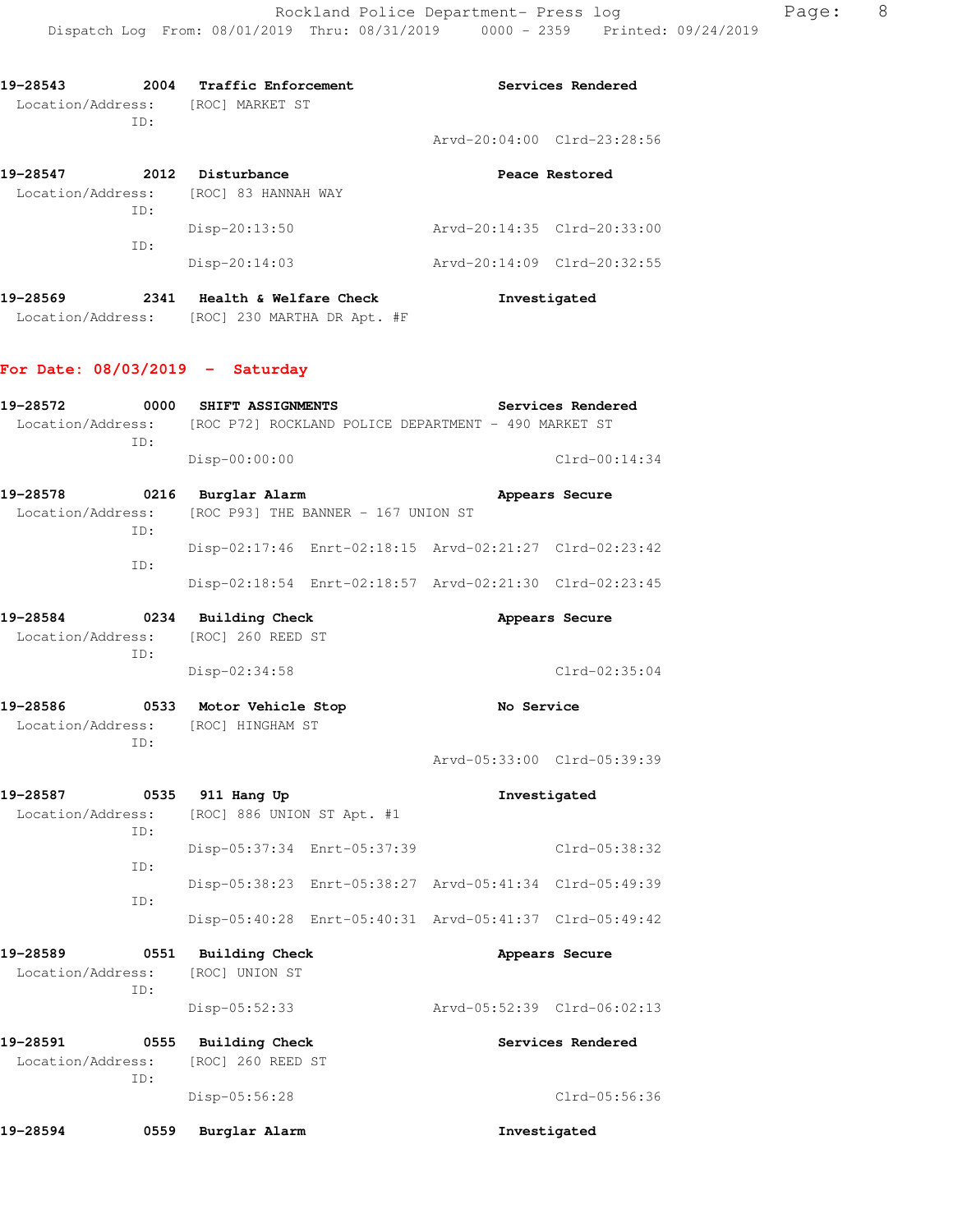|                                                                     | Rockland Police Department- Press log                                                          |                             |                             | Page: | 9 |
|---------------------------------------------------------------------|------------------------------------------------------------------------------------------------|-----------------------------|-----------------------------|-------|---|
|                                                                     | Dispatch Log From: 08/01/2019 Thru: 08/31/2019 0000 - 2359 Printed: 09/24/2019                 |                             |                             |       |   |
| Location/Address:<br>ID:                                            | [ROC P33] PEDULLA GUITARS - 83 EAST WATER ST                                                   |                             |                             |       |   |
|                                                                     | Disp-06:02:24 Enrt-06:02:28 Arvd-06:03:05 Clrd-06:05:23                                        |                             |                             |       |   |
| 19-28600                                                            | 0805 SHIFT ASSIGNMENTS                                                                         | No Service                  |                             |       |   |
|                                                                     | Location/Address: [ROC P72] ROCKLAND POLICE DEPARTMENT - 490 MARKET ST                         |                             |                             |       |   |
| Location/Address:<br>ID:                                            | 19-28601 6829 Assist Fire Department 19-28601 Services Rendered<br>[ROC] 51 MAPLE ST Apt. #112 |                             |                             |       |   |
| ID:                                                                 | Disp-08:31:55 Enrt-08:31:57 Arvd-08:35:52 Clrd-08:37:16                                        |                             |                             |       |   |
|                                                                     | Disp-08:35:43 Enrt-08:35:45 Arvd-08:35:46 Clrd-08:37:11                                        |                             |                             |       |   |
| 19-28611                                                            | 0942 911 Accidental                                                                            |                             | Services Rendered           |       |   |
| Location/Address:<br>ID:                                            | [ROC P47] BEST WESTERN - 909 HINGHAM ST Apt. #225                                              |                             |                             |       |   |
| ID:                                                                 | Disp-09:43:39 Enrt-09:44:04                                                                    |                             | Clrd-09:49:35               |       |   |
|                                                                     | $Disp-09:47:21$                                                                                | Arvd-09:47:26 Clrd-09:49:36 |                             |       |   |
| 19-28618<br>Location/Address:<br>ID:                                | 1046 Burglar Alarm<br>[ROC P62] CHINA PLAZA - 35 MARKET ST                                     |                             | Services Rendered           |       |   |
|                                                                     | Disp-10:47:13 Enrt-10:47:18 Arvd-10:49:14 Clrd-11:01:11                                        |                             |                             |       |   |
| 19-28619<br>Location/Address:<br>ID:                                | 1048 Building Check<br>[ROC] BILL DELAHUNT PKWY                                                |                             | Building Checked/Secured    |       |   |
|                                                                     |                                                                                                |                             | Arvd-10:49:13 Clrd-10:49:54 |       |   |
| 19-28622 1055 Building Check<br>Location/Address: [ROC] HARTSUFF ST |                                                                                                |                             | Building Checked/Secured    |       |   |
| ID:                                                                 |                                                                                                |                             | Arvd-10:55:54 Clrd-10:56:18 |       |   |
| 19-28626                                                            | 1125 Motor Vehicle Stop                                                                        |                             | Citation/Warning Issued     |       |   |
| Location/Address:<br>ID:                                            | [ROC] 16 PARK ST @ 305 UNION ST                                                                |                             |                             |       |   |
|                                                                     |                                                                                                |                             | Arvd-11:25:00 Clrd-11:36:44 |       |   |
| 19–28632<br>Location/Address:<br>ID:                                | 1148 911 Hang Up<br>[ROC] 11 ELEANOR LN                                                        |                             | Services Rendered           |       |   |
|                                                                     | Disp-11:49:28 Enrt-11:49:32 Arvd-11:51:04 Clrd-11:55:31                                        |                             |                             |       |   |
| 19-28638<br>Location/Address:                                       | 1227 General Info<br>[ROC P72] ROCKLAND POLICE DEPARTMENT - 490 MARKET ST                      | No Service                  |                             |       |   |
| 19-28646<br>Location/Address:<br>ID:                                | 1407 Building Check<br>[ROC] HARTSUFF ST                                                       |                             | Building Checked/Secured    |       |   |
|                                                                     |                                                                                                |                             | Arvd-14:08:11 Clrd-14:08:31 |       |   |
| 19-28649<br>Location/Address:<br>ID:                                | 1416 911 Hang Up<br>[ROC] 22 REED ST                                                           |                             | Services Rendered           |       |   |
|                                                                     | Disp-14:16:58 Enrt-14:17:05 Arvd-14:18:26 Clrd-14:23:06                                        |                             |                             |       |   |
| ID:                                                                 | Disp-14:18:37 Enrt-14:18:38 Arvd-14:18:39 Clrd-14:23:08                                        |                             |                             |       |   |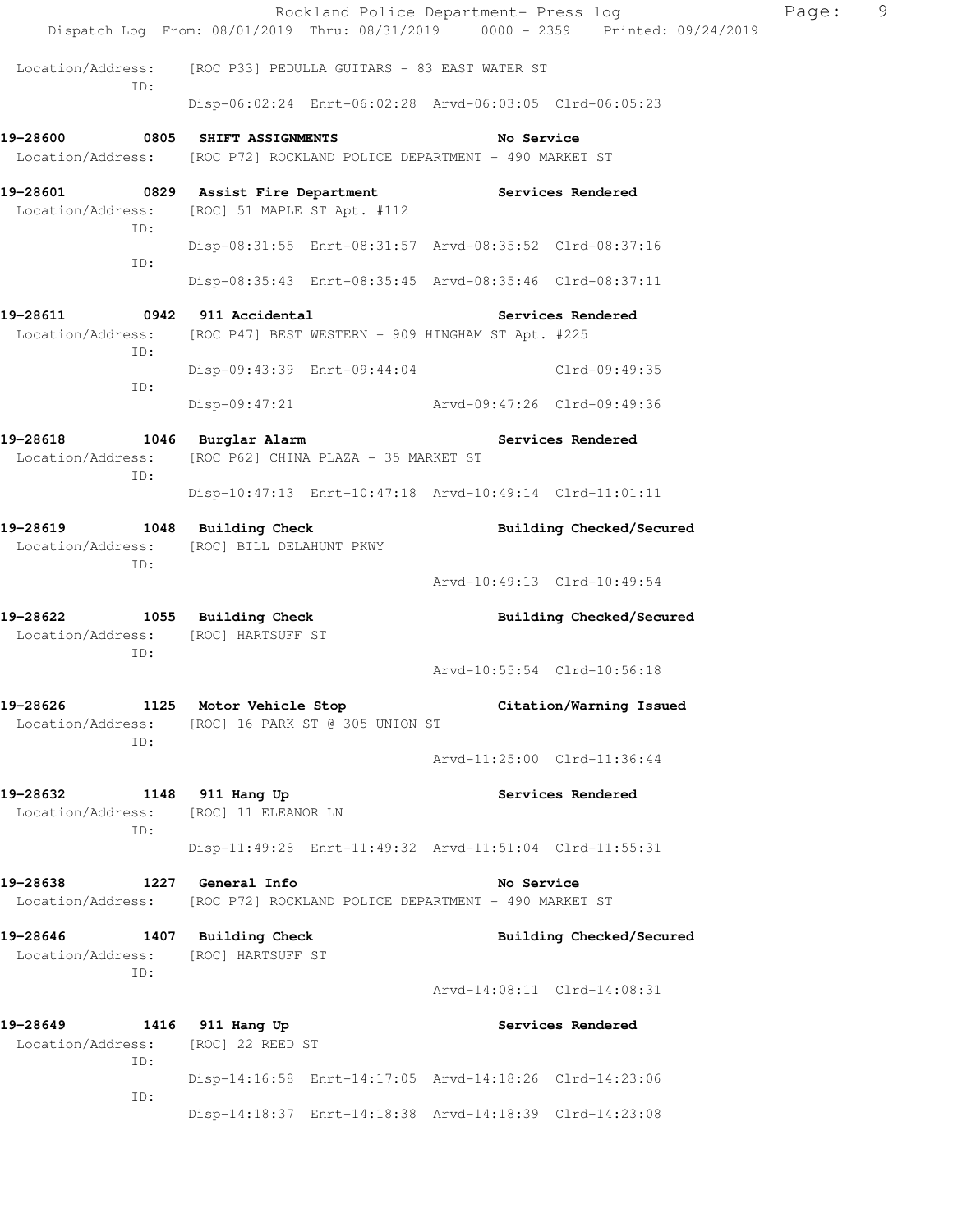| 19-28652          | 1427       | Unwanted Party                                  |                                |                                                                        | Services Rendered        |
|-------------------|------------|-------------------------------------------------|--------------------------------|------------------------------------------------------------------------|--------------------------|
| Location/Address: |            | [ROC] 30 MARTHA DR Apt. #A                      |                                |                                                                        |                          |
|                   | ID:<br>ID: |                                                 |                                | Disp-14:28:12 Enrt-14:28:32 Arvd-14:30:12 Clrd-15:10:54                |                          |
|                   | ID:        |                                                 |                                | Disp-14:28:12 Enrt-14:28:33 Arvd-14:30:10 Clrd-14:57:51                |                          |
|                   |            | Disp-14:36:05                                   |                                | Arvd-14:36:07 Clrd-14:57:48                                            |                          |
| 19-28655          | 1509       | MVA Property Damage Only                        |                                |                                                                        | Report Follows           |
| Location/Address: |            |                                                 | [ROC] HINGHAM ST @ GLENDALE DR |                                                                        |                          |
|                   | ID:        | Disp-15:10:59 Enrt-15:11:26                     |                                |                                                                        | $Clrd-15:11:43$          |
|                   | ID:        |                                                 |                                |                                                                        |                          |
|                   | ID:        |                                                 |                                | Disp-15:11:39 Enrt-15:11:40 Arvd-15:17:02 Clrd-15:43:55                |                          |
|                   |            |                                                 |                                | Disp-15:11:46 Enrt-15:11:52 Arvd-15:15:40 Clrd-15:43:58                |                          |
|                   | ID:        |                                                 |                                |                                                                        |                          |
|                   |            |                                                 |                                | Disp-15:12:34 Enrt-15:12:35 Arvd-15:14:18 Clrd-15:31:08                |                          |
| 19-28658          |            | 1552 General Info                               |                                |                                                                        | Services Rendered        |
| Location/Address: | ID:        |                                                 |                                | [ROC P72] ROCKLAND POLICE DEPARTMENT - 490 MARKET ST                   |                          |
|                   |            |                                                 |                                | Disp-15:53:12 Enrt-15:53:31 Arvd-15:53:35 Clrd-15:56:59                |                          |
| 19-28660          |            | 1608 Traffic Enforcement                        |                                |                                                                        | Services Rendered        |
| Location/Address: | ID:        |                                                 |                                | [ROC P72] ROCKLAND POLICE DEPARTMENT - 490 MARKET ST                   |                          |
|                   | ID:        | $Disp-16:11:01$                                 |                                | Arvd-16:11:03 Clrd-19:58:19                                            |                          |
|                   |            | Disp-19:59:13                                   |                                | Arvd-19:59:17 Clrd-20:03:44                                            |                          |
| 19–28662          |            | 1611 General Info                               |                                |                                                                        | Services Not Required    |
| Location/Address: | ID:        |                                                 |                                | [ROC P72] ROCKLAND POLICE DEPARTMENT - 490 MARKET ST                   |                          |
|                   |            |                                                 |                                | Arvd-16:11:00 Clrd-16:33:52                                            |                          |
| 19-28664          |            | 1626 Assist Fire Department                     |                                |                                                                        | Services Rendered        |
| Location/Address: |            | [ROC] 95 BELMONT ST                             |                                |                                                                        |                          |
|                   | ID:        | Disp-16:28:00 Enrt-16:28:15                     |                                |                                                                        | $Clrd-16:31:11$          |
|                   | ID:        |                                                 |                                |                                                                        |                          |
|                   | ID:        | $Disp-16:28:08$                                 |                                | Arvd-16:28:14 Clrd-16:37:48                                            |                          |
|                   |            |                                                 |                                | Disp-16:28:11 Enrt-16:28:16 Arvd-16:30:31 Clrd-16:36:17                |                          |
| 19-28665          | 1638       | <b>Building Check</b>                           |                                |                                                                        | Appears Secure           |
| Location/Address: |            | [ROC] GROVE ST                                  |                                |                                                                        |                          |
|                   | ID:        |                                                 |                                | Arvd-16:39:56 Clrd-16:40:17                                            |                          |
| 19-28666          |            | 1644 Building Check                             |                                |                                                                        | Building Checked/Secured |
|                   |            | Location/Address: [ROC] MARTHA DR               |                                |                                                                        |                          |
|                   | ID:        |                                                 |                                | Arvd-16:44:58 Clrd-16:46:01                                            |                          |
| 19-28667          |            | 1648 Police Information                         |                                |                                                                        | Services Rendered        |
|                   |            |                                                 |                                | Location/Address: [ROC P72] ROCKLAND POLICE DEPARTMENT - 490 MARKET ST |                          |
| 19-28670          |            | 1708 Motor Vehicle Collision W/PI               |                                |                                                                        | Report Follows           |
|                   |            | Location/Address: [ROC] PD CALL - 150 SPRING ST |                                |                                                                        |                          |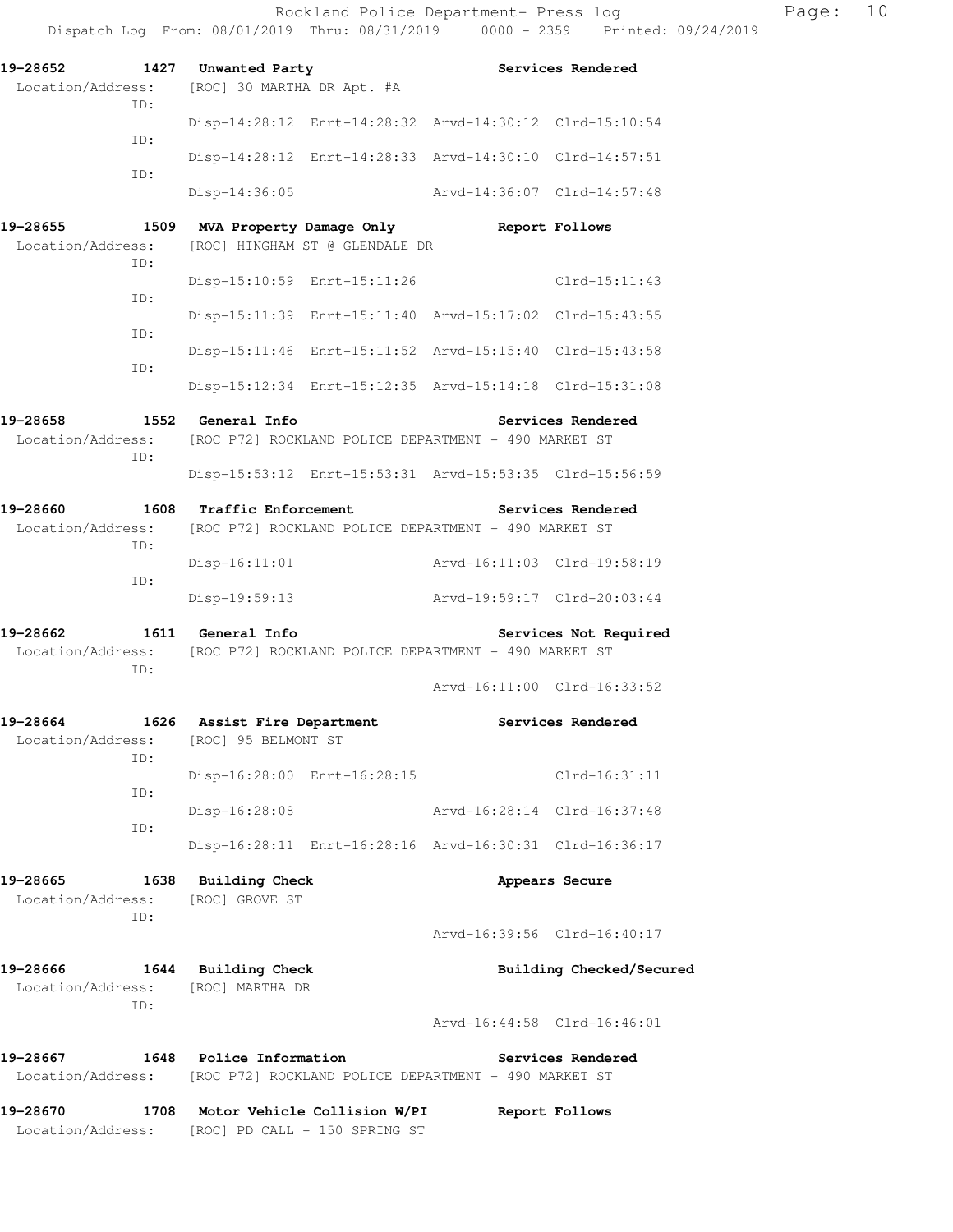|                                                                                |                                                                                                    | Rockland Police Department- Press log |                             | Page: | 11 |
|--------------------------------------------------------------------------------|----------------------------------------------------------------------------------------------------|---------------------------------------|-----------------------------|-------|----|
| Dispatch Log From: 08/01/2019 Thru: 08/31/2019 0000 - 2359 Printed: 09/24/2019 |                                                                                                    |                                       |                             |       |    |
| ID:                                                                            |                                                                                                    |                                       |                             |       |    |
| ID:                                                                            | Disp-17:09:45 Enrt-17:09:52                                                                        |                                       | $Clrd-17:10:26$             |       |    |
|                                                                                | Disp-17:09:45 Enrt-17:09:51 Arvd-17:13:08 Clrd-17:28:08                                            |                                       |                             |       |    |
| ID:                                                                            | Disp-17:09:45 Enrt-17:09:53 Arvd-17:09:59 Clrd-17:28:13                                            |                                       |                             |       |    |
| ID:                                                                            | Disp-17:09:45 Enrt-17:09:50 Arvd-17:11:34 Clrd-17:36:13                                            |                                       |                             |       |    |
| ID:                                                                            | $Disp-17:11:20$                                                                                    | Arvd-17:11:24 Clrd-17:32:57           |                             |       |    |
| ID:                                                                            |                                                                                                    | Arvd-17:12:25 Clrd-17:34:11           |                             |       |    |
|                                                                                | Disp-17:12:23                                                                                      |                                       |                             |       |    |
| 19-28672<br>Location/Address:<br>ID:                                           | 1727 OVERDOSE<br>[ROC] 144 WEBSTER ST                                                              |                                       | Services Rendered           |       |    |
| ID:                                                                            | Disp-17:28:17 Enrt-17:28:21 Arvd-17:33:11 Clrd-17:43:20                                            |                                       |                             |       |    |
| ID:                                                                            | Disp-17:28:20 Enrt-17:28:22 Arvd-17:30:50 Clrd-17:43:44                                            |                                       |                             |       |    |
|                                                                                | Disp-17:33:03                                                                                      | Arvd-17:33:08 Clrd-17:34:09           |                             |       |    |
| 19-28675                                                                       | 1737 Disturbance                                                                                   |                                       | Services Rendered           |       |    |
| Location/Address:                                                              | [ROC 69] SOUTH SHORE REHAB & NURSING - 115 NORTH AVE                                               |                                       |                             |       |    |
| ID:                                                                            | Disp-17:39:03 Enrt-17:39:07 Arvd-17:42:48 Clrd-18:01:56                                            |                                       |                             |       |    |
| EMS Unit:                                                                      | HVRAMB-Hanover Ambulance<br>Disp-17:41:05                                                          |                                       | Clrd-17:42:29               |       |    |
| EMS Unit:                                                                      | InQrtsUnavl-17:42:34 InSrvce-17:42:34<br>ABIA4-Abington Ambulance 4                                |                                       |                             |       |    |
|                                                                                | Disp-17:41:16 Enrt-17:41:21<br>$InQrtsUnav1-17:41:52 InSrvce-17:41:52$                             |                                       | Clrd-17:41:52               |       |    |
| EMS Unit:                                                                      | ABIA4-Abington Ambulance 4<br>Disp-17:42:44 Enrt-17:42:50<br>InQrtsUnavl-17:42:55 InSrvce-17:42:55 |                                       | $Clrd-17:42:55$             |       |    |
| ID:                                                                            |                                                                                                    |                                       |                             |       |    |
| Fire Unit:                                                                     | Disp-17:43:27<br>ROCKEN3-Pumper-Rockland Engine 3                                                  | Arvd-17:43:30 Clrd-17:59:57           |                             |       |    |
|                                                                                | Disp-17:44:09 Enrt-17:44:21<br>InOrtsUnavl-17:44:39 InSrvce-17:44:39                               |                                       | $Clrd-17:44:33$             |       |    |
| 19-28684                                                                       | 1800 Animal Complaint                                                                              |                                       | Services Rendered           |       |    |
| Location/Address:<br>ID:                                                       | [ROC] 50 PACIFIC ST                                                                                |                                       |                             |       |    |
|                                                                                |                                                                                                    |                                       | Arvd-18:00:00 Clrd-18:10:26 |       |    |
| 19-28688                                                                       | 1850 Missing Person                                                                                |                                       | Investigated                |       |    |
| Location/Address:<br>ID:                                                       | [ROC 60] SPRING GATE APARTMENTS - 52 HANNAH WAY                                                    |                                       |                             |       |    |
| ID:                                                                            | Disp-18:51:32 Enrt-18:51:47 Arvd-18:54:11 Clrd-19:20:58                                            |                                       |                             |       |    |
|                                                                                | Disp-18:51:39 Enrt-18:51:43 Arvd-18:54:04 Clrd-19:21:01                                            |                                       |                             |       |    |
| 19–28692                                                                       | 1904 Harassment                                                                                    |                                       | Advised to Court            |       |    |
| Location/Address: [ROC] 398 WEBSTER ST<br>ID:                                  |                                                                                                    |                                       |                             |       |    |
|                                                                                |                                                                                                    |                                       | Arvd-19:04:00 Clrd-19:47:31 |       |    |
| 19-28702                                                                       | 2006 Traffic Enforcement                                                                           |                                       | Services Rendered           |       |    |
| Location/Address: [ROC P72] ROCKLAND POLICE DEPARTMENT - 490 MARKET ST         |                                                                                                    |                                       |                             |       |    |

ID: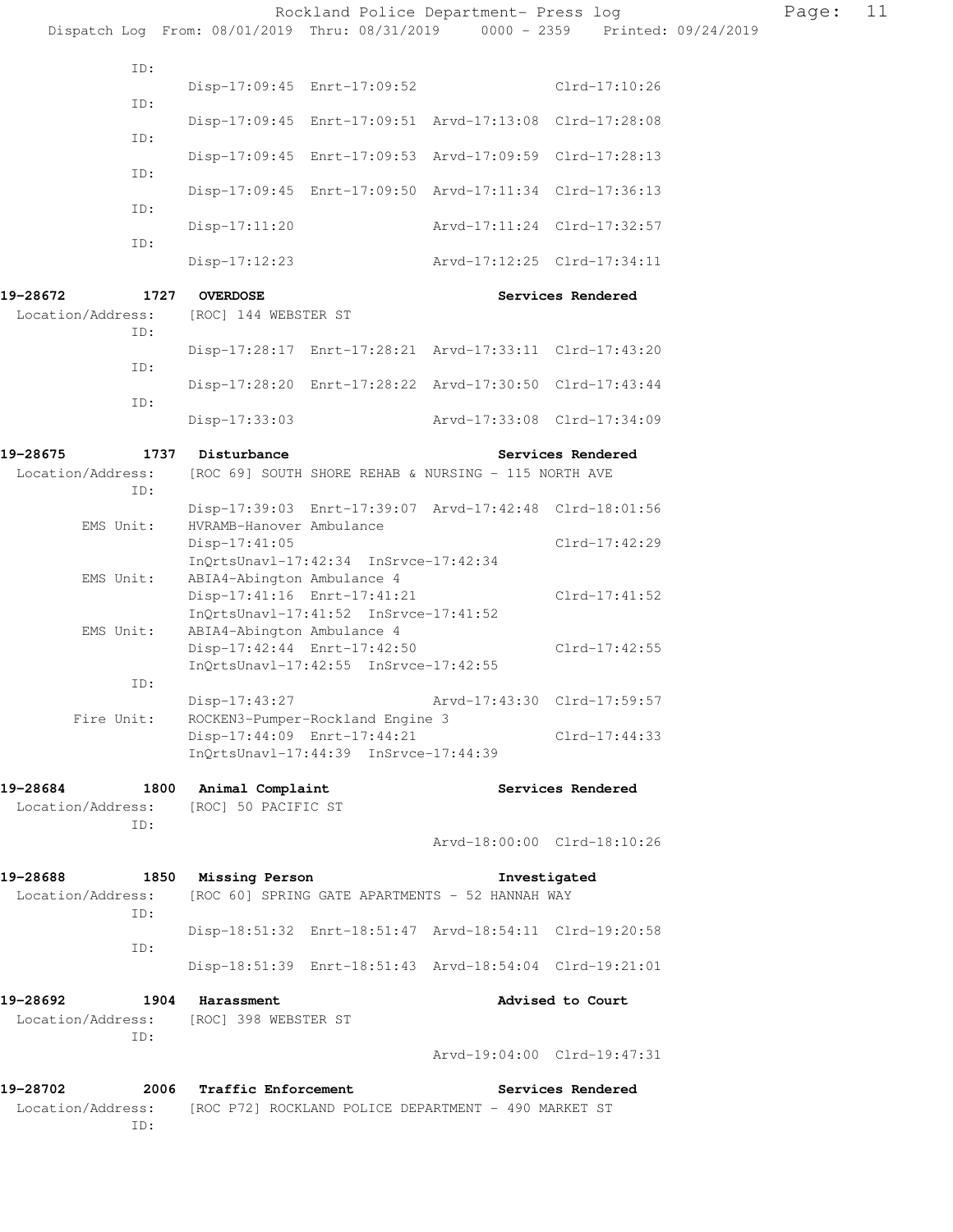|                               |                                                                                                                  |                             | Rockland Police Department- Press log | 12<br>Page: |  |
|-------------------------------|------------------------------------------------------------------------------------------------------------------|-----------------------------|---------------------------------------|-------------|--|
|                               | Dispatch Log From: 08/01/2019 Thru: 08/31/2019 0000 - 2359 Printed: 09/24/2019                                   |                             |                                       |             |  |
|                               |                                                                                                                  | Arvd-20:06:00 Clrd-21:21:12 |                                       |             |  |
| ID:                           | Disp-21:29:12                                                                                                    | Arvd-21:29:29 Clrd-21:58:58 |                                       |             |  |
| ID:                           | Disp-21:59:53                                                                                                    | Arvd-22:00:04 Clrd-22:26:15 |                                       |             |  |
| ID:                           | $Disp-22:29:02$                                                                                                  | Arvd-22:29:09 Clrd-22:57:49 |                                       |             |  |
| ID:                           | $Disp-23:03:10$ $Arvd-23:03:19$ $Clrd-23:57:39$                                                                  |                             |                                       |             |  |
|                               | 19-28705 2037 Identity Theft                                                                                     |                             | Services Rendered                     |             |  |
| ID:                           | Location/Address: [ROC] 500 WEBSTER ST                                                                           |                             |                                       |             |  |
|                               |                                                                                                                  | Arvd-20:37:00 Clrd-21:34:29 |                                       |             |  |
| ID:                           | 19-28704 2040 Animal Complaint Component Cone on arrival<br>Location/Address: [ROC P63] WALGREENS - 75 MARKET ST |                             |                                       |             |  |
|                               | Disp-20:41:13 Enrt-20:41:16 Arvd-20:44:05 Clrd-20:52:34                                                          |                             |                                       |             |  |
| Location/Address:<br>ID:      | 19-28709 2120 Motor Vehicle Stop<br>[ROC] O'REILLY AUTO PARTS - 217 CENTRE AVE                                   | Summons To Court            |                                       |             |  |
|                               | Disp-21:21:12 Arvd-21:21:17 Clrd-21:29:12                                                                        |                             |                                       |             |  |
| Location/Address:<br>ID:      | 19-28714 2158 Motor Vehicle Stop Summons To Court<br>[ROC] 83 CONCORD ST @ 0 J A DUNN MEM DR                     |                             |                                       |             |  |
|                               | Disp-21:58:58 Arvd-21:59:03 Clrd-21:59:53                                                                        |                             |                                       |             |  |
| ID:                           | 19-28716 2225 Motor Vehicle Stop Summons To Court<br>Location/Address: [ROC] 40 MAPLE ST @ 0 PLAIN ST            |                             |                                       |             |  |
|                               | Disp-22:26:15 Arvd-22:28:59 Clrd-22:29:02                                                                        |                             |                                       |             |  |
| 19-28717<br>Location/Address: | 2256 Motor Vehicle Stop<br>[ROC] 689 MARKET ST @ 11 DAMON RD                                                     |                             | Services Rendered                     |             |  |
| ID:                           | Disp-22:57:49                                                                                                    | Arvd-22:57:55 Clrd-23:03:10 |                                       |             |  |
| ID:                           | Disp-22:58:01 Enrt-22:58:03 Arvd-22:58:04 Clrd-23:03:05                                                          |                             |                                       |             |  |
| ID:                           | Disp-22:58:07                                                                                                    | Arvd-22:58:09 Clrd-23:37:59 |                                       |             |  |
| 19-28718                      | 2259 Suspicious Activity                                                                                         | Investigated                |                                       |             |  |
| Location/Address:<br>ID:      | [ROC] 46 EXCHANGE ST<br>Disp-23:01:05                                                                            | Arvd-23:02:59 Clrd-23:06:36 |                                       |             |  |
|                               |                                                                                                                  |                             |                                       |             |  |

# **For Date: 08/04/2019 - Sunday**

| 19-28725          | 0020 | Information Call                                     | Services Not Required       |
|-------------------|------|------------------------------------------------------|-----------------------------|
| Location/Address: |      | [ROC P72] ROCKLAND POLICE DEPARTMENT - 490 MARKET ST |                             |
| 19-28727          | 0036 | Missing Person                                       | Investigated                |
| Location/Address: |      | [ROC 60] SPRING GATE APARTMENTS - 52 HANNAH WAY      |                             |
|                   | TD:  |                                                      |                             |
|                   |      | $Disp-00:38:01$                                      | Arvd-00:38:06 Clrd-00:51:35 |
|                   | TD:  |                                                      |                             |
|                   |      | Disp-00:48:39                                        | Arvd-00:49:30 Clrd-00:49:50 |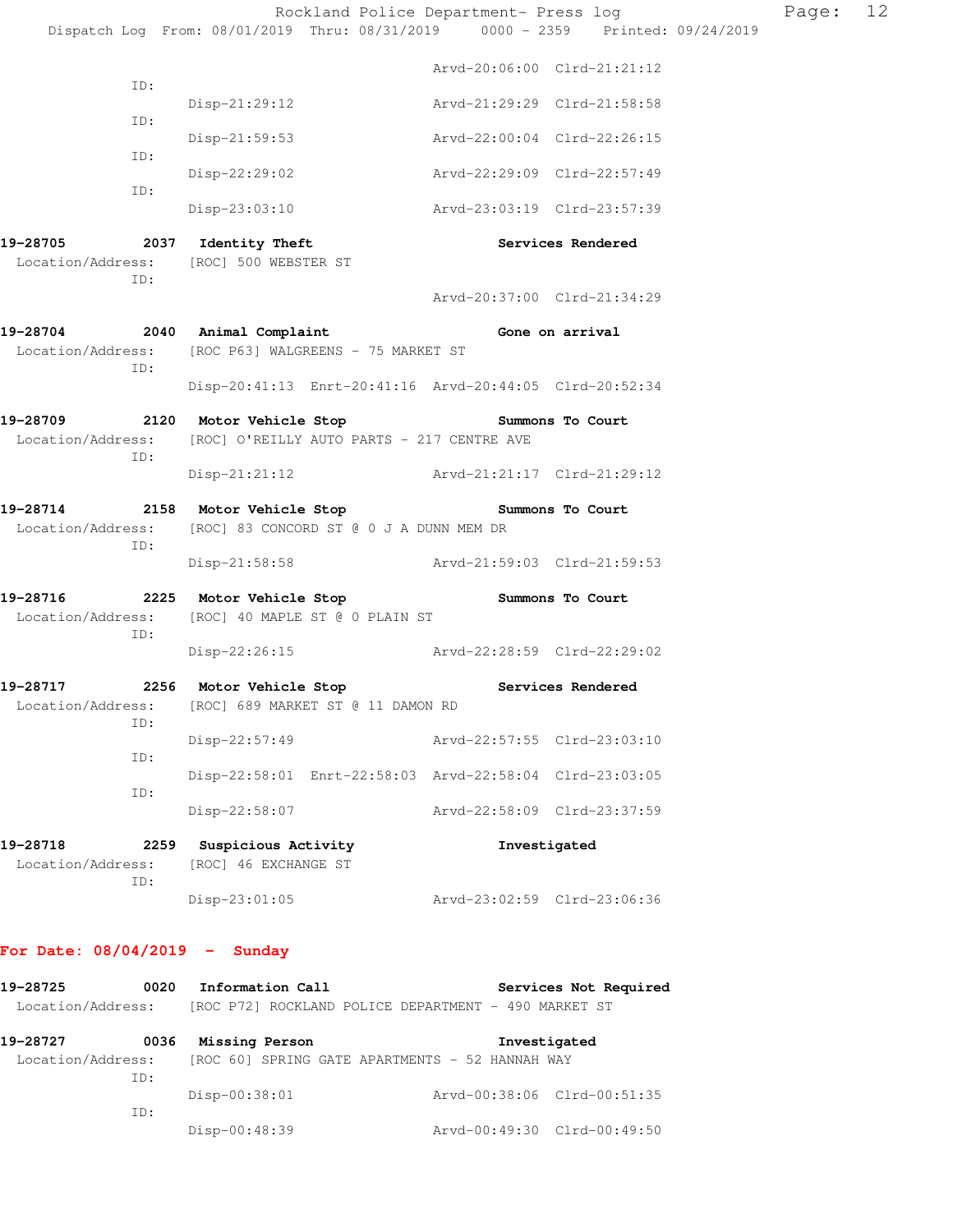| 19-28728<br>Location/Address:<br>ID:         | 0049 Breaking & Entering<br>[ROC] 199 RICE AVE     |                                                                                                  | Investigated                                                                                        |
|----------------------------------------------|----------------------------------------------------|--------------------------------------------------------------------------------------------------|-----------------------------------------------------------------------------------------------------|
|                                              |                                                    | Disp-00:50:59 Enrt-00:51:01 Arvd-00:53:22 Clrd-01:01:05                                          |                                                                                                     |
| ID:<br>ID:                                   |                                                    | Disp-00:51:04 Enrt-00:51:06 Arvd-00:56:19 Clrd-01:01:08                                          |                                                                                                     |
|                                              |                                                    | Disp-00:52:12 Enrt-00:52:15 Arvd-00:56:17 Clrd-01:01:06                                          |                                                                                                     |
| 19-28730<br>0122<br>Location/Address:<br>ID: | Animal Complaint<br>[ROC] 240 SUMMER ST            |                                                                                                  | Investigated                                                                                        |
|                                              |                                                    | Disp-01:24:21 Enrt-01:24:22 Arvd-01:30:56 Clrd-01:31:25                                          |                                                                                                     |
| 19-28731<br>0131<br>Location/Address:        | Disturbance<br>[ROC] 724 MARKET ST                 |                                                                                                  | Peace Restored                                                                                      |
| ID:                                          |                                                    | Disp-01:32:16 Enrt-01:32:17 Arvd-01:37:24 Clrd-01:53:31                                          |                                                                                                     |
| ID:                                          |                                                    | Disp-01:32:20 Enrt-01:32:21 Arvd-01:34:17 Clrd-01:40:51                                          |                                                                                                     |
| ID:                                          | Disp-01:34:25                                      |                                                                                                  | Arvd-01:34:28 Clrd-01:40:49                                                                         |
| 19-28734<br>0142                             | Disturbance                                        |                                                                                                  | Transported to Hospital                                                                             |
| Location/Address:<br>ID:                     |                                                    | [ROC] EAST WATER ST @ BEAL ST                                                                    |                                                                                                     |
| ID:                                          |                                                    | Disp-01:43:46 Enrt-01:43:48 Arvd-01:46:44 Clrd-02:32:41                                          |                                                                                                     |
| ID:                                          |                                                    | Disp-01:53:47 Enrt-01:53:52 Arvd-01:57:27 Clrd-02:22:13                                          |                                                                                                     |
| Fire Unit:                                   |                                                    | Disp-01:41:45 Enrt-01:41:47 Arvd-01:43:59 Clrd-02:31:56<br>ROCKEN1-Pumper-Rockland Engine 1      |                                                                                                     |
|                                              |                                                    | Disp-01:48:12 Enrt-01:48:21 Arvd-01:50:20 Clrd-02:18:58<br>InQrtsUnavl-02:27:09 InSrvce-02:27:09 |                                                                                                     |
| EMS Unit:                                    | ROCKAM1-Rockland A1                                | Disp-01:48:12 Enrt-01:48:21 Arvd-01:50:20 Clrd-02:07:38                                          | Hosp-02:17:47 ClrHosp-02:54:05 InQrtsUnavl-02:59:39 InSrvce-02:59:39                                |
| EMS Unit:                                    | ROCKAM2-Rockland A2<br>Disp-02:03:14               |                                                                                                  | Arvd-02:03:20 Clrd-02:17:00<br>Hosp-02:26:28 ClrHosp-02:58:17 InQrtsUnavl-03:03:43 InSrvce-03:03:43 |
| ID:                                          |                                                    |                                                                                                  | Arvd-02:33:30 Clrd-02:33:42                                                                         |
|                                              |                                                    |                                                                                                  |                                                                                                     |
| 19-28735<br>Location/Address:                | 0158 Suspicious Activity<br>[ROC] 31 STUDLEY CT    |                                                                                                  | Investigated                                                                                        |
| 19-28736<br>Location/Address:<br>ID:         | 0242 Unwanted Party<br>[ROC] 45 HANNAH WAY Apt. #E |                                                                                                  | Gone on arrival                                                                                     |
| ID:                                          |                                                    | Disp-02:43:11 Enrt-02:43:16 Arvd-02:44:41 Clrd-02:53:04                                          |                                                                                                     |
|                                              |                                                    | Disp-02:43:11 Enrt-02:43:16 Arvd-02:44:41 Clrd-02:53:02                                          |                                                                                                     |
| 0349<br>19-28739<br>Vicinity of:<br>ID:      | 911 Accidental<br>[ROC] DRIVING - HINGHAM ST       |                                                                                                  | Services Not Required                                                                               |
|                                              | Disp-03:52:17                                      |                                                                                                  | $Clrd-03:55:04$                                                                                     |
| 19-28742<br>0646<br>Location/Address:        | Burglar Alarm<br>[ROC] 1099 HINGHAM ST             |                                                                                                  | Investigated                                                                                        |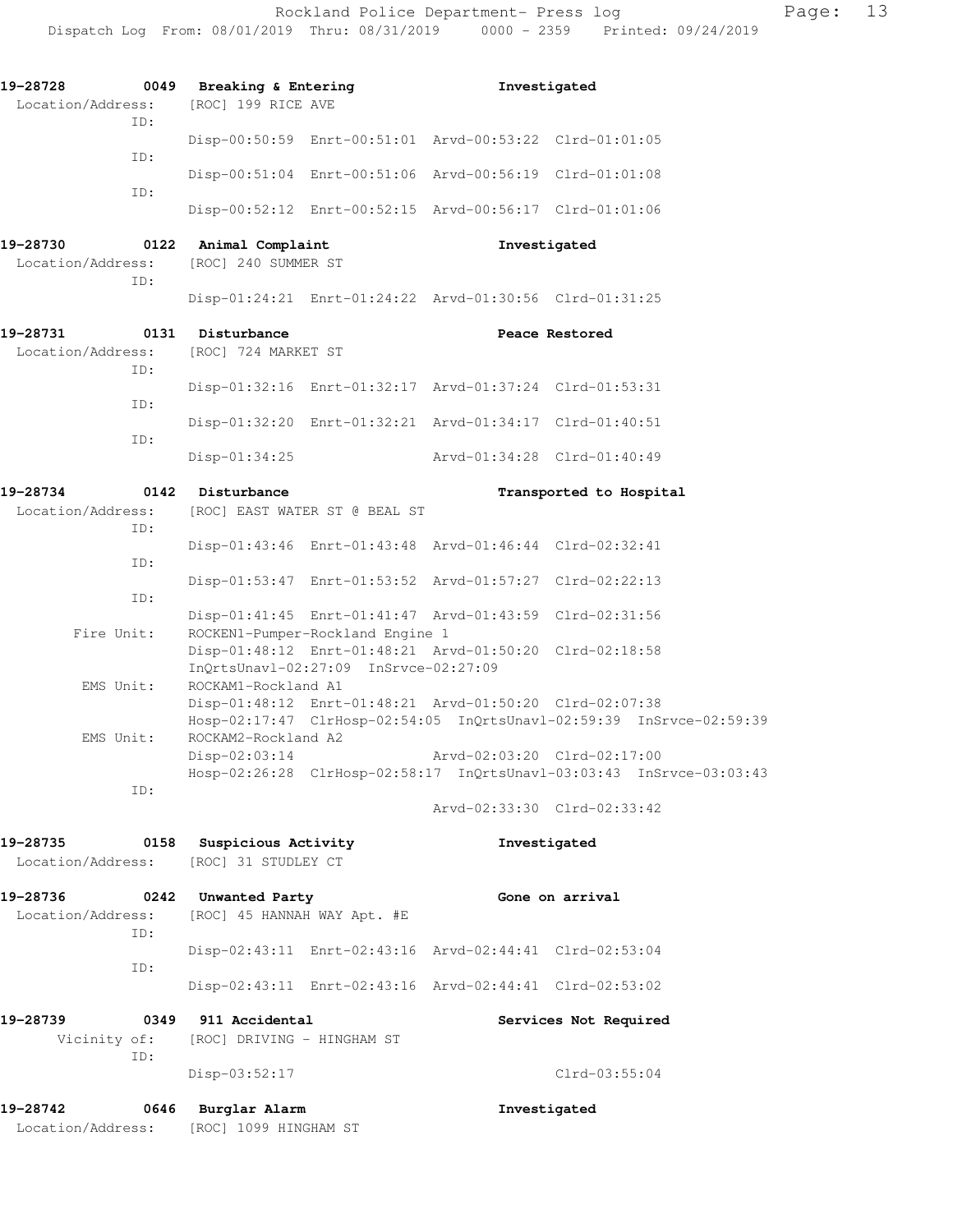|                                                                           | Dispatch Log From: 08/01/2019 Thru: 08/31/2019   0000 - 2359   Printed: 09/24/2019                                                                                         |                                                                                                                                                                                                                                                                                                                                                                                                                                                                                                                                                                                                                                                                                                                                                                                                                                                                                                                                                                                                                                                                                                                                                                                        |  |
|---------------------------------------------------------------------------|----------------------------------------------------------------------------------------------------------------------------------------------------------------------------|----------------------------------------------------------------------------------------------------------------------------------------------------------------------------------------------------------------------------------------------------------------------------------------------------------------------------------------------------------------------------------------------------------------------------------------------------------------------------------------------------------------------------------------------------------------------------------------------------------------------------------------------------------------------------------------------------------------------------------------------------------------------------------------------------------------------------------------------------------------------------------------------------------------------------------------------------------------------------------------------------------------------------------------------------------------------------------------------------------------------------------------------------------------------------------------|--|
|                                                                           |                                                                                                                                                                            |                                                                                                                                                                                                                                                                                                                                                                                                                                                                                                                                                                                                                                                                                                                                                                                                                                                                                                                                                                                                                                                                                                                                                                                        |  |
|                                                                           |                                                                                                                                                                            |                                                                                                                                                                                                                                                                                                                                                                                                                                                                                                                                                                                                                                                                                                                                                                                                                                                                                                                                                                                                                                                                                                                                                                                        |  |
|                                                                           |                                                                                                                                                                            |                                                                                                                                                                                                                                                                                                                                                                                                                                                                                                                                                                                                                                                                                                                                                                                                                                                                                                                                                                                                                                                                                                                                                                                        |  |
|                                                                           |                                                                                                                                                                            |                                                                                                                                                                                                                                                                                                                                                                                                                                                                                                                                                                                                                                                                                                                                                                                                                                                                                                                                                                                                                                                                                                                                                                                        |  |
| 19-28743 0705 Building Check<br>Location/Address: [ROC] UNION ST          |                                                                                                                                                                            |                                                                                                                                                                                                                                                                                                                                                                                                                                                                                                                                                                                                                                                                                                                                                                                                                                                                                                                                                                                                                                                                                                                                                                                        |  |
|                                                                           |                                                                                                                                                                            |                                                                                                                                                                                                                                                                                                                                                                                                                                                                                                                                                                                                                                                                                                                                                                                                                                                                                                                                                                                                                                                                                                                                                                                        |  |
| 19-28751 0802 Information Call                                            |                                                                                                                                                                            |                                                                                                                                                                                                                                                                                                                                                                                                                                                                                                                                                                                                                                                                                                                                                                                                                                                                                                                                                                                                                                                                                                                                                                                        |  |
|                                                                           |                                                                                                                                                                            |                                                                                                                                                                                                                                                                                                                                                                                                                                                                                                                                                                                                                                                                                                                                                                                                                                                                                                                                                                                                                                                                                                                                                                                        |  |
| 19-28756 0850 Building Check<br>Location/Address: [ROC] HARTSUFF ST       |                                                                                                                                                                            |                                                                                                                                                                                                                                                                                                                                                                                                                                                                                                                                                                                                                                                                                                                                                                                                                                                                                                                                                                                                                                                                                                                                                                                        |  |
|                                                                           |                                                                                                                                                                            |                                                                                                                                                                                                                                                                                                                                                                                                                                                                                                                                                                                                                                                                                                                                                                                                                                                                                                                                                                                                                                                                                                                                                                                        |  |
| Location/Address: [ROC] 230 HINGHAM ST                                    |                                                                                                                                                                            |                                                                                                                                                                                                                                                                                                                                                                                                                                                                                                                                                                                                                                                                                                                                                                                                                                                                                                                                                                                                                                                                                                                                                                                        |  |
|                                                                           |                                                                                                                                                                            |                                                                                                                                                                                                                                                                                                                                                                                                                                                                                                                                                                                                                                                                                                                                                                                                                                                                                                                                                                                                                                                                                                                                                                                        |  |
|                                                                           |                                                                                                                                                                            |                                                                                                                                                                                                                                                                                                                                                                                                                                                                                                                                                                                                                                                                                                                                                                                                                                                                                                                                                                                                                                                                                                                                                                                        |  |
|                                                                           |                                                                                                                                                                            |                                                                                                                                                                                                                                                                                                                                                                                                                                                                                                                                                                                                                                                                                                                                                                                                                                                                                                                                                                                                                                                                                                                                                                                        |  |
|                                                                           |                                                                                                                                                                            |                                                                                                                                                                                                                                                                                                                                                                                                                                                                                                                                                                                                                                                                                                                                                                                                                                                                                                                                                                                                                                                                                                                                                                                        |  |
|                                                                           |                                                                                                                                                                            |                                                                                                                                                                                                                                                                                                                                                                                                                                                                                                                                                                                                                                                                                                                                                                                                                                                                                                                                                                                                                                                                                                                                                                                        |  |
|                                                                           |                                                                                                                                                                            |                                                                                                                                                                                                                                                                                                                                                                                                                                                                                                                                                                                                                                                                                                                                                                                                                                                                                                                                                                                                                                                                                                                                                                                        |  |
| 19-28763 0930 Building Check<br>Location/Address: [ROC] MARTHA DR         |                                                                                                                                                                            |                                                                                                                                                                                                                                                                                                                                                                                                                                                                                                                                                                                                                                                                                                                                                                                                                                                                                                                                                                                                                                                                                                                                                                                        |  |
|                                                                           |                                                                                                                                                                            |                                                                                                                                                                                                                                                                                                                                                                                                                                                                                                                                                                                                                                                                                                                                                                                                                                                                                                                                                                                                                                                                                                                                                                                        |  |
| 0936 Motor Vehicle Stop                                                   |                                                                                                                                                                            |                                                                                                                                                                                                                                                                                                                                                                                                                                                                                                                                                                                                                                                                                                                                                                                                                                                                                                                                                                                                                                                                                                                                                                                        |  |
|                                                                           |                                                                                                                                                                            |                                                                                                                                                                                                                                                                                                                                                                                                                                                                                                                                                                                                                                                                                                                                                                                                                                                                                                                                                                                                                                                                                                                                                                                        |  |
| 19-28767 0944 Motor Vehicle Stop                                          |                                                                                                                                                                            |                                                                                                                                                                                                                                                                                                                                                                                                                                                                                                                                                                                                                                                                                                                                                                                                                                                                                                                                                                                                                                                                                                                                                                                        |  |
|                                                                           |                                                                                                                                                                            |                                                                                                                                                                                                                                                                                                                                                                                                                                                                                                                                                                                                                                                                                                                                                                                                                                                                                                                                                                                                                                                                                                                                                                                        |  |
| 0953 Building Check<br>[ROC] GROVE ST                                     |                                                                                                                                                                            |                                                                                                                                                                                                                                                                                                                                                                                                                                                                                                                                                                                                                                                                                                                                                                                                                                                                                                                                                                                                                                                                                                                                                                                        |  |
|                                                                           |                                                                                                                                                                            |                                                                                                                                                                                                                                                                                                                                                                                                                                                                                                                                                                                                                                                                                                                                                                                                                                                                                                                                                                                                                                                                                                                                                                                        |  |
| 1002 Building Check<br>[ROC] BILL DELAHUNT PKWY                           |                                                                                                                                                                            |                                                                                                                                                                                                                                                                                                                                                                                                                                                                                                                                                                                                                                                                                                                                                                                                                                                                                                                                                                                                                                                                                                                                                                                        |  |
|                                                                           |                                                                                                                                                                            |                                                                                                                                                                                                                                                                                                                                                                                                                                                                                                                                                                                                                                                                                                                                                                                                                                                                                                                                                                                                                                                                                                                                                                                        |  |
| 1043 Health & Welfare Check<br>Location/Address: [ROC] 45 PARK ST Apt. #2 |                                                                                                                                                                            |                                                                                                                                                                                                                                                                                                                                                                                                                                                                                                                                                                                                                                                                                                                                                                                                                                                                                                                                                                                                                                                                                                                                                                                        |  |
|                                                                           | Location/Address: [ROC P66] DOMINO'S PIZZA - 100 MARKET ST<br>Location/Address: [ROC P62] CHINA PLAZA - 35 MARKET ST<br>Location/Address: [ROC] WEST WATER ST @ CENTRAL ST | Disp-06:47:33 Enrt-06:47:36 Arvd-06:52:34 Clrd-07:02:58<br>Disp-06:48:22 Enrt-06:48:23 Arvd-06:54:34 Clrd-07:02:56<br>Appears Secure<br>Arvd-07:06:44 Clrd-07:10:31<br>Services Rendered<br>Location/Address: [ROC P72] ROCKLAND POLICE DEPARTMENT - 490 MARKET ST<br>Building Checked/Secured<br>Disp-08:53:08 Enrt-08:55:17 Arvd-08:55:22 Clrd-08:55:28<br>19-28757 0853 Suspicious Activity The Services Rendered<br>Disp-08:55:52 Enrt-08:55:55 Arvd-08:59:42 Clrd-09:18:19<br>0923 Disabled Motor Vehicle Taken/Referred to Other Agency<br>Location/Address: [ROC P108] SOUTH SHORE BMW - 1040 HINGHAM ST<br>Disp-09:24:42 Enrt-09:24:52 Arvd-09:28:16 Clrd-09:40:40<br>19-28762 		 0929 Motor Vehicle Stop 		 Citation/Warning Issued<br>Arvd-09:29:00 Clrd-09:34:47<br>Building Checked/Secured<br>Disp-09:36:40 Enrt-09:37:23 Arvd-09:37:27 Clrd-09:37:30<br>Citation/Warning Issued<br>Arvd-09:36:00 Clrd-09:41:40<br>Citation/Warning Issued<br>Arvd-09:44:00 Clrd-09:52:23<br>Building Checked/Secured<br>Disp-09:55:03 Enrt-09:55:34 Arvd-09:55:36 Clrd-09:55:39<br>Building Checked/Secured<br>Disp-10:03:55 Enrt-10:04:03 Arvd-10:04:04 Clrd-10:04:05<br>Report Follows |  |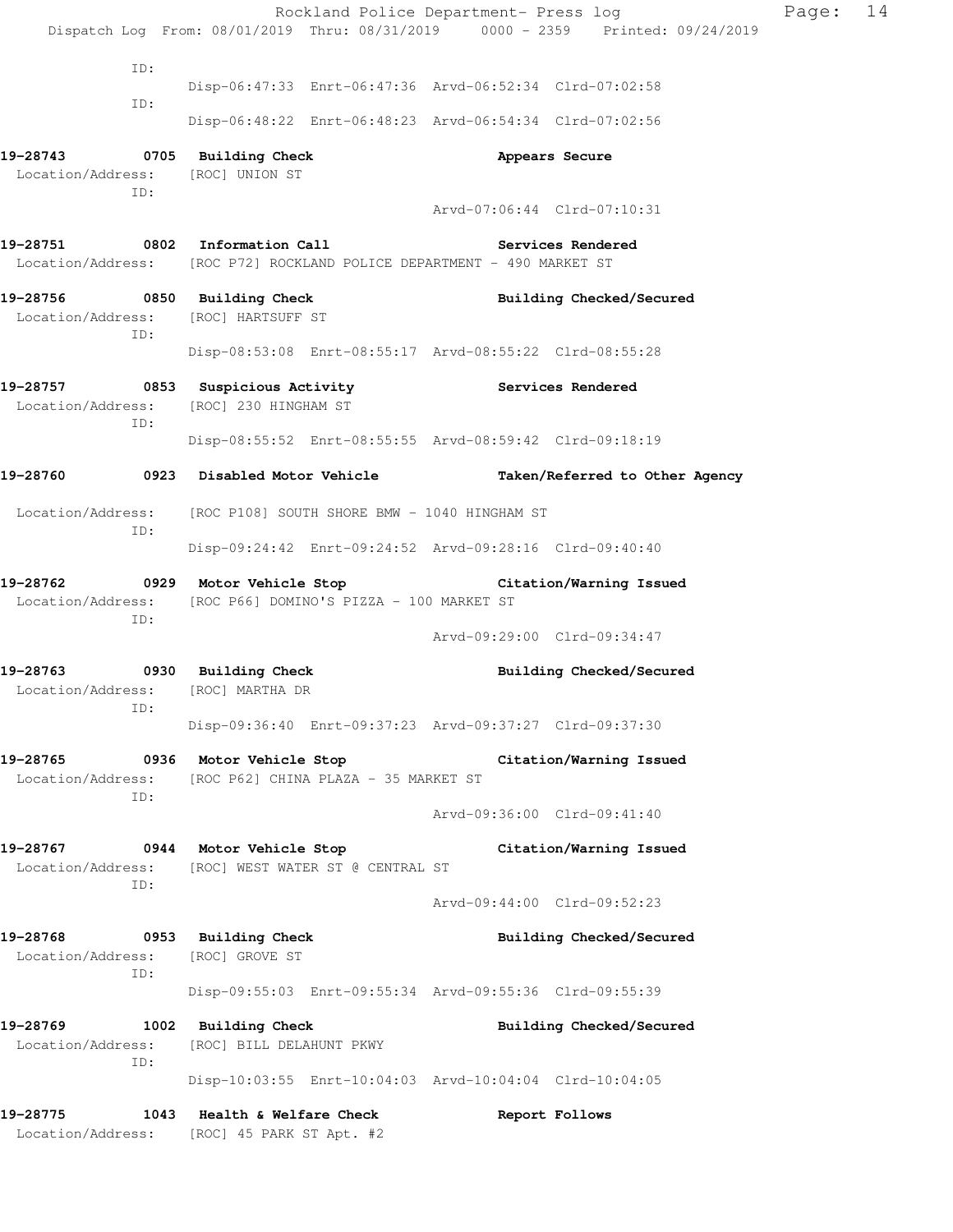|                                                                               |                                              | Rockland Police Department- Press log                   |                                                                                | Page: | 15 |
|-------------------------------------------------------------------------------|----------------------------------------------|---------------------------------------------------------|--------------------------------------------------------------------------------|-------|----|
|                                                                               |                                              |                                                         | Dispatch Log From: 08/01/2019 Thru: 08/31/2019 0000 - 2359 Printed: 09/24/2019 |       |    |
| ID:                                                                           |                                              | Disp-10:44:45 Enrt-10:44:47 Arvd-10:47:21 Clrd-13:56:15 |                                                                                |       |    |
| ID:                                                                           |                                              |                                                         |                                                                                |       |    |
| ID:                                                                           |                                              | Disp-10:49:20 Enrt-10:49:23 Arvd-10:57:11 Clrd-13:56:14 |                                                                                |       |    |
| ID:                                                                           |                                              | Disp-10:49:30 Arvd-10:49:34 Clrd-11:28:04               |                                                                                |       |    |
|                                                                               |                                              | Disp-10:52:48 Arvd-10:52:52 Clrd-11:17:59               |                                                                                |       |    |
| 19-28778 1111 Animal Complaint                                                |                                              | Unfounded                                               |                                                                                |       |    |
| Location/Address: [ROC] 43 HIGHLAND ST<br>ID:                                 |                                              |                                                         |                                                                                |       |    |
|                                                                               |                                              | Disp-11:18:56 Enrt-11:18:58 Arvd-11:19:07 Clrd-11:22:02 |                                                                                |       |    |
| 19-28780                                                                      | 1216 MVA Property Damage Only Seport Follows |                                                         |                                                                                |       |    |
| Location/Address: [ROC P69] MCDONALD'S - 117 MARKET ST<br>ID:                 |                                              |                                                         |                                                                                |       |    |
| ID:                                                                           |                                              | Disp-12:17:38 Enrt-12:17:57 Arvd-12:19:05 Clrd-12:44:49 |                                                                                |       |    |
|                                                                               |                                              | Disp-12:17:43 Enrt-12:17:59 Arvd-12:20:45 Clrd-12:44:48 |                                                                                |       |    |
| 19-28801 1527 Building Check                                                  |                                              |                                                         | Building Checked/Secured                                                       |       |    |
| Location/Address: [ROC] HINGHAM ST                                            |                                              |                                                         |                                                                                |       |    |
| ID:                                                                           |                                              | Disp-15:29:38 Enrt-15:30:15 Arvd-15:30:17 Clrd-15:30:19 |                                                                                |       |    |
| 19-28803                                                                      | 1541 Building Check                          |                                                         | Building Checked/Secured                                                       |       |    |
| Location/Address: [ROC] GROVE ST                                              |                                              |                                                         |                                                                                |       |    |
| 19-28804 1546 Building Check                                                  |                                              |                                                         | Building Checked/Secured                                                       |       |    |
| Location/Address: [ROC] MARTHA DR                                             |                                              |                                                         |                                                                                |       |    |
| ID:                                                                           |                                              | Disp-15:48:25 Enrt-15:48:55 Arvd-15:48:57 Clrd-15:48:58 |                                                                                |       |    |
| 19-28810                                                                      | 1600 SHIFT ASSIGNMENTS                       |                                                         | Services Rendered                                                              |       |    |
| Location/Address: [ROC P72] ROCKLAND POLICE DEPARTMENT - 490 MARKET ST        |                                              |                                                         |                                                                                |       |    |
| ID:                                                                           | $Disp-17:00:30$                              |                                                         | $Clrd-17:00:51$                                                                |       |    |
| 19-28818                                                                      | 1700 General Incident                        |                                                         | Services Rendered                                                              |       |    |
| Location/Address: [ROC P72] ROCKLAND POLICE DEPARTMENT - 490 MARKET ST<br>ID: |                                              |                                                         |                                                                                |       |    |
|                                                                               | Disp-18:07:14                                |                                                         | $Clrd-18:07:43$                                                                |       |    |
| 19-28813                                                                      | 1716 Building Check                          |                                                         | Appears Secure                                                                 |       |    |
| Location/Address: [ROC] BILL DELAHUNT PKWY                                    |                                              |                                                         |                                                                                |       |    |
| ID:                                                                           |                                              | Arvd-17:16:49 Clrd-17:21:44                             |                                                                                |       |    |
| 19-28816                                                                      | 1730 Building Check                          |                                                         | Building Checked/Secured                                                       |       |    |
| Location/Address: [ROC] HINGHAM ST                                            |                                              |                                                         |                                                                                |       |    |
| ID:                                                                           |                                              | Arvd-17:31:23 Clrd-17:45:14                             |                                                                                |       |    |
| 19-28819                                                                      | 1808 General Incident                        |                                                         | Services Rendered                                                              |       |    |
| Location/Address: [ROC P72] ROCKLAND POLICE DEPARTMENT - 490 MARKET ST<br>ID: |                                              |                                                         |                                                                                |       |    |
|                                                                               | $Disp-18:12:18$                              |                                                         | Clrd-18:12:50                                                                  |       |    |
| 19-28823                                                                      | 1832 911 Hang Up                             |                                                         | Appears Secure                                                                 |       |    |
| Location/Address: [ROC] 372 MARKET ST                                         |                                              |                                                         |                                                                                |       |    |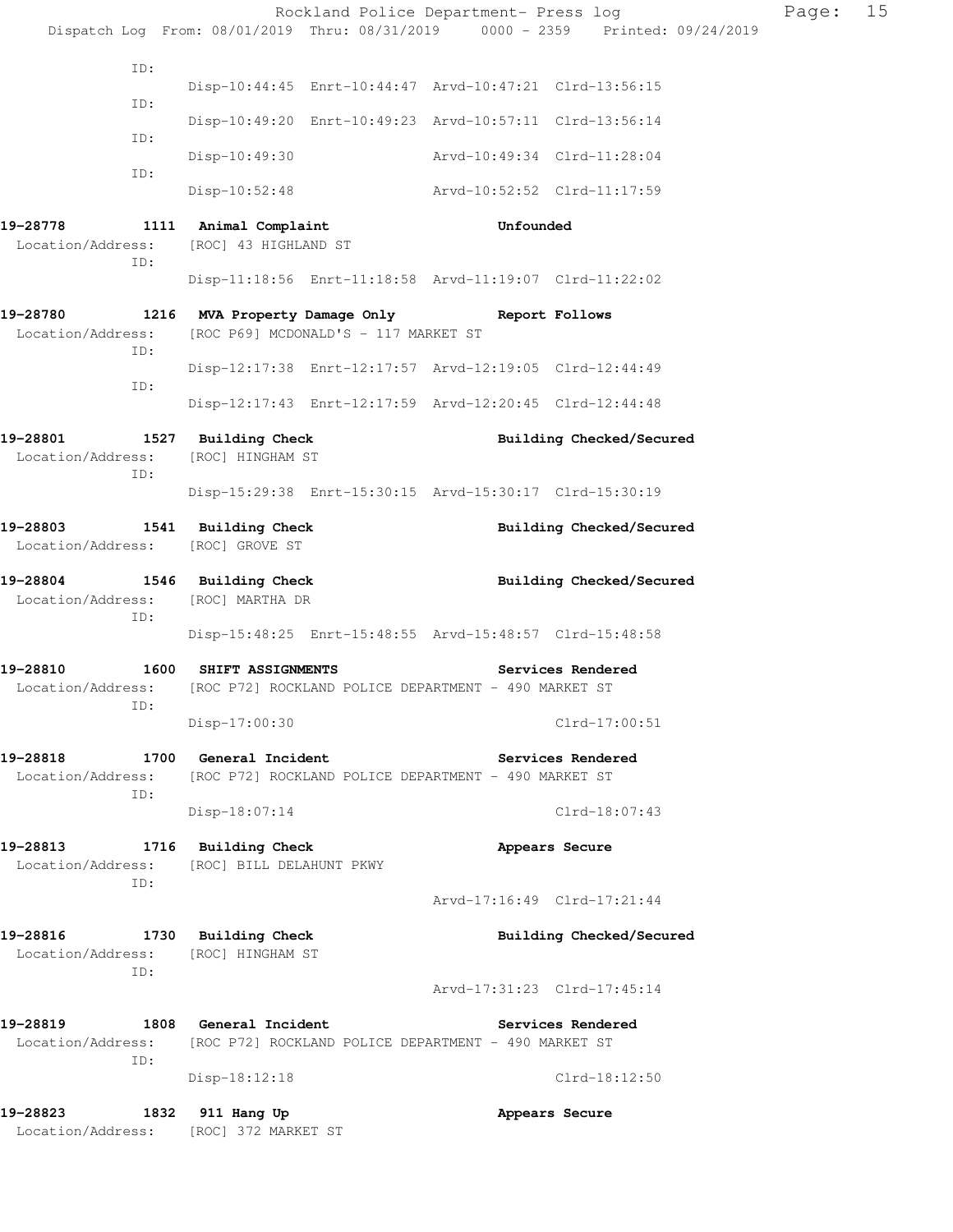ID:

Disp-18:34:00 Enrt-18:34:04 Arvd-18:38:10 Clrd-19:18:23

| 19-28831 |                                 | 2019 Emergency Medical                                                    |                                                                                                                 | Transported to Hospital                                              |
|----------|---------------------------------|---------------------------------------------------------------------------|-----------------------------------------------------------------------------------------------------------------|----------------------------------------------------------------------|
|          | Location/Address:<br>Fire Unit: | ROCKEN1-Pumper-Rockland Engine 1<br>InQrtsUnavl-20:40:00 InSrvce-20:40:03 | [ROC P72] ROCKLAND POLICE DEPARTMENT - 490 MARKET ST<br>Disp-20:20:17 Enrt-20:21:49 Arvd-20:24:44 Clrd-20:36:09 |                                                                      |
|          | EMS Unit:                       | ROCKAM1-Rockland A1                                                       | Disp-20:20:19 Enrt-20:21:47 Arvd-20:24:41 Clrd-20:36:06                                                         | Hosp-20:47:09 ClrHosp-21:22:43 InQrtsUnavl-21:32:05 InSrvce-21:32:08 |
|          | EMS Unit:                       | ROCKAM2-Rockland A2<br>Disp-20:20:27 Enrt-20:21:37                        |                                                                                                                 | $Clrd-20:21:53$                                                      |
|          | ID:                             | $InQrtsUnav1-20:21:53$ $InSrvce-20:21:53$                                 |                                                                                                                 |                                                                      |
|          |                                 | $Disp-20:26:02$                                                           |                                                                                                                 | $Clrd-20:26:09$                                                      |
| 19-28832 | Location/Address:<br>TD:        | 2019 Assist Other Agency                                                  | [ROC P72] ROCKLAND POLICE DEPARTMENT - 490 MARKET ST                                                            | Transported by other means                                           |
|          | ID:                             | Disp-20:26:13                                                             |                                                                                                                 | Clrd-20:26:21                                                        |
|          | ID:                             | $Disp-20:27:42$                                                           |                                                                                                                 | Arvd-20:27:52 Clrd-20:29:10                                          |
|          |                                 | Disp-20:39:06                                                             |                                                                                                                 | Arvd-20:39:13 Clrd-21:50:38                                          |
| 19-28837 | Vicinity of:<br>ID:             | 2150 Animal Complaint<br>[ROC] 527 WEST WATER ST                          |                                                                                                                 | Services Rendered                                                    |
|          |                                 |                                                                           | Disp-21:50:58 Enrt-21:51:33 Arvd-21:57:23 Clrd-21:57:26                                                         |                                                                      |
| 19-28838 | Location: [ROC]                 | 2159 Time off                                                             |                                                                                                                 | Services Rendered                                                    |
| 19-28844 | Location: [ROC]                 | 2311 Time off                                                             |                                                                                                                 | Services Rendered                                                    |
| 19-28845 | Location: [ROC]                 | 2313 Time off                                                             |                                                                                                                 | Services Rendered                                                    |
| 19-28847 | Location/Address:<br>TD:        | 2349 Building Check<br>[ROC] HINGHAM ST                                   |                                                                                                                 | Appears Secure                                                       |
|          |                                 |                                                                           |                                                                                                                 | Arvd-23:50:27 Clrd-23:50:42                                          |

### **For Date: 08/05/2019 - Monday**

| 19-28848          | 0000 | SHIFT ASSIGNMENTS  | No Service                                              |                   |
|-------------------|------|--------------------|---------------------------------------------------------|-------------------|
| Location/Address: | ID:  |                    | [ROC P72] ROCKLAND POLICE DEPARTMENT – 490 MARKET ST    |                   |
|                   |      |                    | Arvd-00:00:00 Clrd-00:05:26                             |                   |
| 19–28849          | 0042 | 911 Hang Up        |                                                         | Services Rendered |
| Location/Address: |      | [ROC] 135 GROVE ST |                                                         |                   |
|                   | ID:  |                    |                                                         |                   |
|                   |      |                    | Disp-00:43:45 Enrt-00:43:49 Arvd-00:52:47 Clrd-01:08:02 |                   |
|                   | ID:  |                    |                                                         |                   |
|                   |      |                    | Disp-00:59:34 Enrt-00:59:40 Arvd-01:00:18 Clrd-01:07:58 |                   |
|                   | ID:  |                    |                                                         |                   |
|                   |      |                    | Disp-00:59:38 Enrt-00:59:42 Arvd-01:00:19 Clrd-01:08:00 |                   |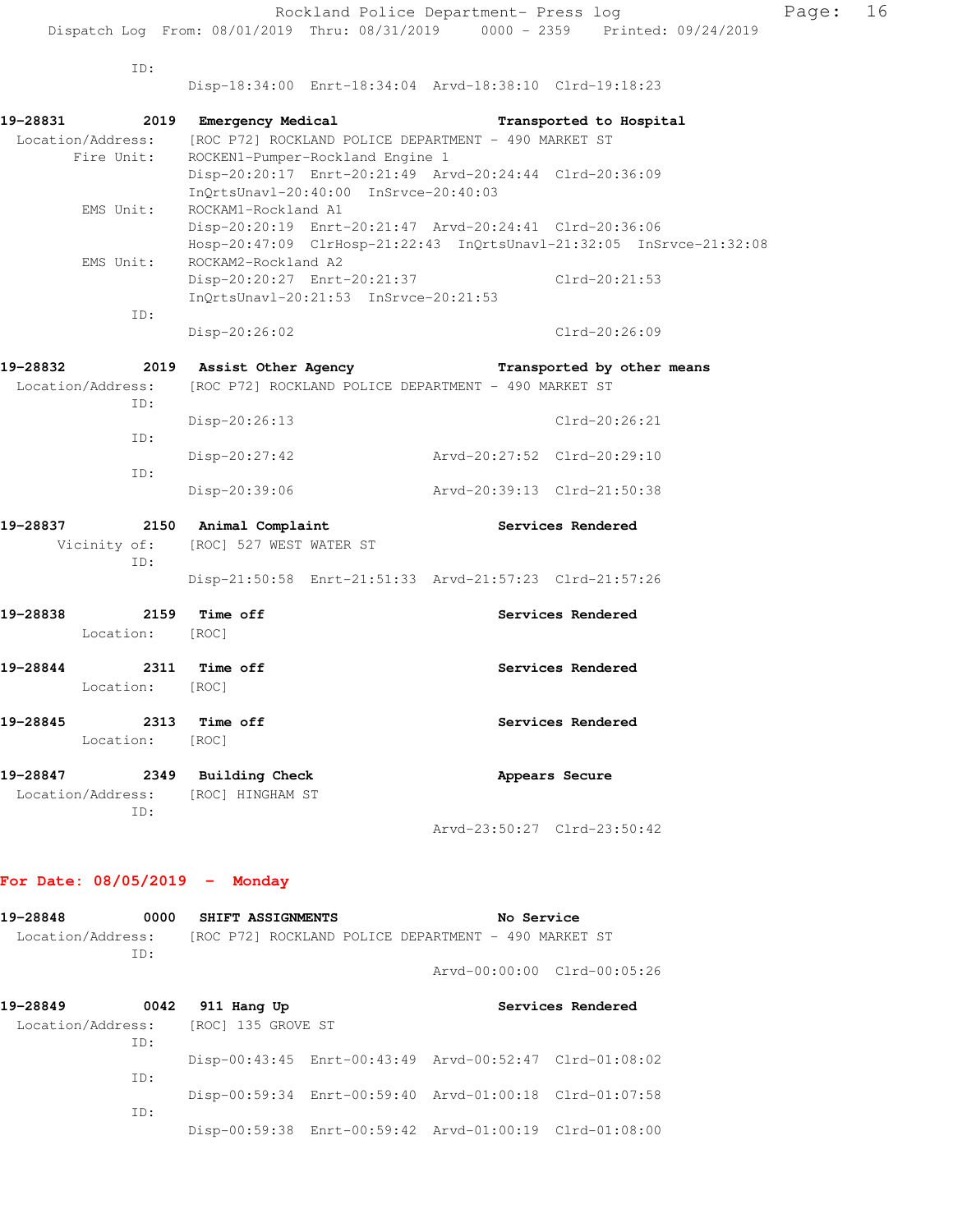**19-28862 0241 Suspicious Activity Services Rendered**  Location/Address: [ROC] 51 MAPLE ST Apt. #125 ID: Disp-02:41:56 Clrd-02:42:13 ID: Disp-02:41:56 Arvd-02:42:04 Clrd-02:50:18 ID: Disp-02:41:56 Enrt-02:42:11 Arvd-02:44:09 Clrd-02:50:19 **19-28866 0551 Building Check Building Checked/Secured**  Location/Address: [ROC] UNION ST ID: Arvd-05:52:44 Clrd-06:10:54 **19-28867 0615 Motor Vehicle Stop Citation/Warning Issued**  Location/Address: [ROC] 416 SUMMER ST @ 67 CONDON CIR ID: Arvd-06:15:00 Clrd-06:20:59 **19-28872 0708 Motor Vehicle Stop Citation/Warning Issued**  Vicinity of: [ROC P77] BURGER KING - 157 MARKET ST ID: Arvd-07:08:00 Clrd-07:16:29 **19-28878 0811 SHIFT ASSIGNMENT Services Rendered**  Location/Address: [ROC P72] ROCKLAND POLICE DEPARTMENT - 490 MARKET ST **19-28879 0819 Time off Services Rendered**  Location: [ROC] **19-28880 0846 Prisioner Transport Taken/Referred to Other Agency**  Location/Address: [HIN 1] HINGHAM COURT - 28 GEORGE WASHINGTON BLVD ID: Arvd-08:46:00 Clrd-09:31:42 **19-28897 1006 General Incident Services Not Required**  Location/Address: [ROC P72] ROCKLAND POLICE DEPARTMENT - 490 MARKET ST **19-28899 1024 Building Check Services Rendered**  Location/Address: [ROC] HARTSUFF ST ID: Arvd-10:24:55 Clrd-10:25:21 **19-28906 1127 Building Check Services Rendered**  Location/Address: [ROC] BILL DELAHUNT PKWY ID: Arvd-11:29:09 Clrd-11:29:29 **19-29051 1220 Animal Complaint Services Rendered**  Location/Address: [ROC] 159 SUMMER ST **19-28912 1224 Motor Vehicle Stop Verbal Warning**  Location/Address: [ROC] 305 UNION ST @ 16 PARK ST ID: Arvd-12:24:00 Clrd-12:28:36 **19-29052 1300 Animal Complaint Services Rendered** 

Location/Address: [ROC 70] WEBSTER PARK NURSING AND REHAB - 56 WEBSTER ST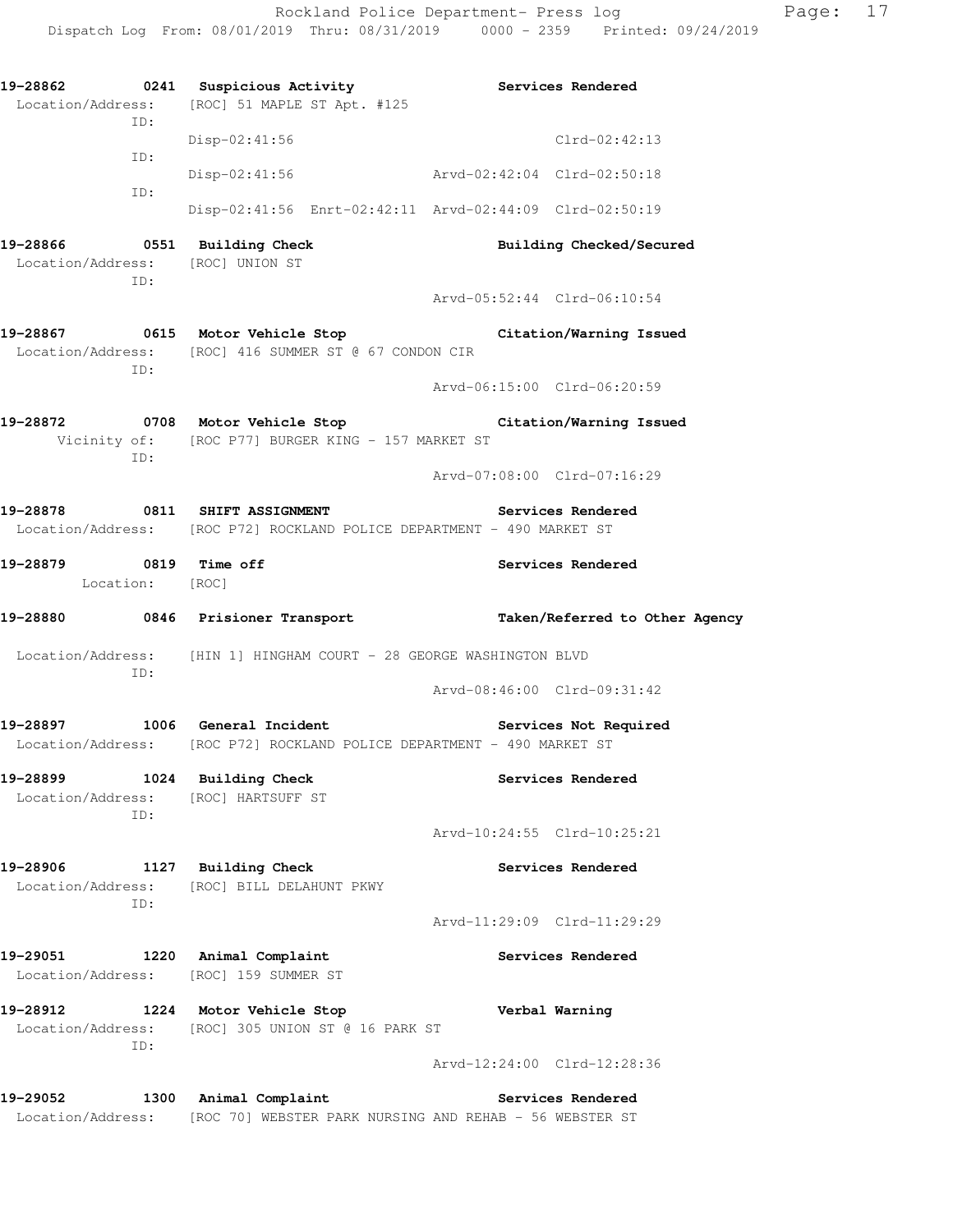Rockland Police Department- Press log Rage: 18 Dispatch Log From: 08/01/2019 Thru: 08/31/2019 0000 - 2359 Printed: 09/24/2019 **19-28921 1301 Motor Vehicle Complaint Services Rendered**  Location/Address: [ROC] SPRING LAKE CEMETERY - PROSPECT ST ID: Disp-13:07:56 Arvd-13:11:32 Clrd-13:12:33 19-28923 1314 Information Call **Services Rendered**  Location/Address: [ROC] 51 MAPLE ST ID: Arvd-13:14:00 Clrd-13:35:32 **19-28924 1317 Building Check Services Rendered**  Location/Address: [ROC] HARTSUFF ST ID: Arvd-13:18:20 Clrd-13:18:42 **19-28929 1350 Assist Other Agency Gone on arrival**  Vicinity of: [ROC] GARDNER ST ID: Disp-13:50:45 Enrt-13:50:49 Arvd-13:50:52 Clrd-13:54:37 **19-28931 1355 Animal Complaint Services Rendered**  Location/Address: [ROC P89] CALVARY CHAPEL - 175 MARKET ST ID: Disp-13:56:36 Arvd-13:56:46 Clrd-14:02:31 **19-28934 1402 Animal Complaint Services Rendered**  Location/Address: [ROC] 210 HANNAH WAY - HANNAH WAY ID: Disp-14:04:25 Arvd-14:04:30 Clrd-14:21:44 **19-28937 1421 Animal Complaint Services Rendered**  Location/Address: [ROC] 21 ASPEN CIR ID: Disp-14:22:33 Arvd-14:22:38 Clrd-14:33:12 **19-28940 1434 Animal Complaint Services Rendered**  Location/Address: [ROC] 408 UNION ST ID: Disp-14:35:55 Arvd-14:35:59 Clrd-14:37:26 **19-28942 1458 Details Services Rendered**  Location: [ROC] **19-28943 1502 Time off Services Rendered**  Location: [ROC] **19-28945 1505 Building Check Services Rendered**  Location/Address: [ROC] HARTSUFF ST ID: Arvd-15:06:16 Clrd-15:06:38 **19-28946 1510 Animal Complaint Services Rendered**  Location/Address: [ROC] 91 HANNAH WAY ID: Disp-15:11:05 Arvd-15:11:10 Clrd-15:22:08 **19-28949 1529 Missing Person Services Rendered**  Location/Address: [ROC] 63 HANNAH WAY Apt. #F ID: Disp-15:30:33 Enrt-15:30:58 Arvd-15:42:52 Clrd-15:49:17 ID: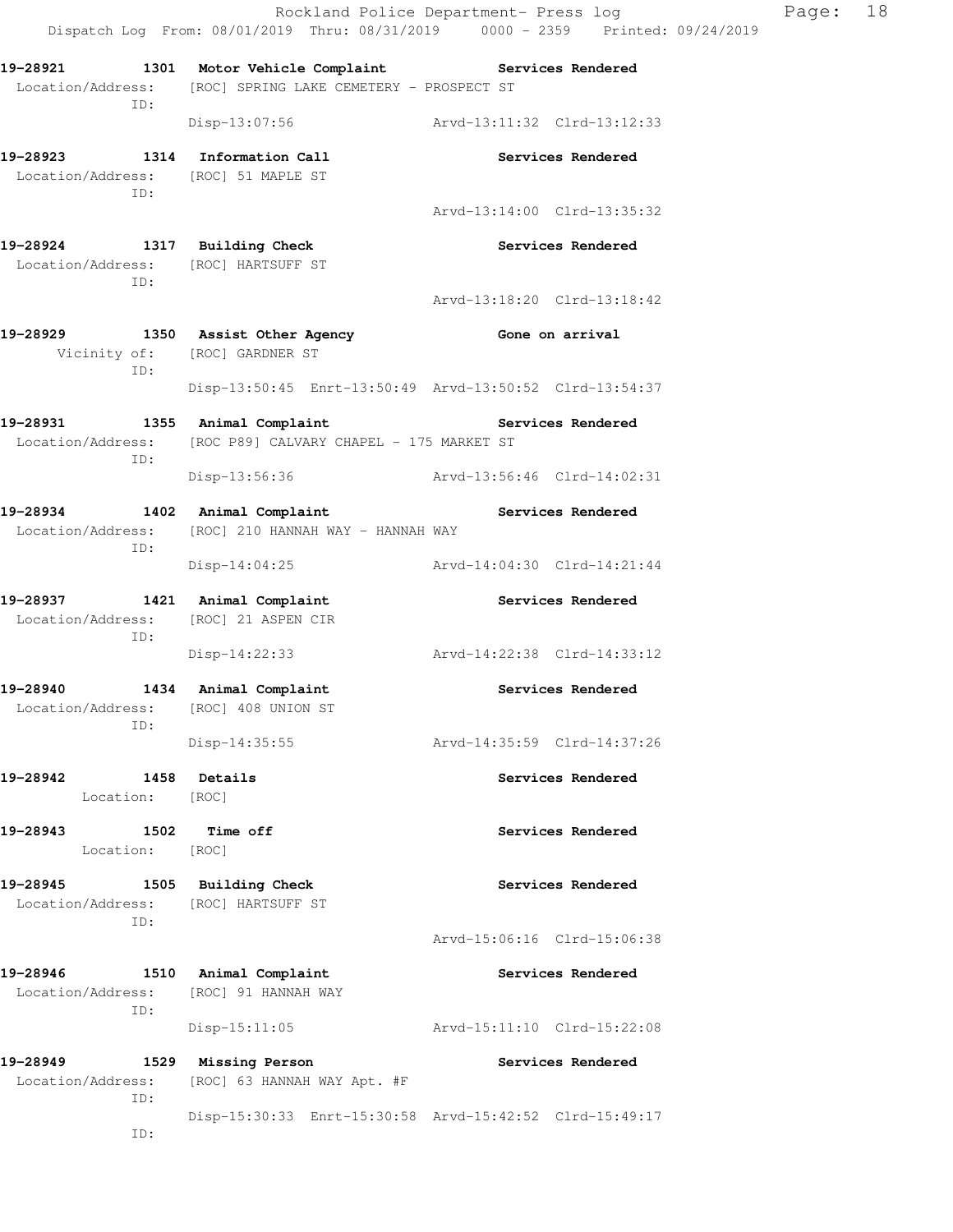|                                         |                                                                        | Rockland Police Department- Press log                                          | Page: 19 |
|-----------------------------------------|------------------------------------------------------------------------|--------------------------------------------------------------------------------|----------|
|                                         |                                                                        | Dispatch Log From: 08/01/2019 Thru: 08/31/2019 0000 - 2359 Printed: 09/24/2019 |          |
| ID:                                     |                                                                        | Disp-15:30:39 Enrt-15:30:54 Arvd-15:42:56 Clrd-15:49:21                        |          |
|                                         |                                                                        | Disp-15:30:46 Enrt-15:30:50 Arvd-15:43:01 Clrd-15:49:25                        |          |
| 19-28954 1600 SHIFT ASSIGNMENTS         |                                                                        | No Service                                                                     |          |
| ID:                                     | Location/Address: [ROC P72] ROCKLAND POLICE DEPARTMENT - 490 MARKET ST |                                                                                |          |
|                                         | Disp-16:10:34                                                          | $Clrd-16:10:44$                                                                |          |
|                                         | 19-28956 1609 Breaking & Entering 19-28956 Report Follows              |                                                                                |          |
| ID:                                     |                                                                        | Location/Address: [ROC] SOUTH SHORE GYMNASTICS CENTER - 22 RESERVOIR PARK DR   |          |
|                                         |                                                                        | Disp-16:11:05 Enrt-16:11:10 Arvd-16:17:41 Clrd-16:32:24                        |          |
|                                         | 19-28958 1620 Breaking & Entering Thyestigated                         |                                                                                |          |
| ID:                                     | Location/Address: [ROC P88] KATHY CORRIGAN'S - 406 VFW DR              |                                                                                |          |
| ID:                                     |                                                                        | Disp-16:24:01 Enrt-16:24:10 Arvd-16:32:31 Clrd-16:58:32                        |          |
|                                         |                                                                        | Disp-16:32:43 Enrt-16:32:47 Arvd-16:58:28 Clrd-17:42:26                        |          |
| 19-28961                                | 1641 Time off                                                          | No Service                                                                     |          |
| Location: [ROC]                         |                                                                        |                                                                                |          |
|                                         |                                                                        | 19-28965 1653 Assault Offenses 1997 Services Rendered                          |          |
| ID:                                     |                                                                        | Location/Address: [ROC 70] WEBSTER PARK NURSING AND REHAB - 56 WEBSTER ST      |          |
|                                         |                                                                        | Disp-16:58:40 Enrt-16:58:46 Arvd-17:01:05 Clrd-18:01:16                        |          |
|                                         | 19-28970 1723 Building Check                                           | Appears Secure                                                                 |          |
| ID:                                     | Location/Address: [ROC] J A DUNN MEM DR                                |                                                                                |          |
|                                         |                                                                        | Arvd-17:24:38 Clrd-17:24:49                                                    |          |
| 19-28975 1746 Building Check            |                                                                        | Appears Secure                                                                 |          |
| Location/Address: [ROC] GROVE ST<br>ID: |                                                                        |                                                                                |          |
|                                         |                                                                        | Arvd-17:46:31 Clrd-17:46:41                                                    |          |
| 19-28985                                | 1906 MALICIOUS DAMAGE MV                                               | Services Rendered                                                              |          |
| Location/Address:<br>ID:                | [ROC] 18 BLANCHARD ST                                                  |                                                                                |          |
|                                         | Disp-19:15:20                                                          | Clrd-19:15:27                                                                  |          |
| 19-28986                                | 1916 HOUSE CHECK                                                       | Services Rendered                                                              |          |
| Location/Address: [ROC] 215 VERNON ST   |                                                                        |                                                                                |          |
| 19–28992<br>Location/Address:           | 2007 Building Check<br>[ROC] HANNAH WAY                                | Appears Secure                                                                 |          |
| ID:                                     |                                                                        |                                                                                |          |
|                                         |                                                                        | Arvd-20:08:31 Clrd-20:08:40                                                    |          |
| 19-28993<br>2008                        | <b>Building Check</b>                                                  | Appears Secure                                                                 |          |
| Location/Address:<br>ID:                | [ROC] GROVE ST                                                         |                                                                                |          |
|                                         |                                                                        | Arvd-20:09:13 Clrd-20:09:28                                                    |          |
| 19-28996                                | 2034 Building Check                                                    | Appears Secure                                                                 |          |
| Location/Address:<br>ID:                | [ROC] BILL DELAHUNT PKWY                                               |                                                                                |          |
|                                         |                                                                        | Arvd-20:35:30 Clrd-20:35:45                                                    |          |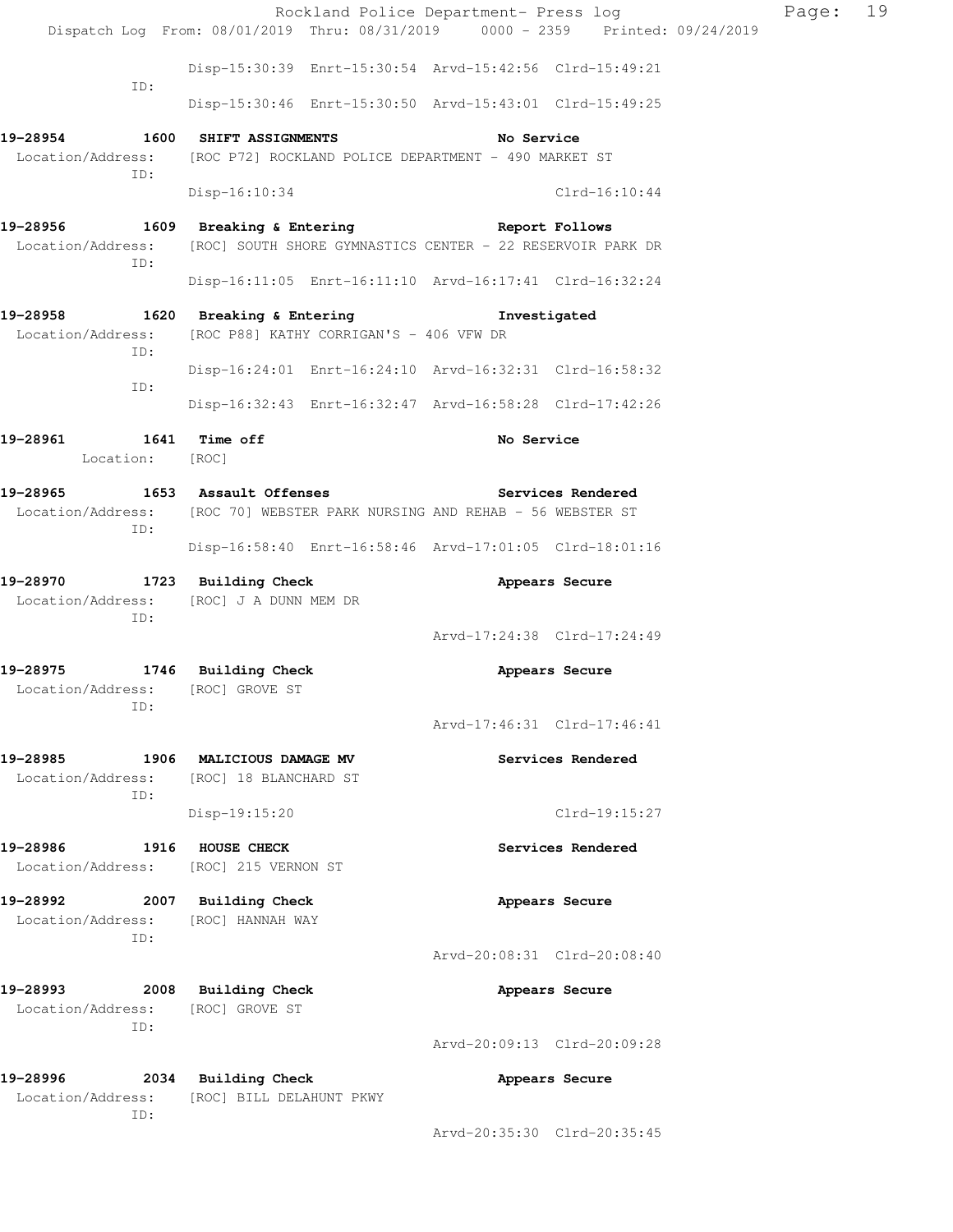| 19-28997<br>Location/Address: [ROC] BAY PATH LN | 2035 FIREWORKS                                        |                                       |                                                                                                                                 | Gone on arrival          |  |
|-------------------------------------------------|-------------------------------------------------------|---------------------------------------|---------------------------------------------------------------------------------------------------------------------------------|--------------------------|--|
| ID:                                             |                                                       |                                       | Disp-20:36:10 Enrt-20:36:20 Arvd-20:41:05 Clrd-20:50:48                                                                         |                          |  |
| 19-29001<br>Location/Address:<br>ID:            | 2053 Animal Complaint<br>[ROC] MARKET ST              |                                       | Gone on arrival                                                                                                                 |                          |  |
|                                                 |                                                       |                                       | Disp-20:53:58 Enrt-20:54:05 Arvd-20:56:19 Clrd-20:59:03                                                                         |                          |  |
| 19-29006                                        | 2109 Drug Offenses<br>Vicinity of: [ROC] 103 GROVE ST |                                       |                                                                                                                                 | Gone on arrival          |  |
| ID:                                             |                                                       |                                       | Disp-21:10:43 Enrt-21:11:42 Arvd-21:12:51 Clrd-21:16:53                                                                         |                          |  |
| 19-29008<br>Location/Address:<br>ID:            | 2138 Assist Public<br>[ROC] 207 HINGHAM ST            |                                       |                                                                                                                                 | Services Rendered        |  |
| ID:                                             |                                                       |                                       | Disp-21:40:31 Enrt-21:40:49 Arvd-21:43:41 Clrd-22:23:08                                                                         |                          |  |
| ID:                                             |                                                       |                                       | Disp-21:40:31 Enrt-21:40:52 Arvd-21:53:55 Clrd-22:19:07                                                                         |                          |  |
|                                                 |                                                       |                                       | Disp-22:29:02 Enrt-22:29:06 Arvd-22:36:47 Clrd-22:51:42                                                                         |                          |  |
| ID:                                             |                                                       | Disp-22:29:26 Enrt-22:29:31           |                                                                                                                                 | Clrd-22:34:25            |  |
| 19-29012                                        | 2215 Emergency Medical                                |                                       |                                                                                                                                 | Transported to Hospital  |  |
| Location/Address:                               | [ROC] 51 MAPLE ST Apt. #112<br>ROCKAM1-Rockland A1    |                                       |                                                                                                                                 |                          |  |
| EMS Unit:                                       |                                                       |                                       | Disp-22:17:54 Enrt-22:20:29 Arvd-22:22:08 Clrd-22:29:53<br>Hosp-22:39:21 ClrHosp-23:15:46 InQrtsUnavl-23:21:13 InSrvce-23:21:18 |                          |  |
| Fire Unit:                                      |                                                       | ROCKEN1-Pumper-Rockland Engine 1      | Disp-22:18:38 Enrt-22:20:26 Arvd-22:22:16 Clrd-22:29:50                                                                         |                          |  |
| ID:                                             |                                                       | InQrtsUnavl-22:37:37 InSrvce-22:37:40 |                                                                                                                                 |                          |  |
|                                                 |                                                       | Disp-22:19:55 Enrt-22:19:59           |                                                                                                                                 | Clrd-22:20:24            |  |
| 19-29013                                        | 2219 Assist Fire Department                           |                                       |                                                                                                                                 | <b>Services Rendered</b> |  |
| Location/Address:<br>ID:                        | [ROC] 51 MAPLE ST Apt. #112                           |                                       |                                                                                                                                 |                          |  |
| ID:                                             |                                                       | Disp-22:20:33 Enrt-22:20:37           |                                                                                                                                 | Clrd-22:29:10            |  |
|                                                 |                                                       |                                       | Disp-22:23:22 Enrt-22:23:26 Arvd-22:23:30 Clrd-22:28:44                                                                         |                          |  |
| 19-29016<br>2322<br>Location:                   | Time off<br>[ROC]                                     |                                       | No Service                                                                                                                      |                          |  |
|                                                 |                                                       |                                       |                                                                                                                                 |                          |  |

## **For Date: 08/06/2019 - Tuesday**

| 19-29018          | 0007 | SHIFT ASSIGMENTS  |  |                                                      | No Service |                                                         |
|-------------------|------|-------------------|--|------------------------------------------------------|------------|---------------------------------------------------------|
| Location/Address: | TD:  |                   |  | [ROC P72] ROCKLAND POLICE DEPARTMENT - 490 MARKET ST |            |                                                         |
|                   |      |                   |  |                                                      |            | Arvd-00:07:00 Clrd-00:14:24                             |
| 19-29019          | 0012 | 911 Hang Up       |  |                                                      |            | Provided Assistance                                     |
| Location/Address: |      | [ROC] 37 SALEM ST |  |                                                      |            |                                                         |
|                   | TD:  |                   |  |                                                      |            |                                                         |
|                   |      |                   |  |                                                      |            | Disp-00:14:43 Enrt-00:16:06 Arvd-00:22:52 Clrd-00:31:23 |
|                   | TD:  |                   |  |                                                      |            |                                                         |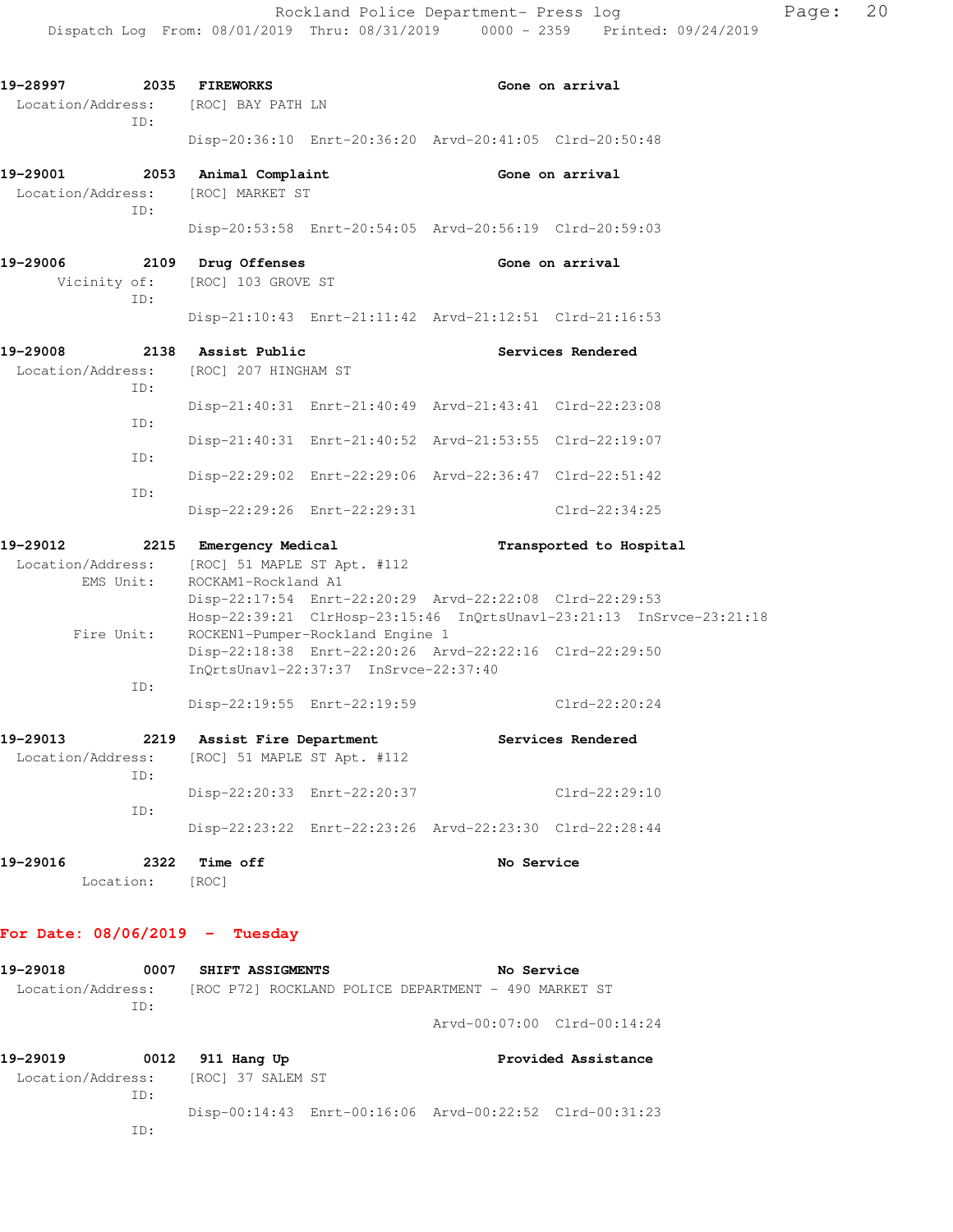Disp-00:18:57 Enrt-00:19:00 Arvd-00:23:30 Clrd-00:31:18

| 19-29027 0206 Building Check<br>Location/Address: [ROC] HINGHAM ST<br>ID: |                                                                           | Appears Secure                                                                                                                  |
|---------------------------------------------------------------------------|---------------------------------------------------------------------------|---------------------------------------------------------------------------------------------------------------------------------|
|                                                                           |                                                                           | Arvd-02:06:37 Clrd-02:06:57                                                                                                     |
| 19-29032                                                                  | 0539 Building Check                                                       | Appears Secure                                                                                                                  |
| Location/Address: [ROC] UNION ST<br>ID:                                   |                                                                           |                                                                                                                                 |
| ID:                                                                       |                                                                           | Arvd-05:39:00 Clrd-06:16:01                                                                                                     |
|                                                                           | Disp-06:59:24                                                             | Clrd-06:59:31                                                                                                                   |
| 19-29036 0635 Motor Vehicle Stop                                          |                                                                           | Citation/Warning Issued                                                                                                         |
| Location/Address: [ROC] 61 UNION ST<br>ID:                                |                                                                           |                                                                                                                                 |
|                                                                           |                                                                           | Disp-06:36:43 Enrt-06:36:51 Arvd-06:40:57 Clrd-06:41:03                                                                         |
| 19-29037 0656 Escort/Transport<br>ID:                                     | Location/Address: [ROC] 320 CONCORD ST                                    | Services Rendered                                                                                                               |
|                                                                           |                                                                           | Disp-06:57:29 Enrt-06:57:33 Arvd-06:57:37 Clrd-07:13:13                                                                         |
| 19-29038 0657 Building Check<br>Location/Address: [ROC] HINGHAM ST<br>ID: |                                                                           | Appears Secure                                                                                                                  |
|                                                                           |                                                                           | Arvd-06:57:49 Clrd-06:58:06                                                                                                     |
| 19-29049 0745 Animal Complaint<br>Location/Address: [ROC] 213 SUMMER ST   |                                                                           | Services Rendered                                                                                                               |
| 19-29040 0800 General Info                                                | Location/Address: [ROC P72] ROCKLAND POLICE DEPARTMENT - 490 MARKET ST    | Services Rendered                                                                                                               |
|                                                                           | 19-29045 0847 Motor Vehicle Complaint                                     | Services Rendered                                                                                                               |
| Location/Address:<br>ID:                                                  | [ROC] 68 LIBERTY SQ                                                       |                                                                                                                                 |
|                                                                           |                                                                           | Disp-08:48:28 Enrt-08:51:08 Arvd-09:08:00 Clrd-09:09:31                                                                         |
| 0923<br>19–29054<br>Location/Address:<br>ID:                              | Health & Welfare Check<br>[ROC] 42 STUDLEY CT Apt. #4                     | Transported to Hospital                                                                                                         |
| EMS Unit:                                                                 | ROCKAM1-Rockland A1                                                       | Disp-09:29:12 Enrt-09:29:16 Arvd-09:30:50 Clrd-09:39:19                                                                         |
|                                                                           |                                                                           | Disp-09:29:58 Enrt-09:31:38 Arvd-09:33:39 Clrd-09:39:39<br>Hosp-09:49:18 ClrHosp-10:17:22 InQrtsUnavl-10:23:02 InSrvce-10:23:02 |
| Fire Unit:                                                                | ROCKEN1-Pumper-Rockland Engine 1<br>InQrtsUnavl-09:39:51 InSrvce-09:39:51 | Disp-09:30:06 Enrt-09:31:36 Arvd-09:33:55 Clrd-09:39:31                                                                         |
| 19-29057<br>1001                                                          | Traffic Enforcement                                                       | Services Rendered                                                                                                               |
| Location/Address:<br>ID:                                                  | [ROC] CENTRAL ST                                                          |                                                                                                                                 |
|                                                                           |                                                                           | Arvd-10:03:30 Clrd-10:04:12                                                                                                     |
| 19-29058                                                                  | 1006 General Info                                                         | Services Rendered                                                                                                               |
| Location/Address:<br>ID:                                                  | [ROC] MARKET ST                                                           |                                                                                                                                 |
| ID:                                                                       |                                                                           | Disp-10:08:25 Enrt-10:08:29 Arvd-10:08:59 Clrd-10:15:54                                                                         |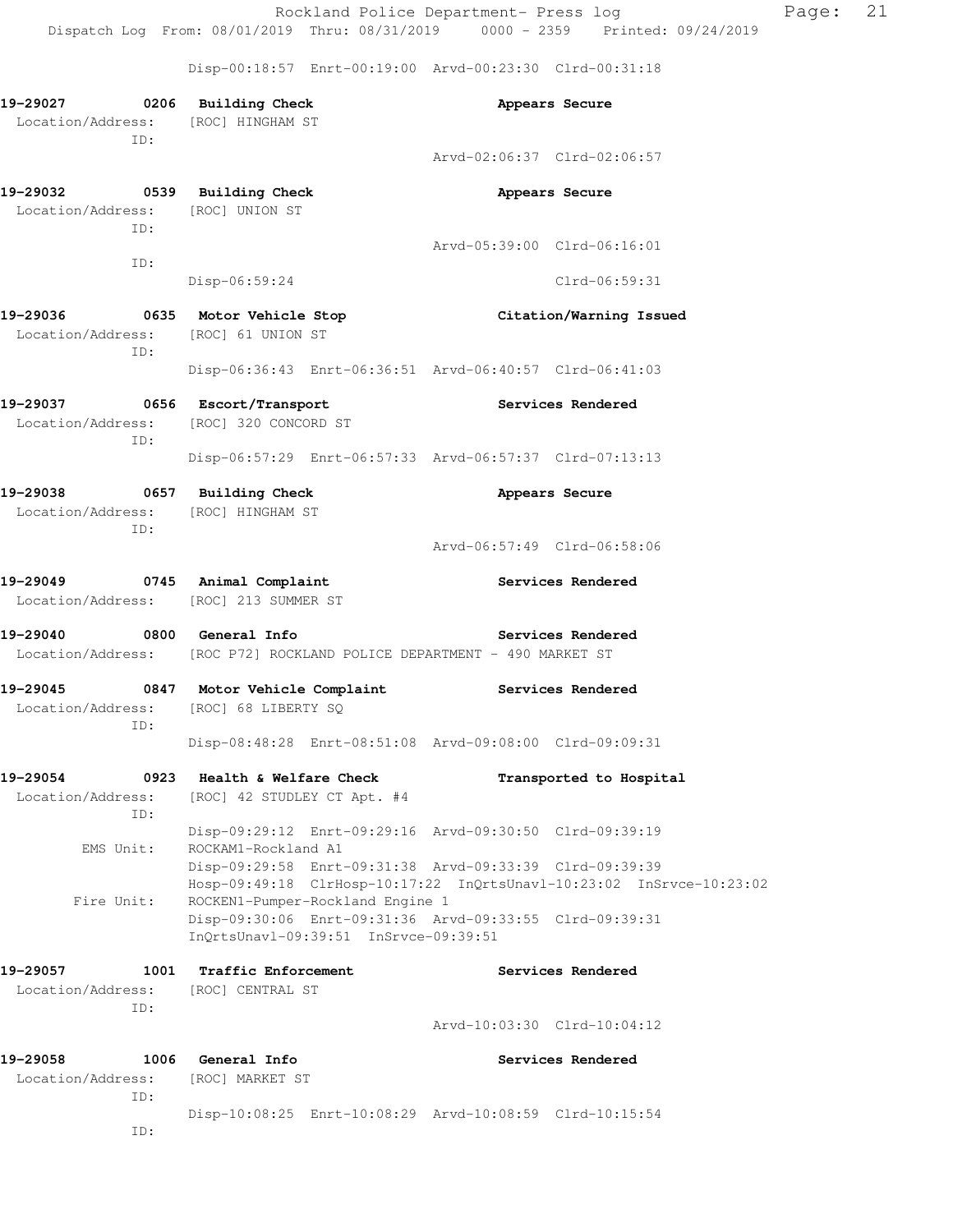|                                                                            |                                                                                                                                         | Rockland Police Department- Press log                                          | Page: | 22 |
|----------------------------------------------------------------------------|-----------------------------------------------------------------------------------------------------------------------------------------|--------------------------------------------------------------------------------|-------|----|
|                                                                            |                                                                                                                                         | Dispatch Log From: 08/01/2019 Thru: 08/31/2019 0000 - 2359 Printed: 09/24/2019 |       |    |
| ID:                                                                        | Disp-10:08:24 Enrt-10:08:41 Arvd-10:08:52 Clrd-10:14:39                                                                                 |                                                                                |       |    |
| ID:                                                                        | Disp-10:08:35                                                                                                                           | Arvd-10:08:44 Clrd-10:15:51                                                    |       |    |
| ID:                                                                        | Disp-10:17:27                                                                                                                           | $Clrd-10:17:41$                                                                |       |    |
|                                                                            | Disp-10:18:13 Enrt-10:18:37 Arvd-10:18:42 Clrd-10:18:44                                                                                 |                                                                                |       |    |
| 19-29059<br>Location/Address:<br>ID:                                       | 1014 Health & Welfare Check<br>[ROC] 38 WILLOW POND DR Apt. #38                                                                         | Services Rendered                                                              |       |    |
| ID:                                                                        | Disp-10:17:18 Enrt-10:17:21 Arvd-10:20:09 Clrd-10:24:47                                                                                 |                                                                                |       |    |
|                                                                            | Disp-10:20:24                                                                                                                           | Arvd-10:20:27 Clrd-10:24:50                                                    |       |    |
| 19-29069<br>Location/Address: [ROC] SUMMIT ST                              | 1142 General Info                                                                                                                       | Services Rendered                                                              |       |    |
| 19-29068<br>1144 Harassment                                                | Location/Address: [ROC] 86 EAST WATER ST                                                                                                | No Service                                                                     |       |    |
| 19-29075<br>Location/Address: [ROC] 45 PLEASANT ST                         | 1145 Animal Complaint                                                                                                                   | Services Rendered                                                              |       |    |
| 19-29071<br>Location/Address: [ROC] 33 ROBIN LN<br>ID:                     | 1152 911 Accidental                                                                                                                     | Investigated                                                                   |       |    |
|                                                                            | Disp-11:54:02 Enrt-11:54:07 Arvd-12:01:03 Clrd-12:15:40                                                                                 |                                                                                |       |    |
| 19-29074<br>Location/Address: [ROC] 34 NEVENS CIR                          | 1208 Animal Complaint                                                                                                                   | Services Rendered                                                              |       |    |
| 19-29079<br>1329 Harassment<br>Location/Address: [ROC] 41 TURNER RD<br>ID: |                                                                                                                                         | No Service                                                                     |       |    |
|                                                                            |                                                                                                                                         | Arvd-13:29:00 Clrd-13:33:35                                                    |       |    |
| 19-29081<br>Location/Address: [ROC] 4 NELSON RD                            | 1424 Summons                                                                                                                            | Services Rendered                                                              |       |    |
| ID:                                                                        |                                                                                                                                         | Arvd-14:24:00 Clrd-16:06:50                                                    |       |    |
| 19-29089 1445 Animal Complaint<br>Location/Address: [ROC] 4 NELSON RD      |                                                                                                                                         | Services Rendered                                                              |       |    |
| 19-29087 1509 Vandalism<br>Location/Address: [ROC] 73 SUMMER ST<br>ID:     |                                                                                                                                         | Report Follows                                                                 |       |    |
|                                                                            | Disp-15:10:00 Enrt-15:10:49 Arvd-15:22:12 Clrd-16:06:44                                                                                 |                                                                                |       |    |
| 19-29090<br>Location/Address: [ROC] 51 MAPLE ST                            | 1530 Animal Complaint                                                                                                                   | Services Rendered                                                              |       |    |
|                                                                            | 19-29091 1530 Sex offender or dissemination Services Rendered<br>Location/Address: [ROC P72] ROCKLAND POLICE DEPARTMENT - 490 MARKET ST |                                                                                |       |    |
| 19-29195                                                                   | 1545 Animal Complaint<br>Location/Address: [ROC] 137 J A DUNN MEM DR Apt. #2                                                            | Services Rendered                                                              |       |    |
| 19-29092                                                                   | 1548 911 Accidental<br>Location/Address: [ROC P55] HOME DEPOT - 1149 HINGHAM ST                                                         | Investigated                                                                   |       |    |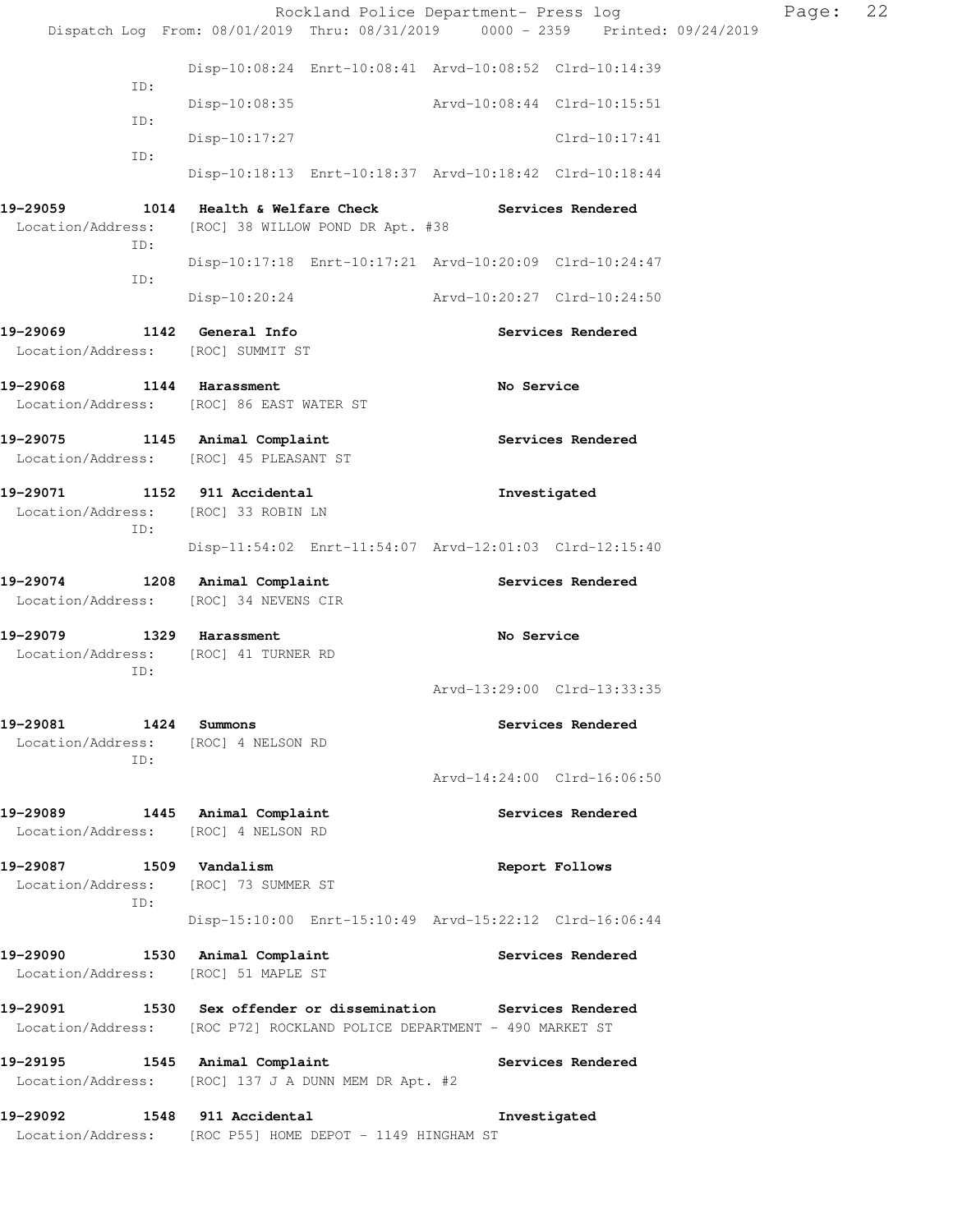|                                              |                                                                                                                                 | Rockland Police Department- Press log<br>Dispatch Log From: 08/01/2019 Thru: 08/31/2019 0000 - 2359 Printed: 09/24/2019 | Page: | 23 |
|----------------------------------------------|---------------------------------------------------------------------------------------------------------------------------------|-------------------------------------------------------------------------------------------------------------------------|-------|----|
| ID:                                          |                                                                                                                                 |                                                                                                                         |       |    |
| ID:                                          |                                                                                                                                 | Disp-15:52:43 Enrt-15:52:48 Clrd-16:06:59                                                                               |       |    |
|                                              | Disp-16:06:31 Arvd-16:06:34 Clrd-16:07:04                                                                                       |                                                                                                                         |       |    |
|                                              | 19-29094 1607 SHIFT ASSIGNMENT SHOW Services Rendered<br>Location/Address: [ROC P72] ROCKLAND POLICE DEPARTMENT - 490 MARKET ST |                                                                                                                         |       |    |
| Location/Address: [ROC] 507 SUMMER ST        | 19-29203 1620 Animal Complaint 19-29203 Services Rendered                                                                       |                                                                                                                         |       |    |
| Location/Address: [ROC] HINGHAM ST<br>ID:    | 19-29098 1636 Building Check                                                                                                    | Services Rendered                                                                                                       |       |    |
|                                              |                                                                                                                                 | Arvd-16:37:03 Clrd-16:37:17                                                                                             |       |    |
|                                              | 19-29099 1637 Building Check<br>Location/Address: [ROC] BILL DELAHUNT PKWY                                                      | <b>Services Rendered</b>                                                                                                |       |    |
| ID:                                          |                                                                                                                                 | Arvd-16:37:54 Clrd-16:38:10                                                                                             |       |    |
| Location/Address: [ROC] 73 SUMMER ST         | 19-29106 1712 Follow-Up Investigation Services Rendered                                                                         |                                                                                                                         |       |    |
| ID:                                          |                                                                                                                                 | Arvd-17:12:00 Clrd-18:09:49                                                                                             |       |    |
| ID:                                          | Location/Address: [ROC P103] ELECTROSWITCH - 175 UNION ST Apt. #R                                                               | 19-29114 1817 Burglar Alarm Building Checked/Secured                                                                    |       |    |
|                                              | Disp-18:18:55 Enrt-18:19:00 Arvd-18:27:17 Clrd-18:31:25                                                                         |                                                                                                                         |       |    |
| Location/Address: [ROC] 372 MARKET ST        |                                                                                                                                 | 19-29119 1840 Suspicious Activity <b>1840</b> Building Checked/Secured                                                  |       |    |
| ID:                                          | Disp-18:42:38 Enrt-18:42:50 Arvd-18:48:15 Clrd-18:48:18                                                                         |                                                                                                                         |       |    |
| 19-29133<br>2133<br>Location/Address:<br>ID: | Assist Fire Department<br>[ROC] 86 CHURCH ST                                                                                    | Cancelled Enroute                                                                                                       |       |    |
|                                              | Disp-21:34:22 Enrt-21:34:25 Arvd-21:37:43 Clrd-21:39:54                                                                         |                                                                                                                         |       |    |
| 19-29134<br>Location/Address:<br>Fire Unit:  | 2156 Health & Welfare Check<br>[ROC] 57 FAIRVIEW ST<br>ROCKEN1-Pumper-Rockland Engine 1                                         | No EMS                                                                                                                  |       |    |
| EMS Unit:                                    | Disp-21:57:28 Enrt-21:58:42<br>InQrtsUnavl-22:10:14 InSrvce-22:21:51<br>ROCKAM1-Rockland A1                                     | $Clrd-22:04:42$                                                                                                         |       |    |
|                                              | Disp-21:57:28 Enrt-21:58:38 Arvd-22:05:28 Clrd-22:06:54<br>InQrtsUnavl-22:13:16 InSrvce-22:21:46                                |                                                                                                                         |       |    |
| ID:                                          | Disp-21:58:17 Enrt-21:58:28 Arvd-21:58:31 Clrd-22:03:46                                                                         |                                                                                                                         |       |    |
| 19-29138<br>Location/Address:<br>ID:         | 2213 Motor Vehicle Stop<br>[ROC] 141 CENTRE AVE @ 1 CENTRAL ST                                                                  | Verbal Warning                                                                                                          |       |    |
|                                              |                                                                                                                                 | Arvd-22:13:00 Clrd-22:21:12                                                                                             |       |    |

**For Date: 08/07/2019 - Wednesday**

**19-29142 0000 SHIFT ASSIGNMENTS No Service**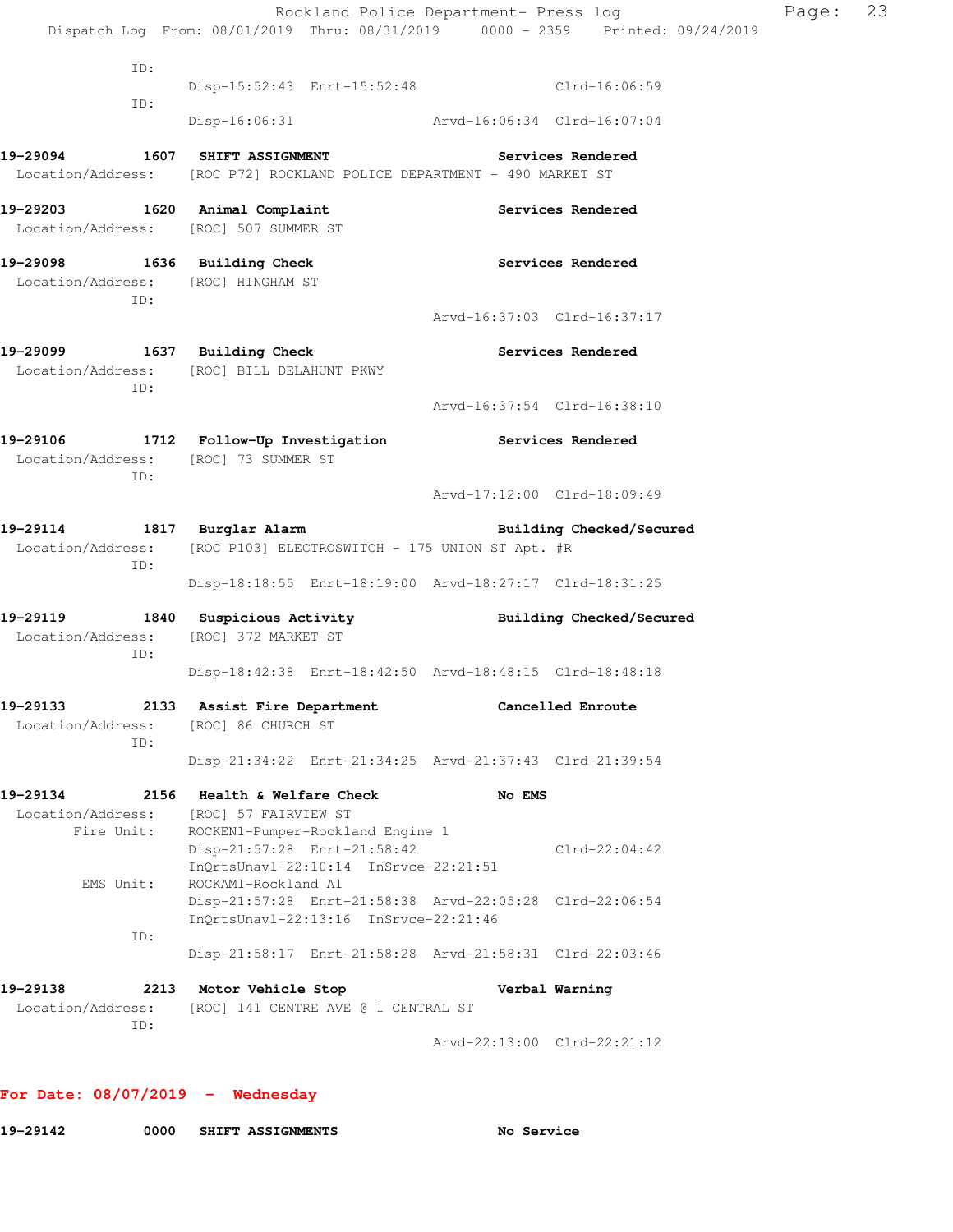Rockland Police Department- Press log Page: 24 Dispatch Log From: 08/01/2019 Thru: 08/31/2019 0000 - 2359 Printed: 09/24/2019 Location/Address: [ROC P72] ROCKLAND POLICE DEPARTMENT - 490 MARKET ST ID: Arvd-00:00:00 Clrd-00:05:19 **19-29148 0149 Noise Complaint Services Rendered**  Location/Address: [ROC] MARTHA DR ID: Disp-01:50:46 Enrt-01:50:50 Arvd-01:51:43 Clrd-01:52:01 **19-29155 0317 Noise Complaint Services Rendered**  Location/Address: [ROC] MARTHA DR ID: Disp-03:17:46 Enrt-03:17:51 Arvd-03:20:44 Clrd-03:20:47 **19-29156 0411 911 Accidental Services Rendered**  Location/Address: [ROC] 519 WEBSTER ST ID: Disp-04:13:01 Enrt-04:13:04 Arvd-04:18:36 Clrd-04:21:14 19-29158 0601 Building Check **Appears Secure** Location/Address: [ROC] UNION ST ID: Arvd-06:01:00 Clrd-06:17:30 ID: Disp-07:26:22 Clrd-07:27:14 **19-29160 0624 Motor Vehicle Stop Verbal Warning**  Location/Address: [ROC] 197 VFW DR @ 244 PLEASANT ST ID: Arvd-06:24:00 Clrd-06:39:29 **19-29163 0700 Burglar Alarm Building Checked/Secured**  Location/Address: [ROC 73] ROCKLAND TOWN HALL - 242 UNION ST ID: Disp-07:01:30 Enrt-07:01:33 Arvd-07:08:46 Clrd-07:13:56 **19-29174 0801 SHIFT ASSIGNMENTS No Service**  Location/Address: [ROC P72] ROCKLAND POLICE DEPARTMENT - 490 MARKET ST 19-29173 0820 911 Hang Up **Appears Secure**  Location/Address: [ROC] 305 UNION ST ID: Disp-08:21:16 Enrt-08:21:20 Arvd-08:27:27 Clrd-08:29:45 **19-29180 0858 Animal Complaint Services Rendered**  Location/Address: [ROC] 192 UNION ST ID: Disp-08:59:32 Enrt-08:59:37 Arvd-09:04:29 Clrd-09:14:04 **19-29200 1000 Animal Complaint Services Rendered**  Location/Address: [ROC] 135 J A DUNN MEM DR **19-29193 1037 911 Accidental Services Rendered**  Location/Address: [ROC] 618 MARKET ST ID: Disp-10:38:52 Enrt-10:38:56 Arvd-10:42:08 Clrd-10:44:13 **19-29194 1040 General Info No Service**  Location/Address: [ROC P72] ROCKLAND POLICE DEPARTMENT - 490 MARKET ST **19-29196 1044 Vehicle Maintenance Services Rendered**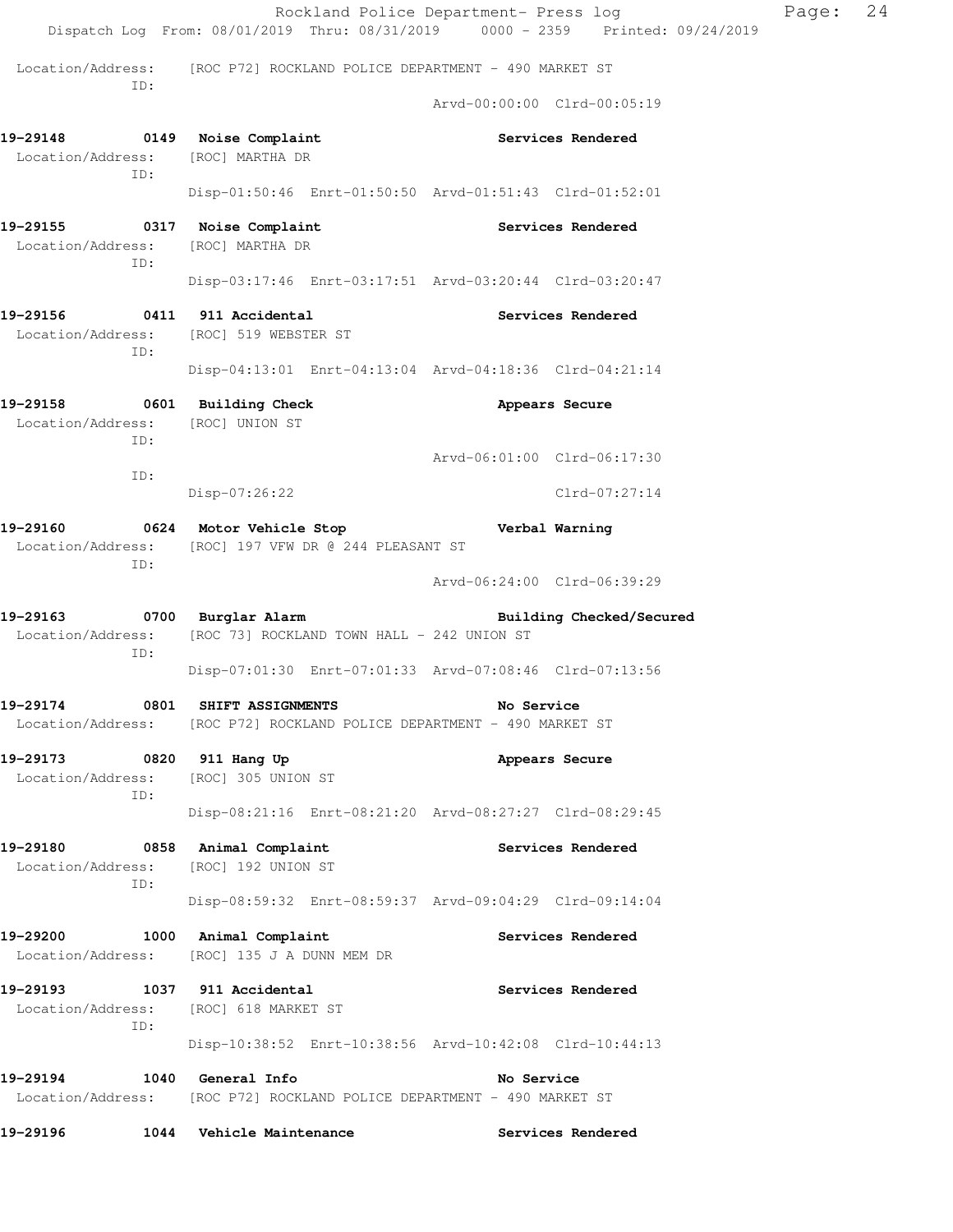| 19–29246                                                  | 1546 Health & Welfare Check                                                                                    | Gone on arrival                                                                                                         |       |    |
|-----------------------------------------------------------|----------------------------------------------------------------------------------------------------------------|-------------------------------------------------------------------------------------------------------------------------|-------|----|
| 19-29247<br>1541 Time off<br>Location: [ROC]              |                                                                                                                | No Service                                                                                                              |       |    |
|                                                           |                                                                                                                | Arvd-15:32:00 Clrd-15:36:14                                                                                             |       |    |
| 19-29245 1532 Motor Vehicle Stop<br>ID:                   | Location/Address: [ROC] BY CENTER - UNION ST                                                                   | Verbal Warning                                                                                                          |       |    |
| 19-29249                                                  | 1510 Animal Complaint<br>Location/Address: [ROC] 212 WEBSTER ST Apt. #5                                        | Services Rendered                                                                                                       |       |    |
|                                                           |                                                                                                                | Arvd-15:02:00 Clrd-15:23:32                                                                                             |       |    |
| 19-29238<br>Location/Address: [ROC] 65 HARTSUFF ST<br>ID: | 1502 Animal Complaint                                                                                          | Services Rendered                                                                                                       |       |    |
| ID:                                                       |                                                                                                                | Arvd-15:01:00 Clrd-15:05:46                                                                                             |       |    |
| 19-29237 1501 Motor Vehicle Stop                          | Location/Address: [ROC] 3 EMERSON ST @ 194 PLAIN ST                                                            | Verbal Warning                                                                                                          |       |    |
| ID:                                                       |                                                                                                                | Disp-14:57:39 Enrt-14:57:42 Arvd-15:01:20 Clrd-15:11:17                                                                 |       |    |
| 19-29235                                                  | 1457 Motor Vehicle Complaint Paper Exchange<br>Location/Address: [ROC 80] AAA ROCKLAND BRANCH - 900 HINGHAM ST |                                                                                                                         |       |    |
| ID:                                                       |                                                                                                                | Arvd-14:39:00 Clrd-15:02:45                                                                                             |       |    |
| Location/Address: [ROC] 25 HARTSUFF ST                    | 19-29232 1439 Follow-Up Investigation Services Rendered                                                        |                                                                                                                         |       |    |
|                                                           | 19-29353 1420 Animal Complaint<br>Location/Address: [ROC] 25 HARTSUFF ST                                       | Services Rendered                                                                                                       |       |    |
|                                                           | Disp-14:09:43 Arvd-14:09:50 Clrd-14:13:47                                                                      |                                                                                                                         |       |    |
| Location/Address: [ROC] 16 WEBSTER ST<br>ID:              |                                                                                                                |                                                                                                                         |       |    |
| 19-29221 1322 Summons                                     |                                                                                                                | No Service                                                                                                              |       |    |
| ID:                                                       | Location/Address: [ROC] 300 HINGHAM ST                                                                         | Arvd-13:02:00 Clrd-13:07:47                                                                                             |       |    |
|                                                           | $Disp-11:50:53$                                                                                                | Arvd-11:50:57 Clrd-12:06:39<br>19-29217 1302 Motor Vehicle Stop Citation/Warning Issued                                 |       |    |
| 19-29206<br>ID:                                           | 1149 911 Accidental<br>Location/Address: [ROC 69] SOUTH SHORE REHAB & NURSING - 115 NORTH AVE                  | <b>Services Rendered</b>                                                                                                |       |    |
| ID:                                                       |                                                                                                                | Disp-11:18:30 Enrt-11:18:37 Arvd-11:25:25 Clrd-11:39:52                                                                 |       |    |
| ID:                                                       | $Disp-11:17:55$                                                                                                | Location/Address: [ROC 29] BUSINESS CONDOS - 10 ROCKVIEW WAY - 10 ROCKVIEW WAY<br>$Clrd-11:18:34$                       |       |    |
| 19-29201                                                  | 1114 Illegal Dumping                                                                                           | Services Rendered                                                                                                       |       |    |
| ID:                                                       |                                                                                                                | Arvd-10:44:00 Clrd-10:46:58                                                                                             |       |    |
|                                                           | Location/Address: [ROC P72] ROCKLAND POLICE DEPARTMENT - 490 MARKET ST                                         |                                                                                                                         |       |    |
|                                                           |                                                                                                                | Rockland Police Department- Press log<br>Dispatch Log From: 08/01/2019 Thru: 08/31/2019 0000 - 2359 Printed: 09/24/2019 | Page: | 25 |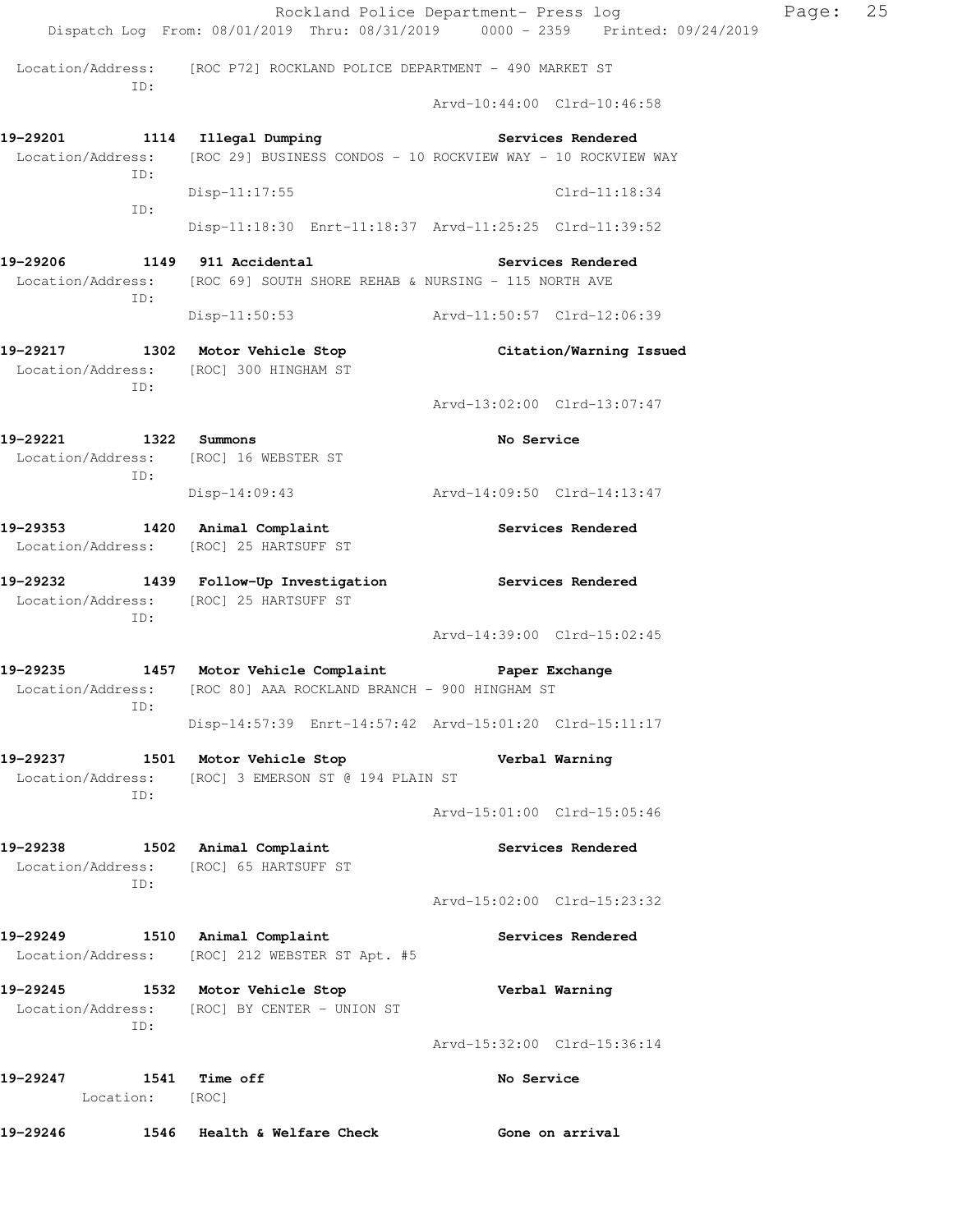|                               |            |                                                                                    |                                                                 | Rockland Police Department- Press log                   |                                                                                | Page: | 26 |
|-------------------------------|------------|------------------------------------------------------------------------------------|-----------------------------------------------------------------|---------------------------------------------------------|--------------------------------------------------------------------------------|-------|----|
|                               |            |                                                                                    |                                                                 |                                                         | Dispatch Log From: 08/01/2019 Thru: 08/31/2019 0000 - 2359 Printed: 09/24/2019 |       |    |
| Location/Address:             | ID:        | [ROC P47] HINGHAM ST                                                               |                                                                 |                                                         |                                                                                |       |    |
|                               | ID:        |                                                                                    |                                                                 | Disp-15:49:52 Enrt-15:50:00 Arvd-15:58:15 Clrd-16:11:43 |                                                                                |       |    |
|                               |            |                                                                                    | Disp-15:49:57 Enrt-15:50:03                                     |                                                         | $Clrd-15:58:33$                                                                |       |    |
| 19-29250                      |            | 1609 SHIFT ASSIGNMENTS                                                             |                                                                 |                                                         | No Action Required                                                             |       |    |
| Location/Address:             |            |                                                                                    |                                                                 | [ROC P72] ROCKLAND POLICE DEPARTMENT - 490 MARKET ST    |                                                                                |       |    |
| 19-29254<br>Location/Address: | Fire Unit: | 1638 Emergency Medical<br>[ROC] FIRST CONGREGATIONAL CHURCH - 12 CHURCH ST         | ROCKEN1-Pumper-Rockland Engine 1                                | Disp-16:41:00 Enrt-16:41:22 Arvd-16:41:29 Clrd-16:45:30 | No Action Required                                                             |       |    |
|                               | EMS Unit:  | ROCKAM1-Rockland A1                                                                | InQrtsUnavl-16:47:40 InSrvce-16:47:45                           |                                                         |                                                                                |       |    |
|                               |            |                                                                                    | InQrtsUnavl-16:47:55 InSrvce-16:47:57                           | Disp-16:41:11 Enrt-16:41:19 Arvd-16:41:26 Clrd-16:45:28 |                                                                                |       |    |
|                               | ID:<br>ID: |                                                                                    |                                                                 | Disp-16:43:16 Enrt-16:43:25 Arvd-16:43:27 Clrd-16:52:11 |                                                                                |       |    |
|                               |            |                                                                                    |                                                                 | Disp-16:43:21 Enrt-16:43:23 Arvd-16:43:43 Clrd-16:51:59 |                                                                                |       |    |
| 19-29261<br>Location/Address: |            | 1700 Building Check                                                                | [ROC P75] UNION POINT - BILL DELAHUNT PKWY                      |                                                         | Appears Secure                                                                 |       |    |
|                               | ID:        |                                                                                    |                                                                 |                                                         | Arvd-17:01:48 Clrd-17:20:51                                                    |       |    |
|                               |            | 19-29266 1727 Building Check<br>Location/Address: [ROC] HARTSUFF PARK - HINGHAM ST |                                                                 |                                                         | Appears Secure                                                                 |       |    |
|                               | ID:        |                                                                                    |                                                                 |                                                         | Arvd-17:28:28 Clrd-17:28:57                                                    |       |    |
| Location/Address:             |            | 19-29268 1759 Emergency Medical<br>[ROC] 15 ASH ST                                 |                                                                 |                                                         | Transported to Hospital                                                        |       |    |
|                               | ID:<br>ID: | $Disp-18:01:45$                                                                    |                                                                 |                                                         | Clrd-18:02:26                                                                  |       |    |
|                               | Fire Unit: |                                                                                    | Disp-18:02:14 Enrt-18:02:17<br>ROCKEN1-Pumper-Rockland Engine 1 |                                                         | Clrd-18:03:38                                                                  |       |    |
|                               | EMS Unit:  | ROCKAM1-Rockland A1                                                                | InQrtsUnavl-18:24:30 InSrvce-18:24:30                           | Disp-18:02:48 Enrt-18:00:22 Arvd-18:05:25 Clrd-18:17:01 |                                                                                |       |    |
|                               |            |                                                                                    |                                                                 | Disp-17:59:55 Enrt-18:00:18 Arvd-18:05:23 Clrd-18:16:58 | Hosp-18:26:13 ClrHosp-19:11:31 InQrtsUnavl-19:16:18 InSrvce-19:16:18           |       |    |
| 19-29269<br>Location/Address: |            | 1802 Assist Fire Department<br>[ROC] 15 ASH ST                                     |                                                                 |                                                         | Transported to Hospital                                                        |       |    |
|                               | ID:<br>ID: |                                                                                    |                                                                 | Disp-18:03:45 Enrt-18:03:49 Arvd-18:14:02 Clrd-18:19:25 |                                                                                |       |    |
|                               | ID:        |                                                                                    |                                                                 | Disp-18:07:41 Enrt-18:07:44 Arvd-18:13:58 Clrd-18:20:00 |                                                                                |       |    |
|                               |            |                                                                                    |                                                                 | Disp-18:13:51 Enrt-18:13:55 Arvd-18:19:31 Clrd-18:19:36 |                                                                                |       |    |
| 19-29270<br>Location/Address: | ID:        | 1812 Health & Welfare Check<br>[ROC] 15 HEMLOCK ST                                 |                                                                 |                                                         | Services Rendered                                                              |       |    |
|                               | ID:        |                                                                                    |                                                                 | Disp-18:17:55 Enrt-18:18:00 Arvd-18:18:02 Clrd-18:36:35 |                                                                                |       |    |
|                               |            |                                                                                    |                                                                 | Disp-18:37:07 Enrt-18:37:12 Arvd-18:37:15 Clrd-19:32:12 |                                                                                |       |    |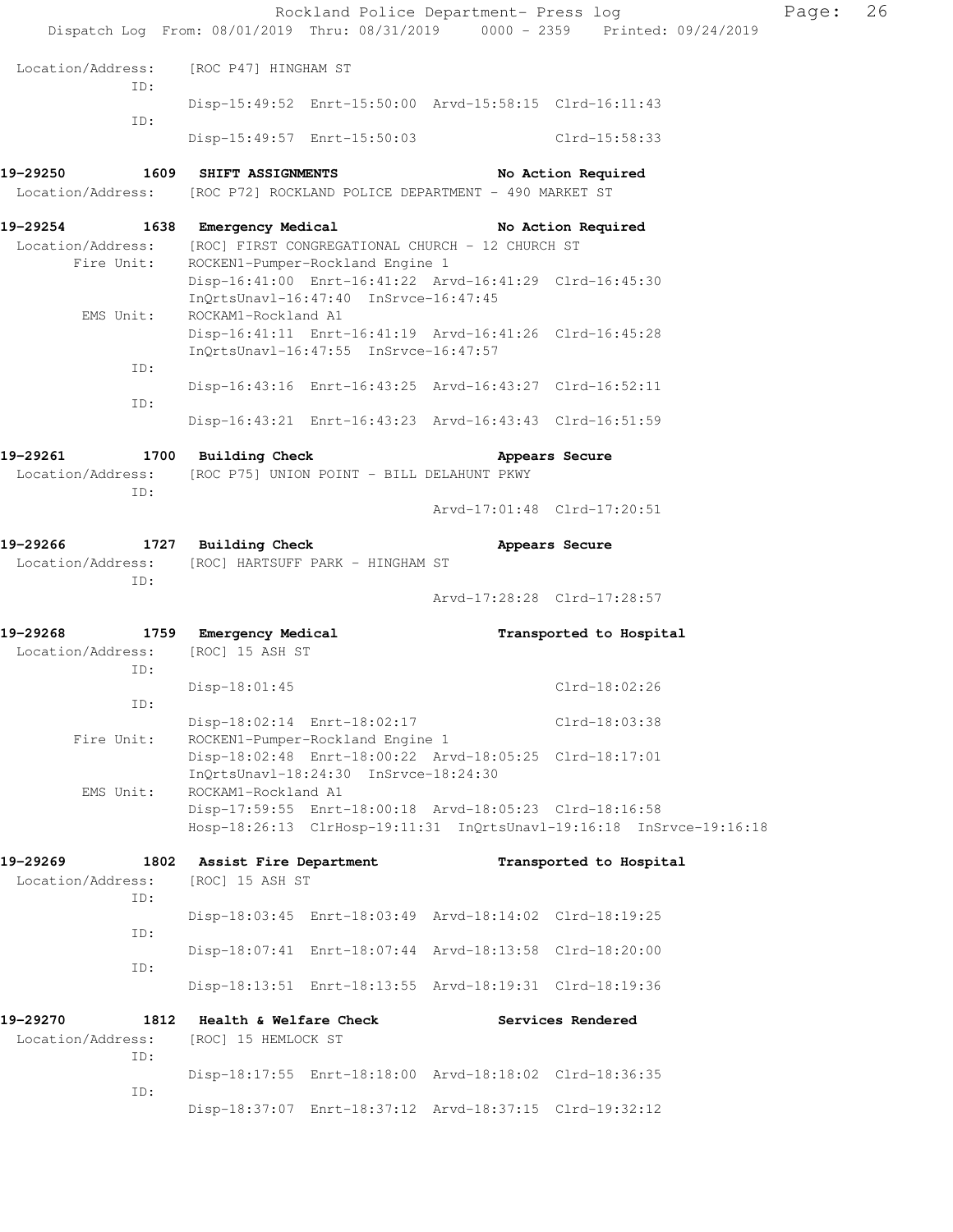|                                                       |            |                                                          | Rockland Police Department- Press log                                          |                             |  |
|-------------------------------------------------------|------------|----------------------------------------------------------|--------------------------------------------------------------------------------|-----------------------------|--|
|                                                       |            |                                                          | Dispatch Log From: 08/01/2019 Thru: 08/31/2019 0000 - 2359 Printed: 09/24/2019 |                             |  |
|                                                       |            |                                                          | 19-29281 1928 Suspicious Activity 19-29281 Provided Assistance                 |                             |  |
|                                                       | ID:        | Location/Address: [ROC P55] HOME DEPOT - 1149 HINGHAM ST |                                                                                |                             |  |
|                                                       |            |                                                          | Disp-19:31:46 Enrt-19:31:55 Arvd-19:36:02 Clrd-19:45:46                        |                             |  |
|                                                       | ID:        |                                                          | Disp-19:32:37 Enrt-19:32:40 Arvd-19:36:00 Clrd-20:01:49                        |                             |  |
|                                                       |            | 19-29288 2059 Building Check                             |                                                                                | Appears Secure              |  |
|                                                       | ID:        | Location/Address: [ROC] HARTSUFF PARK - HINGHAM ST       |                                                                                |                             |  |
|                                                       |            |                                                          |                                                                                | Arvd-21:01:20 Clrd-21:02:11 |  |
|                                                       |            | 19-29292 2145 Assist Public                              |                                                                                | No Action Required          |  |
| Location/Address: [ROC] 113 MARKET ST Apt. #16<br>TD: |            |                                                          |                                                                                |                             |  |
|                                                       |            | Disp-21:52:57                                            |                                                                                | Clrd-21:55:56               |  |
|                                                       |            |                                                          | 19-29295 2220 Suspicious Activity Cone on arrival                              |                             |  |
|                                                       | TD:        |                                                          | Location/Address: [ROC 21] KINDER CARE DAYCARE - 330 PLEASANT ST               |                             |  |
|                                                       |            |                                                          | Disp-22:21:47 Enrt-22:21:51 Arvd-22:24:51 Clrd-22:24:58                        |                             |  |
|                                                       |            |                                                          | 19-29298 2317 Motor Vehicle Collision W/PI Patient Refusal                     |                             |  |
|                                                       |            | Location/Address: [ROC] 9 SALEM ST @ 754 UNION ST        |                                                                                |                             |  |
|                                                       | EMS Unit:  | ROCKAM1-Rockland A1                                      |                                                                                |                             |  |
|                                                       |            |                                                          | Disp-23:18:25 Enrt-23:20:37 Arvd-23:22:23 Clrd-23:32:19                        |                             |  |
|                                                       |            | InOrtsUnavl-23:38:21 InSrvce-23:38:21                    |                                                                                |                             |  |
|                                                       | Fire Unit: | ROCKEN1-Pumper-Rockland Engine 1                         |                                                                                |                             |  |
|                                                       |            |                                                          | Disp-23:19:29 Enrt-23:20:34 Arvd-23:22:37 Clrd-23:45:38                        |                             |  |
|                                                       | TD:        | InQrtsUnavl-23:50:10 InSrvce-23:50:10                    |                                                                                |                             |  |
|                                                       |            |                                                          |                                                                                |                             |  |

 Disp-23:19:47 Enrt-23:19:50 Arvd-23:22:02 Clrd-23:46:30 ID: Disp-23:24:04 Enrt-23:24:06 Arvd-23:24:08 Clrd-23:46:33

## **For Date: 08/08/2019 - Thursday**

| 19-29300<br>Location/Address: | 0000        | General Incident<br>[ROC P72] ROCKLAND POLICE DEPARTMENT - 490 MARKET ST | Services Rendered                                                  |
|-------------------------------|-------------|--------------------------------------------------------------------------|--------------------------------------------------------------------|
|                               | ID:         | $Disp-00:02:38$                                                          | $Clrd-00:03:04$                                                    |
|                               | ID:         | Disp-00:02:38                                                            | $Clrd-00:02:59$                                                    |
| 19-29315                      |             | 0519 Health & Welfare Check                                              | Investigated                                                       |
| Location/Address:             | ID:         |                                                                          | [ROC 70] WEBSTER PARK NURSING AND REHAB - 56 WEBSTER ST Apt. #7025 |
|                               |             |                                                                          | Arvd-05:19:00 Clrd-05:26:34                                        |
| 19-29316<br>Location/Address: | 0535<br>TD: | <b>Building Check</b><br>[ROC] UNION ST                                  | Services Rendered                                                  |
|                               |             | $Disp-05:36:40$                                                          | Arvd-05:36:49 Clrd-05:40:55                                        |
| 19-29319<br>Location/Address: | 0618        | Motor Vehicle Stop<br>[ROC] HINGHAM ST                                   | Citation/Warning Issued                                            |

**19-29321 0634 Motor Vehicle Stop Citation/Warning Issued** 

ID:

Arvd-06:18:00 Clrd-06:26:30

Page: 27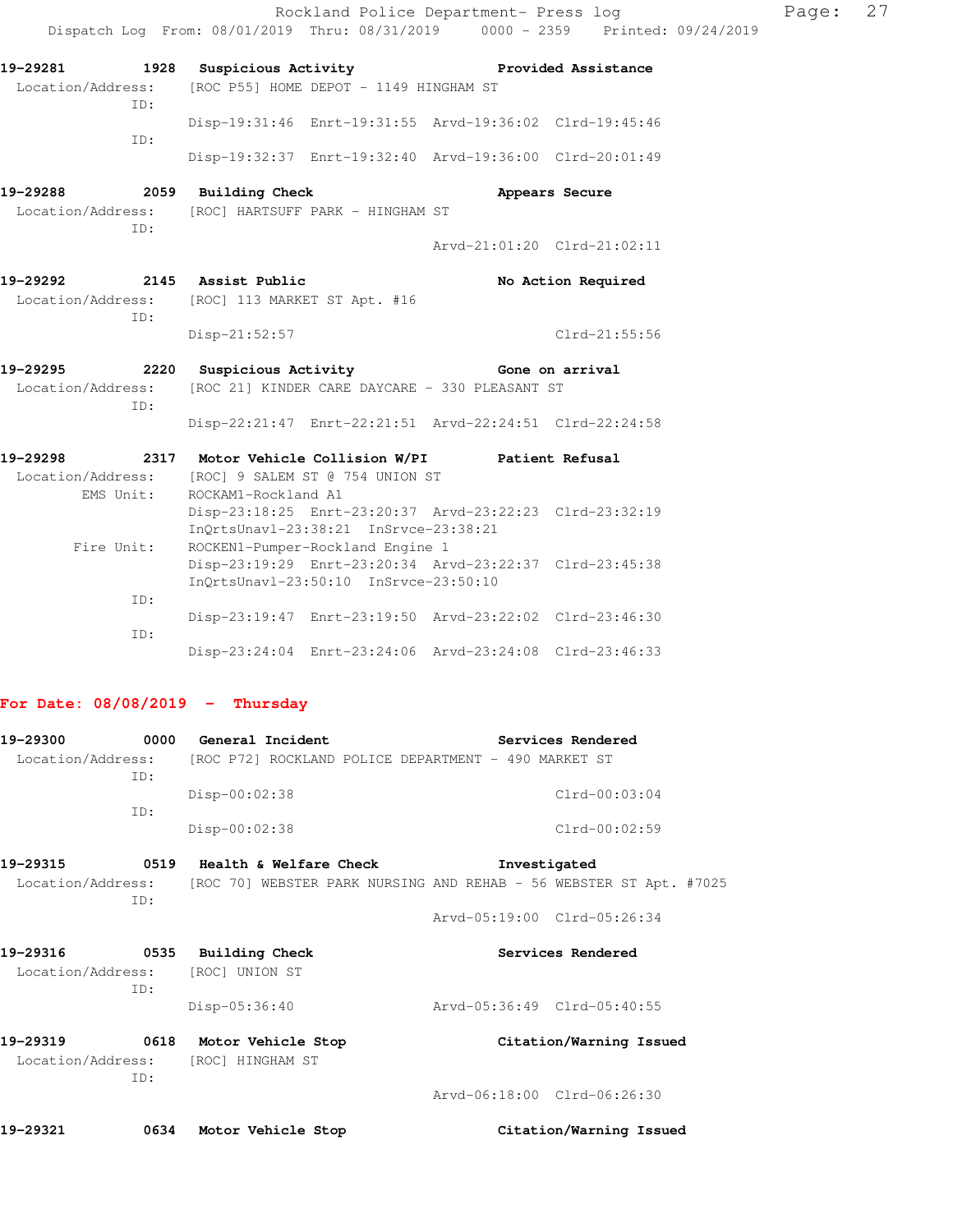|                                                                                                                 |                                                                                                      | Rockland Police Department- Press log |                             |                    | Dispatch Log From: 08/01/2019 Thru: 08/31/2019 0000 - 2359 Printed: 09/24/2019 | Page: | 28 |
|-----------------------------------------------------------------------------------------------------------------|------------------------------------------------------------------------------------------------------|---------------------------------------|-----------------------------|--------------------|--------------------------------------------------------------------------------|-------|----|
|                                                                                                                 |                                                                                                      |                                       |                             |                    |                                                                                |       |    |
| Location/Address: [ROC] MARKET ST<br>ID:                                                                        |                                                                                                      |                                       |                             |                    |                                                                                |       |    |
|                                                                                                                 |                                                                                                      |                                       | Arvd-06:34:00 Clrd-06:38:48 |                    |                                                                                |       |    |
| 19-29329 0812 Information Call                                                                                  |                                                                                                      |                                       |                             | No Action Required |                                                                                |       |    |
| Location/Address: [ROC P72] ROCKLAND POLICE DEPARTMENT - 490 MARKET ST                                          |                                                                                                      |                                       |                             |                    |                                                                                |       |    |
| 19-29334 0919 911 Hang Up<br>Location/Address: [ROC P47] BEST WESTERN - 909 HINGHAM ST<br>ID:                   |                                                                                                      |                                       |                             |                    | Provided Assistance                                                            |       |    |
|                                                                                                                 | Disp-09:22:33 Enrt-09:22:38 Arvd-09:30:47 Clrd-09:30:52                                              |                                       |                             |                    |                                                                                |       |    |
| 19-29343 1025 Health & Welfare Check 6one on arrival<br>Location/Address: [ROC] UNDER THE OVERPASS - HINGHAM ST |                                                                                                      |                                       |                             |                    |                                                                                |       |    |
| ID:                                                                                                             | Disp-10:28:17 Enrt-10:28:23 Arvd-10:28:25 Clrd-10:59:29                                              |                                       |                             |                    |                                                                                |       |    |
| 19-29345 1043 Health & Welfare Check Services Rendered                                                          |                                                                                                      |                                       |                             |                    |                                                                                |       |    |
| Location/Address: [ROC] 453 UNION ST<br>ID:                                                                     |                                                                                                      |                                       |                             |                    |                                                                                |       |    |
|                                                                                                                 | Disp-11:00:15 Enrt-11:00:19 Arvd-11:11:32 Clrd-11:11:35                                              |                                       |                             |                    |                                                                                |       |    |
| 19-29351 1108 Motor Vehicle Stop Citation/Warning Issued                                                        |                                                                                                      |                                       |                             |                    |                                                                                |       |    |
| Location/Address: [ROC 53] 400 HINGHAM STREET - 400 HINGHAM ST<br>ID:                                           |                                                                                                      |                                       |                             |                    |                                                                                |       |    |
|                                                                                                                 | Disp-11:11:10 Enrt-11:12:03 Arvd-11:12:04 Clrd-11:17:13                                              |                                       |                             |                    |                                                                                |       |    |
| 19-29352 1115 Motor Vehicle Stop 6 Verbal Warning                                                               |                                                                                                      |                                       |                             |                    |                                                                                |       |    |
| Location/Address:<br>ID:                                                                                        | [ROC] 0 PLAIN ST @ 40 MAPLE ST                                                                       |                                       |                             |                    |                                                                                |       |    |
|                                                                                                                 | Disp-11:17:00 Enrt-11:17:06 Arvd-11:17:08 Clrd-11:22:35                                              |                                       |                             |                    |                                                                                |       |    |
| 19-29354 1148 Motor Vehicle Stop Citation/Warning Issued                                                        |                                                                                                      |                                       |                             |                    |                                                                                |       |    |
| Location/Address: [ROC] 129 SALEM ST @ 10 GREENWOOD ST<br>ID:                                                   |                                                                                                      |                                       |                             |                    |                                                                                |       |    |
| ID:                                                                                                             |                                                                                                      |                                       | Arvd-11:48:00 Clrd-11:50:06 |                    |                                                                                |       |    |
|                                                                                                                 | Disp-11:49:58 Arvd-11:50:01 Clrd-11:52:51                                                            |                                       |                             |                    |                                                                                |       |    |
| 19-29361                                                                                                        | 1246 Assist Other Agency Services Rendered                                                           |                                       |                             |                    |                                                                                |       |    |
| Location/Address:                                                                                               | [ROC P72] ROCKLAND POLICE DEPARTMENT - 490 MARKET ST                                                 |                                       |                             |                    |                                                                                |       |    |
| 19-29363                                                                                                        | 1251 Sex offender or dissemination                                                                   |                                       |                             | Services Rendered  |                                                                                |       |    |
| Location/Address: [ROC] 64 SUMMER ST                                                                            |                                                                                                      |                                       |                             |                    |                                                                                |       |    |
| 19-29365 1311 Emergency Medical                                                                                 |                                                                                                      |                                       |                             |                    | Transported to Hospital                                                        |       |    |
| Location/Address:<br>ID:                                                                                        | [ROC] 6 TANGLEWOOD LN                                                                                |                                       |                             |                    |                                                                                |       |    |
| EMS Unit:                                                                                                       | Disp-13:12:06 Enrt-13:12:11 Arvd-13:18:14 Clrd-13:21:55<br>ROCKAM1-Rockland A1                       |                                       |                             |                    |                                                                                |       |    |
|                                                                                                                 | Disp-13:13:45 Enrt-13:15:28 Arvd-13:18:15 Clrd-13:27:01                                              |                                       |                             |                    |                                                                                |       |    |
| Fire Unit:                                                                                                      | ROCKEN1-Pumper-Rockland Engine 1                                                                     |                                       |                             |                    | Hosp-13:41:17 ClrHosp-14:23:00 InQrtsUnavl-14:32:54 InSrvce-14:32:54           |       |    |
|                                                                                                                 | Disp-13:13:52 Enrt-13:15:25 Arvd-13:18:18 Clrd-13:27:06<br>$InQrtsUnav1-13:34:20$ $InSrvce-13:34:23$ |                                       |                             |                    |                                                                                |       |    |
| 19-29367                                                                                                        | 1322 Motor Vehicle Complaint Peace Restored                                                          |                                       |                             |                    |                                                                                |       |    |
| Location/Address:                                                                                               | [ROC 58] NORTH RIVER COLLABORATIVE SCHOOL - 525 BEECH ST                                             |                                       |                             |                    |                                                                                |       |    |
| ID:                                                                                                             |                                                                                                      |                                       | Arvd-13:22:00 Clrd-13:34:05 |                    |                                                                                |       |    |

ID: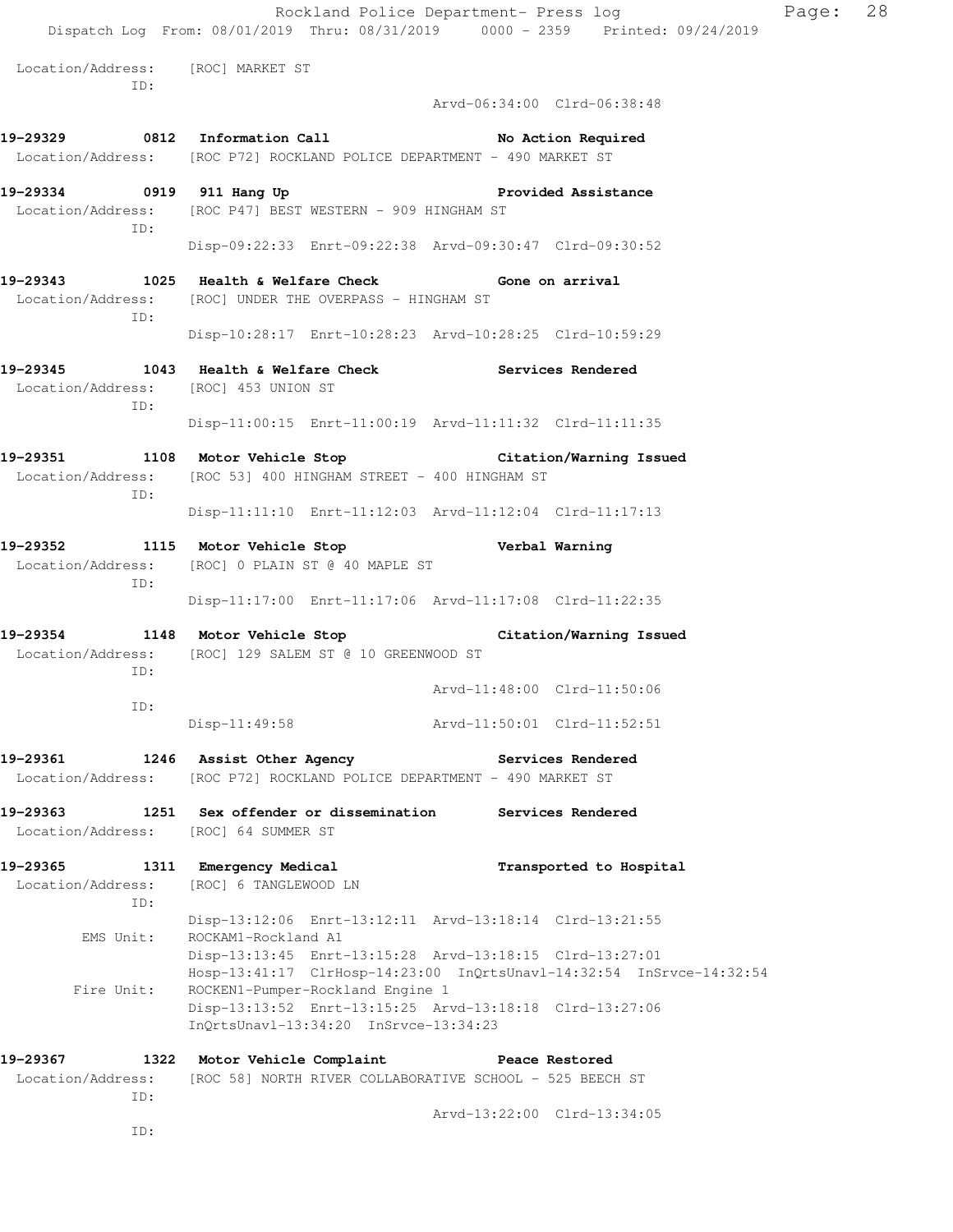|                                                      | Disp-13:23:37                                                          | Arvd-13:23:41 Clrd-13:47:49                             |
|------------------------------------------------------|------------------------------------------------------------------------|---------------------------------------------------------|
| 19-29368<br>Location/Address:<br>ID:                 | 1330 Abandoned MV<br>[ROC] 46 HINGHAM ST                               | Investigated                                            |
|                                                      |                                                                        | Disp-13:34:11 Enrt-13:34:26 Arvd-13:41:45 Clrd-13:48:16 |
| 19-29381               1459    911 Accidental<br>ID: | Location/Address: [ROC] 4 CRABAPPLE CIR                                | Investigated                                            |
|                                                      |                                                                        | Disp-15:02:27 Enrt-15:02:35 Arvd-15:15:10 Clrd-15:15:49 |
| 19-29382<br>Location: [ROC]                          | 1501 Details / Time off                                                | No Action Required                                      |
| 19-29385<br>ID:                                      | 1528 911 Hang Up<br>Location/Address: [ROC] 141 MARTHA DR Apt. #F      | Investigated                                            |
| ID:                                                  |                                                                        | Arvd-15:28:00 Clrd-15:29:53                             |
|                                                      | Disp-15:29:00                                                          | Arvd-15:29:04 Clrd-15:41:50                             |
| ID:                                                  | Disp-15:31:14                                                          | Arvd-15:31:17 Clrd-15:40:39                             |
| 19-29386<br>Location/Address:<br>ID:                 | 1530 Motor Vehicle Stop<br>[ROC] MARKET ST                             | Citation/Warning Issued                                 |
| ID:                                                  |                                                                        | Arvd-15:30:00 Clrd-15:31:05                             |
|                                                      | Disp-15:42:05                                                          | Arvd-15:42:09 Clrd-15:42:19                             |
| 19–29392                                             | <b>1601 SHIFT ASSIGNMENT</b>                                           | No Service                                              |
|                                                      | Location/Address: [ROC P72] ROCKLAND POLICE DEPARTMENT - 490 MARKET ST |                                                         |
| Location/Address: [ROC] ALPINE ST                    | 19-29393 1612 Motor Vehicle Complaint                                  | Appears Secure                                          |
| ID:                                                  |                                                                        | Arvd-16:12:00 Clrd-16:18:40                             |
| ID:                                                  | Disp-16:17:16                                                          | Arvd-16:17:18<br>Clrd-16:37:34                          |
| ID:                                                  | Disp-16:35:59                                                          | Arvd-16:36:07 Clrd-16:36:59                             |
| ID:                                                  | $Disp-16:36:53$                                                        | Arvd-16:36:56 Clrd-18:02:49                             |
| ID:                                                  | Disp-18:05:20                                                          | $Clrd-18:05:52$                                         |
| 19-29404<br>1704<br>Location/Address:                | Health & Welfare Check<br>[ROC] 51 HANNAH WAY Apt. #B                  | Investigated                                            |
| ID:                                                  |                                                                        | Arvd-17:04:00 Clrd-17:30:05                             |
| 19-29411<br>1804<br>Location/Address:                | Summons<br>[ROC] 16 WEBSTER ST                                         | Services Not Required                                   |
| ID:                                                  |                                                                        | Arvd-18:11:35 Clrd-18:15:57                             |
| 19-29421<br>1938<br>Location/Address:<br>ID:         | <b>Building Check</b><br>[ROC] GROVE ST                                | Services Rendered                                       |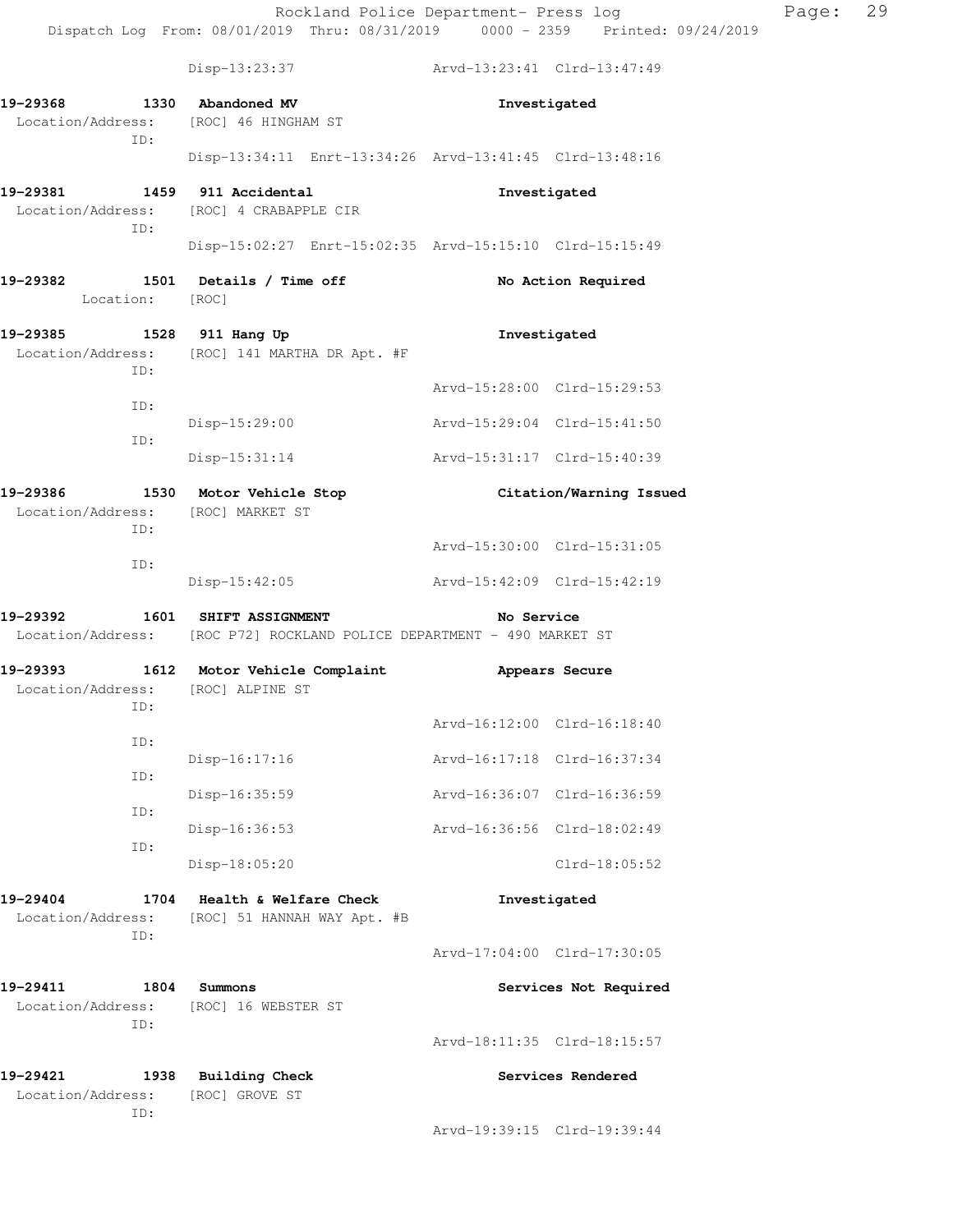| 19-29423 1942 Building Check<br>Location/Address: [ROC] MARTHA DR<br>ID: |                                                                                                                                | Appears Secure                                           |  |
|--------------------------------------------------------------------------|--------------------------------------------------------------------------------------------------------------------------------|----------------------------------------------------------|--|
|                                                                          |                                                                                                                                | Arvd-19:44:56 Clrd-19:48:22                              |  |
| 19-29425 2007 Building Check<br>ID:                                      | Location/Address: [ROC] HARTSUFF - HINGHAM ST                                                                                  | <b>Services Rendered</b>                                 |  |
|                                                                          |                                                                                                                                | Arvd-20:10:19 Clrd-20:11:41                              |  |
| ID:                                                                      | Vicinity of: [ROC] 529 UNION ST @ 15 BIGELOW AVE                                                                               | 19-29427 2013 Motor Vehicle Stop Citation/Warning Issued |  |
|                                                                          |                                                                                                                                | Arvd-20:13:00 Clrd-20:16:49                              |  |
| Location/Address: [ROC] 2 LAUREN DR<br>ID:                               | 19-29428 2014 Health & Welfare Check                                                                                           | Services Rendered                                        |  |
|                                                                          | Disp-20:17:54 Enrt-20:17:59 Arvd-20:21:37 Clrd-21:04:33                                                                        |                                                          |  |
| ID:                                                                      | 19-29429 2016 Building Check<br>Location/Address: [ROC P75] UNION POINT - BILL DELAHUNT PKWY                                   | Services Rendered                                        |  |
|                                                                          |                                                                                                                                | Arvd-20:19:02 Clrd-20:36:53                              |  |
| ID:                                                                      | Services Rendered<br>19-29431 2022 Suspicious Activity<br>Location/Address: [ROC 23] PLEASANT STREET STORAGE - 265 PLEASANT ST |                                                          |  |
|                                                                          | Disp-20:28:22 Enrt-20:28:31 Arvd-20:40:42 Clrd-20:50:53                                                                        |                                                          |  |
| ID:                                                                      | 19-29437 2143 Motor Vehicle Complaint Gone on arrival<br>Location/Address: [ROC] BY ROCKLAND GARDEN CENTER - CENTRE AVE        |                                                          |  |
| ID:                                                                      | $Disp-21:45:23$                                                                                                                | $Clrd-21:45:45$                                          |  |
|                                                                          | Disp-21:45:34 Enrt-21:45:38 Arvd-21:50:55 Clrd-21:51:40                                                                        |                                                          |  |
| ID:                                                                      | 19-29440 2218 Building Check<br>Location/Address: [ROC 60] 52 HANNAH WAY                                                       | Services Rendered                                        |  |
|                                                                          |                                                                                                                                | Arvd-22:19:43 Clrd-22:21:10                              |  |
| 19-29441<br>Location/Address: [ROC] GROVE ST<br>ID:                      | 2221 Building Check                                                                                                            | Services Rendered                                        |  |
|                                                                          |                                                                                                                                | Arvd-22:26:03 Clrd-22:27:18                              |  |
| 19-29443<br>Location/Address: [ROC] HINGHAM ST<br>ID:                    | 2242 Building Check                                                                                                            | Services Rendered                                        |  |
|                                                                          |                                                                                                                                | Arvd-22:44:23 Clrd-22:45:21                              |  |
| 19-29444 2247 Building Check                                             | Location/Address: [ROC] BILL DELAHUNT PKWY                                                                                     | Services Rendered                                        |  |
| ID:                                                                      |                                                                                                                                | Arvd-22:48:05 Clrd-23:04:17                              |  |
| 19-29450<br>Location/Address: [ROC] MARTHA DR<br>ID:                     | 2358 Building Check                                                                                                            | Services Rendered                                        |  |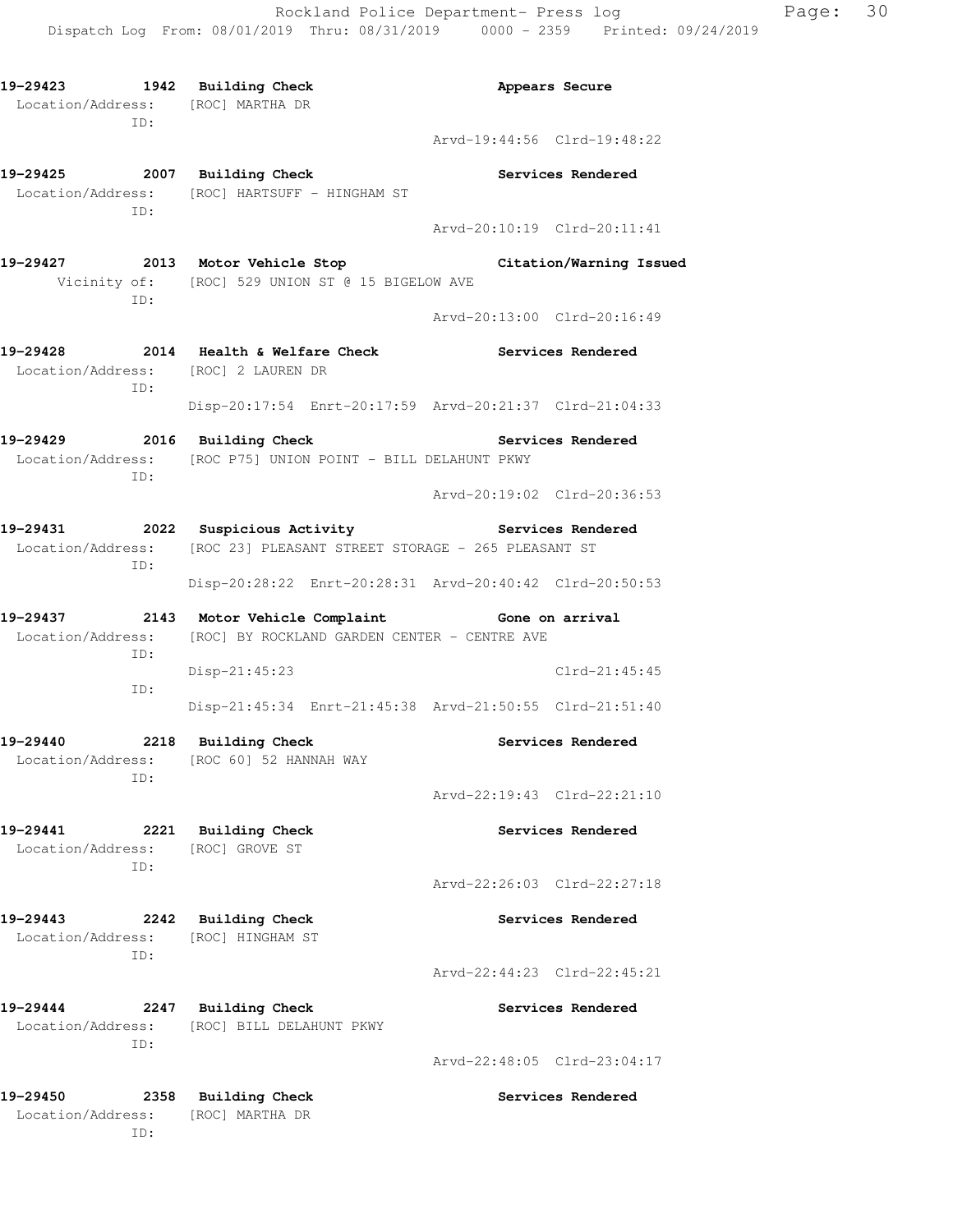Arvd-23:59:18 Clrd-08/09/2019 @ 00:03:07

# **For Date: 08/09/2019 - Friday**

| 19-29451                                                                          |      | 0000 SHIFT ASSINGMENTS                                                 |                                                          |                                                         | Services Rendered       |  |
|-----------------------------------------------------------------------------------|------|------------------------------------------------------------------------|----------------------------------------------------------|---------------------------------------------------------|-------------------------|--|
| ID:                                                                               |      | Location/Address: [ROC P72] ROCKLAND POLICE DEPARTMENT - 490 MARKET ST |                                                          |                                                         |                         |  |
|                                                                                   |      | Disp-00:03:09                                                          |                                                          |                                                         | $Clrd-00:03:27$         |  |
| 19-29452 0003 Building Check                                                      | ID:  | Location/Address: [ROC] GROVE ST                                       |                                                          |                                                         | Services Rendered       |  |
|                                                                                   |      |                                                                        |                                                          | Arvd-00:04:32 Clrd-00:06:58                             |                         |  |
| 19-29454 0007 Building Check                                                      | ID:  | Location/Address: [ROC] HINGHAM ST                                     |                                                          |                                                         | Services Rendered       |  |
|                                                                                   |      |                                                                        |                                                          | Arvd-00:08:26 Clrd-00:15:44                             |                         |  |
| 19-29455 0016 Building Check<br>Location/Address: [ROC] BILL DELAHUNT PKWY<br>ID: |      |                                                                        |                                                          |                                                         | Services Rendered       |  |
|                                                                                   |      |                                                                        |                                                          | Arvd-00:17:18 Clrd-00:20:20                             |                         |  |
| 19-29458 0118 Motor Vehicle Stop<br>Location/Address: [ROC] 692 BEECH ST<br>ID:   |      |                                                                        |                                                          |                                                         | Verbal Warning          |  |
|                                                                                   |      |                                                                        |                                                          | Arvd-01:18:00 Clrd-01:21:03                             |                         |  |
| 19-29459 0121 Disturbance<br>Location/Address: [ROC] 5 UNION ST Apt. #1           | ID:  |                                                                        |                                                          |                                                         | Services Rendered       |  |
|                                                                                   | ID:  |                                                                        |                                                          | Disp-01:24:49 Enrt-01:24:53 Arvd-01:25:21 Clrd-01:36:38 |                         |  |
|                                                                                   |      |                                                                        |                                                          | Disp-01:25:49 Enrt-01:25:51 Arvd-01:25:52 Clrd-01:36:40 |                         |  |
| 19-29469 0556 Building Check                                                      |      | Location/Address: [ROC] UNION ST                                       |                                                          |                                                         | Appears Secure          |  |
|                                                                                   | ID:  |                                                                        |                                                          | Arvd-05:58:32 Clrd-06:08:19                             |                         |  |
| 19-29474 0624 Suspicious Activity                                                 | ID:  |                                                                        | Location/Address: [ROC P55] HOME DEPOT - 1149 HINGHAM ST | <b>Services Rendered</b>                                |                         |  |
|                                                                                   |      |                                                                        |                                                          | Disp-06:25:20 Enrt-06:25:25 Arvd-06:30:49 Clrd-06:36:03 |                         |  |
|                                                                                   | ID:  |                                                                        |                                                          | Disp-06:32:28 Enrt-06:32:29 Arvd-06:32:31 Clrd-06:36:06 |                         |  |
| 19-29475<br>Location/Address:                                                     | ID:  | 0639 Lockout<br>[ROC] 233 MARKET ST                                    |                                                          |                                                         | Services Rendered       |  |
|                                                                                   | ID:  |                                                                        | Disp-06:40:47 Enrt-06:41:22                              |                                                         | $Clrd-06:45:32$         |  |
|                                                                                   |      |                                                                        |                                                          | Disp-06:45:27 Enrt-06:45:28 Arvd-06:45:30 Clrd-06:46:32 |                         |  |
| 19-29479                                                                          | 0732 |                                                                        | Motor Vehicle Collision W/PI                             |                                                         | Transported to Hospital |  |
| Location/Address:<br>Fire Unit:                                                   |      | [ROC] 10 SUMMER ST                                                     | ROCKEN1-Pumper-Rockland Engine 1                         |                                                         |                         |  |
|                                                                                   |      |                                                                        | InQrtsUnavl-08:04:44 InSrvce-08:04:47                    | Disp-07:36:35 Enrt-07:38:30 Arvd-07:42:04 Clrd-07:46:57 |                         |  |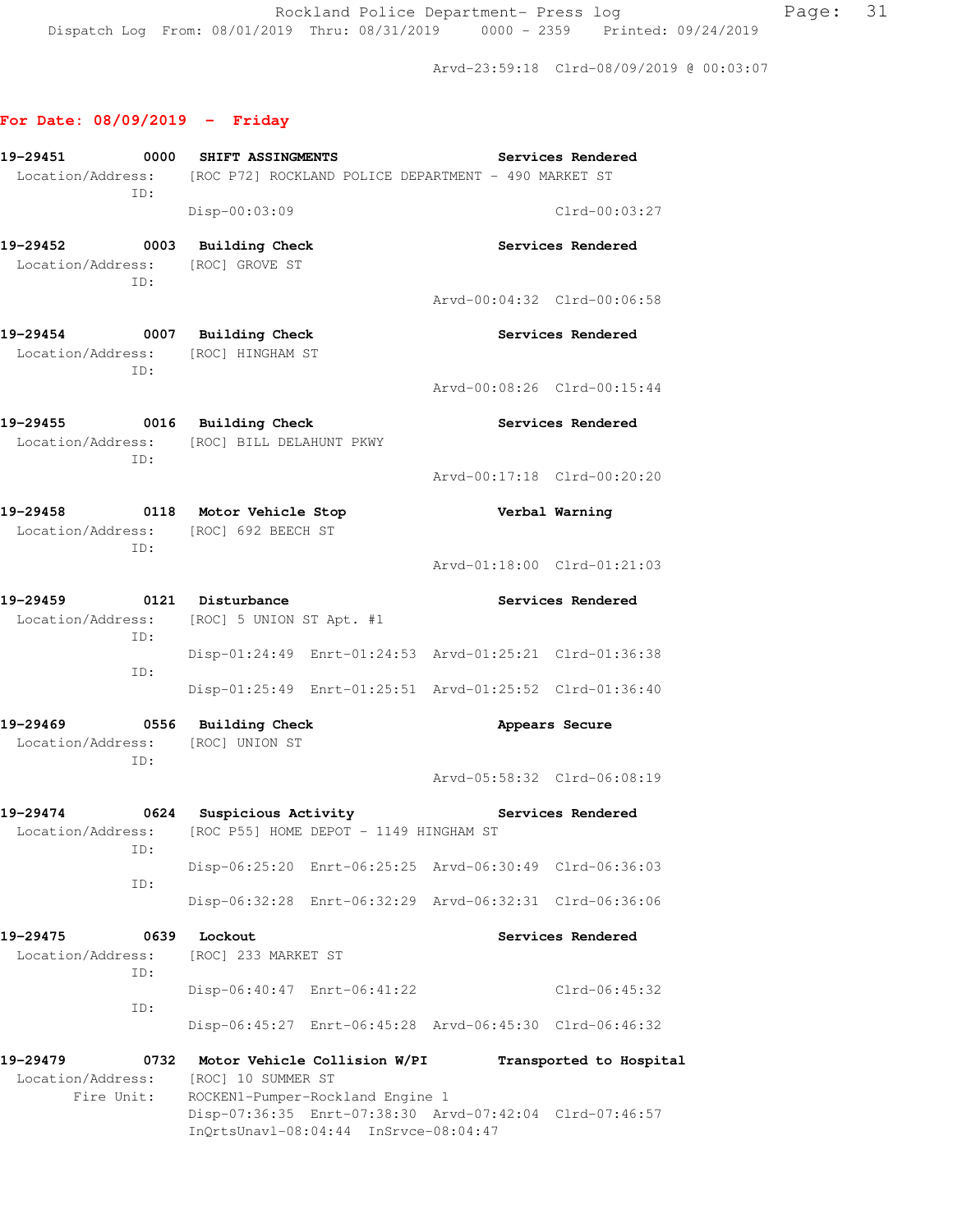|                                                                                                      |                                                                                | Rockland Police Department- Press log |                          |                                                                      | Page: | 32 |
|------------------------------------------------------------------------------------------------------|--------------------------------------------------------------------------------|---------------------------------------|--------------------------|----------------------------------------------------------------------|-------|----|
| Dispatch Log From: 08/01/2019 Thru: 08/31/2019   0000 - 2359   Printed: 09/24/2019                   |                                                                                |                                       |                          |                                                                      |       |    |
| EMS Unit:                                                                                            | ROCKAM1-Rockland A1<br>Disp-07:36:41 Enrt-07:38:29 Arvd-07:42:07 Clrd-07:54:05 |                                       |                          | Hosp-08:04:41 ClrHosp-08:56:28 InQrtsUnavl-09:02:09 InSrvce-09:02:12 |       |    |
| ID:                                                                                                  | Disp-07:37:12 Enrt-07:37:16 Arvd-07:39:23 Clrd-07:54:51                        |                                       |                          |                                                                      |       |    |
| ID:                                                                                                  | Disp-07:39:18 Enrt-07:39:21 Arvd-07:39:23 Clrd-07:50:47                        |                                       |                          |                                                                      |       |    |
| 19-29501 0745 Animal Complaint<br>Location/Address: [ROC] 340 BEECH ST                               |                                                                                |                                       | Services Rendered        |                                                                      |       |    |
| 19-29481 0800 General Info<br>Location/Address: [ROC P72] ROCKLAND POLICE DEPARTMENT - 490 MARKET ST |                                                                                |                                       | Services Rendered        |                                                                      |       |    |
| 19-29483 0816 Larceny / Forgery/ Fraud No Service<br>Location/Address: [ROC] 343 CONCORD ST<br>ID:   |                                                                                |                                       |                          |                                                                      |       |    |
|                                                                                                      | Disp-08:17:48 Enrt-08:18:20 Clrd-08:46:47                                      |                                       |                          |                                                                      |       |    |
| 19-29486 0853 Building Check<br>Location/Address: [ROC] HARTSUFF ST                                  |                                                                                |                                       | Services Rendered        |                                                                      |       |    |
| 19-29488 0912 Burglar Alarm                                                                          |                                                                                |                                       | Investigated             |                                                                      |       |    |
| Location/Address: [ROC 73] ROCKLAND TOWN HALL - 242 UNION ST<br>ID:                                  |                                                                                |                                       |                          |                                                                      |       |    |
| ID:                                                                                                  | Disp-09:13:28 Enrt-09:13:35 Arvd-09:17:21 Clrd-09:18:20                        |                                       |                          |                                                                      |       |    |
|                                                                                                      | Disp-09:17:31 Enrt-09:17:35 Arvd-09:19:04 Clrd-09:19:06                        |                                       |                          |                                                                      |       |    |
| 19-29502 0929 Animal Complaint<br>Location/Address: [ROC] 33 MONCRIEF RD                             |                                                                                |                                       | Services Rendered        |                                                                      |       |    |
| 19-29492 0940 General Info<br>Location/Address: [ROC] BILL DELAHUNT PKWY                             |                                                                                |                                       | Services Rendered        |                                                                      |       |    |
| 19–29493<br>Location/Address:<br>TD:                                                                 | 0943 Building Check<br>[ROC] HARTSUFF ST                                       |                                       | Building Checked/Secured |                                                                      |       |    |
|                                                                                                      |                                                                                | Arvd-09:45:26 Clrd-09:45:45           |                          |                                                                      |       |    |
| 19–29496<br>0950<br>Location/Address: [ROC] 22 BLANCHARD ST<br>ID:                                   | Summons                                                                        |                                       | Services Rendered        |                                                                      |       |    |
|                                                                                                      |                                                                                | Arvd-09:50:00 Clrd-09:57:56           |                          |                                                                      |       |    |
| 19–29499<br>Location/Address:<br>ID:                                                                 | 0958 General Info<br>[ROC] 113 MARKET ST Apt. #13                              |                                       | Advised to Court         |                                                                      |       |    |
|                                                                                                      | Disp-10:07:30 Enrt-10:07:37 Arvd-10:07:39 Clrd-10:37:56                        |                                       |                          |                                                                      |       |    |
| 19–29498                                                                                             | 0959 911 Wireless call (Transfered)                                            |                                       |                          | 911 Wireless call (Transfered)                                       |       |    |
| Location: [ROC]                                                                                      |                                                                                |                                       |                          |                                                                      |       |    |
| 19–29505<br>Location/Address:                                                                        | 1116 Animal Complaint<br>[ROC] 152 WEST WATER ST                               |                                       | Investigated             |                                                                      |       |    |
| ID:                                                                                                  | $Disp-11:18:20$                                                                |                                       | $Clrd-11:19:10$          |                                                                      |       |    |
| 19–29508<br>Location/Address:                                                                        | 1130 Animal Complaint<br>[ROC] 28 ELEANOR LN                                   |                                       | Report Follows           |                                                                      |       |    |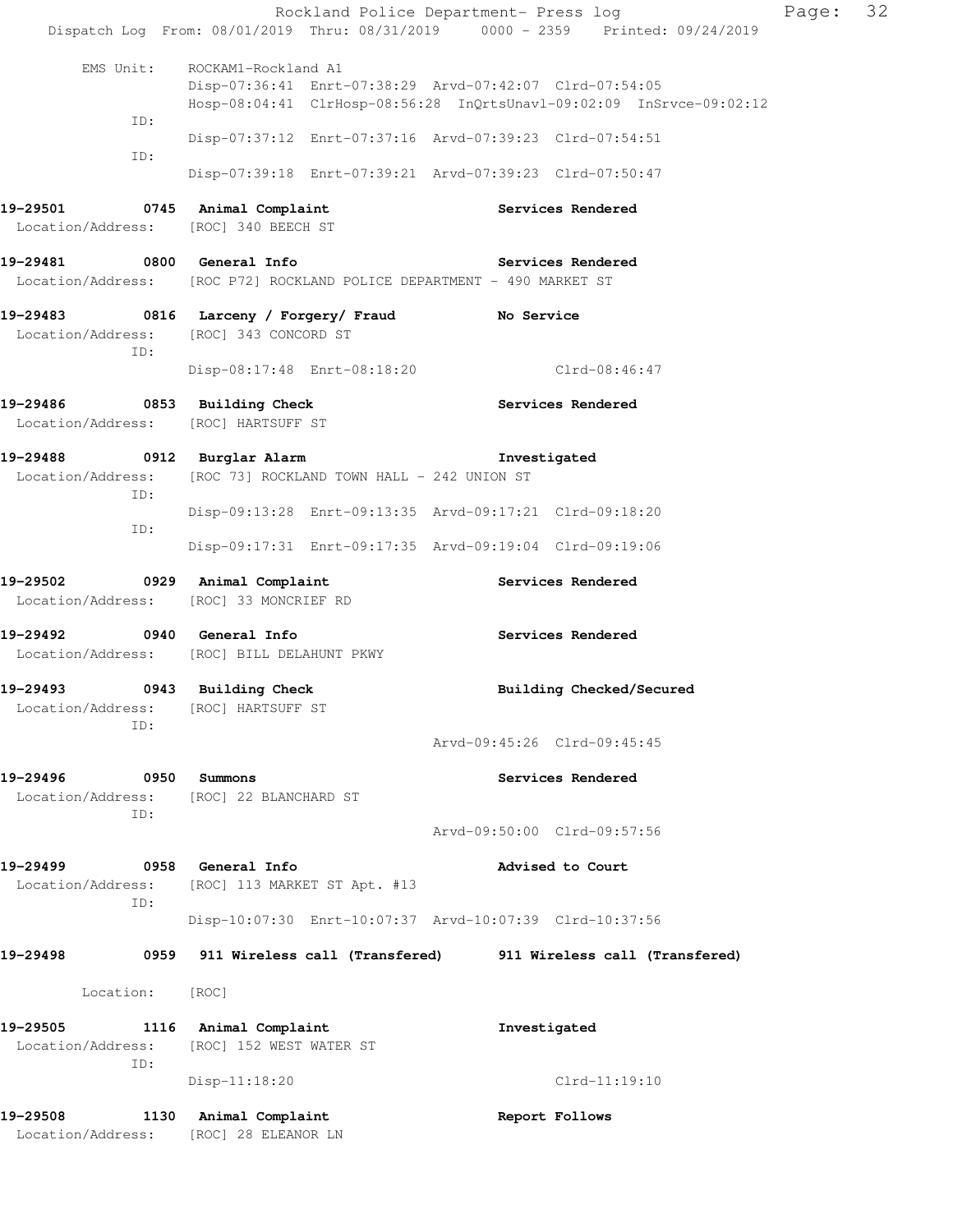ID:

ID:

ID:

ID:

ID:

 Arvd-11:30:00 Clrd-11:30:59 **19-29509 1134 Building Check Building Checked/Secured**  Location/Address: [ROC] MARTHA DR Arvd-11:35:04 Clrd-11:35:22 **19-29510 1141 General Info Services Rendered**  Location/Address: [ROC] 19 MILLBROOK DR Disp-11:43:35 Enrt-11:43:47 Arvd-11:43:50 Clrd-11:43:55 **19-29512 1153 Disabled Motor Vehicle Services Rendered**  Vicinity of: [ROC P56] BURGER KING - 1333 HINGHAM ST Disp-11:57:35 Enrt-11:57:45 Arvd-12:03:45 Clrd-12:27:48

- **19-29515 1230 Assist Public Services Rendered**  Vicinity of: [ROC] 754 UNION ST @ 9 SALEM ST ID: Disp-12:32:07 Enrt-12:32:12 Arvd-12:36:28 Clrd-12:47:58 ID: Disp-12:36:37 Arvd-12:36:41 Clrd-12:48:02
- **19-29517 1317 911 Accidental Investigated**  Location/Address: [ROC] REMENTORS - 100 WEYMOUTH ST ID: Disp-13:20:26 Enrt-13:20:30 Arvd-13:28:01 Clrd-13:29:43
- **19-29519 1335 Police Information Services Rendered**  Location/Address: [ROC] 45 VERNON ST ID: Disp-13:36:28 Enrt-13:37:30 Arvd-13:43:35 Clrd-13:52:25
- **19-29529 1425 Assist Public Investigated**  Location/Address: [ROC 34] 388 VFW DRIVE LLC - 388 VFW DR ID: Disp-14:26:48 Enrt-14:27:39 Arvd-14:30:26 Clrd-14:33:23
- **19-29530 1426 Building Check Building Checked/Secured**  Location/Address: [ROC] MARTHA DR ID:

Arvd-14:27:43 Clrd-14:28:02

**19-29531 1429 Motor Vehicle Stop Verbal Warning**  Location/Address: [ROC] 10 HINGHAM ST @ 440 WEBSTER ST ID: Arvd-14:29:00 Clrd-14:36:05

**19-29534 1436 Building Check Building Checked/Secured**  Location/Address: [ROC] HARTSUFF ST

Arvd-14:36:52 Clrd-14:37:04

- 19-29536 1510 Road Obstruction **19-29536** Services Rendered Location/Address: [ROC] 5 UNION ST @ 158 MARKET ST ID: Disp-15:11:32 Enrt-15:11:42 Arvd-15:17:41 Clrd-15:25:48
- **19-29537 1520 Disturbance Investigated**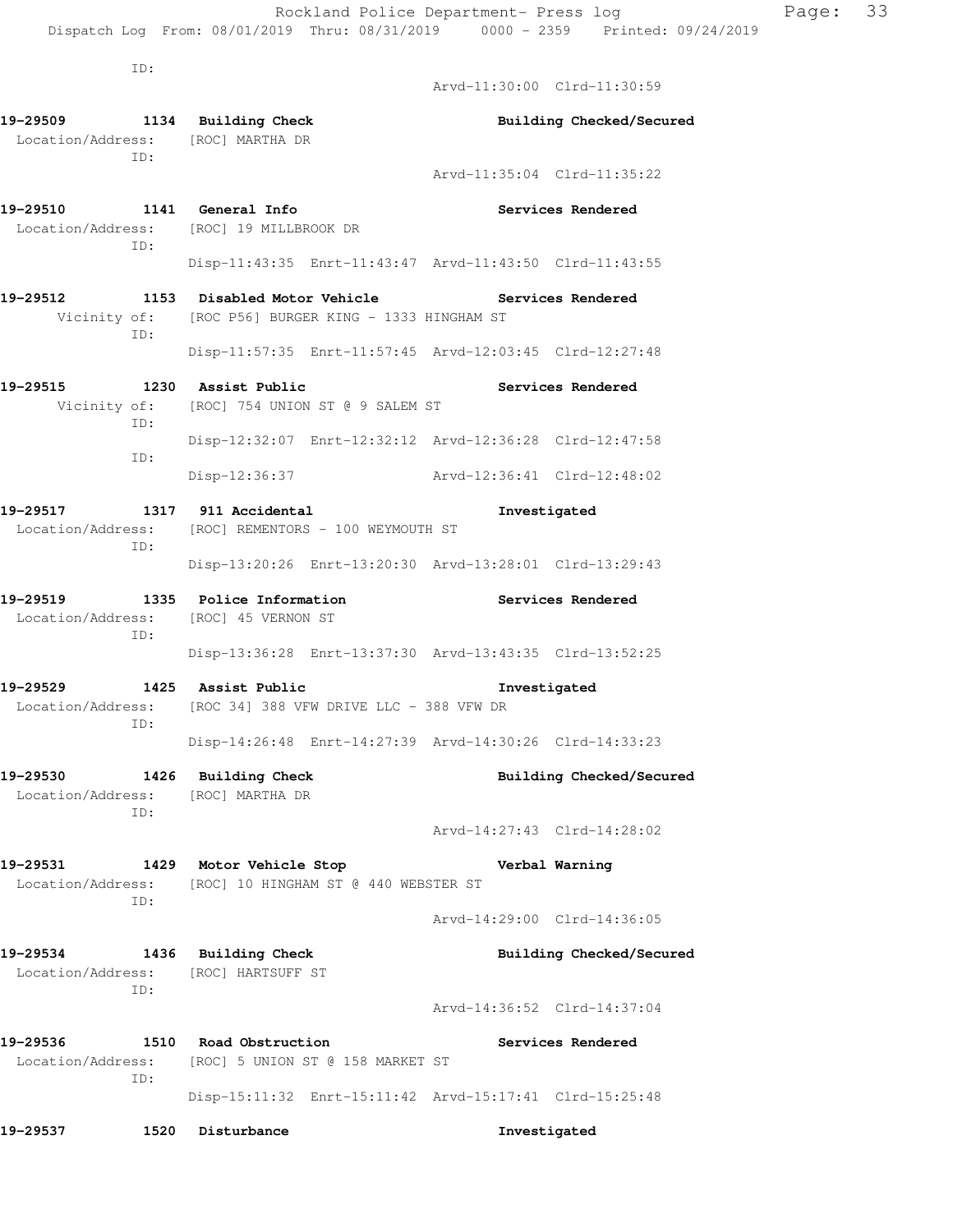|                                      |                                                                                                  | Rockland Police Department- Press log                                          | Page: 34 |
|--------------------------------------|--------------------------------------------------------------------------------------------------|--------------------------------------------------------------------------------|----------|
|                                      |                                                                                                  | Dispatch Log From: 08/01/2019 Thru: 08/31/2019 0000 - 2359 Printed: 09/24/2019 |          |
| ID:                                  | Location/Address: [ROC] 39 FLORENCE ST                                                           |                                                                                |          |
| ID:                                  |                                                                                                  | Disp-15:23:01 Enrt-15:23:04 Clrd-15:41:12                                      |          |
|                                      |                                                                                                  | Disp-15:25:58 Arvd-15:26:02 Clrd-15:41:08                                      |          |
| ID:                                  | 19-29539 1539 Larceny / Forgery/ Fraud Services Rendered<br>Location/Address: [ROC] 886 UNION ST |                                                                                |          |
|                                      |                                                                                                  | Disp-15:42:24 Enrt-15:42:28 Arvd-15:50:43 Clrd-15:52:34                        |          |
| 19-29542 1607 General Info<br>ID:    | Location/Address: [ROC P72] ROCKLAND POLICE DEPARTMENT - 490 MARKET ST                           | No Service                                                                     |          |
|                                      |                                                                                                  | Arvd-16:07:00 Clrd-16:14:36                                                    |          |
| 19-29540 1608 Assist Public<br>ID:   | Location/Address: [ROC] CORNER GRILL - 312 UNION ST                                              | Services Rendered                                                              |          |
|                                      |                                                                                                  | Disp-16:09:06 Enrt-16:09:32 Arvd-16:27:28 Clrd-16:31:28                        |          |
| 19-29541 1610 Burglar Alarm<br>ID:   | Location/Address: [ROC] 340 CENTRE AVE Apt. #57                                                  | Appears Secure                                                                 |          |
|                                      |                                                                                                  | Disp-16:12:41 Enrt-16:12:46 Arvd-16:17:27 Clrd-16:21:50                        |          |
| 19-29559 1905 Burglar Alarm<br>ID:   | Location/Address: [ROC] 366 CENTRE AVE                                                           | Services Rendered                                                              |          |
|                                      |                                                                                                  | Disp-19:06:24 Enrt-19:06:26 Arvd-19:10:30 Clrd-19:12:31                        |          |
| ID:                                  | Location/Address: [ROC] 104 MARKET ST @ 20 PLAIN ST                                              | 19-29564 1959 Motor Vehicle Stop Citation/Warning Issued                       |          |
|                                      |                                                                                                  | Arvd-19:59:00 Clrd-20:14:37                                                    |          |
| 19-29567<br>ID:                      | 2010 Suspicious Activity<br>Location/Address: [ROC] 408 UNION ST @ 11 NORTH AVE                  | Could Not Locate                                                               |          |
|                                      |                                                                                                  | Disp-20:12:03 Enrt-20:12:58 Arvd-20:23:17 Clrd-20:23:27                        |          |
| 19-29571<br>ID:                      | 2044 Motor Vehicle Stop<br>Location/Address: [ROC] 64 BEECH ST @ 1 BAY PATH LN                   | Citation/Warning Issued                                                        |          |
|                                      |                                                                                                  | Arvd-20:44:00 Clrd-20:52:43                                                    |          |
| 19-29578<br>ID:                      | 2119 Motor Vehicle Complaint<br>Location/Address: [ROC] 4 TOWNSEND ST                            | <b>Services Rendered</b>                                                       |          |
|                                      |                                                                                                  | Disp-21:22:56 Enrt-21:23:44 Arvd-21:28:24 Clrd-21:41:24                        |          |
| 19-29577<br>Location/Address:<br>ID: | 2121 Assist Fire Department The Services Rendered<br>[ROC P93] THE BANNER - 167 UNION ST         |                                                                                |          |
|                                      |                                                                                                  | Disp-21:21:47 Enrt-21:21:48 Arvd-21:23:57 Clrd-21:35:47                        |          |
| 19-29585<br>Location/Address:<br>ID: | 2251 911 Hang Up<br>[HVR] 72 VINE ST                                                             | Services Rendered                                                              |          |
|                                      |                                                                                                  | Disp-22:52:42 Enrt-22:52:46 Arvd-22:55:56 Clrd-22:58:39                        |          |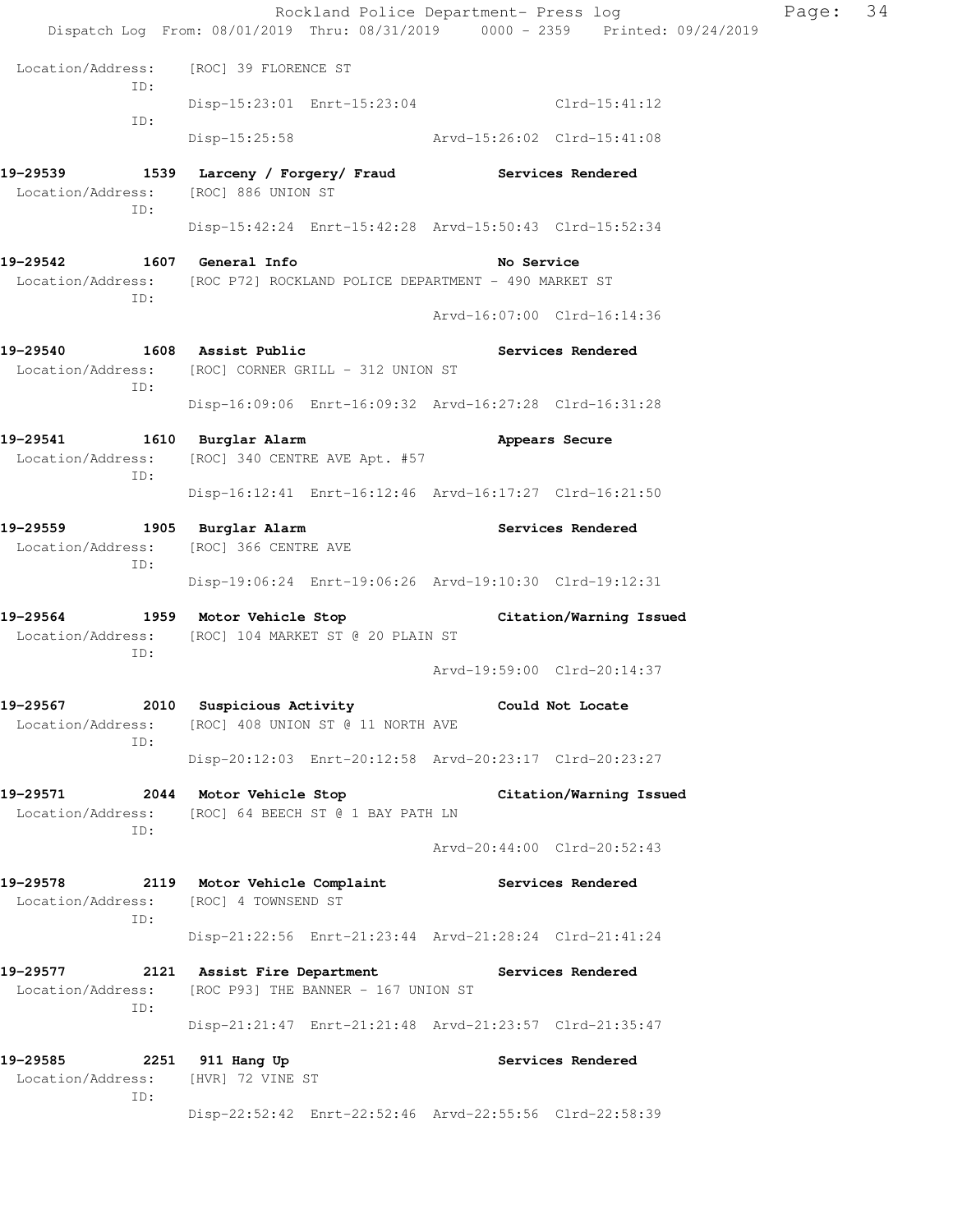### **For Date: 08/10/2019 - Saturday**

| 19-29588<br>Location/Address:         |             | 0008 Information Call<br>[ROC P72] ROCKLAND POLICE DEPARTMENT - 490 MARKET ST | No Action Required                                      |
|---------------------------------------|-------------|-------------------------------------------------------------------------------|---------------------------------------------------------|
| 0038<br>19-29592<br>Location/Address: | ID:         | Noise Complaint<br>[ROC] 115 MARKET ST Apt. #24                               | Services Rendered                                       |
|                                       | ID:         |                                                                               | Disp-00:40:02 Enrt-00:40:05 Arvd-00:42:42 Clrd-00:47:29 |
|                                       |             | Disp-00:42:57                                                                 | Arvd-00:43:00 Clrd-00:47:30                             |
| Location/Address:                     | ID:         | 19-29596 0109 Motor Vehicle Stop<br>[ROC] HIGHWAY BARN - MARKET ST            | Citation/Warning Issued                                 |
|                                       |             |                                                                               | Arvd-01:09:00 Clrd-01:16:25                             |
| 19-29597<br>Location/Address:         | ID:         | 0141 Noise Complaint<br>[ROC] 212 MARTHA DR                                   | Services Rendered                                       |
|                                       |             |                                                                               | Disp-01:42:31 Enrt-01:42:36 Arvd-01:44:30 Clrd-01:48:29 |
| 19-29599<br>Location:                 | ID:         | 0206 Motor Vehicle Complaint<br>[NOR] RT 3                                    | Could Not Locate                                        |
|                                       |             |                                                                               | Disp-02:08:14 Enrt-02:08:17 Arvd-02:08:18 Clrd-02:08:19 |
| 19-29602<br>Location/Address:         | 0238<br>ID: | <b>Building Check</b><br>[ROC] GROVE ST                                       | Investigated                                            |
|                                       |             |                                                                               | Arvd-02:39:33 Clrd-02:39:46                             |
| 19-29603 0240<br>Location/Address:    | ID:         | <b>Building Check</b><br>[ROC] MARTHA DR                                      | Investigated                                            |
|                                       |             |                                                                               | Arvd-02:40:26 Clrd-02:40:32                             |
| 19-29609 0611<br>Location/Address:    | ID:         | <b>Building Check</b><br>[ROC] UNION ST                                       | Services Rendered                                       |
|                                       |             |                                                                               | Arvd-06:14:02 Clrd-06:31:21                             |
| 19–29610<br>Location/Address:         | 0612<br>ID: | <b>Building Check</b><br>[ROC] UNION ST                                       | Building Checked/Secured                                |
|                                       | ID:         |                                                                               | Arvd-06:14:05 Clrd-06:14:45                             |
|                                       |             |                                                                               | Disp-08:27:25 Enrt-08:27:31 Arvd-08:27:35 Clrd-08:27:40 |
| 19-29614                              | 0640        | <b>Building Check</b>                                                         | Investigated                                            |
| Location/Address:                     | ID:         | [ROC] GROVE ST                                                                | Arvd-06:40:43 Clrd-06:40:52                             |
| 19–29615                              | 0644        | Building Check                                                                | Investigated                                            |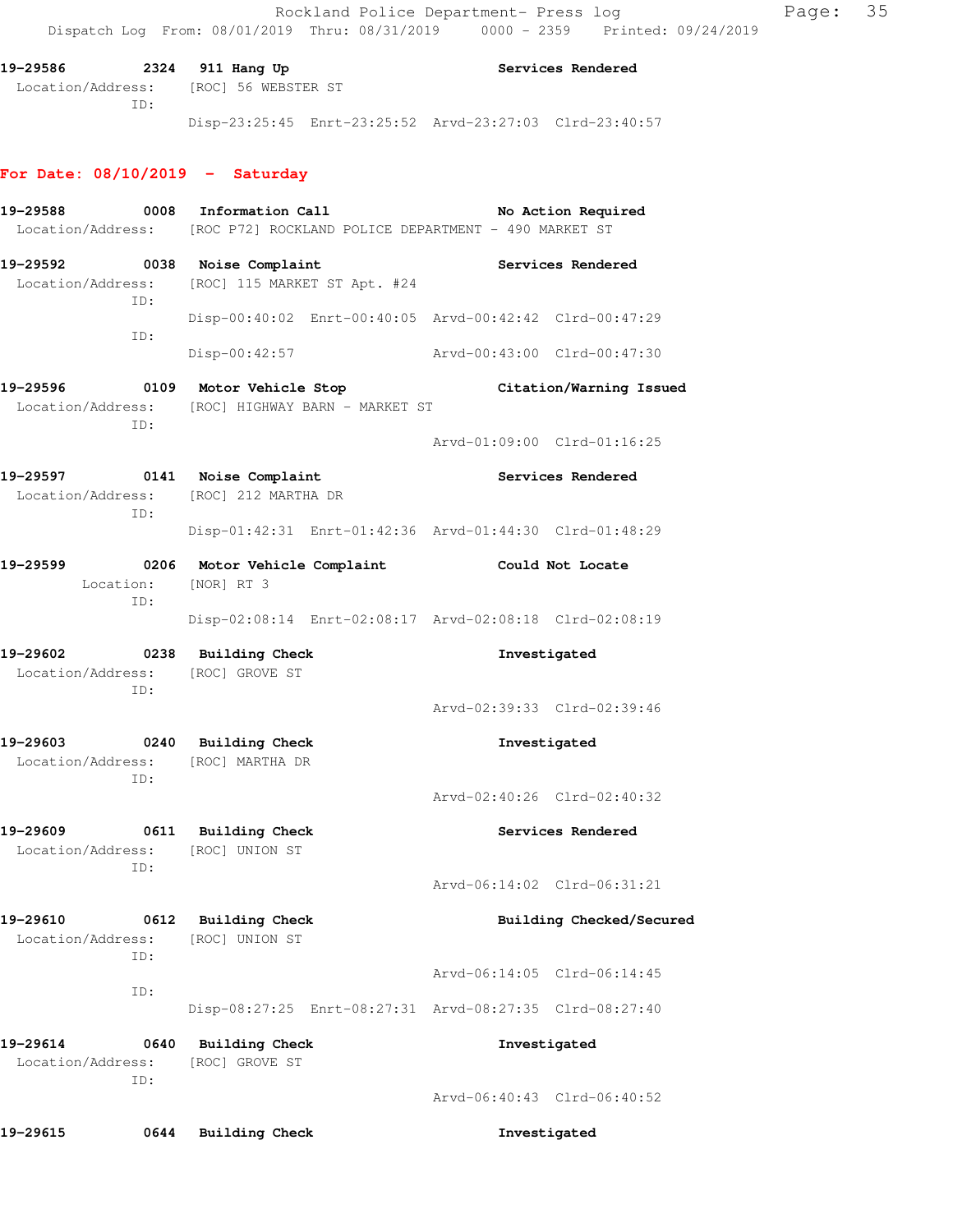Rockland Police Department- Press log Fage: 36 Dispatch Log From: 08/01/2019 Thru: 08/31/2019 0000 - 2359 Printed: 09/24/2019 Location/Address: [ROC] MARTHA DR ID: Arvd-06:44:53 Clrd-06:45:03 **19-29616 0644 Motor Vehicle Stop Citation/Warning Issued**  Location/Address: [ROC] 379 HINGHAM ST @ 1 HOBART LN ID: Arvd-06:44:00 Clrd-06:58:09 **19-29621 0804 General Info Services Rendered**  Location/Address: [ROC P72] ROCKLAND POLICE DEPARTMENT - 490 MARKET ST ID: Arvd-08:04:00 Clrd-08:25:47 **19-29628 0951 Motor Vehicle Stop Verbal Warning**  Location/Address: [ROC] BILL DELAHUNT PKWY ID: Disp-09:52:39 Enrt-09:52:43 Arvd-09:54:27 Clrd-09:54:30 **19-29633 1056 Motor Vehicle Stop Citation/Warning Issued**  Location/Address: [ROC] 461 POND ST ID: Disp-10:57:41 Enrt-10:57:45 Arvd-10:57:48 Clrd-11:01:40 **19-29634 1111 Motor Vehicle Stop Citation/Warning Issued**  Location/Address: [ROC] COMMERCE RD ID: Disp-11:12:31 Enrt-11:12:36 Arvd-11:12:40 Clrd-11:19:18 **19-29636 1121 Building Check Building Checked/Secured**  Location/Address: [ROC] MARTHA DR ID: Arvd-11:23:38 Clrd-11:24:33 **19-29637 1124 911 Hang Up Investigated**  Location/Address: [ROC P64] CVS PHARMACY - 80 MARKET ST ID: Disp-11:26:02 Enrt-11:26:24 Arvd-11:32:44 Clrd-11:33:22 **19-29643 1147 911 Accidental Investigated**  Location/Address: [ROC] 8 MAGNOLIA DR ID: Disp-11:48:37 Enrt-11:48:41 Arvd-11:51:47 Clrd-11:54:08 **19-29647 1229 General Incident Services Rendered**  Location/Address: [ROC P72] ROCKLAND POLICE DEPARTMENT - 490 MARKET ST ID: Arvd-12:29:00 Clrd-12:58:13 **19-29651 1315 Burglar Alarm Investigated**  Location/Address: [ROC] 443 WEBSTER ST ID: Disp-13:16:57 Enrt-13:17:32 Arvd-13:21:03 Clrd-13:22:40 **19-29655 1332 Building Check Building Checked/Secured**  Location/Address: [ROC] GROVE ST ID: Arvd-13:33:13 Clrd-13:33:29 **19-29656 1339 Building Check Building Checked/Secured**  Location/Address: [ROC] MARTHA DR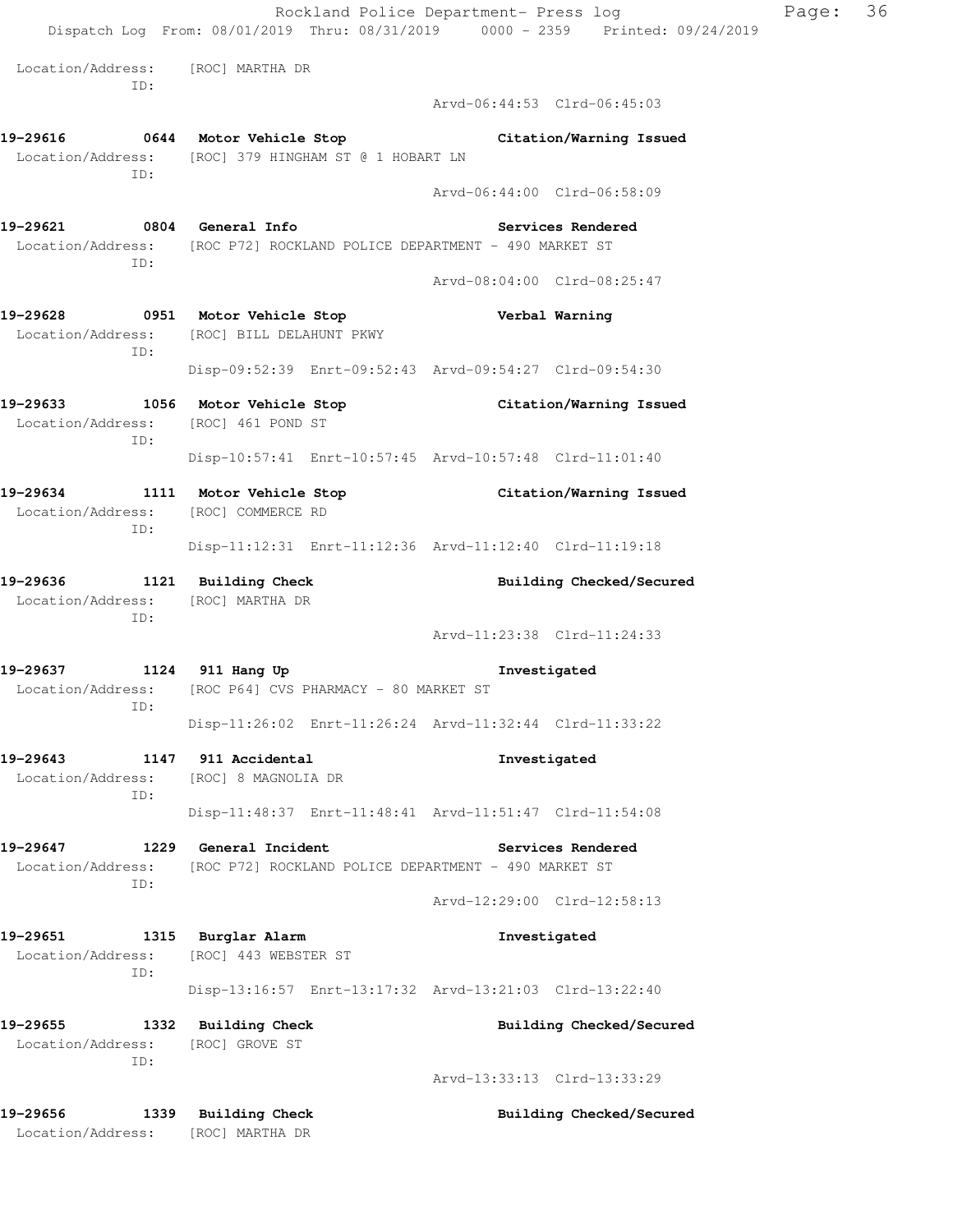Dispatch Log From: 08/01/2019 Thru: 08/31/2019 0000 - 2359 Printed: 09/24/2019

ID:

|                                                                                           |                                             |                                                                        | Arvd-13:39:35 Clrd-13:39:54                             |                   |  |
|-------------------------------------------------------------------------------------------|---------------------------------------------|------------------------------------------------------------------------|---------------------------------------------------------|-------------------|--|
| 19-29664<br>Location/Address: [ROC] 181 MYRTLE ST                                         | 1409 Stolen Motor Vehicle                   |                                                                        |                                                         | Advised to Court  |  |
| ID:                                                                                       |                                             |                                                                        | Disp-14:10:17 Enrt-14:10:21 Arvd-14:12:52 Clrd-14:25:58 |                   |  |
| ID:                                                                                       |                                             |                                                                        | Disp-14:21:25 Enrt-14:21:29 Arvd-14:21:33 Clrd-14:24:16 |                   |  |
| 19-29665<br>Location/Address: [ROC] 298 SUMMER ST<br>ID:                                  | 1418 Breaking & Entering                    |                                                                        |                                                         | Report Follows    |  |
| ID:                                                                                       |                                             |                                                                        | Disp-14:19:52 Enrt-14:19:56 Arvd-14:41:57 Clrd-16:10:02 |                   |  |
| ID:                                                                                       | Disp-14:20:48 Enrt-14:20:54                 |                                                                        |                                                         | Clrd-14:21:16     |  |
|                                                                                           |                                             |                                                                        | Disp-14:24:22 Enrt-14:24:27 Arvd-14:42:03 Clrd-14:55:45 |                   |  |
| 19-29668<br>Location/Address: [ROC P46] DUNKIN DONUTS - 851 HINGHAM ST<br>ID:             | 1428 Animal Complaint                       |                                                                        | Gone on arrival                                         |                   |  |
|                                                                                           |                                             |                                                                        | Disp-14:31:35 Enrt-14:31:42 Arvd-14:41:54 Clrd-14:58:09 |                   |  |
| 19-29669<br>Location/Address: [ROC P72] ROCKLAND POLICE DEPARTMENT - 490 MARKET ST<br>TD: | 1448 Assist Public                          |                                                                        |                                                         | Services Rendered |  |
|                                                                                           |                                             |                                                                        | Arvd-14:48:00 Clrd-14:52:33                             |                   |  |
| 19-29671<br>Location/Address: [ROC] 10 WINTER CIR<br>ID:                                  | 1455 Police Information                     |                                                                        |                                                         | Investigated      |  |
|                                                                                           |                                             |                                                                        | Disp-14:56:35 Enrt-14:56:40 Arvd-15:02:28 Clrd-15:13:31 |                   |  |
| 19-29673<br>Location/Address: [ROC P72] ROCKLAND POLICE DEPARTMENT - 490 MARKET ST<br>ID: | 1600 SHIFT ASSIGNMENTS                      |                                                                        |                                                         | Services Rendered |  |
|                                                                                           | Disp-16:08:25                               |                                                                        |                                                         | Clrd-16:08:35     |  |
| 19-29677<br>Location/Address:<br>ID:                                                      | 1648 Disturbance                            | Peace Restored<br>[ROC 69] SOUTH SHORE REHAB & NURSING - 115 NORTH AVE |                                                         |                   |  |
| ID:                                                                                       |                                             |                                                                        | Disp-16:50:46 Enrt-16:50:50 Arvd-16:56:57 Clrd-17:05:34 |                   |  |
| ID:                                                                                       |                                             |                                                                        | Disp-16:51:33 Enrt-16:51:59 Arvd-16:57:06 Clrd-17:05:39 |                   |  |
| ID:                                                                                       |                                             |                                                                        | Disp-16:51:41 Enrt-16:51:56 Arvd-16:57:00 Clrd-17:05:25 |                   |  |
|                                                                                           |                                             |                                                                        | Disp-16:53:03 Enrt-16:53:07 Arvd-16:57:10 Clrd-17:05:43 |                   |  |
| 19-29685<br>1731<br>Location/Address:<br>ID:                                              | Suspicious Activity<br>[ROC] 333 CONCORD ST |                                                                        |                                                         | Gone on arrival   |  |
|                                                                                           |                                             |                                                                        | Disp-17:32:33 Enrt-17:33:37 Arvd-17:34:25 Clrd-17:34:28 |                   |  |
| 19-29687<br>1739<br>Location/Address:<br>ID:                                              | Motor Vehicle Complaint<br>[ROC] MARTHA DR  |                                                                        |                                                         | Gone on arrival   |  |
|                                                                                           |                                             |                                                                        | Disp-17:42:53 Enrt-17:43:22 Arvd-17:47:12 Clrd-17:51:08 |                   |  |
| 19-30012<br>1900                                                                          | Animal Complaint                            |                                                                        |                                                         | Services Rendered |  |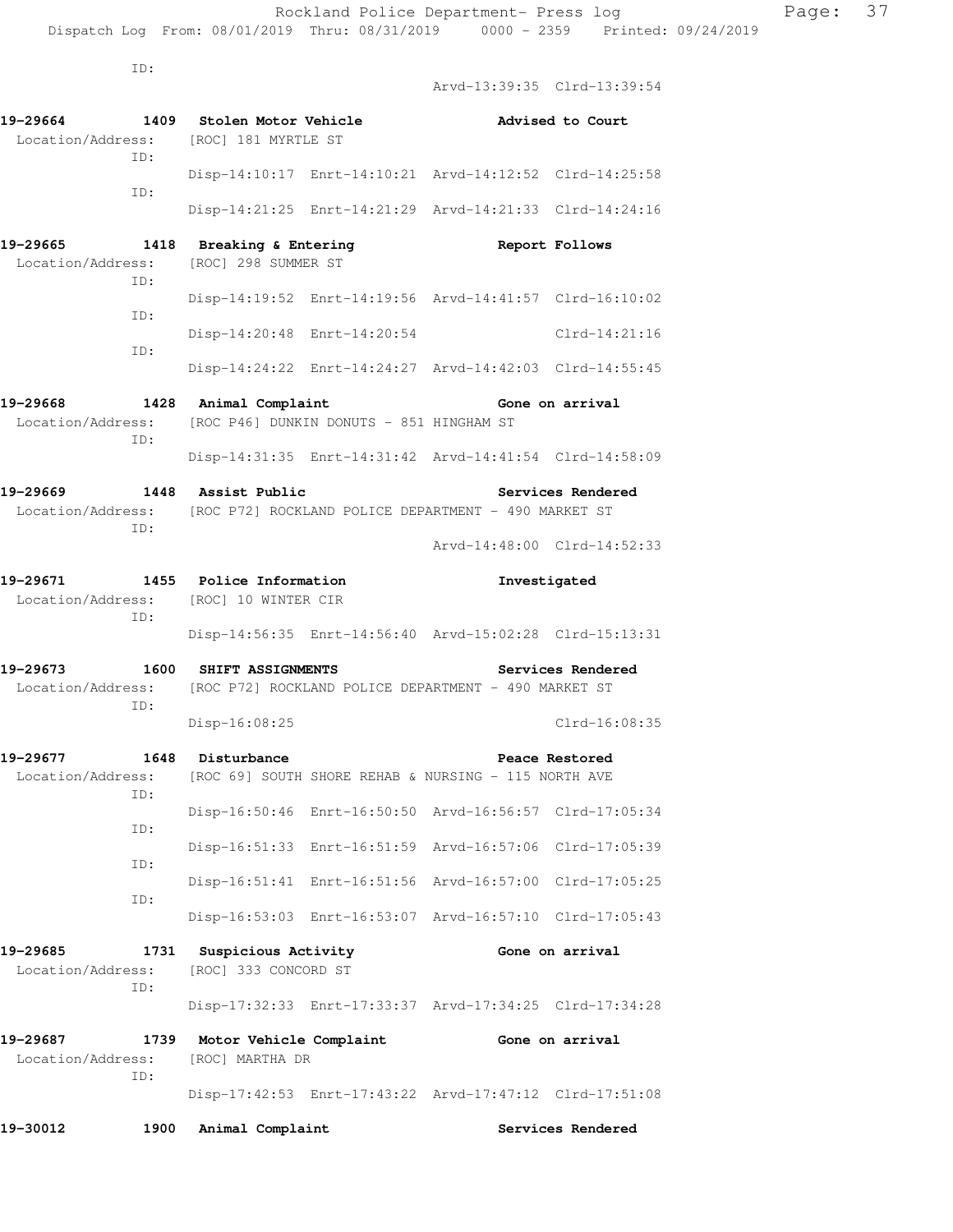|                                                                                                                          |                                                       |                                   | Rockland Police Department- Press log                   | Dispatch Log From: 08/01/2019 Thru: 08/31/2019 0000 - 2359 Printed: 09/24/2019 | Page: 38 |  |
|--------------------------------------------------------------------------------------------------------------------------|-------------------------------------------------------|-----------------------------------|---------------------------------------------------------|--------------------------------------------------------------------------------|----------|--|
| Location/Address: [ROC] 115 J A DUNN MEM DR Apt. #1E                                                                     |                                                       |                                   |                                                         |                                                                                |          |  |
| 19-29695 1926 Assist Brockton Police DepT Services Not Required<br>Location/Address: [ROC] 119 GROVE ST Apt. #236<br>ID: |                                                       |                                   |                                                         |                                                                                |          |  |
|                                                                                                                          |                                                       |                                   | Disp-19:33:33 Arvd-19:33:46 Clrd-19:38:42               |                                                                                |          |  |
| 19-29697 1934 Disturbance<br>Location/Address:<br>ID:                                                                    |                                                       |                                   | [ROC P7] THE LAUNDRI CENTER LAUNDROMAT - 311 CENTRE AVE | Services Rendered                                                              |          |  |
| ID:                                                                                                                      |                                                       |                                   | Disp-19:36:00 Enrt-19:36:07 Arvd-19:37:42 Clrd-19:51:54 |                                                                                |          |  |
| ID:                                                                                                                      |                                                       |                                   | Disp-19:36:00 Enrt-19:36:10 Arvd-19:38:37 Clrd-19:56:31 |                                                                                |          |  |
|                                                                                                                          |                                                       |                                   | Disp-19:38:54 Enrt-19:38:51 Arvd-19:41:26 Clrd-19:56:33 |                                                                                |          |  |
| 19-29699 1941 Assist Other Agency<br>Location/Address: [ROC] 100 WEYMOUTH ST Apt. #F2<br>ID:                             |                                                       |                                   |                                                         | <b>Services Rendered</b>                                                       |          |  |
|                                                                                                                          |                                                       |                                   | Disp-19:52:01 Enrt-19:53:58 Arvd-20:08:49 Clrd-20:09:32 |                                                                                |          |  |
| 19-29705 2010 Assist Public<br>Location/Address: [ROC] 779 MARKET ST<br>ID:                                              |                                                       |                                   |                                                         | Services Rendered                                                              |          |  |
| ID:                                                                                                                      | Disp-20:15:57                                         |                                   | Arvd-20:16:04 Clrd-20:25:08                             |                                                                                |          |  |
| ID:                                                                                                                      | Disp-20:15:57                                         |                                   | Arvd-20:16:07 Clrd-20:25:16                             |                                                                                |          |  |
|                                                                                                                          | $Disp-20:16:59$                                       |                                   | Arvd-20:17:03 Clrd-20:25:13                             |                                                                                |          |  |
| 19-29719<br>Location/Address:<br>ID:                                                                                     | 2336 Suspicious Activity <b>Seable Peace Restored</b> | [ROC] E WATER ST @ CHRISTOPHER DR |                                                         |                                                                                |          |  |
| ID:                                                                                                                      |                                                       |                                   | Disp-23:38:42 Enrt-23:39:03 Arvd-23:50:37 Clrd-23:56:52 |                                                                                |          |  |
| ID:                                                                                                                      |                                                       | Disp-23:38:54 Enrt-23:38:59       |                                                         | Clrd-23:50:50                                                                  |          |  |
|                                                                                                                          |                                                       |                                   | Disp-23:42:13 Enrt-23:42:19 Arvd-23:42:22 Clrd-23:50:54 |                                                                                |          |  |
| 19-29723                                                                                                                 | 2357 Noise Complaint                                  |                                   |                                                         | Peace Restored                                                                 |          |  |
| Vicinity of:<br>ID:                                                                                                      |                                                       | [ROC] 471 WEBSTER ST @ 7 MARKS ST |                                                         |                                                                                |          |  |
| ID:                                                                                                                      | $Disp-00:05:33$                                       |                                   |                                                         | Arvd-00:13:37 Clrd-08/11/2019 @ 00:16:13                                       |          |  |
|                                                                                                                          | Disp-00:13:47                                         |                                   |                                                         | Arvd-00:13:53 Clrd-08/11/2019 @ 00:16:13                                       |          |  |
| For Date: $08/11/2019$ - Sunday                                                                                          |                                                       |                                   |                                                         |                                                                                |          |  |
| 19-29724<br>Location/Address: [ROC P72] ROCKLAND POLICE DEPARTMENT - 490 MARKET ST<br>ID:                                | 0003 SHIFT ASSIGNMENTS                                |                                   |                                                         | Services Rendered                                                              |          |  |

**19-29733 0044 Motor Vehicle Stop Citation/Warning Issued**  Location/Address: [ROC] 543 SUMMER ST @ 43 WINTER CIR ID:

Disp-00:00:00 Clrd-00:07:45

Arvd-00:44:00 Clrd-00:51:49

| 19-29737     | 0142 | Motor Vehicle Stop                        | Citation/Warning Issued |
|--------------|------|-------------------------------------------|-------------------------|
| Vicinity of: |      | [ROC] wilmington furniture - 459 PLAIN ST |                         |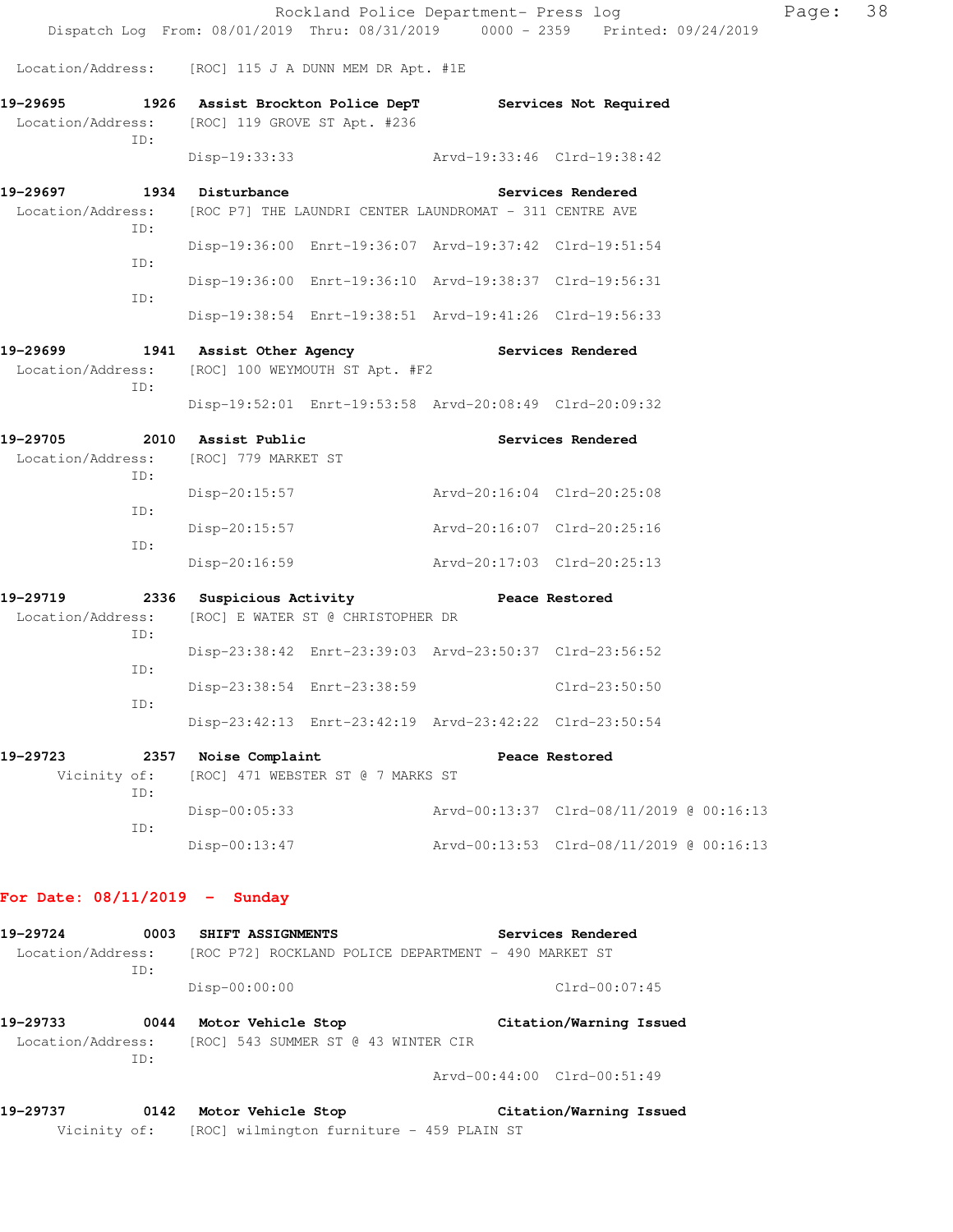|                                                                                    |                                                           |                                   | Rockland Police Department- Press log                   |                                                                                | Page: | 39 |
|------------------------------------------------------------------------------------|-----------------------------------------------------------|-----------------------------------|---------------------------------------------------------|--------------------------------------------------------------------------------|-------|----|
|                                                                                    |                                                           |                                   |                                                         | Dispatch Log From: 08/01/2019 Thru: 08/31/2019 0000 - 2359 Printed: 09/24/2019 |       |    |
| ID:                                                                                |                                                           |                                   |                                                         | Arvd-01:42:00 Clrd-01:49:45                                                    |       |    |
| ID:                                                                                |                                                           |                                   |                                                         |                                                                                |       |    |
|                                                                                    | Disp-01:44:42                                             |                                   | Arvd-01:44:48 Clrd-01:49:45                             |                                                                                |       |    |
| 19-29740<br>Location/Address:<br>ID:                                               | 0156 Disturbance                                          | [ROC] 136 DURBECK RD @ 29 DOWD RD |                                                         | Report Follows                                                                 |       |    |
| ID:                                                                                |                                                           |                                   | Disp-01:57:05 Enrt-01:57:20 Arvd-01:59:51 Clrd-02:30:57 |                                                                                |       |    |
| ID:                                                                                |                                                           |                                   | Disp-01:57:16 Enrt-01:57:20 Arvd-01:59:51 Clrd-02:28:48 |                                                                                |       |    |
|                                                                                    | $Disp-02:00:02$                                           |                                   | Arvd-02:00:07 Clrd-02:28:59                             |                                                                                |       |    |
| 19-29748<br>Location/Address:<br>ID:                                               | 0557 Building Check<br>[ROC] UNION ST                     |                                   |                                                         | Building Checked/Secured                                                       |       |    |
|                                                                                    |                                                           |                                   |                                                         | Arvd-05:58:36 Clrd-06:16:45                                                    |       |    |
| 19-29753<br>ID:                                                                    | 0710 Motor Vehicle Stop<br>Vicinity of: [ROC] 280 POND ST |                                   | Citation/Warning Issued                                 |                                                                                |       |    |
|                                                                                    |                                                           |                                   | Arvd-07:10:00 Clrd-07:17:16                             |                                                                                |       |    |
| 19-29758<br>Location/Address: [ROC P72] ROCKLAND POLICE DEPARTMENT - 490 MARKET ST | 0800 General Info                                         |                                   |                                                         | Services Rendered                                                              |       |    |
| 19-29772 0946 Summons<br>Location/Address:<br>ID:                                  | [ROC] 453 UNION ST                                        |                                   |                                                         | Services Rendered                                                              |       |    |
|                                                                                    |                                                           |                                   | Disp-09:52:23 Enrt-09:52:35 Arvd-09:52:39 Clrd-09:52:52 |                                                                                |       |    |
| 19-29782<br>Location/Address:<br>ID:                                               | 1147 Lockout<br>[ROC] 63 HANNAH WAY Apt. #S               |                                   |                                                         | Services Rendered                                                              |       |    |
|                                                                                    |                                                           |                                   | Disp-11:47:52 Enrt-11:47:57 Arvd-11:57:57 Clrd-12:06:46 |                                                                                |       |    |
| 19-29790<br>Location/Address:                                                      | 1253 General Info<br>[ROC] 221 POND ST                    |                                   |                                                         | Services Rendered                                                              |       |    |
| 19-29797<br>Location/Address:<br>ID:                                               | 1334 General Info<br>[ROC] HINGHAM ST                     |                                   |                                                         | Services Rendered                                                              |       |    |
| ID:                                                                                |                                                           |                                   | Disp-13:36:40 Enrt-13:36:56 Arvd-13:36:59 Clrd-13:37:04 |                                                                                |       |    |
| ID:                                                                                |                                                           |                                   | Disp-13:38:01 Enrt-13:38:09 Arvd-13:38:12 Clrd-13:38:16 |                                                                                |       |    |
| ID:                                                                                |                                                           |                                   | Disp-13:39:46 Enrt-13:39:53 Arvd-13:40:00 Clrd-13:40:07 |                                                                                |       |    |
|                                                                                    |                                                           |                                   | Disp-13:39:46 Enrt-13:39:57 Arvd-13:40:04 Clrd-13:40:11 |                                                                                |       |    |
| 19-29796<br>Location/Address:<br>ID:                                               | 1335 Suspicious Activity<br>[ROC] POND ST                 |                                   |                                                         | Services Rendered                                                              |       |    |
| ID:                                                                                |                                                           |                                   | Disp-13:36:10 Enrt-13:36:15 Arvd-13:36:49 Clrd-13:38:32 |                                                                                |       |    |
|                                                                                    |                                                           | Disp-13:36:13 Enrt-13:36:17       |                                                         | Clrd-13:36:40                                                                  |       |    |
| ID:<br>ID:                                                                         | Disp-13:37:04                                             |                                   |                                                         | Clrd-13:38:01                                                                  |       |    |
|                                                                                    |                                                           |                                   | Disp-13:38:16 Enrt-13:38:42 Arvd-13:38:46 Clrd-13:38:53 |                                                                                |       |    |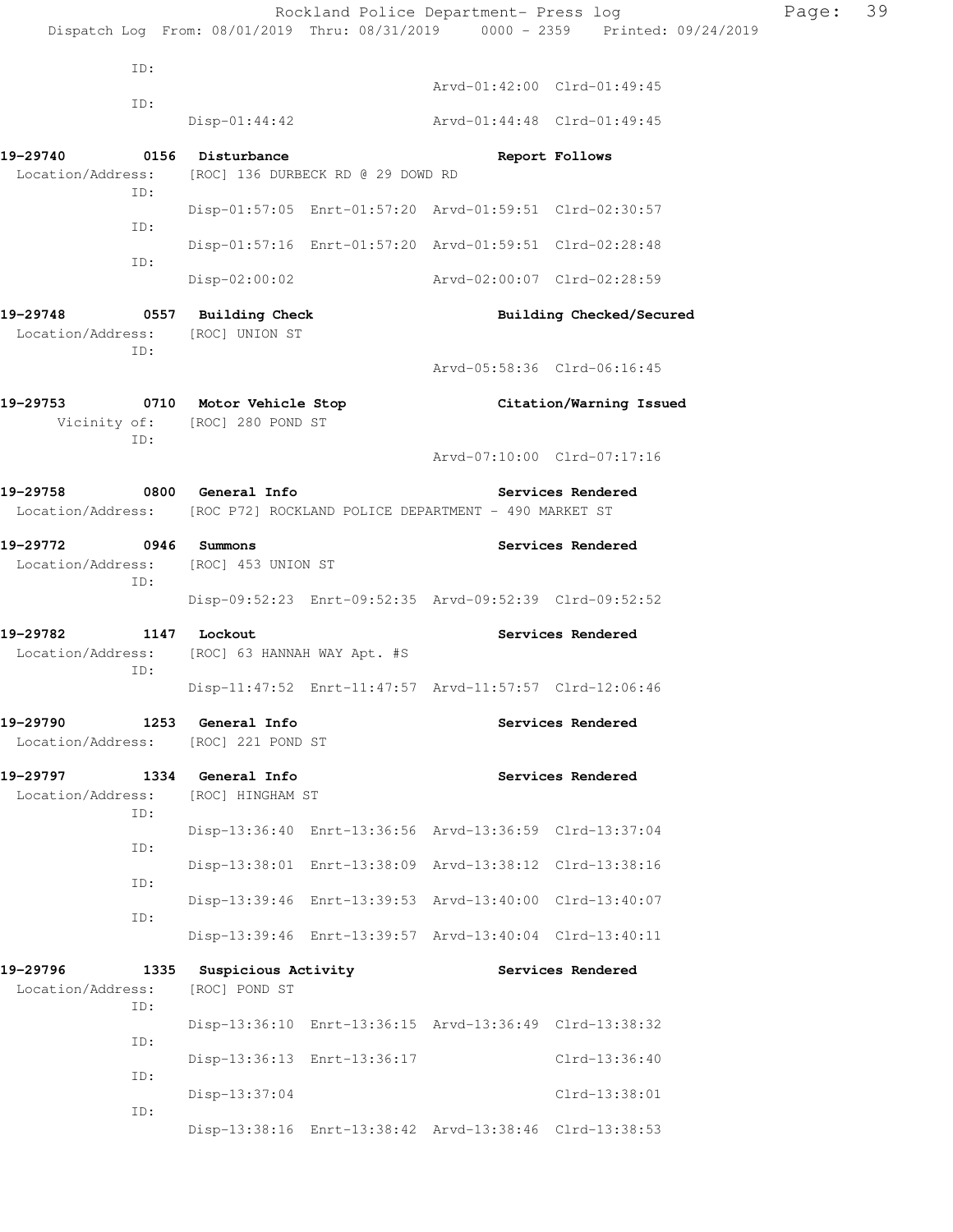| 19-29807<br>1533 911 Hang Up<br>ID:                                         | Location/Address: [ROC] 100 LEDGEWOOD PL                                                            | Unfounded                                               |
|-----------------------------------------------------------------------------|-----------------------------------------------------------------------------------------------------|---------------------------------------------------------|
|                                                                             |                                                                                                     | Disp-15:34:53 Enrt-15:35:18 Clrd-15:39:16               |
| 19-29811 1600 SHIFT ASSIGNMENTS                                             | Location/Address: [ROC P72] ROCKLAND POLICE DEPARTMENT - 490 MARKET ST                              | No Service                                              |
| 19-29814 1649 Burglar Alarm<br>Location/Address: [ROC] 825 MARKET ST<br>ID: |                                                                                                     | Building Checked/Secured                                |
|                                                                             |                                                                                                     | Disp-16:50:42 Enrt-16:50:44 Arvd-16:54:00 Clrd-16:59:43 |
| ID:                                                                         | 19-29815 1649 911 Accidental<br>Location/Address: [ROC 7] WEBSTER PARK REHAB CENTER - 56 WEBSTER ST | <b>Services Rendered</b>                                |
|                                                                             |                                                                                                     | Disp-16:52:02 Enrt-16:52:09 Arvd-16:53:25 Clrd-16:54:20 |
| 19-29819 1718 Building Check<br>Location/Address: [ROC] HINGHAM ST<br>ID:   |                                                                                                     | <b>Services Rendered</b>                                |
|                                                                             |                                                                                                     | Arvd-17:19:10 Clrd-17:19:25                             |
| 19-29820 1719 Building Check<br>ID:                                         | Location/Address: [ROC] BILL DELAHUNT PKWY                                                          | Services Rendered                                       |
|                                                                             |                                                                                                     | Arvd-17:20:06 Clrd-17:37:59                             |
| ID:                                                                         | 19-29821 1729 Motor Vehicle Stop<br>Location/Address: [ROC] 318 SUMMER ST @ 372 SPRING ST           | Citation/Warning Issued                                 |
|                                                                             | Disp-17:30:10                                                                                       | Arvd-17:30:14 Clrd-17:40:07                             |
| ID:                                                                         | 19-29826 1755 Assault Offenses<br>Location/Address: [ROC P114] 55 HINGHAM ST                        | <b>Services Rendered</b>                                |
| ID:                                                                         |                                                                                                     | Disp-17:57:32 Enrt-18:13:23 Arvd-18:13:36 Clrd-18:18:39 |
|                                                                             |                                                                                                     | Disp-17:55:00 Enrt-17:55:00 Arvd-18:05:10 Clrd-20:29:49 |
| 19-29832                                                                    | 1848 Follow-Up Investigation<br>Location/Address: [WEY 1] SOUTH SHORE HOSPITAL - 55 FOGG RD         | <b>Services Rendered</b>                                |
| ID:                                                                         |                                                                                                     | Arvd-18:48:00 Clrd-19:57:55                             |
| 19-29833<br>ID:                                                             | 1851 Animal Complaint<br>Vicinity of: [ROC] 604 LIBERTY ST                                          | Investigated                                            |
|                                                                             | Disp-18:55:29 Enrt-18:56:20                                                                         | Clrd-18:58:18                                           |
| ID:                                                                         | Disp-19:25:41                                                                                       | Arvd-19:25:47 Clrd-19:32:29                             |
| 19-29834<br>Location/Address:                                               | 1856 911 Accidental<br>[ROC] 156 WEBSTER ST                                                         | Services Rendered                                       |
| ID:                                                                         |                                                                                                     | Disp-18:58:34 Enrt-18:59:46 Arvd-19:04:27 Clrd-19:04:31 |
| 19-29835<br>Location/Address:<br>Fire Unit:                                 | 1903 Emergency Medical<br>[ROC] 21 WARD AVE<br>ROCKEN1-Pumper-Rockland Engine 1                     | Provided Assistance                                     |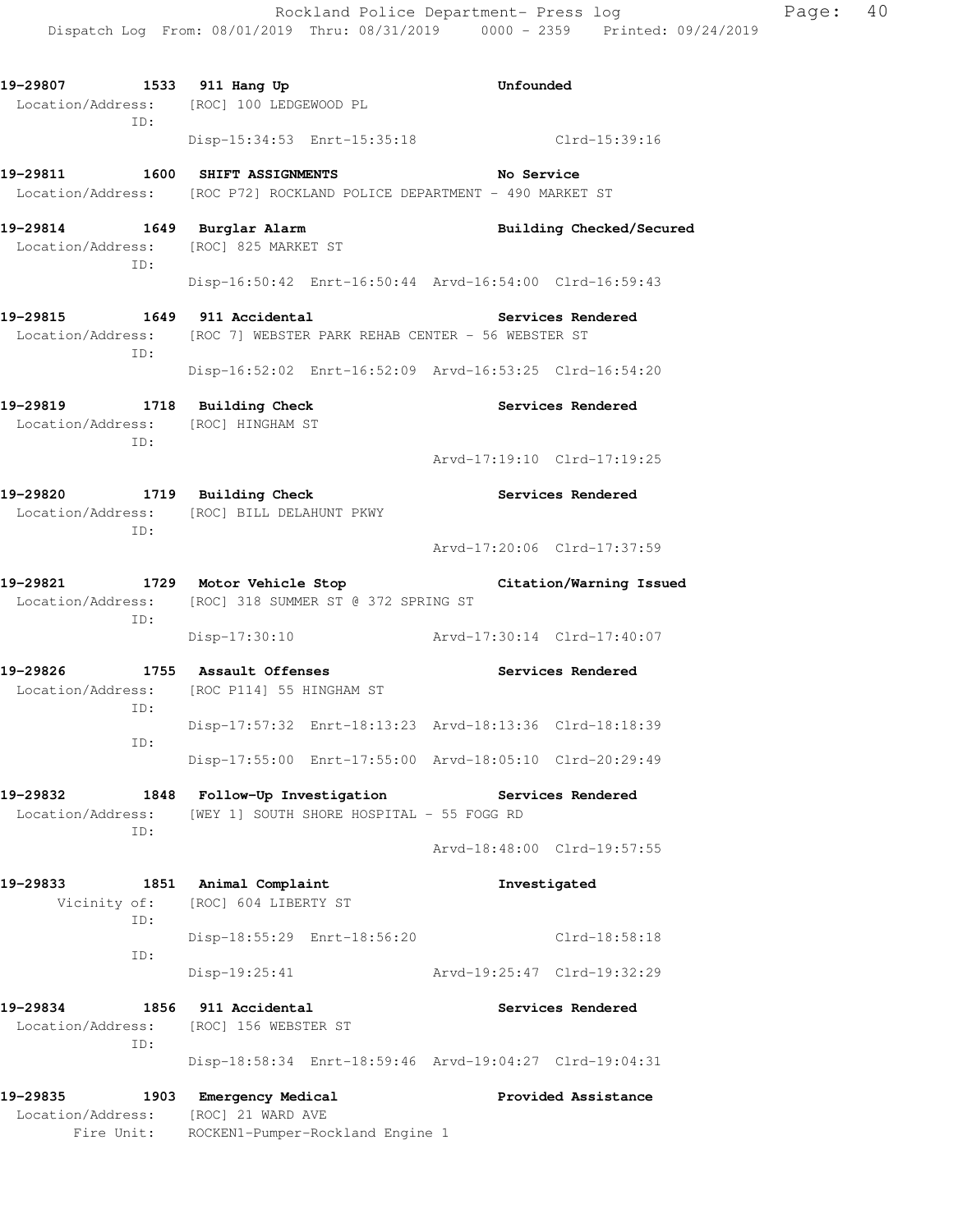|                                                                                |                             |                                       | Rockland Police Department- Press log                                                                              |                             |  |
|--------------------------------------------------------------------------------|-----------------------------|---------------------------------------|--------------------------------------------------------------------------------------------------------------------|-----------------------------|--|
| Dispatch Log From: 08/01/2019 Thru: 08/31/2019 0000 - 2359 Printed: 09/24/2019 |                             |                                       |                                                                                                                    |                             |  |
| EMS Unit:                                                                      | ROCKAM1-Rockland A1         | InQrtsUnavl-19:25:12 InSrvce-19:25:29 | Disp-19:04:47 Enrt-19:05:04 Arvd-19:07:22 Clrd-19:20:58<br>Disp-19:04:57 Enrt-19:05:02 Arvd-19:07:48 Clrd-19:21:03 |                             |  |
| ID:                                                                            |                             | InQrtsUnavl-19:25:07 InSrvce-19:25:26 |                                                                                                                    |                             |  |
| ID:                                                                            | Disp-19:05:39               |                                       | Arvd-19:05:44 Clrd-19:29:45                                                                                        |                             |  |
|                                                                                |                             |                                       | Disp-19:06:39 Enrt-19:06:46 Arvd-19:11:45 Clrd-19:25:41                                                            |                             |  |
| 19-29838                                                                       | 1951 Assist Public          |                                       |                                                                                                                    | Services Rendered           |  |
| Vicinity of: [ROC] PLEASENT ST STORAGE - 244 PLEASANT ST @ 197 VFW DR<br>ID:   |                             |                                       |                                                                                                                    |                             |  |
|                                                                                |                             |                                       | Disp-19:59:41 Enrt-19:59:53 Arvd-20:04:09 Clrd-20:04:18                                                            |                             |  |
| 19-29840                                                                       | 1955 Assist Fire Department |                                       | Services Rendered                                                                                                  |                             |  |
| Location/Address: [ROC] 30 WARD AVE<br>ID:                                     |                             |                                       |                                                                                                                    |                             |  |
| ID:                                                                            |                             |                                       | Disp-19:57:40 Enrt-19:57:49 Arvd-20:01:06 Clrd-20:06:17                                                            |                             |  |
|                                                                                |                             |                                       | Disp-19:58:26 Enrt-19:58:31 Arvd-20:00:47 Clrd-20:09:45                                                            |                             |  |
| 19-29846                                                                       | 2100 Suspicious Activity    |                                       |                                                                                                                    | Gone on arrival             |  |
| Vicinity of: [ROC] 0 BOXBERRY LN @ 190 VFW DR<br>ID:                           |                             |                                       |                                                                                                                    |                             |  |
|                                                                                |                             |                                       | Disp-21:11:39 Enrt-21:14:36 Arvd-21:20:02 Clrd-21:25:15                                                            |                             |  |
| 19–29849                                                                       | 2222 Building Check         |                                       |                                                                                                                    | Appears Secure              |  |
| Location/Address: [ROC] HINGHAM ST<br>ID:                                      |                             |                                       |                                                                                                                    |                             |  |
|                                                                                |                             |                                       |                                                                                                                    | Arvd-22:22:44 Clrd-22:23:17 |  |
| 19-29850                                                                       | 2235 Suspicious Activity    |                                       |                                                                                                                    | Investigated                |  |
| Location/Address: [ROC P51] HOLIDAY INN - 929 HINGHAM ST<br>ID:                |                             |                                       |                                                                                                                    |                             |  |
|                                                                                |                             |                                       | Disp-22:38:37 Enrt-22:40:10 Arvd-22:41:47 Clrd-22:48:57                                                            |                             |  |
| 19-29851<br>2246                                                               | Motor Vehicle Complaint     |                                       |                                                                                                                    | Gone on arrival             |  |
| Vicinity of:<br>ID:                                                            | [ROC] SALEM ST @ PLAIN ST   |                                       |                                                                                                                    |                             |  |
|                                                                                | Disp-22:48:17 Enrt-22:48:28 |                                       |                                                                                                                    | Clrd-22:56:29               |  |
| 19–29854<br>2340                                                               | Assist Other Agency         |                                       |                                                                                                                    | Investigated                |  |
| Location/Address:<br>ID:                                                       | [ROC] 401 STANDPIPE DR      |                                       |                                                                                                                    |                             |  |
|                                                                                | Disp-23:42:53 Enrt-23:43:53 |                                       |                                                                                                                    | $Clrd-23:54:46$             |  |
| For Date: $08/12/2019$ - Monday                                                |                             |                                       |                                                                                                                    |                             |  |
|                                                                                |                             |                                       |                                                                                                                    |                             |  |

# **19-29855 0000 SHIFT ASSIGNMENTS Appears Secure**  Location/Address: [ROC P72] ROCKLAND POLICE DEPARTMENT - 490 MARKET ST ID: Arvd-00:00:00 Clrd-00:04:00 19-29869 0547 Building Check **Appears Secure**  Location/Address: [ROC] UNION ST ID: Arvd-05:47:00 Clrd-06:06:52

**19-29874 0634 Motor Vehicle Stop Citation/Warning Issued** 

Page: 41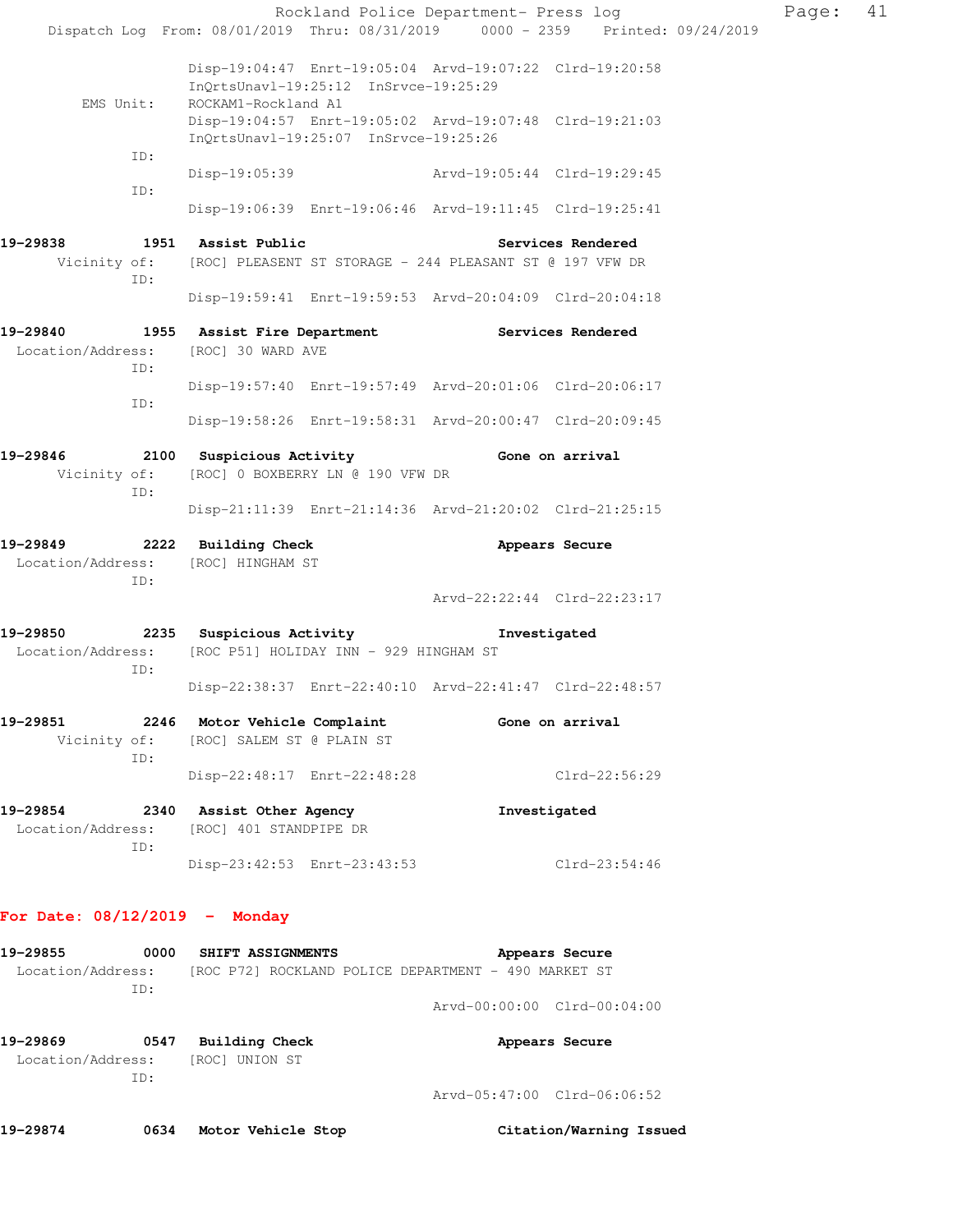Rockland Police Department- Press log Fage: 42 Dispatch Log From: 08/01/2019 Thru: 08/31/2019 0000 - 2359 Printed: 09/24/2019 Vicinity of: [ROC] 20 PLAIN ST @ 104 MARKET ST ID: Arvd-06:34:00 Clrd-06:39:55 **19-29875 0650 Motor Vehicle Stop Citation/Warning Issued**  Vicinity of: [ROC] 421 MARKET ST @ 15 DEXTER RD ID: Arvd-06:50:00 Clrd-06:55:04 **19-29879 0714 911 Accidental Investigated**  Location/Address: [ROC] 119 GROVE ST ID: Disp-07:15:55 Enrt-07:16:02 Clrd-07:19:55 ID: Disp-07:19:18 Arvd-07:19:25 Clrd-07:23:25 **19-29880 0728 911 Accidental Services Not Required**  Location/Address: [ROC] 415 VFW DR ID: Disp-07:33:46 Clrd-07:33:54 **19-29884 0800 General Info Services Rendered**  Location/Address: [ROC P72] ROCKLAND POLICE DEPARTMENT - 490 MARKET ST **19-29883 0808 Animal Complaint Investigated**  Location/Address: [ROC] 1050 HINGHAM ST ID: Arvd-08:08:00 Clrd-08:40:10 **19-30015 0900 Animal Complaint Services Rendered**  Location/Address: [ROC] 287 MARKET ST **19-29896 0922 Hazardous Materials Services Rendered**  Location/Address: [ROC P72] ROCKLAND POLICE DEPARTMENT - 490 MARKET ST ID: Arvd-09:31:02 Clrd-09:32:53 **19-29899 0955 Motor Vehicle Stop Citation/Warning Issued**  Vicinity of: [ROC] WEBSTER ST ID: Arvd-09:55:00 Clrd-10:02:40 ID: Disp-10:02:36 Arvd-10:02:43 Clrd-10:02:48 **19-29900 1009 Motor Vehicle Stop Citation/Warning Issued**  Vicinity of: [ROC] EVERETT ST ID: Arvd-10:09:00 Clrd-10:15:09 **19-29902 1010 General Info Services Rendered**  Location/Address: [ROC] 194 LIBERTY ST ID: Disp-10:15:40 Enrt-10:16:24 Arvd-10:20:10 Clrd-10:27:08 ID: Disp-14:34:55 Enrt-14:35:02 Arvd-14:35:05 Clrd-14:35:10 ID: Disp-14:35:45 Enrt-14:35:55 Clrd-14:36:01 19-29904 1028 Burglar Alarm **19-29904** No Service Location/Address: [ROC P106] ROCKLAND HIGH SCHOOL - 52 MACKINLAY WAY ID: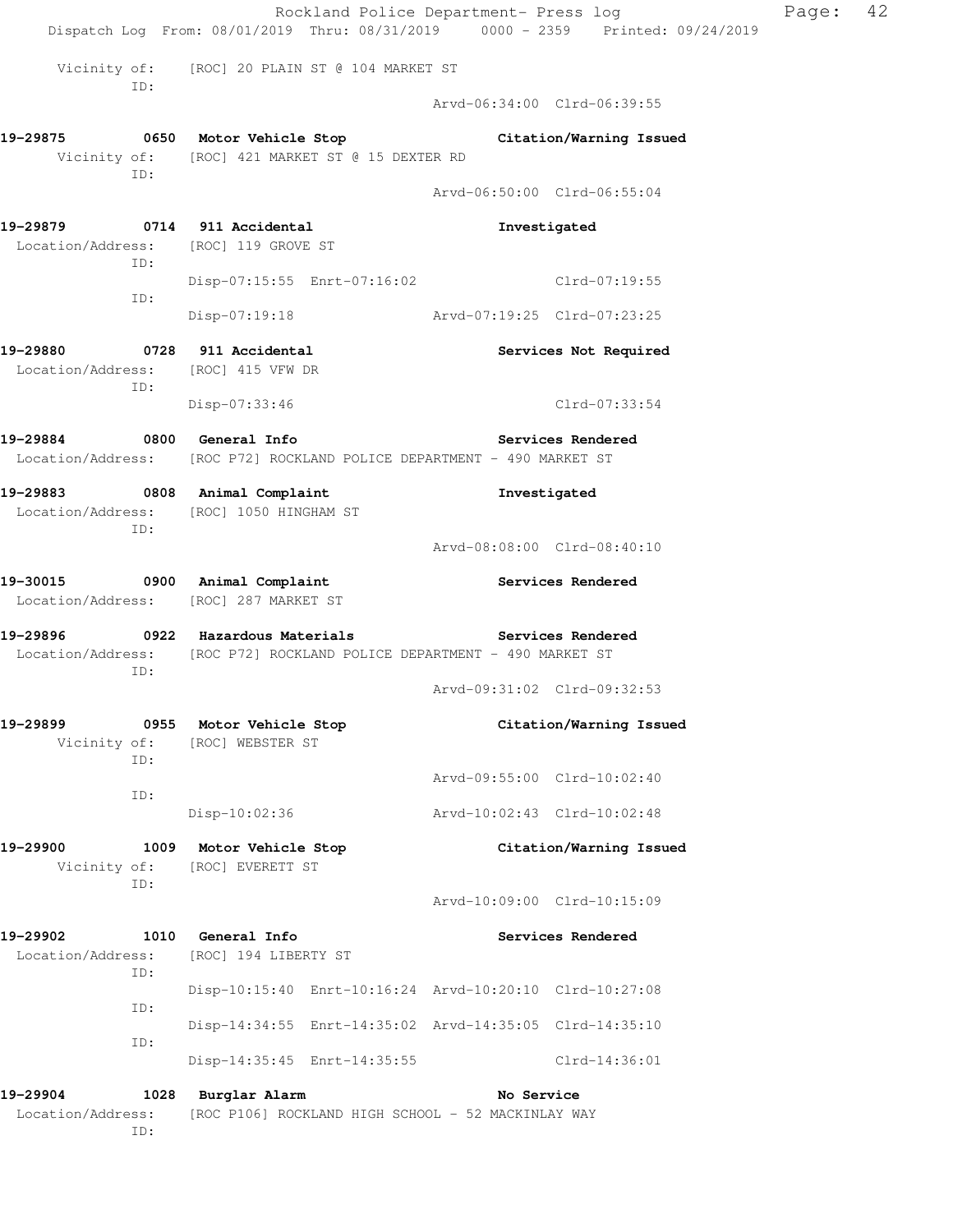Disp-10:30:25 Enrt-10:30:30 Arvd-10:31:24 Clrd-10:32:00

| 19-30009 1030 Animal Complaint                                          | Location/Address: [ROC] 228 MONCRIEF RD                                                      | Services Rendered                                       |
|-------------------------------------------------------------------------|----------------------------------------------------------------------------------------------|---------------------------------------------------------|
| 19-29906 1036 911 Accidental<br>ID:                                     | Location/Address: [ROC P51] HOLIDAY INN - 929 HINGHAM ST                                     | <b>No Service</b>                                       |
|                                                                         |                                                                                              | Disp-10:38:50 Enrt-10:39:32 Arvd-10:47:22 Clrd-10:47:41 |
| ID:                                                                     | 19-29909 1057 Motor Vehicle Stop<br>Vicinity of: [ROC] REAR OF DUNKIN DONUTS - EAST WATER ST | Verbal Warning                                          |
| ID:                                                                     |                                                                                              | Arvd-10:57:00 Clrd-11:04:24                             |
|                                                                         | Disp-10:58:46                                                                                | Arvd-10:58:50 Clrd-11:04:20                             |
| 19-30013 1145 Animal Complaint<br>Location/Address: [ROC] 208 LEVIN RD  |                                                                                              | Services Rendered                                       |
| 19-30014 1145 Animal Complaint<br>Location/Address: [ROC] 808 MARKET ST |                                                                                              | <b>Services Rendered</b>                                |
| 19-29919 1321 Disturbance                                               | Location/Address: [ROC P45] COMFORT INN - 850 HINGHAM ST                                     | <b>Example 28 Peace Restored</b>                        |
| ID:                                                                     |                                                                                              | Disp-13:22:36 Enrt-13:22:42 Arvd-13:38:34 Clrd-13:40:26 |
| ID:                                                                     |                                                                                              | Disp-13:22:58 Enrt-13:23:02 Arvd-13:25:33 Clrd-13:40:29 |
| ID:                                                                     |                                                                                              | Disp-13:23:27 Enrt-13:23:30 Arvd-13:25:40 Clrd-13:40:24 |
| 19-29929<br>Location/Address: [ROC] 181 MYRTLE ST                       | 1418 General Info                                                                            | Services Rendered                                       |
| 19-29930<br>ID:                                                         | 1430 911 Accidental<br>Location/Address: [ROC P108] SOUTH SHORE BMW - 1040 HINGHAM ST        | Investigated                                            |
|                                                                         |                                                                                              | Disp-14:31:19 Enrt-14:31:25 Arvd-14:37:35 Clrd-14:45:44 |
| 19-30018                                                                | 1430 Animal Complaint<br>Location/Address: [ROC] 28 ELEANOR LN                               | Services Rendered                                       |
| 19-29931<br>Location/Address:                                           | 1435 Larceny / Forgery/ Fraud<br>[ROC] 384 UNION ST Apt. #3                                  | Investigated                                            |
| ID:                                                                     |                                                                                              | Disp-14:36:43 Enrt-14:36:47 Arvd-14:44:26 Clrd-14:55:37 |
| 19-29934<br>Vicinity of:                                                | 1453 Suspicious Activity<br>[ROC] 244 PLEASANT ST @ 197 VFW DR                               | Investigated                                            |
| ID:                                                                     |                                                                                              | Arvd-14:53:00 Clrd-15:04:13                             |
| ID:                                                                     | Disp-14:55:11                                                                                | Arvd-14:56:07 Clrd-15:04:02                             |
| ID:                                                                     |                                                                                              | Disp-14:55:59 Enrt-14:56:02 Arvd-14:56:40 Clrd-15:03:59 |
| 19-29938<br>Location/Address:                                           | 1530 911 Hang Up<br>[ROC] 423 NORTH AVE                                                      | Investigated                                            |
| ID:                                                                     |                                                                                              |                                                         |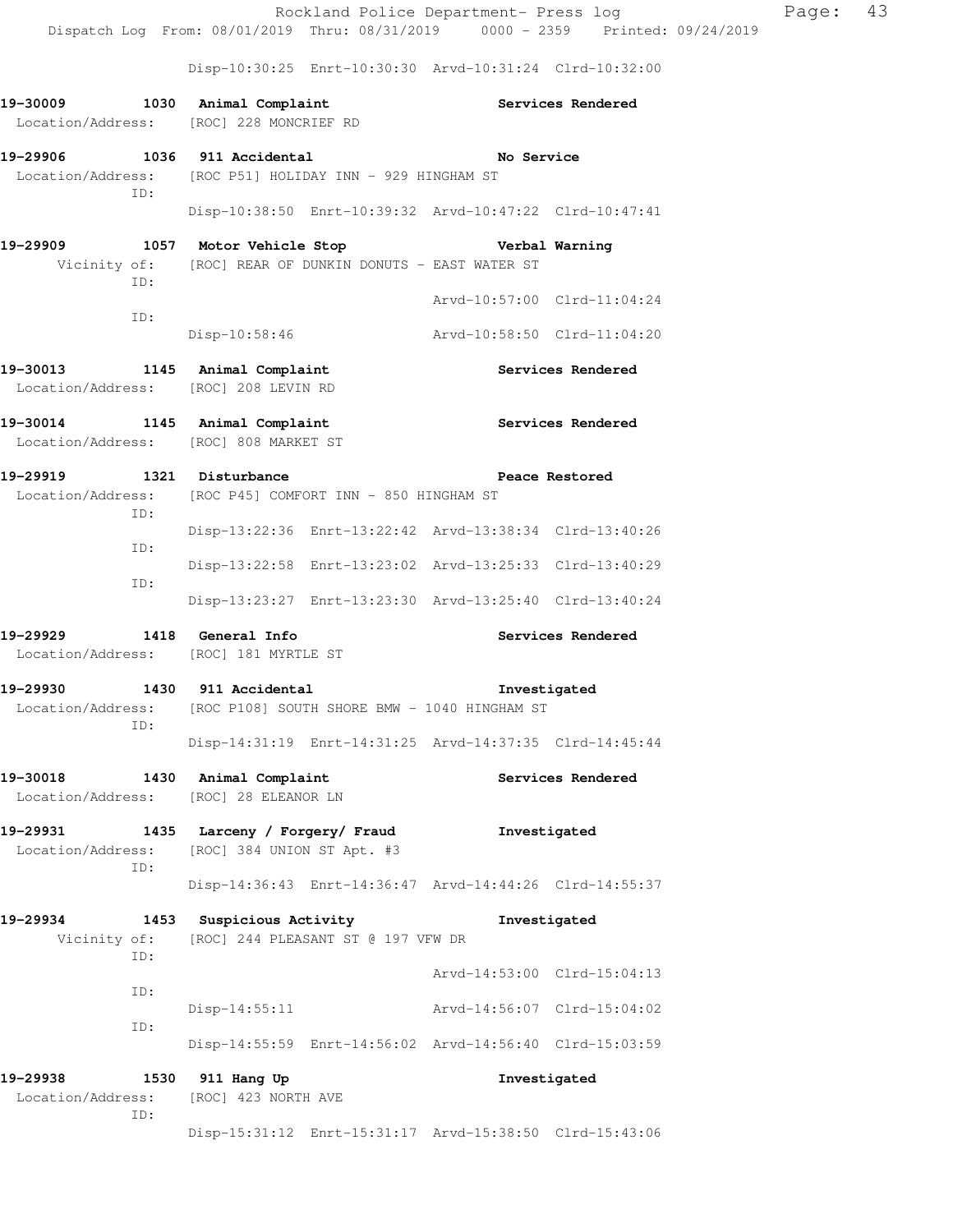| 19–29942          | 1608 Assist Fire Department  |                                       |                                                         | Transported to Hospital     |
|-------------------|------------------------------|---------------------------------------|---------------------------------------------------------|-----------------------------|
| Location/Address: | [ROC] 3 DOMIGAN DR           |                                       |                                                         |                             |
| ID:               |                              |                                       |                                                         |                             |
|                   | $Disp-16:15:05$              |                                       | Arvd-16:15:08 Clrd-16:20:53                             |                             |
| 19-29943          | 1627 Assist Public           |                                       |                                                         | Appears Secure              |
| Location/Address: |                              |                                       | [ROC P72] ROCKLAND POLICE DEPARTMENT - 490 MARKET ST    |                             |
| ID:               |                              |                                       |                                                         |                             |
|                   | Disp-16:34:35                |                                       |                                                         | Clrd-16:35:17               |
| ID:               |                              |                                       |                                                         |                             |
|                   | Disp-16:35:07                |                                       |                                                         | Clrd-16:35:17               |
| ID:               |                              |                                       |                                                         |                             |
| ID:               | Disp-16:35:43                |                                       |                                                         | Clrd-16:35:52               |
|                   |                              |                                       | Disp-16:36:45 Enrt-16:36:52 Arvd-16:36:56 Clrd-16:37:00 |                             |
| ID:               |                              |                                       |                                                         |                             |
|                   |                              |                                       | Disp-16:52:37 Enrt-16:52:43 Arvd-16:52:45 Clrd-16:52:48 |                             |
| ID:               |                              |                                       |                                                         |                             |
|                   |                              |                                       | Disp-16:53:57 Enrt-16:54:32 Arvd-16:54:35 Clrd-16:54:37 |                             |
| 19-29944          |                              | 1651 MVA Property Damage Only         |                                                         |                             |
| Location/Address: |                              | [ROC] 225 LIBERTY ST @ 225 E WATER ST |                                                         | Report Follows              |
| ID:               |                              |                                       |                                                         |                             |
|                   |                              |                                       | Disp-16:53:29 Enrt-16:53:57 Arvd-16:54:06 Clrd-16:54:09 |                             |
| Fire Unit:        |                              | ROCKEN1-Pumper-Rockland Engine 1      |                                                         |                             |
|                   | Disp-16:53:58 Enrt-16:54:50  |                                       |                                                         | Clrd-16:55:23               |
|                   |                              | InOrtsUnavl-16:55:23 InSrvce-16:55:23 |                                                         |                             |
| EMS Unit:         | ROCKAM3-Rockland A3          |                                       |                                                         |                             |
|                   | Disp-16:54:04 Enrt-16:54:53  | InQrtsUnavl-16:55:27 InSrvce-16:55:27 |                                                         | Clrd-16:55:27               |
| ID:               |                              |                                       |                                                         |                             |
|                   |                              |                                       | Disp-16:55:00 Enrt-16:55:13 Arvd-16:56:13 Clrd-17:06:18 |                             |
|                   |                              |                                       |                                                         |                             |
| 19–29948<br>1714  | Assist Other Agency          |                                       |                                                         | Transported to Hospital     |
| Location/Address: | [ROC] 51 MAPLE ST Apt. #236  |                                       |                                                         |                             |
| ID:               |                              |                                       | Disp-17:15:46 Enrt-17:15:49 Arvd-17:19:52 Clrd-17:48:39 |                             |
| ID:               |                              |                                       |                                                         |                             |
|                   | $Disp-17:37:59$              |                                       |                                                         | Arvd-17:38:02 Clrd-17:48:42 |
|                   |                              |                                       |                                                         |                             |
| 19-29951          | 1736 911 Accidental          |                                       |                                                         | Appears Secure              |
| Location/Address: | [ROC] 113 BELMONT ST Apt. #2 |                                       |                                                         |                             |
| ID:               |                              |                                       |                                                         |                             |
| ID:               | Disp-17:48:51 Enrt-17:48:59  |                                       |                                                         | Clrd-17:59:55               |
|                   |                              |                                       | Disp-17:48:54 Enrt-17:48:57 Arvd-17:49:42 Clrd-18:00:00 |                             |
|                   |                              |                                       |                                                         |                             |
| 1835<br>19–29954  | 911 Accidental               |                                       |                                                         | Appears Secure              |
| Location/Address: | [ROC] 347 CENTRE AVE         |                                       |                                                         |                             |
| ID:               |                              |                                       |                                                         |                             |
|                   |                              |                                       | Disp-18:37:42 Enrt-18:38:08 Arvd-18:43:09 Clrd-18:43:16 |                             |
| 19-29956          | 1851 Assist Public           |                                       |                                                         | Services Rendered           |
| Location/Address: | [ROC] 64 MONCRIEF RD         |                                       |                                                         |                             |
| ID:               |                              |                                       |                                                         |                             |
|                   |                              |                                       | Arvd-18:51:00 Clrd-19:04:56                             |                             |

**19-29957 1854 Assist Other Agency Services Rendered**  Location/Address: [ROC] 401 STANDPIPE DR ID: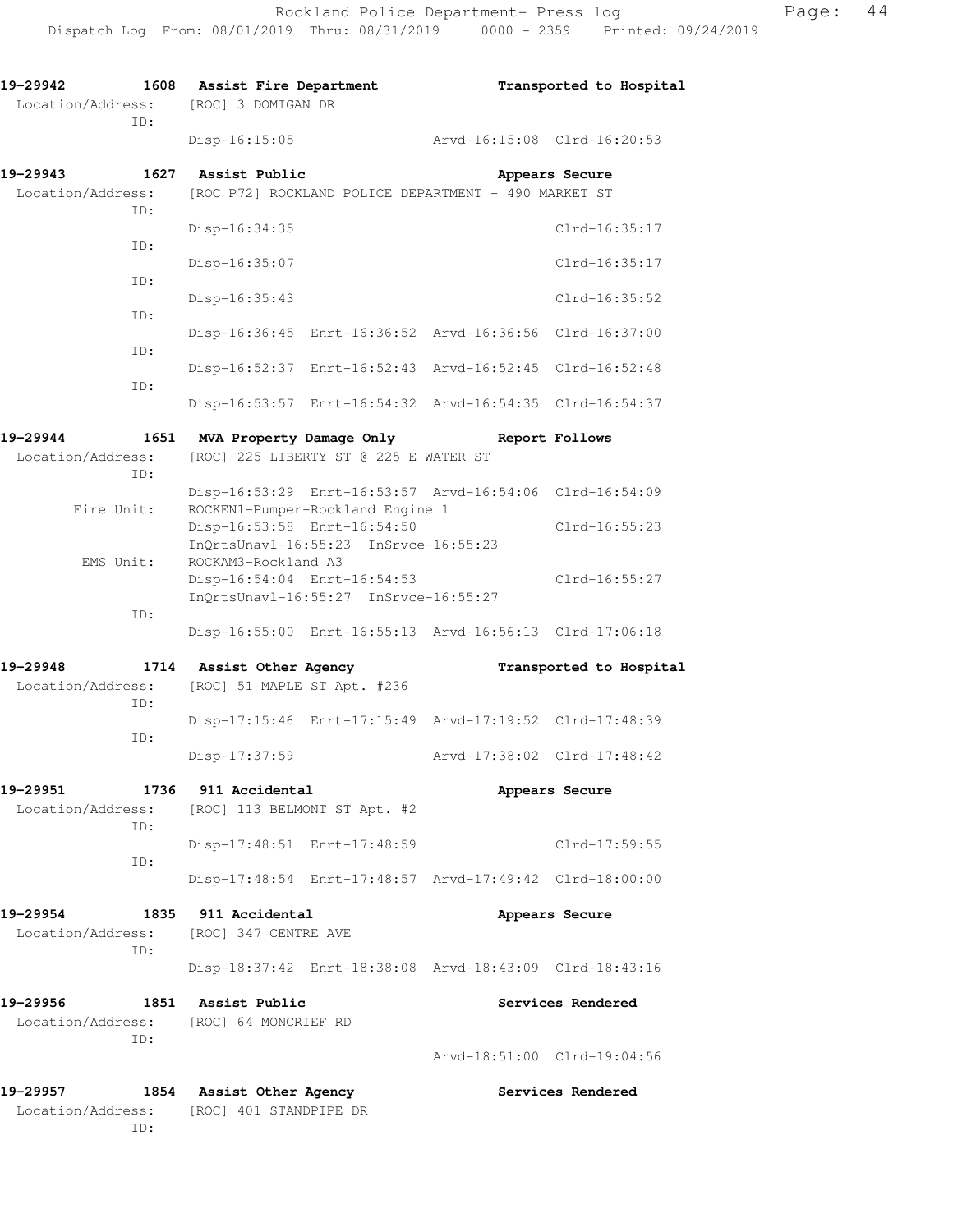Rockland Police Department- Press log Fage: 45 Dispatch Log From: 08/01/2019 Thru: 08/31/2019 0000 - 2359 Printed: 09/24/2019

Disp-18:55:24 Enrt-18:55:29 Arvd-19:23:45 Clrd-19:23:48

| 19-29961 1925 Assist Public<br>Location/Address: [ROC] 327 MARKET ST |     |                                                           |                                                         | Services Rendered           |                   |
|----------------------------------------------------------------------|-----|-----------------------------------------------------------|---------------------------------------------------------|-----------------------------|-------------------|
|                                                                      | ID: |                                                           | Disp-19:26:02 Enrt-19:28:21 Arvd-19:34:06 Clrd-19:34:38 |                             |                   |
| 19-29964 2011 Drug Offenses                                          | ID: | Location/Address: [ROC] 1001 HINGHAM ST                   |                                                         |                             | Services Rendered |
|                                                                      | ID: |                                                           | Disp-20:12:26 Enrt-20:12:54 Arvd-20:18:06 Clrd-20:39:13 |                             |                   |
|                                                                      | ID: |                                                           | Disp-20:12:37 Enrt-20:12:51 Arvd-20:15:13 Clrd-20:39:30 |                             |                   |
|                                                                      |     |                                                           | Disp-20:12:44 Enrt-20:12:47 Arvd-20:18:09 Clrd-20:24:16 |                             |                   |
| 19-29967                                                             | TD: | 2131 Building Check<br>Location/Address: [ROC] HINGHAM ST |                                                         |                             | Appears Secure    |
|                                                                      |     |                                                           |                                                         | Arvd-21:32:17 Clrd-21:34:02 |                   |
| 19-29968                                                             |     | 2148 Building Check                                       |                                                         |                             | Appears Secure    |

 Location/Address: [ROC] BILL DELAHUNT PKWY ID: Arvd-21:49:48 Clrd-21:50:09

### **For Date: 08/13/2019 - Tuesday**

| 19-29974                      | 0000                | SHIFT ASSIGNMENTS                                                      |                                       | No Service                                              |                                |
|-------------------------------|---------------------|------------------------------------------------------------------------|---------------------------------------|---------------------------------------------------------|--------------------------------|
|                               | ID:                 | Location/Address: [ROC P72] ROCKLAND POLICE DEPARTMENT - 490 MARKET ST |                                       |                                                         |                                |
|                               |                     |                                                                        |                                       |                                                         | Arvd-00:00:00 Clrd-00:34:36    |
| 19-29980                      |                     | 0117 Suspicious Activity                                               |                                       | Sent On Way                                             |                                |
|                               | Vicinity of:<br>ID: | [ROC] DENNIS AUTO - 277 NORTH AVE                                      |                                       |                                                         |                                |
|                               | ID:                 |                                                                        |                                       | Disp-01:19:24 Enrt-01:20:16 Arvd-01:28:33 Clrd-01:28:44 |                                |
|                               |                     |                                                                        |                                       | Disp-01:20:22 Enrt-01:20:26 Arvd-01:28:30 Clrd-01:28:48 |                                |
| 19-29982                      | 0139                |                                                                        | Assist Fire Department                |                                                         | Taken/Referred to Other Agency |
| Location/Address:             | ID:                 |                                                                        | [ROC] SENIOR CENTER - 317 PLAIN ST    |                                                         |                                |
|                               | ID:                 |                                                                        |                                       | Disp-01:41:25 Enrt-01:41:34 Arvd-01:41:46 Clrd-01:49:22 |                                |
|                               | EMS Unit:           | ROCKAM1-Rockland A1                                                    |                                       | Disp-01:41:30 Enrt-01:41:34 Arvd-01:41:46 Clrd-01:49:26 |                                |
|                               |                     |                                                                        | InQrtsUnavl-01:50:18 InSrvce-01:50:18 | Disp-01:49:29 Enrt-01:49:36 Arvd-01:50:03 Clrd-01:50:18 |                                |
| 19-29984                      |                     | 0151 Animal Complaint                                                  |                                       |                                                         | Services Rendered              |
|                               | ID:                 | Location/Address: [ROC] 203 NORTH AVE @ 1 LEISUREWOODS DR              |                                       |                                                         |                                |
|                               |                     |                                                                        |                                       | Disp-01:54:02 Enrt-01:54:12 Arvd-01:54:15 Clrd-01:54:18 |                                |
| 19-29989<br>Location/Address: | ID:                 | 0548 Building Check<br>[ROC] UNION ST                                  |                                       |                                                         | Building Checked/Secured       |
|                               |                     |                                                                        |                                       |                                                         | Arvd-05:49:05 Clrd-06:09:05    |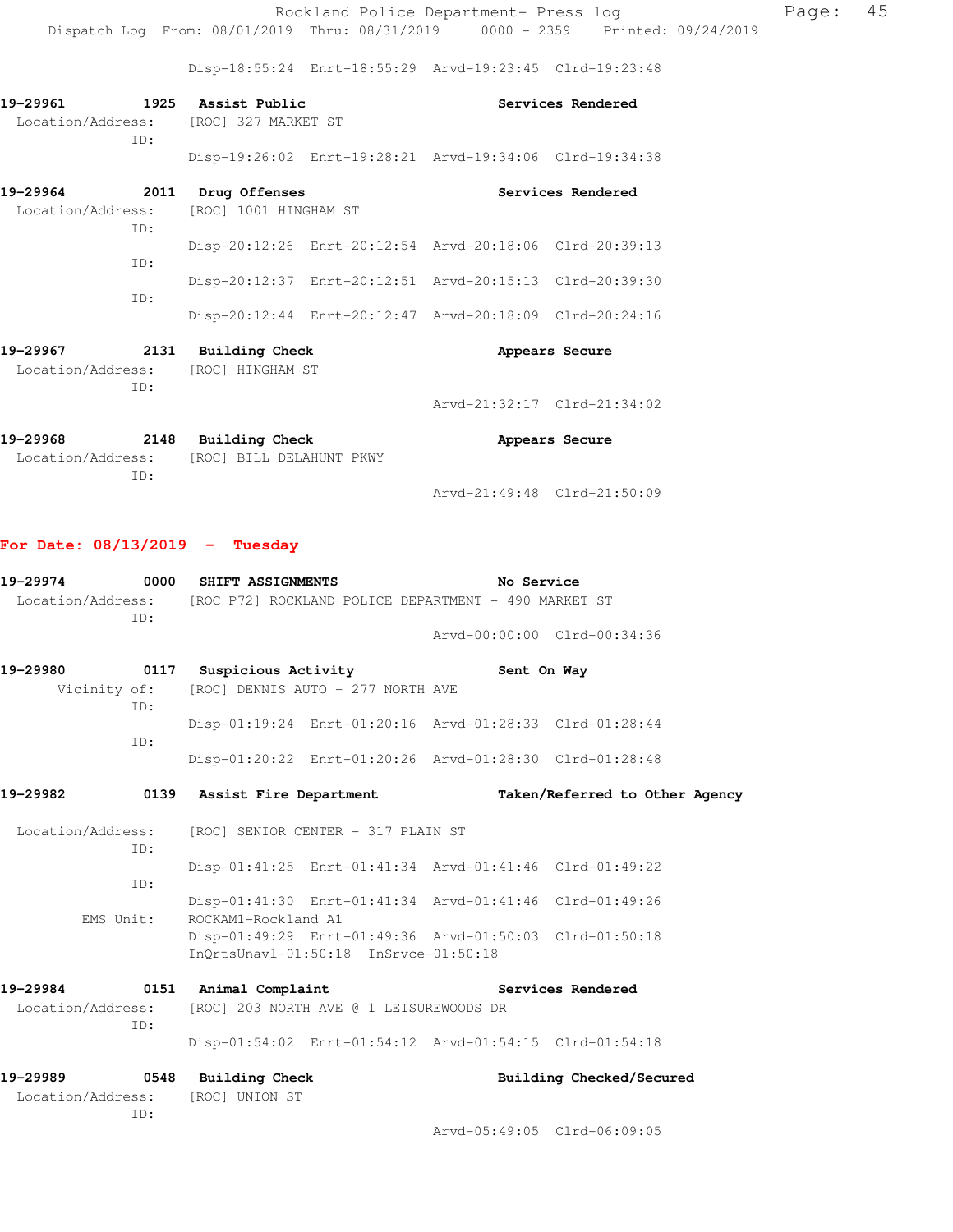**19-29995 0644 Motor Vehicle Stop Citation/Warning Issued**  Location/Address: [ROC] 71 UNION ST @ 15 CRESCENT ST ID: Arvd-06:44:00 Clrd-06:55:41 **19-29999 0654 Motor Vehicle Stop Citation/Warning Issued**  Location/Address: [ROC] EAST WATER ST @ CHRISTOPHER DR ID: Arvd-06:54:00 Clrd-07:13:09 **19-30000 0710 Motor Vehicle Stop Verbal Warning**  Location/Address: [ROC] BY PLAZA/DUNKIN DONUTS - MARKET ST ID: Arvd-07:10:00 Clrd-07:15:19 **19-30001 0719 Motor Vehicle Stop Citation/Warning Issued**  Location/Address: [ROC] 421 MARKET ST @ 15 DEXTER RD ID: Arvd-07:19:00 Clrd-07:21:49 **19-30005 0804 Police Information Services Rendered**  Location/Address: [ROC P72] ROCKLAND POLICE DEPARTMENT - 490 MARKET ST ID: Disp-08:09:34 Clrd-08:09:50 **19-30008 0813 Burglar Alarm Investigated**  Location/Address: [ROC P111] THEMIS PIZZA - 488 MARKET ST ID: Disp-08:15:53 Enrt-08:16:25 Arvd-08:18:03 Clrd-08:21:57 ID: Disp-08:18:15 Arvd-08:18:18 Clrd-08:21:59 **19-30025 0933 Assist Public Services Rendered**  Location/Address: [ROC] 30 WARD AVE ID: Disp-09:37:06 Clrd-09:37:18 **19-30031 0954 Motor Vehicle Stop Citation/Warning Issued**  Location/Address: [ROC] 10 SPRING ST @ 7 MARKET ST ID: Arvd-09:54:00 Clrd-09:59:47 **19-30033 1003 Assist Public Services Rendered**  Location/Address: [ROC] 415 NORTH AVE ID: Disp-10:08:48 Clrd-10:08:54

**19-30063 1015 Animal Complaint Services Rendered**  Location/Address: [ROC] 54 LIBERTY SO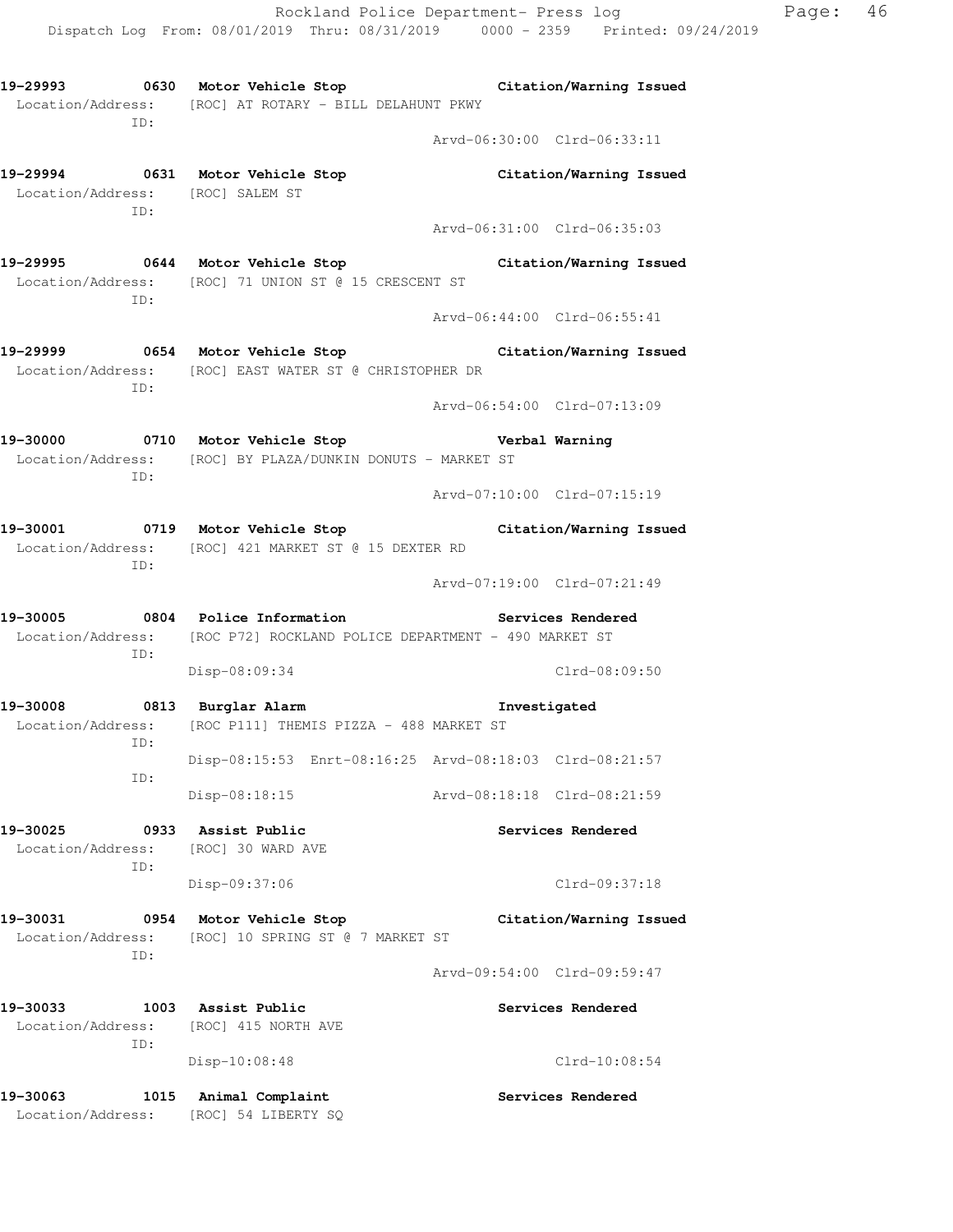**19-30035 1043 Assist Public Services Rendered**  Location/Address: [ROC] 687 MARKET ST ID: Disp-10:51:49 Arvd-10:52:18 Clrd-11:17:27 **19-30040 1207 Assist Fire Department Transported to Hospital**  Location/Address: [ROC P45] COMFORT INN - 850 HINGHAM ST ID: Disp-12:08:55 Enrt-12:09:02 Arvd-12:11:56 Clrd-12:18:56 ID: Disp-12:08:59 Enrt-12:09:04 Arvd-12:18:49 Clrd-12:18:51 ID: Disp-12:09:55 Arvd-12:09:58 Clrd-12:18:54 ID: Disp-12:10:45 Arvd-12:10:49 Clrd-12:18:53 **19-30042 1231 Motor Vehicle Stop Citation/Warning Issued**  Location/Address: [ROC] 458 MARKET ST @ 31 LIBERTY ST ID: Arvd-12:31:00 Clrd-12:34:34 **19-30043 1235 Motor Vehicle Stop Verbal Warning**  Location/Address: [ROC P69] MCDONALD'S - 117 MARKET ST ID: Arvd-12:35:00 Clrd-12:38:42 **19-30044 1245 Animal Complaint Services Rendered**  Location/Address: [ROC P72] ROCKLAND POLICE DEPARTMENT - 490 MARKET ST ID: Disp-12:47:35 Enrt-12:47:43 Arvd-12:55:37 Clrd-12:59:33 **19-30049 1327 Assist Fire Department Investigated**  Location/Address: [ROC] 51 WILSON ST ID: Disp-13:28:04 Enrt-13:28:06 Arvd-13:35:04 Clrd-13:50:08 ID: Disp-13:37:01 Arvd-13:37:08 Clrd-13:50:11 ID: Disp-13:37:12 Arvd-13:37:15 Clrd-13:50:13 **19-30057 1355 Motor Vehicle Stop Verbal Warning**  Location/Address: [ROC] 17 EXCHANGE ST @ 379 UNION ST ID: Arvd-13:55:00 Clrd-14:00:04 **19-30058 1407 Motor Vehicle Stop Citation/Warning Issued**  Location/Address: [ROC] 285 WEST WATER ST ID: Arvd-14:07:00 Clrd-14:17:57 **19-30059 1408 Disabled Motor Vehicle Services Rendered**  Location/Address: [ROC] 11 COMMERCE RD @ 938 HINGHAM ST ID: Arvd-14:08:00 Clrd-14:26:58 **19-30062 1431 Assist Other Agency No Service**  Location/Address: [ROC] 54 NORTH AVE ID: Disp-14:34:21 Enrt-14:34:37 Arvd-14:55:18 Clrd-14:58:38 **19-30073 1538 Suspicious Activity Investigated**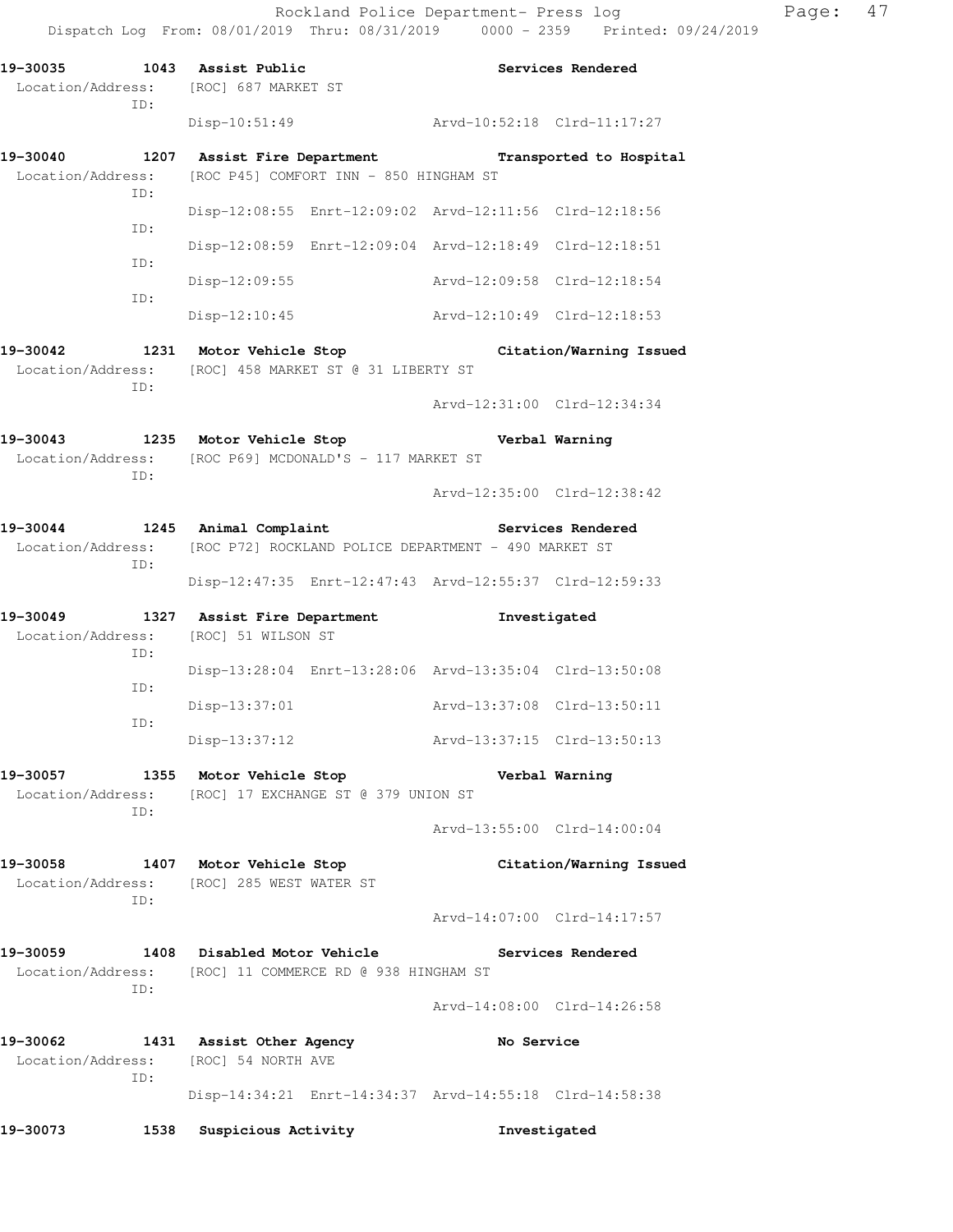|                                 |                                                                           | Rockland Police Department- Press log                                          | Page: | 48 |
|---------------------------------|---------------------------------------------------------------------------|--------------------------------------------------------------------------------|-------|----|
|                                 |                                                                           | Dispatch Log From: 08/01/2019 Thru: 08/31/2019 0000 - 2359 Printed: 09/24/2019 |       |    |
| ID:                             | Location/Address: [ROC] 115 J A DUNN MEM DR                               |                                                                                |       |    |
| ID:                             |                                                                           | Disp-15:46:49 Enrt-15:47:04 Arvd-15:48:07 Clrd-15:50:49                        |       |    |
|                                 |                                                                           | Disp-15:46:49 Enrt-15:46:58 Arvd-15:49:18 Clrd-15:50:51                        |       |    |
| 19-30074 1601 SHIFT ASSIGNMENTS |                                                                           | No Action Required                                                             |       |    |
|                                 | Location/Address: [ROC P72] ROCKLAND POLICE DEPARTMENT - 490 MARKET ST    |                                                                                |       |    |
| 19-30091 1630 Assist Public     |                                                                           | Investigated                                                                   |       |    |
| ID:                             | Location/Address: [ROC] 6 KING PHILLIP CIR                                |                                                                                |       |    |
|                                 | Disp-17:48:09                                                             | Clrd-17:49:17                                                                  |       |    |
|                                 | 19-30078 1643 Follow-Up Investigation Services Rendered                   |                                                                                |       |    |
|                                 | Location/Address: [ROC] 8 WEST WATER ST                                   |                                                                                |       |    |
| ID:                             |                                                                           | Arvd-16:43:00 Clrd-16:53:12                                                    |       |    |
|                                 | 19-30081 1653 Follow-Up Investigation Services Rendered                   |                                                                                |       |    |
|                                 | Location/Address: [ROC 70] WEBSTER PARK NURSING AND REHAB - 56 WEBSTER ST |                                                                                |       |    |
| ID:                             |                                                                           | Arvd-16:53:00 Clrd-17:32:33                                                    |       |    |
|                                 | 19-30089 1733 Assist Police Department Services Rendered                  |                                                                                |       |    |
|                                 | Location/Address: [ROC] 401 STANDPIPE DR                                  |                                                                                |       |    |
|                                 | 19-30088 1736 Building Check                                              | Appears Secure                                                                 |       |    |
| ID:                             | Location/Address: [ROC] HARTSTUFF PARK - HINGHAM ST                       |                                                                                |       |    |
|                                 |                                                                           | Arvd-17:36:58 Clrd-17:37:26                                                    |       |    |
|                                 | 19-30104 2012 Building Check                                              | Advised to Court                                                               |       |    |
| ID:                             | Location/Address: [ROC P75] UNION POINT - BILL DELAHUNT PKWY              |                                                                                |       |    |
|                                 |                                                                           | Arvd-20:22:29 Clrd-20:22:52                                                    |       |    |
| 19-30105                        | 2024 Burglar Alarm                                                        | Building Checked/Secured                                                       |       |    |
| Location/Address:<br>ID:        | [ROC] 100 LEDGEWOOD PL Apt. #300                                          |                                                                                |       |    |
|                                 |                                                                           | Disp-20:26:51 Enrt-20:26:55 Arvd-20:30:52 Clrd-20:34:33                        |       |    |
| ID:                             |                                                                           | Disp-20:30:12 Enrt-20:30:14 Arvd-20:30:16 Clrd-20:34:39                        |       |    |
| 19-30111                        |                                                                           |                                                                                |       |    |
| Location/Address:               | 2058 Motor Vehicle Stop<br>[ROC] UNION ST                                 | Verbal Warning                                                                 |       |    |
| ID:                             |                                                                           | Disp-20:59:44 Enrt-20:59:51 Arvd-20:59:53 Clrd-21:00:26                        |       |    |
|                                 |                                                                           |                                                                                |       |    |
| 19-30112<br>Location/Address:   | 2111 Motor Vehicle Stop<br>[ROC] E WATER ST                               | Verbal Warning                                                                 |       |    |
| ID:                             |                                                                           |                                                                                |       |    |
|                                 |                                                                           | Disp-21:12:59 Enrt-21:13:03 Arvd-21:13:05 Clrd-21:15:02                        |       |    |
| 19-30115                        | 2141 Motor Vehicle Complaint Services Rendered                            |                                                                                |       |    |
| Location/Address:<br>ID:        | [ROC] 80 MARKET ST @ 12 CENTRE AVE                                        |                                                                                |       |    |
|                                 |                                                                           | Disp-21:44:04 Enrt-21:44:17 Arvd-21:44:19 Clrd-21:56:00                        |       |    |
| ID:                             |                                                                           | Disp-21:44:04 Enrt-21:44:15 Arvd-21:44:22 Clrd-22:31:51                        |       |    |
|                                 |                                                                           |                                                                                |       |    |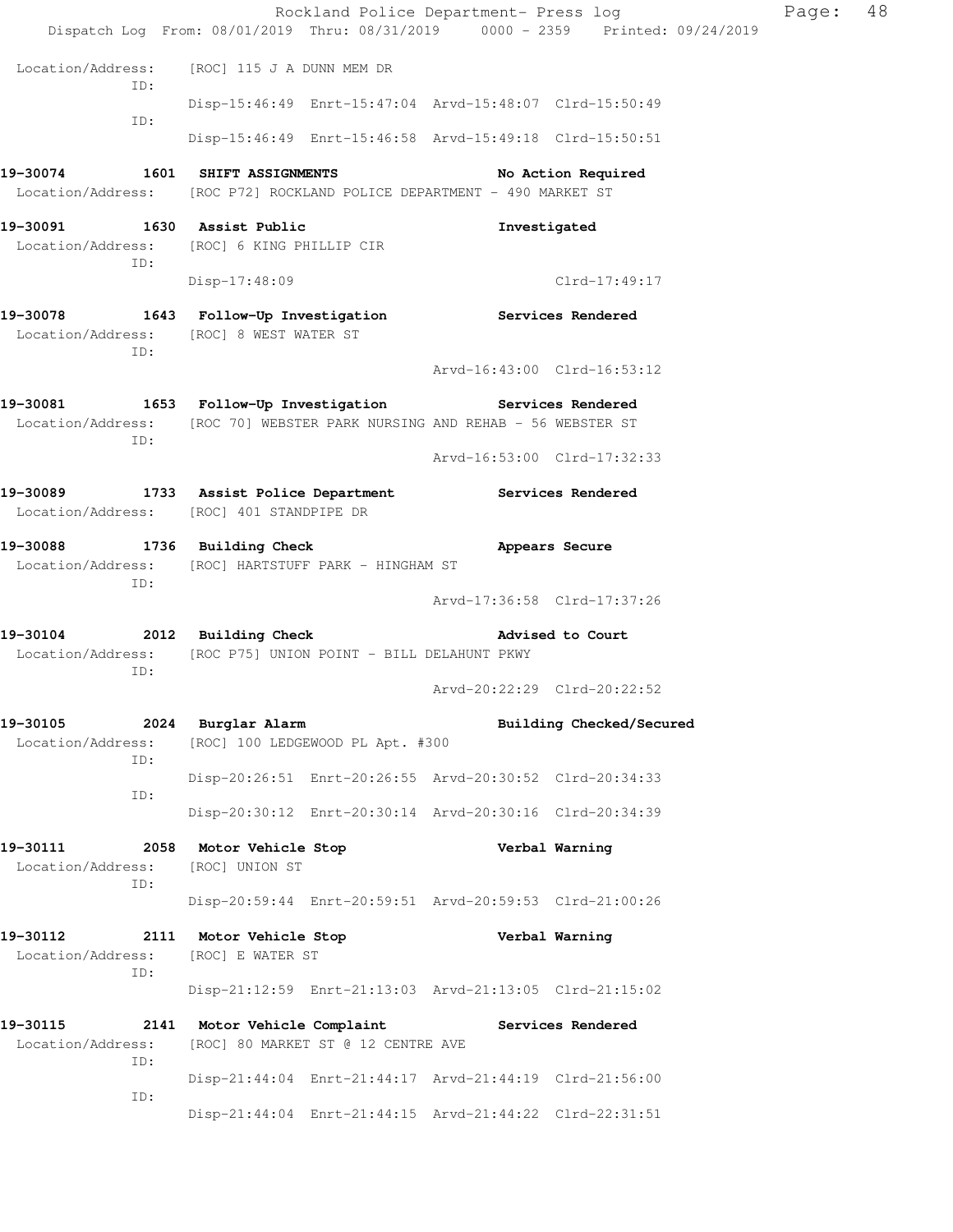| Location/Address: [ROC P53] TK O'SHEA'S - 934 HINGHAM ST<br>TD: |                             |                                                         |                 |
|-----------------------------------------------------------------|-----------------------------|---------------------------------------------------------|-----------------|
| TD:                                                             |                             | Disp-21:52:28 Enrt-21:53:15 Arvd-22:03:32 Clrd-22:24:54 |                 |
|                                                                 | Disp-21:56:08 Enrt-21:56:11 |                                                         | $Clrd-21:59:51$ |
| TD:                                                             |                             | Disp-22:00:33 Enrt-22:00:53 Arvd-22:09:34 Clrd-22:24:50 |                 |

**19-30118 2151 Motor Vehicle Complaint Gone on arrival** 

| 19-30123          | 2326 | IΜ         |
|-------------------|------|------------|
| Location/Address: |      | <b>FRO</b> |
|                   | TD:  |            |
|                   |      |            |

**19-30123 2326 IMMEDIATE THREAT Services Rendered**  C] 54 NORTH AVE Disp-23:28:21 Clrd-23:29:32 **19-30124 2336 Noise Complaint Peace Restored** 

| 19 JULA – 2000 NUISE COMPIGING |                                                         | reace wescored |
|--------------------------------|---------------------------------------------------------|----------------|
|                                | Location/Address: [ROC] 333 PLAIN ST @ 290 REED ST      |                |
| TD:                            |                                                         |                |
|                                | Disp-23:38:14 Enrt-23:39:12 Arvd-23:40:09 Clrd-23:47:35 |                |
| TD:                            |                                                         |                |
|                                | Disp-23:38:14 Enrt-23:39:07 Arvd-23:39:50 Clrd-23:47:41 |                |

#### **For Date: 08/14/2019 - Wednesday**

| 19-30125                                                                      |     | 0000 SHIFT ASSIGNMENTS                                  |                                                       | Services Rendered                                       |                         |  |
|-------------------------------------------------------------------------------|-----|---------------------------------------------------------|-------------------------------------------------------|---------------------------------------------------------|-------------------------|--|
| Location/Address: [ROC P72] ROCKLAND POLICE DEPARTMENT - 490 MARKET ST<br>TD: |     |                                                         |                                                       |                                                         |                         |  |
|                                                                               |     | $Disp-00:00:00$                                         |                                                       |                                                         | $Clrd-00:06:07$         |  |
| 19-30137 0308 Suspicious Activity                                             |     |                                                         |                                                       | Unfounded                                               |                         |  |
|                                                                               | TD: | Vicinity of: [ROC] 14 MONCRIEF RD                       |                                                       |                                                         |                         |  |
|                                                                               | TD: |                                                         |                                                       | Disp-03:09:31 Enrt-03:11:05 Arvd-03:13:50 Clrd-03:16:34 |                         |  |
|                                                                               |     |                                                         |                                                       | Disp-03:09:42 Enrt-03:10:58 Arvd-03:13:54 Clrd-03:16:30 |                         |  |
| 19-30140                                                                      |     | 0536 Building Check<br>Location/Address: [ROC] UNION ST |                                                       |                                                         | Appears Secure          |  |
|                                                                               | TD: | Disp-05:37:09                                           |                                                       | Arvd-05:37:21 Clrd-05:51:53                             |                         |  |
| 19-30143 0600 Motor Vehicle Stop                                              |     |                                                         |                                                       |                                                         | Verbal Warning          |  |
|                                                                               | TD: |                                                         | Location/Address: [ROC] 67 CONDON CIR @ 416 SUMMER ST |                                                         |                         |  |
|                                                                               |     |                                                         |                                                       | Arvd-06:00:00 Clrd-06:02:11                             |                         |  |
| 19-30145 0623 Motor Vehicle Stop                                              | TD: | Vicinity of: [ROC] 500 SUMMER ST                        |                                                       |                                                         | Citation/Warning Issued |  |
|                                                                               |     |                                                         |                                                       | Arvd-06:23:00 Clrd-06:29:54                             |                         |  |
| 19-30150 0647 Motor Vehicle Stop                                              |     |                                                         |                                                       |                                                         | Citation/Warning Issued |  |
|                                                                               | ID: |                                                         | Location/Address: [ROC] 187 POND ST @ 285 TURNER RD   |                                                         |                         |  |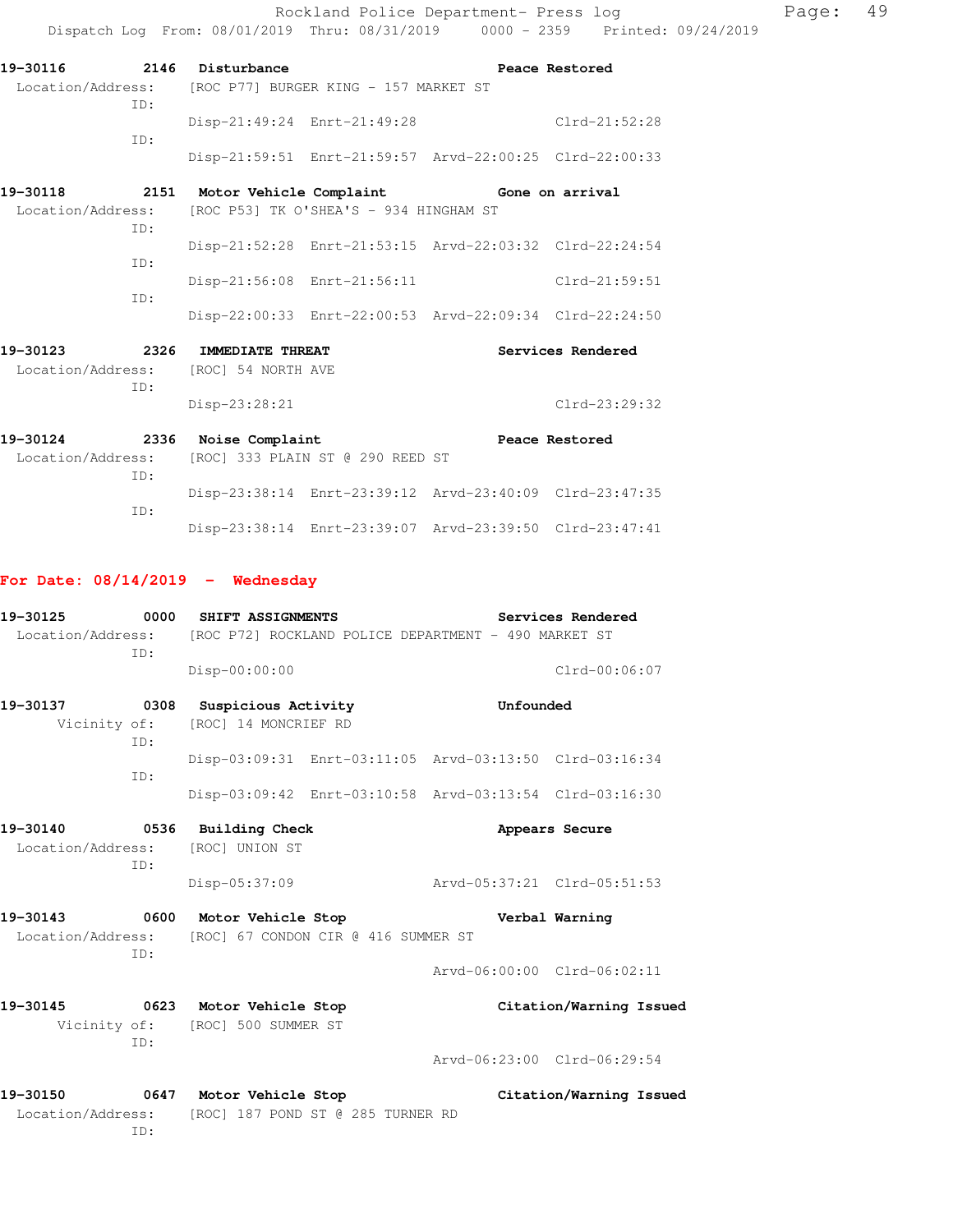Arvd-06:47:00 Clrd-06:51:17

| 19-30152 0724                                                                                                     |                                                                                       | 911 Hang Up                                                                            |                                                         |                             | 911 Wireless call (Transfered)  |  |
|-------------------------------------------------------------------------------------------------------------------|---------------------------------------------------------------------------------------|----------------------------------------------------------------------------------------|---------------------------------------------------------|-----------------------------|---------------------------------|--|
|                                                                                                                   | ID:                                                                                   | Location/Address: [ROC P55] HOME DEPOT - 1149 HINGHAM ST                               |                                                         |                             |                                 |  |
|                                                                                                                   |                                                                                       |                                                                                        | Disp-07:29:58 Enrt-07:30:02 Clrd-07:39:16               |                             |                                 |  |
| 19-30154 0802 Police Information<br>Location/Address: [ROC P72] ROCKLAND POLICE DEPARTMENT - 490 MARKET ST<br>ID: |                                                                                       |                                                                                        | Services Rendered                                       |                             |                                 |  |
|                                                                                                                   |                                                                                       | Disp-08:05:21                                                                          |                                                         |                             | Clrd-08:05:29                   |  |
|                                                                                                                   | 19-30155 0802 Health & Welfare Check<br>Location/Address: [ROC] 102 GARDEN TER<br>ID: |                                                                                        |                                                         | <b>No Service</b>           |                                 |  |
|                                                                                                                   |                                                                                       | Disp-08:06:42 Enrt-08:09:01 Clrd-08:17:19                                              |                                                         |                             |                                 |  |
| 19-30156 0816 Burglar Alarm<br>Location/Address:<br>ID:                                                           |                                                                                       | [ROC 31] HOLBROOK ASSOCIATES INC - 100 WEYMOUTH ST                                     | Disp-08:19:00 Enrt-08:21:55                             |                             | Investigated<br>$Clrd-08:30:12$ |  |
| 19-30299 0825 Animal Complaint                                                                                    |                                                                                       | Location/Address: [ROC] 1050 HINGHAM ST                                                |                                                         |                             | <b>Services Rendered</b>        |  |
| 19-30158 0903 Vandalism                                                                                           |                                                                                       |                                                                                        |                                                         |                             | Services Rendered               |  |
| Location/Address: [ROC] ROCKLAND DAY HABILITATION - 151 MARKET ST<br>ID:<br>ID:                                   |                                                                                       |                                                                                        |                                                         |                             |                                 |  |
|                                                                                                                   | Disp-09:06:31                                                                         |                                                                                        |                                                         | Clrd-09:08:01               |                                 |  |
|                                                                                                                   |                                                                                       |                                                                                        | Disp-09:07:56 Enrt-09:08:09 Arvd-09:14:52 Clrd-09:35:00 |                             |                                 |  |
| 19-30162                                                                                                          | ID:                                                                                   | 0934 Disturbance<br>Location/Address: [ROC P45] COMFORT INN - 850 HINGHAM ST Apt. #117 |                                                         |                             | Peace Restored                  |  |
|                                                                                                                   | ID:                                                                                   |                                                                                        | Disp-09:35:50 Enrt-09:36:08 Arvd-09:40:49 Clrd-09:53:10 |                             |                                 |  |
|                                                                                                                   | ID:                                                                                   |                                                                                        | Disp-09:35:57 Enrt-09:36:01 Arvd-09:40:59 Clrd-09:53:17 |                             |                                 |  |
|                                                                                                                   |                                                                                       |                                                                                        | Disp-09:36:23 Enrt-09:36:27 Arvd-09:40:55 Clrd-09:53:14 |                             |                                 |  |
| 19-30164                                                                                                          | ID:                                                                                   | 0948 Building Check<br>Location/Address: [ROC] MARTHA DR                               |                                                         |                             | Building Checked/Secured        |  |
|                                                                                                                   |                                                                                       |                                                                                        |                                                         | Arvd-09:49:33 Clrd-09:49:49 |                                 |  |
| 19-30167<br>Location/Address:                                                                                     | ID:                                                                                   | 1010 Building Check<br>[ROC] BILL DELAHUNT PKWY                                        |                                                         |                             | Appears Secure                  |  |
|                                                                                                                   |                                                                                       |                                                                                        |                                                         | Arvd-10:10:45 Clrd-10:10:53 |                                 |  |
| 19-30173<br>Location/Address:                                                                                     | ID:                                                                                   | 1044 Assist Other Agency<br>[ROC P72] ROCKLAND POLICE DEPARTMENT - 490 MARKET ST       |                                                         | <b>Services Rendered</b>    |                                 |  |
|                                                                                                                   |                                                                                       |                                                                                        | Disp-10:45:51 Enrt-10:46:17 Arvd-10:52:53 Clrd-11:03:04 |                             |                                 |  |
| 19-30174                                                                                                          |                                                                                       | 1114 Lost/Found Property The Services Rendered                                         |                                                         |                             |                                 |  |
| Location/Address:                                                                                                 | ID:                                                                                   | [ROC P72] ROCKLAND POLICE DEPARTMENT - 490 MARKET ST                                   |                                                         |                             |                                 |  |
|                                                                                                                   |                                                                                       | Disp-11:18:33                                                                          |                                                         |                             | Clrd-11:18:39                   |  |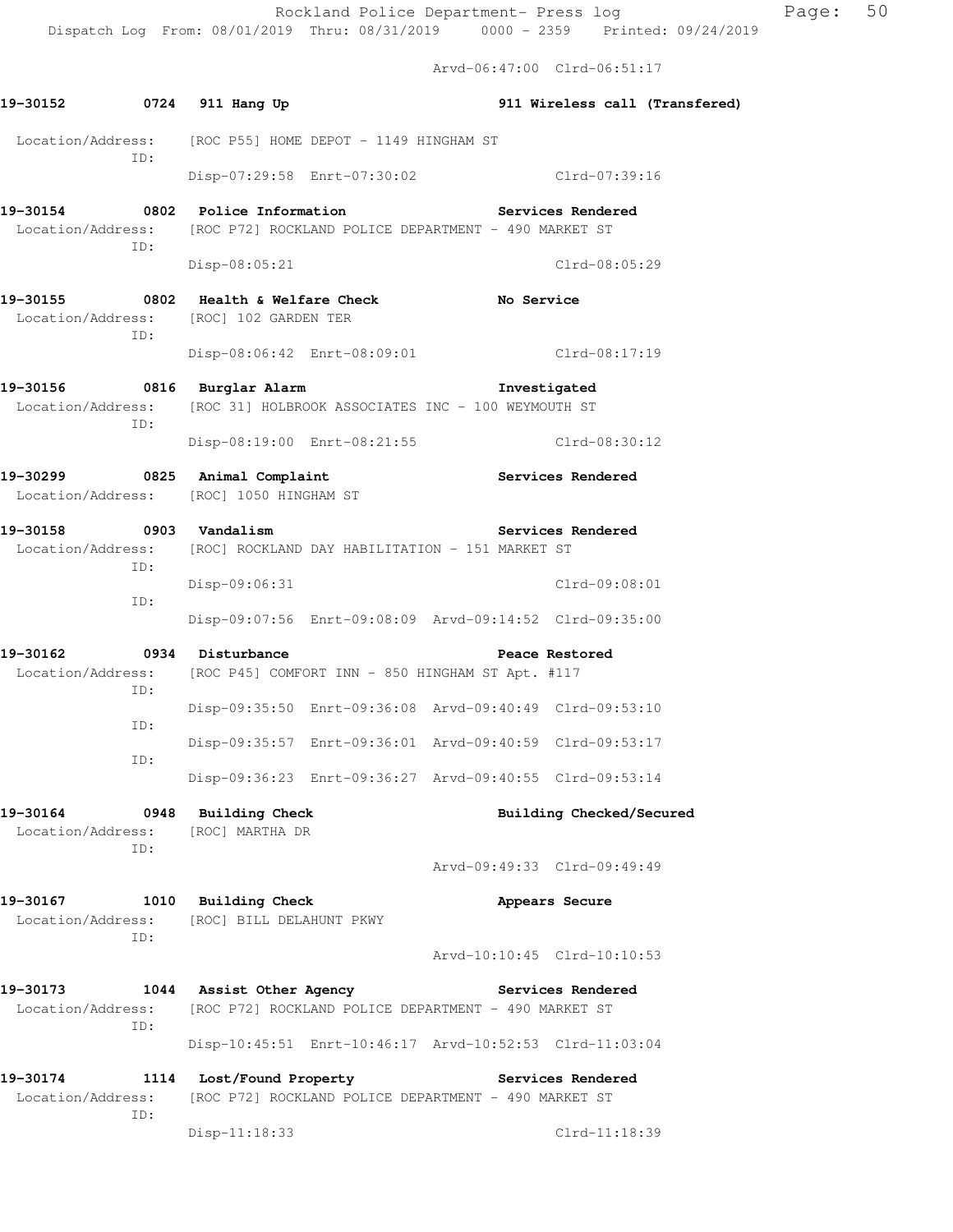| 19-30175 1125 Building Check<br>Location/Address: [ROC] HINGHAM ST<br>ID:  |                                                                                                                                      | Appears Secure                                                       |
|----------------------------------------------------------------------------|--------------------------------------------------------------------------------------------------------------------------------------|----------------------------------------------------------------------|
|                                                                            |                                                                                                                                      | Arvd-11:26:18 Clrd-11:26:29                                          |
| Location/Address: [ROC] 396 MARKET ST                                      | 19-30179 1154 Sex offender or dissemination Services Rendered                                                                        |                                                                      |
| Location/Address:<br>ID:                                                   | 19-30183 1210 MVA Property Damage Only Report Follows<br>[ROC] 317 PLAIN ST                                                          |                                                                      |
|                                                                            | Disp-12:13:08 Enrt-12:13:15 Arvd-12:15:50 Clrd-12:33:07                                                                              |                                                                      |
| ID:<br>ID:                                                                 | Disp-12:13:08 Enrt-12:13:20 Arvd-12:14:03 Clrd-12:48:03                                                                              |                                                                      |
|                                                                            | Disp-12:48:14                                                                                                                        | $Clrd-12:48:42$                                                      |
| 19-30186 1251 Building Check<br>Location/Address: [ROC] HINGHAM ST<br>ID:  |                                                                                                                                      | Appears Secure                                                       |
|                                                                            |                                                                                                                                      | Arvd-12:52:07 Clrd-12:52:16                                          |
| 19-30190 1306 Assist Public<br>Location/Address: [ROC] 300 UNION ST<br>ID: |                                                                                                                                      | Services Rendered                                                    |
|                                                                            | $Disp-13:10:21$                                                                                                                      | Arvd-13:11:10 Clrd-13:22:52                                          |
| 19-30302 1310 Animal Complaint<br>Location/Address: [ROC] 34 DEERING SQ    |                                                                                                                                      | Services Rendered                                                    |
| 19-30303 1330 Animal Complaint                                             | Location/Address: [ROC] 7 DANIEL TEAGUE DR                                                                                           | Services Rendered                                                    |
| 19-30304 1350 Animal Complaint<br>Location/Address: [ROC] 27 ASPEN CIR     |                                                                                                                                      | Services Rendered                                                    |
| 19-30195 1356 Emergency Medical                                            |                                                                                                                                      | Transported to Hospital                                              |
| Fire Unit:                                                                 | Location/Address: [ROC] 11 PACIFIC ST Apt. #4<br>ROCKEN3-Pumper-Rockland Engine 3<br>Disp-13:58:03                                   | $Clrd-13:58:49$                                                      |
| EMS Unit:                                                                  | InOrtsUnavl-13:58:49 InSrvce-13:58:49<br>ROCKAM1-Rockland A1<br>Disp-13:58:03 Enrt-13:59:34 Arvd-13:59:47 Clrd-14:07:38              | Hosp-14:15:22 ClrHosp-14:45:31 InQrtsUnavl-15:02:15 InSrvce-15:02:15 |
| Fire Unit:                                                                 | ROCKEN1-Pumper-Rockland Engine 1<br>Disp-13:58:59 Enrt-13:59:33 Arvd-13:59:46 Clrd-14:07:40<br>InQrtsUnavl-14:07:40 InSrvce-14:07:40 |                                                                      |
| ID:                                                                        | Disp-13:59:05 Enrt-14:00:33                                                                                                          | $Clrd-14:01:00$                                                      |
| 19-30196<br>1358                                                           | Health & Welfare Check                                                                                                               | Building Checked/Secured                                             |
| Location/Address:<br>ID:                                                   | [ROC] 11 PACIFIC ST Apt. #4                                                                                                          |                                                                      |
| ID:                                                                        | Disp-14:01:29 Enrt-14:01:34 Arvd-14:02:54 Clrd-14:09:40                                                                              |                                                                      |
|                                                                            | Disp-14:10:08                                                                                                                        | $Clrd-14:10:37$                                                      |
| 19-30305<br>1405<br>Location/Address:                                      | Animal Complaint<br>[ROC] 641 LIBERTY ST                                                                                             | Services Rendered                                                    |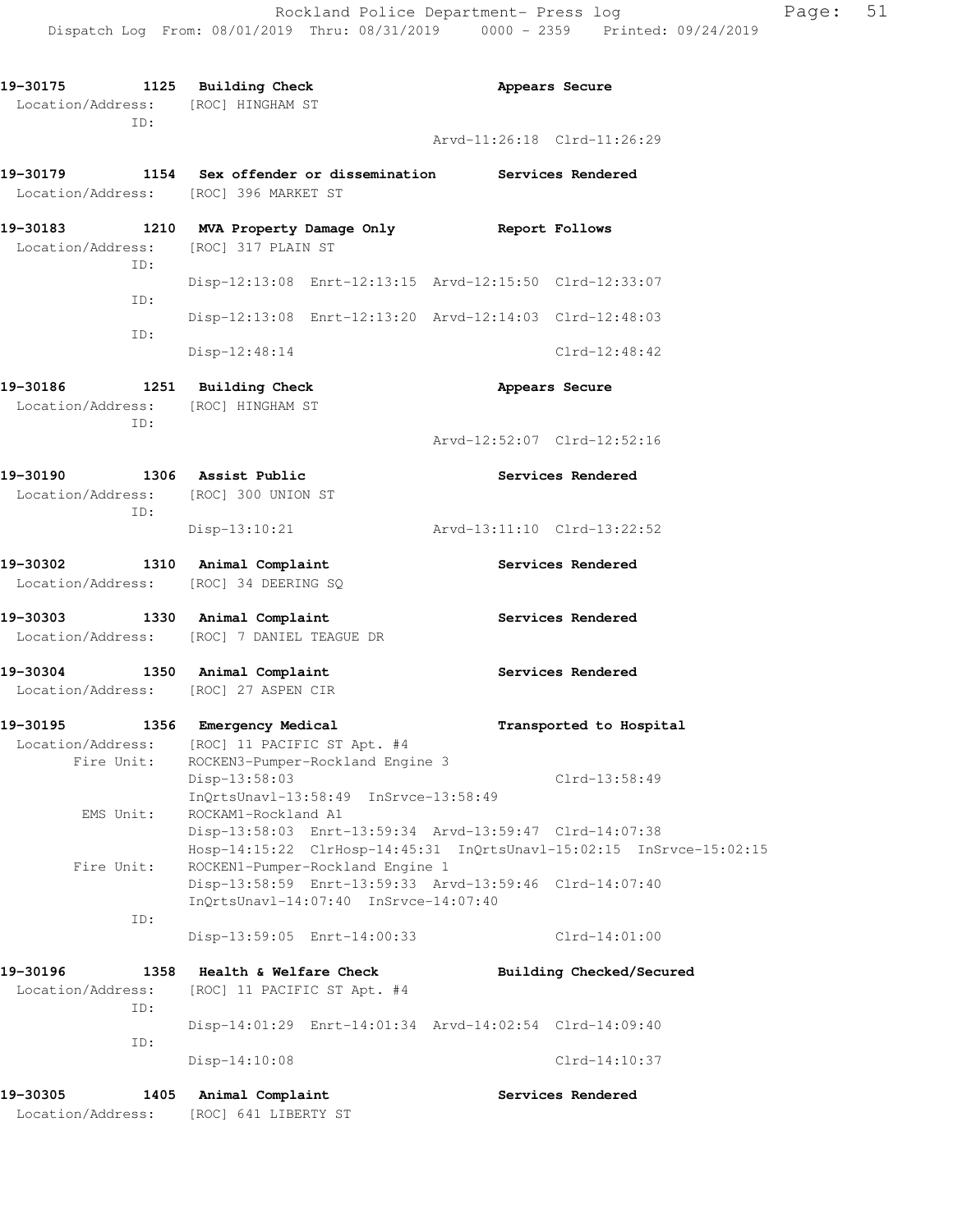| 19-30197 1408 Building Check<br>Location/Address: [ROC] GROVE ST<br>ID:   |                                                                                                                     | Building Checked/Secured                                |
|---------------------------------------------------------------------------|---------------------------------------------------------------------------------------------------------------------|---------------------------------------------------------|
|                                                                           |                                                                                                                     | Arvd-14:09:40 Clrd-14:10:01                             |
| 19-30199 1420 Building Check<br>Location/Address: [ROC] HINGHAM ST<br>ID: |                                                                                                                     | Appears Secure                                          |
|                                                                           |                                                                                                                     | Arvd-14:21:23 Clrd-14:21:37                             |
| 19-30308 1426 Animal Complaint                                            | Location/Address: [ROC] 40 WILLOW POND DR                                                                           | Services Rendered                                       |
| 19-30307 1429 Animal Complaint                                            | Location/Address: [ROC] 44 MILLBROOK DR                                                                             | Services Rendered                                       |
| 19-30309 1443 Animal Complaint                                            | Location/Address: [ROC] 315 REED ST                                                                                 | Services Rendered                                       |
| 19-30202 1450 Summons                                                     | Location/Address: [ROC] 85 MARKET ST                                                                                | Services Rendered                                       |
| ID:                                                                       |                                                                                                                     | Arvd-14:50:00 Clrd-15:14:00                             |
| 19-30310 1450 Animal Complaint                                            | Location/Address: [ROC] 96 DURBECK RD                                                                               | <b>Services Rendered</b>                                |
| ID:                                                                       | 19-30203 1455 MVA Property Damage Only Services Rendered<br>Location/Address: [ROC P64] CVS PHARMACY - 80 MARKET ST |                                                         |
|                                                                           |                                                                                                                     | Arvd-14:55:00 Clrd-15:46:52                             |
| ID:                                                                       | 19-30206 1458 Harassment<br>Location/Address: [ROC] 120 FRENCH RD                                                   | Services Rendered                                       |
|                                                                           |                                                                                                                     | Arvd-14:58:05 Clrd-15:08:52                             |
| 19-30207<br>Location/Address:<br>ID:                                      | 1503 Assist Public<br>[ROC] 1 CHESTNUT CIR                                                                          | Investigated                                            |
| ID:                                                                       | Disp-15:09:08                                                                                                       | Clrd-15:09:38                                           |
|                                                                           | Disp-15:09:27                                                                                                       | Arvd-15:17:37 Clrd-15:29:21                             |
| 19-30311                                                                  | 1517 Animal Complaint<br>Location/Address: [ROC] 30 LEVIN RD                                                        | Services Rendered                                       |
| 19-30211<br>Location/Address:                                             | 1536 Burglar Alarm<br>[ROC P103] ELECTROSWITCH - 175 UNION ST                                                       | <b>False Alarm</b>                                      |
| ID:                                                                       | Disp-15:37:54 Enrt-15:38:18                                                                                         | $Clrd-15:40:02$                                         |
| ID:                                                                       |                                                                                                                     | Disp-15:39:51 Enrt-15:39:55 Arvd-15:39:58 Clrd-15:40:22 |
| 19-30312<br>Location/Address:                                             | 1536 Animal Complaint<br>[ROC] 82 BROOKSIDE RD                                                                      | Services Rendered                                       |
| 19-30313<br>Location/Address:                                             | 1537 Animal Complaint<br>[ROC] 95 MANZELLA CT                                                                       | Services Rendered                                       |
| 19-30315<br>1540                                                          | Animal Complaint                                                                                                    | Services Rendered                                       |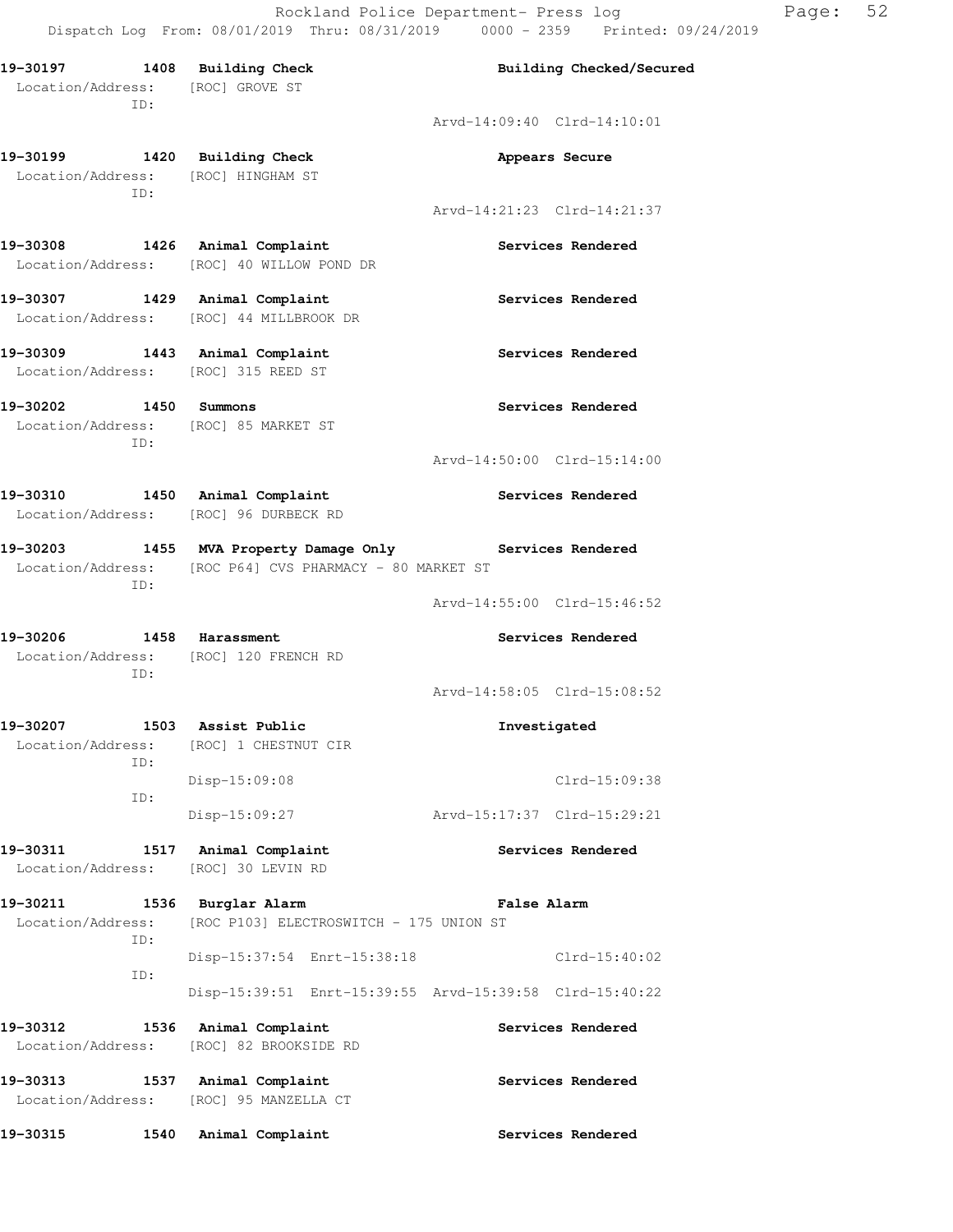Rockland Police Department- Press log Page: 53 Dispatch Log From: 08/01/2019 Thru: 08/31/2019 0000 - 2359 Printed: 09/24/2019 Location/Address: [ROC] 96 ARLINGTON ST **19-30222 1600 SHIFT ASSIGNMENTS No Service**  Location/Address: [ROC P72] ROCKLAND POLICE DEPARTMENT - 490 MARKET ST **19-30217 1616 Motor Vehicle Complaint Services Rendered**  Vicinity of: [ROC] BROOKSIDE RD ID: Disp-16:22:58 Arvd-16:31:36 Clrd-16:33:50 **19-30219 1626 911 Hang Up Gone on arrival**  Vicinity of: [ROC] 162 SUMMER ST ID: Disp-16:31:27 Enrt-16:31:32 Arvd-16:37:21 Clrd-16:40:09 **19-30225 1701 Assist Other Agency Provided Assistance**  Location/Address: [ROC] 51 HANNAH WAY Apt. #B ID: Disp-17:03:03 Enrt-17:40:56 Arvd-17:40:59 Clrd-17:41:02 **19-30234 1844 Health & Welfare Check Provided Assistance**  Location/Address: [ROC] UNION ST ID: Disp-18:46:06 Enrt-18:47:15 Arvd-18:51:08 Clrd-19:02:04 **19-30237 1929 Motor Vehicle Stop Citation/Warning Issued**  Location/Address: [ROC] E WATER ST @ UNION ST ID: Disp-19:30:45 Enrt-19:30:51 Arvd-19:30:53 Clrd-19:47:06 **19-30244 2039 Burglar Alarm Building Checked/Secured**  Location/Address: [ROC] 230 NORTH AVE ID: Disp-20:41:02 Enrt-20:41:37 Arvd-20:47:51 Clrd-20:51:11 ID: Disp-20:42:01 Enrt-20:42:04 Arvd-20:43:45 Clrd-20:51:06 **19-30245 2055 Follow-Up Investigation Services Rendered**  Location/Address: [ROC] 55 HINGHAM ST Apt. #A ID: Disp-20:57:16 Arvd-21:03:09 Clrd-22:19:21 ID: Disp-06:06:37 Clrd-08/15/2019 @ 06:06:42 **19-30248 2103 Assist Other Agency Provided Assistance**  Location/Address: [ROC 9] SULLIVAN TIRE AND AUTO SERVICE - 1 VFW DR ID: Disp-21:05:37 Enrt-21:05:42 Arvd-21:13:21 Clrd-21:13:24 **19-30251 2122 Larceny / Forgery/ Fraud Provided Assistance**  Location/Address: [ROC] 292 MARKET ST ID: Disp-21:24:33 Enrt-21:25:33 Arvd-21:27:48 Clrd-21:34:01 ID: Disp-21:24:33 Enrt-21:25:33 Arvd-21:26:46 Clrd-21:34:05 **19-30253 2146 Disturbance Gone on arrival**  Location/Address: [ROC] WEBSTER ST ID: Disp-21:48:53 Enrt-21:48:59 Arvd-21:51:22 Clrd-21:58:25

ID: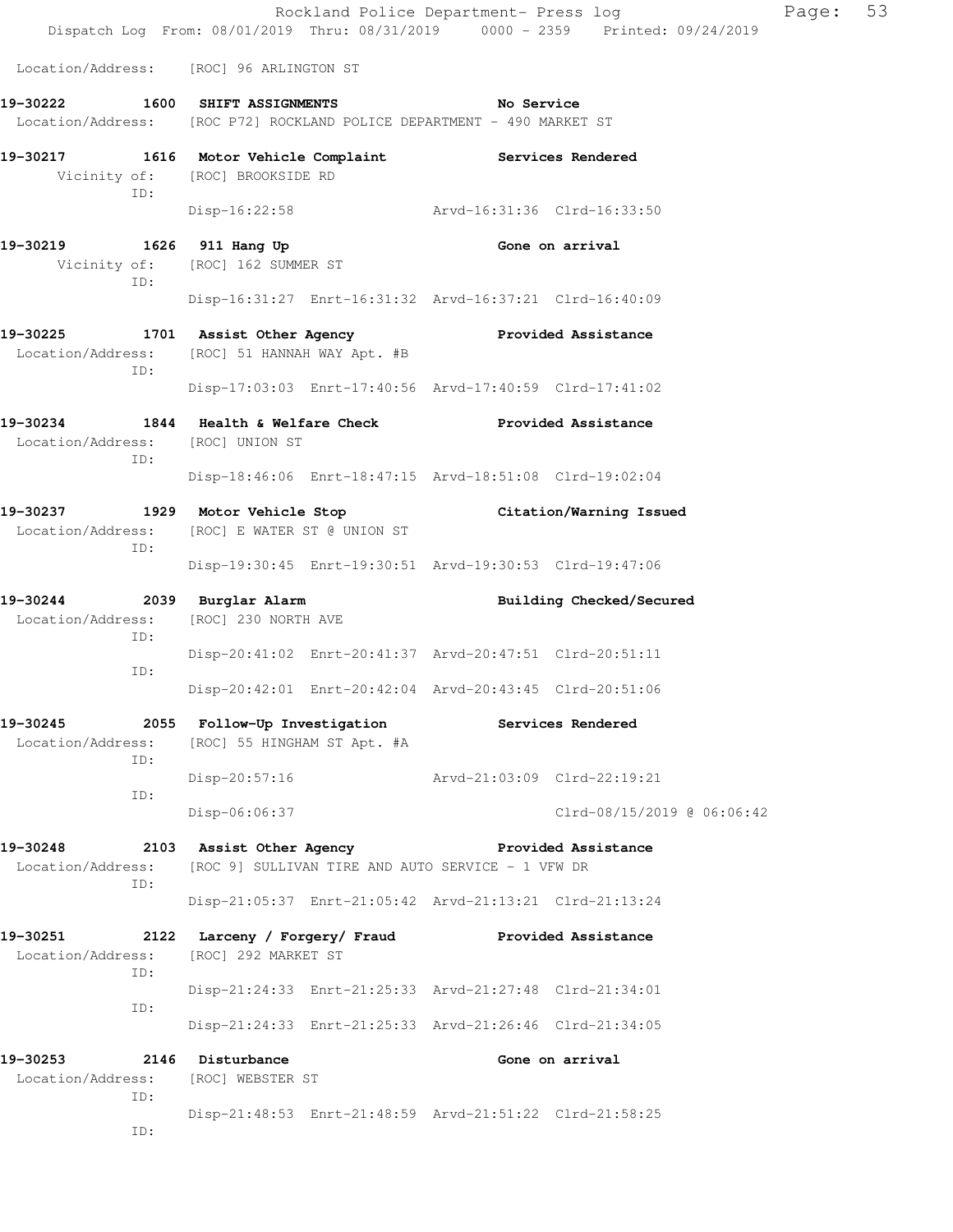Rockland Police Department- Press log Fage: 54 Dispatch Log From: 08/01/2019 Thru: 08/31/2019 0000 - 2359 Printed: 09/24/2019

Disp-21:48:53 Enrt-21:49:01 Arvd-21:51:24 Clrd-21:58:29

### **For Date: 08/15/2019 - Thursday**

| 19-30265                                                                            | 0002                                        | SHIFT ASSIGNMENTS                                                         |                          | Services Rendered                                                                                                               |
|-------------------------------------------------------------------------------------|---------------------------------------------|---------------------------------------------------------------------------|--------------------------|---------------------------------------------------------------------------------------------------------------------------------|
| Location/Address: [ROC P72] ROCKLAND POLICE DEPARTMENT - 490 MARKET ST<br>ID:       |                                             |                                                                           |                          |                                                                                                                                 |
|                                                                                     |                                             | Disp-00:05:27                                                             |                          | $Clrd-00:05:33$                                                                                                                 |
| 19-30274<br>0125<br>Location/Address:<br>ID:                                        |                                             | Suspicious Activity<br>[ROC] 123 PLAIN ST                                 |                          | Gone on arrival                                                                                                                 |
| ID:                                                                                 |                                             | $Disp-01:27:45$                                                           |                          | Arvd-01:30:59 Clrd-01:32:09                                                                                                     |
| ID:                                                                                 |                                             | $Disp-01:27:45$                                                           |                          | Arvd-01:30:59 Clrd-01:32:09                                                                                                     |
|                                                                                     |                                             | $Disp-01:42:54$                                                           |                          | Arvd-01:43:04 Clrd-02:05:35                                                                                                     |
| 19-30281<br>Location/Address:<br>ID:                                                | 0522 Building Check<br>[ROC] UNION ST       |                                                                           | Building Checked/Secured |                                                                                                                                 |
|                                                                                     |                                             | Disp-05:24:17                                                             |                          | $Clrd-05:35:04$                                                                                                                 |
| 19-30286<br>Location/Address:<br>ID:                                                | 0606 Warrant<br>[ROC] 89 HANNAH WAY Apt. #D |                                                                           | No Service               |                                                                                                                                 |
| ID:                                                                                 |                                             |                                                                           |                          | Disp-06:07:37 Enrt-06:07:45 Arvd-06:07:50 Clrd-06:11:34                                                                         |
|                                                                                     |                                             |                                                                           |                          | Disp-06:07:41 Enrt-06:07:45 Arvd-06:07:50 Clrd-06:11:34                                                                         |
| 19-30295<br>Location/Address:                                                       |                                             | 0800 General Info<br>[ROC P72] ROCKLAND POLICE DEPARTMENT - 490 MARKET ST |                          | Services Rendered                                                                                                               |
| 19-30300<br>Location/Address: [ROC P47] BEST WESTERN - 909 HINGHAM ST<br>Fire Unit: |                                             | 0817 Emergency Medical<br>ROCKEN1-Pumper-Rockland Engine 1                |                          | Transported to Hospital<br>Disp-08:19:27 Enrt-08:20:21 Arvd-08:24:16 Clrd-08:31:23                                              |
| EMS Unit:                                                                           |                                             | InQrtsUnavl-08:42:04 InSrvce-08:42:07<br>ROCKAM2-Rockland A2              |                          | Disp-08:21:44 Enrt-08:21:47 Arvd-08:24:14 Clrd-08:31:26<br>Hosp-08:37:21 ClrHosp-09:19:36 InQrtsUnavl-09:25:06 InSrvce-09:25:10 |
| ID:                                                                                 |                                             |                                                                           |                          | Disp-08:23:03 Enrt-08:23:06 Arvd-08:23:08 Clrd-08:28:08                                                                         |
| 19-30318<br>Location/Address:<br>ID:                                                |                                             | 0911 Building Check<br>[ROC] HARTSUFF ST                                  |                          | Services Rendered                                                                                                               |
|                                                                                     |                                             |                                                                           |                          | Disp-09:14:03 Enrt-09:14:16 Arvd-09:14:19 Clrd-09:14:23                                                                         |
| 19-30321<br>Location/Address:                                                       | 0922                                        | <b>Building Check</b><br>[ROC] MARTHA DR                                  |                          | Services Rendered                                                                                                               |
| 19-30323<br>Location/Address:<br>ID:                                                | 0924                                        | <b>Building Check</b><br>[ROC] BILL DELAHUNT PKWY                         |                          | Services Rendered                                                                                                               |
| ID:                                                                                 |                                             |                                                                           |                          | Disp-09:25:54 Enrt-09:26:03 Arvd-09:26:07 Clrd-09:26:11                                                                         |
|                                                                                     |                                             |                                                                           |                          | Disp-09:27:06 Enrt-09:27:12 Arvd-09:27:23 Clrd-09:27:26                                                                         |
| 19-30325                                                                            | 0935                                        | Motor Vehicle Stop                                                        |                          | Citation/Warning Issued                                                                                                         |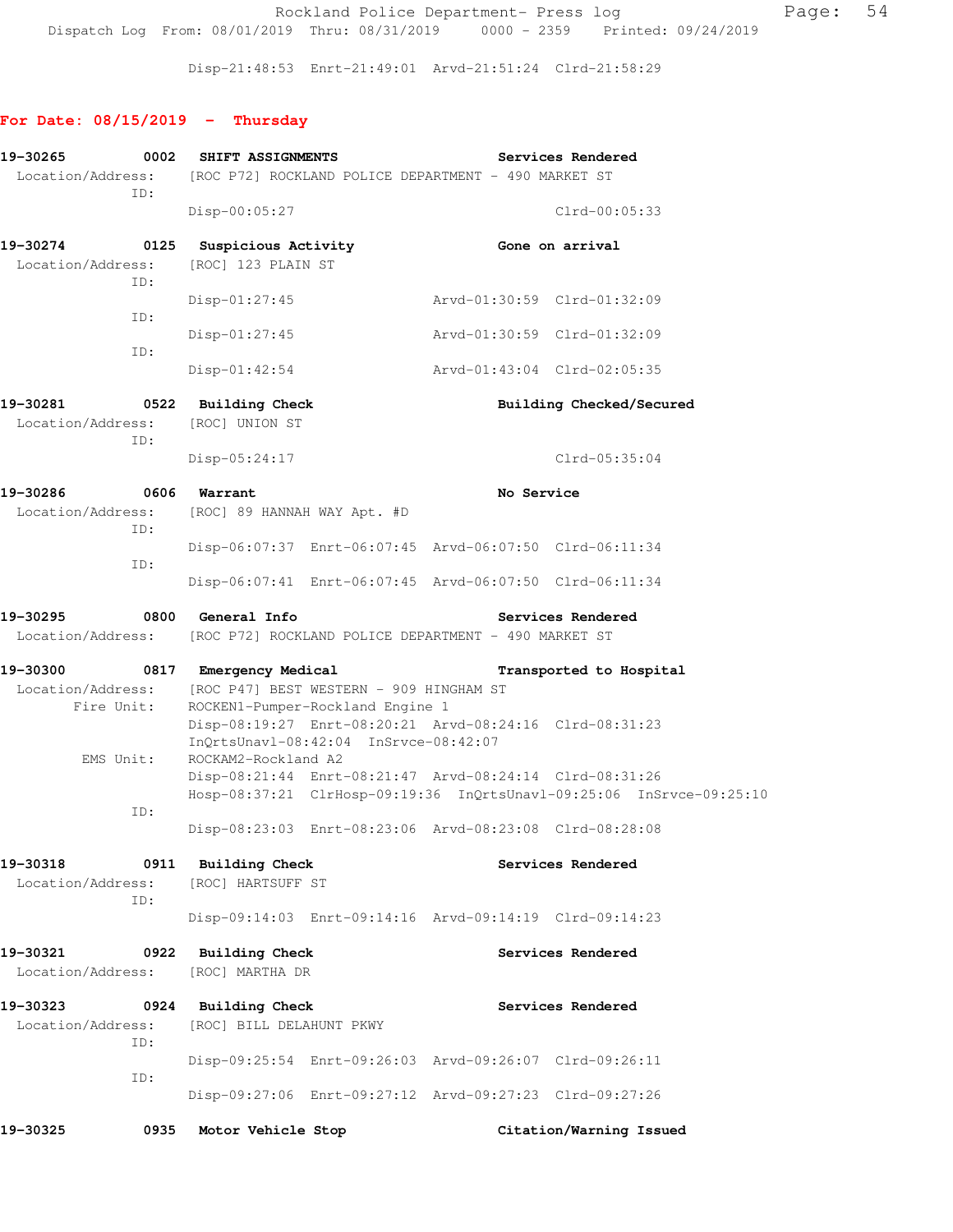|                               |                                   |                                                                         |                                                         | Rockland Police Department- Press log                   |                                                                                | Page: | 55 |  |  |
|-------------------------------|-----------------------------------|-------------------------------------------------------------------------|---------------------------------------------------------|---------------------------------------------------------|--------------------------------------------------------------------------------|-------|----|--|--|
|                               |                                   |                                                                         |                                                         |                                                         | Dispatch Log From: 08/01/2019 Thru: 08/31/2019 0000 - 2359 Printed: 09/24/2019 |       |    |  |  |
| Location/Address:             | ID:                               | [ROC] BILL DELAHUNT PKWY                                                |                                                         |                                                         |                                                                                |       |    |  |  |
|                               | ID:                               |                                                                         |                                                         | Disp-09:36:26 Enrt-09:36:30 Arvd-09:36:32 Clrd-09:49:50 |                                                                                |       |    |  |  |
|                               |                                   |                                                                         |                                                         | Disp-10:27:54 Arvd-10:27:59 Clrd-10:28:03               |                                                                                |       |    |  |  |
|                               |                                   |                                                                         |                                                         |                                                         | Services Rendered                                                              |       |    |  |  |
|                               | ID:                               | Location/Address: [ROC P72] ROCKLAND POLICE DEPARTMENT - 490 MARKET ST  |                                                         |                                                         |                                                                                |       |    |  |  |
|                               |                                   | Disp-10:47:07                                                           |                                                         |                                                         | Clrd-10:47:18                                                                  |       |    |  |  |
|                               |                                   | 19-30447 1115 Animal Complaint<br>Location/Address: [ROC] 136 NORTH AVE |                                                         |                                                         | Services Rendered                                                              |       |    |  |  |
|                               | TD:                               | 19-30336 1134 Building Check<br>Location/Address: [ROC] HARTSUFF ST     |                                                         |                                                         | Services Rendered                                                              |       |    |  |  |
|                               |                                   |                                                                         | Disp-11:37:12 Enrt-11:37:22 Arvd-11:37:26 Clrd-11:37:29 |                                                         |                                                                                |       |    |  |  |
| 19-30448                      |                                   | 1135 Animal Complaint<br>Location/Address: [ROC] VFW DR                 |                                                         |                                                         | Services Rendered                                                              |       |    |  |  |
|                               |                                   | 19-30338 1148 Building Check                                            |                                                         |                                                         | Services Rendered                                                              |       |    |  |  |
| TD:                           | Location/Address: [ROC] MARTHA DR |                                                                         |                                                         |                                                         |                                                                                |       |    |  |  |
|                               |                                   |                                                                         |                                                         | Disp-11:50:08 Enrt-11:50:28 Arvd-11:50:32 Clrd-11:50:38 |                                                                                |       |    |  |  |
| 19-30339<br>Location/Address: | ID:                               | 1150 Building Check<br>[ROC] GROVE ST                                   |                                                         |                                                         | Services Rendered                                                              |       |    |  |  |
|                               |                                   |                                                                         |                                                         | Disp-11:52:12 Enrt-11:52:20 Arvd-11:52:23 Clrd-11:52:26 |                                                                                |       |    |  |  |
| 19-30340                      |                                   | 1217 Motor Vehicle Complaint Gone on arrival                            |                                                         |                                                         |                                                                                |       |    |  |  |
|                               | ID:                               | Vicinity of: [ROC] 754 UNION ST @ 9 SALEM ST                            |                                                         |                                                         |                                                                                |       |    |  |  |
|                               | ID:                               | Disp-12:19:21                                                           |                                                         | Arvd-12:20:34 Clrd-12:26:47                             |                                                                                |       |    |  |  |
|                               |                                   | $Disp-12:22:00$                                                         |                                                         | Arvd-12:22:06 Clrd-12:26:44                             |                                                                                |       |    |  |  |
| 19-30341<br>Location/Address: | ID:                               | 1227 Disturbance<br>[ROC] 117 WEST WATER ST                             |                                                         |                                                         | Arrest (s) Made                                                                |       |    |  |  |
|                               | ID:                               |                                                                         |                                                         | Disp-12:30:31 Enrt-12:30:42 Arvd-12:35:57 Clrd-13:05:30 |                                                                                |       |    |  |  |
|                               | ID:                               |                                                                         |                                                         | Disp-12:30:37 Enrt-12:30:40 Arvd-12:35:53 Clrd-12:42:19 |                                                                                |       |    |  |  |
|                               |                                   |                                                                         |                                                         |                                                         | Arvd-12:35:48 Clrd-13:53:24                                                    |       |    |  |  |
| 19-30450                      |                                   | 1319 Animal Complaint<br>Location/Address: [ROC] 41 STUDLEY CT          |                                                         |                                                         | Services Rendered                                                              |       |    |  |  |
| 19-30346<br>Location/Address: |                                   | 1320 Larceny / Forgery/ Fraud                 Report Follows            |                                                         | [ROC P65] 7-ELEVEN CONVENIENCE STORE - 92 MARKET ST     |                                                                                |       |    |  |  |
|                               | ID:                               |                                                                         |                                                         | Disp-13:24:47 Arvd-13:24:55 Clrd-13:45:00               |                                                                                |       |    |  |  |
| 19-30348                      |                                   | 1333 Motor Vehicle Stop                                                 |                                                         |                                                         | Citation/Warning Issued                                                        |       |    |  |  |
| Location/Address:             | ID:                               |                                                                         | [ROC P62] CHINA PLAZA - 35 MARKET ST                    |                                                         |                                                                                |       |    |  |  |
|                               |                                   |                                                                         |                                                         |                                                         | Arvd-13:33:00 Clrd-13:35:52                                                    |       |    |  |  |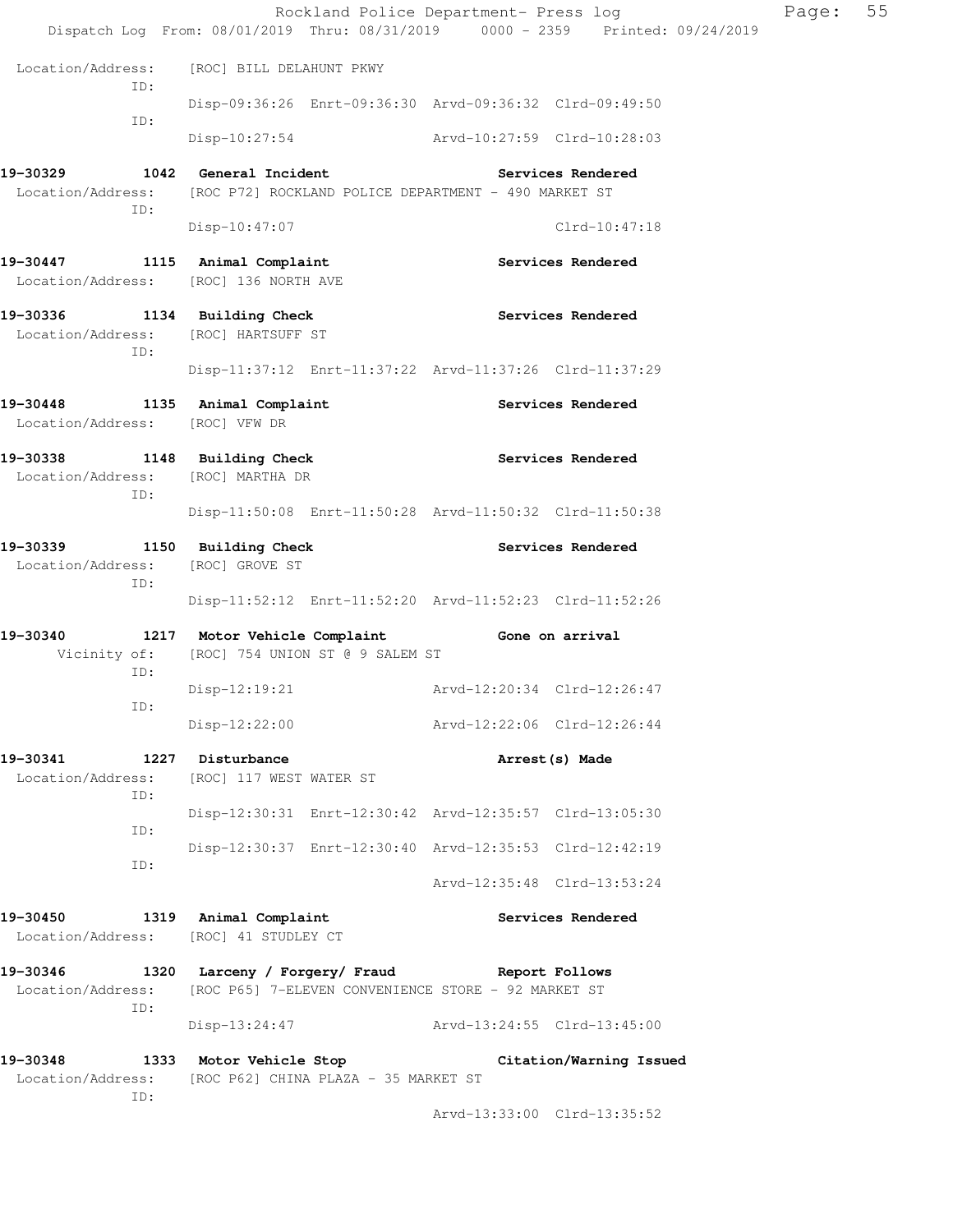Rockland Police Department- Press log Fage: 56 Dispatch Log From: 08/01/2019 Thru: 08/31/2019 0000 - 2359 Printed: 09/24/2019 **19-30351 1352 Prisioner Transport Services Rendered**  Location/Address: [HIN 1] HINGHAM COURT - 28 GEORGE WASHINGTON BLVD ID: Arvd-13:52:00 Clrd-14:35:20 19-30353 1409 Disturbance **Sent On Way**  Location/Address: [ROC P77] BURGER KING - 115 J A DUNN MEM DR ID: Disp-14:10:32 Enrt-14:10:41 Arvd-14:14:10 Clrd-14:20:20 ID: Disp-14:17:07 Arvd-14:17:12 Clrd-14:20:29 **19-30357 1413 General Info Transported to Hospital**  Location/Address: [ROC 73] ROCKLAND TOWN HALL - 242 UNION ST ID: Disp-14:15:37 Enrt-14:15:44 Arvd-14:15:48 Clrd-14:42:19 ID: Disp-14:39:22 Arvd-14:39:26 Clrd-14:42:13 **19-30449 1430 Animal Complaint Services Rendered**  Location/Address: [ROC] 321 LIBERTY ST **19-30451 1450 Animal Complaint Services Rendered**  Location/Address: [ROC] 49 BAY PATH LN **19-30361 1457 Assist Fire Department Services Rendered**  Location/Address: [ROC] 412 GARDEN TER ID: Disp-14:59:42 Arvd-14:59:48 Clrd-15:06:46 ID: Disp-15:00:00 Arvd-15:00:05 Clrd-15:06:51 19-30452 1510 Animal Complaint **19-30452** Services Rendered Location/Address: [ROC] 641 LIBERTY ST **19-30453 1527 Animal Complaint Services Rendered**  Location/Address: [ROC] 205 HINGHAM ST **19-30454 1535 Animal Complaint Services Rendered**  Location/Address: [ROC] 459 LIBERTY ST **19-30455 1540 Animal Complaint Services Rendered**  Location/Address: [ROC] 87 MARKS ST **19-30456 1550 Animal Complaint Services Rendered**  Location/Address: [ROC] 36 GEORGE ST **19-30415 1600 General Info Services Rendered**  Location/Address: [ROC P72] ROCKLAND POLICE DEPARTMENT - 490 MARKET ST ID: Arvd-16:00:00 Clrd-22:55:01 **19-30383 1814 Assist Public Services Rendered**  Location/Address: [ROC] 125 PLAIN ST ID: Disp-18:18:47 Arvd-18:18:53 Clrd-18:28:34 **19-30389 1928 911 Hang Up Investigated**  Location/Address: [ROC] 207 UNION ST Apt. #3 ID:

Disp-19:29:23 Enrt-19:30:16 Arvd-19:36:08 Clrd-19:46:17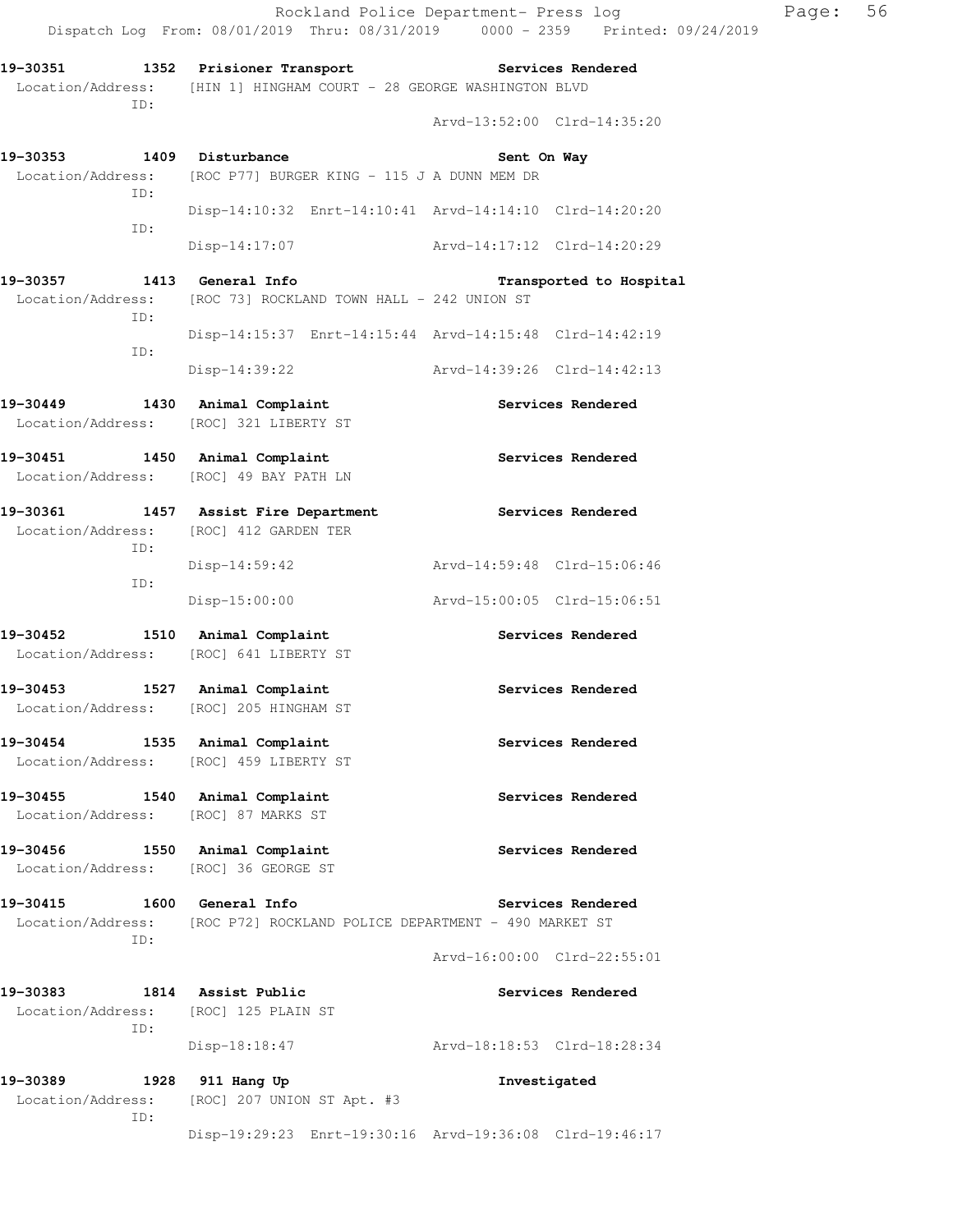**19-30390 1930 Burglar Alarm Appears Secure**  Location/Address: [ROC] 9 SUNNYBANK AVE ID: Disp-19:31:36 Enrt-19:31:41 Arvd-19:35:49 Clrd-19:41:21 **19-30391 1930 Building Check Services Not Required**  Location/Address: [ROC] MARTHA DR ID: Arvd-19:37:27 Clrd-19:40:30 **19-30392 1944 Building Check Services Not Required**  Location/Address: [ROC] GROVE ST ID: Arvd-19:46:49 Clrd-19:51:21 19-30395 2002 Building Check **Appears Secure**  Location/Address: [ROC] HINGHAM ST ID: Arvd-20:05:59 Clrd-20:08:24 **19-30398 2019 Building Check Services Not Required**  Location/Address: [ROC] BILL DELAHUNT PKWY ID: Arvd-20:21:41 Clrd-20:27:57 **19-30400 2032 Motor Vehicle Complaint Services Rendered**  Location/Address: [ROC P72] ROCKLAND POLICE DEPARTMENT - 490 MARKET ST ID: Arvd-20:32:00 Clrd-20:50:03 **19-30399 2050 Motor Vehicle Stop Citation/Warning Issued**  Location/Address: [ROC] 49 HIGHLAND ST @ 70 PLAIN ST ID: Disp-20:51:14 Enrt-20:51:19 Arvd-20:51:22 Clrd-21:00:06 **19-30402 2114 Motor Vehicle Stop Citation/Warning Issued**  Vicinity of: [ROC] 45 CENTRAL ST @ 6 THAYER TER ID: Arvd-21:14:00 Clrd-21:21:46 **19-30408 2205 Motor Vehicle Complaint Investigated**  Vicinity of: [ROC] 91 FOREST ST @ 155 LINCOLN RD ID: Disp-22:07:12 Enrt-22:07:19 Arvd-22:11:59 Clrd-22:20:07 **19-30410 2216 Motor Vehicle Stop Report Follows**  Vicinity of: [ROC] 15 WEBSTER ST @ 333 UNION ST ID: Arvd-22:16:00 Clrd-22:28:55 **19-30409 2218 Building Check Services Not Required**  Location/Address: [ROC] MARTHA DR ID: Arvd-22:19:40 Clrd-22:23:12 **19-30411 2227 Building Check Services Not Required**  Location/Address: [ROC] GROVE ST ID: Arvd-22:28:29 Clrd-22:34:47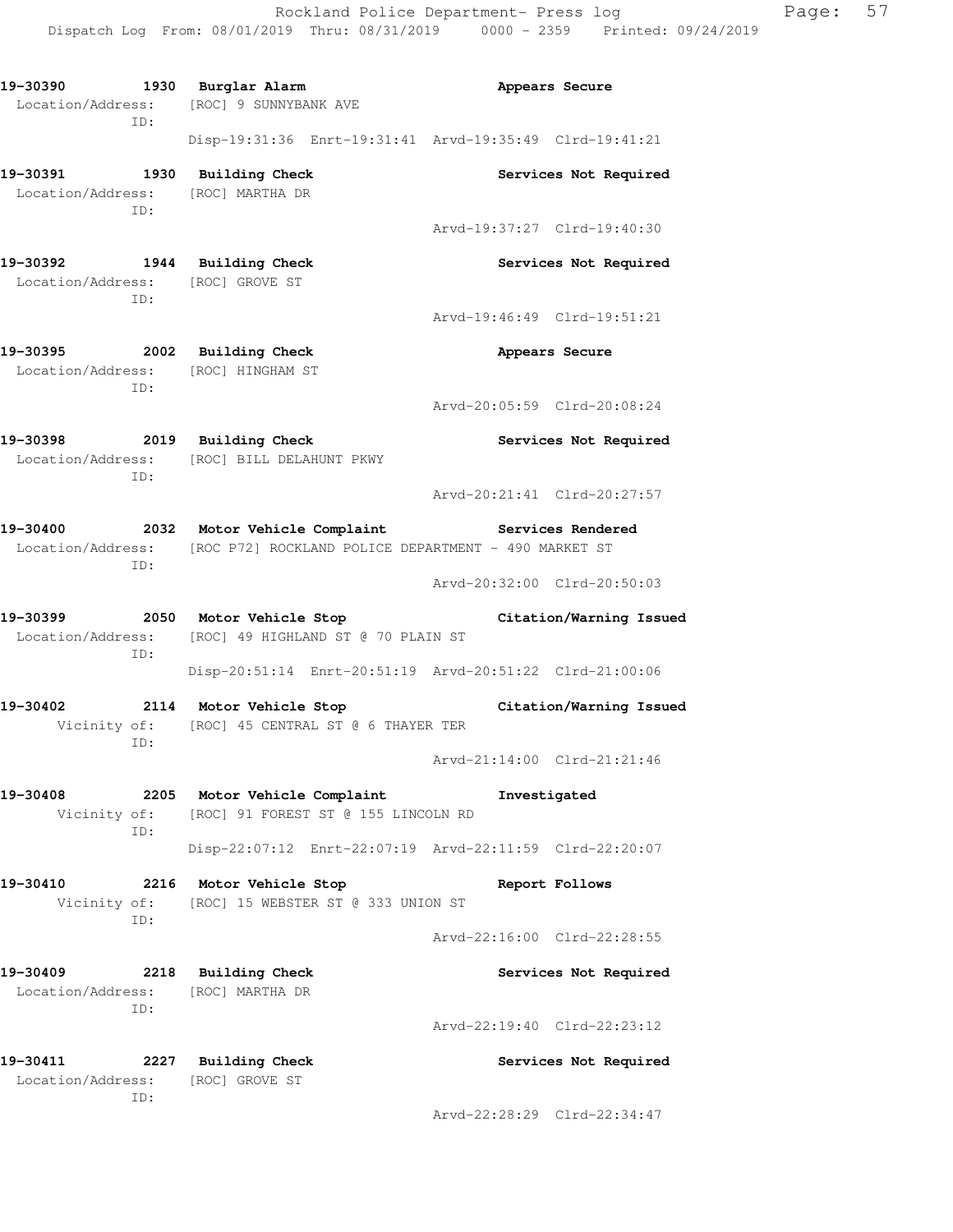| 19-30412          |     | 2238 Building Check |                             | Services Not Required |
|-------------------|-----|---------------------|-----------------------------|-----------------------|
| Location/Address: |     | [ROC] HINGHAM ST    |                             |                       |
|                   | TD: |                     |                             |                       |
|                   |     |                     | Arvd-22:39:27 Clrd-22:41:37 |                       |

### **For Date: 08/16/2019 - Friday**

| 19-30419<br>Location/Address: [ROC] MARTHA DR<br>ID: |             | 0000 Building Check                                                                                         |                                           | Services Not Required       |  |  |
|------------------------------------------------------|-------------|-------------------------------------------------------------------------------------------------------------|-------------------------------------------|-----------------------------|--|--|
|                                                      |             |                                                                                                             |                                           | Arvd-00:01:23 Clrd-00:03:49 |  |  |
|                                                      | TD:         | 19-30424 0001 SHIFT ASSIGNMENTS<br>Location/Address: [ROC P72] ROCKLAND POLICE DEPARTMENT - 490 MARKET ST   | No Service                                |                             |  |  |
|                                                      |             |                                                                                                             |                                           | Arvd-00:01:00 Clrd-00:22:20 |  |  |
|                                                      |             | 19-30421 0005 Building Check<br>Location/Address: [ROC] GROVE ST                                            |                                           | Services Not Required       |  |  |
|                                                      | ID:         |                                                                                                             |                                           | Arvd-00:06:59 Clrd-00:08:28 |  |  |
|                                                      | ID:         | 19-30422 0009 Building Check<br>Location/Address: [ROC] HINGHAM ST                                          |                                           | Services Not Required       |  |  |
|                                                      |             |                                                                                                             |                                           | Arvd-00:13:29 Clrd-00:14:15 |  |  |
| 19-30423 0017 Building Check                         |             | Location/Address: [ROC] BILL DELAHUNT PKWY                                                                  |                                           | Services Not Required       |  |  |
|                                                      | ID:         |                                                                                                             |                                           | Arvd-00:19:03 Clrd-00:20:34 |  |  |
| 19-30425                                             |             | 0055 Burglar Alarm<br>Location/Address: [ROC P9] NICE AND CLEAN CAR WASH - 320 CENTRE AVE                   |                                           | Investigated                |  |  |
|                                                      | ID:         | Disp-00:57:15 Enrt-00:57:32                                                                                 |                                           | $Clrd-00:59:43$             |  |  |
|                                                      | ID:         | Disp-00:58:37 Enrt-00:58:40 Arvd-00:58:56 Clrd-01:05:30                                                     |                                           |                             |  |  |
|                                                      | ID:         | $Disp-01:01:43$                                                                                             |                                           |                             |  |  |
| 19-30426                                             |             | 0109 Suspicious Activity Communist Sent On Way<br>Location/Address: [ROC 66] REEDS POND PARK - 80 MARKET ST |                                           |                             |  |  |
|                                                      | ID:         | Disp-01:09:40 Enrt-01:09:47 Arvd-01:09:57 Clrd-01:18:37                                                     |                                           |                             |  |  |
|                                                      | ID:         | $Disp-01:09:40$                                                                                             | Enrt-01:09:47 Arvd-01:09:57               | Clrd-01:20:21               |  |  |
|                                                      | ID:         | $Disp-01:09:40$                                                                                             | Enrt-01:09:47 Arvd-01:09:57 Clrd-01:20:17 |                             |  |  |
| 19-30436<br>Location/Address:                        | 0602<br>ID: | <b>Building Check</b><br>[ROC] UNION ST                                                                     |                                           | Appears Secure              |  |  |
|                                                      |             |                                                                                                             |                                           | Arvd-06:04:37 Clrd-06:23:58 |  |  |
| 19-30440<br>Location/Address:                        | 0628<br>ID: | <b>Building Check</b><br>[ROC] MARTHA DR                                                                    |                                           | Services Rendered           |  |  |
|                                                      |             |                                                                                                             |                                           | Arvd-06:31:51 Clrd-06:32:00 |  |  |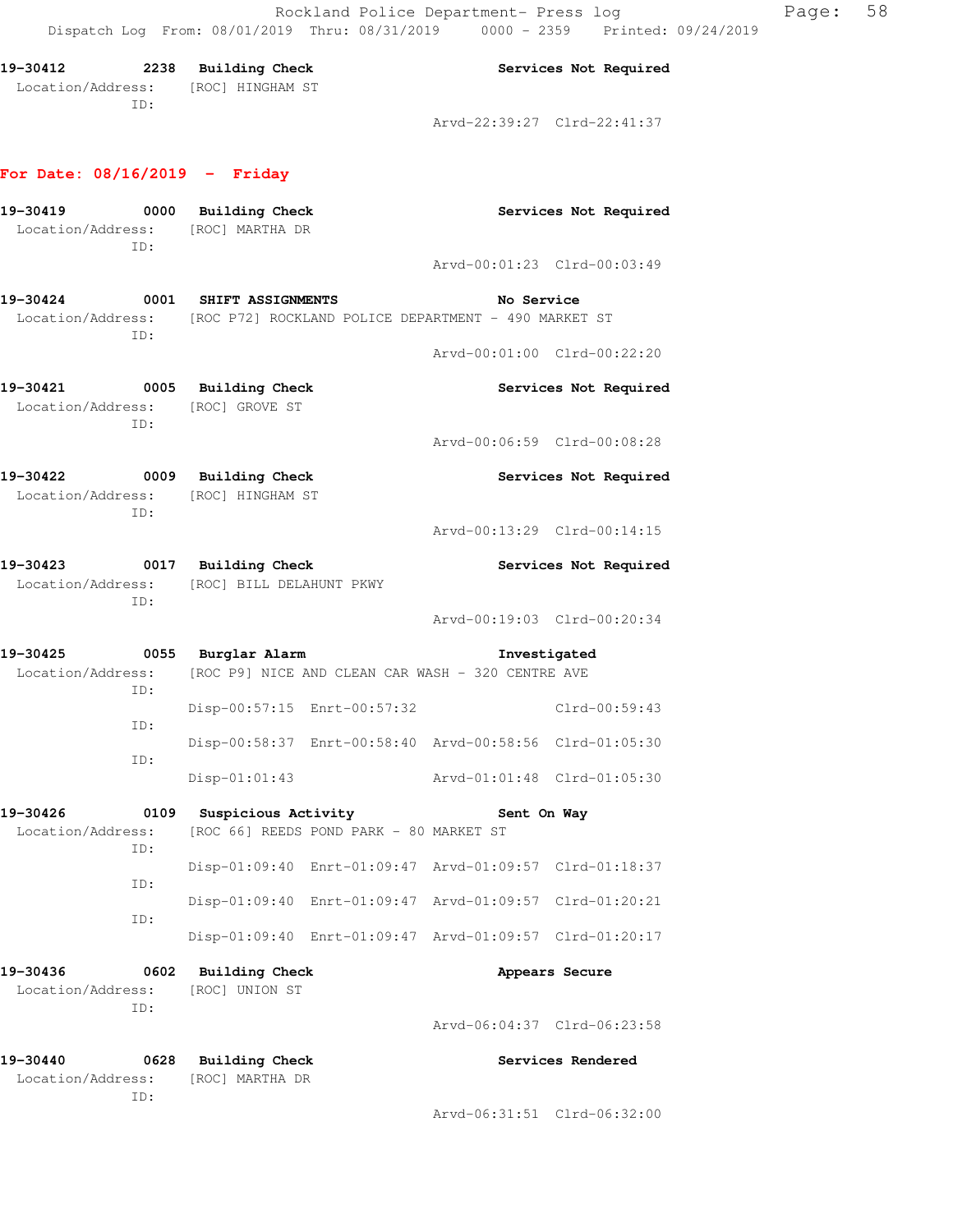**19-30444 0733 Unwanted Party Services Rendered**  Location/Address: [ROC] GROVE ST ID: Disp-07:34:10 Enrt-07:34:15 Arvd-07:35:41 Clrd-07:41:21 ID: Disp-07:34:22 Enrt-07:34:26 Arvd-07:38:05 Clrd-07:41:15

**19-30446 0745 General Info Services Rendered**  Location/Address: [ROC P72] ROCKLAND POLICE DEPARTMENT - 490 MARKET ST

**19-30461 0821 General Info Services Rendered**  Location/Address: [ROC] 52 LIBERTY SQ ID:

Disp-08:34:40 Enrt-08:36:58 Arvd-08:37:02 Clrd-08:37:05

**19-30463 0857 General Info Services Rendered**  Location/Address: [ROC P72] ROCKLAND POLICE DEPARTMENT - 490 MARKET ST ID: Disp-08:59:44 Enrt-08:59:58 Arvd-09:00:09 Clrd-09:00:53

**19-30462 0906 Suspicious Activity Services Rendered**  Location/Address: [ROC] 22 OREGON AVE ID: Disp-09:07:42 Enrt-09:07:49 Arvd-09:14:46 Clrd-09:20:20 ID: Arvd-09:14:41 Clrd-09:20:17

**19-30464 0920 Disabled Motor Vehicle Services Rendered**  Vicinity of: [ROC] PARK AND RIDE - HINGHAM ST ID: Disp-09:21:06 Enrt-09:21:12 Arvd-09:25:56 Clrd-09:56:58

**19-30471 1002 Building Check Services Rendered**  Location/Address: [ROC] BILL DELAHUNT PKWY ID: Disp-10:06:14 Enrt-10:07:20 Arvd-10:07:23 Clrd-10:07:26

**19-30472 1023 General Info Services Rendered**  Location/Address: [ROC] 384 PLAIN ST ID: Disp-10:26:28 Enrt-10:26:35 Arvd-10:26:37 Clrd-10:26:40

**19-30475 1115 Motor Vehicle Stop Citation/Warning Issued**  Vicinity of: [ROC 54] HARTSUFF PARK - HINGHAM ST ID:

Arvd-11:15:00 Clrd-11:24:30

**19-30508 1317 Animal Complaint Services Rendered**  Location/Address: [ROC] 75 WEBSTER ST 19-30509 1345 Animal Complaint **19-30500 Services Rendered** Location/Address: [ROC] 283 HOWARD ST

19-30495 1352 Warrant Services Not Required Location/Address: [ROC] 55 HINGHAM ST Apt. #A ID: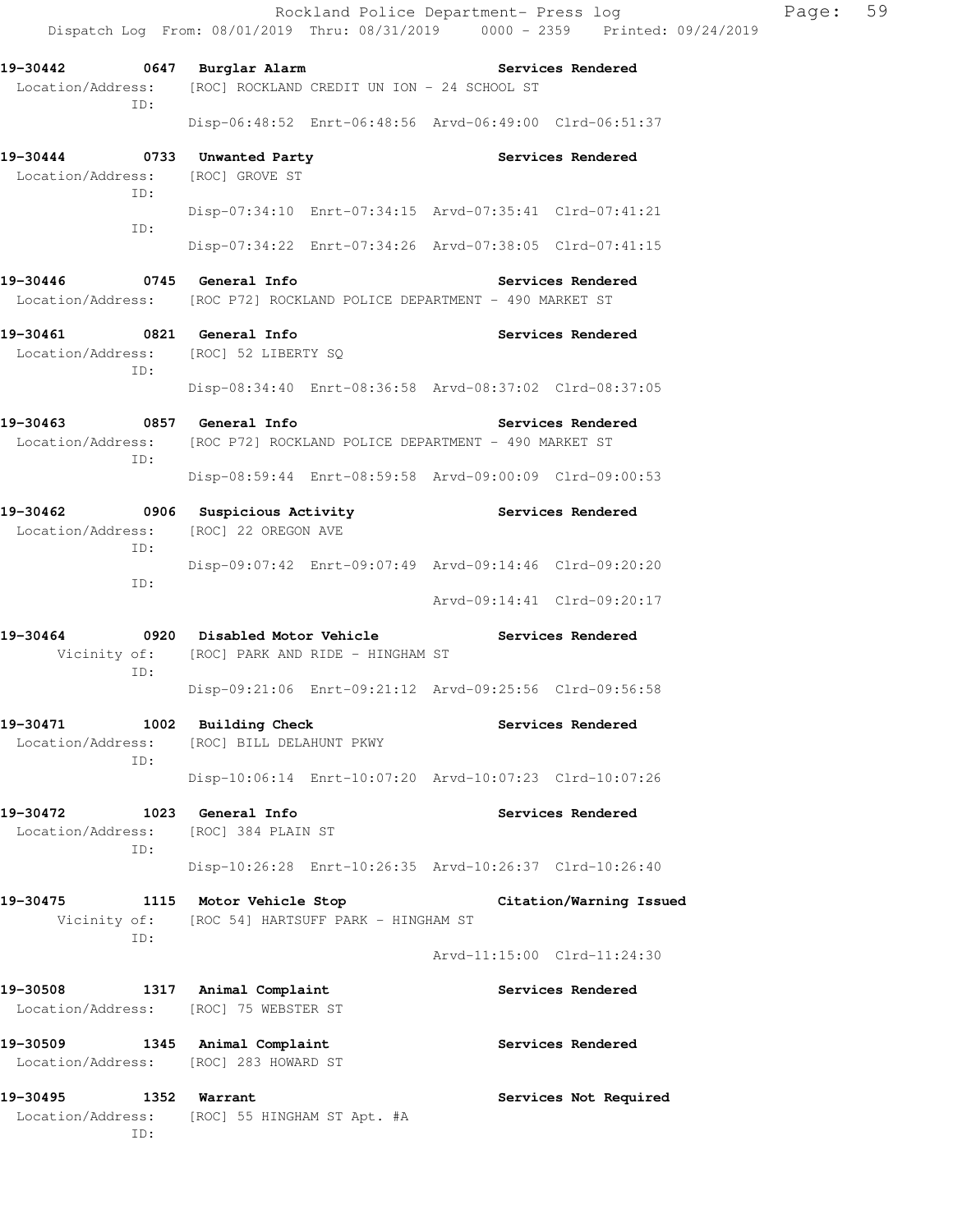Arvd-13:52:00 Clrd-14:03:13

| 19-30510 1405 Animal Complaint                                        |      | Location/Address: [ROC] 845 LIBERTY ST                                                                  |                                                         |                             | Services Rendered                                        |  |
|-----------------------------------------------------------------------|------|---------------------------------------------------------------------------------------------------------|---------------------------------------------------------|-----------------------------|----------------------------------------------------------|--|
| 19-30511 1415 Animal Complaint<br>Location/Address: [ROC] 45 RICE AVE |      |                                                                                                         |                                                         |                             | Services Rendered                                        |  |
|                                                                       | ID:  | Vicinity of: [ROC] 334 MARKET ST @ 14 HOWARD ST                                                         |                                                         |                             | 19-30498 1427 MVA Property Damage Only Services Rendered |  |
|                                                                       | ID:  |                                                                                                         |                                                         |                             | Arvd-14:27:00 Clrd-14:41:04                              |  |
|                                                                       |      |                                                                                                         | Disp-14:28:46 Enrt-14:29:18 Arvd-14:35:08 Clrd-14:41:02 |                             |                                                          |  |
|                                                                       | ID:  |                                                                                                         |                                                         |                             | Arvd-14:30:00 Clrd-14:40:57                              |  |
| 19–30512                                                              |      | 1428 Animal Complaint<br>Location/Address: [ROC] 472 EAST WATER ST                                      |                                                         |                             | Services Rendered                                        |  |
| 19-30501                                                              | ID:  | 1439 Assist Fire Department<br>Location/Address: [ROC] 53 ARCHER RD                                     |                                                         |                             | Services Rendered                                        |  |
|                                                                       | ID:  |                                                                                                         | Disp-14:40:43 Enrt-14:40:50 Arvd-14:40:52 Clrd-14:54:57 |                             |                                                          |  |
| ID:                                                                   |      |                                                                                                         | Disp-14:41:26 Enrt-14:41:28 Arvd-14:41:48 Clrd-14:42:59 |                             |                                                          |  |
|                                                                       |      |                                                                                                         |                                                         | Arvd-14:42:37 Clrd-14:49:16 |                                                          |  |
|                                                                       |      | 19-30514 1443 Animal Complaint<br>Location/Address: [ROC] 6 PLEASANT VIEW RD                            |                                                         |                             | <b>Services Rendered</b>                                 |  |
|                                                                       | ID:  | 19-30503 1447 Disabled Motor Vehicle<br>Location/Address: [ROC P81] OCEAN STATE JOB LOT - 360 MARKET ST |                                                         | <b>Vehicle Towed</b>        |                                                          |  |
|                                                                       |      | $Disp-14:49:06$                                                                                         |                                                         | Arvd-14:50:16 Clrd-15:09:20 |                                                          |  |
|                                                                       | ID:  |                                                                                                         | Disp-14:49:16 Enrt-14:49:21 Arvd-14:50:12 Clrd-15:11:10 |                             |                                                          |  |
|                                                                       | ID:  |                                                                                                         | Disp-14:49:45 Enrt-14:49:48 Arvd-15:09:24 Clrd-15:09:28 |                             |                                                          |  |
|                                                                       |      | 19-30515 1450 Animal Complaint<br>Location/Address: [ROC] 37 CHRISTINE AVE                              |                                                         |                             | Services Rendered                                        |  |
| 19–30506                                                              |      | 1457 Building Check<br>Location/Address: [ROC] HARTSUFF ST                                              |                                                         |                             | Services Rendered                                        |  |
|                                                                       | ID:  |                                                                                                         | Disp-14:58:23 Enrt-14:58:34 Arvd-14:58:38 Clrd-14:58:47 |                             |                                                          |  |
| 19-30516                                                              |      | 1505 Animal Complaint<br>Location/Address: [ROC] 157 NORTH AVE                                          |                                                         |                             | Services Rendered                                        |  |
| 19-30507                                                              | ID:  | 1514 911 Hang Up<br>Location/Address: [ROC] 1 TECHNOLOGY PL                                             |                                                         |                             | Investigated                                             |  |
|                                                                       |      |                                                                                                         | Disp-15:16:05 Enrt-15:16:11 Arvd-15:17:34 Clrd-15:23:17 |                             |                                                          |  |
|                                                                       |      | 19-30517 1515 Animal Complaint                                                                          |                                                         |                             | Services Rendered                                        |  |
|                                                                       |      | Location/Address: [ROC] 12 ODONNELL CT                                                                  |                                                         |                             |                                                          |  |
| 19-30518                                                              | 1520 | Animal Complaint                                                                                        |                                                         |                             | Services Rendered                                        |  |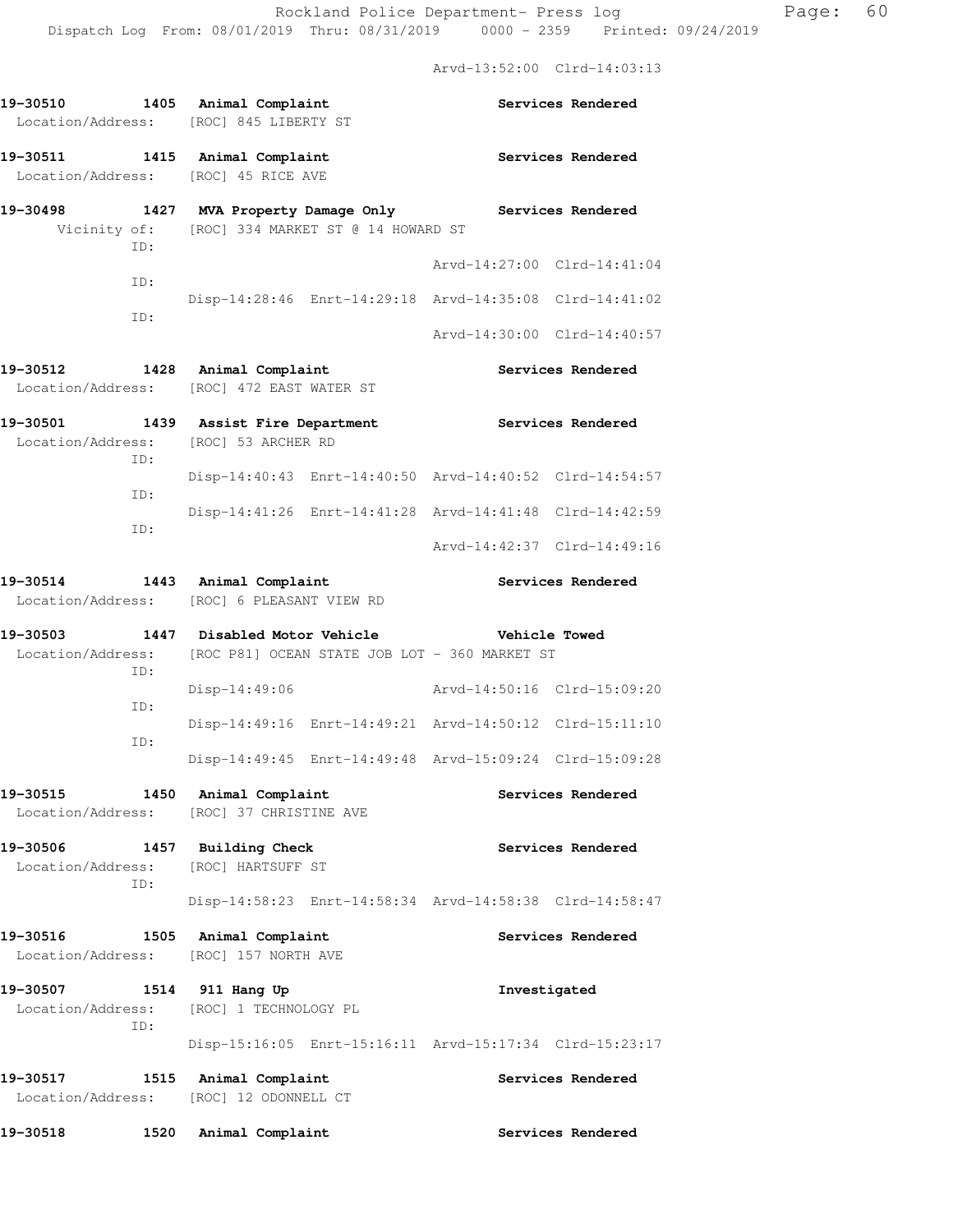|                                                                                                       |                                                                                                  |  |                             | Rockland Police Department- Press log<br>Dispatch Log From: 08/01/2019 Thru: 08/31/2019 0000 - 2359 Printed: 09/24/2019 | Page: | 61 |
|-------------------------------------------------------------------------------------------------------|--------------------------------------------------------------------------------------------------|--|-----------------------------|-------------------------------------------------------------------------------------------------------------------------|-------|----|
| Location/Address: [ROC] 333 SALEM ST                                                                  |                                                                                                  |  |                             |                                                                                                                         |       |    |
| 19-30519 1525 Animal Complaint<br>Location/Address: [ROC] 60 PACIFIC ST                               |                                                                                                  |  |                             | Services Rendered                                                                                                       |       |    |
| 19-30521 1530 Animal Complaint<br>Location/Address: [ROC] 51 SUNNYBANK AVE                            |                                                                                                  |  |                             | Services Rendered                                                                                                       |       |    |
| 19-30522<br>Location/Address: [ROC] 234 LIBERTY ST                                                    | 1530 Animal Complaint                                                                            |  |                             | Services Rendered                                                                                                       |       |    |
| 19-30525 1605 Assist Fire Department<br>Location/Address: [ROC 68] 204 MONCRIEF RD<br>ID:             |                                                                                                  |  | <b>No Service</b>           |                                                                                                                         |       |    |
| ID:                                                                                                   | Disp-16:05:59 Enrt-16:06:05 Clrd-16:07:37                                                        |  |                             |                                                                                                                         |       |    |
|                                                                                                       | Disp-16:18:08                                                                                    |  | Arvd-16:18:11 Clrd-16:18:31 |                                                                                                                         |       |    |
| 19–30529<br>Location/Address:<br>ID:                                                                  | 1701 Animal Complaint<br>[ROC] AT REEDS POND - MARKET ST                                         |  | No Service                  |                                                                                                                         |       |    |
|                                                                                                       | Disp-17:02:23 Enrt-17:02:27 Clrd-17:04:52                                                        |  |                             |                                                                                                                         |       |    |
| ID:                                                                                                   | Disp-17:11:42 Enrt-17:11:45 Arvd-17:11:47 Clrd-17:15:37                                          |  |                             |                                                                                                                         |       |    |
| 19–30530<br>Location/Address:<br>ID:                                                                  | 1703 Disturbance<br>Services Rendered<br>[ROC P64] CVS PHARMACY - 80 MARKET ST                   |  |                             |                                                                                                                         |       |    |
| ID:                                                                                                   | $Disp-17:04:08$                                                                                  |  |                             | Clrd-17:05:14                                                                                                           |       |    |
|                                                                                                       | Disp-17:05:11 Enrt-17:06:16 Arvd-17:08:23 Clrd-17:11:26                                          |  |                             |                                                                                                                         |       |    |
| 19-30534 1722 Health & Welfare Check Services Rendered<br>Location/Address: [ROC] 93 MARTHA DR<br>ID: |                                                                                                  |  |                             |                                                                                                                         |       |    |
|                                                                                                       |                                                                                                  |  | Arvd-17:22:00 Clrd-17:29:38 |                                                                                                                         |       |    |
| 19–30536<br>Location/Address:<br>ID:                                                                  | 1730 Building Check<br>[ROC] BILL DELAHUNT PKWY                                                  |  |                             | Building Checked/Secured                                                                                                |       |    |
|                                                                                                       |                                                                                                  |  |                             | Arvd-17:31:41 Clrd-17:31:55                                                                                             |       |    |
| 19–30537<br>Location/Address:<br>ID:                                                                  | 1732 Building Check<br>[ROC] HINGHAM ST                                                          |  |                             | Building Checked/Secured                                                                                                |       |    |
|                                                                                                       |                                                                                                  |  |                             | Arvd-17:32:43 Clrd-17:33:02                                                                                             |       |    |
| 19–30544<br>Location/Address:<br>EMS Unit:                                                            | 1814 Emergency Medical<br>[ROC] 119 GROVE ST<br>ROCKAM1-Rockland A1                              |  |                             | Services Rendered                                                                                                       |       |    |
| Fire Unit:                                                                                            | Disp-18:15:31 Enrt-18:16:20 Arvd-18:17:55 Clrd-18:21:55<br>ROCKEN1-Pumper-Rockland Engine 1      |  |                             | Hosp-18:31:21 ClrHosp-19:11:20 InQrtsUnavl-19:11:28 InSrvce-19:11:28                                                    |       |    |
|                                                                                                       | Disp-18:15:38 Enrt-18:16:22 Arvd-18:17:57 Clrd-18:23:14<br>InQrtsUnavl-18:25:36 InSrvce-18:25:36 |  |                             |                                                                                                                         |       |    |
| ID:                                                                                                   | Disp-18:16:18 Enrt-18:16:22                                                                      |  |                             | Clrd-18:16:44                                                                                                           |       |    |
| 19-30545<br>1815<br>Location/Address:                                                                 | <b>Assist Fire Department</b><br>[ROC] 119 GROVE ST                                              |  |                             | Services Rendered                                                                                                       |       |    |
| ID:                                                                                                   |                                                                                                  |  |                             |                                                                                                                         |       |    |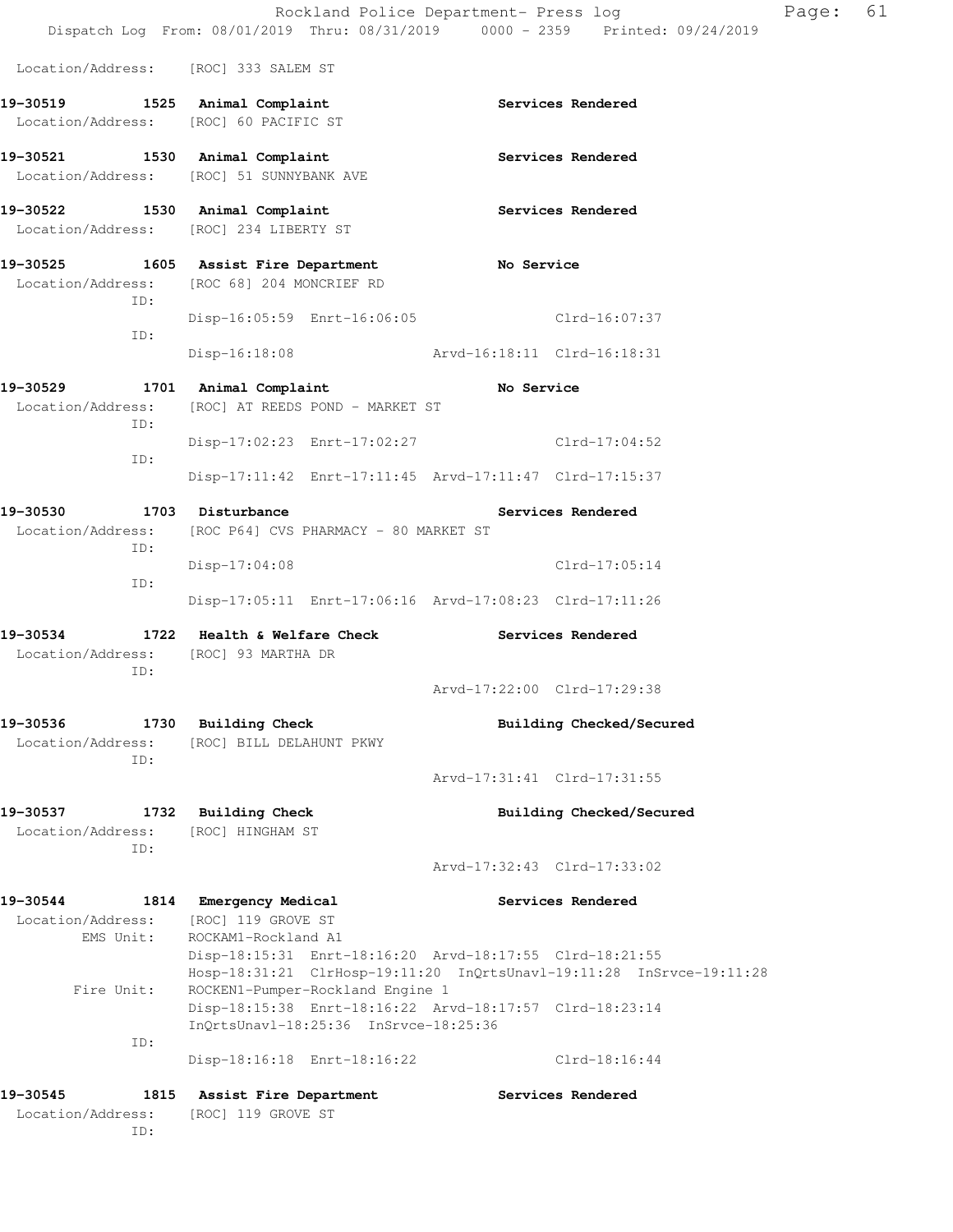|                                              | Rockland Police Department- Press log<br>Dispatch Log From: 08/01/2019 Thru: 08/31/2019   0000 - 2359   Printed: 09/24/2019          |                             |                             | Page: | 62 |
|----------------------------------------------|--------------------------------------------------------------------------------------------------------------------------------------|-----------------------------|-----------------------------|-------|----|
|                                              |                                                                                                                                      |                             |                             |       |    |
| ID:                                          | Disp-18:16:49 Enrt-18:16:55 Arvd-18:18:31 Clrd-18:23:02                                                                              |                             |                             |       |    |
|                                              | Disp-18:16:53 Enrt-18:16:57 Arvd-18:17:34 Clrd-18:23:05                                                                              |                             |                             |       |    |
| 19-30550 1921 Disturbance<br>ID:             | Location/Address: [ROC] 117 WEST WATER ST                                                                                            |                             | Peace Restored              |       |    |
| ID:                                          | Disp-19:22:13                                                                                                                        | Arvd-19:22:20 Clrd-19:52:17 |                             |       |    |
|                                              | Disp-19:22:13 Arvd-19:22:25 Clrd-19:52:54                                                                                            |                             |                             |       |    |
| 19-30553 1947 Assist Public<br>ID:           | Location/Address: [ROC] 320 CONCORD ST                                                                                               |                             | Services Rendered           |       |    |
|                                              | Disp-19:48:56 Enrt-19:50:57 Arvd-20:13:32 Clrd-20:13:38                                                                              |                             |                             |       |    |
| 19-30556 2007<br>Location/Address:<br>ID:    | Summons<br>[ROC] 110 MARTHA DR Apt. #C                                                                                               |                             | Gone on arrival             |       |    |
|                                              |                                                                                                                                      |                             | Arvd-20:09:27 Clrd-20:17:54 |       |    |
| 19-30563 2020 Summons                        | Location/Address: [ROC] APT#5 - 20 EAST WATER ST                                                                                     |                             | Could Not Locate            |       |    |
| ID:                                          |                                                                                                                                      | Arvd-20:34:05 Clrd-20:38:00 |                             |       |    |
| 19-30562 2027                                | Summons                                                                                                                              |                             | No Action Required          |       |    |
| ID:                                          | Location/Address: [ROC] 20 EAST WATER ST                                                                                             | Arvd-20:27:00 Clrd-20:34:05 |                             |       |    |
|                                              | 19-30570 2100 Motor Vehicle Stop North Municipaled<br>Location/Address: [ROC 66] REEDS POND PARK - 80 MARKET ST                      |                             |                             |       |    |
| ID:                                          | Disp-21:01:39 Enrt-21:01:46                                                                                                          |                             | Clrd-21:09:21               |       |    |
| 19-30573<br>2112<br>Location/Address:<br>ID: | Assist Fire Department<br>[ROC P56] BURGER KING - 1333 HINGHAM ST                                                                    |                             | Services Rendered           |       |    |
|                                              | Disp-21:13:58 Enrt-21:14:01 Arvd-21:20:14 Clrd-21:34:58                                                                              |                             |                             |       |    |
| 19-30574<br>Location/Address:                | 2113 Emergency Medical<br>[ROC P56] BURGER KING - 1333 HINGHAM ST                                                                    |                             | Services Rendered           |       |    |
| Fire Unit:                                   | ROCKEN1-Pumper-Rockland Engine 1<br>Disp-21:14:43 Enrt-21:15:01 Arvd-21:20:10 Clrd-21:24:10<br>InOrtsUnav1-21:24:16 InSrvce-21:24:16 |                             |                             |       |    |
| EMS Unit:                                    | ROCKAM1-Rockland A1<br>Disp-21:14:59 Enrt-21:15:03 Arvd-21:20:23 Clrd-21:24:08<br>InQrtsUnavl-21:24:14 InSrvce-21:24:14              |                             |                             |       |    |
| ID:                                          | Disp-21:17:20 Enrt-21:17:24 Arvd-21:27:20 Clrd-21:29:52                                                                              |                             |                             |       |    |
| ID:                                          | Disp-21:30:54                                                                                                                        | Arvd-21:30:58 Clrd-21:31:01 |                             |       |    |
| 19-30576<br>Location/Address:<br>ID:         | 2123 Assist Public<br>[ROC] BILL DELAHUNT PKWY                                                                                       |                             | Services Rendered           |       |    |
|                                              |                                                                                                                                      |                             | Arvd-21:23:00 Clrd-21:29:32 |       |    |
| 19-30580<br>Vicinity of:                     | 2230 Motor Vehicle Stop<br>[ROC] UNION ST                                                                                            |                             | Verbal Warning              |       |    |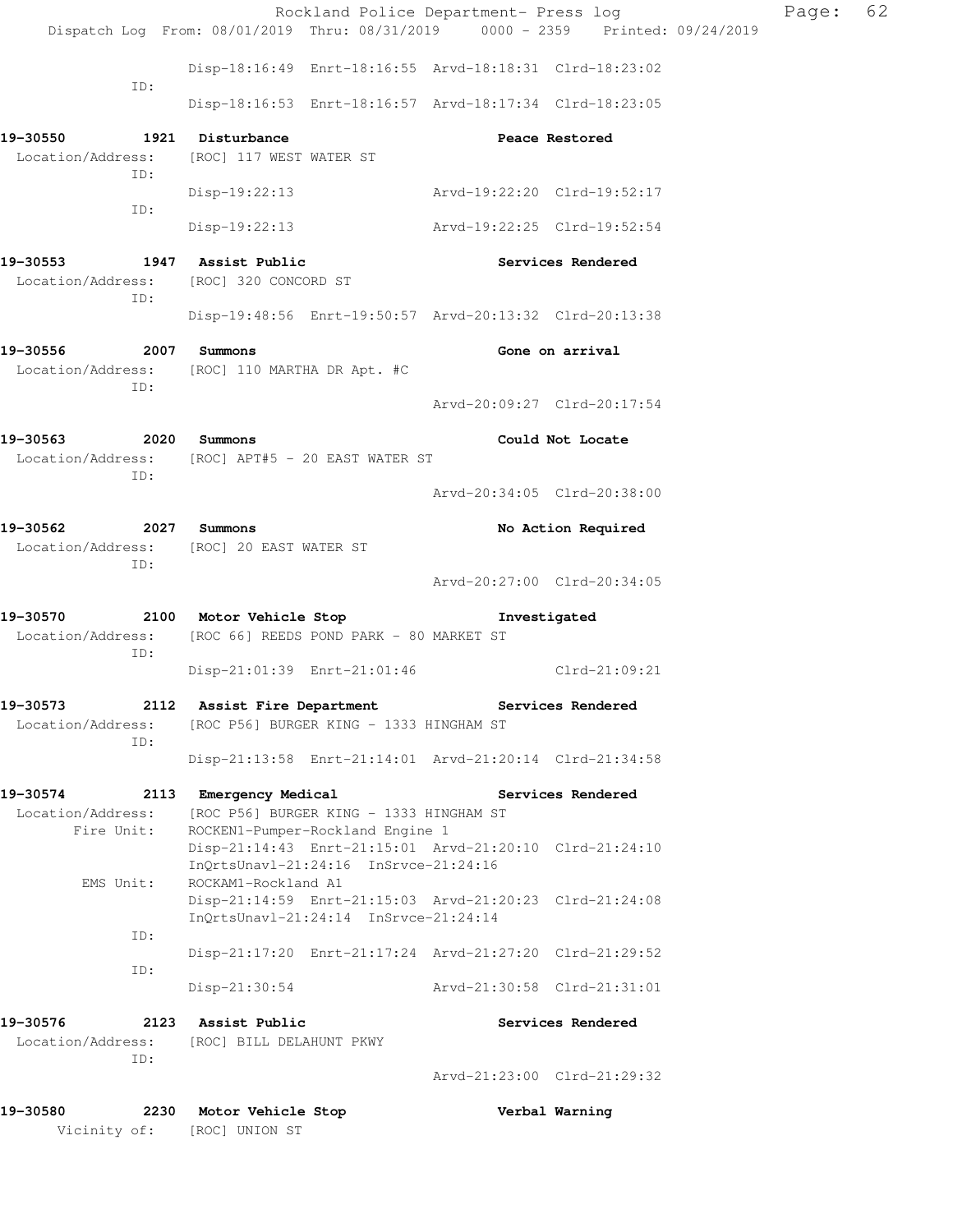ID:

Arvd-22:30:00 Clrd-22:35:03

| 19-30584 | 2302 | Motor Vehicle Stop         | Services Rendered |
|----------|------|----------------------------|-------------------|
|          |      | Vicinity of: [ROC] REED ST |                   |
|          | TD:  |                            |                   |

Arvd-23:02:00 Clrd-23:10:14

## **For Date: 08/17/2019 - Saturday**

| 19-30589                                                                      | 0000        | General Info                                   |                                                        | Services Rendered                                                                      |
|-------------------------------------------------------------------------------|-------------|------------------------------------------------|--------------------------------------------------------|----------------------------------------------------------------------------------------|
| Location/Address: [ROC P72] ROCKLAND POLICE DEPARTMENT - 490 MARKET ST<br>ID: |             |                                                |                                                        |                                                                                        |
|                                                                               |             | Disp-00:00:00                                  |                                                        | $Clrd-00:23:43$                                                                        |
| 19-30593                                                                      | 0043        |                                                |                                                        | Motor Vehicle Collision W/PI Services Rendered                                         |
| Location/Address:                                                             | ID:         | [ROC] VFW DR                                   |                                                        |                                                                                        |
|                                                                               | Fire Unit:  | ROCKEN1-Pumper-Rockland Engine 1               |                                                        | Arvd-00:43:00 Clrd-01:49:57<br>Disp-00:45:18 Enrt-00:47:10 Arvd-00:49:54 Clrd-01:00:07 |
|                                                                               | EMS Unit:   | ROCKAM1-Rockland A1                            | InQrtsUnavl-01:03:17 InSrvce-01:03:17                  |                                                                                        |
|                                                                               |             |                                                | InQrtsUnavl-01:03:14 InSrvce-01:03:14                  | Disp-00:45:23 Enrt-00:47:05 Arvd-00:49:57 Clrd-01:00:06                                |
| 19-30595                                                                      |             | 0134 Noise Complaint                           |                                                        | Services Rendered                                                                      |
| Location/Address:                                                             | ID:         |                                                | [ROC P51] DOUBLE TREE HOTEL - 929 HINGHAM ST           |                                                                                        |
|                                                                               | ID:         |                                                |                                                        | Disp-01:36:39 Enrt-01:36:48 Arvd-01:38:03 Clrd-01:44:00                                |
|                                                                               |             |                                                |                                                        | Disp-01:36:39 Enrt-01:36:51 Arvd-01:37:54 Clrd-01:44:02                                |
| 19-30596<br>Location/Address:                                                 | ID:         | 0145 Suspicious Activity<br>[ROC] 506 BEECH ST |                                                        | Sent On Way                                                                            |
|                                                                               | ID:         |                                                |                                                        | Disp-01:46:11 Enrt-01:46:19 Arvd-01:50:15 Clrd-01:58:05                                |
|                                                                               |             |                                                |                                                        | Disp-01:46:15 Enrt-01:46:19 Arvd-01:50:15 Clrd-01:58:07                                |
| 19-30606<br>Location/Address:                                                 | ID:         | 0435 911 Hang Up<br>[ROC] 40 BOXBERRY LN       |                                                        | Services Rendered                                                                      |
|                                                                               | ID:         |                                                |                                                        | Disp-04:37:33 Enrt-04:37:35 Arvd-04:39:06 Clrd-04:45:31                                |
|                                                                               |             | Disp-04:41:04                                  |                                                        | Arvd-04:41:07 Clrd-04:45:29                                                            |
| 19-30608<br>Location/Address:                                                 | 0600<br>ID: | <b>Building Check</b><br>[ROC] UNION ST        |                                                        | Appears Secure                                                                         |
|                                                                               |             |                                                |                                                        | Arvd-06:06:41 Clrd-06:26:07                                                            |
| 19-30609<br>Location/Address:                                                 | ID:         | 0639 Burglar Alarm                             | [ROC P85] ROCKLAND FEDERAL CREDIT UNION - 241 UNION ST | Services Rendered                                                                      |
|                                                                               |             |                                                |                                                        | Disp-06:39:35 Enrt-06:39:38 Arvd-06:45:14 Clrd-06:45:34                                |
| 19-30610<br>Location/Address:                                                 | ID:         | 0640 Burglar Alarm<br>[ROC] 254 BEECH ST       |                                                        | Building Checked/Secured                                                               |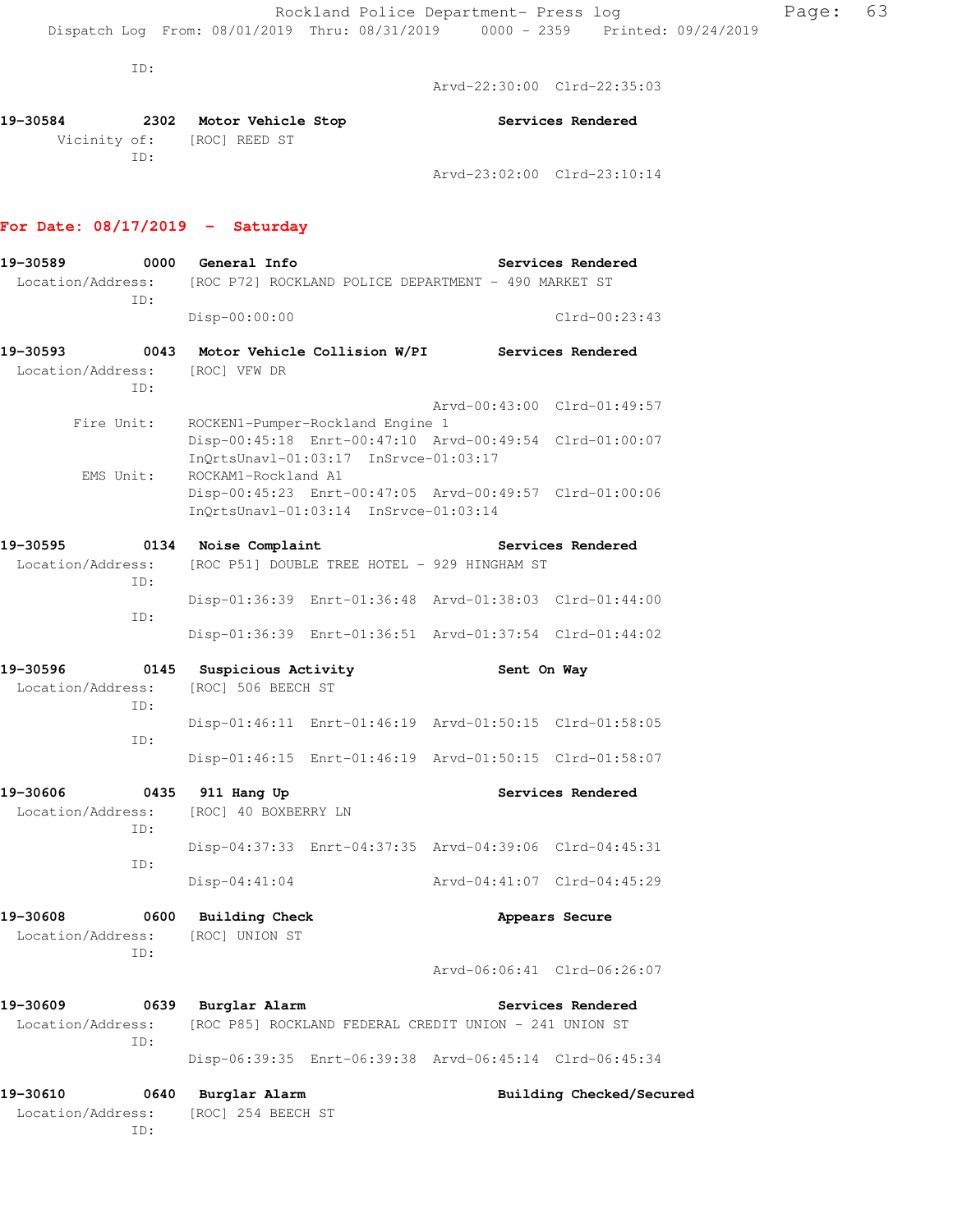Rockland Police Department- Press log Fage: 64 Dispatch Log From: 08/01/2019 Thru: 08/31/2019 0000 - 2359 Printed: 09/24/2019 Disp-06:42:02 Enrt-06:42:05 Arvd-06:46:24 Clrd-06:50:16 **19-30616 0803 SHIFT ASSIGNMENTS Services Rendered**  Location/Address: [ROC P72] ROCKLAND POLICE DEPARTMENT - 490 MARKET ST ID: Disp-08:13:18 Clrd-08:13:34 **19-30618 0810 Burglar Alarm Investigated**  Location/Address: [ROC] 688 UNION ST Apt. #3 ID: Disp-08:11:42 Enrt-08:12:56 Arvd-08:21:27 Clrd-08:23:49 **19-30620 0822 911 Hang Up Investigated**  Vicinity of: [ROC P47] BEST WESTERN - 909 HINGHAM ST Apt. #138 ID: Disp-09:05:31 Enrt-09:06:10 Arvd-09:11:29 Clrd-09:12:17 ID: Disp-09:11:16 Arvd-09:11:25 Clrd-09:14:43 **19-30619 0824 911 Hang Up Investigated**  Location/Address: [ROC] 305 UNION ST ID: Disp-08:26:28 Enrt-08:26:44 Clrd-08:32:36 **19-30623 0834 Stolen Motor Vehicle Report Follows**  Location/Address: [ROC] 169 NORTH AVE ID: Disp-08:37:17 Arvd-08:53:37 Clrd-08:57:12 **19-30625 0847 Building Check Fluid, Leaking from Container**  Location/Address: [ROC] HARTSUFF ST ID: Arvd-08:48:11 Clrd-08:48:39 **19-30626 0852 Emergency Medical Transported to Hospital**  Location/Address: [ROC 69] SOUTH SHORE REHAB & NURSING - 115 NORTH AVE Apt. #35W ID: Disp-08:53:32 Enrt-08:53:43 Arvd-08:57:02 Clrd-09:03:27 Fire Unit: ROCKEN1-Pumper-Rockland Engine 1 Disp-08:53:42 Enrt-08:53:54 Arvd-08:55:20 Clrd-09:12:19 InQrtsUnavl-09:12:19 InSrvce-09:12:19 EMS Unit: ROCKAM1-Rockland A1 Disp-08:54:02 Enrt-08:54:07 Arvd-08:55:18 Clrd-09:12:25 Hosp-09:22:03 ClrHosp-10:15:18 InQrtsUnavl-10:20:47 InSrvce-10:20:50 **19-30627 0859 Shoplifting Summons To Court**  Location/Address: [ROC P86] MOBIL GAS STATION - 158 MARKET ST ID: Disp-09:02:33 Enrt-09:02:40 Clrd-09:03:41 ID: Disp-09:03:33 Enrt-09:03:37 Arvd-09:06:36 Clrd-09:37:31 **19-30636 1040 Motor Vehicle Stop Verbal Warning**  Location/Address: [ROC 63] MIKES PIZZA - 315 UNION ST ID: Arvd-10:40:00 Clrd-10:46:05 ID: Disp-10:41:51 Arvd-10:41:55 Clrd-10:46:01

**19-30644 1130 Burglar Alarm Investigated**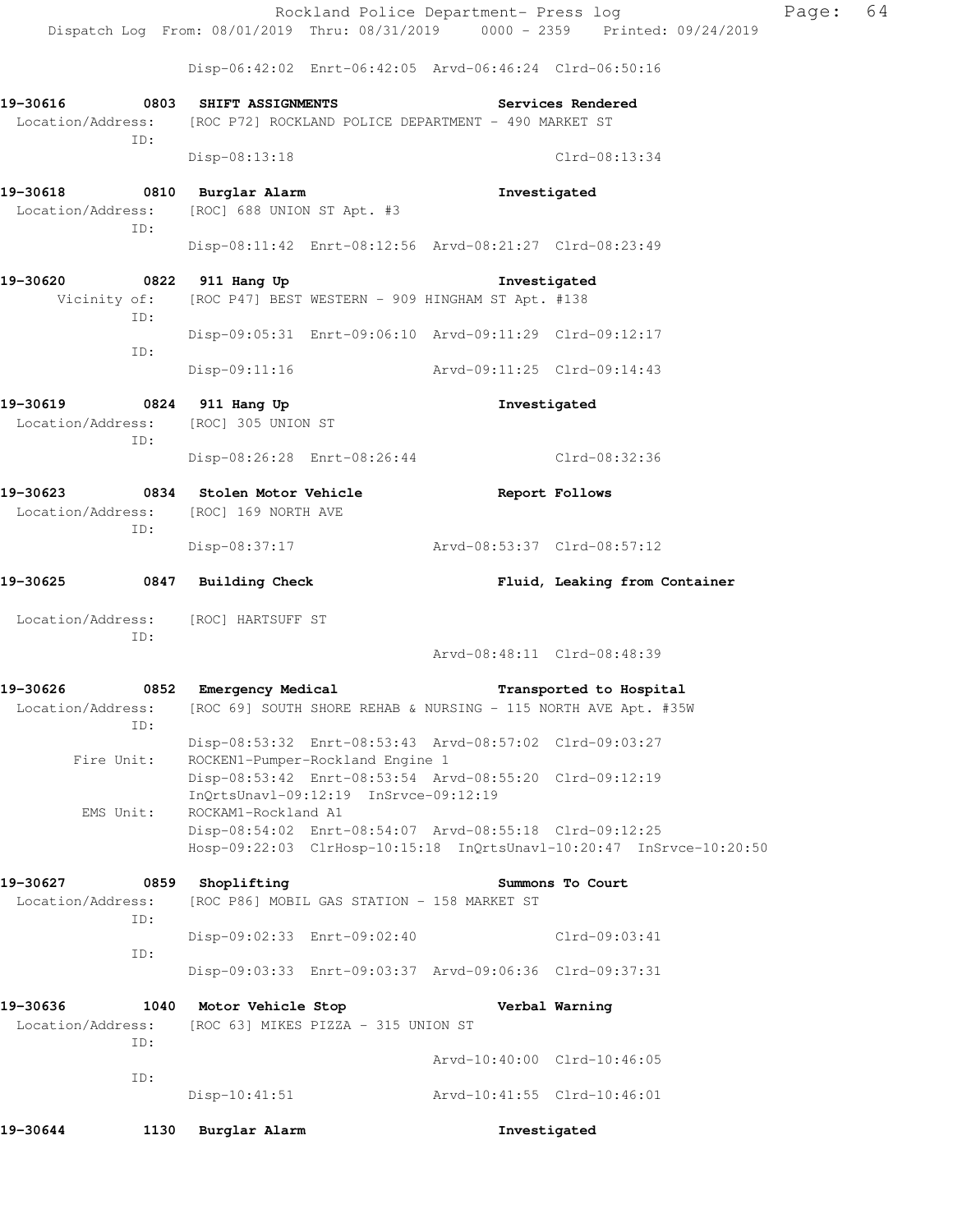|                                                                           |                                                                               |  | Rockland Police Department- Press log                                          | Page: | 65 |
|---------------------------------------------------------------------------|-------------------------------------------------------------------------------|--|--------------------------------------------------------------------------------|-------|----|
|                                                                           |                                                                               |  | Dispatch Log From: 08/01/2019 Thru: 08/31/2019 0000 - 2359 Printed: 09/24/2019 |       |    |
| Location/Address: [ROC] 601 MARKET ST<br>ID:                              |                                                                               |  |                                                                                |       |    |
| ID:                                                                       | Disp-11:31:24 Enrt-11:32:18 Arvd-11:35:21 Clrd-11:37:37                       |  |                                                                                |       |    |
|                                                                           | Disp-11:35:14 Arvd-11:35:18 Clrd-11:37:34                                     |  |                                                                                |       |    |
| 19-30867 1205 Animal Complaint<br>Location/Address: [ROC] 290 MARKET ST   |                                                                               |  | Services Rendered                                                              |       |    |
| 19-30655 1249 General Info<br>Location/Address: [ROC] 655 BEECH ST<br>ID: |                                                                               |  | Services Rendered                                                              |       |    |
|                                                                           | Disp-12:58:09 Enrt-12:58:16 Arvd-12:58:20 Clrd-12:58:27                       |  |                                                                                |       |    |
| 19-30652 1251 911 Hang Up<br>Location/Address: [ROC] 288 UNION ST<br>ID:  |                                                                               |  | Could Not Locate                                                               |       |    |
|                                                                           | Disp-12:55:06 Enrt-12:55:08 Arvd-12:58:01 Clrd-13:02:40                       |  |                                                                                |       |    |
| 19-30653<br>Location/Address:<br>ID:                                      | 1252 Burglar Alarm<br>[ROC] 187 SUMMER ST                                     |  | Building Checked/Secured                                                       |       |    |
| ID:                                                                       | Disp-13:03:54 Enrt-13:03:56 Clrd-13:08:33                                     |  |                                                                                |       |    |
|                                                                           | Disp-13:04:55 Enrt-13:04:58 Arvd-13:08:35 Clrd-13:08:37                       |  |                                                                                |       |    |
| 19-30654<br>Location/Address:<br>ID:                                      | 1256 Suspicious Activity The Services Rendered<br>[ROC] 655 BEECH ST          |  |                                                                                |       |    |
| ID:                                                                       | Disp-12:56:55 Enrt-12:57:06 Arvd-12:59:35 Clrd-13:04:11                       |  |                                                                                |       |    |
|                                                                           | Disp-12:57:02 Enrt-12:57:06 Arvd-12:58:01 Clrd-13:04:49                       |  |                                                                                |       |    |
| 19-30658 1322 Building Check<br>Location/Address: [ROC] MARTHA DR         |                                                                               |  | Services Rendered                                                              |       |    |
| 19-30659<br>Location/Address: [ROC] REED ST                               | 1324 Building Check                                                           |  | Services Rendered                                                              |       |    |
| 19-30661 1507 Building Check<br>Location/Address:                         | [ROC] HARTSUFF ST                                                             |  | Services Rendered                                                              |       |    |
| 19-30662<br>Location/Address: [ROC] MARTHA DR                             | 1508 Building Check                                                           |  | Services Rendered                                                              |       |    |
| 19-30664 1509 Building Check<br>Location/Address: [ROC] REED ST           |                                                                               |  | Services Rendered                                                              |       |    |
| 19-30667<br>Location/Address:<br>ID:                                      | 1558 911 Accidental<br>[ROC] 109 BEAL ST EXT                                  |  | Investigated                                                                   |       |    |
|                                                                           | Disp-16:14:59 Enrt-16:15:01 Arvd-16:15:03 Clrd-16:16:19                       |  |                                                                                |       |    |
| 19-30676<br>Location/Address:                                             | 1723 General Incident<br>[ROC P72] ROCKLAND POLICE DEPARTMENT - 490 MARKET ST |  | Services Rendered                                                              |       |    |
| ID:                                                                       |                                                                               |  | Arvd-17:23:00 Clrd-17:27:58                                                    |       |    |
| 19-30678<br>Location/Address:<br>ID:                                      | 1733 Assist Public<br>[ROC P72] ROCKLAND POLICE DEPARTMENT - 490 MARKET ST    |  | Services Rendered                                                              |       |    |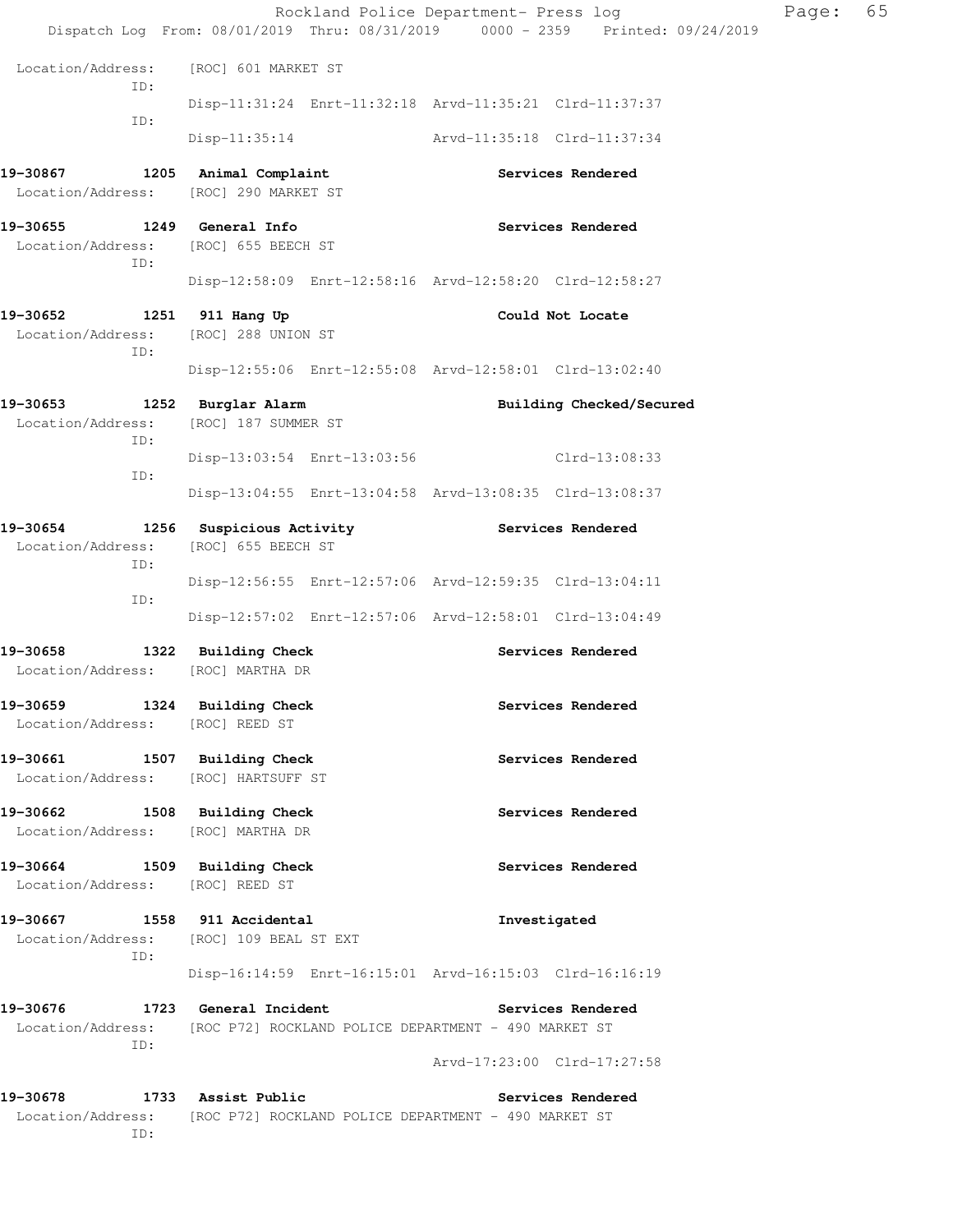Arvd-17:33:00 Clrd-17:39:13

| 19-30683 1826 Unwanted Party<br>Location/Address: [ROC] 30 WARD AVE<br>ID: |                                                                                              | Services Rendered                                       |
|----------------------------------------------------------------------------|----------------------------------------------------------------------------------------------|---------------------------------------------------------|
| ID:                                                                        | Disp-18:27:42 Enrt-18:31:04 Arvd-18:35:09 Clrd-18:43:26                                      |                                                         |
|                                                                            | Disp-18:35:00 Enrt-18:35:04 Arvd-18:35:06 Clrd-18:43:26                                      |                                                         |
| 1846 Threats<br>19-30685<br>ID:                                            | Location/Address: [ROC P72] ROCKLAND POLICE DEPARTMENT - 490 MARKET ST                       | Services Rendered                                       |
|                                                                            |                                                                                              | Arvd-18:46:00 Clrd-18:51:12                             |
| 19-30688 1916 Assault Offenses<br>ID:                                      | Location/Address: [ROC] 82 WEBSTER ST                                                        | Services Rendered                                       |
| ID:                                                                        | $Disp-19:19:44$                                                                              | Arvd-19:20:39 Clrd-19:27:40                             |
|                                                                            | $Disp-19:19:44$                                                                              | Arvd-19:20:04 Clrd-19:27:40                             |
| 19-30690                                                                   | 1940 Harassment<br>Location/Address: [ROC P72] ROCKLAND POLICE DEPARTMENT - 490 MARKET ST    | Services Not Required                                   |
| ID:                                                                        |                                                                                              | Arvd-19:40:00 Clrd-19:43:29                             |
| Location/Address: [ROC] 135 UNION ST                                       | 19-30692 1956 Larceny / Forgery/ Fraud                                                       | Services Rendered                                       |
| ID:                                                                        | Disp-19:58:13 Enrt-19:58:29 Arvd-19:58:32 Clrd-20:25:36                                      |                                                         |
| 19-30698<br>Location/Address: [ROC] 51 MAPLE ST<br>ID:                     | 2038 Suspicious Activity                                                                     | <b>Services Rendered</b>                                |
|                                                                            |                                                                                              | Disp-20:39:30 Enrt-20:40:36 Arvd-20:47:28 Clrd-20:52:21 |
| 19-30701<br>ID:                                                            | 2105 Suspicious Activity<br>Location/Address: [ROC P100] LUKE'S LIQUORS - 167 MARKET ST      | Gone on arrival                                         |
|                                                                            |                                                                                              | Disp-21:07:04 Enrt-21:07:09 Arvd-21:10:14 Clrd-21:11:17 |
| 19-30702<br>ID:                                                            | 2111 Harassment<br>Location/Address: [ROC] 110 MARTHA DR Apt. #E                             | Services Rendered                                       |
|                                                                            |                                                                                              | Disp-21:12:20 Enrt-21:12:26 Arvd-21:16:39 Clrd-21:19:18 |
| 19-30704<br>ID:                                                            | 2125 Building Check<br>Location/Address: [ROC] HARTSUFF PARK - HINGHAM ST                    | Appears Secure                                          |
|                                                                            |                                                                                              | Arvd-21:25:29 Clrd-21:26:13                             |
| 19-30705                                                                   | 2136 Assist Public<br>Location/Address: [ROC P72] ROCKLAND POLICE DEPARTMENT - 490 MARKET ST | Services Rendered                                       |
| ID:                                                                        |                                                                                              | Arvd-21:36:00 Clrd-21:42:59                             |
| 19-30708                                                                   | 2159 Complaint<br>Location/Address: [ROC] 6 KING PHILLIP CIR                                 | Gone on arrival                                         |
| ID:<br>ID:                                                                 |                                                                                              | Disp-22:02:01 Enrt-22:02:05 Arvd-22:06:09 Clrd-22:11:26 |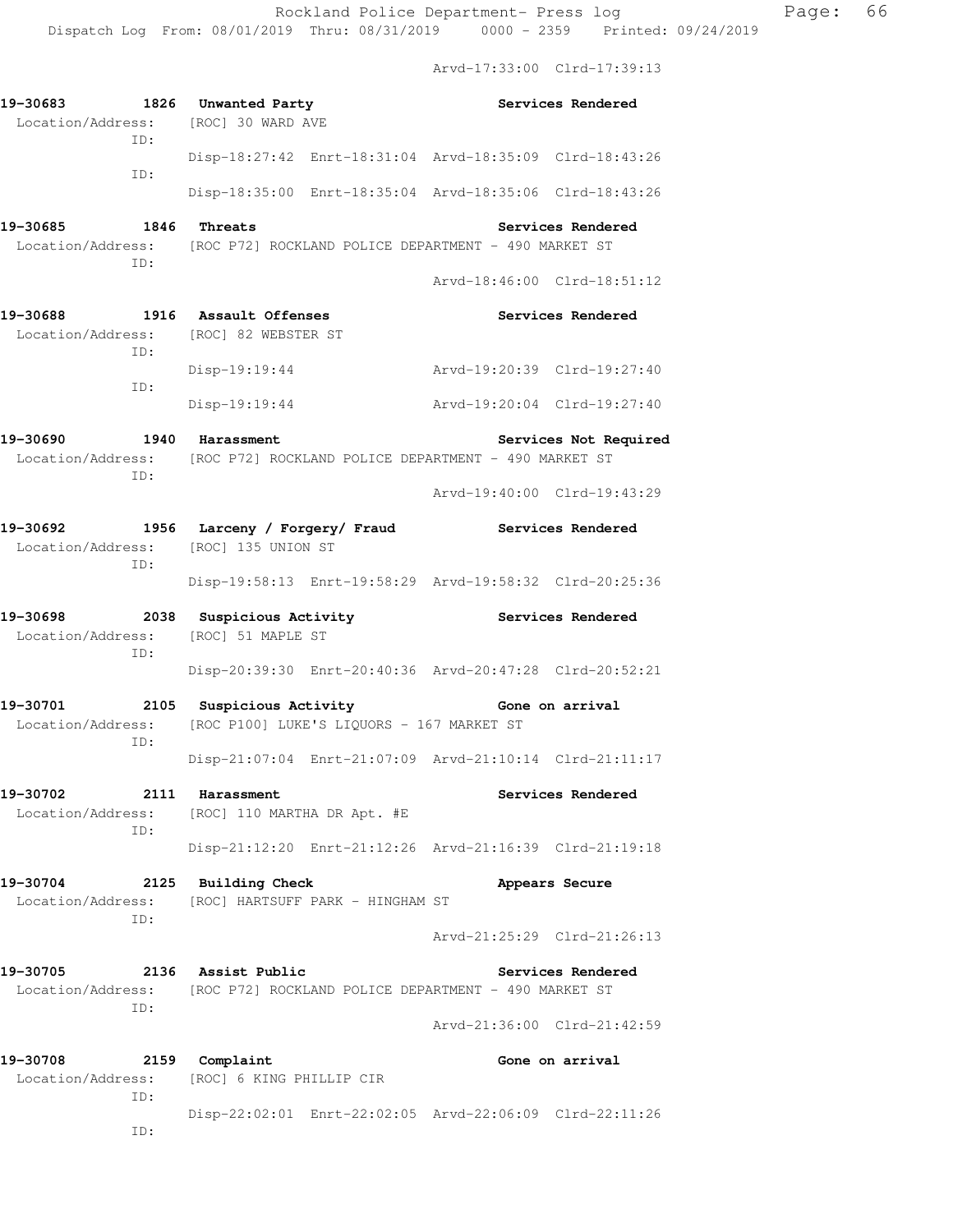|                                                                                                                                  |               | Rockland Police Department- Press log                   |                             |                   |  |
|----------------------------------------------------------------------------------------------------------------------------------|---------------|---------------------------------------------------------|-----------------------------|-------------------|--|
| Dispatch Log From: 08/01/2019 Thru: 08/31/2019 0000 - 2359 Printed: 09/24/2019                                                   |               |                                                         |                             |                   |  |
| ID:                                                                                                                              |               | Disp-22:06:22 Enrt-22:06:24 Arvd-22:06:26 Clrd-22:11:36 |                             |                   |  |
|                                                                                                                                  |               | Disp-22:06:59 Enrt-22:07:02 Arvd-22:07:04 Clrd-22:11:46 |                             |                   |  |
| 19-30710 2208 Larceny / Forgery/ Fraud Services Rendered                                                                         |               |                                                         |                             |                   |  |
| Location/Address: [ROC] CRESTVIEW ST<br>ID:                                                                                      |               |                                                         |                             |                   |  |
|                                                                                                                                  |               |                                                         | Arvd-22:08:00 Clrd-22:15:32 |                   |  |
| 19-30709 2211 Suspicious Activity Contract Services Rendered<br>Location/Address: [ROC 66] REEDS POND PARK - 80 MARKET ST<br>ID: |               |                                                         |                             |                   |  |
|                                                                                                                                  | Disp-22:13:37 |                                                         |                             | $Clrd-22:16:12$   |  |
| 19-30713 2244 Complaint                                                                                                          |               |                                                         |                             | Services Rendered |  |
| Location/Address: [ROC] 1 FITZGIBBONS LN<br>ID:                                                                                  |               |                                                         |                             |                   |  |
|                                                                                                                                  |               | Disp-22:54:42 Enrt-22:54:46 Arvd-22:59:28 Clrd-23:02:52 |                             |                   |  |
| 19-30714 2246 Noise Complaint                                                                                                    |               |                                                         | Peace Restored              |                   |  |
| Location/Address: [ROC] 157 NORTH AVE<br>ID:                                                                                     |               |                                                         |                             |                   |  |
| ID:                                                                                                                              |               | Disp-22:47:49 Enrt-22:47:59 Arvd-22:50:06 Clrd-22:56:01 |                             |                   |  |
|                                                                                                                                  |               | Disp-22:47:49 Enrt-22:47:59 Clrd-22:54:33               |                             |                   |  |
| 19-30719 2325 Complaint                                                                                                          |               |                                                         | Gone on arrival             |                   |  |
| Location/Address: [ROC] 19 COLLINS CT<br>ID:                                                                                     |               |                                                         |                             |                   |  |
|                                                                                                                                  |               | Disp-23:26:32 Enrt-23:26:42 Arvd-23:29:43 Clrd-23:45:58 |                             |                   |  |
| 19-30722 2353 Motor Vehicle Complaint Gone on arrival<br>Location/Address: [ROC P93] THE BANNER - 167 UNION ST<br>ID:            |               |                                                         |                             |                   |  |

Page: 67

Disp-23:55:17 Enrt-23:55:27 Arvd-23:56:27 Clrd-23:57:03

## **For Date: 08/18/2019 - Sunday**

| 0000<br>19-30723<br>TD:                      |             | SHIFT ASSIGNMENTS                                            | No Service<br>Location/Address: [ROC P72] ROCKLAND POLICE DEPARTMENT - 490 MARKET ST |                             |  |
|----------------------------------------------|-------------|--------------------------------------------------------------|--------------------------------------------------------------------------------------|-----------------------------|--|
|                                              |             |                                                              |                                                                                      | Arvd-00:00:00 Clrd-00:06:17 |  |
| 19-30743<br>Location/Address:                | 0543<br>TD: | <b>Building Check</b><br>[ROC] UNION ST                      |                                                                                      | Appears Secure              |  |
|                                              |             |                                                              |                                                                                      | Arvd-05:43:00 Clrd-06:09:05 |  |
| 0632<br>19-30745<br>Location/Address:<br>TD: |             | Motor Vehicle Stop<br>[ROC] 511 WEBSTER ST                   |                                                                                      | Citation/Warning Issued     |  |
|                                              |             | Disp-06:33:31                                                | Arvd-06:33:40 Clrd-06:40:37                                                          |                             |  |
| 19-30746                                     | TD:         | 0647 Motor Vehicle Stop<br>Location/Address: [ROC] MARKET ST |                                                                                      | Citation/Warning Issued     |  |
|                                              |             |                                                              | Arvd-06:47:00 Clrd-07:01:53                                                          |                             |  |
| 19–30750                                     | 0756        | SHIFT ASSIGNMENTS                                            |                                                                                      | Services Rendered           |  |

Location/Address: [ROC P72] ROCKLAND POLICE DEPARTMENT - 490 MARKET ST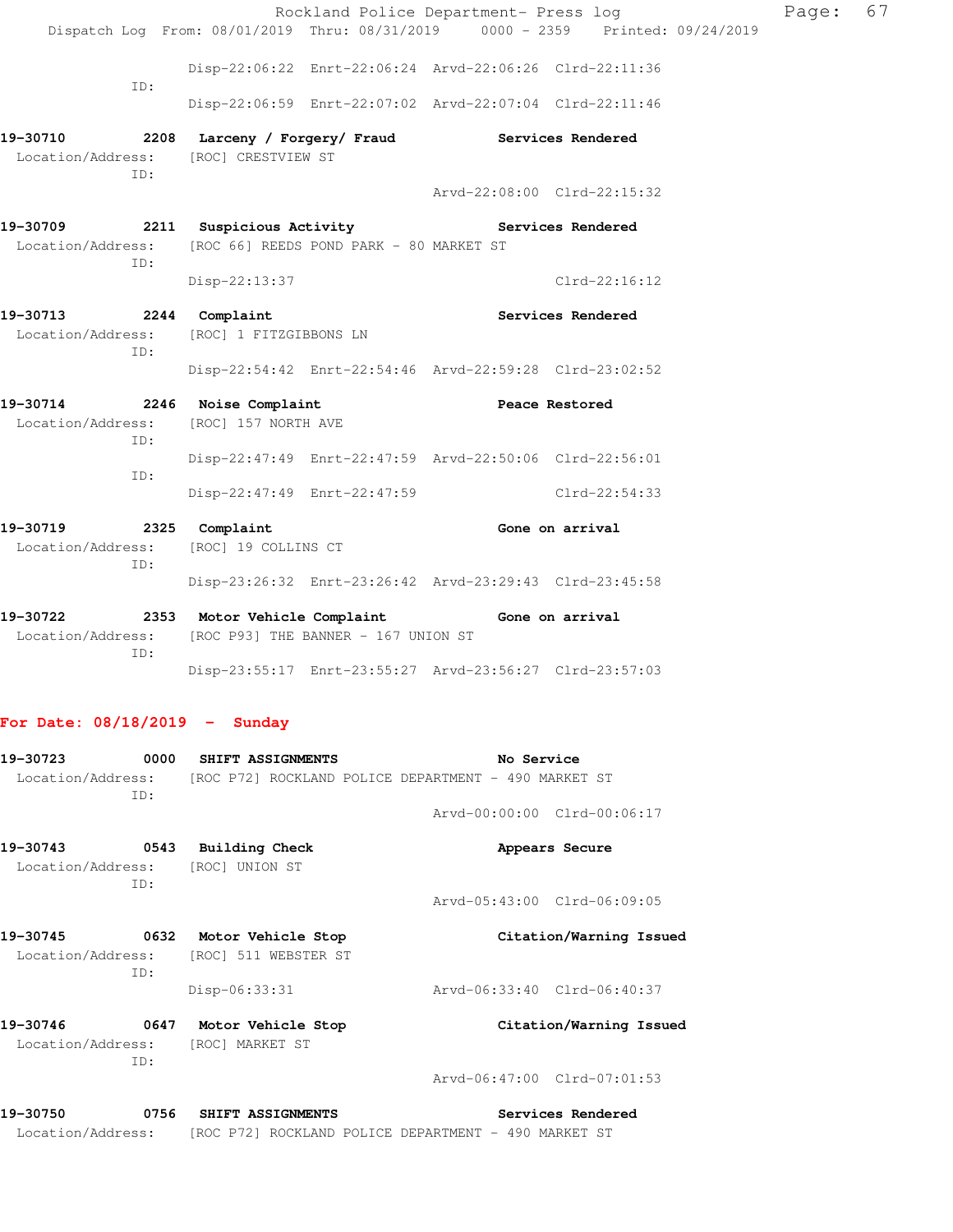| ID:                                                                         | Disp-08:00:28                                                                                                 | $Clrd-08:00:34$                                         |
|-----------------------------------------------------------------------------|---------------------------------------------------------------------------------------------------------------|---------------------------------------------------------|
| 19-30754 0907 911 Hang Up<br>Vicinity of:                                   | [ROC] 288 UNION ST                                                                                            | Services Rendered                                       |
| ID:                                                                         |                                                                                                               | Disp-09:09:22 Enrt-09:12:14 Arvd-09:16:43 Clrd-09:28:16 |
| 19-30755 0914 911 Accidental<br>ID:                                         | Location/Address: [ROC] 100 HARTSUFF ST                                                                       | Services Rendered                                       |
|                                                                             |                                                                                                               | Disp-09:16:56 Enrt-09:16:59 Arvd-09:18:37 Clrd-09:20:27 |
| 19-30759 0943 911 Accidental<br>Location/Address: [ROC] 24 ASPEN CIR<br>ID: |                                                                                                               | Services Rendered                                       |
|                                                                             |                                                                                                               | Disp-09:44:06 Enrt-09:45:56 Arvd-09:48:51 Clrd-09:52:42 |
| 19-30765<br>Location/Address:<br>ID:                                        | 0957 Suspicious Activity<br>[ROC] 19 COLLINS CT                                                               | Services Rendered                                       |
|                                                                             | $Disp-10:08:08$                                                                                               | $Clrd-10:08:14$                                         |
| ID:                                                                         | 19-30763 1001 Motor Vehicle Stop<br>Location/Address: [ROC] BILL DELAHUNT PKWY @ WEYMOUTH ST                  | Citation/Warning Issued                                 |
|                                                                             |                                                                                                               | Arvd-10:01:00 Clrd-10:07:26                             |
| ID:<br>ID:                                                                  | 19-30767 1017 CHILD SEAT INSPECTION<br>Location/Address: [ROC P72] ROCKLAND POLICE DEPARTMENT - 490 MARKET ST | Services Rendered                                       |
|                                                                             | $Disp-10:21:08$                                                                                               | $Clrd-10:21:17$                                         |
| ID:                                                                         | $Disp-10:22:01$                                                                                               | $Clrd-10:22:11$                                         |
|                                                                             | Disp-10:23:53                                                                                                 | $Clrd-10:24:00$                                         |
| 19-30772<br>Location/Address: [ROC] 210 REED ST<br>ID:                      | 1226 Assist Other Agency                                                                                      | Services Rendered                                       |
| ID:                                                                         |                                                                                                               | Disp-12:29:36 Enrt-12:29:45 Arvd-12:37:08 Clrd-12:41:43 |
|                                                                             | $Disp-12:42:05$                                                                                               | $Clrd-12:42:47$                                         |
| 19-30780<br>Location/Address:<br>ID:                                        | 1254 Suspicious Activity<br>[ROC] 168 VERNON ST                                                               | Services Rendered                                       |
|                                                                             | Disp-12:57:01                                                                                                 | Clrd-12:57:53                                           |
| 19-30784<br>1322<br>Location/Address:<br>ID:                                | Motor Vehicle Stop<br>[ROC] 100 HINGHAM ST                                                                    | Verbal Warning                                          |
|                                                                             |                                                                                                               | Arvd-13:22:00 Clrd-13:25:05                             |
| 19-30786<br>1407<br>Location/Address:<br>ID:                                | Motor Vehicle Stop<br>[ROC] 490 BEECH ST                                                                      | Citation/Warning Issued                                 |
|                                                                             | $Disp-14:08:16$                                                                                               | Arvd-14:08:36 Clrd-14:10:23                             |
| 19-30791                                                                    | 1524 Assist Fire Department<br>Location/Address: [ROC P55] HOME DEPOT - 1149 HINGHAM ST                       | Services Rendered                                       |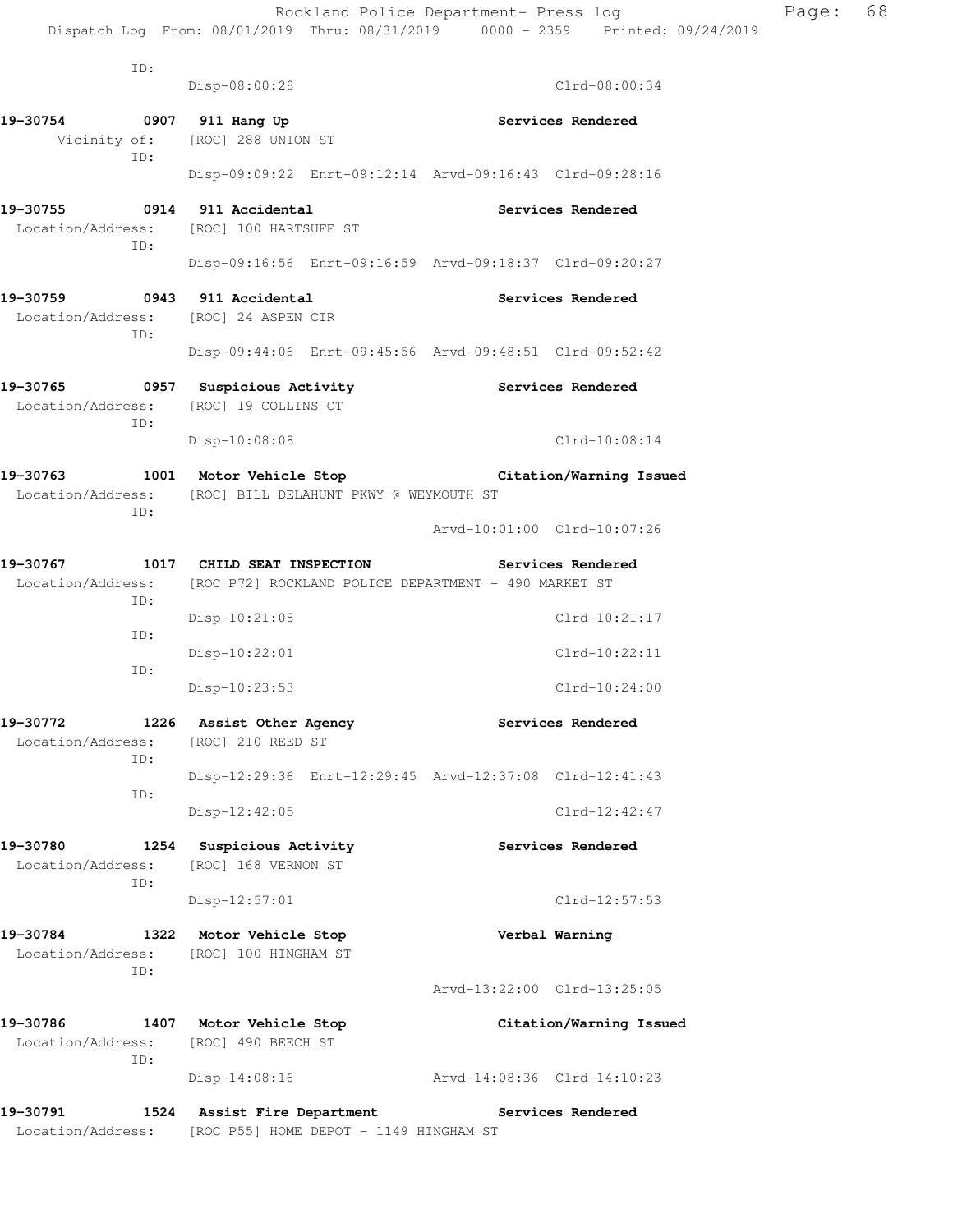|                                                                        |                                             |                                            | Rockland Police Department- Press log                   |                                                                                | Page: | 69 |
|------------------------------------------------------------------------|---------------------------------------------|--------------------------------------------|---------------------------------------------------------|--------------------------------------------------------------------------------|-------|----|
|                                                                        |                                             |                                            |                                                         | Dispatch Log From: 08/01/2019 Thru: 08/31/2019 0000 - 2359 Printed: 09/24/2019 |       |    |
| ID:                                                                    |                                             |                                            |                                                         |                                                                                |       |    |
| ID:                                                                    |                                             |                                            | Disp-15:26:02 Enrt-15:26:09 Arvd-15:26:12 Clrd-15:26:16 |                                                                                |       |    |
|                                                                        |                                             |                                            | Disp-15:26:05 Enrt-15:26:09 Arvd-15:26:12 Clrd-15:26:16 |                                                                                |       |    |
| 19-30792                                                               | 1537 Suspicious Activity 1537 Sent On Way   |                                            |                                                         |                                                                                |       |    |
| ID:                                                                    |                                             |                                            |                                                         | Vicinity of: [ROC P96] MT PLEASANT CEMETERY - 3 PLEASANT ST @ 675 LIBERTY ST   |       |    |
|                                                                        |                                             |                                            | Disp-15:39:09 Enrt-15:39:13 Arvd-15:40:51 Clrd-15:49:19 |                                                                                |       |    |
| 19-30793 1606 General Info                                             |                                             |                                            |                                                         | <b>Services Rendered</b>                                                       |       |    |
| Location/Address: [ROC P72] ROCKLAND POLICE DEPARTMENT - 490 MARKET ST |                                             |                                            |                                                         |                                                                                |       |    |
| 19-30794 1618 Burglar Alarm                                            |                                             |                                            |                                                         | Services Rendered                                                              |       |    |
| Location/Address: [ROC] 340 CENTRE AVE Apt. #57<br>ID:                 |                                             |                                            |                                                         |                                                                                |       |    |
|                                                                        |                                             |                                            | Disp-16:19:18 Enrt-16:19:20 Arvd-16:26:15 Clrd-16:33:13 |                                                                                |       |    |
| 19-30798                                                               | 1656 Emergency Medical                      |                                            |                                                         | Transported to Hospital                                                        |       |    |
| Location/Address:<br>EMS Unit:                                         | [ROC] 265 CONCORD ST<br>ROCKAM1-Rockland A1 |                                            |                                                         |                                                                                |       |    |
|                                                                        |                                             |                                            | Disp-16:57:41 Enrt-16:59:09 Arvd-17:01:35 Clrd-17:11:28 |                                                                                |       |    |
| Fire Unit:                                                             |                                             | ROCKEN1-Pumper-Rockland Engine 1           |                                                         | Hosp-17:22:13 ClrHosp-18:09:33 InQrtsUnavl-18:15:17 InSrvce-18:15:22           |       |    |
|                                                                        |                                             | InQrtsUnavl-17:12:39 InSrvce-17:12:39      | Disp-16:57:44 Enrt-16:59:09 Arvd-17:01:32 Clrd-17:11:25 |                                                                                |       |    |
| ID:                                                                    |                                             |                                            |                                                         |                                                                                |       |    |
| ID:                                                                    | Disp-16:58:30                               |                                            |                                                         | Clrd-16:59:24                                                                  |       |    |
|                                                                        | Disp-16:58:34                               |                                            |                                                         | Clrd-16:59:26                                                                  |       |    |
| 19–30799<br>Location/Address: [ROC] 265 CONCORD ST<br>ID:              | 1659 Drug Offenses (NP)                     |                                            |                                                         | <b>Services Rendered</b>                                                       |       |    |
|                                                                        |                                             |                                            | Disp-16:59:30 Enrt-16:59:33 Arvd-16:59:55 Clrd-17:11:54 |                                                                                |       |    |
| ID:                                                                    |                                             |                                            | Disp-16:59:39 Enrt-16:59:42 Clrd-17:00:11               |                                                                                |       |    |
| ID:                                                                    |                                             |                                            | Disp-17:00:06 Enrt-17:00:09 Arvd-17:00:14 Clrd-17:12:03 |                                                                                |       |    |
| 19-30804                                                               | 1721 Building Check                         |                                            |                                                         | Services Rendered                                                              |       |    |
| Location/Address: [ROC] BILL DELAHUNT PKWY<br>ID:                      |                                             |                                            |                                                         |                                                                                |       |    |
|                                                                        |                                             |                                            |                                                         | Arvd-17:22:09 Clrd-17:22:29                                                    |       |    |
| 19–30805                                                               | 1733 Building Check                         |                                            |                                                         | Services Rendered                                                              |       |    |
| Location/Address: [ROC] HINGHAM ST<br>ID:                              |                                             |                                            |                                                         |                                                                                |       |    |
|                                                                        |                                             |                                            |                                                         | Arvd-17:34:21 Clrd-17:34:42                                                    |       |    |
| 19-30812<br>Vicinity of: [ROC] CARRIAGE HILL DR<br>ID:                 | 1830 Motor Vehicle Complaint                |                                            |                                                         | Investigated                                                                   |       |    |
|                                                                        |                                             |                                            | Disp-18:31:41 Enrt-18:33:01 Arvd-18:41:16 Clrd-18:46:29 |                                                                                |       |    |
| 19–30813                                                               | 1851 Health & Welfare Check                 |                                            |                                                         | Investigated                                                                   |       |    |
| Location/Address:<br>ID:                                               |                                             | [ROC P75] UNION POINT - BILL DELAHUNT PKWY |                                                         |                                                                                |       |    |
|                                                                        |                                             |                                            | Disp-18:54:40 Enrt-18:54:59 Arvd-19:03:03 Clrd-19:09:15 |                                                                                |       |    |
| 19-30817<br>1926                                                       | Suspicious Activity                         |                                            |                                                         | Gone on arrival                                                                |       |    |
|                                                                        |                                             |                                            |                                                         |                                                                                |       |    |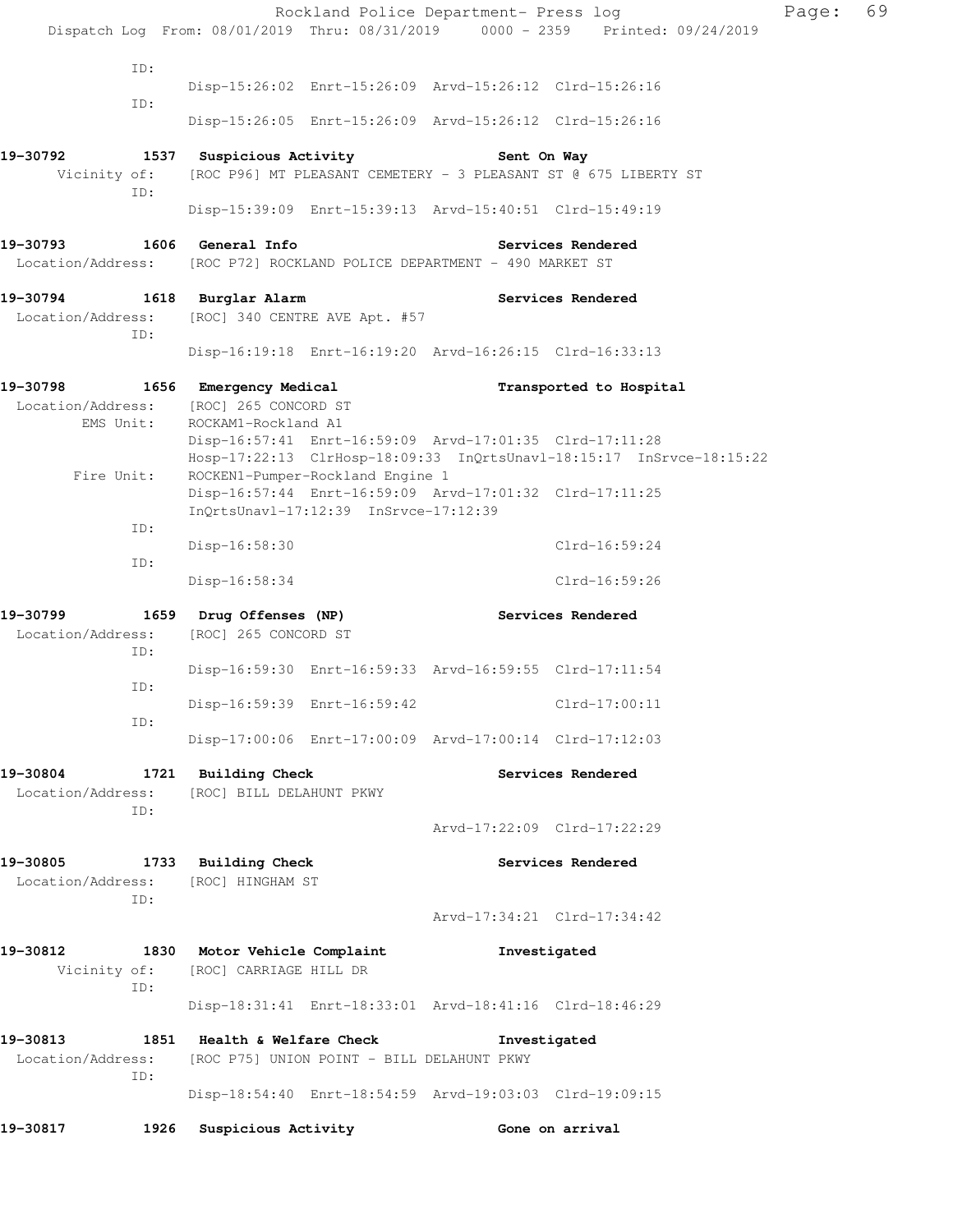|                                                                                      |               | Rockland Police Department- Press log                   |                             |  |
|--------------------------------------------------------------------------------------|---------------|---------------------------------------------------------|-----------------------------|--|
| Dispatch Log From: 08/01/2019 Thru: 08/31/2019 0000 - 2359 Printed: 09/24/2019       |               |                                                         |                             |  |
| Location/Address: [ROC P77] BURGER KING - 157 MARKET ST<br>ID:                       |               |                                                         |                             |  |
|                                                                                      | Disp-19:28:26 | Arvd-19:28:33 Clrd-19:41:09                             |                             |  |
| 19-30818 1928 Complaint                                                              |               | Investigated                                            |                             |  |
| Location/Address: [ROC] NEAR SHARP STREET - ABINGTON ST<br>ID:                       |               |                                                         |                             |  |
|                                                                                      |               | Disp-19:40:55 Enrt-19:41:02 Arvd-19:48:36 Clrd-19:48:53 |                             |  |
| 19-30822 2028 911 Hang Up<br>Location/Address: [ROC] 207 UNION ST Apt. #3<br>ID:     |               | Investigated                                            |                             |  |
|                                                                                      |               | Disp-20:30:21 Enrt-20:31:07 Arvd-20:35:22 Clrd-20:41:10 |                             |  |
| 19-30821 2029 Building Check<br>Location/Address: [ROC] HINGHAM ST<br>ID:            |               |                                                         | Services Rendered           |  |
|                                                                                      |               | Arvd-20:29:42 Clrd-20:29:58                             |                             |  |
| 19-30826 2119 Follow-Up Investigation<br>Location/Address: [ROC] 33 SUMMER ST<br>ID: |               | Investigated                                            |                             |  |
|                                                                                      |               |                                                         | Arvd-21:19:00 Clrd-21:25:19 |  |

Page: 70

# **For Date: 08/19/2019 - Monday**

| 19-30836          | 0000         | SHIFT ASSIGNMENTS                                                      |        | 911 Wireless call (Transfered) |
|-------------------|--------------|------------------------------------------------------------------------|--------|--------------------------------|
|                   | ID:          | Location/Address: [ROC P72] ROCKLAND POLICE DEPARTMENT - 490 MARKET ST |        |                                |
|                   |              |                                                                        |        | Arvd-00:00:00 Clrd-00:09:19    |
| 19-30840          | 0053         | Emergency Medical                                                      | No EMS |                                |
|                   | Vicinity of: | [ROC] OVERPASS BY HOME DEPOT - HINGHAM ST                              |        |                                |
|                   | Fire Unit:   | ROCKEN1-Pumper-Rockland Engine 1                                       |        |                                |
|                   |              | Disp-00:56:08 Enrt-00:58:39 Arvd-01:04:04 Clrd-01:08:50                |        |                                |
|                   |              | InQrtsUnavl-01:17:02 InSrvce-01:17:02                                  |        |                                |
|                   | EMS Unit:    | ROCKAM1-Rockland A1                                                    |        |                                |
|                   |              | Disp-00:56:08 Enrt-00:58:39 Arvd-01:04:04 Clrd-01:08:50                |        |                                |
|                   |              | InQrtsUnavl-01:17:06 InSrvce-01:17:06                                  |        |                                |
|                   | ID:          |                                                                        |        |                                |
|                   |              | Disp-00:58:51 Enrt-00:59:01 Arvd-01:02:13 Clrd-01:11:24                |        |                                |
|                   | ID:          |                                                                        |        |                                |
|                   |              | Disp-00:58:54 Enrt-00:58:58 Arvd-01:02:18 Clrd-01:11:20                |        |                                |
|                   |              | 19-30851 0550 Building Check                                           |        | Building Checked/Secured       |
| Location/Address: | ID:          | [ROC] UNION ST                                                         |        |                                |
|                   |              |                                                                        |        | Arvd-05:52:22 Clrd-06:09:47    |
|                   |              | 19-30862 0830 SHIFT ASSIGNMETS                                         |        | Services Rendered              |
|                   |              | Location/Address: [ROC P72] ROCKLAND POLICE DEPARTMENT - 490 MARKET ST |        |                                |
| 19-30864 0846     |              | Burglar Alarm                                                          |        | Appears Secure                 |
| Location/Address: | ID:          | [ROC P37] AMERICAN SPORT FLOORING INC - 105 EXCHANGE ST                |        |                                |
|                   |              | Disp-08:47:11 Enrt-08:47:15 Arvd-08:55:36 Clrd-09:00:11                |        |                                |
| 19-30866 2005     | 0854         | Suspicious Activity                                                    |        | Services Rendered              |
| Location/Address: |              | [ROC 19] HH ARNOLD MACHINE SHOP - 529 LIBERTY ST                       |        |                                |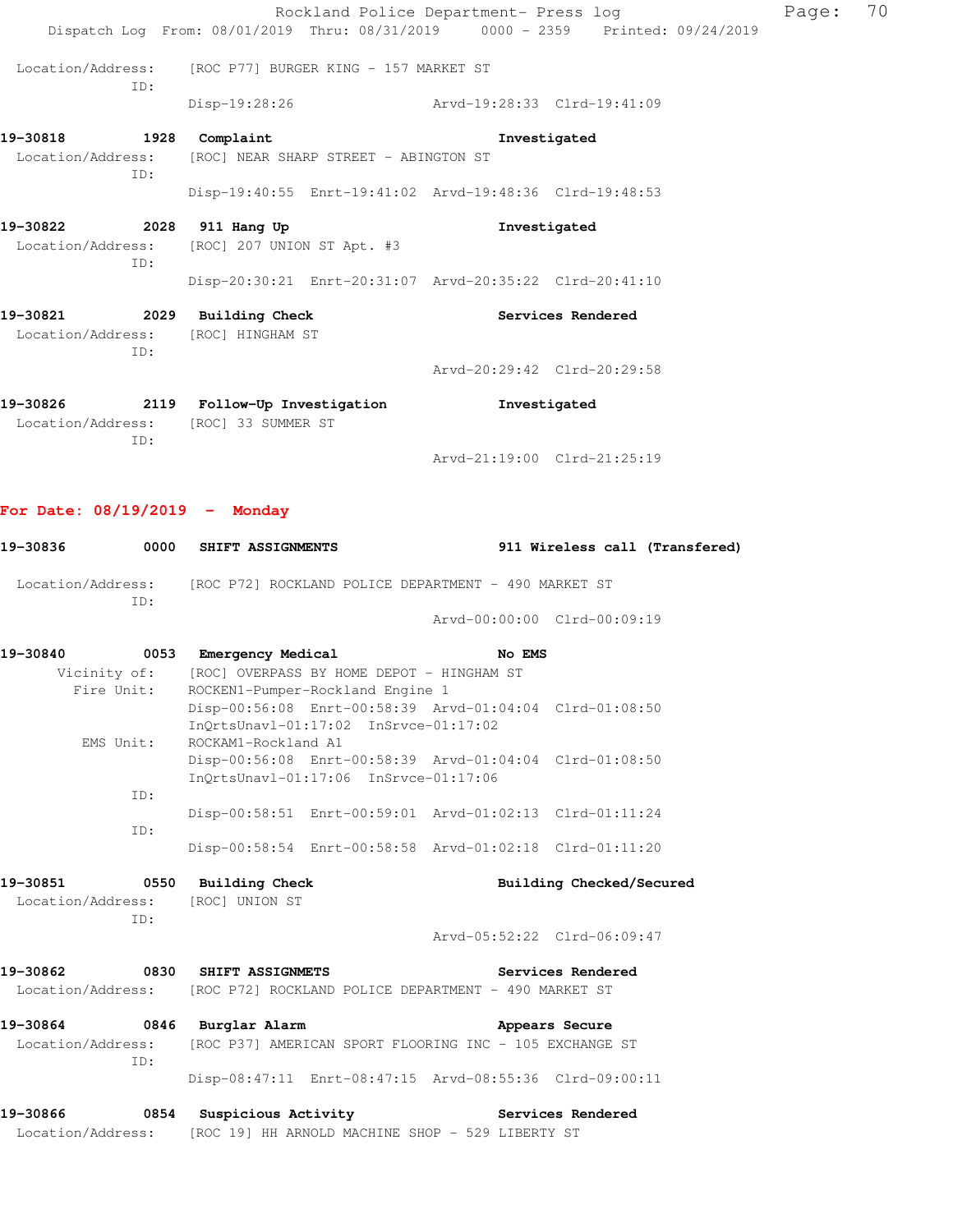|                                                                           |                                                                                                                | Rockland Police Department- Press log<br>Dispatch Log From: 08/01/2019 Thru: 08/31/2019 0000 - 2359 Printed: 09/24/2019 | Page: 71 |  |
|---------------------------------------------------------------------------|----------------------------------------------------------------------------------------------------------------|-------------------------------------------------------------------------------------------------------------------------|----------|--|
| ID:                                                                       |                                                                                                                |                                                                                                                         |          |  |
|                                                                           |                                                                                                                | Disp-08:56:42 Enrt-08:56:46 Arvd-08:59:27 Clrd-09:01:48                                                                 |          |  |
| Location: [ROC]                                                           | 19-30868 0913 PERSONAL Time off Services Rendered                                                              |                                                                                                                         |          |  |
|                                                                           | 19-30873 0924 MESSAGE DELIVERY                                                                                 | <b>Services Rendered</b>                                                                                                |          |  |
| ID:                                                                       | Location/Address: [ROC] 103 DIVISION ST                                                                        |                                                                                                                         |          |  |
|                                                                           |                                                                                                                | Disp-09:47:28 Arvd-09:47:31 Clrd-09:51:18                                                                               |          |  |
| ID:                                                                       | 19-30872 0928 Building Check <b>1998 Contains Appears</b> Secure<br>Location/Address: [ROC] BILL DELAHUNT PKWY |                                                                                                                         |          |  |
|                                                                           |                                                                                                                | Arvd-09:28:43 Clrd-09:28:50                                                                                             |          |  |
| Location/Address: [ROC] 290 TURNER RD<br>ID:                              | 19-30875 0945 MVA Property Damage Only Services Rendered                                                       |                                                                                                                         |          |  |
|                                                                           |                                                                                                                | Disp-09:46:25 Enrt-09:47:21 Arvd-09:56:40 Clrd-10:06:37                                                                 |          |  |
| 19-30883 1003 Detail                                                      |                                                                                                                | Services Rendered                                                                                                       |          |  |
|                                                                           | Location/Address: [ROC P72] ROCKLAND POLICE DEPARTMENT - 490 MARKET ST                                         |                                                                                                                         |          |  |
| 19-30880 1012 Building Check<br>Location/Address: [ROC] HINGHAM ST<br>ID: |                                                                                                                | Appears Secure                                                                                                          |          |  |
|                                                                           |                                                                                                                | Arvd-10:12:40 Clrd-10:12:47                                                                                             |          |  |
| ID:                                                                       | 19-30882 1017 Assist Other Agency <b>19-30882</b> Services Rendered<br>Location/Address: [ROC] 46 JOSH GRAY RD |                                                                                                                         |          |  |
|                                                                           |                                                                                                                | Disp-10:19:24 Enrt-10:21:03 Arvd-10:26:52 Clrd-10:33:06                                                                 |          |  |
|                                                                           | 19-30887 1049 Larceny / Forgery / Fraud Investigated                                                           |                                                                                                                         |          |  |
| ID:                                                                       | Location/Address: [ROC P72] ROCKLAND POLICE DEPARTMENT - 490 MARKET ST                                         |                                                                                                                         |          |  |
|                                                                           |                                                                                                                | Disp-10:55:04 Arvd-11:19:33 Clrd-11:32:18                                                                               |          |  |
| 19-30890<br>Location/Address:                                             | 1110 Burglar Alarm<br>[ROC P85] ROCKLAND FEDERAL CREDIT UNION - 241 UNION ST                                   | Appears Secure                                                                                                          |          |  |
| ID:                                                                       |                                                                                                                |                                                                                                                         |          |  |
| ID:                                                                       |                                                                                                                | Disp-11:10:51 Enrt-11:11:05 Arvd-11:13:49 Clrd-11:19:12                                                                 |          |  |
|                                                                           |                                                                                                                | Disp-11:10:58 Enrt-11:11:01 Arvd-11:13:52 Clrd-11:19:15                                                                 |          |  |
| 19-30892                                                                  | 1132 Traffic Enforcement                                                                                       | No Service                                                                                                              |          |  |
| Location/Address: [ROC] NORTH AVE<br>ID:                                  |                                                                                                                |                                                                                                                         |          |  |
|                                                                           |                                                                                                                | Arvd-11:34:08 Clrd-12:12:29                                                                                             |          |  |
| 19–30895<br>Location/Address: [ROC] 51 WILSON ST<br>ID:                   | 1157 Animal Complaint                                                                                          | Services Rendered                                                                                                       |          |  |
|                                                                           |                                                                                                                | Arvd-11:57:00 Clrd-13:04:26                                                                                             |          |  |
| 19–30903<br>Location:                                                     | 1227 Details / Time off<br>[ROC]                                                                               | Services Rendered                                                                                                       |          |  |
| 19–30905<br>Location/Address: [ROC] 3 WINTER CIR                          | 1229 CALL IN THE LOBBY                                                                                         | No Service                                                                                                              |          |  |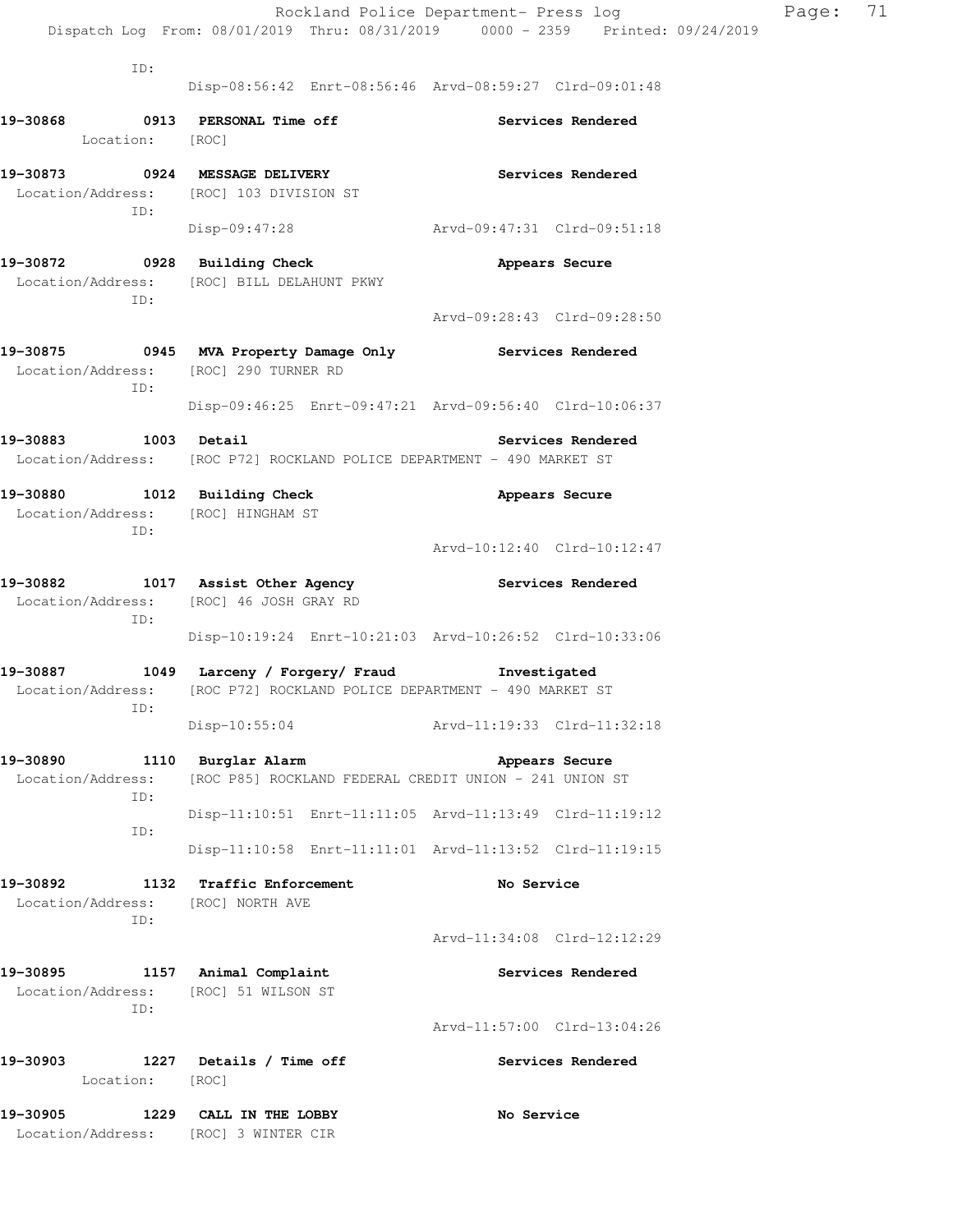ID:

ID:

**19-30906 1245 Harassment Services Rendered**  Location/Address: [ROC] 41 TURNER RD ID: Disp-12:48:04 Enrt-12:57:55 Arvd-13:11:57 Clrd-13:18:18 **19-30910 1301 Motor Vehicle Stop Citation/Warning Issued**  Location/Address: [ROC] 379 HINGHAM ST ID: Arvd-13:01:00 Clrd-13:08:21 **19-30912 1308 VACATION Time off Services Rendered**  Location: [ROC] **19-30914 1317 Motor Vehicle Complaint Gone on arrival**  Vicinity of: [ROC] RESERVOIR PARK DR ID: Disp-13:18:10 Arvd-13:18:14 Clrd-13:20:55 **19-30915 1317 Building Check Appears Secure**  Location/Address: [ROC] HINGHAM ST ID: Arvd-13:18:19 Clrd-13:18:33 **19-30918 1350 Motor Vehicle Stop Citation/Warning Issued**  Vicinity of: [ROC] 600 SUMMER ST ID: Arvd-13:50:00 Clrd-13:57:14 **19-30920 1406 COMP Time off Services Rendered**  Location: [ROC] **19-30921 1409 Motor Vehicle Stop Citation/Warning Issued**  Location/Address: [ROC] 10 SPRING ST @ 7 MARKET ST ID: Arvd-14:09:00 Clrd-14:17:37 19-30923 1430 Building Check **Appears Secure**  Location/Address: [ROC] HINGHAM ST ID: Arvd-14:30:29 Clrd-14:30:36 **19-30928** 1448 Detail **19-30928 1448** Detail Services Rendered Location/Address: [ROC P72] ROCKLAND POLICE DEPARTMENT - 490 MARKET ST **19-30931 1459 Motor Vehicle Stop Citation/Warning Issued**  Location/Address: [ROC] 137 WEBSTER ST @ 106 EVERETT ST ID: Arvd-14:59:00 Clrd-15:10:51 **19-30932 1500 Detail Services Rendered**  Location/Address: [ROC P72] ROCKLAND POLICE DEPARTMENT - 490 MARKET ST **19-30936 1600 SHIFT ASSIGNMENTS No Action Required**  Location/Address: [ROC P72] ROCKLAND POLICE DEPARTMENT - 490 MARKET ST **19-30937 1612 Motor Vehicle Complaint Services Rendered**  Location/Address: [ROC] LIBERTY ST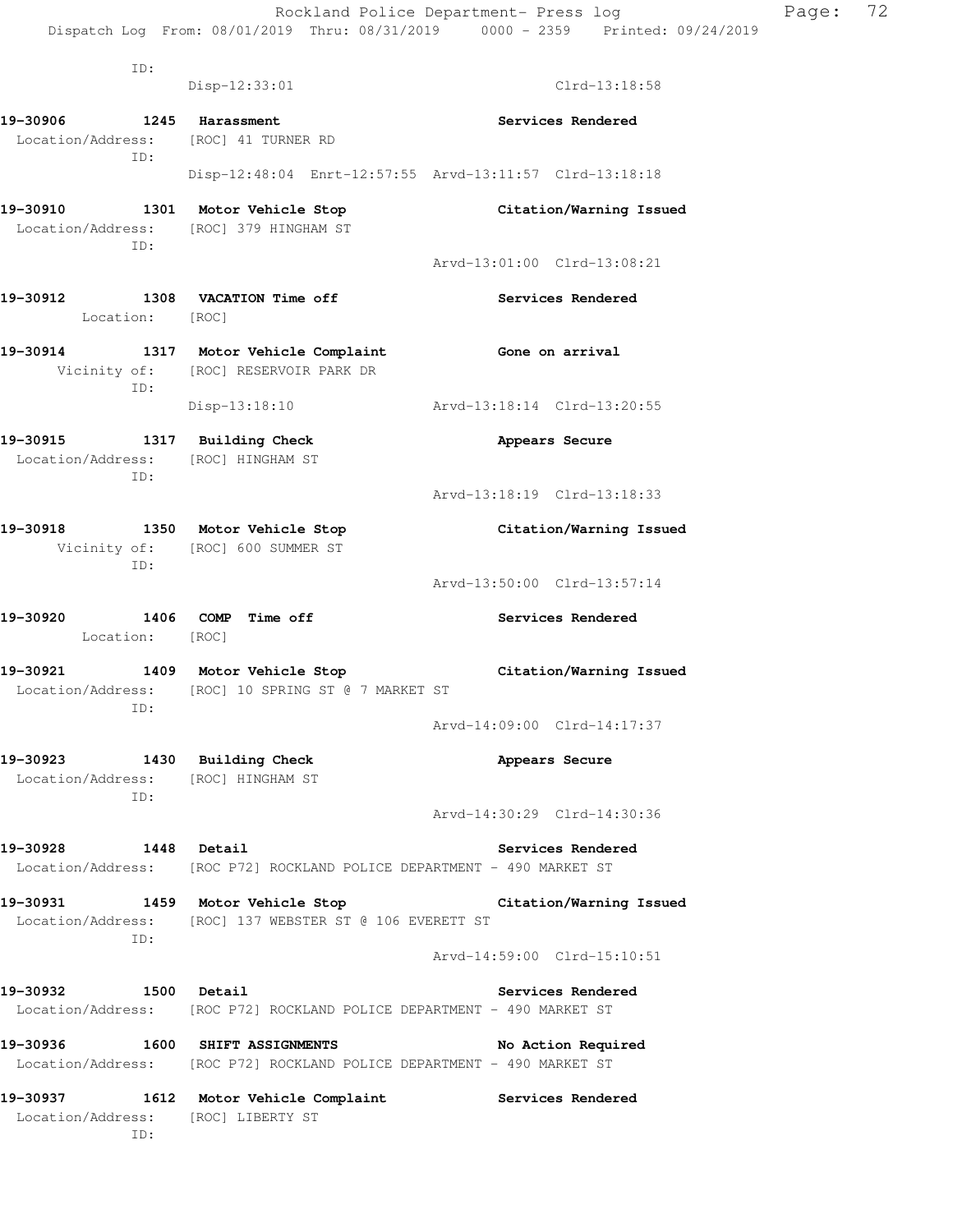|                                   |           |                                                                                            |                                       | Rockland Police Department- Press log                   | Dispatch Log From: 08/01/2019 Thru: 08/31/2019 0000 - 2359 Printed: 09/24/2019 | Page: | 73 |
|-----------------------------------|-----------|--------------------------------------------------------------------------------------------|---------------------------------------|---------------------------------------------------------|--------------------------------------------------------------------------------|-------|----|
|                                   |           |                                                                                            |                                       |                                                         |                                                                                |       |    |
|                                   | ID:       | $Disp-16:13:10$                                                                            |                                       | Arvd-16:15:53 Clrd-16:20:20                             |                                                                                |       |    |
|                                   |           | $Disp-16:13:14$                                                                            |                                       | Arvd-16:15:56 Clrd-16:20:24                             |                                                                                |       |    |
|                                   | ID:       | 1631 Assist Fire Department<br>Location/Address: [ROC] 11 PACIFIC ST Apt. #4               |                                       |                                                         | Services Rendered                                                              |       |    |
|                                   |           |                                                                                            |                                       | Disp-16:32:09 Arvd-16:32:12 Clrd-16:35:52               |                                                                                |       |    |
| 19-30946 2001                     | ID:       | 1638 Assist Fire Department<br>Location/Address: [ROC] 62 CONCORD ST                       |                                       |                                                         | Transported to Hospital                                                        |       |    |
|                                   |           |                                                                                            |                                       | Disp-16:39:41 Enrt-16:39:44 Arvd-16:40:21 Clrd-16:44:15 |                                                                                |       |    |
| 19-30947 1638 Traffic Enforcement | ID:       | Location/Address: [ROC] NORTH AVE                                                          |                                       |                                                         | Services Rendered                                                              |       |    |
|                                   |           |                                                                                            |                                       |                                                         | Arvd-16:46:28 Clrd-16:56:24                                                    |       |    |
| 19–30948                          |           | 1655 Motor Vehicle Collision W/PI<br>Location/Address: [ROC] 104 SUMMER ST @ 1 TOPPING AVE |                                       | No EMS                                                  |                                                                                |       |    |
|                                   | ID:       |                                                                                            |                                       |                                                         |                                                                                |       |    |
|                                   | ID:       |                                                                                            |                                       | Disp-16:56:43 Enrt-16:56:47 Arvd-16:59:35 Clrd-17:04:24 |                                                                                |       |    |
| Fire Unit:                        |           | Disp-16:57:03 Enrt-16:57:07<br>ROCKEN1-Pumper-Rockland Engine 1                            |                                       |                                                         | Clrd-17:03:54                                                                  |       |    |
|                                   |           |                                                                                            | InQrtsUnavl-17:11:03 InSrvce-17:11:03 | Disp-16:57:05 Enrt-16:57:26 Arvd-17:02:55 Clrd-17:03:00 |                                                                                |       |    |
|                                   | EMS Unit: | ROCKAM2-Rockland A2                                                                        | InQrtsUnavl-17:11:09 InSrvce-17:11:09 | Disp-16:57:13 Enrt-16:57:22 Arvd-17:02:58 Clrd-17:03:02 |                                                                                |       |    |
|                                   | ID:       | 19-30958                  1913     911 Accidental<br>Location/Address: [ROC] 80 GREEN ST   |                                       | Services Rendered                                       |                                                                                |       |    |
|                                   |           |                                                                                            |                                       | Disp-19:14:18 Enrt-19:15:13 Arvd-19:22:54 Clrd-19:38:04 |                                                                                |       |    |
| 19–30963<br>Location/Address:     | ID:       | 2007 Building Check<br>[ROC] HINGHAM ST                                                    |                                       | Services Rendered                                       |                                                                                |       |    |
|                                   |           |                                                                                            |                                       |                                                         | Arvd-20:08:27 Clrd-20:08:38                                                    |       |    |
| 19–30965<br>Vicinity of:          |           | 2041 Suspicious Activity<br>[ROC] LESLIE CT                                                |                                       |                                                         | Could Not Locate                                                               |       |    |
|                                   | ID:       |                                                                                            |                                       |                                                         |                                                                                |       |    |
|                                   | ID:       |                                                                                            |                                       | Disp-20:44:11 Enrt-20:46:16 Arvd-20:46:27 Clrd-20:52:00 |                                                                                |       |    |
|                                   | ID:       |                                                                                            |                                       | Disp-20:44:11 Enrt-20:46:19 Arvd-20:46:21 Clrd-20:55:54 |                                                                                |       |    |
|                                   |           |                                                                                            |                                       | Disp-20:45:53 Enrt-20:46:23 Arvd-20:46:30 Clrd-20:55:21 |                                                                                |       |    |
| 19–30966                          | 2048      | Assist Public                                                                              |                                       |                                                         | Peace Restored                                                                 |       |    |
| Location/Address:                 | ID:       |                                                                                            |                                       | [ROC] MINEIROS BRAZILIAN STEAKHOUSE - 371 UNION ST      |                                                                                |       |    |
|                                   | ID:       |                                                                                            |                                       | Disp-20:52:05 Enrt-20:52:09 Arvd-20:55:52 Clrd-21:01:12 |                                                                                |       |    |
|                                   | ID:       |                                                                                            |                                       | Disp-20:55:59 Enrt-20:56:02 Arvd-20:56:03 Clrd-21:05:50 |                                                                                |       |    |
|                                   |           | $Disp-21:01:06$                                                                            |                                       | Arvd-21:01:09 Clrd-21:05:53                             |                                                                                |       |    |
| 19–30969                          | 2130      | Health & Welfare Check                                                                     |                                       |                                                         | Services Rendered                                                              |       |    |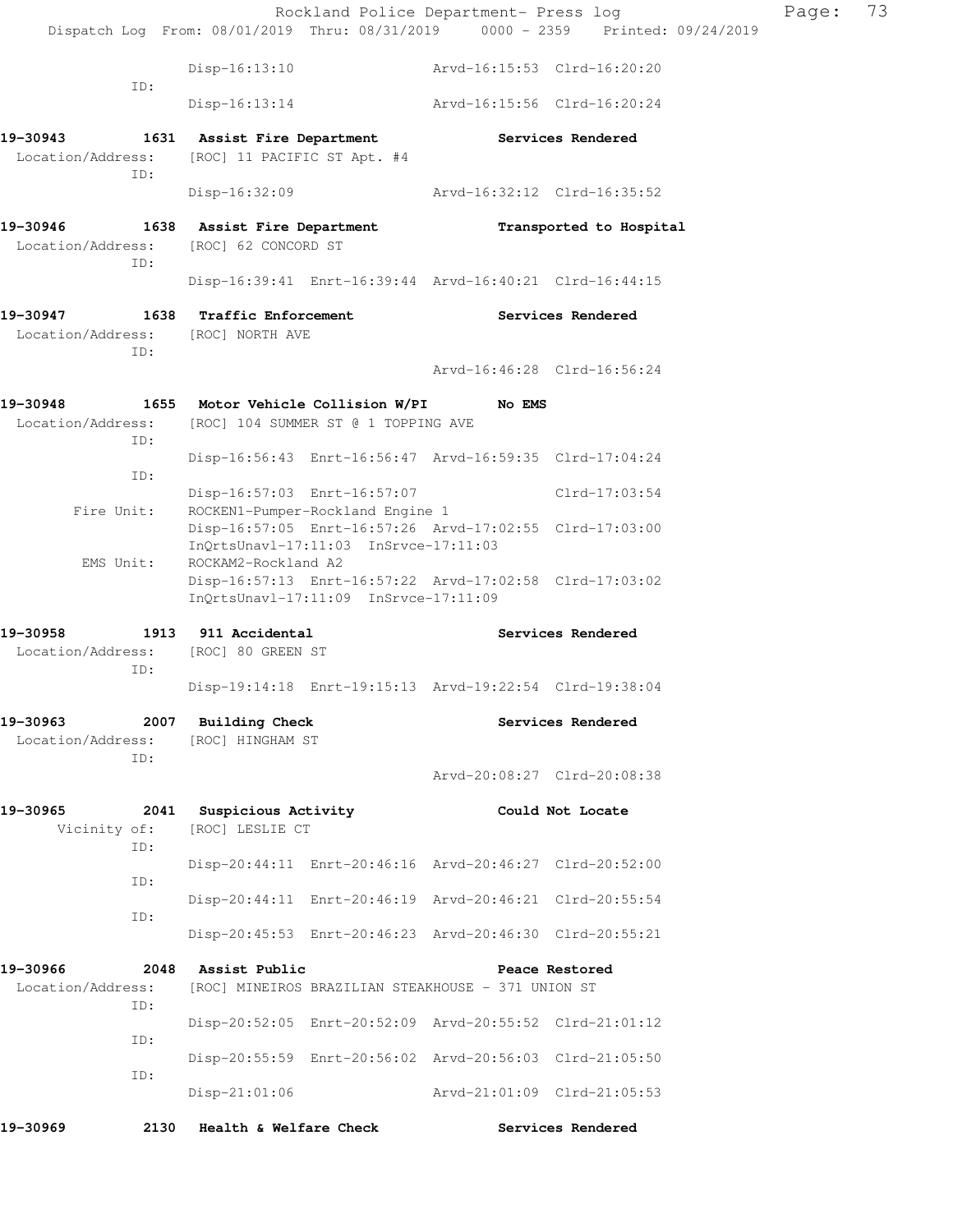|                          |                               | Rockland Police Department- Press log                   |                   |                                                                                | Page: 74 |  |
|--------------------------|-------------------------------|---------------------------------------------------------|-------------------|--------------------------------------------------------------------------------|----------|--|
|                          |                               |                                                         |                   | Dispatch Log From: 08/01/2019 Thru: 08/31/2019 0000 - 2359 Printed: 09/24/2019 |          |  |
| Location/Address:<br>ID: |                               | [ROC P45] 850 HINGHAM ST Apt. #229                      |                   |                                                                                |          |  |
|                          |                               | Disp-21:33:56 Enrt-21:34:11 Arvd-21:44:44 Clrd-21:51:21 |                   |                                                                                |          |  |
| 19–30975                 | 2252<br><b>ASSIST CITIZEN</b> |                                                         | Services Rendered |                                                                                |          |  |

| Location/Address: | [ROC] VFW DR  |               |
|-------------------|---------------|---------------|
| TD:               |               |               |
|                   | Disp-22:54:43 | Clrd-23:17:54 |

# **For Date: 08/20/2019 - Tuesday**

| 19-30983                      | 0000        | SHIFT ASSIGNMENTS                                                            |                             | Services Rendered           |
|-------------------------------|-------------|------------------------------------------------------------------------------|-----------------------------|-----------------------------|
| Location/Address:<br>ID:      |             | [ROC P72] ROCKLAND POLICE DEPARTMENT - 490 MARKET ST                         |                             |                             |
|                               |             | Disp-00:00:00                                                                |                             | $Clrd-00:10:24$             |
| 19-30990                      | 0053        | <b>Missing Person</b>                                                        |                             | Provided Assistance         |
| Location/Address:             | ID:         | [ROC] 27 LINDEN ST                                                           |                             |                             |
|                               | ID:         | Disp-01:03:30                                                                | Arvd-01:03:46 Clrd-01:51:37 |                             |
|                               | ID:         | $Disp-01:13:02$                                                              | Arvd-01:13:15 Clrd-01:51:37 |                             |
|                               | ID:         | $Disp-01:13:09$                                                              | Arvd-01:13:12 Clrd-01:32:08 |                             |
|                               |             | Disp-01:32:21 Enrt-01:32:23 Arvd-01:32:26 Clrd-01:51:37                      |                             |                             |
| 19-30995<br>Location/Address: | 0206<br>ID: | Suspicious Activity<br>[ROC] WEST WATER ST                                   |                             | Services Rendered           |
|                               | ID:         | Disp-02:11:35                                                                | Arvd-02:11:42 Clrd-02:12:39 |                             |
|                               |             | Disp-02:11:35                                                                | Arvd-02:11:45 Clrd-02:15:59 |                             |
| 19-31000<br>Location/Address: | ID:         | 0259 Assist Fire Department<br>[ROC] 399 MARKET ST                           |                             | Services Rendered           |
| ID:                           |             | Disp-03:00:19 Enrt-03:00:22 Arvd-03:02:10 Clrd-03:08:25                      |                             |                             |
|                               |             | Disp-03:01:02 Enrt-03:01:06 Arvd-03:02:12 Clrd-03:08:32                      |                             |                             |
| 19-31005<br>Vicinity of:      | ID:         | 0527 Motor Vehicle Stop<br>[ROC] ALBION CT @ MARKET ST                       |                             | Verbal Warning              |
|                               |             |                                                                              | Arvd-05:27:00 Clrd-05:29:32 |                             |
| 19-31006<br>Location/Address: | 0546<br>ID: | <b>Building Check</b><br>[ROC] UNION ST                                      |                             | Appears Secure              |
|                               |             | Disp-05:47:42                                                                | Arvd-05:47:54 Clrd-05:56:48 |                             |
| 19-31009<br>ID:               |             | 0614 Motor Vehicle Stop<br>Vicinity of: [ROC] PLEASANT ST @ PLEASANT VIEW RD |                             | Citation/Warning Issued     |
|                               |             |                                                                              |                             | Arvd-06:14:00 Clrd-06:23:17 |
| 19-31010                      | 0626<br>ID: | Disabled Motor Vehicle<br>Vicinity of: [ROC] EAST WATER ST @ LIBERTY ST      |                             | Provided Assistance         |
|                               |             |                                                                              | Arvd-06:26:00 Clrd-06:30:38 |                             |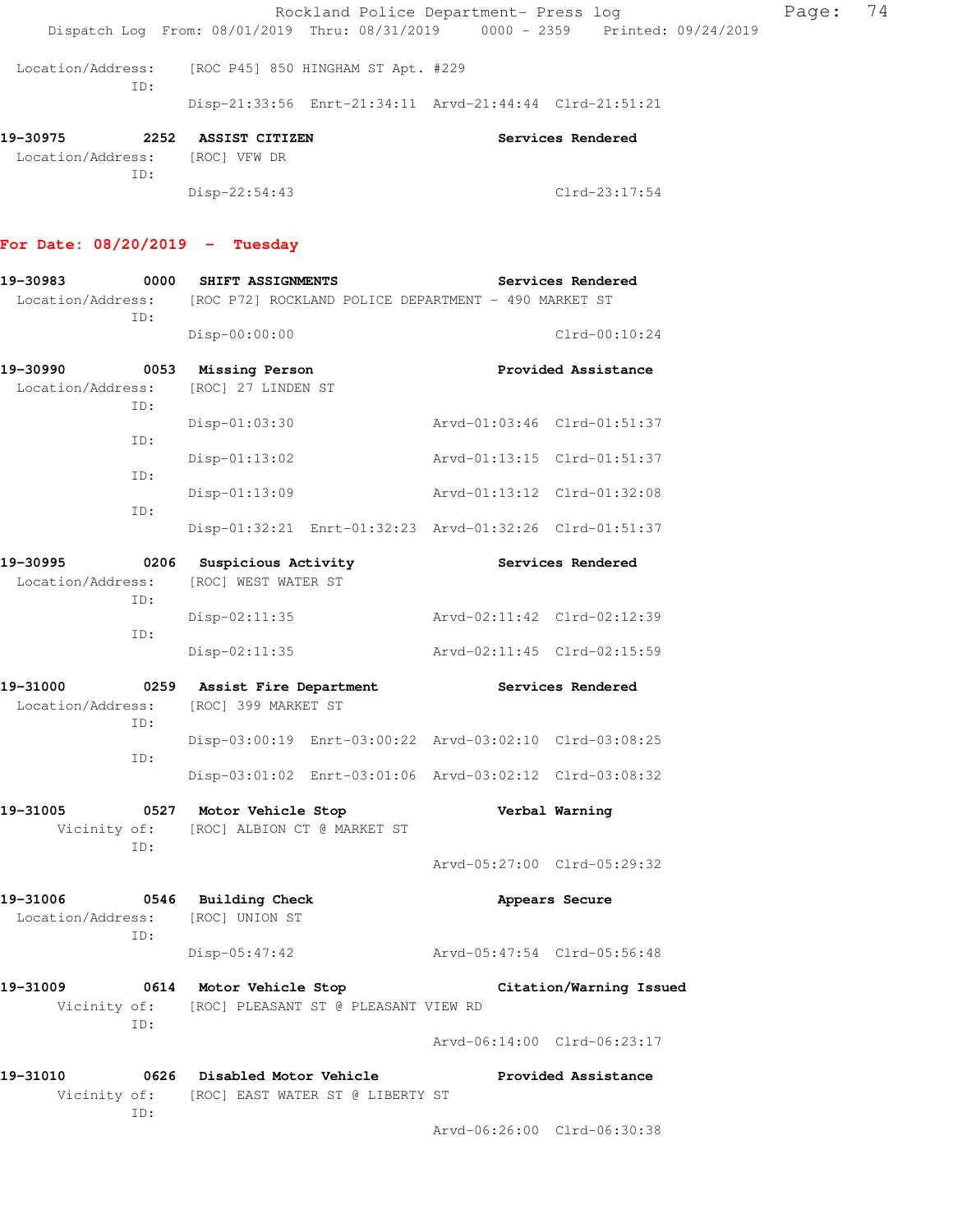| 19-31012 0632 Motor Vehicle Stop<br>Location/Address: [ROC] PLEASANT ST<br>ID: |                                                                                          | Verbal Warning                                          |
|--------------------------------------------------------------------------------|------------------------------------------------------------------------------------------|---------------------------------------------------------|
|                                                                                |                                                                                          | Arvd-06:32:00 Clrd-06:35:33                             |
| ID:                                                                            | 19-31015 0659 Motor Vehicle Stop<br>Vicinity of: [ROC] EAST WATER ST @ CHRISTOPHER DR    | Verbal Warning                                          |
|                                                                                |                                                                                          | Arvd-06:59:00 Clrd-07:04:19                             |
| 19-31019 0800 SHIFT ASSIGNMENTS                                                | Location/Address: [ROC P72] ROCKLAND POLICE DEPARTMENT - 490 MARKET ST                   | Services Rendered                                       |
| $\sim$ 0902<br>19-31025<br>Location/Address:<br>ID:                            | Motor Vehicle Stop<br>[ROC] 500 HINGHAM ST                                               | Citation/Warning Issued                                 |
|                                                                                |                                                                                          | Arvd-09:02:00 Clrd-09:11:22                             |
| 19-31028 0913 Traffic Enforcement<br>Location/Address: [ROC] SALEM ST          |                                                                                          | Verbal Warning                                          |
| ID:                                                                            | Disp-09:13:56                                                                            | Arvd-09:14:12 Clrd-09:23:44                             |
| ID:                                                                            | Disp-09:24:13                                                                            | Clrd-09:25:09                                           |
| ID:                                                                            | Disp-09:25:21                                                                            | Clrd-09:55:36                                           |
| ID:                                                                            | 19-31034 1000 Motor Vehicle Stop<br>Location/Address: [ROC] 379 HINGHAM ST @ 1 HOBART LN | Citation/Warning Issued                                 |
|                                                                                |                                                                                          | Arvd-10:00:00 Clrd-10:06:57                             |
| 19-31036<br>Location/Address:                                                  | 1013 MVA Property Damage Only Faper Exchange<br>[ROC P55] HOME DEPOT - 1149 HINGHAM ST   |                                                         |
| ID:                                                                            |                                                                                          | Disp-10:15:32 Enrt-10:15:34 Arvd-10:18:32 Clrd-10:39:22 |
| ID:                                                                            | Disp-10:16:22 Enrt-10:17:36 Arvd-10:20:45 Clrd-10:39:20                                  |                                                         |
| 19–31038<br>1016 Detail                                                        | Location/Address: [ROC P72] ROCKLAND POLICE DEPARTMENT - 490 MARKET ST                   | <b>Services Rendered</b>                                |
| 19-31041 1039 Details / Time off<br>Location: [ROC]                            |                                                                                          | Services Rendered                                       |
| 19-31040                                                                       | 1041 Building Check<br>Location/Address: [ROC] BILL DELAHUNT PKWY                        | Building Checked/Secured                                |
| ID:                                                                            |                                                                                          | Arvd-10:42:26 Clrd-10:42:52                             |
| 19-31045 1105 Building Check<br>Location/Address: [ROC] HARTSUFF ST            |                                                                                          | Building Checked/Secured                                |
| ID:                                                                            |                                                                                          | Arvd-11:05:56 Clrd-11:06:17                             |
| 19-31046 1108 Time off<br>Location: [ROC]                                      |                                                                                          | No Service                                              |
| 19-31051 1155 SHIFT ASSIGNMENTS                                                | Location/Address: [ROC P72] ROCKLAND POLICE DEPARTMENT - 490 MARKET ST                   | Services Rendered                                       |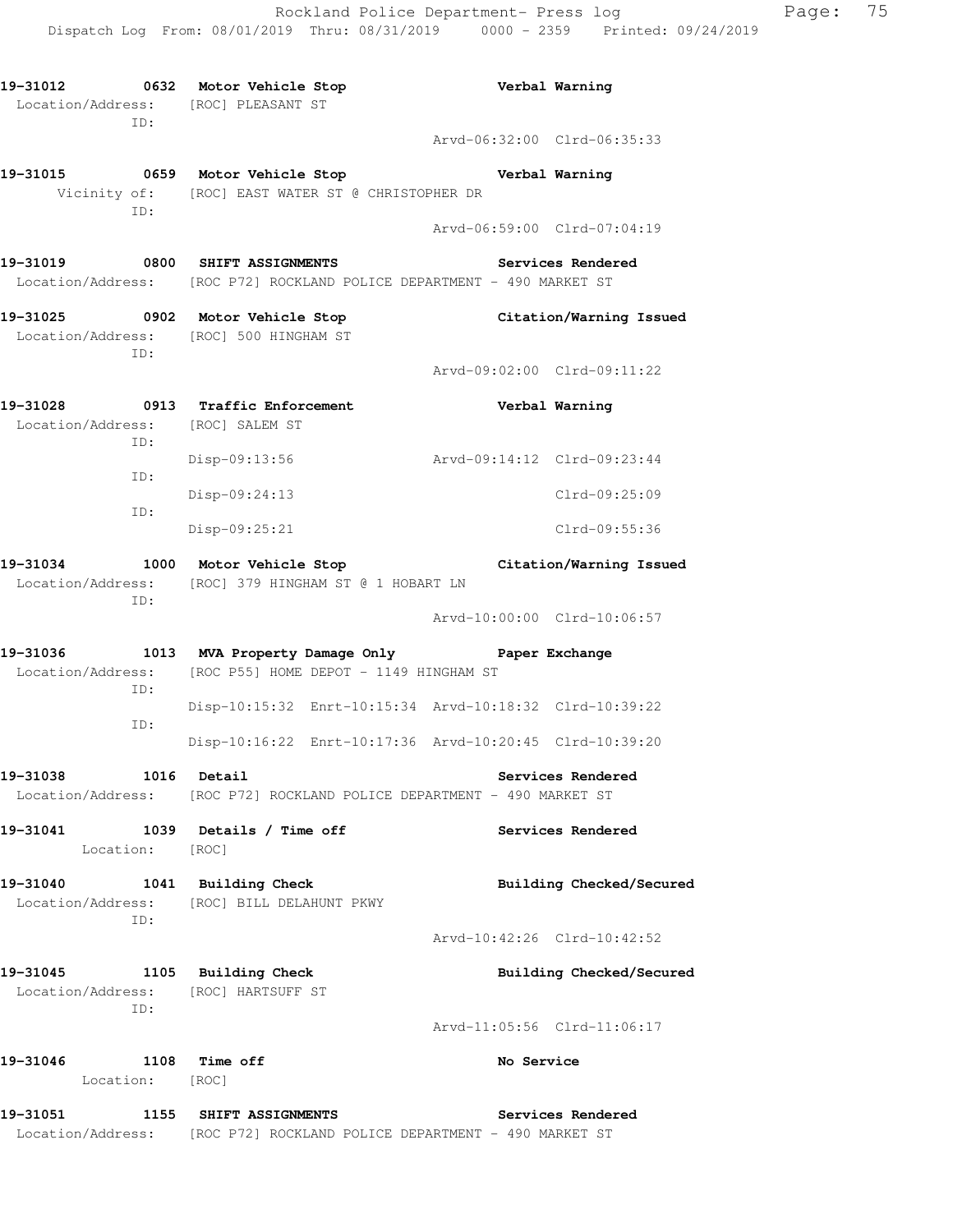| 19-31052                             | 1206 | Suspicious Activity                                                                           | Services Rendered           |
|--------------------------------------|------|-----------------------------------------------------------------------------------------------|-----------------------------|
| Location/Address:<br>ID:             |      | [ROC] 71 J A DUNN MEM DR @ 8 STUDLEY CT                                                       |                             |
| ID:                                  |      | Disp-12:08:15 Enrt-12:08:18 Arvd-12:10:04 Clrd-12:47:16                                       |                             |
| ID:                                  |      | Disp-12:09:09 Enrt-12:09:11 Arvd-12:10:03 Clrd-12:47:15                                       |                             |
| ID:                                  |      | Disp-12:20:29                                                                                 | Arvd-12:20:33 Clrd-12:36:44 |
|                                      |      | Disp-12:47:53                                                                                 | $Clrd-12:49:06$             |
| 19-31055                             |      | 1214 BOLO                                                                                     | Services Rendered           |
| Location/Address:<br>ID:             |      | [ROC] NORTH AVE                                                                               |                             |
| ID:                                  |      | $Disp-12:47:15$                                                                               | $Clrd-12:47:53$             |
| ID:                                  |      | Disp-12:47:15                                                                                 | Clrd-12:47:53               |
| ID:                                  |      | $Disp-12:47:15$                                                                               | $Clrd-12:47:53$             |
| ID:                                  |      | Disp-12:47:15                                                                                 | Clrd-12:47:53               |
| ID:                                  |      | $Disp-12:47:15$                                                                               | Clrd-12:47:53               |
| ID:                                  |      | $Disp-12:47:15$                                                                               | Clrd-12:47:53               |
|                                      |      | Disp-12:47:15                                                                                 | $Clrd-12:47:53$             |
| 19-31057<br>Location/Address:<br>ID: |      | 1233 911 Accidental<br>[ROC] 234 POND ST                                                      | Services Rendered           |
|                                      |      | Disp-12:36:47 Enrt-12:36:49 Arvd-12:42:30 Clrd-12:43:54                                       |                             |
| 19-31059<br>Location/Address:<br>ID: |      | 1241 MVA Property Damage Only<br>[ROC] POND ST                                                | <b>Services Rendered</b>    |
|                                      |      | Disp-12:44:10 Enrt-12:44:14 Arvd-12:44:51 Clrd-12:45:39                                       |                             |
| 19-31063                             | 1310 | CRUISER OUT SERVICE<br>Location/Address: [ROC P72] ROCKLAND POLICE DEPARTMENT - 490 MARKET ST | Services Rendered           |
| 19-31068                             |      | 1340 Detail<br>Location/Address: [ROC P72] ROCKLAND POLICE DEPARTMENT - 490 MARKET ST         | Services Rendered           |
| 19-31069 1343 Detail                 |      | Location/Address: [ROC P72] ROCKLAND POLICE DEPARTMENT - 490 MARKET ST                        | Services Rendered           |
| 19-31072 1403 IOD                    |      | Location/Address: [ROC P72] ROCKLAND POLICE DEPARTMENT - 490 MARKET ST                        | Services Rendered           |
| 19-31073 1414 NO Trespassing         |      |                                                                                               | <b>Services Rendered</b>    |
| ID:                                  |      | Location/Address: [ROC P72] ROCKLAND POLICE DEPARTMENT - 490 MARKET ST                        |                             |
|                                      |      | Disp-14:21:04                                                                                 | $Clrd-14:21:11$             |
|                                      |      | 19-31074 1424 WELL BEING CHECK<br>Location/Address: [ROC] 12 BOXBERRY LN                      | Gone on arrival             |
| ID:<br>ID:                           |      | Disp-14:25:57 Enrt-14:29:07 Arvd-14:35:45 Clrd-14:39:07                                       |                             |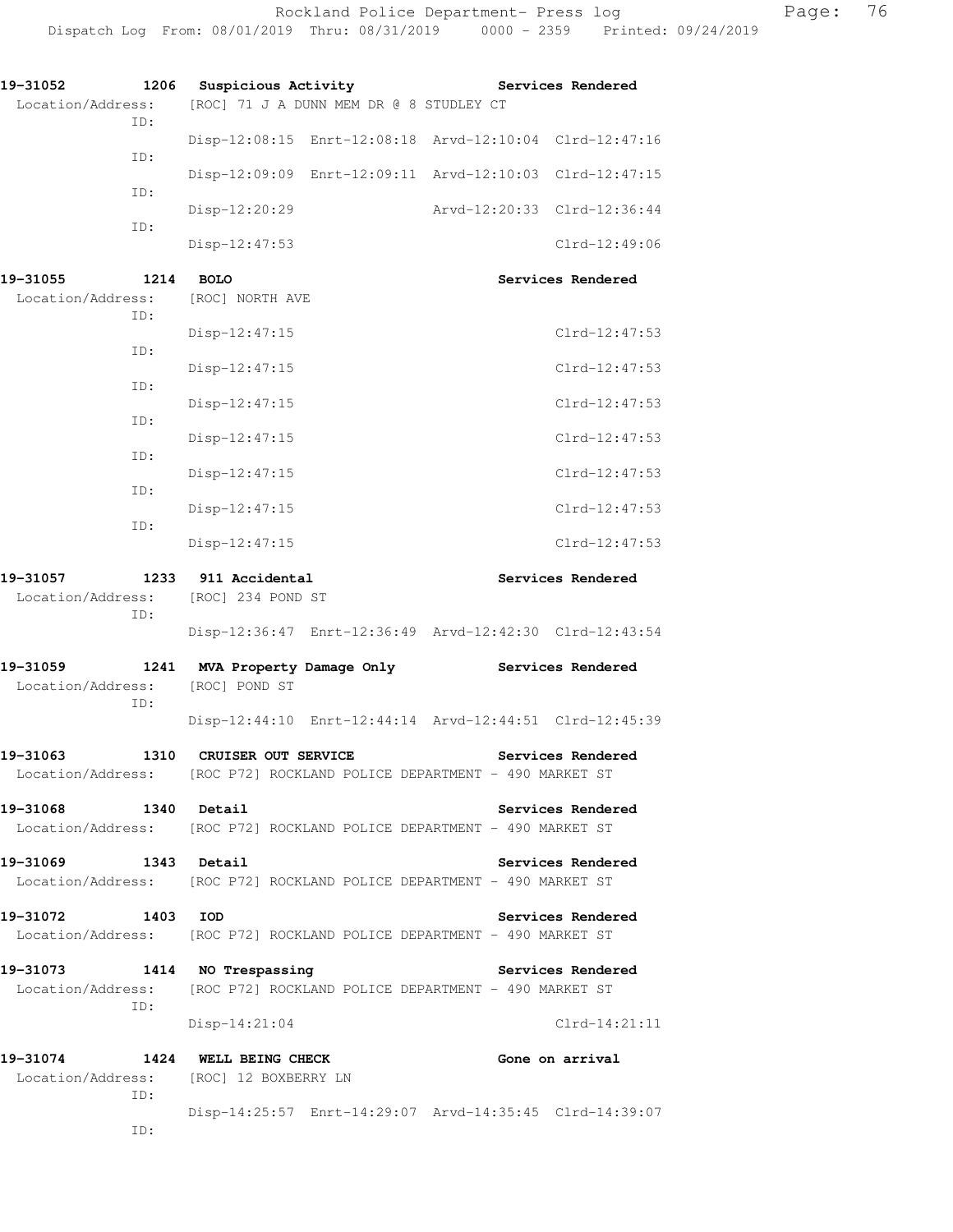|                                                                               |                          |                                         | Rockland Police Department- Press log                   |                                                                                | Page: | 77 |
|-------------------------------------------------------------------------------|--------------------------|-----------------------------------------|---------------------------------------------------------|--------------------------------------------------------------------------------|-------|----|
|                                                                               |                          |                                         |                                                         | Dispatch Log From: 08/01/2019 Thru: 08/31/2019 0000 - 2359 Printed: 09/24/2019 |       |    |
| ID:                                                                           |                          |                                         | Disp-14:25:57 Enrt-14:29:06 Arvd-14:35:47 Clrd-14:39:17 |                                                                                |       |    |
|                                                                               |                          |                                         | Disp-14:35:56 Arvd-14:35:59 Clrd-14:39:10               |                                                                                |       |    |
| 19-31075 1426 LOG NOTE                                                        |                          |                                         |                                                         | Services Rendered                                                              |       |    |
| Location/Address: [ROC P72] ROCKLAND POLICE DEPARTMENT - 490 MARKET ST        |                          |                                         |                                                         |                                                                                |       |    |
| 19-31081 1504 Disturbance                                                     |                          |                                         |                                                         | Report Follows                                                                 |       |    |
| Location/Address:<br>ID:                                                      | [ROC] 8 WEST WATER ST    |                                         |                                                         |                                                                                |       |    |
| ID:                                                                           |                          |                                         | Disp-15:05:53 Enrt-15:05:56 Arvd-15:12:42 Clrd-15:17:29 |                                                                                |       |    |
|                                                                               |                          |                                         | Disp-15:06:07 Enrt-15:06:11 Arvd-15:12:44 Clrd-15:53:19 |                                                                                |       |    |
| 19–31085                                                                      | 1606 General Info        |                                         |                                                         | Services Rendered                                                              |       |    |
| Location/Address: [ROC P72] ROCKLAND POLICE DEPARTMENT - 490 MARKET ST<br>ID: |                          |                                         |                                                         |                                                                                |       |    |
|                                                                               |                          |                                         |                                                         | Arvd-16:06:00 Clrd-16:12:23                                                    |       |    |
| 19-31088                                                                      |                          |                                         | 1629 Health & Welfare Check Nearly Peace Restored       |                                                                                |       |    |
| Location/Address: [ROC] 43 SCHOOL ST<br>ID:                                   |                          |                                         |                                                         |                                                                                |       |    |
| ID:                                                                           |                          |                                         | Disp-16:31:49 Enrt-16:31:51 Arvd-16:37:39 Clrd-17:03:54 |                                                                                |       |    |
|                                                                               |                          |                                         | Disp-16:38:00 Arvd-16:38:02 Clrd-16:43:12               |                                                                                |       |    |
| 19-31089                                                                      | 1635 Assist Public       |                                         |                                                         | Services Rendered                                                              |       |    |
| Location/Address:<br>ID:                                                      |                          | [ROC P13] VERC RENTALS - 344 CENTRE AVE |                                                         |                                                                                |       |    |
| ID:                                                                           |                          |                                         | Disp-16:39:31 Enrt-16:39:34 Clrd-16:42:46               |                                                                                |       |    |
|                                                                               |                          |                                         | Disp-16:46:27 Enrt-16:46:29 Arvd-16:51:38 Clrd-16:57:43 |                                                                                |       |    |
| 19-31090 1643 Health & Welfare Check                                          |                          |                                         |                                                         | Transported to Hospital                                                        |       |    |
| Location/Address: [ROC P93] THE BANNER - 167 UNION ST<br>ID:                  |                          |                                         |                                                         |                                                                                |       |    |
|                                                                               |                          |                                         | Disp-16:43:58 Enrt-16:44:00 Arvd-16:47:08 Clrd-16:53:07 |                                                                                |       |    |
| 19–31091<br>1645                                                              | Emergency Medical        |                                         |                                                         | Transported to Hospital                                                        |       |    |
| Location/Address:<br>EMS Unit:                                                | ROCKAM1-Rockland A1      | [ROC P93] THE BANNER - 167 UNION ST     |                                                         |                                                                                |       |    |
|                                                                               |                          |                                         | Disp-16:46:45 Enrt-16:46:57 Arvd-16:47:56 Clrd-16:51:50 |                                                                                |       |    |
| Fire Unit:                                                                    |                          | ROCKEN1-Pumper-Rockland Engine 1        |                                                         | Hosp-17:04:42 ClrHosp-17:45:36 InQrtsUnavl-17:52:36 InSrvce-17:52:39           |       |    |
|                                                                               |                          |                                         | Disp-16:47:14 Enrt-16:47:15 Arvd-16:47:54 Clrd-16:55:32 |                                                                                |       |    |
| ID:                                                                           |                          | InQrtsUnavl-17:01:58 InSrvce-17:01:59   |                                                         |                                                                                |       |    |
|                                                                               | $Disp-16:57:00$          |                                         |                                                         | Clrd-16:57:39                                                                  |       |    |
| 19-31116                                                                      | 2046 Assist Other Agency |                                         |                                                         | Services Rendered                                                              |       |    |
| Vicinity of:<br>ID:                                                           | [ROC] 600 HINGHAM ST     |                                         |                                                         |                                                                                |       |    |
|                                                                               |                          |                                         | Disp-20:46:39 Enrt-20:46:46 Arvd-20:46:50 Clrd-20:54:38 |                                                                                |       |    |
| 19–31117<br>2050                                                              | Health & Welfare Check   |                                         |                                                         | Services Rendered                                                              |       |    |
| Location/Address:<br>ID:                                                      |                          |                                         | [ROC P45] COMFORT INN - 850 HINGHAM ST Apt. #229        |                                                                                |       |    |
|                                                                               |                          |                                         | Disp-20:55:51 Enrt-20:55:55 Arvd-20:55:58 Clrd-21:28:22 |                                                                                |       |    |
| ID:                                                                           |                          |                                         | Disp-20:57:40 Enrt-20:57:48 Arvd-21:23:14 Clrd-21:23:17 |                                                                                |       |    |
| ID:                                                                           |                          |                                         |                                                         |                                                                                |       |    |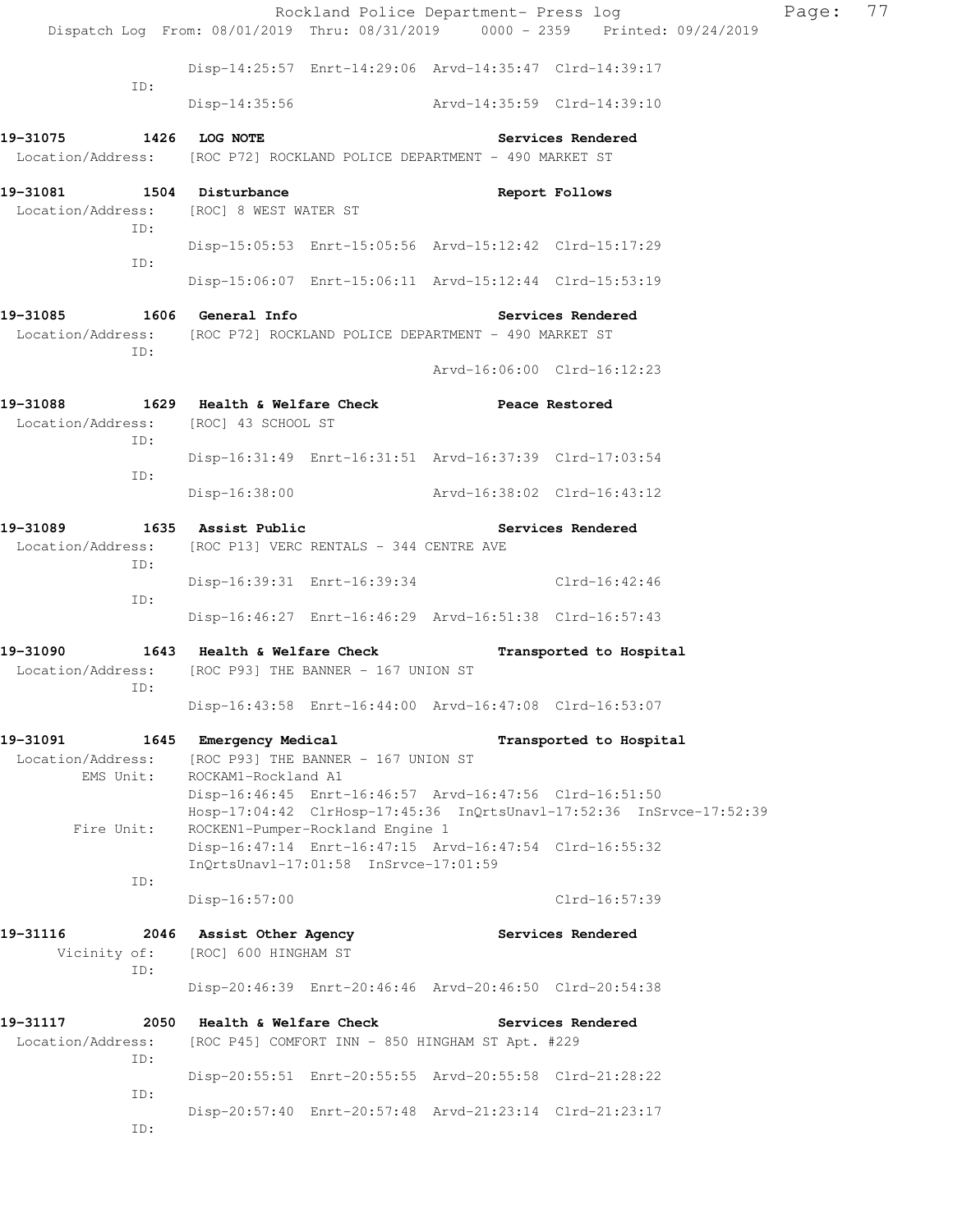Disp-21:05:28 Enrt-21:05:31 Arvd-21:05:34 Clrd-21:23:14

| 19-31121          | TD:  | 2247 Assist Other Agency                 | Vicinity of: [HAV] WASHINGTON ST @ EAST ST | No Service                                              |                   |
|-------------------|------|------------------------------------------|--------------------------------------------|---------------------------------------------------------|-------------------|
|                   |      |                                          | Disp-22:49:29 Enrt-22:49:36                |                                                         | $Clrd-22:49:39$   |
| 19–31123          | 2258 | Lockout                                  |                                            |                                                         | Services Rendered |
|                   | ID:  | Location/Address: [ROC] 21 EAST WATER ST |                                            |                                                         |                   |
|                   |      |                                          |                                            | Disp-23:01:49 Enrt-23:01:53 Arvd-23:04:02 Clrd-23:08:57 |                   |
|                   |      | For Date: $08/21/2019$ - Wednesday       |                                            |                                                         |                   |
| 19-31128          | 0000 | SHIFT ASSIGNMENTS                        |                                            |                                                         | Services Rendered |
| Location/Address: |      |                                          |                                            | [ROC P72] ROCKLAND POLICE DEPARTMENT - 490 MARKET ST    |                   |

 ID: Disp-00:05:52 Clrd-00:06:09

- **19-31143 0331 Burglar Alarm Appears Secure**  Location/Address: [ROC 23] PLEASANT STREET STORAGE - 265 PLEASANT ST ID: Disp-03:32:16 Enrt-03:32:56 Arvd-03:36:59 Clrd-03:40:20
- **19-31146 0456 Motor Vehicle Stop Verbal Warning**  Location/Address: [ROC] WEST WATER ST @ ARLINGTON ST

ID:

Arvd-04:56:00 Clrd-04:57:36

**19-31149 0515 Motor Vehicle Stop Verbal Warning**  Location/Address: [ROC] HARTSTUFF PARK - HINGHAM ST ID:

Arvd-05:15:00 Clrd-05:16:58

- **19-31151 0543 Building Check Appears Secure**  Location/Address: [ROC] UNION ST ID: Disp-05:44:21 Arvd-05:44:33 Clrd-06:15:38
- **19-31153 0656 Suspicious Activity Building Checked/Secured**  Location/Address: [ROC] 25 LEISUREWOODS DR ID: Disp-06:57:48 Enrt-06:57:55 Arvd-07:00:36 Clrd-07:06:29 ID: Disp-06:57:48 Enrt-06:57:57 Arvd-07:00:32 Clrd-07:06:32
- ID: Disp-06:58:11 Enrt-06:58:14 Arvd-07:02:04 Clrd-07:06:25 **19-31157 0801 SHIFT ASSIGNMENTS Services Rendered**
- Location/Address: [ROC P72] ROCKLAND POLICE DEPARTMENT 490 MARKET ST ID: Disp-08:11:44 Clrd-08:11:50
- **19-31161** 0848 Warrant Services Rendered Location/Address: [ROC] 18 PACIFIC ST Apt. #4 ID: Disp-08:51:23 Enrt-08:51:31 Arvd-08:51:33 Clrd-09:01:47 ID: Disp-09:02:02 Enrt-09:02:04 Arvd-09:02:05 Clrd-09:54:06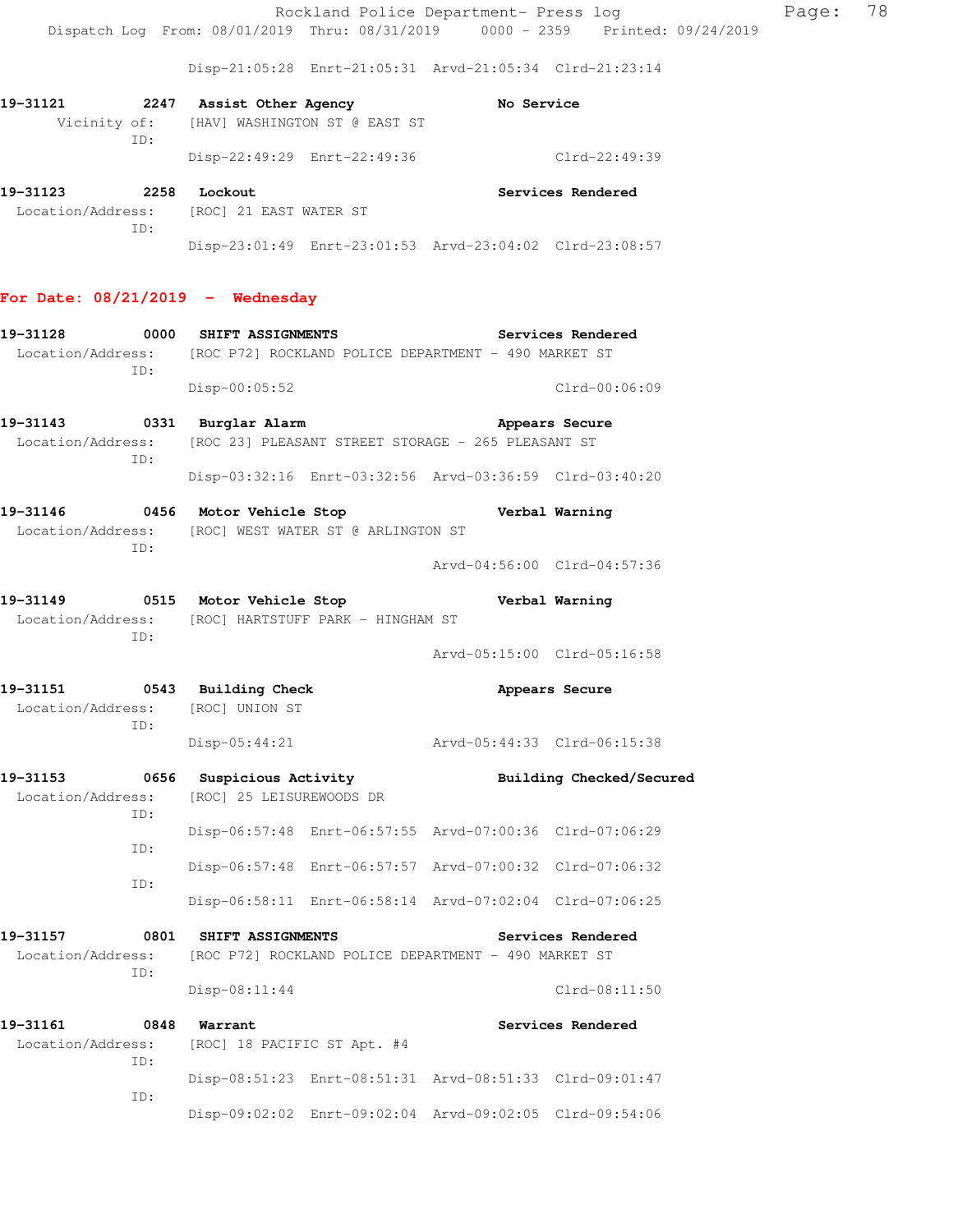| 19-31163                               |      |                                               | 0853 Assisting Braintree Police Services Rendered        |                             |                    |  |
|----------------------------------------|------|-----------------------------------------------|----------------------------------------------------------|-----------------------------|--------------------|--|
|                                        | ID:  | Location/Address: [ROC] 24 REED ST            |                                                          |                             |                    |  |
|                                        | ID:  | Disp-08:56:45                                 |                                                          |                             |                    |  |
|                                        |      | Disp-08:56:45                                 |                                                          | Arvd-08:56:56 Clrd-09:02:28 |                    |  |
| 19-31165 0905 Disabled Motor Vehicle   |      |                                               |                                                          | <b>Services Rendered</b>    |                    |  |
|                                        | ID:  | Location/Address: [ROC] RESERVOIR PARK DR     |                                                          |                             |                    |  |
|                                        |      |                                               | Disp-09:07:18 Enrt-09:07:23 Arvd-09:09:39 Clrd-09:24:06  |                             |                    |  |
| 19-31345 1015 Animal Complaint         |      |                                               |                                                          |                             | Services Rendered  |  |
|                                        |      | Location/Address: [ROC] 43 SCHOOL ST          |                                                          |                             |                    |  |
| 19-31351 1030 Animal Complaint         |      |                                               |                                                          |                             | Services Rendered  |  |
| Location/Address: [ROC] 251 CONCORD ST |      |                                               |                                                          |                             |                    |  |
| 19-31346 1035 Animal Complaint         |      | Location/Address: [ROC] 64 HOWARD ST          |                                                          |                             | Services Rendered  |  |
| 19-31347 1112 Animal Complaint         |      |                                               |                                                          |                             | Services Rendered  |  |
|                                        |      | Location/Address: [ROC] 91 PACIFIC ST Apt. #3 |                                                          |                             |                    |  |
| 19-31185 1117 911 Accidental           |      |                                               |                                                          |                             | No Action Required |  |
|                                        | ID:  | Location/Address: [ROC] 1 INDIAN HEAD LN      |                                                          |                             |                    |  |
|                                        |      |                                               | Disp-11:18:04 Enrt-11:18:17                              |                             | Clrd-11:26:08      |  |
| 19-31189 1125 911 Accidental           |      |                                               |                                                          | Provided Assistance         |                    |  |
|                                        | ID:  |                                               | Location/Address: [ROC P55] HOME DEPOT - 1149 HINGHAM ST |                             |                    |  |
|                                        |      |                                               | Disp-11:26:08 Enrt-11:26:59 Arvd-11:27:01 Clrd-11:27:30  |                             |                    |  |
| 19-31190 1130 911 Accidental           |      |                                               |                                                          |                             | No Action Required |  |
|                                        | ID:  |                                               | Location/Address: [ROC P55] HOME DEPOT - 1149 HINGHAM ST |                             |                    |  |
| Original Call #: 19-31189              |      |                                               | Disp-11:31:19 Enrt-11:31:24 Arvd-11:43:09 Clrd-11:48:45  |                             |                    |  |
|                                        |      |                                               |                                                          |                             |                    |  |
| 19–31198<br>Location/Address:          |      | [ROC] 24 PINE HILL TER                        | 1213 Assist Barnstable Police Dept                       | <b>Services Rendered</b>    |                    |  |
|                                        | ID:  |                                               | Disp-12:16:07 Enrt-12:16:14                              |                             | Clrd-12:25:58      |  |
|                                        | ID:  |                                               | Disp-12:38:45 Enrt-12:52:42 Arvd-12:52:44 Clrd-13:05:01  |                             |                    |  |
| 19–31199                               | 1219 | Disturbance                                   |                                                          |                             | Gone on arrival    |  |
| Location/Address:                      | ID:  | [ROC] 92 MARTHA DR Apt. #D                    |                                                          |                             |                    |  |
|                                        |      |                                               | Disp-12:25:58 Enrt-12:26:54 Arvd-12:26:58 Clrd-12:38:45  |                             |                    |  |
|                                        | ID:  |                                               | Disp-12:25:58 Enrt-12:26:49 Arvd-12:26:51 Clrd-12:38:35  |                             |                    |  |
|                                        | ID:  |                                               | Disp-12:35:46 Enrt-12:35:49 Arvd-12:35:52 Clrd-12:38:54  |                             |                    |  |
| 19-31208                               |      | 1343 911 Accidental                           |                                                          |                             | No Action Required |  |
| Location/Address:                      |      | [ROC] 875 LIBERTY ST                          |                                                          |                             |                    |  |
|                                        | ID:  |                                               | Disp-13:44:30 Enrt-13:44:36 Arvd-13:53:09 Clrd-13:58:54  |                             |                    |  |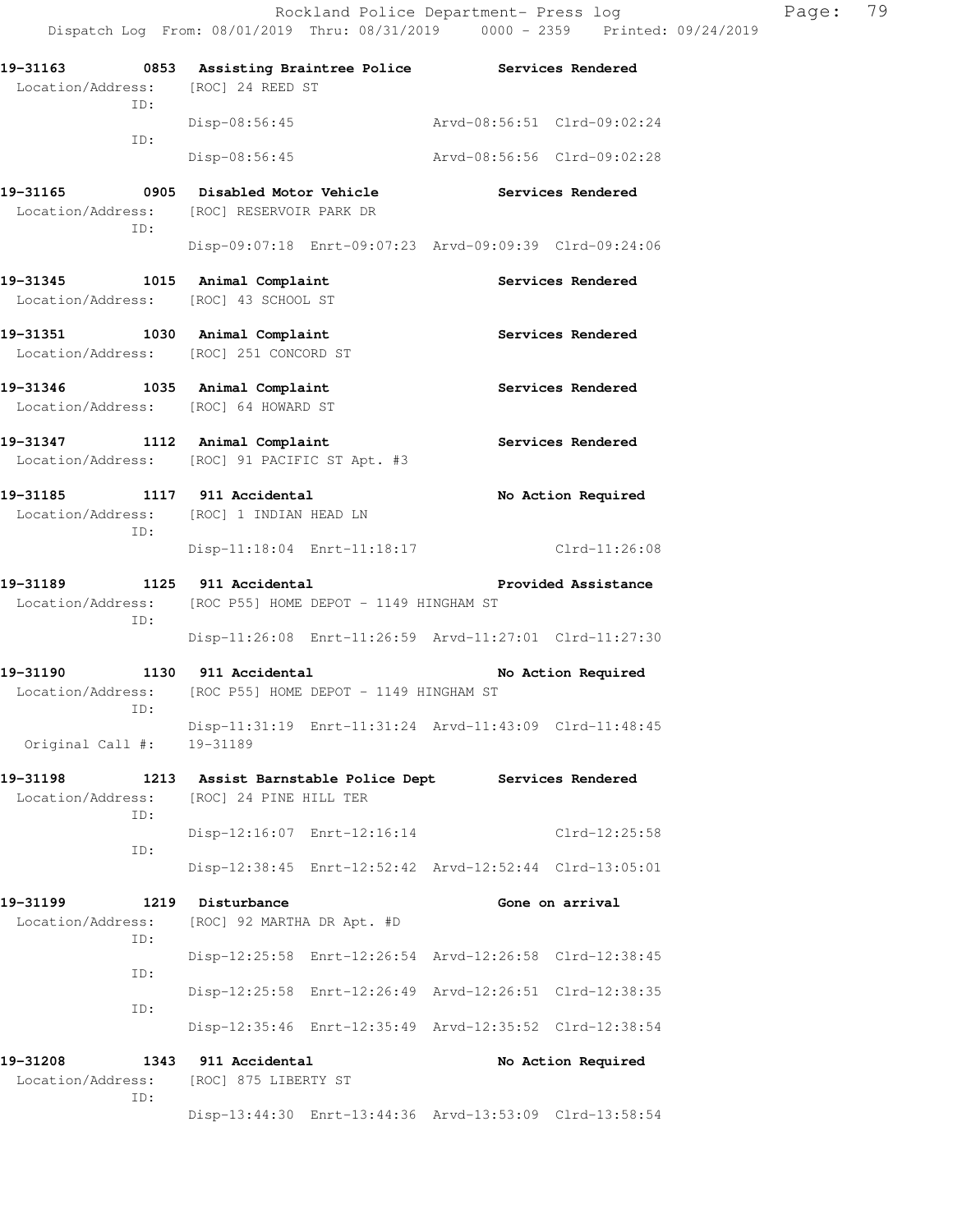| 19-31217 1425 Disabled Motor Vehicle<br>Location/Address: [ROC] HINGHAM ST<br>ID:                                |                                                                                             |                                                                                |                             | Services Rendered |  |  |
|------------------------------------------------------------------------------------------------------------------|---------------------------------------------------------------------------------------------|--------------------------------------------------------------------------------|-----------------------------|-------------------|--|--|
|                                                                                                                  | Disp-14:25:47 Enrt-14:25:53 Arvd-14:25:54 Clrd-16:43:06                                     |                                                                                |                             |                   |  |  |
| 19-31222<br>ID:                                                                                                  | 1455 911 Accidental                                                                         | No Action Required<br>Location/Address: [ROC P55] HOME DEPOT - 1149 HINGHAM ST |                             |                   |  |  |
|                                                                                                                  | Disp-14:57:03 Enrt-14:57:08                                                                 |                                                                                |                             | Clrd-14:58:56     |  |  |
| ID:                                                                                                              | Disp-14:58:45 Enrt-14:58:48 Arvd-15:07:14 Clrd-15:07:31                                     |                                                                                |                             |                   |  |  |
| 19-31229 1556 Larceny / Forgery/ Fraud<br>Location/Address: [ROC] 619 UNION ST                                   |                                                                                             |                                                                                | Investigated                |                   |  |  |
| ID:                                                                                                              | Disp-15:57:46                                                                               |                                                                                |                             | $Clrd-15:59:51$   |  |  |
| 19-31230<br>Location/Address: [ROC P21] STATION LIQUORS - 21 EAST WATER ST<br>ID:                                | 1558 911 Accidental                                                                         |                                                                                | Investigated                |                   |  |  |
|                                                                                                                  | Disp-16:16:23                                                                               |                                                                                | Arvd-16:16:27 Clrd-16:16:29 |                   |  |  |
| 19-31233 1600 SHIFT ASSIGNMENTS<br>Location/Address: [ROC P72] ROCKLAND POLICE DEPARTMENT - 490 MARKET ST<br>ID: |                                                                                             |                                                                                | No Service                  |                   |  |  |
|                                                                                                                  | Disp-16:21:17                                                                               |                                                                                |                             | Clrd-16:21:29     |  |  |
| 19-31231<br>Location/Address: [ROC] 56 VERNON ST<br>ID:                                                          | 1611 Motor Vehicle Complaint                                                                |                                                                                | Provided Assistance         |                   |  |  |
|                                                                                                                  | Disp-16:16:40 Enrt-16:16:42 Arvd-16:18:57 Clrd-16:23:49                                     |                                                                                |                             |                   |  |  |
| 19-31236<br>ID:                                                                                                  | 1631 MVA Property Damage Only<br>Vicinity of: [ROC 80] AAA ROCKLAND BRANCH - 906 HINGHAM ST |                                                                                |                             | Report Follows    |  |  |
|                                                                                                                  | Disp-16:32:47 Enrt-16:32:57 Arvd-16:38:27 Clrd-16:58:38                                     |                                                                                |                             |                   |  |  |
| 19-31243 1656 911 Hang Up<br>Location/Address: [ROC] 41 EAST WATER ST<br>ID:                                     |                                                                                             |                                                                                |                             | Services Rendered |  |  |
|                                                                                                                  | Disp-16:58:50 Enrt-17:00:16 Arvd-17:02:30 Clrd-17:11:19                                     |                                                                                |                             |                   |  |  |
| 19-31250<br>Location/Address: [ROC] JENNIFER LN<br>TD:                                                           | 1834 Animal Complaint                                                                       |                                                                                |                             | Services Rendered |  |  |
|                                                                                                                  | Disp-18:35:52 Enrt-18:35:58 Arvd-18:48:39 Clrd-19:04:09                                     |                                                                                |                             |                   |  |  |
| 19-31252<br>Location/Address:<br>ID:                                                                             | 1856 Larceny / Forgery/ Fraud<br>[ROC P21] STATION LIQUORS - 21 EAST WATER ST               |                                                                                | Investigated                |                   |  |  |
|                                                                                                                  | Disp-18:59:19 Enrt-18:59:28                                                                 |                                                                                |                             | Clrd-18:59:32     |  |  |
| 19-31254<br>Location/Address: [ROC] 604 LIBERTY ST<br>ID:                                                        | 1905 Animal Complaint                                                                       |                                                                                |                             | Services Rendered |  |  |
|                                                                                                                  | Disp-19:06:53 Enrt-19:06:58                                                                 |                                                                                |                             | Clrd-20:19:39     |  |  |
| 19-31259<br>Vicinity of:                                                                                         | 1921 911 Hang Up<br>[ROC] 33 CENTRE AVE @ 11 EARL ST                                        |                                                                                |                             | Services Rendered |  |  |
| ID:                                                                                                              | Disp-19:23:41 Enrt-19:23:53 Arvd-19:23:56 Clrd-19:30:52                                     |                                                                                |                             |                   |  |  |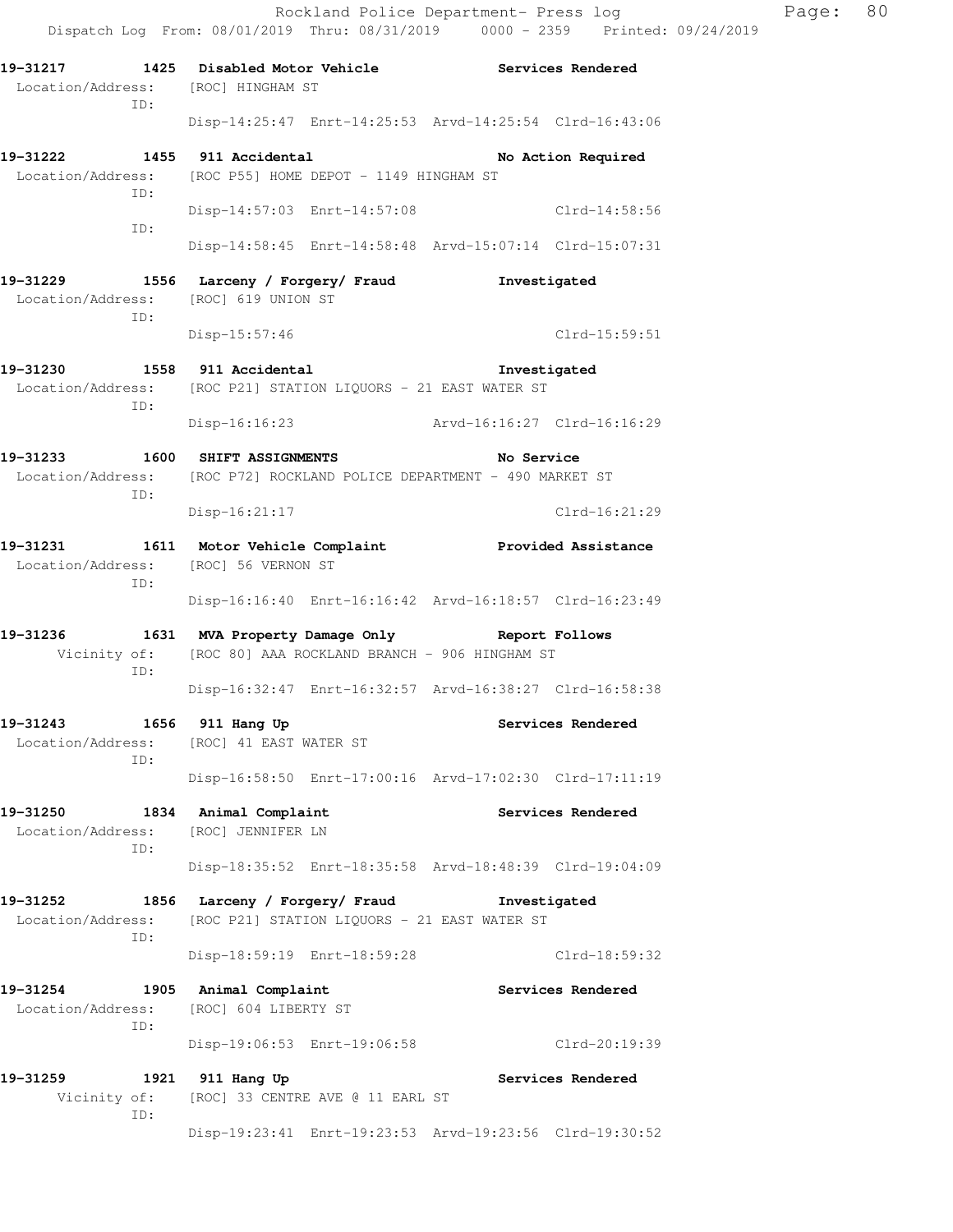| 19-31280                                   | 2317 Time off                                                             |                                                         | No Service                  |                                                                                |          |  |
|--------------------------------------------|---------------------------------------------------------------------------|---------------------------------------------------------|-----------------------------|--------------------------------------------------------------------------------|----------|--|
| Location: [ROC]                            |                                                                           |                                                         |                             |                                                                                |          |  |
| 19-31279                                   | 2236   Time off                                                           |                                                         | No Service                  |                                                                                |          |  |
|                                            | $Disp-22:12:07$                                                           |                                                         | Arvd-22:12:15 Clrd-22:26:37 |                                                                                |          |  |
| TD:                                        |                                                                           |                                                         |                             |                                                                                |          |  |
| 19-31276                                   | 2211 Motor Vehicle Stop<br>Vicinity of: [ROC] 194 PLAIN ST @ 3 EMERSON ST |                                                         |                             | Citation/Warning Issued                                                        |          |  |
|                                            |                                                                           |                                                         |                             |                                                                                |          |  |
|                                            |                                                                           | Disp-21:45:49 Enrt-21:46:23 Arvd-21:46:26 Clrd-21:52:17 |                             |                                                                                |          |  |
| Location/Address: [ROC] 51 MAPLE ST<br>TD: |                                                                           |                                                         |                             |                                                                                |          |  |
| 19-31275 2142 Suspicious Activity          |                                                                           |                                                         | Gone on arrival             |                                                                                |          |  |
|                                            |                                                                           |                                                         |                             |                                                                                |          |  |
| ID:                                        |                                                                           | Disp-19:34:49 Enrt-19:34:53 Arvd-19:36:34 Clrd-19:38:49 |                             |                                                                                |          |  |
|                                            |                                                                           | Disp-19:33:50 Enrt-19:33:59 Arvd-19:34:42 Clrd-19:42:39 |                             |                                                                                |          |  |
| Location/Address:<br>ID:                   | [ROC] UNION ST                                                            |                                                         |                             |                                                                                |          |  |
| 19-31260                                   | 1932 Harassment                                                           |                                                         |                             | Services Rendered                                                              |          |  |
|                                            |                                                                           | Disp-19:24:05 Enrt-19:24:12 Arvd-19:25:08 Clrd-19:30:57 |                             |                                                                                |          |  |
| TD:                                        |                                                                           |                                                         |                             |                                                                                |          |  |
|                                            |                                                                           |                                                         |                             |                                                                                |          |  |
|                                            |                                                                           |                                                         |                             | Dispatch Log From: 08/01/2019 Thru: 08/31/2019 0000 - 2359 Printed: 09/24/2019 |          |  |
|                                            |                                                                           |                                                         |                             | Rockland Police Department- Press log                                          | Page: 81 |  |

Location: [ROC]

## **For Date: 08/22/2019 - Thursday**

|          |                                                                         | 19-31287 0002 Information Call                                     |                                                     | No Action Required<br>Location/Address: [ROC P72] ROCKLAND POLICE DEPARTMENT - 490 MARKET ST |                         |  |
|----------|-------------------------------------------------------------------------|--------------------------------------------------------------------|-----------------------------------------------------|----------------------------------------------------------------------------------------------|-------------------------|--|
|          |                                                                         | 19-31288 0048 Suspicious Activity                                  |                                                     | <b>Services Rendered</b>                                                                     |                         |  |
|          | ID:                                                                     |                                                                    | Location/Address: [ROC] 135 GROVE ST @ 131 PLAIN ST |                                                                                              |                         |  |
|          | TD:                                                                     |                                                                    |                                                     | Disp-00:50:06 Enrt-00:50:45 Arvd-00:51:50 Clrd-00:53:29                                      |                         |  |
|          |                                                                         |                                                                    |                                                     | Disp-00:51:34 Enrt-00:51:38 Arvd-00:51:44 Clrd-00:53:26                                      |                         |  |
|          | ID:                                                                     | Location/Address: [ROC] CENTRE AVE                                 |                                                     | 19-31303 0505 Motor Vehicle Complaint 6one on arrival                                        |                         |  |
|          |                                                                         |                                                                    |                                                     | Disp-05:09:46 Enrt-05:09:50 Arvd-05:09:53 Clrd-05:09:56                                      |                         |  |
|          | 19-31306 0603 Building Check<br>Location/Address: [ROC] UNION ST<br>TD: |                                                                    |                                                     |                                                                                              | Appears Secure          |  |
|          |                                                                         |                                                                    |                                                     | Arvd-06:10:30 Clrd-06:30:55                                                                  |                         |  |
| 19-31310 | ID:                                                                     | 0647 Motor Vehicle Stop<br>Location/Address: [ROC] J A DUNN MEM DR |                                                     |                                                                                              | Citation/Warning Issued |  |
|          |                                                                         | Disp-06:47:58                                                      |                                                     | Arvd-06:48:08 Clrd-06:58:38                                                                  |                         |  |
|          |                                                                         |                                                                    | 19-31313 0655 MVA Property Damage Only              | Report Follows                                                                               |                         |  |
|          | TD:                                                                     | Location/Address: [ROC] MARTHA DR                                  |                                                     |                                                                                              |                         |  |
|          | TD:                                                                     |                                                                    |                                                     | Disp-06:58:38 Enrt-06:58:44 Arvd-06:58:48 Clrd-08:06:56                                      |                         |  |
|          |                                                                         |                                                                    |                                                     | Disp-07:42:44 Enrt-07:42:48 Arvd-07:42:52 Clrd-07:57:33                                      |                         |  |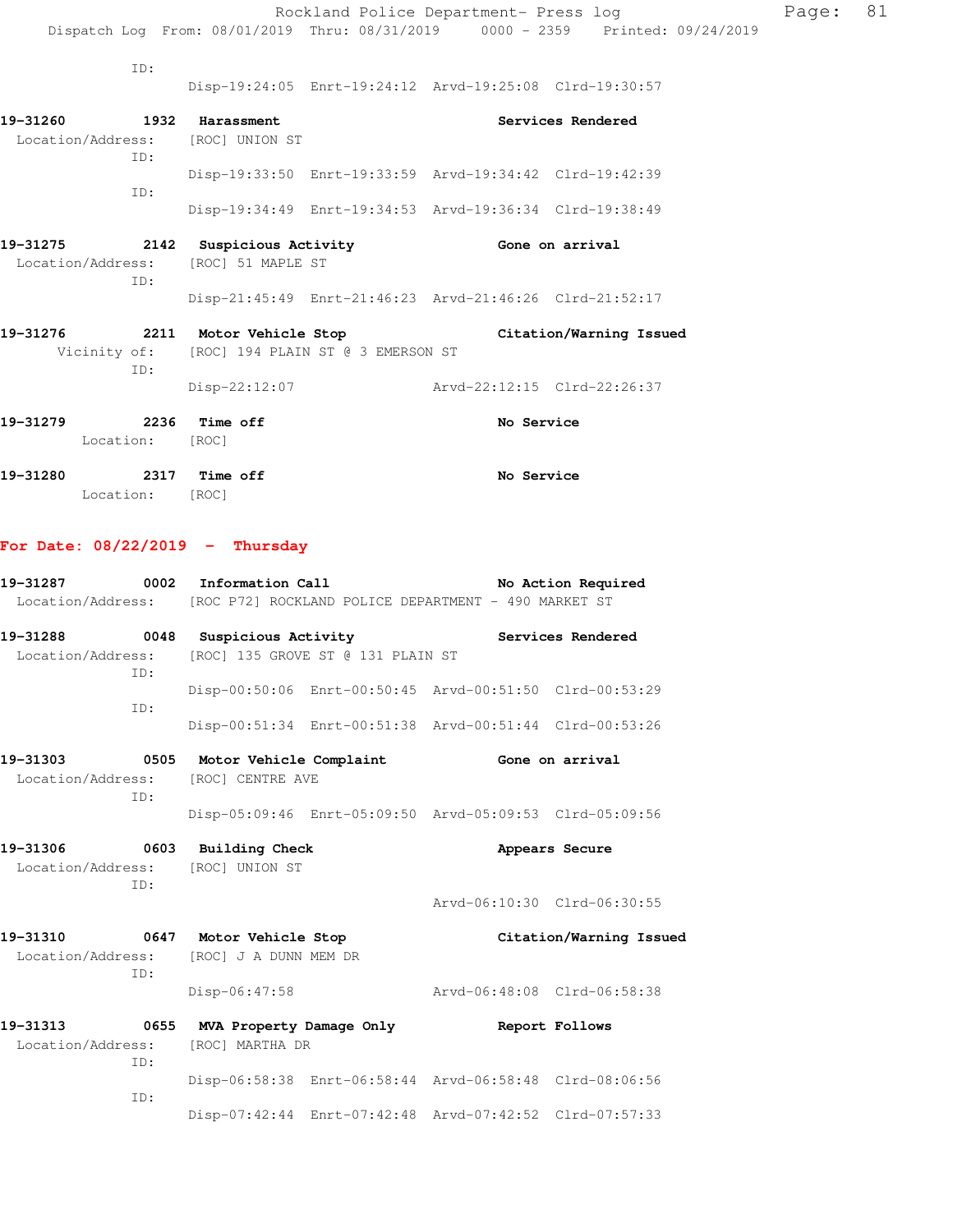|                                                                            |                                                                                                                   | Rockland Police Department- Press log<br>Dispatch Log From: 08/01/2019 Thru: 08/31/2019 0000 - 2359 Printed: 09/24/2019 | Page: | 82 |
|----------------------------------------------------------------------------|-------------------------------------------------------------------------------------------------------------------|-------------------------------------------------------------------------------------------------------------------------|-------|----|
| 19-31323 0800 General Info                                                 | Location/Address: [ROC P72] ROCKLAND POLICE DEPARTMENT - 490 MARKET ST                                            | Services Rendered                                                                                                       |       |    |
| Location/Address: [ROC] 124 NORTH AVE                                      | 19-31350 0900 Animal Complaint                                                                                    | Services Rendered                                                                                                       |       |    |
| ID:                                                                        | 19-31332 0921 Suspicious Activity 1nvestigated<br>Location/Address: [ROC P81] OCEAN STATE JOB LOT - 360 MARKET ST |                                                                                                                         |       |    |
| ID:                                                                        | Disp-09:23:02                                                                                                     | Clrd-09:23:58                                                                                                           |       |    |
|                                                                            | 19-31333 0938 Building Check                                                                                      | Disp-09:23:51 Enrt-09:23:54 Arvd-09:26:42 Clrd-09:33:22<br>Building Checked/Secured                                     |       |    |
| ID:                                                                        | Location/Address: [ROC] BILL DELAHUNT PKWY                                                                        | Arvd-09:41:08 Clrd-09:41:23                                                                                             |       |    |
| Location/Address: [ROC] UNION ST                                           | 19-31337 1028 Suspicious Activity                                                                                 | Report Follows                                                                                                          |       |    |
| ID:<br>ID:                                                                 | $Disp-10:30:09$                                                                                                   | Arvd-10:30:13 Clrd-10:39:22                                                                                             |       |    |
| 19-31352 1115 Animal Complaint                                             | Disp-10:39:16<br>Location/Address: [ROC 66] REEDS POND PARK - 80 MARKET ST                                        | Arvd-10:39:19 Clrd-11:00:18<br>Services Rendered                                                                        |       |    |
| 19-31344 1218 Building Check<br>Location/Address: [ROC] HARTSUFF ST<br>ID: |                                                                                                                   | Building Checked/Secured                                                                                                |       |    |
| 19-31357 1304 Summons                                                      | Location/Address: [ROC] 114 HINGHAM ST                                                                            | Arvd-12:18:56 Clrd-12:19:23<br>Services Rendered                                                                        |       |    |
| ID:                                                                        |                                                                                                                   | Arvd-13:04:00 Clrd-13:08:47                                                                                             |       |    |
| 19-31360<br>1315<br>Location/Address:<br>ID:                               | Summons<br>[ROC] NELSON RD                                                                                        | Services Rendered                                                                                                       |       |    |
|                                                                            |                                                                                                                   | Arvd-13:15:00 Clrd-13:33:12                                                                                             |       |    |
| 19-31364<br>Location/Address:<br>ID:                                       | 1333 General Info<br>[ROC] 45 PARK ST                                                                             | Services Rendered                                                                                                       |       |    |
| ID:                                                                        |                                                                                                                   | Disp-13:35:20 Enrt-13:35:28 Arvd-13:35:32 Clrd-13:41:35                                                                 |       |    |
| ID:                                                                        | $Disp-13:38:43$                                                                                                   | Arvd-13:38:50 Clrd-13:48:14                                                                                             |       |    |
| ID:                                                                        |                                                                                                                   | Disp-13:41:50 Enrt-13:41:55 Arvd-13:41:59 Clrd-13:42:24                                                                 |       |    |
|                                                                            | $Disp-13:42:49$                                                                                                   | $Clrd-13:43:33$                                                                                                         |       |    |
| 19-31365<br>1341<br>Location/Address:<br>ID:                               | Summons<br>[ROC] POND ST                                                                                          | Services Rendered                                                                                                       |       |    |
|                                                                            |                                                                                                                   | Disp-13:42:24 Enrt-13:42:44 Arvd-13:42:46 Clrd-13:42:49                                                                 |       |    |
| 19–31366<br>1351<br>Location/Address:                                      | Summons<br>[ROC] 85 EXCHANGE ST                                                                                   | Services Rendered                                                                                                       |       |    |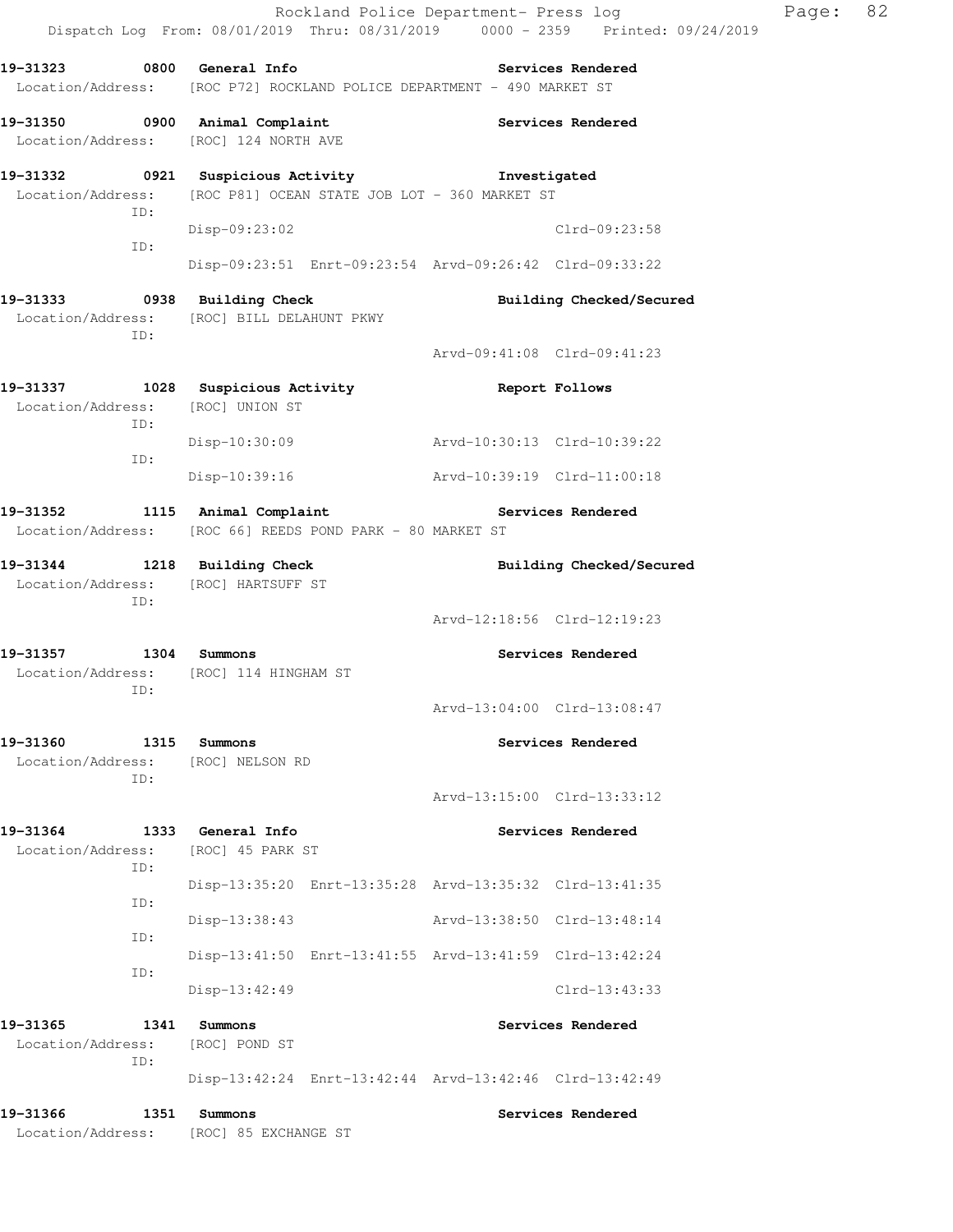Arvd-13:51:00 Clrd-14:06:54

ID:

19-31368 1421 Building Check **Building Checked/Secured**  Location/Address: [ROC] HARTSUFF ST ID: Arvd-14:22:21 Clrd-14:22:36 **19-31369 1429 Burglar Alarm Investigated**  Location/Address: [ROC] 103 EVERETT ST ID: Disp-14:29:57 Enrt-14:30:42 Arvd-14:32:16 Clrd-14:34:40 **19-31462 1510 Animal Complaint Services Rendered**  Location/Address: [ROC 66] REEDS POND PARK - 80 MARKET ST **19-31377 1538 Suspicious Activity Peace Restored**  Location/Address: [ROC] 19 EVERETT ST ID: Disp-15:41:04 Arvd-15:41:21 Clrd-15:54:24 ID: Disp-15:41:11 Arvd-15:41:18 Clrd-15:54:27 ID: Disp-15:41:39 Arvd-15:42:36 Clrd-15:58:32 ID: Disp-15:44:17 Arvd-15:44:21 Clrd-15:54:18 **19-31463 1545 Animal Complaint Services Rendered**  Location/Address: [ROC] 80 REED ST 19-31388 1652 Disturbance **19-31388** 1652 Disturbance Location/Address: [ROC P100] LUKE'S LIQUORS - 167 MARKET ST ID: Disp-16:54:12 Enrt-16:54:23 Arvd-16:54:33 Clrd-18:43:43 ID: Disp-16:54:19 Enrt-16:54:26 Arvd-16:54:37 Clrd-17:20:33 ID: Disp-16:55:35 Arvd-16:55:38 Clrd-17:20:37 19-31398 1736 911 Accidental **19-31398** Services Rendered Vicinity of: [ROC P45] BROWN BAG DELI - 125 WEYMOUTH ST ID: Disp-17:46:39 Arvd-17:48:17 Clrd-17:55:33 **19-31396 1738 MVA Property Damage Only Gone on arrival**  Location/Address: [ROC] 197 UNION ST ID: Disp-17:47:46 Arvd-17:47:50 Clrd-17:49:03 **19-31401 1755 MVA Property Damage Only Services Rendered**  Location/Address: [ROC] 197 UNION ST **19-31407 1825 Motor Vehicle Complaint Could Not Locate**  Location/Address: [ROC] LIBERTY ST ID: Arvd-18:25:00 Clrd-18:28:11 ID: Disp-18:28:02 Arvd-18:28:06 Clrd-18:28:09

**19-31412 1906 Burglar Alarm Cancelled Enroute**  Location/Address: [ROC 23] SPATARO PLUMBING & HEATING - 265 PLEASANT ST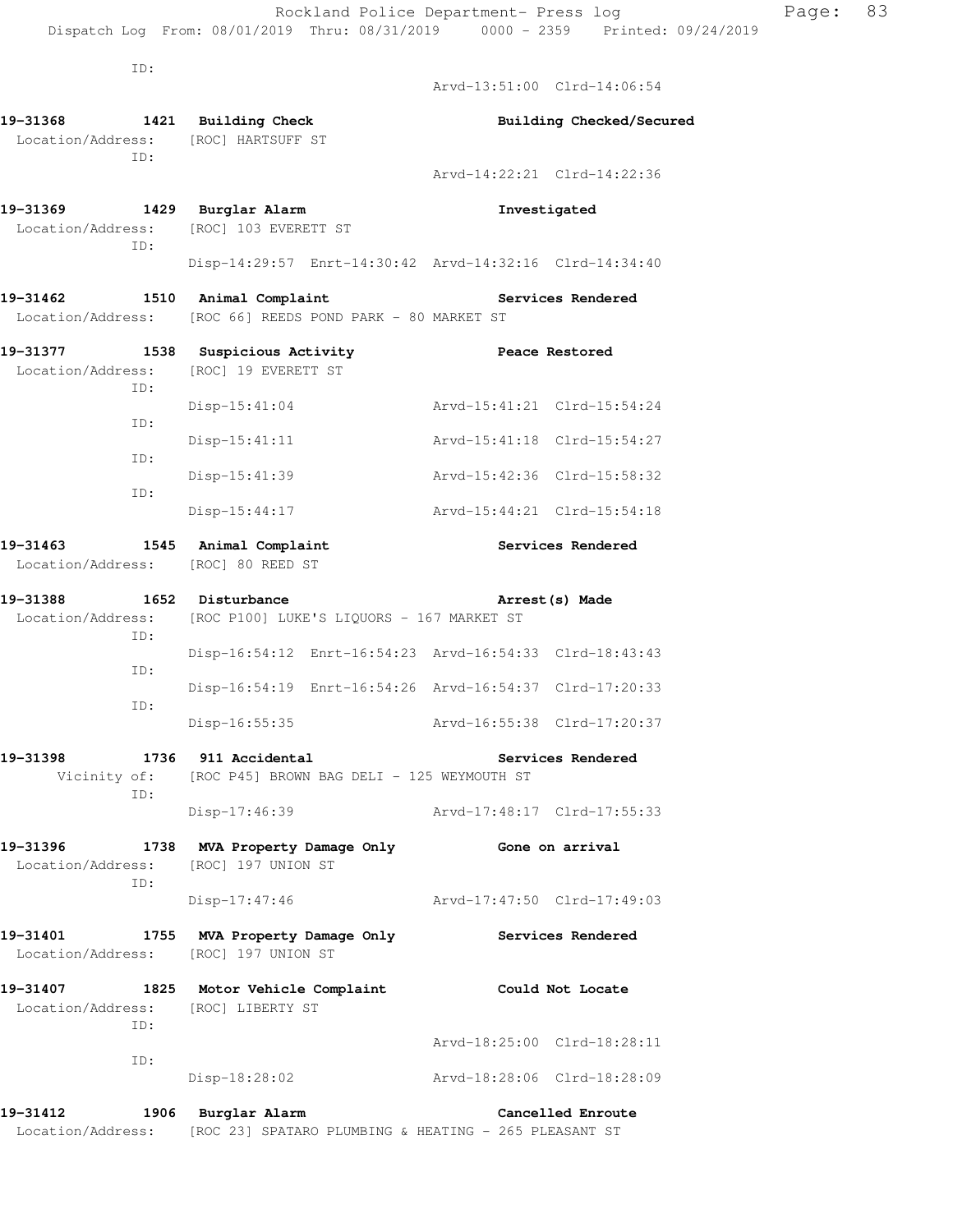| ID:                                                                                                                                    |                                    |                                                         |                             |                                                                      |
|----------------------------------------------------------------------------------------------------------------------------------------|------------------------------------|---------------------------------------------------------|-----------------------------|----------------------------------------------------------------------|
|                                                                                                                                        |                                    | Disp-19:07:30 Enrt-19:07:32 Clrd-19:11:30               |                             |                                                                      |
| 19-31424 2040 Assist Fire Department Transported to Hospital<br>Location/Address: [ROC] 29 PARK ST<br>TD:                              |                                    |                                                         |                             |                                                                      |
|                                                                                                                                        |                                    | Disp-20:42:22 Enrt-20:42:24 Arvd-20:45:05 Clrd-20:58:24 |                             |                                                                      |
| 19-31427 2129 Burglar Alarm<br>Location/Address:<br>ID:                                                                                |                                    | [ROC] AUTO ZONE - 359 MARKET ST                         |                             | Building Checked/Secured                                             |
|                                                                                                                                        |                                    | Disp-21:30:49 Enrt-21:30:53 Arvd-21:32:25 Clrd-21:33:24 |                             |                                                                      |
| 19-31429 2156 Unwanted Party<br>Location/Address: [ROC P93] THE BANNER - 167 UNION ST<br>ID:                                           |                                    |                                                         | Peace Restored              |                                                                      |
| ID:                                                                                                                                    |                                    | Disp-21:57:46 Enrt-21:57:48 Arvd-21:57:56 Clrd-22:09:02 |                             |                                                                      |
|                                                                                                                                        |                                    | Disp-21:58:05 Enrt-21:58:08 Arvd-22:00:19 Clrd-22:09:00 |                             |                                                                      |
| 19-31433 2236 Assault Offenses<br>Location/Address: [ROC] 110 EMERSON ST<br>ID:                                                        |                                    |                                                         |                             | <b>Services Rendered</b>                                             |
| ID:                                                                                                                                    |                                    | Disp-22:38:08 Enrt-22:38:18 Arvd-22:43:43 Clrd-23:01:23 |                             |                                                                      |
|                                                                                                                                        |                                    | Disp-22:38:13 Enrt-22:38:18 Arvd-22:43:43 Clrd-23:00:35 |                             |                                                                      |
| 19-31434 2248 Motor Vehicle Stop<br>Location/Address: [ROC] 220 HINGHAM ST<br>ID:                                                      |                                    |                                                         | <b>Vehicle Towed</b>        |                                                                      |
| ID:                                                                                                                                    |                                    |                                                         | Arvd-22:48:00 Clrd-23:31:48 |                                                                      |
|                                                                                                                                        | Disp-22:52:41                      |                                                         | Arvd-22:52:43 Clrd-23:31:53 |                                                                      |
| 19-31435 2259 Suspicious Activity Contract Services Rendered<br>Location/Address: [ROC P81] OCEAN STATE JOB LOT - 360 MARKET ST<br>ID: |                                    |                                                         |                             |                                                                      |
| ID:                                                                                                                                    |                                    | Disp-23:01:32 Enrt-23:02:03 Arvd-23:06:04 Clrd-23:08:13 |                             |                                                                      |
|                                                                                                                                        |                                    | Disp-23:01:36 Enrt-23:02:03 Arvd-23:06:04 Clrd-23:08:10 |                             |                                                                      |
| 19-31436<br>2325<br>Location/Address:<br>ID:                                                                                           | Disturbance<br>[ROC] 415 NORTH AVE |                                                         |                             | Transported to Hospital                                              |
| ID:                                                                                                                                    | Disp-23:27:29                      |                                                         |                             | Arvd-23:27:31 Clrd-23:50:49                                          |
| ID:                                                                                                                                    | Disp-23:27:37                      |                                                         |                             | Arvd-23:27:39 Clrd-23:50:49                                          |
| ID:                                                                                                                                    | Disp-23:32:26                      |                                                         |                             | Arvd-23:32:30 Clrd-23:50:49                                          |
|                                                                                                                                        |                                    |                                                         |                             | Disp-23:43:17 Enrt-23:43:20 Arvd-23:51:06 Clrd-08/23/2019 @ 00:11:27 |

## **For Date: 08/23/2019 - Friday**

| 19-31438          | 0000 | <b>SHIFT ASSIGNMENTS</b> | No Service                                           |
|-------------------|------|--------------------------|------------------------------------------------------|
| Location/Address: |      |                          | [ROC P72] ROCKLAND POLICE DEPARTMENT - 490 MARKET ST |
|                   | TD:  |                          | Arvd-00:00:00 Clrd-00:03:16                          |
| 19-31442          | 0051 | Motor Vehicle Stop       | Citation/Warning Issued                              |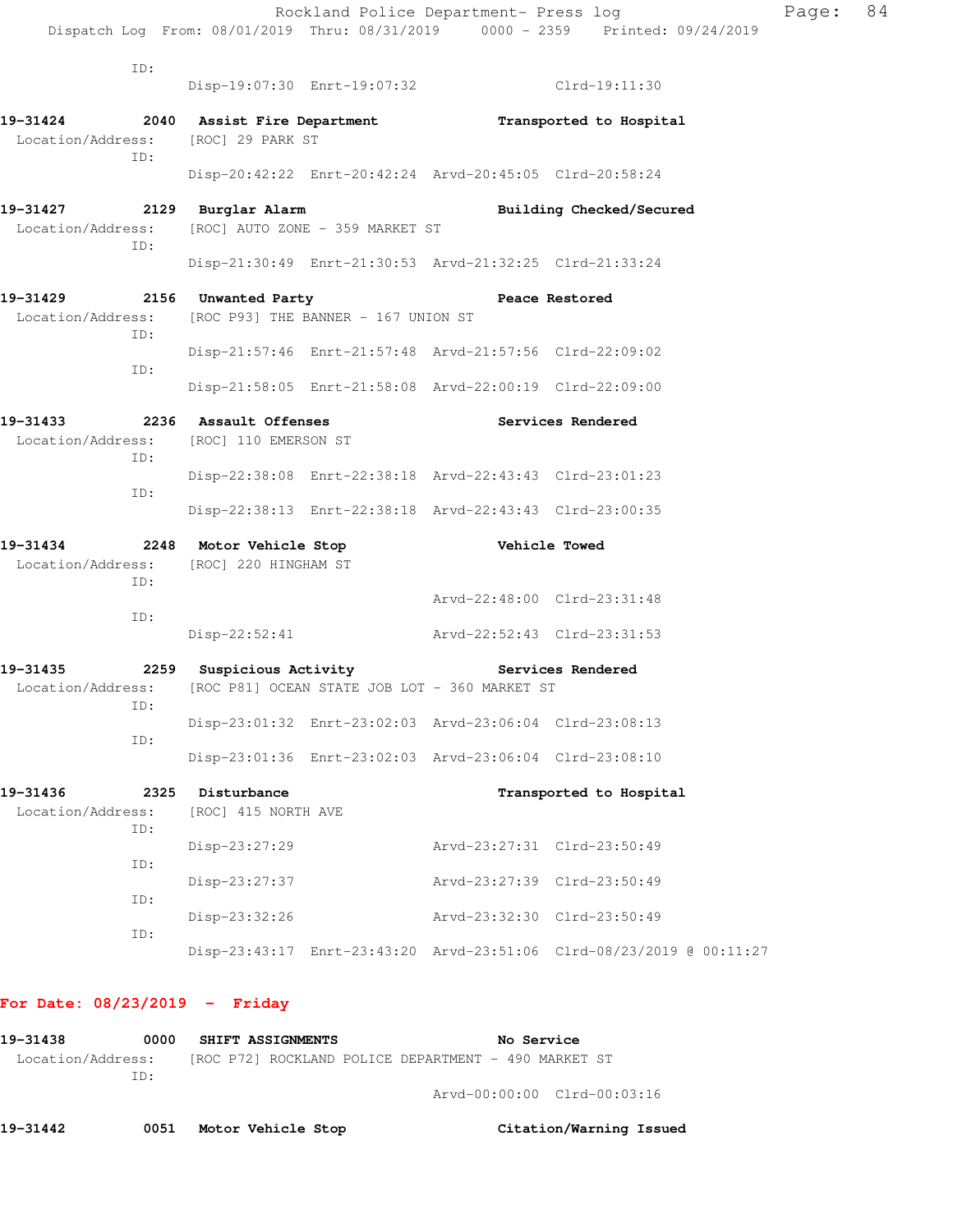|                                                  |                                                                   | Rockland Police Department- Press log<br>Dispatch Log From: 08/01/2019 Thru: 08/31/2019   0000 - 2359   Printed: 09/24/2019                   | Page: | 85 |
|--------------------------------------------------|-------------------------------------------------------------------|-----------------------------------------------------------------------------------------------------------------------------------------------|-------|----|
| Location/Address: [ROC] 265 SALEM ST             |                                                                   |                                                                                                                                               |       |    |
| ID:                                              |                                                                   | Arvd-00:51:00 Clrd-01:16:19                                                                                                                   |       |    |
| ID:                                              | Disp-00:52:55                                                     | Arvd-00:52:58 Clrd-01:33:39                                                                                                                   |       |    |
|                                                  |                                                                   | Building Checked/Secured                                                                                                                      |       |    |
| Location/Address: [ROC] UNION ST<br>ID:          |                                                                   |                                                                                                                                               |       |    |
|                                                  |                                                                   | Arvd-06:00:57 Clrd-06:18:34                                                                                                                   |       |    |
| ID:                                              | Vicinity of: [ROC] HINGHAM ST @ GLENDALE DR                       | Citation/Warning Issued                                                                                                                       |       |    |
|                                                  |                                                                   | Arvd-07:04:00 Clrd-07:12:39                                                                                                                   |       |    |
|                                                  |                                                                   | 19-31459      0714  Motor Vehicle Stop          Citation/Warning Issued<br>Location/Address: [ROC] MAGOUN-BIGGINS FUNERAL HOME - 135 UNION ST |       |    |
| ID:                                              |                                                                   | Arvd-07:14:00 Clrd-07:19:58                                                                                                                   |       |    |
| 19-31464 0807 SHIFT ASSIGNMENTS                  |                                                                   | Services Rendered<br>Location/Address: [ROC P72] ROCKLAND POLICE DEPARTMENT - 490 MARKET ST                                                   |       |    |
| ID:                                              | Disp-08:11:02                                                     | Clrd-08:11:30                                                                                                                                 |       |    |
| 19-31466 0827 Time off<br>Location:              | [ROC]                                                             | Services Rendered                                                                                                                             |       |    |
|                                                  | Location/Address: [ROC 22] ATRIUM APARTMENTS - 250 VFW DR         | 19-31503 0830 Animal Complaint 19-31503 Rendered                                                                                              |       |    |
| Location/Address: [ROC] HARTSUFF ST              | 19-31468 0906 Building Check                                      |                                                                                                                                               |       |    |
| ID:                                              |                                                                   | Arvd-09:07:57 Clrd-09:08:16                                                                                                                   |       |    |
| 19-31478                                         | 0918 Building Check<br>Location/Address: [ROC] BILL DELAHUNT PKWY | Services Rendered                                                                                                                             |       |    |
| ID:                                              |                                                                   | Arvd-09:47:08 Clrd-09:47:23                                                                                                                   |       |    |
| Location/Address: [ROC] BEECH ST                 |                                                                   | Verbal Warning                                                                                                                                |       |    |
| ID:                                              |                                                                   | Arvd-10:19:00 Clrd-10:24:47                                                                                                                   |       |    |
| 19-31487<br>Location/Address:                    | 1058 Motor Vehicle Stop<br>[ROC] MARKET ST                        | Citation/Warning Issued                                                                                                                       |       |    |
| ID:                                              |                                                                   | Arvd-10:58:00 Clrd-11:03:22                                                                                                                   |       |    |
| 19–31493<br>Location/Address: [ROC] 4 CHERRY CIR | 1124 Assist Fire Department                                       | Services Rendered                                                                                                                             |       |    |
| ID:                                              |                                                                   | Arvd-11:24:00 Clrd-11:39:01                                                                                                                   |       |    |
| 19-31497<br>Location/Address:                    | 1218 Assist Other Agency<br>[ROC] 18 DEXTER RD                    | No Service                                                                                                                                    |       |    |
| ID:                                              |                                                                   | Arvd-12:25:17 Clrd-12:42:37                                                                                                                   |       |    |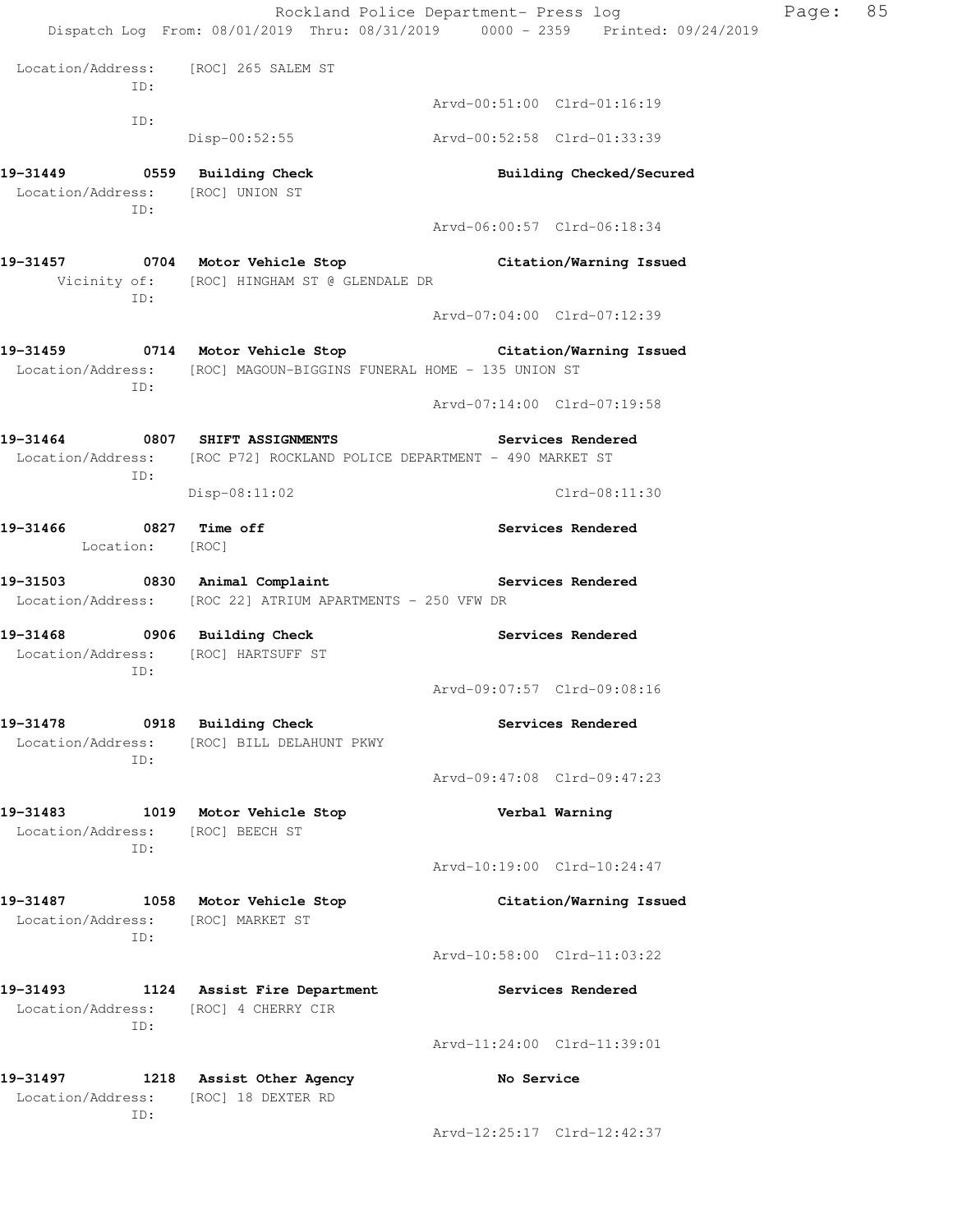| 19-31516                      |            | 1345 Animal Complaint<br>Location/Address: [ROC] 65 LIBERTY ST                                  | Services Rendered           |
|-------------------------------|------------|-------------------------------------------------------------------------------------------------|-----------------------------|
| 19-31510<br>Location/Address: |            | 1403 SGT. IN FOR SHIFT<br>[ROC P72] ROCKLAND POLICE DEPARTMENT - 490 MARKET ST                  | Services Rendered           |
|                               | ID:        | Disp-14:06:33                                                                                   | $Clrd-14:06:46$             |
| 19–31511<br>Location/Address: | 1408       | Warrant<br>[ROC] 51 HANNAH WAY Apt. #A&E                                                        | Services Rendered           |
|                               | ID:        | Disp-14:15:38                                                                                   | Arvd-14:15:49 Clrd-16:17:51 |
|                               | ID:        | $Disp-14:15:43$                                                                                 | Arvd-14:15:46 Clrd-14:18:24 |
|                               | ID:        | $Disp-14:16:08$                                                                                 | Arvd-14:16:12 Clrd-14:18:28 |
|                               | ID:        | Disp-14:16:23                                                                                   | Arvd-14:16:26 Clrd-14:18:31 |
|                               | ID:        | Disp-14:20:13                                                                                   | Arvd-14:20:17 Clrd-15:25:36 |
|                               | ID:<br>ID: | Disp-14:35:48                                                                                   | Arvd-14:35:52 Clrd-15:25:28 |
|                               | ID:        | Disp-14:40:34                                                                                   | Arvd-14:40:38 Clrd-16:59:37 |
|                               | ID:        | Disp-14:40:47                                                                                   | Arvd-14:40:50 Clrd-16:59:35 |
|                               |            | Disp-14:40:57                                                                                   | Arvd-14:41:01 Clrd-16:59:43 |
| 19–31517<br>Location/Address: | ID:        | 1528 Vehicle Maintenance<br>[ROC P72] ROCKLAND POLICE DEPARTMENT - 490 MARKET ST                | Services Rendered           |
|                               |            |                                                                                                 | Arvd-15:36:23 Clrd-15:37:14 |
| 19–31518<br>Location/Address: | ID:        | 1547 Suspicious Activity<br>[ROC] 51 MAPLE ST                                                   | Gone on arrival             |
|                               | ID:        | Disp-15:48:40 Enrt-15:48:44                                                                     | Clrd-15:55:30               |
|                               |            | $Disp-15:53:16$                                                                                 | Arvd-15:53:19 Clrd-15:55:21 |
| 19-31522                      |            | 1613 Information Call<br>Location/Address: [ROC P72] ROCKLAND POLICE DEPARTMENT - 490 MARKET ST | No Action Required          |
| 19-31525                      |            | 1704 Assist Public<br>Location/Address: [ROC P72] ROCKLAND POLICE DEPARTMENT - 490 MARKET ST    | Services Rendered           |
|                               | ID:        | Disp-17:10:11                                                                                   | Clrd-17:10:19               |
| 19-31528                      |            | 1726 Burglar Alarm<br>Location/Address: [ROC] BUILDING 3 REAR - 688 UNION ST                    | No Action Required          |
| 19–31531                      | ID:        | 1749 Motor Vehicle Stop<br>Location/Address: [ROC] EAST WATER ST                                | Verbal Warning              |
|                               |            |                                                                                                 | Arvd-17:49:00 Clrd-17:50:45 |
| 19–31532                      |            | 1756 Suspicious Activity<br>Vicinity of: [ROC] NORTH AVE                                        | Gone on arrival             |

ID: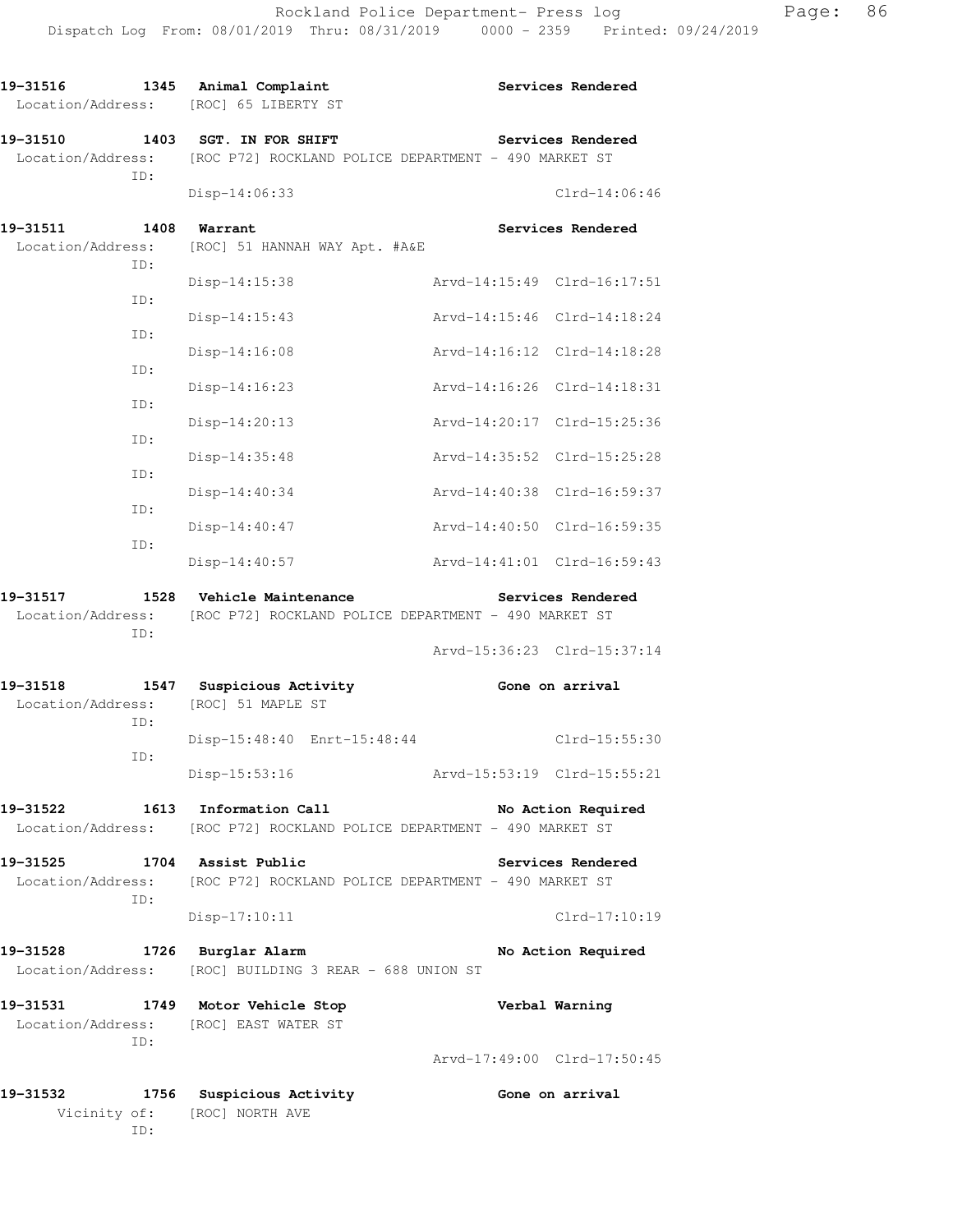Disp-17:57:16 Arvd-17:57:22 Clrd-17:59:21 **19-31533 1808 Assist Public Services Rendered**  Location/Address: [ROC] 70 BROOKSIDE RD ID: Disp-18:09:24 Arvd-18:13:25 Clrd-18:22:47 **19-31537 1853 Motor Vehicle Collision W/PI Transported to Hospital**  Vicinity of: [ROC] 1126 UNION ST Fire Unit: ROCKEN1-Pumper-Rockland Engine 1 Disp-18:55:30 Enrt-18:56:32 Arvd-18:58:45 Clrd-19:20:46 InQrtsUnavl-19:20:50 InSrvce-19:20:50 EMS Unit: ROCKAM1-Rockland A1 Disp-18:56:14 Enrt-18:56:24 Arvd-18:57:30 Clrd-19:13:20 Hosp-19:22:30 ClrHosp-20:05:40 InQrtsUnavl-20:10:02 InSrvce-20:10:02 ID: Disp-18:57:03 Arvd-18:57:19 Clrd-19:17:21 ID: Disp-18:57:12 Arvd-18:57:15 Clrd-19:15:05 **19-31539 1915 MVA Property Damage Only Transported to Hospital**  Vicinity of: [ROC] 1126 UNION ST ID: Disp-19:16:20 Arvd-19:16:45 Clrd-19:26:54 ID: Disp-19:17:29 Arvd-19:17:33 Clrd-19:26:57 **19-31545 1935 911 Accidental Investigated**  Location/Address: [ROC] 385 FOREST ST ID: Disp-19:37:04 Enrt-19:37:09 Arvd-19:44:30 Clrd-19:49:51 **19-31546 1937 911 Hang Up Investigated**  Location/Address: [ROC P93] THE BANNER - 167 UNION ST ID: Disp-19:38:59 Enrt-19:39:02 Arvd-19:43:24 Clrd-19:46:34 ID: Disp-19:42:23 Enrt-19:42:26 Arvd-19:43:16 Clrd-19:46:43 **19-31550 1949 Suspicious Activity Investigated**  Vicinity of: [ROC] 8 MILLBROOK DR ID: Disp-19:50:56 Enrt-19:51:01 Arvd-19:58:45 Clrd-20:06:37 **19-31553 2113 Assist Public Gone on arrival**  Location/Address: [ROC] 333 SALEM ST ID: Disp-21:14:38 Enrt-21:16:10 Arvd-21:20:09 Clrd-21:41:45 **19-31556 2144 Motor Vehicle Complaint Investigated**  Location/Address: [ROC] MARKET ST ID: Disp-21:49:20 Enrt-21:52:26 Arvd-21:53:09 Clrd-21:53:12 **19-31557 2150 Motor Vehicle Stop Verbal Warning**  Vicinity of: [ROC] GROVE ST - PLAIN ST ID: Arvd-21:50:00 Clrd-21:51:57 **19-31560 2201 Motor Vehicle Stop Citation/Warning Issued**  Vicinity of: [ROC] NORTH AVE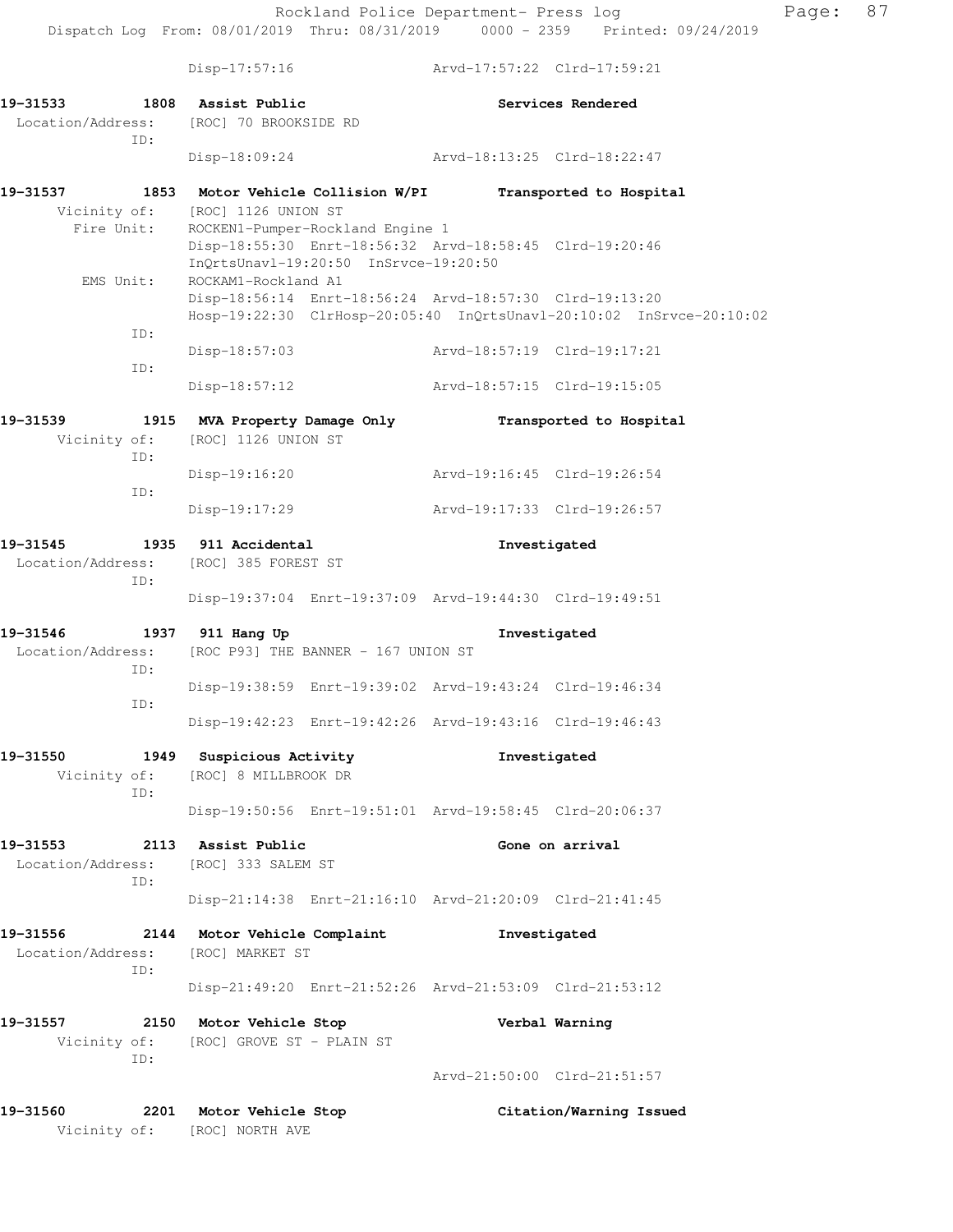ID:

Arvd-22:01:00 Clrd-22:03:56

| 19-31561                                      | 2203 | Assist Fire Department               |                                                         | Services Rendered |                   |  |  |
|-----------------------------------------------|------|--------------------------------------|---------------------------------------------------------|-------------------|-------------------|--|--|
| Location/Address: [ROC] 482 WEBSTER ST<br>TD: |      |                                      |                                                         |                   |                   |  |  |
|                                               | TD:  |                                      | Disp-22:04:33 Enrt-22:04:38 Arvd-22:06:01 Clrd-22:20:23 |                   |                   |  |  |
|                                               |      |                                      | Disp-22:05:30 Enrt-22:05:35                             |                   | $Clrd-22:18:07$   |  |  |
| 19–31566                                      | 2230 | Health & Welfare Check               |                                                         |                   | Services Rendered |  |  |
|                                               |      | Location/Address: [ROC P5] MARKET ST |                                                         |                   |                   |  |  |

Arvd-22:30:00 Clrd-22:40:33

#### **For Date: 08/24/2019 - Saturday**

ID:

| 19-31576          |     | 0006 General Incident                                                                                 |                             | Services Rendered           |
|-------------------|-----|-------------------------------------------------------------------------------------------------------|-----------------------------|-----------------------------|
|                   | ID: | Location/Address: [ROC P72] ROCKLAND POLICE DEPARTMENT - 490 MARKET ST                                |                             |                             |
|                   |     | Disp-00:09:20                                                                                         |                             | $Clrd-00:09:29$             |
|                   |     | 19-31582 0144 Motor Vehicle Stop                                                                      |                             | Citation/Warning Issued     |
|                   | ID: | Location/Address: [ROC] 54 HIGHLAND ST @ 17 PROSPECT ST                                               |                             |                             |
|                   | ID: | $Disp-01:45:31$                                                                                       | Arvd-01:45:44 Clrd-01:55:05 |                             |
|                   |     | $Disp-01:46:06$                                                                                       | Arvd-01:46:12 Clrd-01:49:42 |                             |
| ID:               |     | 19-31583 0207 Motor Vehicle Stop<br>Location/Address: [ROC] 258 UNION ST @ 3 GODDARD AVE              |                             | Citation/Warning Issued     |
|                   | ID: |                                                                                                       | Arvd-02:07:00 Clrd-02:14:00 |                             |
|                   |     | Disp-02:08:25 Enrt-02:08:28 Arvd-02:08:30 Clrd-02:14:00                                               |                             |                             |
| TD:               |     | 19-31585 0219 Motor Vehicle Stop<br>Location/Address: [ROC P6] ROCKLAND CEMENT BLOCK - 285 CENTRE AVE |                             | Citation/Warning Issued     |
|                   | ID: |                                                                                                       | Arvd-02:19:00 Clrd-02:30:06 |                             |
|                   |     | Disp-02:20:38 Enrt-02:20:40 Arvd-02:21:32 Clrd-02:30:06                                               |                             |                             |
|                   | ID: | 19-31594 0446 911 Accidental<br>Location/Address: [ROC P51] HOLIDAY INN - 929 HINGHAM ST              |                             | Investigated                |
|                   |     | Disp-04:47:20 Enrt-04:47:24 Arvd-04:53:07 Clrd-04:56:30                                               |                             |                             |
| 19-31595          | ID: | 0553 Building Check<br>Location/Address: [ROC] UNION ST                                               |                             | Building Checked/Secured    |
|                   |     |                                                                                                       |                             | Arvd-05:54:33 Clrd-06:14:04 |
|                   | ID: | 19-31601 0652 Motor Vehicle Stop<br>Location/Address: [ROC] 9 SALEM ST @ 754 UNION ST                 |                             | Citation/Warning Issued     |
|                   |     |                                                                                                       | Arvd-06:52:00 Clrd-06:58:51 |                             |
| 19-31606          |     | 0800 SHIFT ASSIGNMENTS                                                                                |                             | Services Rendered           |
| Location/Address: |     | [ROC P72] ROCKLAND POLICE DEPARTMENT - 490 MARKET ST                                                  |                             |                             |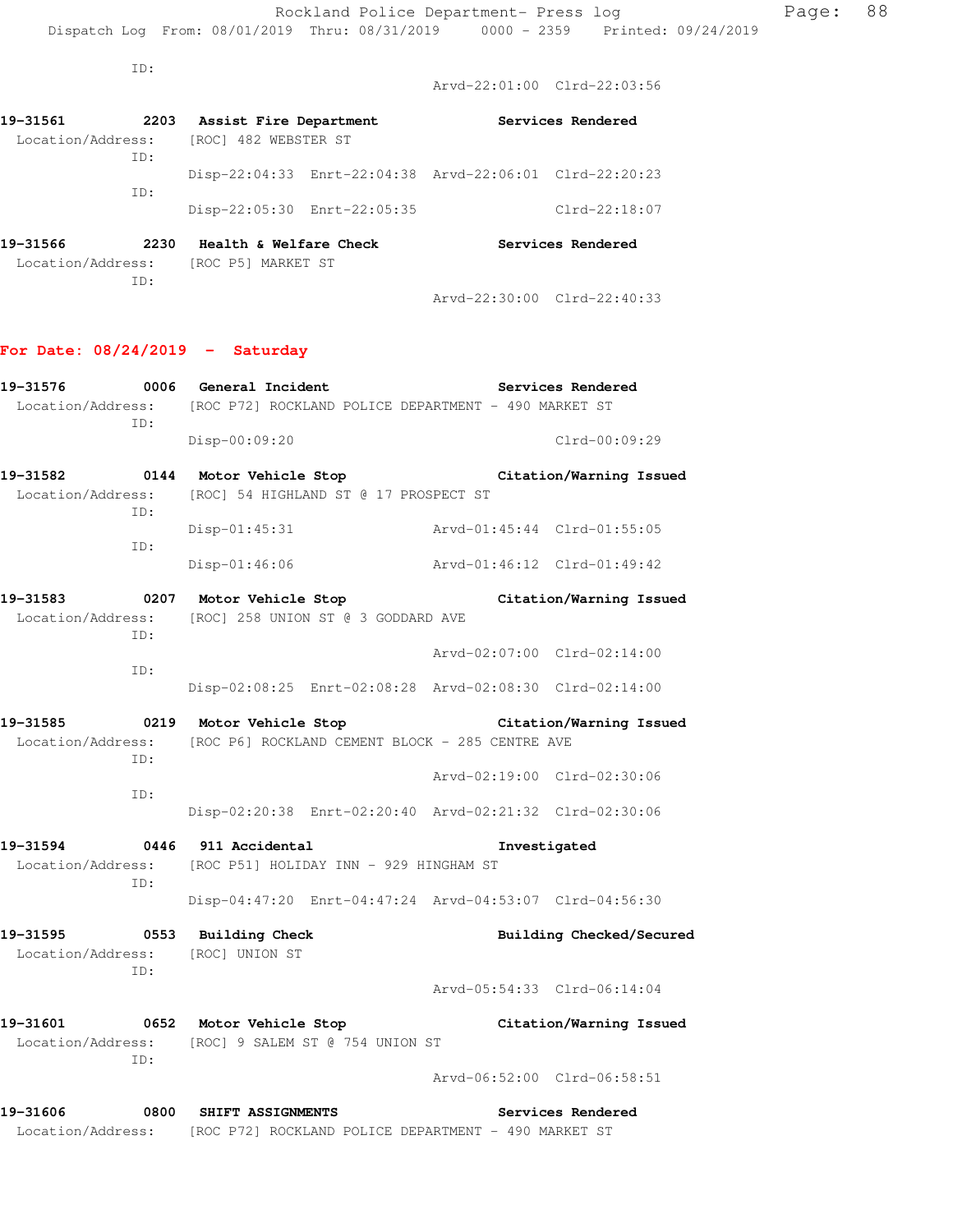ID: Disp-08:21:05 Clrd-08:21:11 **19-31608 0829 Assist Public Services Rendered**  Location/Address: [ROC] 592 UNION ST ID: Arvd-08:29:00 Clrd-08:38:29 ID: Disp-08:35:54 Arvd-08:35:59 Clrd-08:37:53 **19-31611 0836 Suspicious Activity Services Rendered**  Location/Address: [ROC] AT THE RAIL TRAIL - PLAIN ST ID: Disp-08:37:58 Arvd-08:38:06 Clrd-08:39:55 **19-31616 0905 Neighbor Disturbance Peace Restored**  Location/Address: [ROC] 30 EMERSON ST ID: Arvd-09:05:00 Clrd-09:07:12 ID: Disp-09:07:02 Enrt-09:07:08 Arvd-09:07:51 Clrd-09:33:47 ID: Disp-09:07:39 Arvd-09:07:47 Clrd-09:33:51 ID: Disp-09:09:28 Arvd-09:09:31 Clrd-09:09:41 **19-31628 1005 911 Accidental Investigated**  Location/Address: [ROC P46] DUNKIN DONUTS - 851 HINGHAM ST ID: Disp-10:06:32 Enrt-10:07:03 Clrd-10:14:53 **19-31640 1146 Emergency Medical Transported to Hospital**  Location/Address: [ROC P45] COMFORT INN - 850 HINGHAM ST Fire Unit: ROCKEN1-Pumper-Rockland Engine 1 Disp-11:47:17 Enrt-11:48:34 Arvd-11:52:27 Clrd-12:05:39 InQrtsUnavl-12:11:39 InSrvce-12:11:43 EMS Unit: ROCKAM1-Rockland A1 Disp-11:47:22 Enrt-11:48:31 Arvd-11:52:25 Clrd-12:05:37 Hosp-12:11:58 ClrHosp-13:06:55 InQrtsUnavl-13:13:49 InSrvce-13:13:51 ID: Disp-11:47:31 Enrt-11:47:35 Clrd-12:01:18 ID: Disp-11:52:36 Arvd-11:52:41 Clrd-12:01:11 **19-31645 1243 Warrant Transported by other means**  Location/Address: [ROC] 93 MARTHA DR Apt. #A ID: Arvd-12:43:00 Clrd-13:03:20 ID: Disp-12:43:32 Arvd-12:43:36 Clrd-12:49:15 ID: Disp-12:43:42 Arvd-12:43:45 Clrd-12:49:21 **19-31651 1357 Prisioner Transport Taken/Referred to Other Agency**  Location/Address: [PLM] 26 LONG POND RD ID: Disp-14:00:02 Enrt-14:00:16 Clrd-14:45:18 **19-31663 1456 Suspicious Activity Gone on arrival**  Location/Address: [ROC] 109 MARKET ST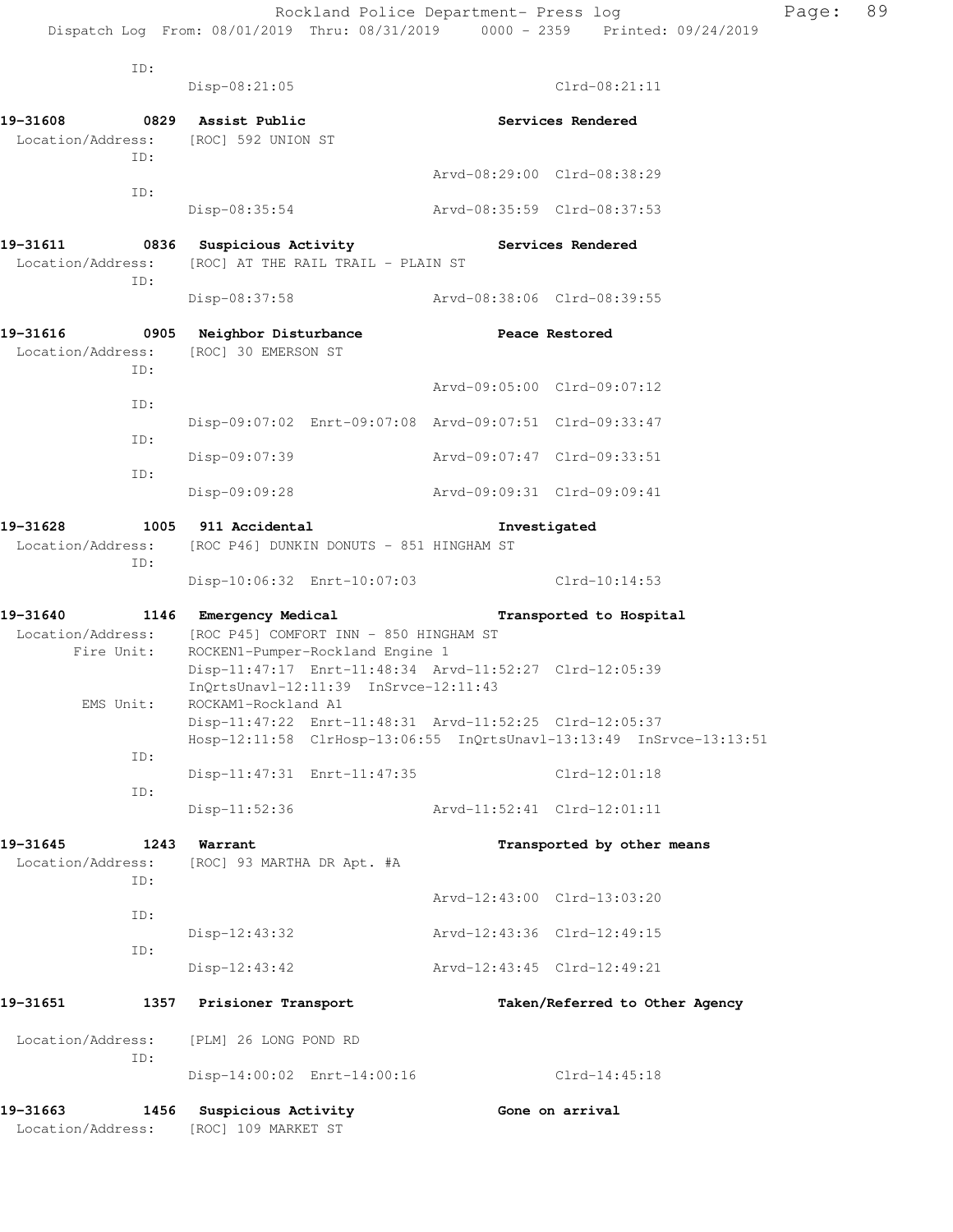|                                                                     |             | Dispatch Log From: 08/01/2019 Thru: 08/31/2019   0000 - 2359   Printed: 09/24/2019 |                                                                                | Rockland Police Department- Press log                   |                             | Page: | 90 |
|---------------------------------------------------------------------|-------------|------------------------------------------------------------------------------------|--------------------------------------------------------------------------------|---------------------------------------------------------|-----------------------------|-------|----|
|                                                                     |             |                                                                                    |                                                                                |                                                         |                             |       |    |
|                                                                     | ID:         |                                                                                    |                                                                                | Disp-14:57:07 Enrt-14:57:16 Arvd-14:57:20 Clrd-15:07:15 |                             |       |    |
|                                                                     | ID:         |                                                                                    |                                                                                | Disp-14:57:07 Enrt-14:57:16 Arvd-14:59:49 Clrd-15:07:15 |                             |       |    |
| 19-31667 1514 Suspicious Activity 19-31667 Services Rendered        | ID:         | Location/Address: [ROC] 535 BEECH ST                                               |                                                                                |                                                         |                             |       |    |
|                                                                     |             | Disp-15:28:45                                                                      |                                                                                |                                                         | Clrd-15:33:30               |       |    |
| 19-31669 1625 MVA Property Damage Only Paper Exchange               | ID:         | Location/Address: [ROC] EAST WATER ST @ HOWARD ST                                  |                                                                                |                                                         |                             |       |    |
|                                                                     | ID:         |                                                                                    |                                                                                | Disp-16:26:49 Enrt-16:27:55 Arvd-16:31:51 Clrd-16:42:26 |                             |       |    |
|                                                                     |             |                                                                                    |                                                                                | Disp-16:27:50 Enrt-16:27:55 Arvd-16:31:56 Clrd-16:42:22 |                             |       |    |
| 19-31671 1643 Motor Vehicle Stop Northern Verbal Warning            |             | Location/Address: [ROC] 50 CONCORD ST                                              |                                                                                |                                                         |                             |       |    |
| 19-31674 1649 MVA Property Damage Only Paper Exchange               | ID:         | Location/Address: [ROC P49] FAST LANE - 924 HINGHAM ST                             |                                                                                |                                                         |                             |       |    |
|                                                                     |             |                                                                                    |                                                                                | Disp-16:50:59 Enrt-16:51:06 Arvd-17:07:14 Clrd-17:07:43 |                             |       |    |
| 19-31680 1731 Assist Fire Department                                | ID:         | Vicinity of: [ROC 68] 204 MONCRIEF RD                                              |                                                                                |                                                         | Services Rendered           |       |    |
|                                                                     |             |                                                                                    |                                                                                | Disp-17:32:32 Enrt-17:32:36 Arvd-17:40:18 Clrd-17:40:21 |                             |       |    |
| 19-31691 1847 General Info<br>Location/Address: [ROC] 82 CENTRAL ST |             |                                                                                    |                                                                                |                                                         | Services Rendered           |       |    |
|                                                                     | ID:         |                                                                                    |                                                                                |                                                         | Arvd-18:47:00 Clrd-18:50:01 |       |    |
| 19-31689<br>Location/Address:                                       | ID:         | 1848 Noise Complaint<br>[ROC] FITZGIBBONS LN                                       |                                                                                |                                                         | Services Rendered           |       |    |
|                                                                     |             |                                                                                    |                                                                                | Disp-18:49:39 Enrt-18:49:41 Arvd-18:59:53 Clrd-19:11:41 |                             |       |    |
| 19-31693<br>Location/Address:                                       | 1911<br>ID: | 911 Accidental<br>[ROC] 7 BLOSSOM ST                                               |                                                                                |                                                         | Services Rendered           |       |    |
|                                                                     |             |                                                                                    |                                                                                | Disp-19:12:47 Enrt-19:12:49 Arvd-19:17:36 Clrd-19:20:23 |                             |       |    |
| 19-31694<br>Location/Address:                                       |             | 1914 Motor Vehicle Stop<br>[ROC] 454 UNION ST                                      |                                                                                |                                                         | Verbal Warning              |       |    |
|                                                                     | ID:         |                                                                                    |                                                                                |                                                         | Arvd-19:14:00 Clrd-19:16:56 |       |    |
| 19-31699                                                            |             | 1941 Fire, Brush                                                                   |                                                                                |                                                         | Extinguished                |       |    |
| Location/Address:<br>Fire Unit:                                     |             |                                                                                    | [ROC P75] UNION POINT - BILL DELAHUNT PKWY<br>ROCKEN3-Pumper-Rockland Engine 3 |                                                         |                             |       |    |
|                                                                     |             |                                                                                    | InOrtsUnavl-20:36:19 InSrvce-20:36:19                                          | Disp-19:42:18 Enrt-19:42:56 Arvd-19:49:46 Clrd-20:26:25 |                             |       |    |
| Fire Unit:                                                          |             |                                                                                    | ROCKC1-Staff-Rockland Fire Chief<br>InQrtsUnavl-20:36:16 InSrvce-20:36:16      | Disp-19:44:20 Enrt-19:44:25 Arvd-19:49:44 Clrd-20:36:05 |                             |       |    |
|                                                                     | ID:         |                                                                                    |                                                                                | Disp-19:45:54 Enrt-19:45:57 Arvd-20:04:02 Clrd-20:08:59 |                             |       |    |
| Fire Unit:                                                          |             |                                                                                    | ROCKEN1-Pumper-Rockland Engine 1                                               |                                                         |                             |       |    |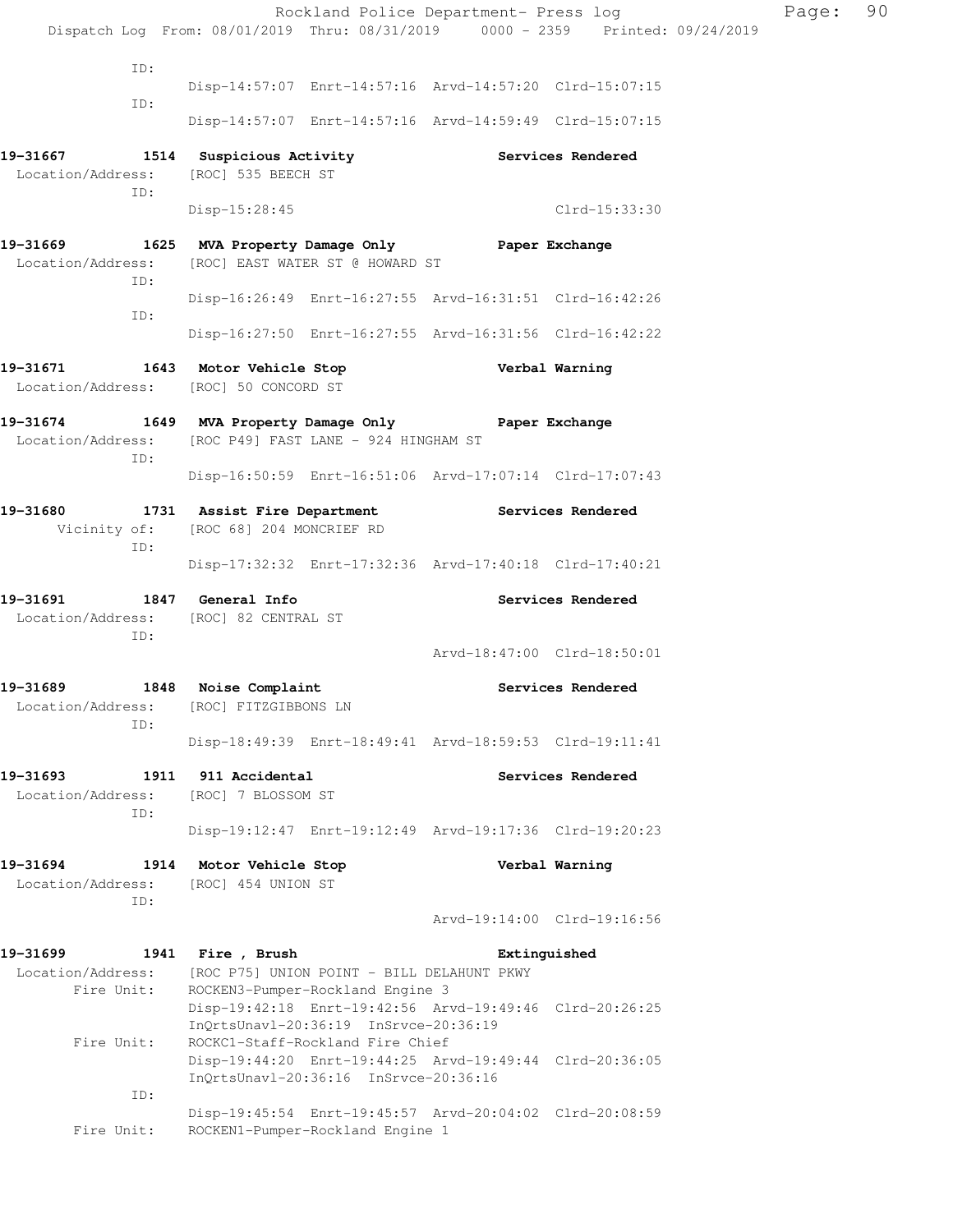Disp-19:51:17 Enrt-19:51:20 Arvd-19:58:21 Clrd-20:02:04 InQrtsUnavl-20:09:56 InSrvce-20:09:56

| 19-31702 | 2008 | Building Check                             |                             | Appears Secure |
|----------|------|--------------------------------------------|-----------------------------|----------------|
|          |      | Location/Address: [ROC] BILL DELAHUNT PKWY |                             |                |
|          | TD:  |                                            |                             |                |
|          |      |                                            | Arvd-20:09:40 Clrd-20:09:58 |                |
|          |      |                                            |                             |                |
| 19-31703 | 2010 | Building Check                             |                             | Appears Secure |

 Location/Address: [ROC] HINGHAM ST ID:

Arvd-20:10:36 Clrd-20:10:49

**19-31707 2111 Fireworks Services Rendered**  Location/Address: [ROC] 225 LIBERTY ST @ 225 E WATER ST ID: Disp-21:12:58 Enrt-21:13:00 Arvd-21:17:55 Clrd-21:28:28

**19-31709 2142 Motor Vehicle Stop Citation/Warning Issued**  Location/Address: [ROC P62] CHINA PLAZA - 35 MARKET ST ID:

Arvd-21:42:00 Clrd-21:49:04

19-31711 2149 Assist Public **19-31711** 2149 Assist Public Location/Address: [ROC 66] REEDS POND PARK - 80 MARKET ST ID:

Arvd-21:49:00 Clrd-21:55:05

**19-31718 2259 Assist Fire Department Transported to Hospital**  Location/Address: [ROC] 47 FRENCH RD ID: Disp-22:58:14 Enrt-22:58:28 Arvd-23:01:24 Clrd-23:08:49 ID: Disp-22:58:18 Enrt-22:58:28 Arvd-23:01:24 Clrd-23:08:49 ID: Disp-22:58:24 Enrt-22:58:28 Arvd-23:01:24 Clrd-23:08:49

**19-31724 2323 Building Check Appears Secure**  Location/Address: [ROC] HINGHAM ST ID: Arvd-23:24:29 Clrd-23:24:51

**19-31725 2331 Animal Complaint Investigated**  Location/Address: [ROC] 47 TAUNTON AVE ID: Disp-23:32:53 Enrt-23:33:03 Arvd-23:46:49 Clrd-23:51:40

**19-31727 2349 911 Accidental Investigated**  Location/Address: [ROC] 141 MARTHA DR ID: Disp-23:51:22 Clrd-23:51:34 ID: Disp-23:51:46 Enrt-23:51:48 Arvd-23:53:25 Clrd-23:56:35 ID: Disp-23:51:55 Enrt-23:51:57 Clrd-23:56:32

#### **For Date: 08/25/2019 - Sunday**

| 19-31728          | 0005 Information Call |  |                                                      |  | No Action Required |  |
|-------------------|-----------------------|--|------------------------------------------------------|--|--------------------|--|
| Location/Address: |                       |  | [ROC P72] ROCKLAND POLICE DEPARTMENT - 490 MARKET ST |  |                    |  |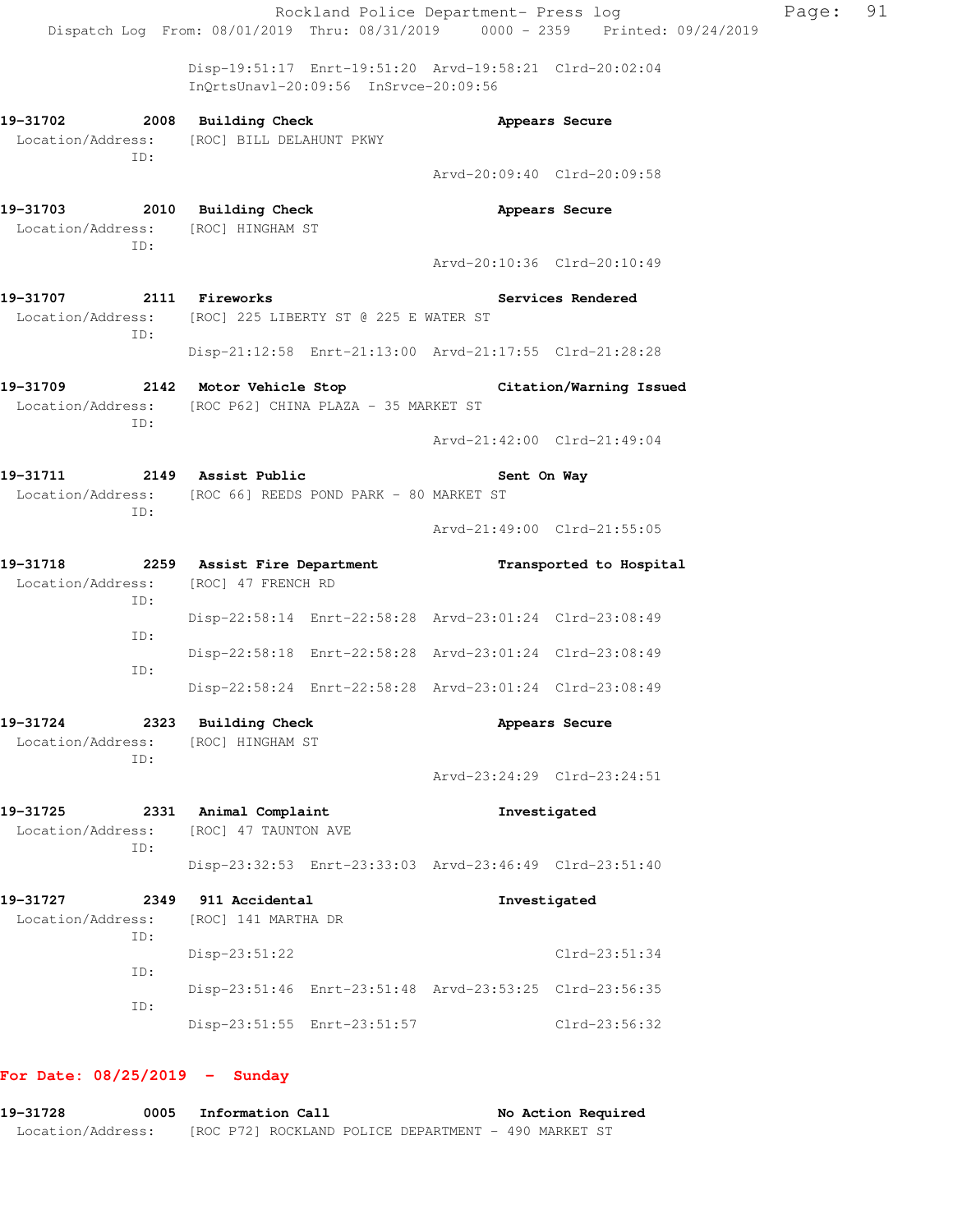**19-31730 0032 Motor Vehicle Stop Citation/Warning Issued**  Location/Address: [ROC] WEST WATER ST @ UNION ST ID: Arvd-00:32:00 Clrd-00:36:43 **19-31736 0214 911 Hang Up Services Rendered**  Location/Address: [ROC P51] DOUBLE TREE - 929 HINGHAM ST ID: Disp-02:16:15 Enrt-02:17:46 Arvd-02:22:43 Clrd-02:36:54 ID: Disp-02:16:25 Enrt-02:17:50 Arvd-02:22:40 Clrd-02:36:51 **19-31740 0245 Assist Fire Department Services Rendered**  Location/Address: [ROC] 2 TIFFANY LN ID: Disp-02:46:34 Enrt-02:46:38 Clrd-02:46:47 ID: Disp-02:46:57 Enrt-02:48:25 Arvd-02:49:10 Clrd-02:59:18 **19-31744 0503 Burglar Alarm Appears Secure**  Location/Address: [ROC] RUSSARD CORP - 160 PLEASANT ST ID: Disp-05:05:39 Enrt-05:06:37 Arvd-05:10:04 Clrd-05:14:41 ID: Disp-05:06:33 Enrt-05:06:37 Clrd-05:06:56 ID: Disp-05:06:46 Enrt-05:06:50 Arvd-05:10:14 Clrd-05:14:36 **19-31746 0524 Building Check Building Checked/Secured**  Location/Address: [ROC] UNION ST ID: Disp-05:25:49 Clrd-05:53:35 **19-31753 0625 Assist Other Agency Taken/Referred to Other Agency**  Location/Address: [ROC] OFF RAMP EXIT 14 - HINGHAM ST ID: Disp-06:27:01 Enrt-06:27:20 Arvd-06:30:55 Clrd-06:42:28 ID: Disp-06:27:16 Enrt-06:27:20 Arvd-06:30:51 Clrd-06:42:31 **19-31759 0800 SHIFT ASSIGNMENTS Services Rendered**  Location/Address: [ROC P72] ROCKLAND POLICE DEPARTMENT - 490 MARKET ST 19-31760 **0833** Suspicious Activity **Services Rendered**  Location/Address: [ROC P75] UNION POINT - BILL DELAHUNT PKWY ID: Disp-08:41:46 Enrt-08:41:51 Arvd-09:08:32 Clrd-10:13:02 ID: Disp-09:18:26 Enrt-09:18:32 Arvd-09:32:46 Clrd-09:55:26 **19-31765 0938 Burglar Alarm Services Rendered**  Location/Address: [ROC] 160 WEYMOUTH ST ID: Disp-09:39:40 Enrt-09:40:11 Arvd-09:41:13 Clrd-10:10:44 **19-31766 0953 Suspicious Activity Gone on arrival**  Location/Address: [ROC] 33 SUMMER ST ID:

Disp-09:55:26 Enrt-09:55:31 Arvd-10:10:40 Clrd-10:17:23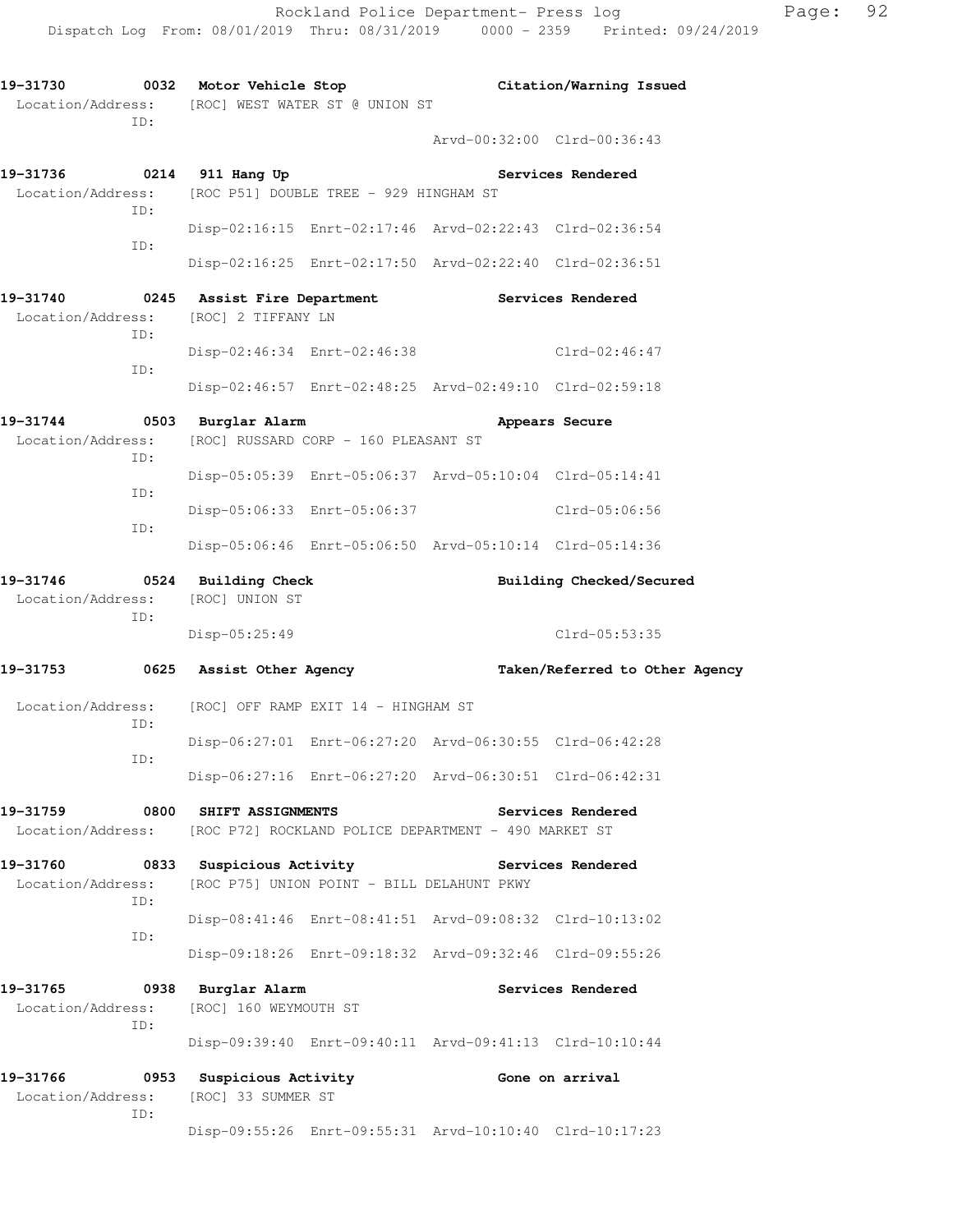**19-31768 1013 Building Check Building Checked/Secured**  Location/Address: [ROC P75] UNION POINT - BILL DELAHUNT PKWY ID: Arvd-10:14:09 Clrd-10:14:15 19-31769 1017 Building Check **Building Checked/Secured** Location/Address: [ROC] 146 HINGHAM ST ID: Arvd-10:19:31 Clrd-10:21:18 **19-31778 1133 Building Check Building Checked/Secured**  Location/Address: [ROC] 146 HINGHAM ST ID: Arvd-11:34:09 Clrd-11:34:22 **19-31780 1142 PERSONAL Time off Services Rendered**  Location: [ROC] **19-31781 1159 ADMIN Time off Services Rendered**  Location: [ROC] 19-31782 1213 Disturbance **19-31782** Services Rendered Location/Address: [ROC] 2 LAUREN DR ID: Disp-12:15:31 Enrt-12:17:13 Arvd-12:17:48 Clrd-12:30:22 ID: Disp-12:16:29 Enrt-12:17:05 Arvd-12:17:44 Clrd-12:43:29 **19-31792 1353 Motor Vehicle Stop Citation/Warning Issued**  Location/Address: [ROC] ABINGTON LINE - WEST WATER ST ID: Arvd-13:53:00 Clrd-14:01:10 **19-31796 1431 Motor Vehicle Stop Services Rendered**  Location/Address: [ROC P47] BEST WESTERN - 909 HINGHAM ST ID: Arvd-14:31:00 Clrd-14:40:58 **19-31797 1441 Motor Vehicle Stop Citation/Warning Issued**  Location/Address: [ROC 1] ROCKLAND FIRE DEPARTMENT - 360 UNION ST ID: Arvd-14:41:00 Clrd-14:46:16 **19-31798 1444 Suspicious Activity Gone on arrival**  Location/Address: [ROC] 334 MARKET ST @ 14 HOWARD ST ID: Disp-14:46:53 Enrt-14:46:58 Arvd-14:52:32 Clrd-14:53:14 **19-31801 1448 Burglar Alarm Cancelled Enroute**  Location/Address: [ROC] UBS FINANCIAL INC - 1099 HINGHAM ST ID: Disp-14:52:00 Enrt-14:52:15 Clrd-14:54:23 **19-31802 1456 Building Check Building Checked/Secured**  Location/Address: [ROC] 146 HINGHAM ST ID: Arvd-14:57:32 Clrd-14:57:54 **19-31806 1600 SHIFT ASSIGNMENTS No Action Required**  Location/Address: [ROC P72] ROCKLAND POLICE DEPARTMENT - 490 MARKET ST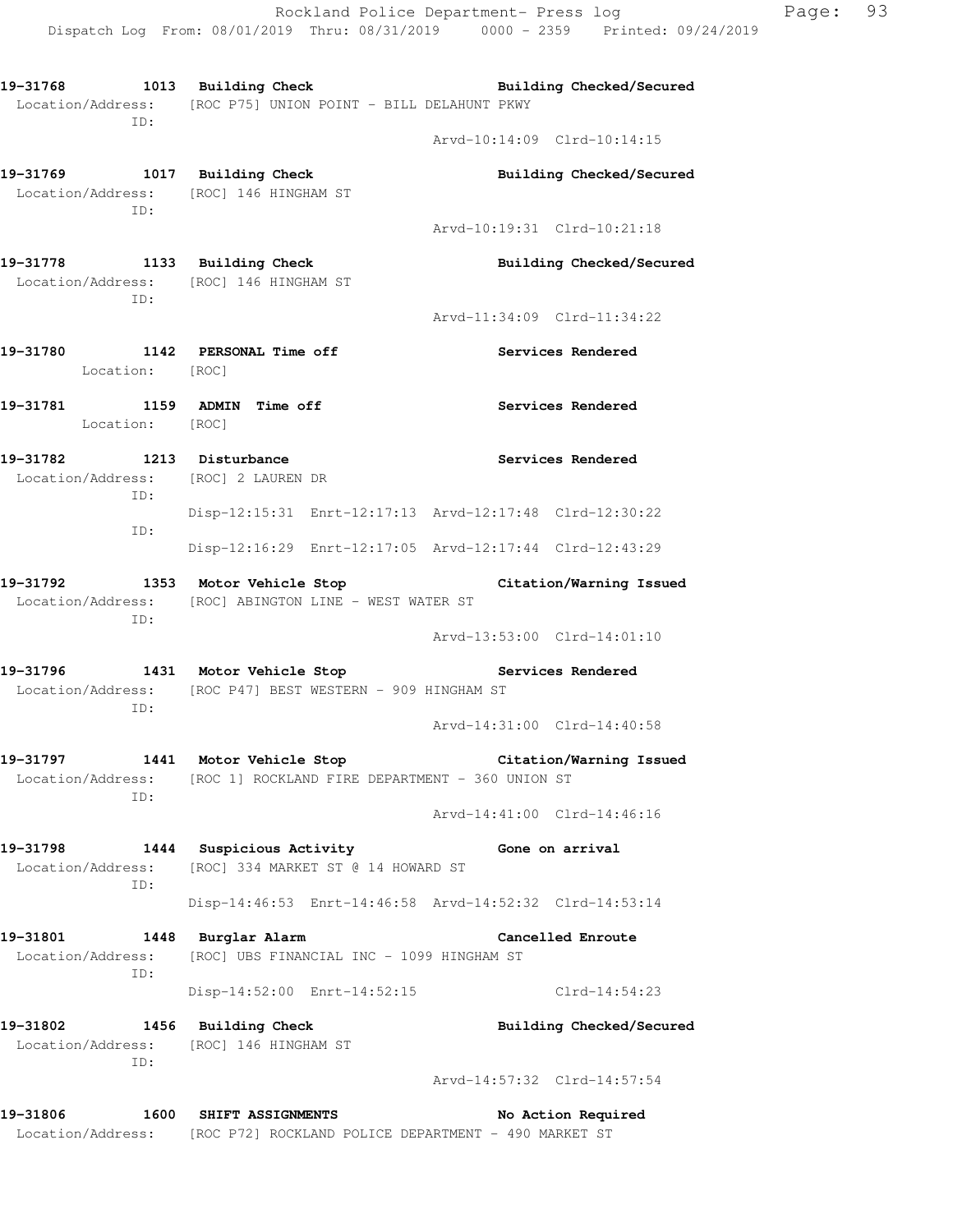|                               | ID: | 19-31811 1702 Neighbor Disturbance<br>Location/Address: [ROC] 11 MAPLE ST  |                             | Services Rendered       |
|-------------------------------|-----|----------------------------------------------------------------------------|-----------------------------|-------------------------|
|                               |     | $Disp-17:07:25$                                                            | Arvd-17:11:16 Clrd-17:27:06 |                         |
|                               | ID: | 19-31820 1739 Motor Vehicle Stop<br>Vicinity of: [ROC] 677 HINGHAM ST      |                             | Citation/Warning Issued |
|                               |     |                                                                            | Arvd-17:39:00 Clrd-17:45:12 |                         |
|                               | ID: | 19-31823 1750 Motor Vehicle Complaint<br>Location/Address: [ROC] UNION ST  | Unfounded                   |                         |
|                               | ID: | Disp-17:53:31                                                              |                             | Clrd-17:53:45           |
|                               |     | Disp-17:53:31                                                              |                             | $Clrd-17:53:42$         |
|                               | ID: | Disp-17:59:34                                                              |                             | Clrd-17:59:40           |
|                               | ID: | Disp-17:59:34                                                              |                             | Clrd-17:59:45           |
| 19-31824 1754 Complaint       |     | Vicinity of: [ROC] UNION ST                                                | Investigated                |                         |
|                               |     | 19-31826 1824 Motor Vehicle Stop                                           |                             | Citation/Warning Issued |
|                               | ID: | Vicinity of: [ROC] MARKET ST - UNION ST                                    |                             |                         |
|                               |     |                                                                            | Arvd-18:24:00 Clrd-18:33:01 |                         |
| 19-31828                      |     | 1920 911 Accidental<br>Vicinity of: [ROC] CHRISTOPHER DR                   | Investigated                |                         |
|                               | ID: | Disp-19:23:01                                                              |                             | Clrd-19:24:59           |
| 19-31830                      |     | 1935 Suspicious Activity                                                   |                             | Services Rendered       |
|                               | ID: | Location/Address: [ROC P51] HOLIDAY INN - 929 HINGHAM ST                   |                             |                         |
|                               | ID: | Disp-19:38:39                                                              | Arvd-19:38:49 Clrd-19:57:41 |                         |
|                               |     | Disp-19:39:26                                                              | Arvd-19:39:40 Clrd-19:57:36 |                         |
| 19-31836                      | ID: | 2017 Motor Vehicle Stop<br>Vicinity of: [ROC] CONCORD ST                   |                             | Verbal Warning          |
|                               |     |                                                                            | Arvd-20:17:00 Clrd-20:19:28 |                         |
| 19-31839                      |     | 2028 Motor Vehicle Stop<br>Vicinity of: [ROC] HOWARD ST - MARKET ST        |                             | Verbal Warning          |
|                               | ID: |                                                                            | Arvd-20:28:00 Clrd-20:32:55 |                         |
|                               | ID: | Disp-20:29:06                                                              | Arvd-20:29:11 Clrd-20:32:52 |                         |
| 19-31844<br>Location/Address: | ID: | 2134 Motor Vehicle Complaint<br>[ROC] UNION ST                             |                             | Could Not Locate        |
|                               |     | Disp-21:36:08                                                              | Arvd-21:40:26 Clrd-21:41:01 |                         |
| 19-31847                      |     | 2157 Disturbance<br>Location/Address: [ROC P69] MCDONALD'S - 117 MARKET ST |                             | Peace Restored          |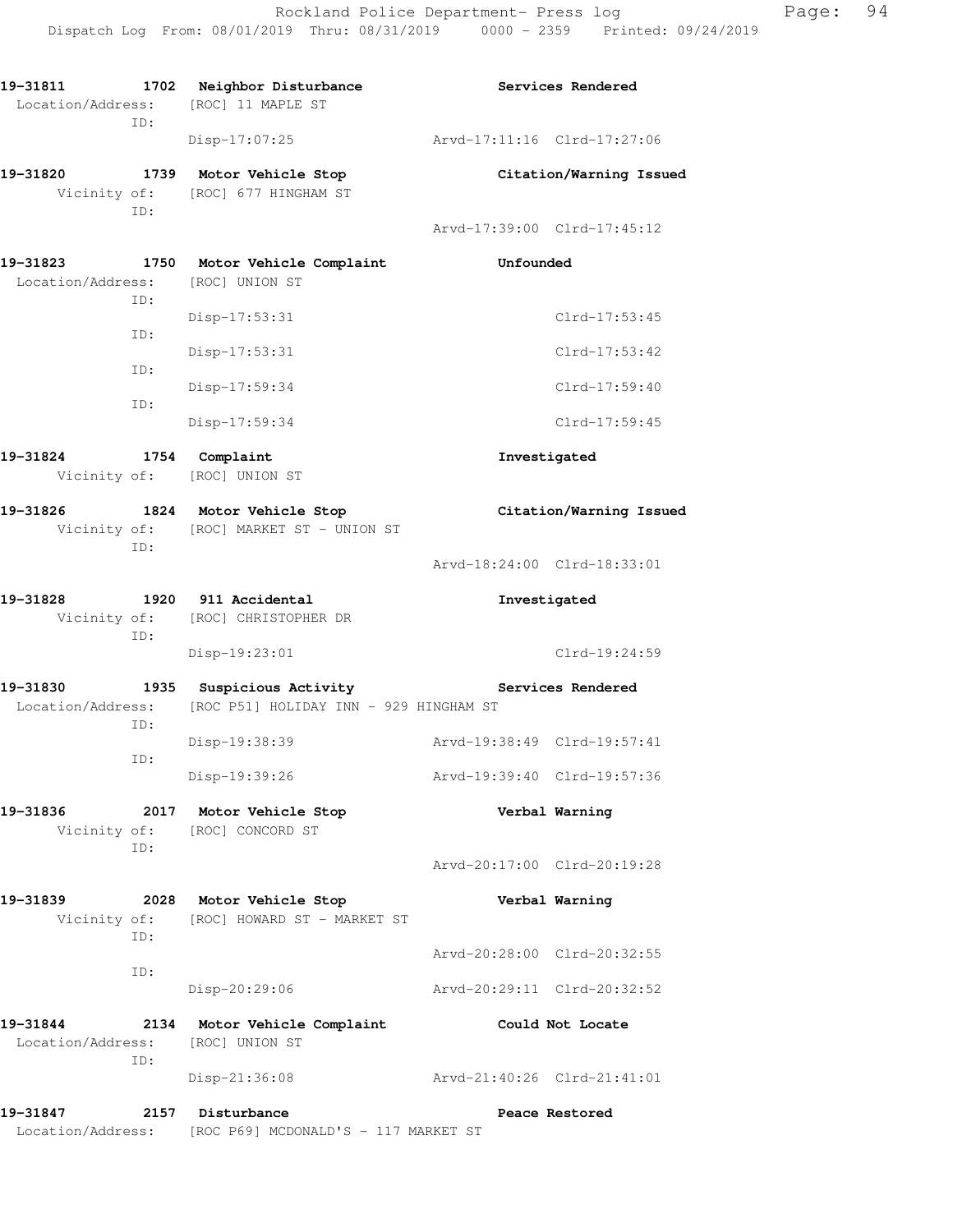Disp-22:14:05 Arvd-22:14:09 Clrd-22:28:02

|                                        |      |                | Disp-22:04:21 Enrt-22:09:27 Arvd-22:14:11 Clrd-22:27:56 |                |                 |  |
|----------------------------------------|------|----------------|---------------------------------------------------------|----------------|-----------------|--|
|                                        | ID:  |                |                                                         |                |                 |  |
| Location/Address: [ROC] 56 LORETTA AVE |      |                |                                                         |                |                 |  |
| 19-31848                               | 2203 | 911 Accidental |                                                         | Peace Restored |                 |  |
|                                        |      |                | Disp-21:59:46 Enrt-21:59:50                             |                | $Clrd-22:02:50$ |  |
|                                        | TD:  |                | Disp-21:58:17 Enrt-21:59:52 Arvd-22:05:51 Clrd-22:05:53 |                |                 |  |
|                                        | TD:  |                | Disp-21:58:17 Enrt-21:59:56                             |                | $Clrd-22:05:48$ |  |
|                                        | TD:  |                |                                                         |                |                 |  |

### **For Date: 08/26/2019 - Monday**

ID:

| 19-31858          | 0000 | SHIFT ASSIGNMENTS                   |                                                         |                             | Services Rendered |
|-------------------|------|-------------------------------------|---------------------------------------------------------|-----------------------------|-------------------|
| Location/Address: | ID:  |                                     | [ROC P72] ROCKLAND POLICE DEPARTMENT - 490 MARKET ST    |                             |                   |
|                   |      | $Disp-00:00:00$                     |                                                         |                             | Clrd-00:08:38     |
| 19-31874          |      | 0333 Vandalism                      |                                                         |                             | Services Rendered |
| Location/Address: | ID:  |                                     | [ROC P86] MOBIL GAS STATION - 158 MARKET ST             |                             |                   |
|                   | ID:  |                                     | Disp-03:37:25 Enrt-03:37:30                             |                             | $Clrd-04:08:15$   |
|                   |      |                                     | Disp-03:37:35 Enrt-03:37:38                             |                             | $Clrd-04:08:10$   |
| 19-31875          |      | 0453 911 Accidental                 |                                                         |                             | Services Rendered |
| Location/Address: | ID:  | [ROC] 329 CENTRE AVE                |                                                         |                             |                   |
|                   | ID:  |                                     | Disp-04:59:37 Enrt-04:59:41 Arvd-05:02:11 Clrd-05:05:52 |                             |                   |
|                   |      |                                     | Disp-05:04:54 Enrt-05:04:56 Arvd-05:04:59 Clrd-05:05:50 |                             |                   |
| 19-31878          |      | 0530 Building Check                 |                                                         |                             | Appears Secure    |
| Location/Address: | ID:  | [ROC] UNION ST                      |                                                         |                             |                   |
|                   |      | Disp-05:32:22                       |                                                         | Arvd-05:32:30 Clrd-05:45:38 |                   |
| 19-31881          |      | 0542 Animal Complaint               |                                                         |                             | Could Not Locate  |
|                   | ID:  | Location/Address: [ROC] HINGHAM ST  |                                                         |                             |                   |
|                   |      |                                     | Disp-05:46:02 Enrt-05:46:08 Arvd-05:51:35 Clrd-05:59:37 |                             |                   |
| 19-31885          |      | 0613 Assist Public                  |                                                         |                             | Services Rendered |
| Location/Address: | TD:  | [ROC] 16 WEBSTER ST                 |                                                         |                             |                   |
|                   | ID:  |                                     | Disp-06:17:28 Enrt-06:17:35 Arvd-06:17:39 Clrd-06:27:33 |                             |                   |
|                   |      |                                     | Disp-06:17:31 Enrt-06:17:33 Arvd-06:17:38 Clrd-06:27:36 |                             |                   |
| 19-31883          |      | 0615 Animal Complaint               |                                                         |                             | Services Rendered |
|                   | ID:  | Location/Address: [ROC] 295 REED ST |                                                         |                             |                   |
|                   |      |                                     | Disp-06:17:17 Enrt-06:18:04 Arvd-06:22:51 Clrd-06:26:02 |                             |                   |
| 19-31889          |      | 0707 Traffic Enforcement            |                                                         |                             | Services Rendered |
| Vicinity of:      | ID:  |                                     | [ROC P106] ROCKLAND HIGH SCHOOL - 52 MACKINLAY WAY      |                             |                   |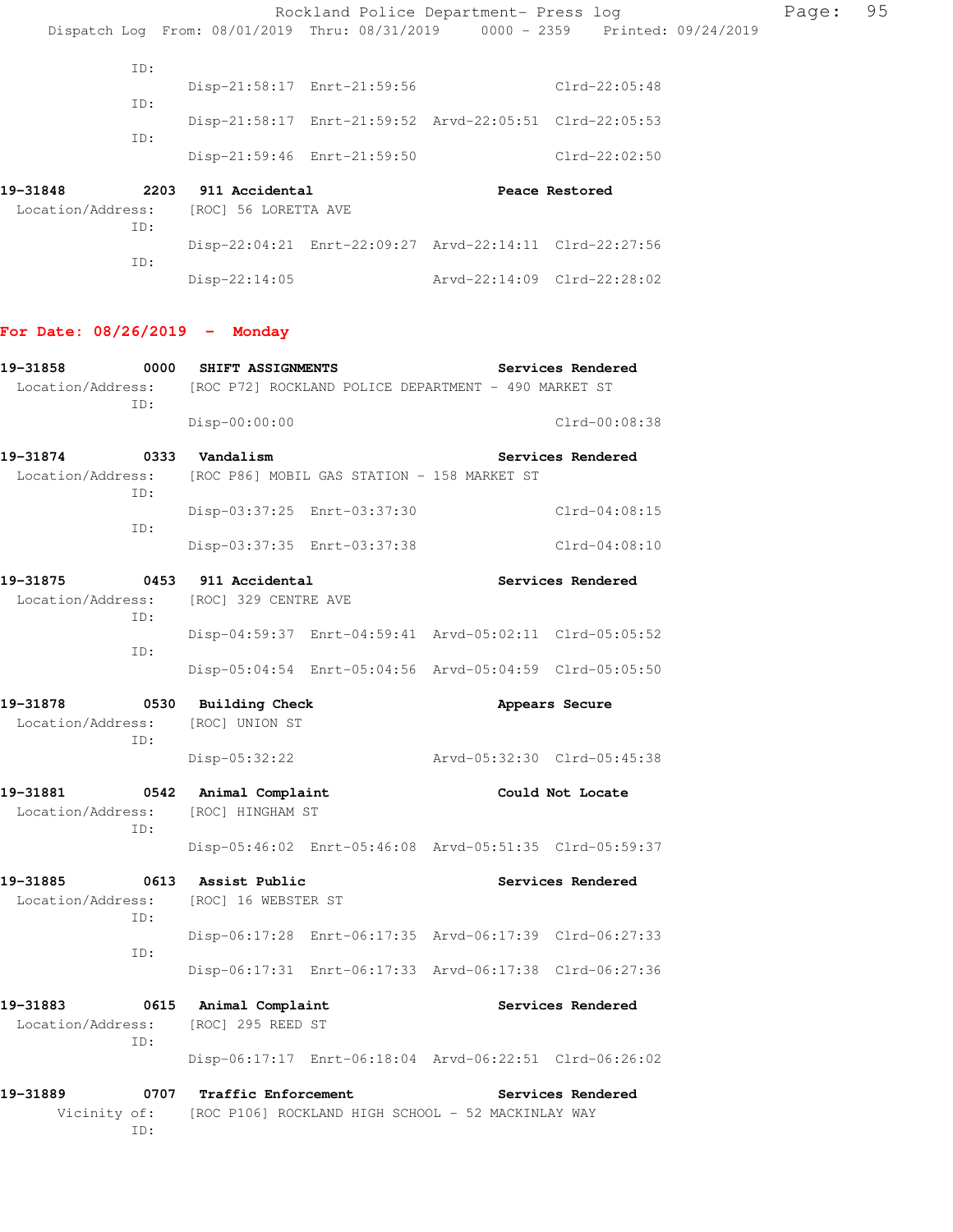Rockland Police Department- Press log Fage: 96 Dispatch Log From: 08/01/2019 Thru: 08/31/2019 0000 - 2359 Printed: 09/24/2019 Disp-07:08:00 Enrt-07:08:02 Arvd-07:08:04 Clrd-07:29:20 **19-31891 0712 Traffic Enforcement Services Rendered**  Vicinity of: [ROC] 733 SUMMER ST ID: Arvd-07:12:00 Clrd-07:29:37 **19-31894 0735 Larceny / Forgery/ Fraud Report Follows**  Vicinity of: [ROC] 419 VFW DR ID: Disp-07:41:10 Enrt-07:41:12 Arvd-08:03:16 Clrd-08:03:20 **19-31895 0743 Burglar Alarm Cancelled Enroute**  Location/Address: [ROC] UBS FINANCIAL - 1099 HINGHAM ST ID: Disp-07:45:08 Enrt-07:45:10 Clrd-07:46:36 **19-31902 0800 SHIFT ASSIGNMENTS Services Rendered**  Location/Address: [ROC P72] ROCKLAND POLICE DEPARTMENT - 490 MARKET ST **19-31900 0816 Emergency Medical Transported to Hospital**  Location/Address: [ROC] 86 DURBECK RD EMS Unit: ROCKAM1-Rockland A1 Disp-08:16:43 Enrt-08:17:25 Clrd-08:35:44 Hosp-08:47:41 ClrHosp-09:44:01 InQrtsUnavl-09:44:01 InSrvce-09:44:01 Fire Unit: ROCKEN1-Pumper-Rockland Engine 1 Disp-08:20:47 Enrt-08:21:25 Arvd-08:22:59 Clrd-08:39:47 InQrtsUnavl-08:47:49 InSrvce-08:47:49 ID: Disp-08:23:14 Arvd-08:26:20 Clrd-08:38:27 **19-31899 0817 Emergency Medical Transported to Hospital**  Location/Address: [ROC] 86 DURBECK RD ID: Disp-08:18:32 Enrt-08:18:36 Arvd-08:33:39 Clrd-08:37:56 ID: Disp-08:17:00 Enrt-08:18:00 Arvd-08:23:00 Clrd-08:35:00 **19-31904 0846 Lost/Found Property Services Rendered**  Location/Address: [ROC P72] ROCKLAND POLICE DEPARTMENT - 490 MARKET ST ID: Disp-08:49:33 Clrd-08:49:41 **19-31913 0929 Traffic Enforcement Services Rendered**  Location/Address: [ROC] NORTH AVE ID: Arvd-09:30:12 Clrd-10:23:28 19-31914 0937 Animal Complaint **No Service** Location/Address: [ROC] 333 SALEM ST ID: Arvd-09:34:00 Clrd-09:38:51 **19-31918 1023 Motor Vehicle Stop Citation/Warning Issued**  Vicinity of: [ROC] NORTH AVE - DIVISION ST ID: Arvd-10:23:00 Clrd-10:30:18

**19-32058 1110 Animal Complaint Services Rendered**  Location/Address: [ROC] 47 TAUNTON AVE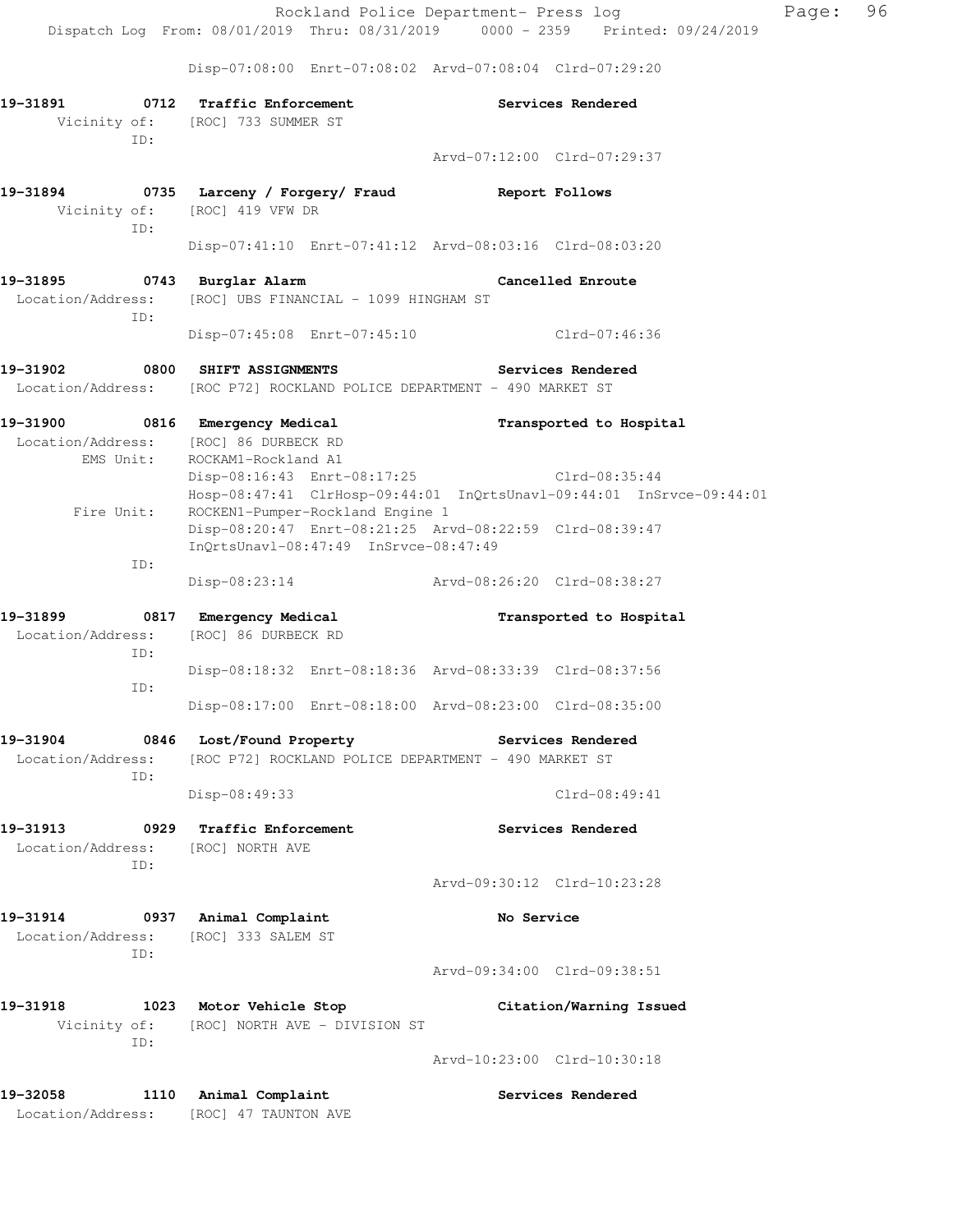**19-31924 1119 Motor Vehicle Stop Verbal Warning**  Vicinity of: [ROC] 440 SUMMER ST ID: Arvd-11:19:00 Clrd-11:22:50 **19-31935 1200 Detail Services Rendered**  Location/Address: [ROC P72] ROCKLAND POLICE DEPARTMENT - 490 MARKET ST **19-32060 1205 Animal Complaint Services Rendered**  Location/Address: [ROC] 295 REED ST **19-32057 1215 Animal Complaint Services Rendered**  Location/Address: [ROC] 770 MARKET ST **19-31938 1223 COMP Time off Services Rendered**  Location: [ROC] **19-31942 1329 Traffic Enforcement Services Rendered**  Vicinity of: [ROC P106] ROCKLAND HIGH SCHOOL - 52 MACKINLAY WAY ID: Disp-13:30:05 Arvd-13:30:11 Clrd-14:52:20 **19-31946 1334 COMP Time off Services Rendered**  Location: [ROC] **19-31945 1336 Traffic Enforcement Services Rendered**  Vicinity of: [ROC] SUMMER ST ID: Arvd-13:36:00 Clrd-13:44:55 ID: Disp-13:54:36 Arvd-13:54:40 Clrd-14:16:27 **19-31947 1339 911 Accidental Investigated**  Vicinity of: [ROC] 203 UNION ST ID: Disp-13:40:15 Enrt-13:41:41 Arvd-13:43:11 Clrd-13:47:42 **19-31950 1345 Motor Vehicle Stop Verbal Warning**  Vicinity of: [ROC] 498 SUMMER ST ID: Arvd-13:45:00 Clrd-13:54:10 **19-31953 1416 Motor Vehicle Stop Citation/Warning Issued**  Vicinity of: [ROC] WINTER ST - SUMMER ST ID: Arvd-14:16:00 Clrd-14:19:56 19-31956 1429 Complaint **19-31956** No Service Vicinity of: [ROC] 23 PAYSON AVE 19-31957 **1430** Details / Time off **Services Rendered**  Location: [ROC] **19-31959 1437 Disturbance Investigated**  Location/Address: [ROC] 23 PAYSON AVE ID: Disp-14:38:17 Enrt-14:38:21 Arvd-14:43:02 Clrd-15:02:42 **19-31962 1448 General Info Services Rendered**  Location/Address: [ROC P72] ROCKLAND POLICE DEPARTMENT - 490 MARKET ST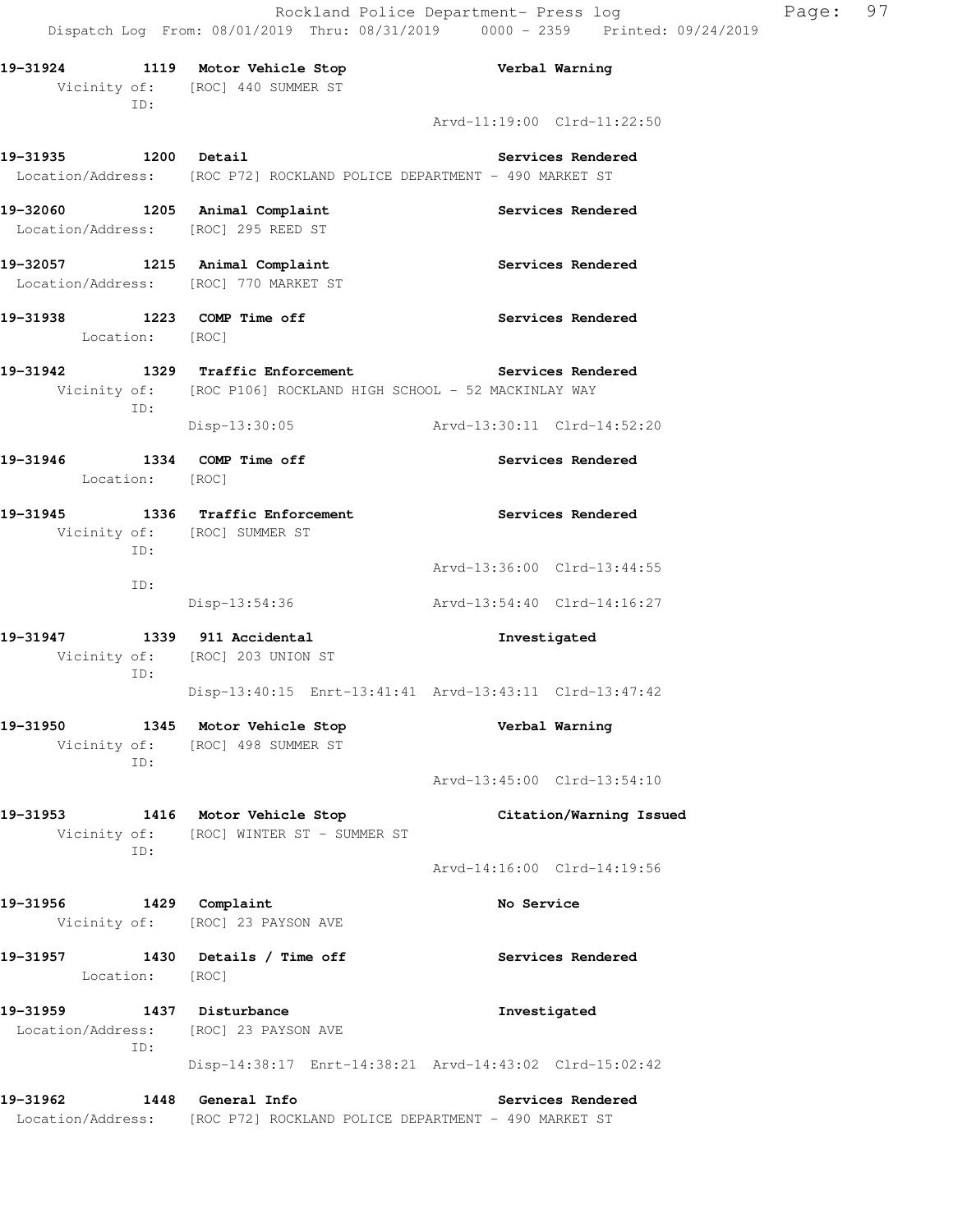|                                                                        |     |                                                                                | Rockland Police Department- Press log                   |                   |                             | Page: 98 |  |
|------------------------------------------------------------------------|-----|--------------------------------------------------------------------------------|---------------------------------------------------------|-------------------|-----------------------------|----------|--|
|                                                                        |     | Dispatch Log From: 08/01/2019 Thru: 08/31/2019 0000 - 2359 Printed: 09/24/2019 |                                                         |                   |                             |          |  |
| 19-31965 1504 Detail                                                   |     |                                                                                |                                                         |                   | Services Rendered           |          |  |
| Location/Address: [ROC P72] ROCKLAND POLICE DEPARTMENT - 490 MARKET ST |     |                                                                                |                                                         |                   |                             |          |  |
| 19-31968 1511 General / REPAIRS TO STATION Services Rendered           |     |                                                                                |                                                         |                   |                             |          |  |
|                                                                        | TD: | Location/Address: [ROC P72] ROCKLAND POLICE DEPARTMENT - 490 MARKET ST         |                                                         |                   |                             |          |  |
|                                                                        |     | $Disp-15:14:27$                                                                |                                                         |                   | $Clrd-15:14:35$             |          |  |
| 19-31971 1531 Time off<br>Location: [ROC]                              |     |                                                                                |                                                         | <b>No Service</b> |                             |          |  |
| 19-31976 1602 General Info 2011 Services Rendered                      |     |                                                                                |                                                         |                   |                             |          |  |
| Location/Address: [ROC P72] ROCKLAND POLICE DEPARTMENT - 490 MARKET ST | TD: |                                                                                |                                                         |                   |                             |          |  |
|                                                                        |     |                                                                                |                                                         |                   | Arvd-16:02:00 Clrd-16:11:46 |          |  |
| 19-31982 1652 Assist Fire Department 2008 Services Rendered            | ID: | Location/Address: [ROC] 132 UNION ST Apt. #2                                   |                                                         |                   |                             |          |  |
|                                                                        |     |                                                                                | Disp-16:55:42 Enrt-16:55:46 Arvd-16:56:30 Clrd-17:01:52 |                   |                             |          |  |
|                                                                        | ID: |                                                                                | Disp-16:55:56 Enrt-16:56:00 Arvd-16:58:04 Clrd-17:00:44 |                   |                             |          |  |
| 19-31988 1703 Motor Vehicle Complaint Services Rendered                |     |                                                                                |                                                         |                   |                             |          |  |
|                                                                        | TD: | Vicinity of: [ROC P62] CHINA PLAZA - MARKET ST                                 |                                                         |                   |                             |          |  |
|                                                                        |     |                                                                                | Disp-17:08:12 Enrt-17:08:15 Arvd-17:10:33 Clrd-17:12:37 |                   |                             |          |  |
|                                                                        | TD: |                                                                                | Disp-17:12:17 Enrt-17:12:22 Clrd-17:12:25               |                   |                             |          |  |
| 19-32001 1943 Motor Vehicle Complaint Gone on arrival                  |     |                                                                                |                                                         |                   |                             |          |  |
| Location/Address: [ROC] 190 VFW DR                                     | ID: |                                                                                |                                                         |                   |                             |          |  |
|                                                                        |     |                                                                                | Disp-19:45:27 Enrt-19:45:36 Clrd-19:55:07               |                   |                             |          |  |

**19-32003 1954 Assist Fire Department Services Rendered**  Location/Address: [ROC P45] COMFORT INN - 850 HINGHAM ST ID: Disp-19:56:21 Enrt-19:56:29 Arvd-20:08:04 Clrd-20:10:30

| 19-32011 | 2037 | Harassment |                                                         |                                                         | Services Rendered |
|----------|------|------------|---------------------------------------------------------|---------------------------------------------------------|-------------------|
|          |      |            | Location/Address: [ROC P77] BURGER KING - 157 MARKET ST |                                                         |                   |
|          | TD:  |            |                                                         |                                                         |                   |
|          |      |            |                                                         | Disp-20:40:28 Enrt-20:40:37 Arvd-20:40:39 Clrd-20:49:25 |                   |
|          | TD:  |            |                                                         |                                                         |                   |
|          |      |            |                                                         | Disp-20:42:05 Enrt-20:42:08 Arvd-20:42:10 Clrd-20:49:28 |                   |

### **For Date: 08/27/2019 - Tuesday**

| 19-32028          | 0006 | SHIFT ASSIGNMENTS |                                                         | Services Rendered |
|-------------------|------|-------------------|---------------------------------------------------------|-------------------|
| Location/Address: | TD:  |                   | [ROC P72] ROCKLAND POLICE DEPARTMENT - 490 MARKET ST    |                   |
|                   |      | $Disp-00:10:14$   |                                                         | $Clrd-00:10:26$   |
| 19-32034          | 0049 | 911 Accidental    |                                                         | Services Rendered |
| Location/Address: | ID:  |                   | [ROC P47] BEST WESTERN - 909 HINGHAM ST Apt. #214       |                   |
|                   |      |                   | Disp-00:50:28 Enrt-00:50:31 Arvd-00:56:04 Clrd-01:01:02 |                   |
| 19-32042          | 0420 | Burglar Alarm     |                                                         | Services Rendered |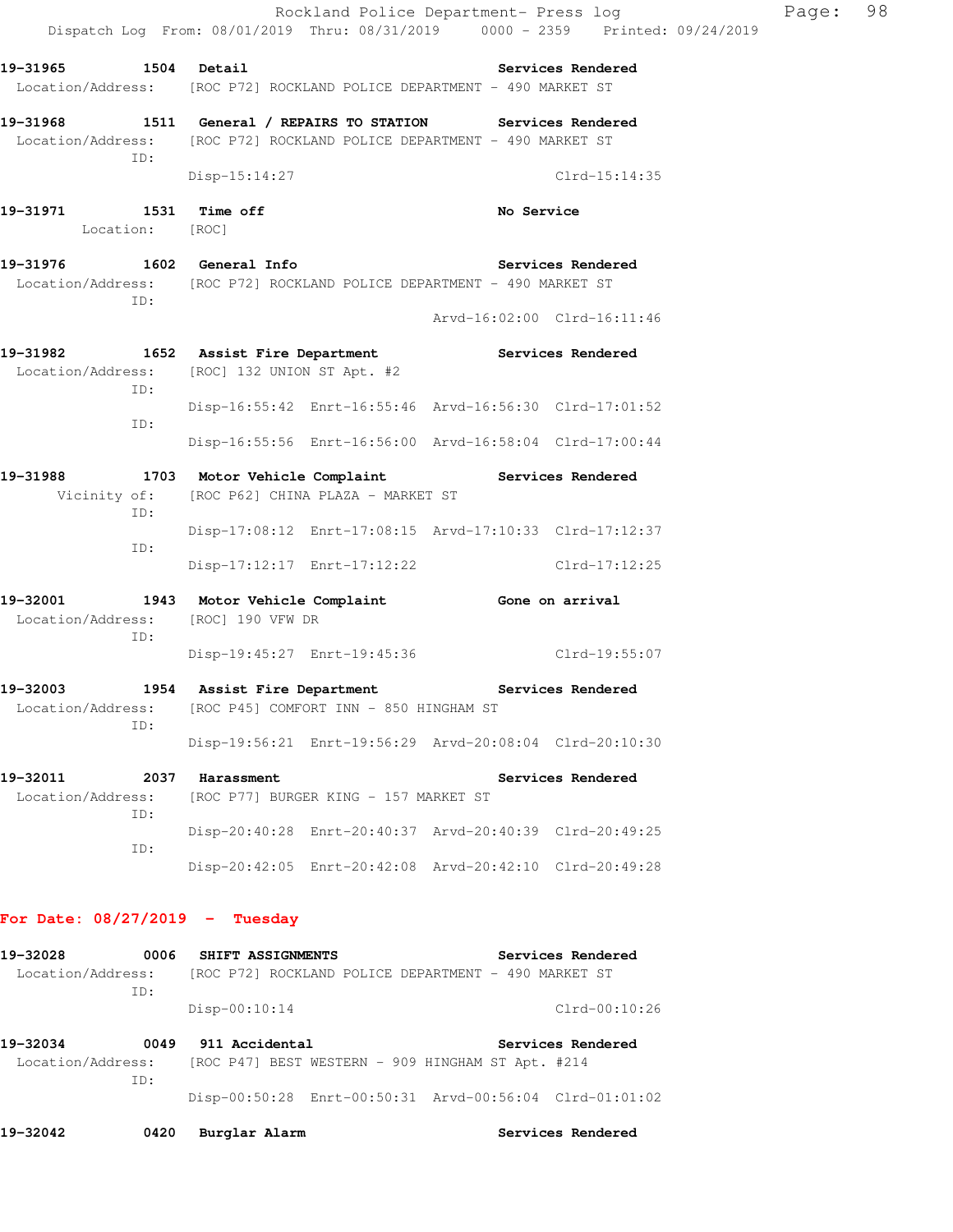|                                                                               |     |                                         |                                                         |                             | Rockland Police Department- Press log                                              | Page: | 99 |
|-------------------------------------------------------------------------------|-----|-----------------------------------------|---------------------------------------------------------|-----------------------------|------------------------------------------------------------------------------------|-------|----|
|                                                                               |     |                                         |                                                         |                             | Dispatch Log From: 08/01/2019 Thru: 08/31/2019   0000 - 2359   Printed: 09/24/2019 |       |    |
|                                                                               | ID: | Vicinity of: [ROC] 35 HATHERLY RD       |                                                         |                             |                                                                                    |       |    |
|                                                                               | ID: |                                         | Disp-04:22:36 Enrt-04:22:52 Arvd-04:27:26 Clrd-04:32:59 |                             |                                                                                    |       |    |
|                                                                               |     |                                         | Disp-04:27:33 Arvd-04:27:36 Clrd-04:32:59               |                             |                                                                                    |       |    |
| 19-32044 0605 Building Check<br>Location/Address:                             | ID: | [ROC] UNION ST                          |                                                         |                             | Appears Secure                                                                     |       |    |
|                                                                               |     |                                         |                                                         |                             | Arvd-06:07:16 Clrd-06:20:54                                                        |       |    |
| 19-32051 659 Traffic Enforcement Services Rendered                            | ID: |                                         |                                                         |                             | Location/Address: [ROC P106] ROCKLAND HIGH SCHOOL - 52 MACKINLAY WAY @ TAUNTON AVE |       |    |
|                                                                               |     |                                         |                                                         | Arvd-06:59:00 Clrd-08:00:52 |                                                                                    |       |    |
| 19-32052 0714 Traffic Enforcement                                             | ID: | Vicinity of: [ROC] 733 SUMMER ST        |                                                         |                             | Citation/Warning Issued                                                            |       |    |
|                                                                               |     |                                         |                                                         | Arvd-07:14:00 Clrd-07:55:34 |                                                                                    |       |    |
| 19-32059 0800 General Info                                                    |     |                                         |                                                         |                             | Services Rendered                                                                  |       |    |
| Location/Address: [ROC P72] ROCKLAND POLICE DEPARTMENT - 490 MARKET ST        |     |                                         |                                                         |                             |                                                                                    |       |    |
| 19-32064 0854 Animal Complaint<br>Location/Address: [ROC] 68 NORTH AVE<br>ID: |     |                                         |                                                         | Services Rendered           |                                                                                    |       |    |
|                                                                               |     |                                         | Disp-08:54:44 Arvd-08:54:49 Clrd-09:10:39               |                             |                                                                                    |       |    |
| 19-32065 0858 Building Check<br>Location/Address:                             |     | [ROC] HARTSUFF ST                       |                                                         |                             | Services Rendered                                                                  |       |    |
| Location/Address: [ROC] BILL DELAHUNT PKWY                                    |     |                                         |                                                         |                             | Citation/Warning Issued                                                            |       |    |
|                                                                               | ID: |                                         |                                                         | Arvd-09:19:00 Clrd-09:26:12 |                                                                                    |       |    |
| 19-32068<br>Location/Address:                                                 |     | 0926 Building Check<br>[ROC] MARTHA DR  |                                                         |                             | Services Rendered                                                                  |       |    |
| 19-32071<br>Location/Address:                                                 |     | 0928 General Info                       | [ROC P72] ROCKLAND POLICE DEPARTMENT - 490 MARKET ST    |                             | Services Rendered                                                                  |       |    |
| 19-32072<br>Location/Address:                                                 |     | 0930 Motor Vehicle Stop                 | [ROC] BY ROTARY - BILL DELAHUNT PKWY                    |                             | Citation/Warning Issued                                                            |       |    |
|                                                                               | ID: |                                         |                                                         | Arvd-09:30:00 Clrd-09:41:16 |                                                                                    |       |    |
| 19-32073                                                                      |     | 0953 Motor Vehicle Complaint            |                                                         |                             | Services Rendered                                                                  |       |    |
| Location/Address:                                                             | ID: |                                         | [ROC] HEALTHY CHOICE - 337 MARKET ST                    |                             |                                                                                    |       |    |
|                                                                               | ID: |                                         |                                                         | Arvd-09:53:00 Clrd-10:06:43 |                                                                                    |       |    |
|                                                                               |     |                                         | Disp-10:06:46 Enrt-10:06:49 Arvd-10:06:50 Clrd-10:23:31 |                             |                                                                                    |       |    |
| 19-32074<br>Location/Address:                                                 |     | 0958 Burglar Alarm<br>[ROC] 36 ROBIN LN |                                                         |                             | Appears Secure                                                                     |       |    |
|                                                                               | ID: |                                         | Disp-09:59:16 Enrt-09:59:20 Arvd-10:03:20 Clrd-10:06:15 |                             |                                                                                    |       |    |
|                                                                               | ID: |                                         | Disp-10:03:30 Enrt-10:03:33 Arvd-10:03:35 Clrd-10:06:13 |                             |                                                                                    |       |    |
|                                                                               |     |                                         |                                                         |                             |                                                                                    |       |    |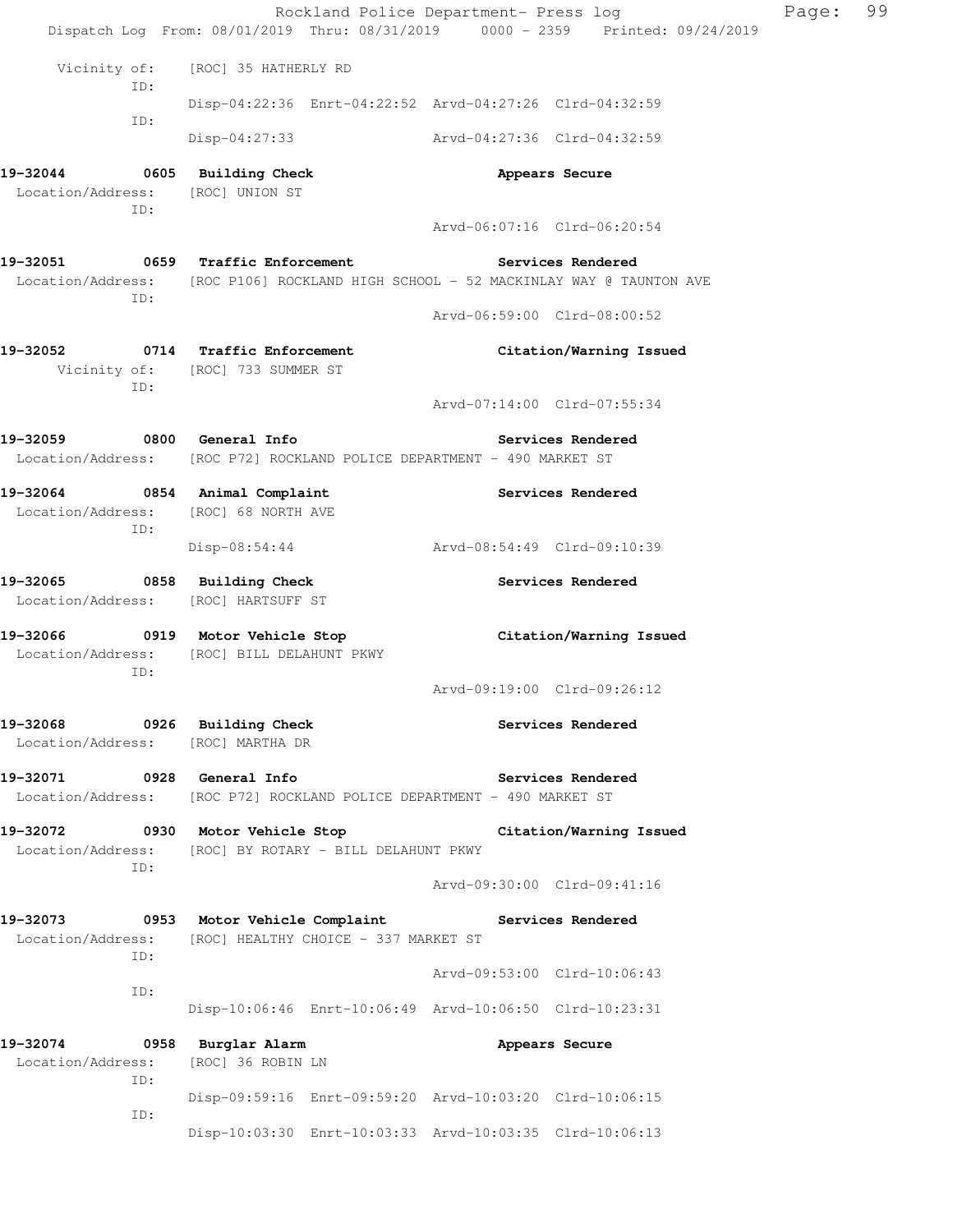| 19-32079                                             |            | 1112 Building Check<br>Location/Address: [ROC] HARTSUFF ST |                                                                                                    |                             | Services Rendered           |
|------------------------------------------------------|------------|------------------------------------------------------------|----------------------------------------------------------------------------------------------------|-----------------------------|-----------------------------|
| 19-32082                                             |            | 1122 911 Accidental                                        |                                                                                                    |                             | Services Rendered           |
|                                                      | ID:        | Location/Address: [ROC] 215 MARKET ST                      |                                                                                                    |                             | Clrd-11:23:50               |
|                                                      | TD:        |                                                            | Disp-11:23:40 Enrt-11:23:45                                                                        |                             |                             |
|                                                      |            |                                                            | Disp-11:23:47 Enrt-11:23:51 Arvd-11:23:52 Clrd-11:23:53                                            |                             |                             |
| 19-32086<br>Location/Address:                        | ID:        |                                                            | 1210 MVA Property Damage Only<br>[ROC P55] HOME DEPOT - 1149 HINGHAM ST                            |                             | Paper Exchange              |
|                                                      | TD:        |                                                            | Disp-12:12:22 Enrt-12:12:26 Arvd-12:17:38 Clrd-12:23:03                                            |                             |                             |
|                                                      |            |                                                            | Disp-12:16:57 Enrt-12:16:58 Arvd-12:16:59 Clrd-12:23:01                                            |                             |                             |
| 19-32090                                             | ID:        | 1250 General Info<br>Location/Address: [ROC] 45 NORTH AVE  |                                                                                                    |                             | Investigated                |
|                                                      |            |                                                            | Disp-12:57:55 Enrt-12:58:00 Arvd-12:58:04 Clrd-13:05:33                                            |                             |                             |
| 19-32091                                             |            | 1258 General Info<br>Location/Address: [ROC] NORTH AVE     |                                                                                                    |                             | Services Rendered           |
| 19-32099<br>Location/Address: [ROC] SUMMER ST<br>ID: |            | 1345 Traffic Enforcement                                   |                                                                                                    |                             | Services Rendered           |
|                                                      | ID:        |                                                            |                                                                                                    |                             | Arvd-13:45:00 Clrd-14:06:54 |
|                                                      |            | Disp-14:24:38                                              |                                                                                                    | Arvd-14:24:51 Clrd-14:51:30 |                             |
| 19-32101                                             |            | 1406 Emergency Medical                                     |                                                                                                    |                             | Services Rendered           |
|                                                      | ID:        | Location/Address: [ROC] 141 MARTHA DR Apt. #A              |                                                                                                    |                             |                             |
|                                                      | ID:        | Disp-14:06:54                                              |                                                                                                    | Arvd-14:07:01 Clrd-14:24:36 |                             |
|                                                      | ID:        | Disp-14:06:54                                              |                                                                                                    | Arvd-14:07:04 Clrd-14:24:38 |                             |
|                                                      | Fire Unit: |                                                            | Disp-14:08:19 Enrt-14:08:21 Arvd-14:08:25 Clrd-14:24:37<br>ROCKEN1-Pumper-Rockland Engine 1        |                             |                             |
|                                                      |            | Disp-14:08:27 Enrt-14:08:34                                | InQrtsUnavl-14:08:58 InSrvce-14:08:58                                                              |                             | Clrd-14:08:58               |
| 19-32106<br>Location/Address:                        | ID:        |                                                            | 1440 MVA Property Damage Only Report Follows<br>[ROC P106] ROCKLAND HIGH SCHOOL - 52 MACKINLAY WAY |                             |                             |
|                                                      |            |                                                            | Disp-14:42:50 Enrt-14:42:54 Arvd-14:45:17 Clrd-14:55:09                                            |                             |                             |
| 19-32108                                             |            | 1453 General Info<br>Location/Address: [ROC] 154 MYRTLE ST |                                                                                                    |                             | Services Rendered           |
| 19-32109                                             |            | 1503 Motor Vehicle Stop                                    |                                                                                                    |                             | Citation/Warning Issued     |
|                                                      | ID:        |                                                            | Location/Address: [ROC] EAST WATER ST @ CHRISTOPHER DR                                             |                             |                             |
|                                                      |            |                                                            |                                                                                                    |                             | Arvd-15:03:00 Clrd-15:07:47 |
| 19–32112                                             | 1521       | General Info                                               |                                                                                                    |                             | Services Rendered           |

Location/Address: [ROC] 18 BLOSSOM ST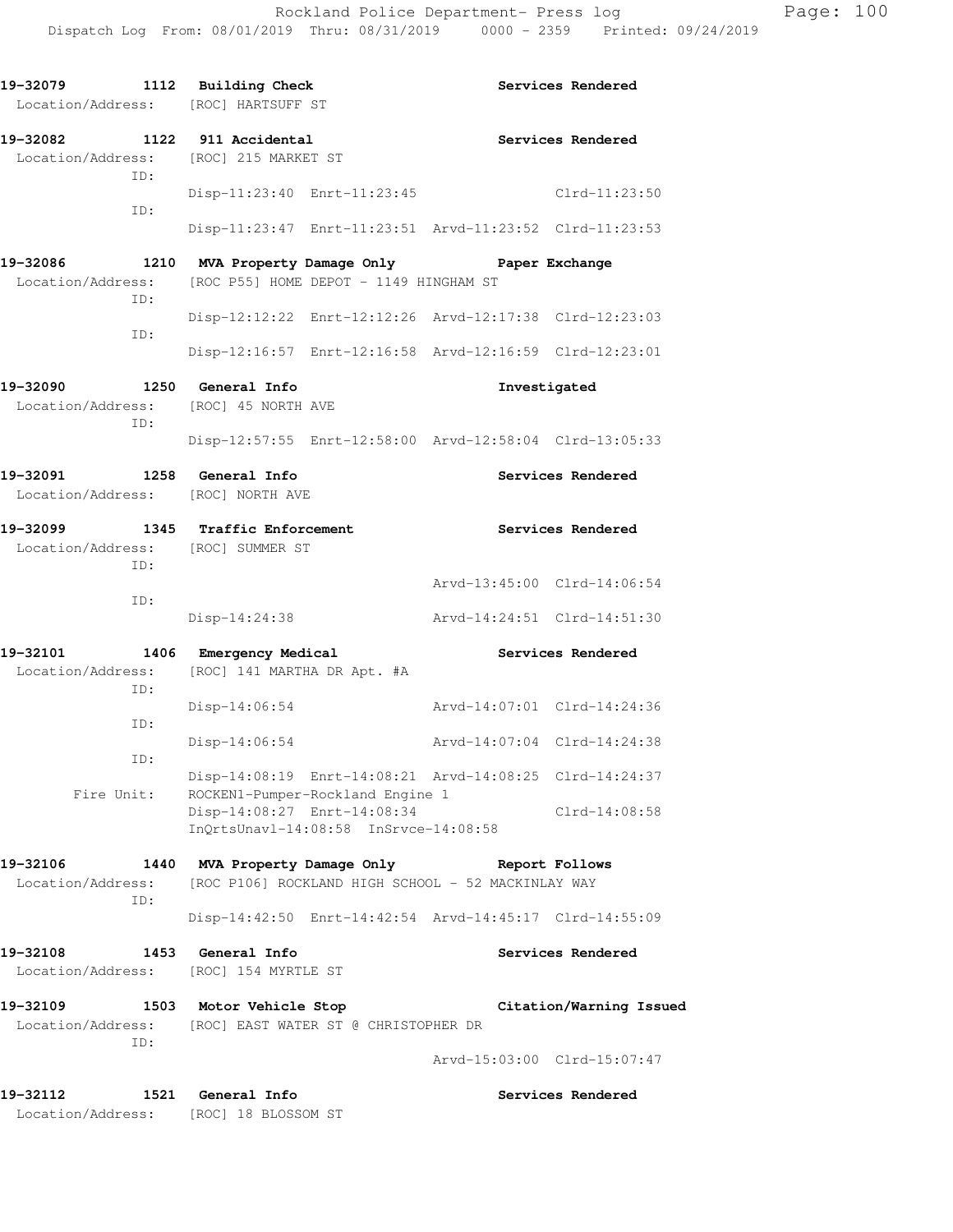**19-32116 1555 911 Accidental Services Rendered**  Location/Address: [ROC] 75 GREENWOOD ST **19-32120 1619 General Info Services Not Required**  Location/Address: [ROC P72] ROCKLAND POLICE DEPARTMENT - 490 MARKET ST ID: Arvd-16:19:00 Clrd-18:57:40 **19-32123 1645 Animal Complaint Services Rendered**  Location/Address: [ROC 5] MCKINLEY SCHOOL - 394 UNION ST ID: Disp-16:47:42 Arvd-16:47:47 Clrd-17:03:07 **19-32131 1722 Missing Person Services Rendered**  Location/Address: [ROC] 351 WEBSTER ST ID: Disp-17:24:07 Enrt-17:24:11 Arvd-17:25:14 Clrd-18:09:34 ID: Disp-17:24:21 Enrt-17:24:25 Arvd-17:27:14 Clrd-18:09:39 **19-32136 1805 911 Accidental Services Rendered**  Location/Address: [ROC] 302 STANDPIPE DR ID: Disp-18:06:45 Enrt-18:06:55 Arvd-18:14:30 Clrd-18:16:27 19-32138 1843 Animal Complaint **19-32138** Services Rendered Vicinity of: [ROC] 253 HINGHAM ST ID: Disp-18:46:02 Enrt-18:46:07 Arvd-18:46:14 Clrd-18:46:17 **19-32140 1948 Suspicious Activity Gone on arrival**  Location/Address: [ROC] PROSPECT ST ID: Disp-19:49:13 Enrt-19:49:19 Arvd-19:50:30 Clrd-19:53:08 **19-32151 2030 Motor Vehicle Stop Citation/Warning Issued**  Vicinity of: [ROC] 416 SUMMER ST @ 67 CONDON CIR ID: Arvd-20:30:00 Clrd-20:36:53 **19-32152 2038 Motor Vehicle Stop Citation/Warning Issued**  Vicinity of: [ROC] 372 SPRING ST @ 318 SUMMER ST ID: Disp-20:39:21 Enrt-20:39:29 Arvd-20:39:33 Clrd-20:46:00 **19-32156 2126 Motor Vehicle Stop Citation/Warning Issued**  Vicinity of: [ROC P72] HIGHWAY BARN - MARKET ST ID: Disp-21:27:21 Arvd-21:27:27 Clrd-21:28:55 **19-32159 2217 Motor Vehicle Stop Citation/Warning Issued**  Vicinity of: [ROC] 651 UNION ST @ 14 SUMMIT ST ID: Disp-22:18:23 Arvd-22:18:31 Clrd-22:19:47 **19-32162 2247 Suspicious Activity Sent On Way**  Location/Address: [ROC 66] REEDS POND PARK - 80 MARKET ST ID: Disp-22:47:48 Arvd-22:48:20 Clrd-22:56:05 ID: Disp-22:48:12 Enrt-22:48:16 Arvd-22:50:37 Clrd-22:56:01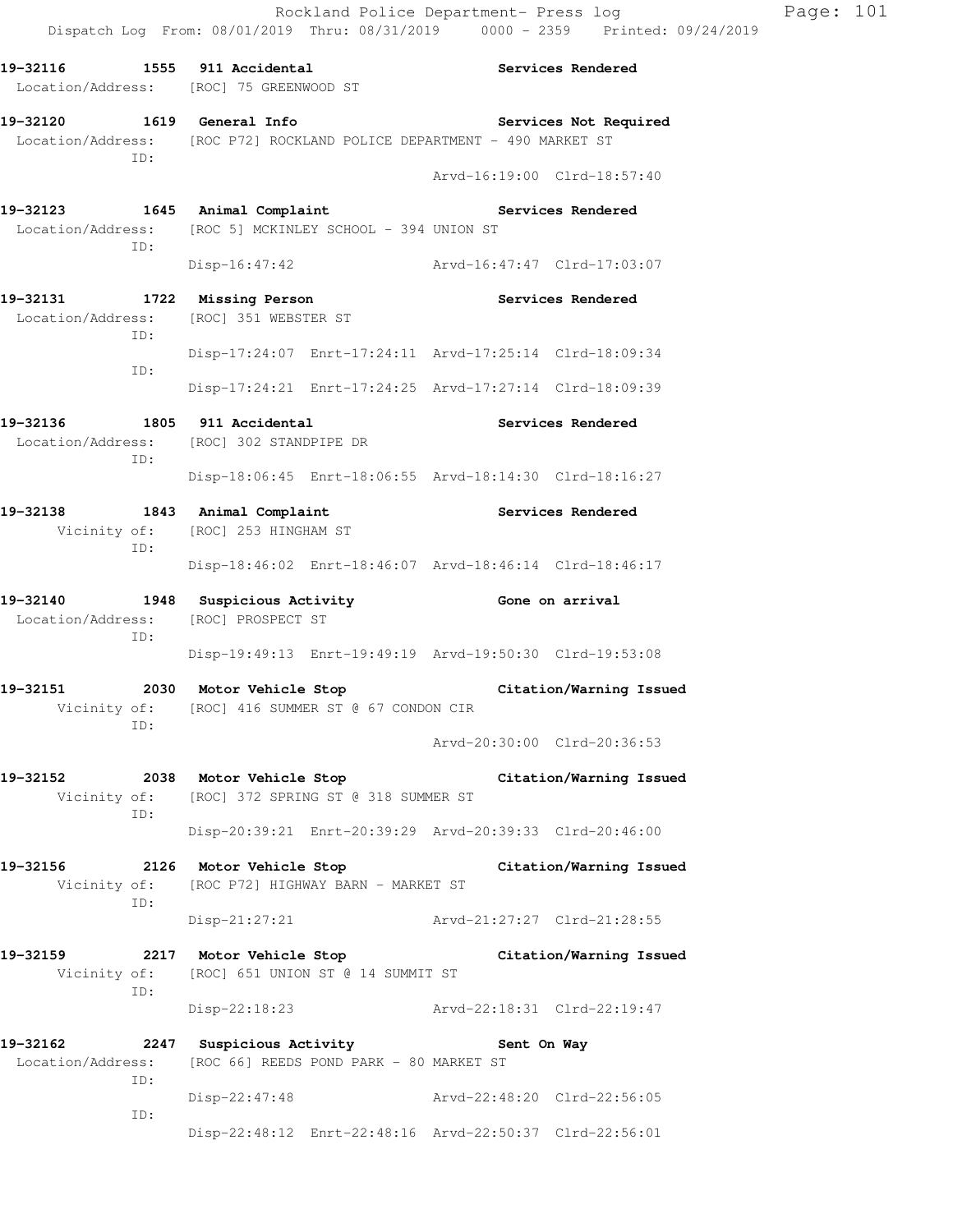## **For Date: 08/28/2019 - Wednesday**

|                                  |     | 19-32166 0003 Information Call                                                                                                   | <b>No Action Required</b>                                |
|----------------------------------|-----|----------------------------------------------------------------------------------------------------------------------------------|----------------------------------------------------------|
|                                  |     | Location/Address: [ROC P72] ROCKLAND POLICE DEPARTMENT - 490 MARKET ST                                                           |                                                          |
| Location/Address: [ROC] UNION ST | ID: | 19-32181 0555 Building Check                                                                                                     | Appears Secure                                           |
|                                  |     |                                                                                                                                  | Arvd-05:57:01 Clrd-06:12:00                              |
|                                  | ID: | Vicinity of: [ROC] 21 SCHOOL ST @ 223 UNION ST                                                                                   | 19-32185 0611 Motor Vehicle Stop Citation/Warning Issued |
|                                  |     |                                                                                                                                  | Arvd-06:11:00 Clrd-06:18:57                              |
|                                  | ID: | 19-32184 0612 911 Accidental<br>Location/Address: [ROC 7] WEBSTER PARK REHAB CENTER - 56 WEBSTER ST                              | <b>Services Rendered</b>                                 |
|                                  |     | Disp-06:14:05 Enrt-06:14:09 Arvd-06:15:33 Clrd-06:21:55                                                                          |                                                          |
|                                  | ID: | 19-32190 0638 911 Accidental<br>Location/Address: [ROC 7] WEBSTER PARK REHAB CENTER - 56 WEBSTER ST                              | <b>Services Rendered</b>                                 |
| Original Call #: 19-32184        |     | Disp-06:38:47 Enrt-06:38:52 Arvd-06:40:46 Clrd-06:43:15                                                                          |                                                          |
|                                  | ID: | 19-32195 0703 Traffic Enforcement 2008 Services Rendered<br>Location/Address: [ROC P106] ROCKLAND HIGH SCHOOL - 52 MACKINLAY WAY |                                                          |
|                                  |     |                                                                                                                                  | Arvd-07:03:00 Clrd-07:51:59                              |
|                                  | ID: | 19-32196 0706 Traffic Enforcement<br>Location/Address: [ROC] 733 SUMMER ST                                                       | Services Rendered                                        |
|                                  |     |                                                                                                                                  | Arvd-07:06:00 Clrd-07:52:02                              |
| 19-32198 0752 Lockout            | ID: | Location/Address: [ROC] 119 GROVE ST                                                                                             | Services Rendered                                        |
|                                  |     | Disp-08:00:51 Enrt-08:00:53 Arvd-08:30:33 Clrd-08:30:43                                                                          |                                                          |
| 19-32200                         |     | 0800 General Info<br>Location/Address: [ROC P72] ROCKLAND POLICE DEPARTMENT - 490 MARKET ST                                      | Services Rendered                                        |
|                                  |     | 19-32217 0820 Animal Complaint<br>Location/Address: [ROC] 418 BEECH ST                                                           | Services Rendered                                        |
|                                  | ID: | 19-32208 0948 Health & Welfare Check<br>Location/Address: [ROC] 74 SHAW RD                                                       | Services Rendered                                        |
|                                  |     | Disp-09:49:27 Enrt-09:49:31 Arvd-09:49:36 Clrd-09:52:26                                                                          |                                                          |
|                                  | ID: | 19-32214 1103 MVA Property Damage Only Services Rendered<br>Location/Address: [ROC 65] ROGERS MIDDLE SCHOOL - 100 TAUNTON AVE    |                                                          |
|                                  |     |                                                                                                                                  | Arvd-11:03:00 Clrd-11:11:42                              |
| 19-32222                         |     | 1302 Animal Complaint<br>Location/Address: [ROC] 29 WILLIAMS ST                                                                  | Services Rendered                                        |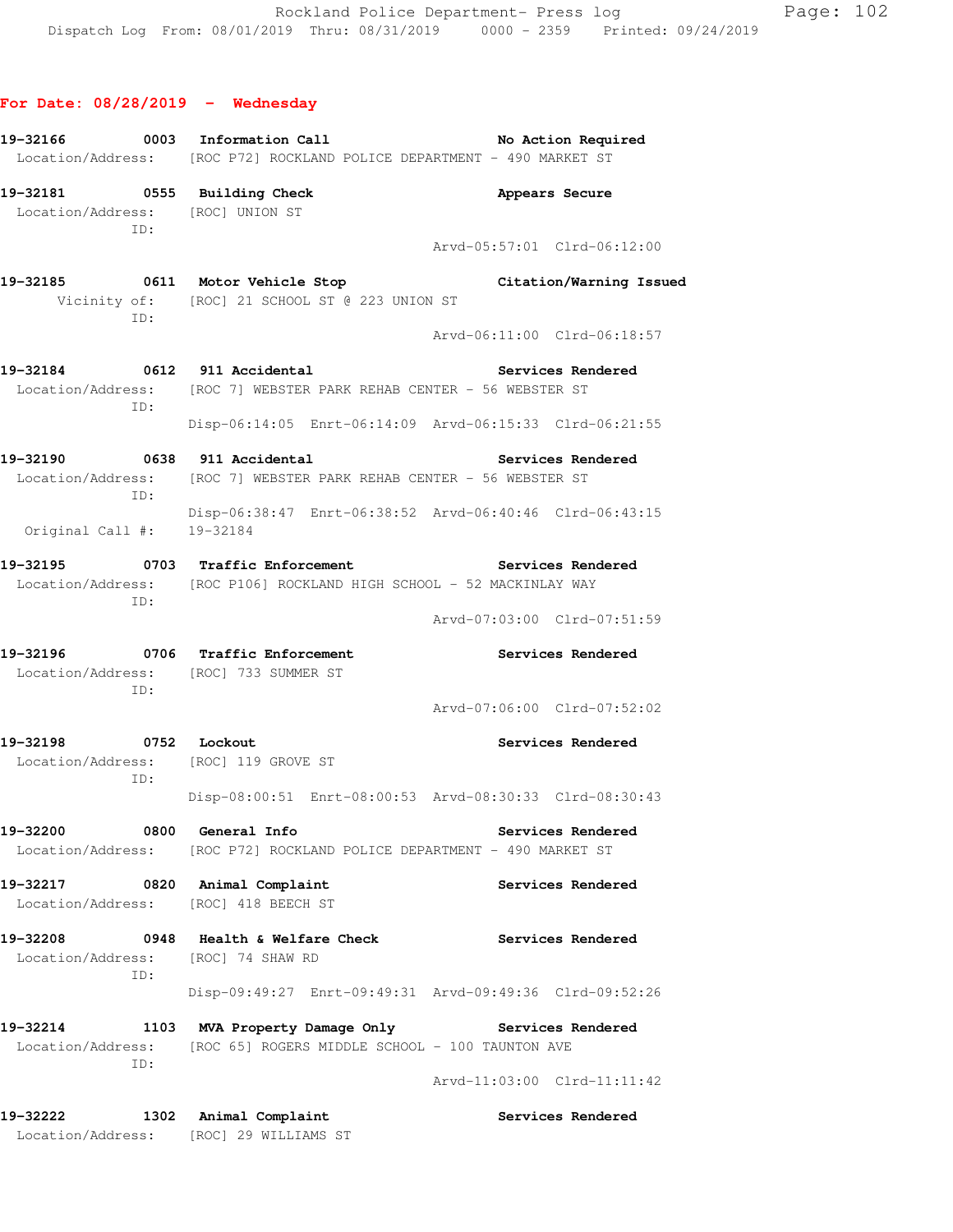|                                                    | Rockland Police Department- Press log<br>Dispatch Log From: 08/01/2019 Thru: 08/31/2019 0000 - 2359 Printed: 09/24/2019                     |                             |                            |  |
|----------------------------------------------------|---------------------------------------------------------------------------------------------------------------------------------------------|-----------------------------|----------------------------|--|
| ID:                                                | Disp-13:03:30 Arvd-13:03:40 Clrd-13:30:55                                                                                                   |                             |                            |  |
| 19-32225 1311 911 Accidental                       | Location/Address: [ROC P45] COMFORT INN - 850 HINGHAM ST Apt. #324                                                                          |                             | Services Rendered          |  |
| ID:                                                | Disp-13:12:14 Enrt-13:12:40 Arvd-13:20:11 Clrd-13:21:44                                                                                     |                             |                            |  |
| ID:                                                | 19-32234 1410 Traffic Enforcement <b>19-82234</b> Services Rendered<br>Location/Address: [ROC P106] ROCKLAND HIGH SCHOOL - 52 MACKINLAY WAY |                             |                            |  |
|                                                    | Disp-14:10:55 Arvd-14:10:59 Clrd-14:52:48                                                                                                   |                             |                            |  |
|                                                    | 19-32241 1451 Assist Fire Department 19-32241 Services Rendered<br>Location/Address: [ROC] 11 PACIFIC ST Apt. #4                            |                             |                            |  |
| ID:                                                | Disp-14:53:39 Enrt-14:53:44 Arvd-14:56:21 Clrd-15:02:47                                                                                     |                             |                            |  |
| ID:                                                | Disp-14:58:35                                                                                                                               | Arvd-14:58:38 Clrd-15:02:49 |                            |  |
|                                                    | 19-32247 1536 Unwanted Party<br>Location/Address: [ROC P77] BURGER KING - 157 MARKET ST                                                     | Sent On Way                 |                            |  |
| ID:                                                | Disp-15:37:55 Enrt-15:38:00 Arvd-15:43:30 Clrd-15:45:18                                                                                     |                             |                            |  |
| ID:                                                | Disp-15:38:15 Enrt-15:38:19 Arvd-15:43:54 Clrd-15:43:57                                                                                     |                             |                            |  |
| 19-32249 1538 General Info                         | Location/Address: [ROC] 130 EAST WATER ST                                                                                                   |                             | Services Rendered          |  |
| Location/Address: [ROC] 912 HINGHAM ST             | 19-32255 1602 MVA Property Damage Only Paper Exchange                                                                                       |                             |                            |  |
| ID:                                                | Disp-16:04:05 Arvd-16:04:19 Clrd-16:14:08                                                                                                   |                             |                            |  |
| Location/Address:<br>ID:                           | MVA Property Damage Only<br>[ROC] 347 MARKET ST                                                                                             |                             | Report Follows             |  |
| ID:                                                | Disp-17:38:28 Enrt-17:38:33 Arvd-17:39:59 Clrd-18:00:44                                                                                     |                             |                            |  |
| ID:                                                | Disp-17:40:36 Enrt-17:40:38 Arvd-17:44:29 Clrd-18:00:48                                                                                     |                             |                            |  |
|                                                    | Disp-17:47:45 Enrt-17:47:47 Arvd-17:47:48 Clrd-17:57:26                                                                                     |                             |                            |  |
| 19-32271<br>1910<br>Location/Address:<br>EMS Unit: | Emergency Medical<br>[ROC] 482 SALEM ST<br>ROCKAM1-Rockland A1                                                                              | No EMS                      |                            |  |
| Fire Unit:                                         | Disp-19:12:02 Enrt-19:13:32 Arvd-19:14:45 Clrd-19:19:17<br>InQrtsUnavl-19:22:40 InSrvce-19:22:43<br>ROCKEN1-Pumper-Rockland Engine 1        |                             |                            |  |
|                                                    | Disp-19:12:09 Enrt-19:13:29 Arvd-19:14:42 Clrd-19:19:14<br>InQrtsUnavl-19:23:01 InSrvce-19:23:05                                            |                             |                            |  |
| ID:                                                | Disp-19:14:48 Enrt-19:14:54                                                                                                                 |                             | $Clrd-19:15:55$            |  |
| 19-32274<br>1923                                   | Disabled Motor Vehicle                                                                                                                      |                             | <b>Provided Assistance</b> |  |
| Location/Address:<br>ID:                           | [ROC] 347 MARKET ST                                                                                                                         |                             |                            |  |
|                                                    | Disp-19:23:43 Enrt-19:23:50 Arvd-19:37:50 Clrd-20:08:41                                                                                     |                             |                            |  |

**19-32276 1931 Suspicious Activity Gone on arrival** 

Page: 103<br>019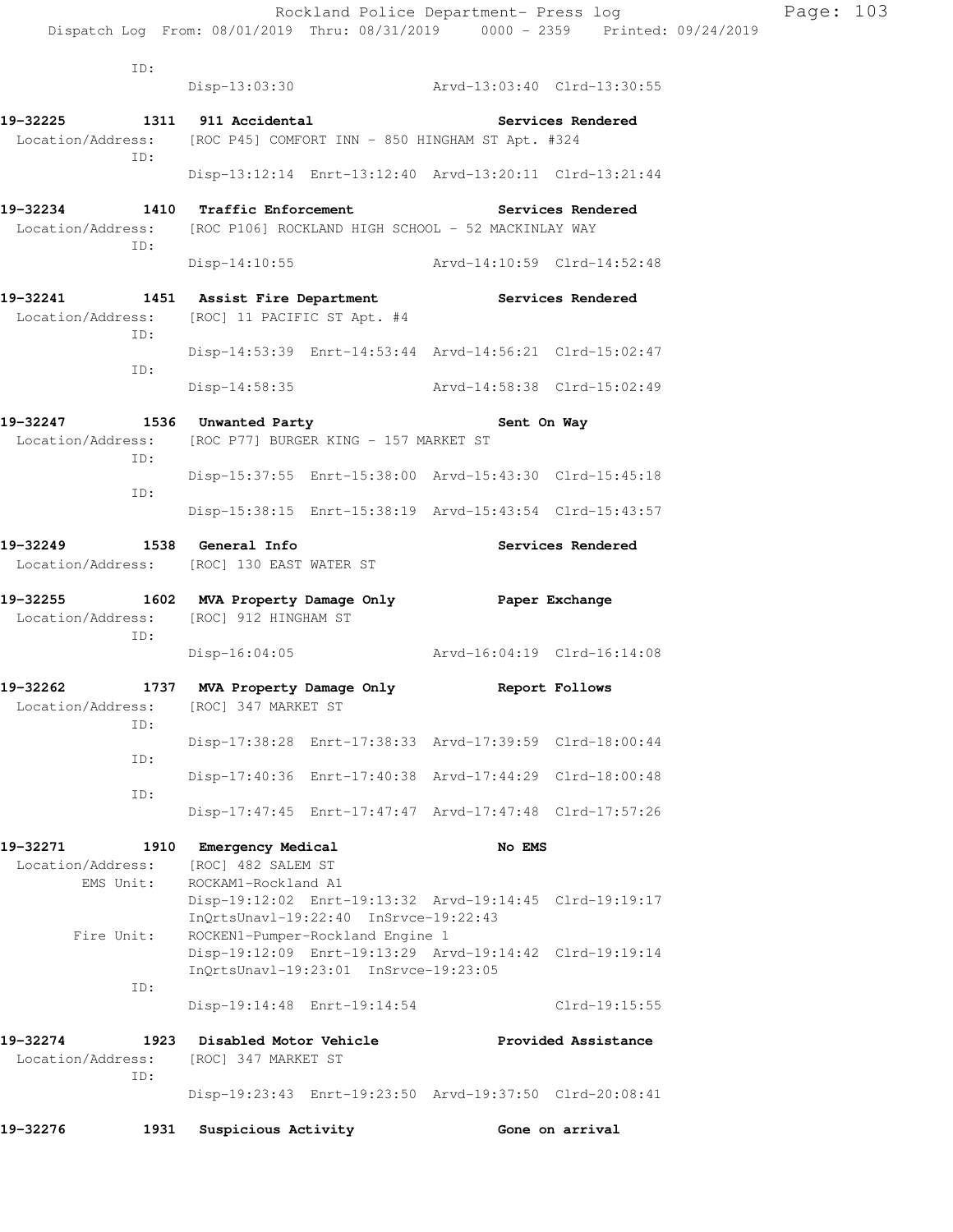|                                                           |                                                        | Rockland Police Department- Press log                                          | Page: 104 |
|-----------------------------------------------------------|--------------------------------------------------------|--------------------------------------------------------------------------------|-----------|
|                                                           |                                                        | Dispatch Log From: 08/01/2019 Thru: 08/31/2019 0000 - 2359 Printed: 09/24/2019 |           |
| ID:                                                       | Location/Address: [ROC] 38 HACKETT CIR                 |                                                                                |           |
|                                                           |                                                        | Disp-19:32:24 Enrt-19:33:27 Arvd-19:37:47 Clrd-19:41:02                        |           |
| Location/Address: [ROC] 55 GEORGE ST<br>ID:               | 19-32278 1936 MVA Property Damage Only Gone on arrival |                                                                                |           |
|                                                           |                                                        | Disp-19:37:41 Enrt-19:37:44 Arvd-19:39:42 Clrd-19:42:57                        |           |
| 19-32279 1947 Building Check<br>ID:                       | Location/Address: [ROC] BILL DELAHUNT PKWY             | Services Rendered                                                              |           |
|                                                           |                                                        | Arvd-19:48:32 Clrd-19:48:48                                                    |           |
| 19-32280<br>Location/Address: [ROC] HINGHAM ST<br>ID:     | 2000 Building Check                                    | Services Rendered                                                              |           |
|                                                           |                                                        | Arvd-20:00:59 Clrd-20:01:46                                                    |           |
| 19-32283<br>Location/Address: [ROC] MARKET ST<br>ID:      | 2030 Motor Vehicle Complaint                           | Gone on arrival                                                                |           |
|                                                           | Disp-20:36:36                                          | Clrd-20:38:26                                                                  |           |
| 19-32291 2218 Noise Complaint<br>Location/Address:<br>ID: | [ROC] 47 TAUNTON AVE                                   | Investigated                                                                   |           |
| ID:                                                       |                                                        | Disp-22:19:52 Enrt-22:20:37 Clrd-22:21:42                                      |           |
|                                                           |                                                        | Disp-22:21:21 Enrt-22:21:38 Arvd-22:29:31 Clrd-22:50:53                        |           |
| 19-32292<br>Location/Address: [ROC] 147 NORTH AVE<br>ID:  | 2242 Disabled Motor Vehicle                            | Services Rendered                                                              |           |
|                                                           |                                                        | Disp-22:43:19 Enrt-22:43:26 Arvd-22:43:28 Clrd-22:50:34                        |           |
| ID:                                                       |                                                        | Disp-22:54:39 Enrt-22:55:41 Arvd-22:55:43 Clrd-22:56:34                        |           |
| 19-32295<br>Location/Address:                             | 2304 Building Check<br>[ROC] HINGHAM ST                | Appears Secure                                                                 |           |
| ID:                                                       |                                                        | Arvd-23:05:40 Clrd-23:05:53                                                    |           |
|                                                           |                                                        |                                                                                |           |

# **For Date: 08/29/2019 - Thursday**

| 19-32297          | 0000 | SHIFT ASSIGNMENTS   |                                     |                                                         | Appears Secure    |
|-------------------|------|---------------------|-------------------------------------|---------------------------------------------------------|-------------------|
| Location/Address: |      |                     |                                     | [ROC P72] ROCKLAND POLICE DEPARTMENT - 490 MARKET ST    |                   |
|                   | ID:  |                     |                                     | Arvd-00:00:00 Clrd-00:04:05                             |                   |
| 19–32301          | 0102 | 911 Hang Up         |                                     |                                                         | Services Rendered |
| Location/Address: | ID:  | [ROC] 1 OAK CT      |                                     |                                                         |                   |
|                   | TD:  |                     |                                     | Disp-01:04:07 Enrt-01:04:22 Arvd-01:11:06 Clrd-01:15:26 |                   |
|                   |      |                     |                                     | Disp-01:04:25 Enrt-01:04:27 Arvd-01:11:07 Clrd-01:15:28 |                   |
| 19–32312          | 0337 | Suspicious Activity |                                     |                                                         | Gone on arrival   |
| Location/Address: |      |                     | [ROC P93] THE BANNER - 167 UNION ST |                                                         |                   |
|                   | ID:  |                     |                                     |                                                         |                   |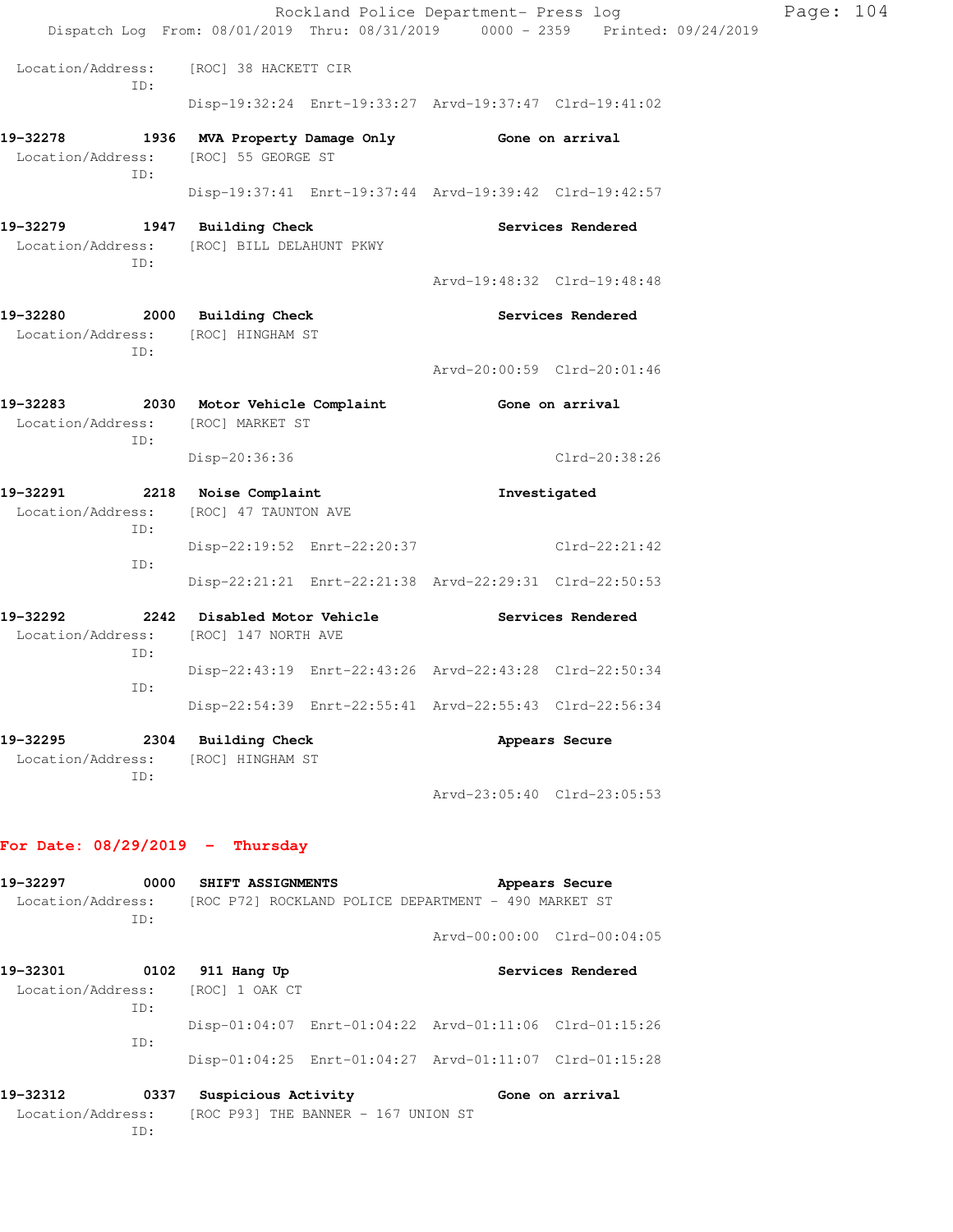|                                                                               |                                                                                                   | Rockland Police Department- Press log                                          | Page: 105 |  |
|-------------------------------------------------------------------------------|---------------------------------------------------------------------------------------------------|--------------------------------------------------------------------------------|-----------|--|
|                                                                               |                                                                                                   | Dispatch Log From: 08/01/2019 Thru: 08/31/2019 0000 - 2359 Printed: 09/24/2019 |           |  |
| ID:                                                                           | Disp-03:38:42                                                                                     | Arvd-03:38:45 Clrd-03:54:13                                                    |           |  |
| ID:                                                                           | Disp-03:39:21                                                                                     | Arvd-03:39:25 Clrd-03:54:11                                                    |           |  |
|                                                                               | Disp-03:49:36                                                                                     | Arvd-03:49:39 Clrd-03:54:08                                                    |           |  |
| 19-32316 0558 Building Check                                                  |                                                                                                   | Building Checked/Secured                                                       |           |  |
| Location/Address: [ROC] UNION ST<br>ID:                                       |                                                                                                   |                                                                                |           |  |
|                                                                               |                                                                                                   | Arvd-05:59:07 Clrd-06:21:03                                                    |           |  |
| 19-32325 0721 Burglar Alarm<br>ID:                                            | Location/Address: [ROC] UBS - 1099 HINGHAM ST                                                     | Cancelled Enroute                                                              |           |  |
| ID:                                                                           | Disp-07:22:30 Enrt-07:24:03                                                                       | Clrd-07:25:43                                                                  |           |  |
|                                                                               | Disp-07:24:57 Enrt-07:24:59                                                                       | Clrd-07:25:40                                                                  |           |  |
| 19-32326<br>Location/Address:<br>ID:                                          | 0732 Motor Vehicle Stop<br>[ROC] EAST WATER ST                                                    | Verbal Warning                                                                 |           |  |
|                                                                               |                                                                                                   | Arvd-07:32:00 Clrd-07:33:48                                                    |           |  |
| 19-32328<br>ID:                                                               | 0806 SHIFT ASSIGNMENTS<br>Location/Address: [ROC P72] ROCKLAND POLICE DEPARTMENT - 490 MARKET ST  | Services Rendered                                                              |           |  |
|                                                                               | Disp-08:11:25                                                                                     | $Clrd-08:11:42$                                                                |           |  |
| 19-32330 0838 Animal Complaint<br>ID:                                         | Location/Address: [ROC] 47 TAUNTON AVE                                                            | Services Rendered                                                              |           |  |
|                                                                               | Disp-08:38:31                                                                                     | Arvd-08:38:36 Clrd-08:40:06                                                    |           |  |
| 19-32332 0843 Animal Complaint<br>Location/Address: [ROC] 55 MYRTLE ST<br>ID: |                                                                                                   | Services Rendered                                                              |           |  |
|                                                                               |                                                                                                   | Arvd-08:43:00 Clrd-08:58:25                                                    |           |  |
| 19-32337 0845 Animal Complaint<br>Location/Address: [ROC] 55 MYRTLE ST        |                                                                                                   | Services Rendered                                                              |           |  |
| 19-32342<br>ID:                                                               | 1000 CRUISER IN SERVICE<br>Location/Address: [ROC P72] ROCKLAND POLICE DEPARTMENT - 490 MARKET ST | Services Rendered                                                              |           |  |
|                                                                               | Disp-10:02:11                                                                                     | $Clrd-10:02:23$                                                                |           |  |
| 19-32356                                                                      | 1014 Animal Complaint<br>Location/Address: [ROC] 16 HIGHLAND ST                                   | Services Rendered                                                              |           |  |
| 19-32349 1058 Animal Complaint<br>Location/Address:<br>ID:                    | [ROC] 210 MARTHA DR                                                                               | Services Rendered                                                              |           |  |
|                                                                               |                                                                                                   | Arvd-10:58:00 Clrd-11:04:59                                                    |           |  |
| 19-32350                                                                      | 1059 Motor Vehicle Stop                                                                           | Citation/Warning Issued                                                        |           |  |
| ID:                                                                           | Location/Address: [ROC P47] BEST WESTERN - 909 HINGHAM ST                                         |                                                                                |           |  |
|                                                                               |                                                                                                   | Arvd-10:59:00 Clrd-11:19:17                                                    |           |  |
| 19-32380<br>1115 Warrant<br>Location/Address: [ROC] 51 HANNAH WAY             |                                                                                                   | No Service                                                                     |           |  |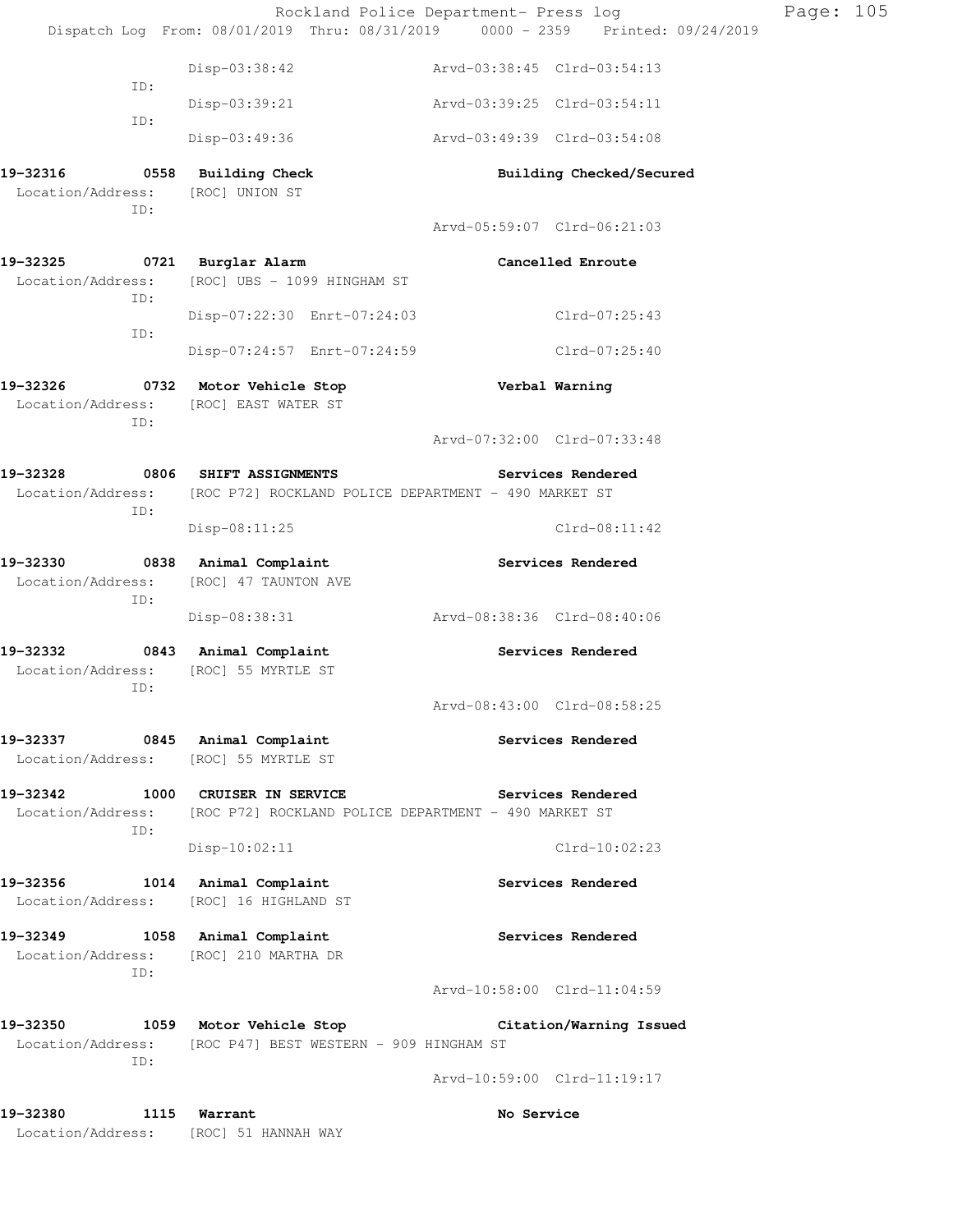|                                               |                                                                                                  | Rockland Police Department- Press log<br>Dispatch Log From: 08/01/2019 Thru: 08/31/2019   0000 - 2359   Printed: 09/24/2019 | Page: 106 |
|-----------------------------------------------|--------------------------------------------------------------------------------------------------|-----------------------------------------------------------------------------------------------------------------------------|-----------|
| ID:                                           |                                                                                                  |                                                                                                                             |           |
|                                               |                                                                                                  | Disp-14:55:02 Arvd-14:55:07 Clrd-14:55:12                                                                                   |           |
| ID:                                           | Disp-14:55:02                                                                                    | Arvd-14:55:07 Clrd-14:55:12                                                                                                 |           |
| ID:                                           |                                                                                                  | Disp-14:55:02 Arvd-14:55:07 Clrd-14:55:12                                                                                   |           |
| ID:                                           | Vicinity of: [ROC P72] ROCKLAND POLICE DEPARTMENT - 490 MARKET ST                                | 19-32355 1126 Motor Vehicle Stop Citation/Warning Issued                                                                    |           |
|                                               |                                                                                                  | Arvd-11:26:00 Clrd-11:35:35                                                                                                 |           |
| ID:                                           | 19-32361 1219 Assist Fire Department<br>Location/Address: [ROC] 11 PACIFIC ST Apt. #4            | <b>No Service</b>                                                                                                           |           |
| ID:                                           |                                                                                                  | Disp-12:21:38 Enrt-12:21:56 Arvd-12:23:10 Clrd-12:26:45                                                                     |           |
|                                               |                                                                                                  | Disp-12:21:52 Enrt-12:21:56 Arvd-12:23:08 Clrd-12:33:12                                                                     |           |
| 19-32371<br>Location: [ROC]                   | 1410 Time off                                                                                    | Services Rendered                                                                                                           |           |
| 19-32372 1413 Details<br>Location: [ROC]      |                                                                                                  | Services Rendered                                                                                                           |           |
| Location/Address: [ROC] REED ST<br>ID:        | 19-32373 1415 Traffic Enforcement                                                                | <b>Services Rendered</b>                                                                                                    |           |
|                                               |                                                                                                  | Arvd-14:17:05 Clrd-14:17:16                                                                                                 |           |
| 19-32374 1416 Details<br>Location: [ROC]      |                                                                                                  | No Service                                                                                                                  |           |
| Location/Address: [ROC] 139 HINGHAM ST<br>ID: | 19-32378 1453 Motor Vehicle Stop                                                                 | Citation/Warning Issued                                                                                                     |           |
|                                               |                                                                                                  | Arvd-14:53:00 Clrd-15:09:29                                                                                                 |           |
| 19-32390                                      | 1618 SHIFT ASSIGNMENTS<br>Location/Address: [ROC P72] ROCKLAND POLICE DEPARTMENT - 490 MARKET ST | No Service                                                                                                                  |           |
| ID:                                           | Disp-16:21:55                                                                                    | $Clrd-16:22:43$                                                                                                             |           |
| 19-32396 1656 911 Accidental                  | Location/Address: [ROC] 139 TURNER RD                                                            | Services Rendered                                                                                                           |           |
| ID:                                           |                                                                                                  | Disp-16:57:54 Enrt-16:57:57 Arvd-17:03:46 Clrd-17:05:02                                                                     |           |
| 19-32401<br>ID:                               | 1719 Motor Vehicle Stop<br>Location/Address: [ROC] 300 CONCORD ST                                | Citation/Warning Issued                                                                                                     |           |
|                                               |                                                                                                  | Arvd-17:19:00 Clrd-17:24:57                                                                                                 |           |
| 19-32405 1741 Motor Vehicle Stop<br>ID:       | Location/Address: [ROC] 400 CONCORD ST                                                           | Verbal Warning                                                                                                              |           |
|                                               |                                                                                                  | Arvd-17:41:00 Clrd-17:42:05                                                                                                 |           |
| 19-32408                                      | 1746 General Info<br>Location/Address: [ROC] 135 GROVE ST Apt. #115                              | Services Rendered                                                                                                           |           |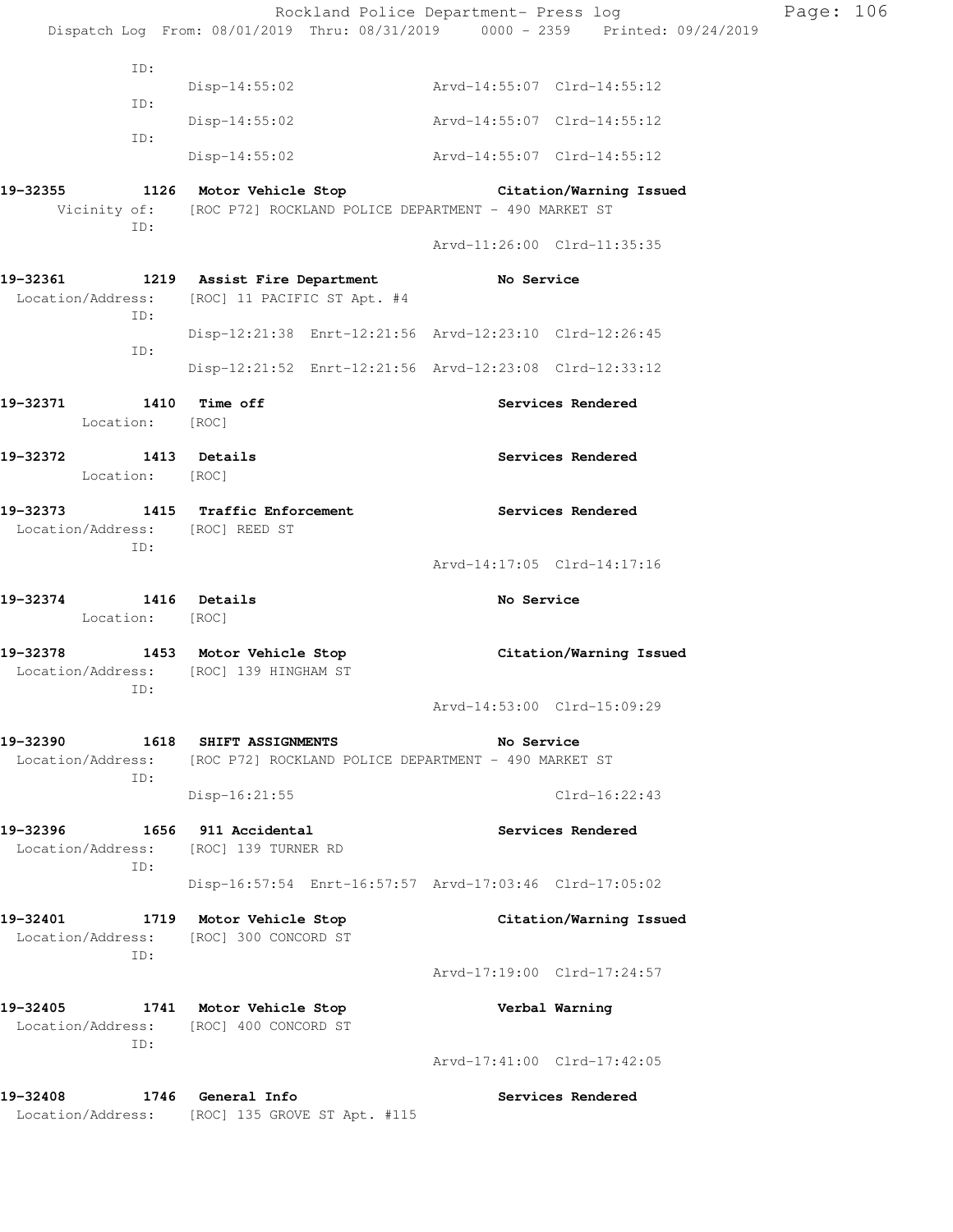Rockland Police Department- Press log Fage: 107 Dispatch Log From: 08/01/2019 Thru: 08/31/2019 0000 - 2359 Printed: 09/24/2019 **19-32406 1747 Motor Vehicle Stop Citation/Warning Issued**  Vicinity of: [ROC] ESTEN SCHOOL - 733 SUMMER ST ID: Arvd-17:47:00 Clrd-17:51:50 **19-32407 1754 Motor Vehicle Stop Citation/Warning Issued**  Location/Address: [ROC] 520 SALEM ST @ 122 GREEN ST ID: Arvd-17:54:00 Clrd-18:02:55 **19-32409 1754 911 Wireless call (Transfered) 911 Wireless call (Transfered)**  Location: [ROC] **19-32410 1806 Motor Vehicle Stop Citation/Warning Issued**  Location/Address: [ROC] WEST WATER ST @ PLAIN ST ID: Arvd-18:06:00 Clrd-18:13:47 **19-32412 1832 Motor Vehicle Stop Citation/Warning Issued**  Location/Address: [ROC] HINGHAM ST ID: Arvd-18:32:00 Clrd-18:35:29 **19-32413 1836 911 Hang Up Investigated**  Location/Address: [ROC] 4 REED BENT RD ID: Disp-18:40:00 Enrt-18:40:04 Clrd-19:03:45 **19-32418 1915 General Info Services Rendered**  Location/Address: [ROC P72] ROCKLAND POLICE DEPARTMENT - 490 MARKET ST **19-32421 1935 Time off No Service**  Location: [ROC] **19-32422 1936 Motor Vehicle Stop Verbal Warning**  Location/Address: [ROC] 31 LIBERTY ST @ 458 MARKET ST ID: Arvd-19:36:00 Clrd-19:39:23 **19-32426 1954 Disturbance Services Rendered**  Location/Address: [ROC] 11 PACIFIC ST Apt. #4 **19-32428 1958 911 Accidental Services Rendered**  Location/Address: [ROC] 11 PACIFIC ST Apt. #4 ID: Disp-20:01:07 Arvd-20:01:21 Clrd-20:06:14 **19-32429 2000 SHIFT ASSIGNMENTS No Service**  Location/Address: [ROC P72] ROCKLAND POLICE DEPARTMENT - 490 MARKET ST ID: Disp-20:03:21 Clrd-20:03:28 **19-32434 2104 Extra PATROL No Service**  Location/Address: [ROC P72] ROCKLAND POLICE DEPARTMENT - 490 MARKET ST ID: Disp-21:06:40 Clrd-21:06:50 19-32441 2138 Disturbance **Services Rendered**  Location/Address: [ROC] 323 SPRING ST ID: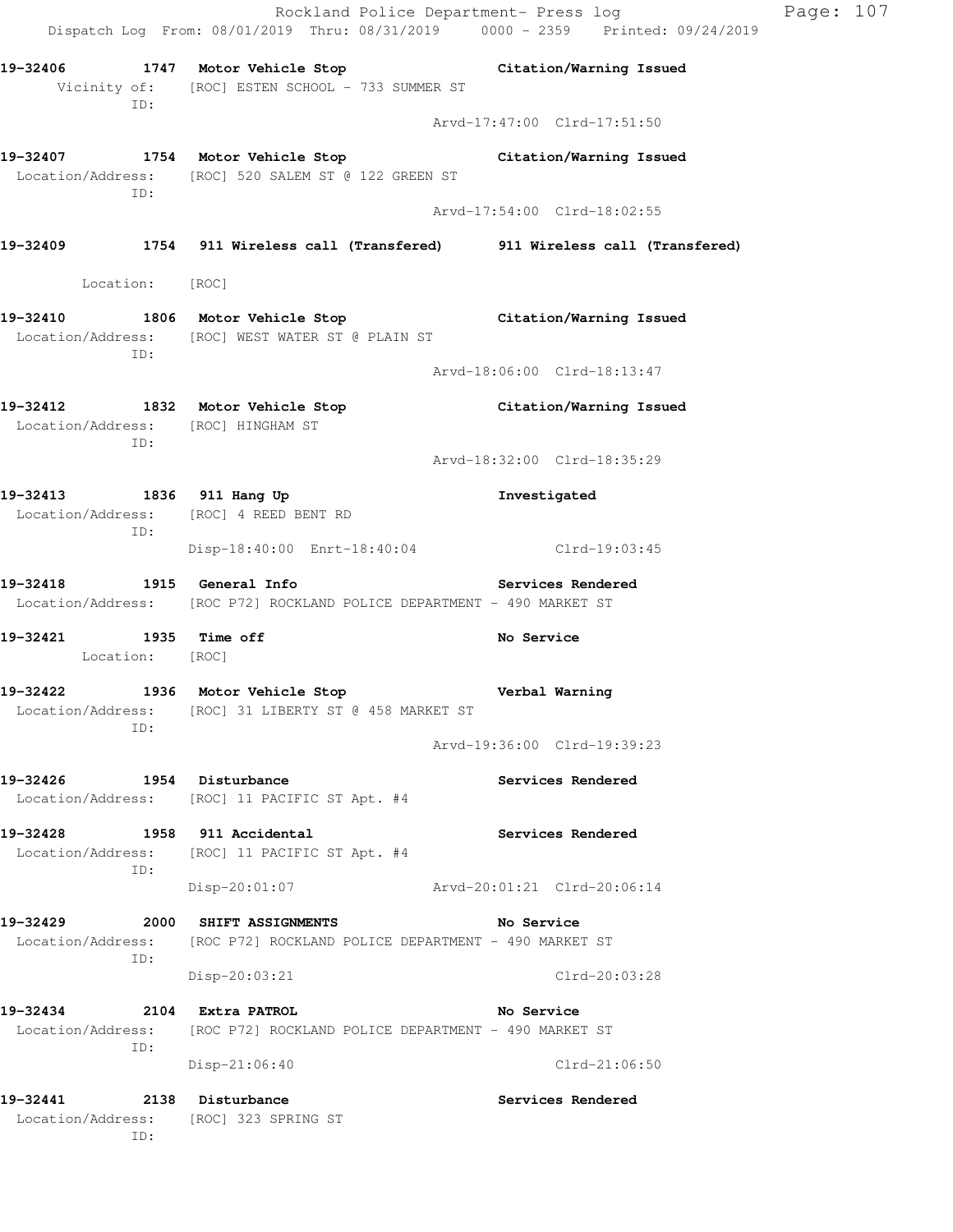|                                       |     | Dispatch Log From: 08/01/2019 Thru: 08/31/2019 0000 - 2359 Printed: 09/24/2019 |  | Rockland Police Department- Press log                   |  |  | Page: 108 |  |
|---------------------------------------|-----|--------------------------------------------------------------------------------|--|---------------------------------------------------------|--|--|-----------|--|
|                                       | ID: | $Disp-21:39:53$                                                                |  | Arvd-21:40:33 Clrd-22:02:00                             |  |  |           |  |
|                                       |     |                                                                                |  | Disp-21:40:17 Enrt-21:40:38 Arvd-21:40:53 Clrd-22:01:57 |  |  |           |  |
|                                       | ID: | $Disp-21:43:47$                                                                |  | Arvd-21:43:51 Clrd-22:08:27                             |  |  |           |  |
| 19-32445<br>2233<br>Location/Address: |     | 911 Hang Up<br>No Service                                                      |  |                                                         |  |  |           |  |
|                                       |     |                                                                                |  |                                                         |  |  |           |  |
|                                       | ID: | [ROC] 21 BISHOP LN                                                             |  |                                                         |  |  |           |  |
|                                       | ID: |                                                                                |  | Disp-22:36:20 Enrt-22:36:29 Arvd-22:36:33 Clrd-22:38:57 |  |  |           |  |
|                                       |     | Disp-22:38:26                                                                  |  | Arvd-22:38:31 Clrd-22:38:54                             |  |  |           |  |

## **For Date: 08/30/2019 - Friday**

| 19-32451                                                                  |      | 0012 General Incident<br>Services Rendered<br>Location/Address: [ROC P72] ROCKLAND POLICE DEPARTMENT - 490 MARKET ST |              |                                                         |                             |  |  |
|---------------------------------------------------------------------------|------|----------------------------------------------------------------------------------------------------------------------|--------------|---------------------------------------------------------|-----------------------------|--|--|
|                                                                           | ID:  | $Disp-00:15:02$                                                                                                      |              |                                                         | Clrd-00:15:25               |  |  |
| 19-32465<br>TD:                                                           |      | 0351 Burglar Alarm<br>Appears Secure<br>Location/Address: [ROC] SUPREME MUFFLER - 218 VFW DR                         |              |                                                         |                             |  |  |
|                                                                           |      |                                                                                                                      |              | Disp-04:00:49 Enrt-04:00:52 Arvd-04:01:56 Clrd-04:05:53 |                             |  |  |
| 19-32466                                                                  | ID:  | 0351 Disturbance<br>Location/Address: [ROC] 163 SALEM ST                                                             | Investigated |                                                         |                             |  |  |
|                                                                           | TD:  |                                                                                                                      |              | Disp-03:52:52 Enrt-03:52:56 Arvd-03:56:26 Clrd-04:06:53 |                             |  |  |
|                                                                           |      |                                                                                                                      |              | Disp-03:53:25 Enrt-03:53:28 Arvd-03:56:30 Clrd-04:06:53 |                             |  |  |
|                                                                           | ID:  |                                                                                                                      |              | Disp-03:53:56 Enrt-03:53:58 Arvd-03:58:27 Clrd-04:00:39 |                             |  |  |
| 19-32473<br>Location/Address: [ROC] UNION ST<br>TD:                       |      | 0555 Building Check                                                                                                  |              | Services Rendered                                       |                             |  |  |
|                                                                           |      |                                                                                                                      |              | Arvd-05:58:47 Clrd-06:17:57                             |                             |  |  |
| 19-32475<br>Location/Address: [ROC] RADIUS GROUP - 160 WEYMOUTH ST<br>TD: |      | 0617 Suspicious Activity                                                                                             |              | Sent On Way                                             |                             |  |  |
|                                                                           | TD:  |                                                                                                                      |              | Disp-06:20:49 Enrt-06:20:52 Arvd-06:21:01 Clrd-06:24:16 |                             |  |  |
|                                                                           |      |                                                                                                                      |              | Disp-06:20:56 Enrt-06:20:58 Arvd-06:22:26 Clrd-06:24:16 |                             |  |  |
| 19-32478                                                                  | ID:  | 0633 Motor Vehicle Stop<br>Location/Address: [ROC] VFW DR                                                            |              | Citation/Warning Issued                                 |                             |  |  |
|                                                                           |      |                                                                                                                      |              |                                                         | Arvd-06:33:00 Clrd-06:37:26 |  |  |
| 19-32479<br>Location/Address: [ROC] 500 WEST WATER ST<br>ID:              |      | 0634 Motor Vehicle Stop                                                                                              |              | Citation/Warning Issued                                 |                             |  |  |
|                                                                           |      |                                                                                                                      |              | Arvd-06:34:00 Clrd-06:41:44                             |                             |  |  |
| 19-32481                                                                  | 0645 | Motor Vehicle Stop                                                                                                   |              | Citation/Warning Issued                                 |                             |  |  |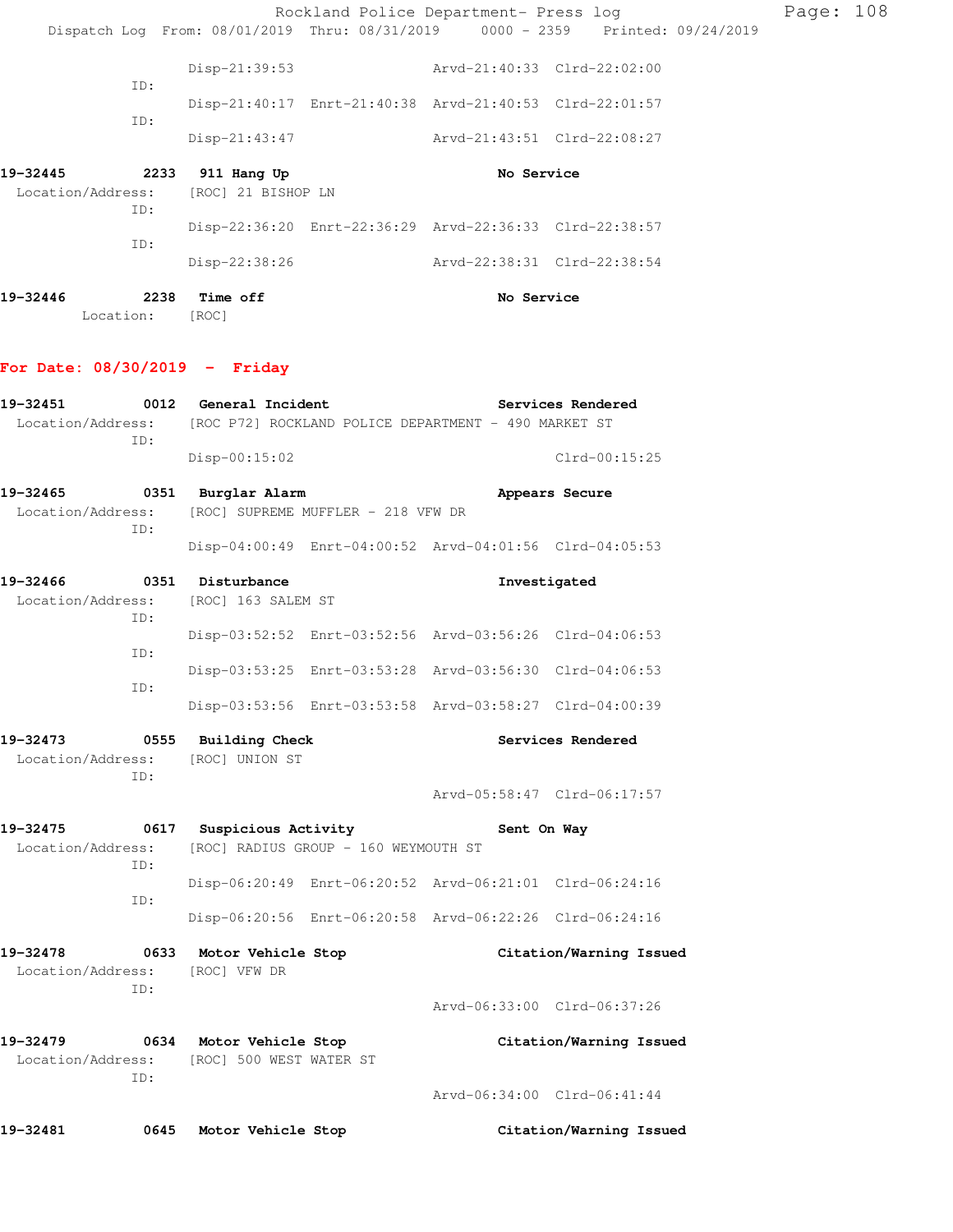|                                                       |                                                                           | Rockland Police Department- Press log<br>Dispatch Log From: 08/01/2019 Thru: 08/31/2019 0000 - 2359 Printed: 09/24/2019 | Page: 109 |
|-------------------------------------------------------|---------------------------------------------------------------------------|-------------------------------------------------------------------------------------------------------------------------|-----------|
|                                                       | Location/Address: [ROC] 500 SUMMER ST                                     |                                                                                                                         |           |
| ID:                                                   |                                                                           | Arvd-06:45:00 Clrd-06:52:29                                                                                             |           |
| ID:                                                   |                                                                           |                                                                                                                         |           |
|                                                       |                                                                           | Disp-06:51:20 Arvd-06:51:27 Clrd-06:52:29                                                                               |           |
| ID:                                                   | 19-32483 0702 Motor Vehicle Stop<br>Location/Address: [ROC] 500 SUMMER ST | Citation/Warning Issued                                                                                                 |           |
|                                                       |                                                                           | Arvd-07:02:00 Clrd-07:07:52                                                                                             |           |
|                                                       | 19-32487 0800 SHIFT ASSIGNMENTS                                           | Services Rendered                                                                                                       |           |
| ID:                                                   | Location/Address: [ROC P72] ROCKLAND POLICE DEPARTMENT - 490 MARKET ST    |                                                                                                                         |           |
|                                                       | Disp-08:00:00                                                             | Clrd-08:11:30                                                                                                           |           |
| 19-32513 1123 911 Hang Up<br>Location/Address:<br>ID: | [ROC] 1 TECHNOLOGY PL                                                     | Investigated                                                                                                            |           |
|                                                       |                                                                           | Disp-11:24:43 Enrt-11:24:58 Arvd-11:31:42 Clrd-11:31:46                                                                 |           |
|                                                       |                                                                           | 19-32514 1134 Motor Vehicle Stop Citation/Warning Issued                                                                |           |
| ID:                                                   | Vicinity of: [ROC] WEST WATER ST @ JOHN BURKE DR                          |                                                                                                                         |           |
|                                                       |                                                                           | Arvd-11:34:00 Clrd-11:39:05                                                                                             |           |
| 19-32518 1155 Burglar Alarm                           | Location/Address: [ROC] 366 CONCORD ST                                    | Cancelled Enroute                                                                                                       |           |
| ID:                                                   |                                                                           |                                                                                                                         |           |
|                                                       |                                                                           | Disp-11:56:32 Enrt-11:56:43 Clrd-11:58:22                                                                               |           |
| 19-32520 1211 Warrant<br>ID:                          | Location/Address: [ROC] 132 UNION ST Apt. #1                              | Services Rendered                                                                                                       |           |
| ID:                                                   |                                                                           | Arvd-12:11:00 Clrd-12:34:05                                                                                             |           |
|                                                       | Disp-12:12:32                                                             | Arvd-12:12:35 Clrd-12:34:05                                                                                             |           |
| ID:                                                   | Disp-12:39:24                                                             | Clrd-12:39:45                                                                                                           |           |
| 19-32523<br>Location/Address:                         | 1233 Warrant<br>[ROC] 119 UNION ST Apt. #240                              | Services Not Required                                                                                                   |           |
| ID:                                                   | Disp-12:34:05                                                             | Arvd-12:34:12 Clrd-12:39:24                                                                                             |           |
| ID:                                                   | Disp-12:34:05                                                             | Arvd-12:34:13 Clrd-12:39:27                                                                                             |           |
| 19-32528<br>Vicinity of:<br>ID:                       | 1308 Animal Complaint<br>[ROC] 114 HINGHAM ST                             | Services Rendered                                                                                                       |           |
|                                                       |                                                                           | Arvd-13:08:00 Clrd-13:09:07                                                                                             |           |
| 19-32530<br>Location/Address:                         | 1316 911 Accidental<br>[ROC] 24 BIGELOW AVE                               | Appears Secure                                                                                                          |           |
| ID:                                                   |                                                                           | Disp-13:18:22 Enrt-13:18:26 Arvd-13:21:58 Clrd-13:24:39                                                                 |           |
| 19-32546                                              | 1516 911 Hang Up                                                          | Appears Secure                                                                                                          |           |
| Location/Address:<br>ID:                              | [ROC] 1099 HINGHAM ST                                                     |                                                                                                                         |           |
|                                                       |                                                                           | Disp-15:18:26 Enrt-15:18:57 Arvd-15:25:44 Clrd-15:28:39                                                                 |           |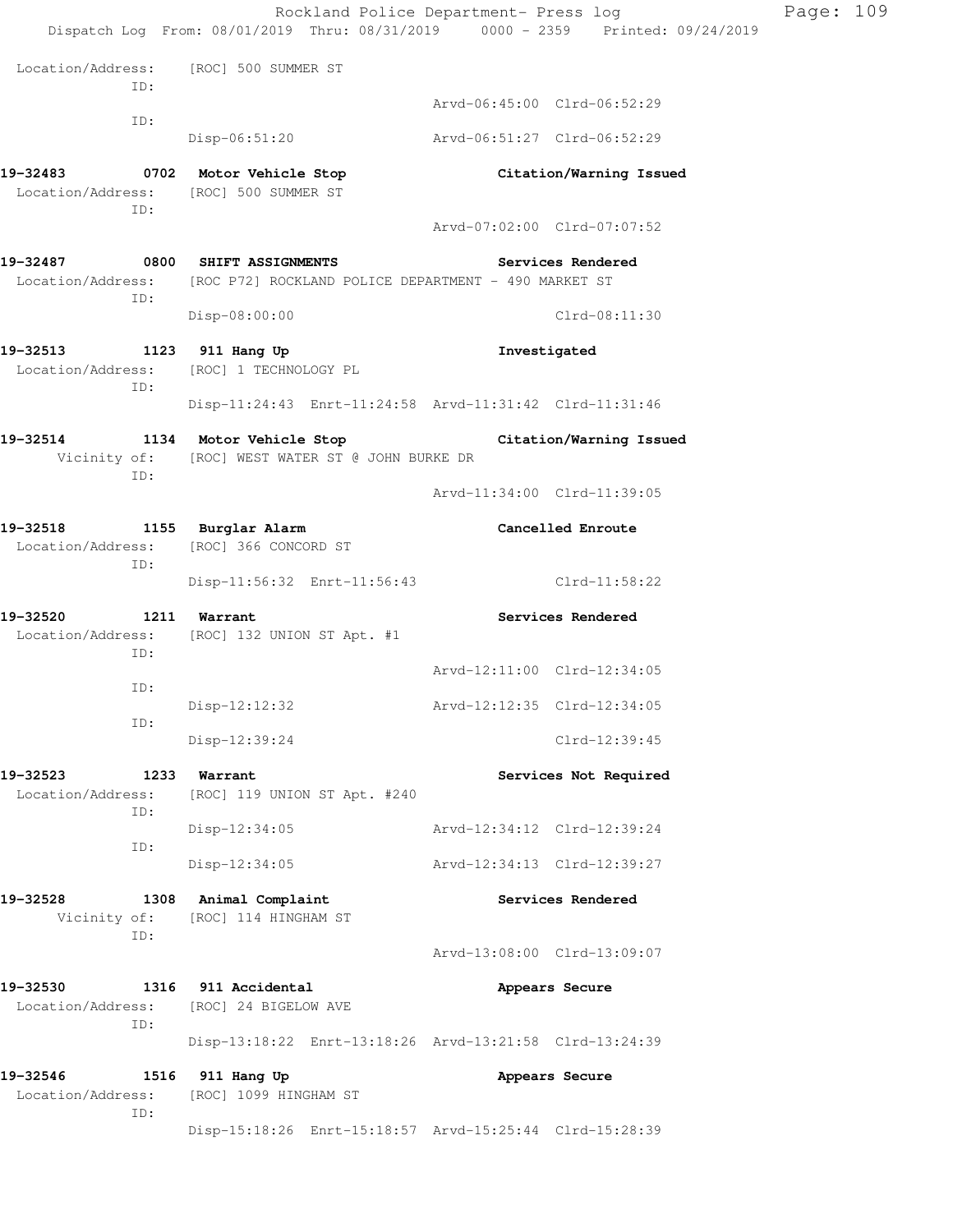**19-32551 1537 Health & Welfare Check Services Rendered**  Location/Address: [ROC] MONCRIEF RD ID: Disp-15:39:46 Enrt-15:39:51 Arvd-15:39:54 Clrd-15:54:59 ID: Disp-15:40:42 Enrt-15:40:45 Arvd-15:40:48 Clrd-15:52:30 **19-32563 1725 911 Accidental Investigated**  Location/Address: [ROC] 12 LEISUREWOODS DR ID: Disp-17:26:18 Enrt-17:26:28 Arvd-17:33:08 Clrd-17:38:16 **19-35048 1800 Stolen Motor Vehicle Services Rendered**  Location/Address: [ROC 34] 388 VFW DRIVE LLC - 388 VFW DR ID: Disp-21:20:36 Enrt-21:20:43 Arvd-21:20:49 Clrd-09/17/2019 @ 21:21:09 **19-32578 1835 Suspicious Activity Investigated**  Vicinity of: [ROC] RICE AVE ID: Disp-18:37:14 Enrt-18:37:28 Clrd-18:41:00 **19-32589 1944 Assist Other Agency Services Rendered**  Location/Address: [ROC] 53 PAYSON AVE ID: Disp-19:45:24 Arvd-19:45:30 Clrd-20:03:19 **19-32593 1952 Motor Vehicle Stop Citation/Warning Issued**  Vicinity of: [ROC] REED ST - UNION ST ID: Arvd-19:52:00 Clrd-19:53:52 19-32594 1959 Disturbance **19-32594** Services Rendered Location/Address: [ROC] FIRST FLOOR - 74 CHURCH ST ID: Disp-20:00:40 Enrt-20:00:53 Arvd-20:02:42 Clrd-20:16:36 ID: Disp-20:03:32 Arvd-20:03:35 Clrd-20:16:59 **19-32598 2024 Motor Vehicle Stop Citation/Warning Issued**  Location/Address: [ROC P75] UNION POINT - BILL DELAHUNT PKWY ID: Arvd-20:24:00 Clrd-20:35:03 **19-32599 2036 911 Hang Up Investigated**  Location/Address: [ROC] 380 WEBSTER ST ID: Disp-20:36:43 Enrt-20:37:27 Arvd-20:43:29 Clrd-20:57:57 **19-32615 2211 CHECK WELL BEING Services Rendered**  Location/Address: [ROC] 53 PAYSON AVE ID: Disp-22:35:25 Clrd-22:37:47 **19-32614 2228 Disturbance Services Rendered**  Location/Address: [ROC] 5 UNION ST Apt. #17 ID: Disp-22:29:57 Enrt-22:30:04 Arvd-22:34:55 Clrd-22:53:13 ID: Disp-22:30:27 Enrt-22:30:31 Arvd-22:35:02 Clrd-22:46:48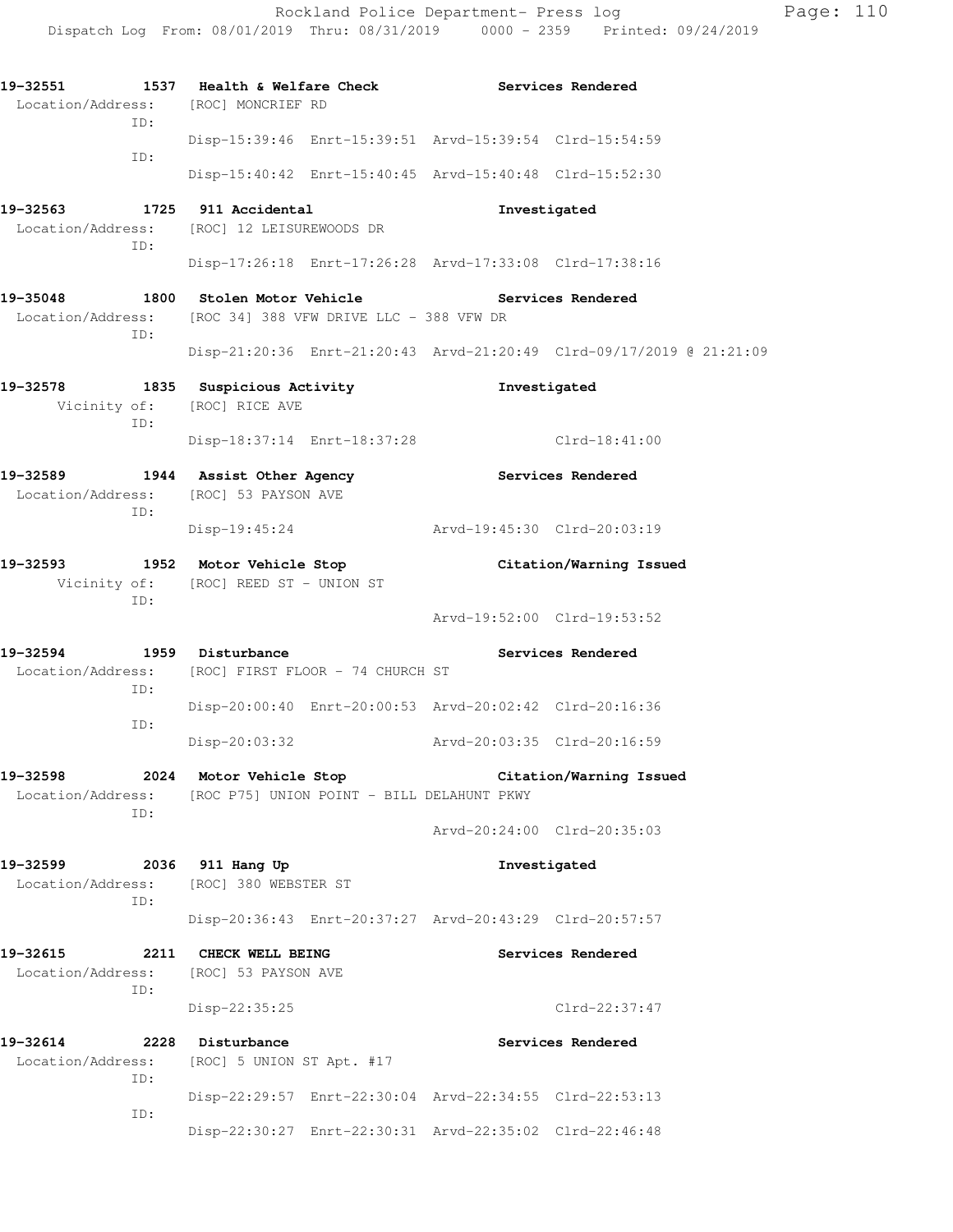Disp-23:51:35 Enrt-23:52:59 Arvd-23:56:07 Clrd-08/31/2019 @ 00:12:16

**19-32618 2320 Motor Vehicle Stop No Service**  Location/Address: [ROC P93] THE BANNER - 167 UNION ST ID: Disp-23:22:47 Arvd-23:22:53 Clrd-23:23:47 **19-32619 2326 General Info No Service**  Location/Address: [ROC P93] THE BANNER - 167 UNION ST ID: Disp-23:27:36 Arvd-23:27:46 Clrd-23:47:01 ID: Disp-23:27:36 Arvd-23:27:42 Clrd-23:46:57 **19-32620 2350 Motor Vehicle Complaint Services Rendered**  Vicinity of: [ROC] UNION ST

## **For Date: 08/31/2019 - Saturday**

ID:

| 19-32625                                                                                                   |      | 0000 SHIFT ASSIGNMENTS                                           |                                                         | No Service                                      |                             |  |  |
|------------------------------------------------------------------------------------------------------------|------|------------------------------------------------------------------|---------------------------------------------------------|-------------------------------------------------|-----------------------------|--|--|
| Location/Address: [ROC P72] ROCKLAND POLICE DEPARTMENT - 490 MARKET ST<br>TD:                              |      |                                                                  |                                                         |                                                 |                             |  |  |
|                                                                                                            |      |                                                                  |                                                         | Arvd-00:00:00 Clrd-00:57:01                     |                             |  |  |
|                                                                                                            | ID:  | 19-32637 0536 Building Check<br>Location/Address: [ROC] UNION ST |                                                         |                                                 | Appears Secure              |  |  |
|                                                                                                            |      |                                                                  |                                                         | Arvd-05:36:00 Clrd-05:49:36                     |                             |  |  |
| 19-32641 0626 Motor Vehicle Stop<br>Location/Address: [ROC P83] ROCKLAND GOLF COURSE - 276 PLAIN ST<br>TD: |      |                                                                  |                                                         | Citation/Warning Issued                         |                             |  |  |
|                                                                                                            | ID:  |                                                                  |                                                         |                                                 | Arvd-06:26:00 Clrd-06:32:17 |  |  |
|                                                                                                            |      | Disp-06:28:01                                                    |                                                         | Arvd-06:28:07 Clrd-06:29:39                     |                             |  |  |
| 19-32642<br>Location/Address: [ROC P83] ROCKLAND GOLF COURSE - 276 PLAIN ST<br>TD:                         |      |                                                                  | 0635 Motor Vehicle Stop                                 | Citation/Warning Issued                         |                             |  |  |
|                                                                                                            |      |                                                                  |                                                         | Arvd-06:35:00 Clrd-06:40:19                     |                             |  |  |
| Location/Address: [ROC P83] ROCKLAND GOLF COURSE - 276 PLAIN ST<br>ID:                                     |      |                                                                  |                                                         | 19-32643 0645 Motor Vehicle Stop Nerbal Warning |                             |  |  |
|                                                                                                            |      |                                                                  |                                                         |                                                 | Arvd-06:45:00 Clrd-06:46:47 |  |  |
| 19-32644 0646 Motor Vehicle Stop<br>Location/Address: [ROC] 675 SUMMER ST<br>TD:                           |      |                                                                  |                                                         |                                                 | Citation/Warning Issued     |  |  |
|                                                                                                            |      |                                                                  |                                                         | Arvd-06:46:00 Clrd-06:54:53                     |                             |  |  |
| 19-32646<br>Location/Address: [ROC] SOUTH SHORE LAUNDRY - 153 MARKET ST                                    | ID:  | 0725 Burglar Alarm                                               |                                                         |                                                 | Appears Secure              |  |  |
|                                                                                                            | ID:  |                                                                  | Disp-07:26:46 Enrt-07:27:12 Arvd-07:30:50 Clrd-07:30:55 |                                                 |                             |  |  |
|                                                                                                            |      |                                                                  | Disp-07:27:27 Enrt-07:27:35 Arvd-07:30:46 Clrd-07:31:49 |                                                 |                             |  |  |
| 19-32648                                                                                                   | 0807 | SHIFT ASSIGNMENTS                                                |                                                         |                                                 | No Action Required          |  |  |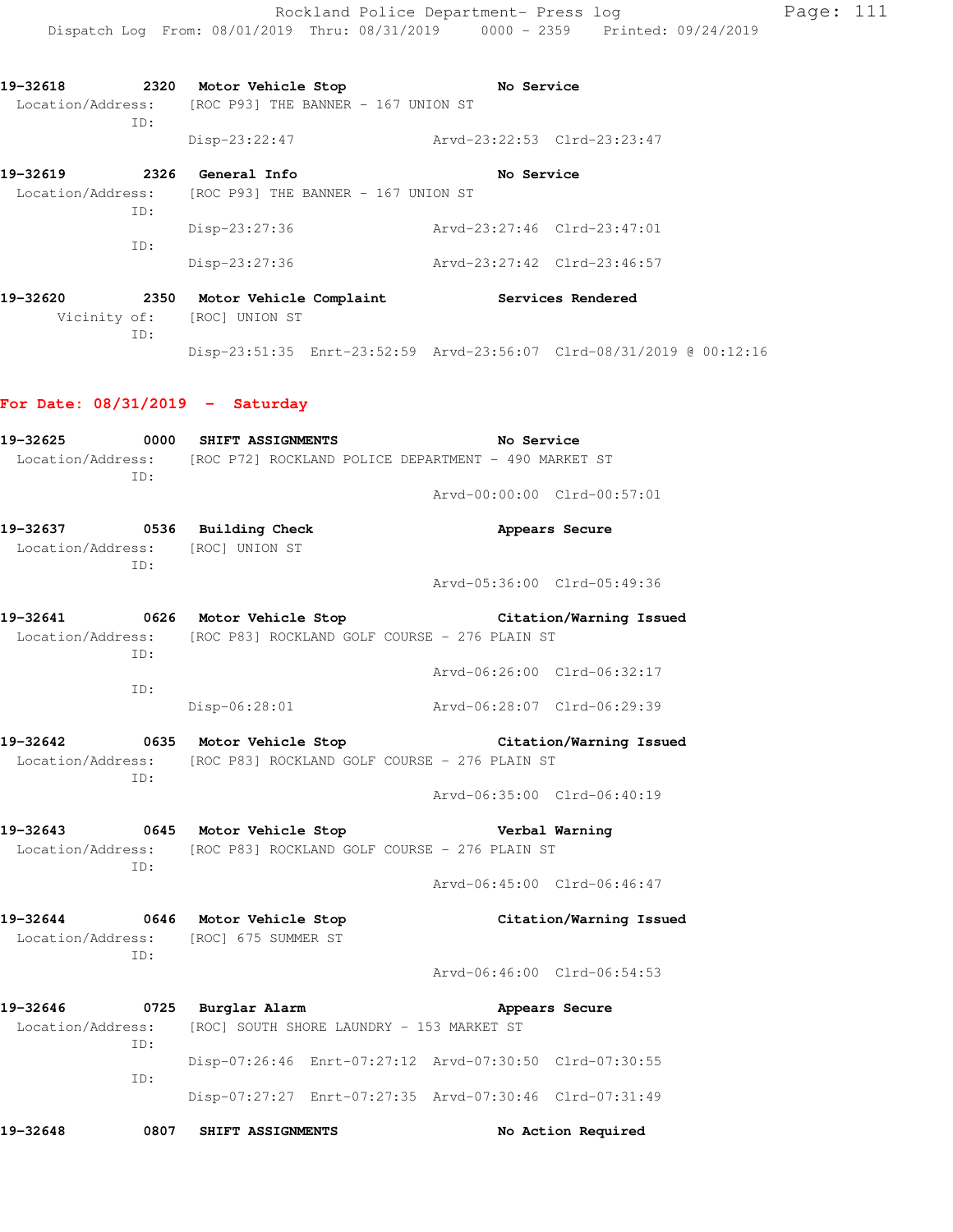| 19-32682<br>1213                                      | Motor Vehicle Complaint                                                                     |                                       | No Service |                                                                                |           |  |
|-------------------------------------------------------|---------------------------------------------------------------------------------------------|---------------------------------------|------------|--------------------------------------------------------------------------------|-----------|--|
|                                                       | Disp-12:07:28 Enrt-12:07:30 Arvd-12:08:44 Clrd-12:12:20                                     |                                       |            |                                                                                |           |  |
| 19-32679<br>Location/Address:<br>ID:                  | 1206 Assist Public<br>[ROC] 39 WEBSTER ST                                                   |                                       |            | Services Rendered                                                              |           |  |
| ID:                                                   |                                                                                             |                                       |            | Arvd-12:04:42 Clrd-15:55:54                                                    |           |  |
| 19-32677<br>1202<br>Location/Address:                 | Traffic Enforcement<br>[ROC P72] ROCKLAND POLICE DEPARTMENT - 490 MARKET ST                 |                                       |            | Services Rendered                                                              |           |  |
|                                                       |                                                                                             |                                       |            | Disp-11:54:40 Enrt-11:54:47 Arvd-11:58:14 Clrd-12:37:43                        |           |  |
| 19-32675<br>Location/Address:<br>ID:                  | 1152 Disturbance<br>[ROC] 5 UNION ST Apt. #2                                                |                                       |            | Services Rendered                                                              |           |  |
|                                                       | $Disp-11:10:13$                                                                             |                                       |            |                                                                                |           |  |
| ID:                                                   | Disp-11:07:49                                                                               |                                       |            | $Clrd-11:10:18$                                                                |           |  |
| Location/Address:<br>ID:                              | [ROC] 807 BROOKLINE WAY                                                                     |                                       |            |                                                                                |           |  |
| 19-32673                                              | 1105 Assist Public                                                                          |                                       |            | Services Rendered                                                              |           |  |
| 19-32846<br>Location/Address:                         | 1100 General Info<br>[ROC] 55 GEORGE ST                                                     |                                       |            | Services Rendered                                                              |           |  |
| ID:                                                   |                                                                                             |                                       |            | Arvd-10:39:00 Clrd-10:41:41                                                    |           |  |
| 19-32671 1039 Motor Vehicle Stop<br>Location/Address: | [ROC] 543 SUMMER ST @ 43 WINTER CIR                                                         |                                       |            | Verbal Warning                                                                 |           |  |
| ID:                                                   |                                                                                             |                                       |            | Disp-10:13:04 Enrt-10:13:10 Arvd-10:18:47 Clrd-10:24:16                        |           |  |
| Location/Address:                                     | [ROC] 96 RESERVOIR PARK DR                                                                  |                                       |            |                                                                                |           |  |
| 19-32664                                              | 1011 Burglar Alarm                                                                          |                                       |            | Building Checked/Secured                                                       |           |  |
|                                                       | $Disp-10:05:42$<br>InQrtsUnavl-10:05:48 InSrvce-10:05:48                                    |                                       |            | $Clrd-10:05:48$                                                                |           |  |
| EMS Unit:                                             | Disp-10:05:34 Enrt-10:05:38<br>InQrtsUnavl-10:05:59 InSrvce-10:05:59<br>ROCKAM1-Rockland A1 |                                       |            | Clrd-10:05:59                                                                  |           |  |
| Fire Unit:                                            | ROCKEN1-Pumper-Rockland Engine 1                                                            |                                       |            | Disp-10:05:29 Enrt-10:05:34 Arvd-10:10:00 Clrd-10:21:06                        |           |  |
| ID:                                                   |                                                                                             |                                       |            | Disp-10:05:17 Enrt-10:05:22 Arvd-10:09:39 Clrd-10:25:32                        |           |  |
| Location/Address:<br>ID:                              | [ROC] 40 MILLBROOK DR                                                                       |                                       |            |                                                                                |           |  |
| 19-32663                                              | 1004 Emergency Medical                                                                      |                                       |            | Services Rendered                                                              |           |  |
| ID:                                                   |                                                                                             |                                       |            |                                                                                |           |  |
| 19-32661 0958 911 Hang Up<br>Location/Address:        | [ROC P83] ROCKLAND GOLF COURSE - 276 PLAIN ST                                               |                                       |            | Services Rendered                                                              |           |  |
|                                                       |                                                                                             |                                       |            | Disp-09:12:26 Enrt-09:12:31 Arvd-09:13:45 Clrd-09:23:03                        |           |  |
| Location/Address:<br>ID:                              | [ROC 53] 400 HINGHAM STREET - 400 HINGHAM ST                                                |                                       |            |                                                                                |           |  |
| 19-32657                                              | 0910 Burglar Alarm                                                                          |                                       |            | Appears Secure                                                                 |           |  |
| Location/Address:                                     | [ROC P72] ROCKLAND POLICE DEPARTMENT - 490 MARKET ST                                        |                                       |            |                                                                                |           |  |
|                                                       |                                                                                             | Rockland Police Department- Press log |            | Dispatch Log From: 08/01/2019 Thru: 08/31/2019 0000 - 2359 Printed: 09/24/2019 | Page: 112 |  |
|                                                       |                                                                                             |                                       |            |                                                                                |           |  |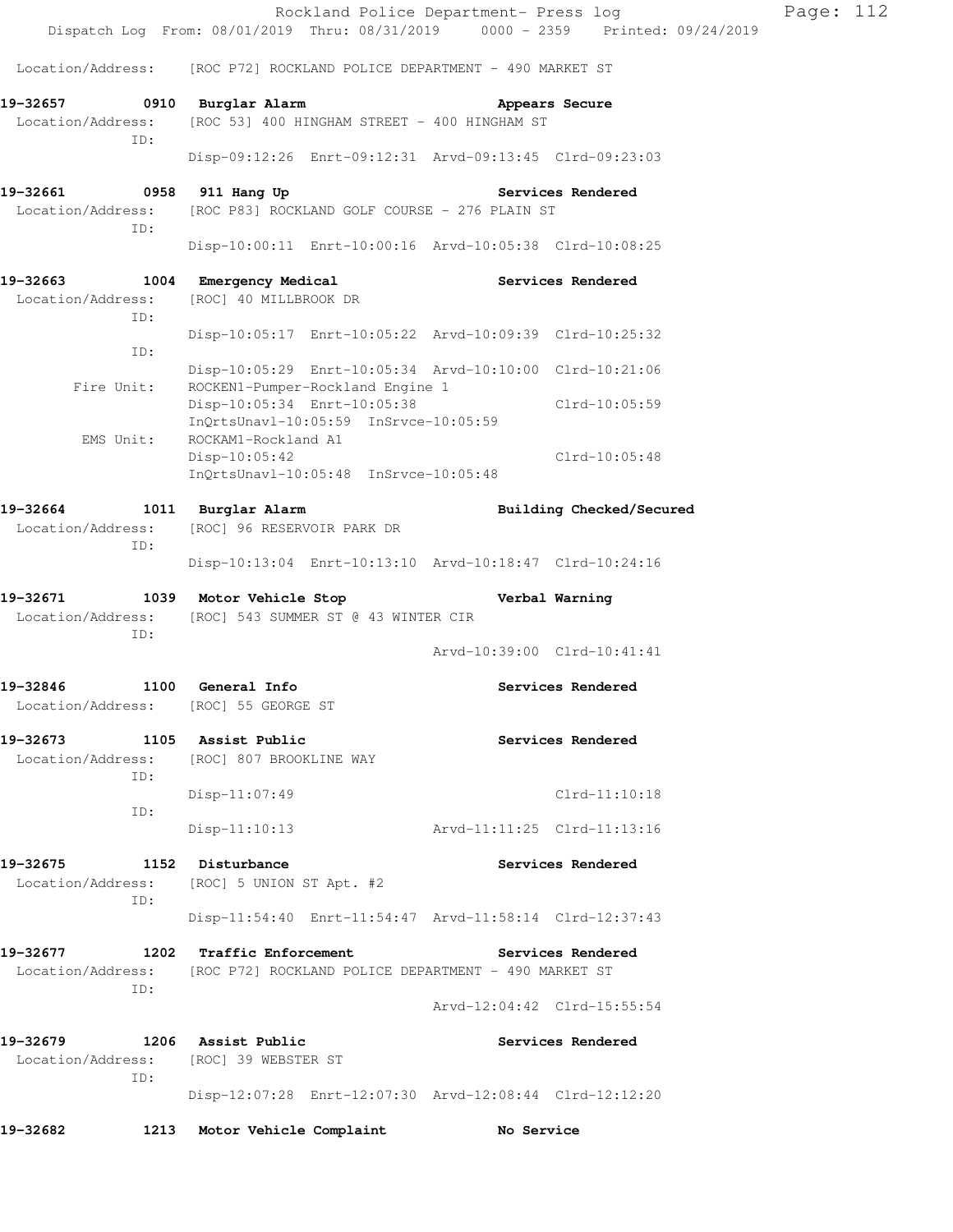|                                                                            |                                                                                                            | Rockland Police Department- Press log                                          | Page: 113 |  |
|----------------------------------------------------------------------------|------------------------------------------------------------------------------------------------------------|--------------------------------------------------------------------------------|-----------|--|
|                                                                            |                                                                                                            | Dispatch Log From: 08/01/2019 Thru: 08/31/2019 0000 - 2359 Printed: 09/24/2019 |           |  |
| ID:                                                                        | Location/Address: [ROC] MARKET - UNION ST                                                                  |                                                                                |           |  |
|                                                                            |                                                                                                            | Disp-12:15:10 Enrt-12:15:14 Arvd-12:22:40 Clrd-12:22:47                        |           |  |
| 19-32689 1326 Assist Public<br>Location/Address: [ROC] 854 UNION ST<br>ID: |                                                                                                            | Services Rendered                                                              |           |  |
|                                                                            |                                                                                                            | Disp-13:27:55 Arvd-13:28:03 Clrd-13:36:25                                      |           |  |
| 19-32691 1357 911 Hang Up<br>Location/Address: [ROC] 254 BEECH ST<br>ID:   |                                                                                                            | <b>Services Rendered</b>                                                       |           |  |
|                                                                            |                                                                                                            | Disp-13:59:27 Enrt-13:59:31 Arvd-14:04:28 Clrd-14:07:03                        |           |  |
| ID:                                                                        | Location/Address: [ROC P74] CVS PHARMACY - 80 MARKET ST                                                    | 19-32698 1443 Motor Vehicle Stop Citation/Warning Issued                       |           |  |
|                                                                            |                                                                                                            | Arvd-14:43:00 Clrd-14:55:33                                                    |           |  |
| ID:                                                                        | Location/Address: [ROC] WEST WATER ST @ JOHN BURKE DR                                                      | 19-32700 1511 Motor Vehicle Stop Citation/Warning Issued                       |           |  |
|                                                                            |                                                                                                            | Arvd-15:11:00 Clrd-15:21:57                                                    |           |  |
| ID:                                                                        | 19-32707 1612 Police Information<br>Location/Address: [ROC P72] ROCKLAND POLICE DEPARTMENT - 490 MARKET ST | Services Not Required                                                          |           |  |
|                                                                            |                                                                                                            | Arvd-16:12:00 Clrd-16:15:29                                                    |           |  |
| Location/Address:<br>ID:                                                   | 19-32714 1655 Noise Complaint 19-32714 Services Rendered<br>[ROC] MAPLEWOOD CEMETARY - WEBSTER ST          |                                                                                |           |  |
| ID:                                                                        |                                                                                                            | Disp-16:56:57 Arvd-16:57:03 Clrd-17:23:16                                      |           |  |
|                                                                            |                                                                                                            | Disp-16:56:57 Arvd-16:57:06 Clrd-17:23:14                                      |           |  |
| 19-32720<br>Location/Address:<br>ID:                                       | 1755 Burglar Alarm<br>[ROC] 31 COMMERCE RD                                                                 | Building Checked/Secured                                                       |           |  |
| ID:                                                                        |                                                                                                            | Disp-17:56:10 Enrt-17:56:15 Arvd-18:00:08 Clrd-18:20:14                        |           |  |
|                                                                            |                                                                                                            | Disp-18:03:23 Enrt-18:03:25 Arvd-18:08:32 Clrd-18:20:16                        |           |  |
| 19-32721 1758 911 Accidental<br>ID:                                        | Location/Address: [ROC] 302 STANDPIPE DR                                                                   | Services Rendered                                                              |           |  |
|                                                                            |                                                                                                            | Disp-17:59:45 Enrt-17:59:50 Arvd-18:04:08 Clrd-18:07:56                        |           |  |
| 19–32732                                                                   | 1921 General Info<br>Location/Address: [ROC P72] ROCKLAND POLICE DEPARTMENT - 490 MARKET ST                | No Action Required                                                             |           |  |
| Location/Address:<br>ID:                                                   | 19-32733 1928 Assist Other Agency<br>[ROC] BILL DELAHUNT PKWY                                              | <b>Services Rendered</b>                                                       |           |  |
|                                                                            |                                                                                                            | Disp-19:29:12 Enrt-19:29:21 Arvd-19:30:50 Clrd-19:36:28                        |           |  |
| 19-32735<br>Location/Address:                                              | 1931 Building Check<br>[ROC 60] SPRING GATE APARTMENTS - 52 HANNAH WAY                                     | Appears Secure                                                                 |           |  |
| 19-32738 1950 Building Check<br>Location/Address:                          | [ROC P51] HOLIDAY INN - 929 HINGHAM ST                                                                     | Appears Secure                                                                 |           |  |